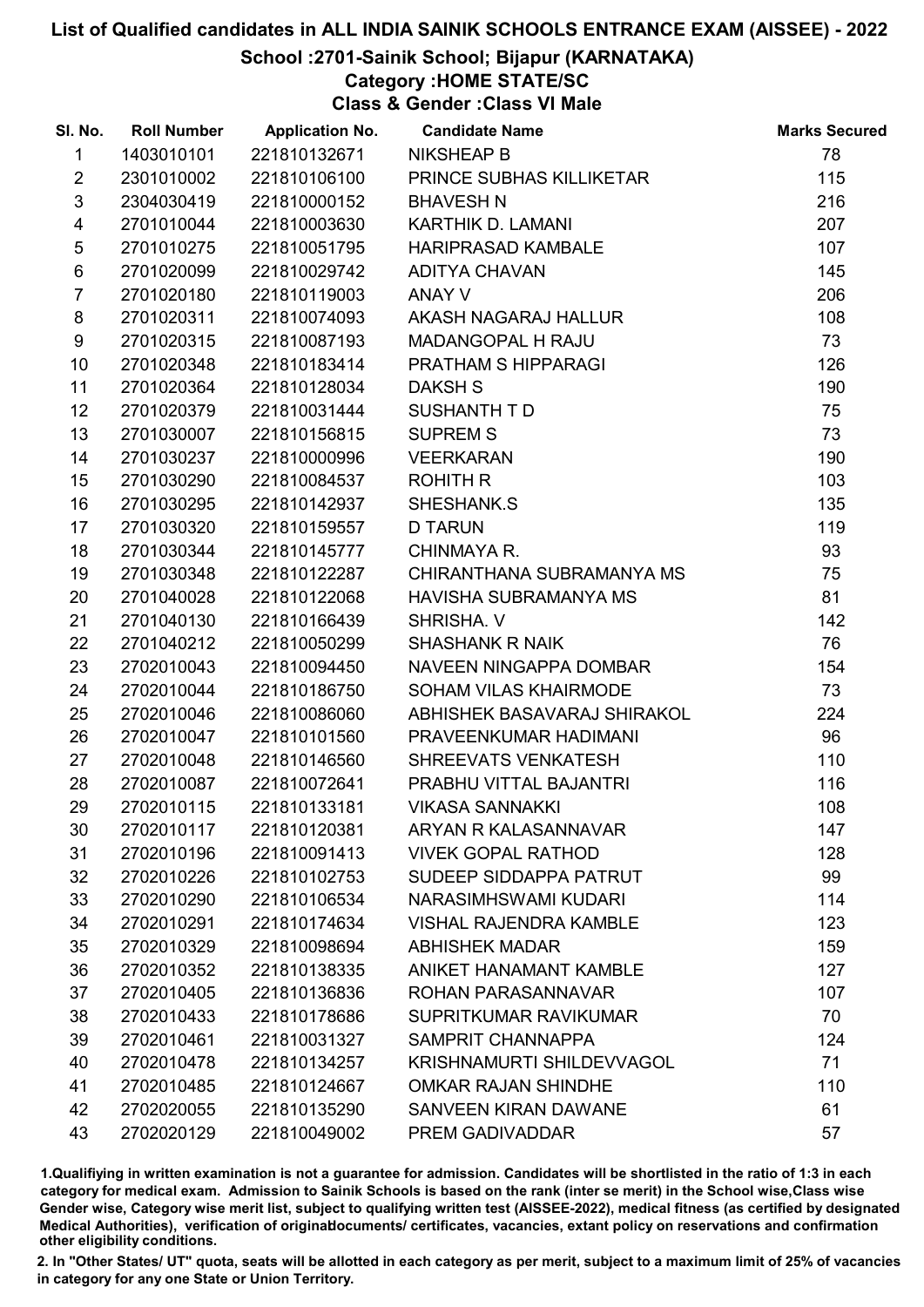## List of Qualified candidates in ALL INDIA SAINIK SCHOOLS ENTRANCE EXAM (AISSEE) - 2022 School :2701-Sainik School; Bijapur (KARNATAKA)

Category :HOME STATE/SC

Class & Gender :Class VI Male

| SI. No. | <b>Roll Number</b> | <b>Application No.</b> | <b>Candidate Name</b>         |    | <b>Marks Secured</b> |
|---------|--------------------|------------------------|-------------------------------|----|----------------------|
| 44      | 2702020151         | 221810185442           | SHASHANK HANUMANTAPPA         |    | 80                   |
| 45      | 2702020169         | 221810039272           | ABHISHEK ASHOK VAJANTRI       |    | 122                  |
| 46      | 2702020177         | 221810176282           | V M KRISHNAPRASAD             |    | 95                   |
| 47      | 2702020219         | 221810159053           | AARUSH SHRIDHAR GAMANGATTI    |    | 89                   |
| 48      | 2702020326         | 221810142758           | SANTOSH UGARAKHOD             |    | 102                  |
| 49      | 2702020329         | 221810032068           | SANKET RAMESH HANCHINAMANI    |    | 83                   |
| 50      | 2702020394         | 221810133079           | ROHIT VIJAY SHIDLEVVAGOL      |    | 127                  |
| 51      | 2702020403         | 221810137979           | SAISH MARUTI HADIMANI         |    | 157                  |
| 52      | 2702030135         | 221810098456           | <b>BHAHURAJ KELAGERI</b>      |    | 142                  |
| 53      | 2702030184         | 221810163527           | <b>SUKANT RAVI MUDALGI</b>    |    | 119                  |
| 54      | 2702030235         | 221810173997           | <b>ADITYA</b>                 |    | 72                   |
| 55      | 2702030243         | 221810056218           | <b>NAVEEN NAMANNAVAR</b>      |    | 95                   |
| 56      | 2702030261         | 221810008638           | SHREYAS JANARDHAN CHANDAN     |    | 119                  |
| 57      | 2702030273         | 221810133458           | SAMEER BASAVARAJ KAMBLE       |    | 68                   |
| 58      | 2702030288         | 221810174288           | <b>SHUBHANSHU HARISH</b>      |    | 100                  |
| 59      | 2702030301         | 221810045398           | <b>CHETAN NIRANJAN PUJARI</b> |    | 115                  |
| 60      | 2702030306         | 221810133709           | SUDARSHAN DARSHANKUMAR        |    | 60                   |
| 61      | 2702030326         | 221810073939           | PRITHVIRAJ PRAVEEN KANAGALE   |    | 128                  |
| 62      | 2703010024         | 221810140650           | <b>RAJDEEP</b>                |    | 223                  |
| 63      | 2703010025         | 221810056750           | SHASHIDHAR KARABHARI          |    | 245                  |
| 64      | 2703010047         | 221810140711           | <b>HAMSARAJ G H</b>           |    | 120                  |
| 65      | 2703010058         | 221810092431           | <b>VINAYAK BANDI</b>          |    | 159                  |
| 66      | 2703010066         | 221810105251           | <b>DHANUSH</b>                |    | 131                  |
| 67      | 2703010075         | 221810087361           | <b>GAUTAM GOWDA E S</b>       |    | 123                  |
| 68      | 2703010096         | 221810132732           | <b>NAVEEN KUMAR</b>           | CG | 111                  |
| 69      | 2703010111         | 221810176382           | <b>MANOJ</b>                  |    | 112                  |
| 70      | 2703010166         | 221810191034           | <b>M ANIL KUMAR</b>           |    | 76                   |
| 71      | 2703010185         | 221810141574           | <b>MUTTURAJU</b>              |    | 118                  |
| 72      | 2703010240         | 221810067836           | <b>DIVYASHREE RATHOD</b>      |    | 174                  |
| 73      | 2703010259         | 221810053007           | <b>PANKAJ</b>                 |    | 119                  |
| 74      | 2703010265         | 221810135317           | <b>SRINIVAS</b>               |    | 138                  |
| 75      | 2703010272         | 221810167837           | <b>GOURISH PRASAD M</b>       |    | 127                  |
| 76      | 2703010276         | 221810009347           | <b>SAMPREETH</b>              |    | 185                  |
| 77      | 2703010279         | 221810004057           | <b>SHREYAS Y</b>              |    | 76                   |
| 78      | 2703010284         | 221810196467           | V MANOJ                       |    | 89                   |
| 79      | 2703010297         | 221810103908           | <b>CHETAN</b>                 |    | 214                  |
| 80      | 2703010310         | 221810066058           | <b>PRAVEEN</b>                |    | 104                  |
| 81      | 2703010338         | 221810158919           | <b>KRISHNA NAIK L</b>         |    | 136                  |
| 82      | 2703020001         | 221810060000           | SNEHANJIRAJA T                |    | 155                  |
| 83      | 2703020011         | 221810134240           | <b>BHARAT NAIK</b>            |    | 161                  |
| 84      | 2703020012         | 221810156640           | <b>HARSHA</b>                 |    | 86                   |
| 85      | 2703020025         | 221810177290           | <b>ARUN KUMAR K</b>           |    | 105                  |
| 86      | 2703020043         | 221810058851           | SHREE MIRASO SATPUTE          |    | 186                  |

1.Qualifiying in written examination is not a guarantee for admission. Candidates will be shortlisted in the ratio of 1:3 in each category for medical exam. Admission to Sainik Schools is based on the rank (inter se merit) in the School wise,Class wise Gender wise, Category wise merit list, subject to qualifying written test (AISSEE-2022), medical fitness (as certified by designated Medical Authorities), verification of originablocuments/ certificates, vacancies, extant policy on reservations and confirmation other eligibility conditions.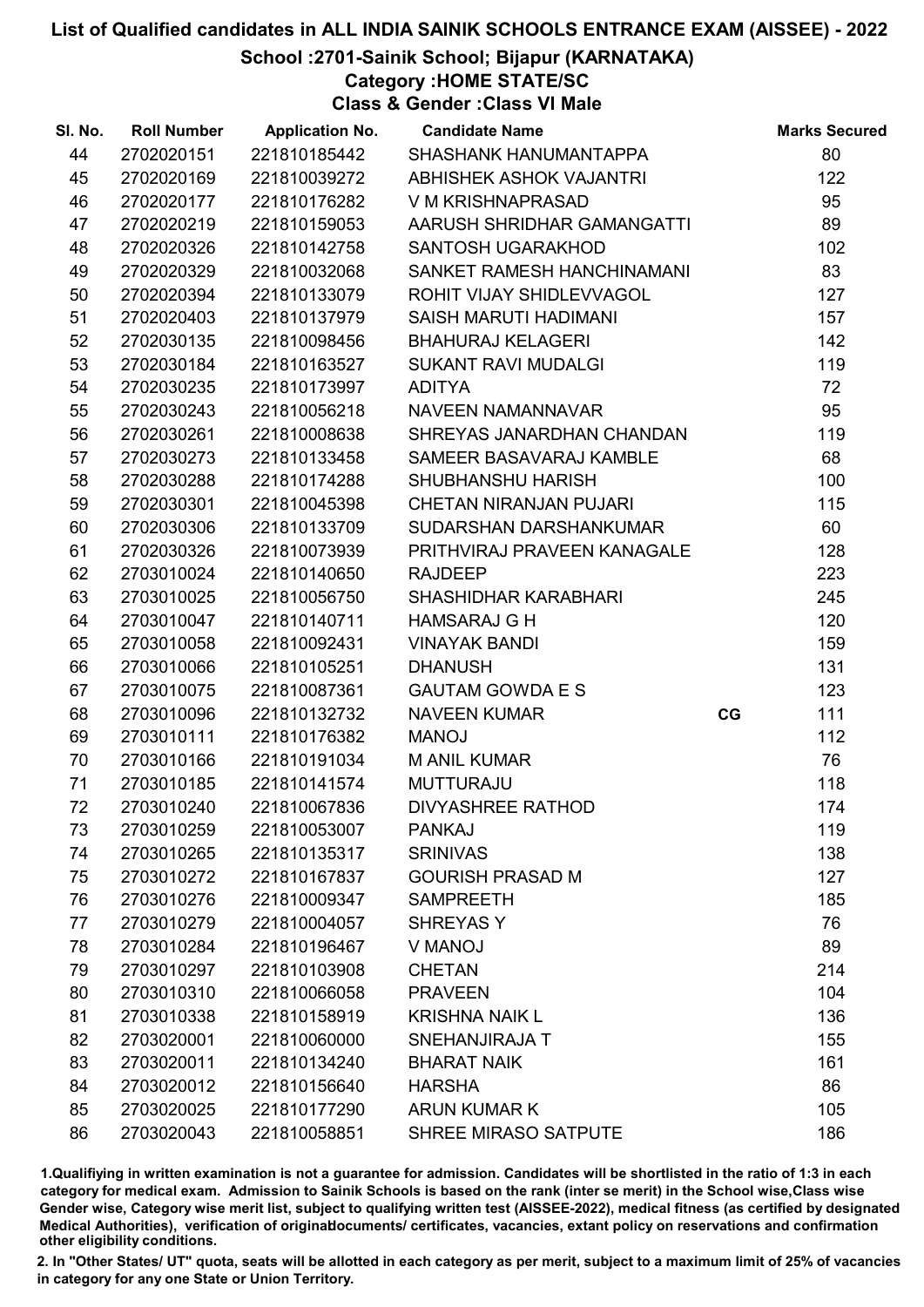## School :2701-Sainik School; Bijapur (KARNATAKA)

# Category :HOME STATE/SC

Class & Gender :Class VI Male

| SI. No. | <b>Roll Number</b> | <b>Application No.</b> | <b>Candidate Name</b>     | <b>Marks Secured</b> |
|---------|--------------------|------------------------|---------------------------|----------------------|
| 87      | 2703020080         | 221810170962           | <b>BHARATH WAJ B M</b>    | 18                   |
| 88      | 2703020090         | 221810167492           | <b>KIRAN KUMAR B P</b>    | 68                   |
| 89      | 2703020104         | 221810093043           | <b>ROHITH</b>             | 85                   |
| 90      | 2703020105         | 221810063143           | <b>SURAJ NAIK</b>         | 126                  |
| 91      | 2703020121         | 221810048573           | ADITYA RATHOD             | 117                  |
| 92      | 2703020142         | 221810175134           | <b>RISHI A</b>            | 177                  |
| 93      | 2703020149         | 221810195944           | <b>K NIRAJA</b>           | 83                   |
| 94      | 2703020244         | 221810060066           | PREMANJIRAJA T            | 140                  |
| 95      | 2703020267         | 221810144027           | <b>SAGARA R</b>           | 114                  |
| 96      | 2703020282         | 221810117257           | ANEESH L MALIGER          | 87                   |
| 97      | 2703020285         | 221810102967           | <b>K S BHUVAN</b>         | 171                  |
| 98      | 2703020287         | 221810058967           | HEMANTARAJ KUMARA D A     | 70                   |
| 99      | 2703020310         | 221810166358           | <b>AKASH NAIK</b>         | 231                  |
| 100     | 2703020313         | 221810190558           | <b>PRATHAM DASS</b>       | 128                  |
| 101     | 2703020358         | 221810079499           | <b>CHIRAYU RATHOD</b>     | 154                  |
| 102     | 2704010003         | 221810136100           | PRASANNAKUMAR KAGALAGOMBA | 83                   |
| 103     | 2704010009         | 221810150400           | PREETAM PARASAPPA RATHOD  | 109                  |
| 104     | 2704010025         | 221810118900           | SHIVASHARAN KATTIMANI     | 137                  |
| 105     | 2704010042         | 221810072810           | PRALLAD MADAR             | 96                   |
| 106     | 2704010053         | 221810124420           | MURAGESH SIDDAPPA SHINGE  | 127                  |
| 107     | 2704010105         | 221810179150           | MANOJ PRASHANT CHAVAN     | 100                  |
| 108     | 2704010128         | 221810161260           | PANKAJA PUNDALIKA RATHOD  | 92                   |
| 109     | 2704010138         | 221810078660           | ROHIT IRAPPA CHALAVADI    | 94                   |
| 110     | 2704010154         | 221810104370           | PRAJWAL L RATHOD          | 203                  |
| 111     | 2704010161         | 221810065770           | <b>KIRAN CHAVHAN</b>      | 137                  |
| 112     | 2704010164         | 221810048770           | <b>VIKAS BABU CHAVAN</b>  | 137                  |
| 113     | 2704010170         | 221810129970           | <b>NIKHIL LAMANI</b>      | 122                  |
| 114     | 2704010189         | 221810146190           | <b>SAMARTH TALIKOTI</b>   | 92                   |
| 115     | 2704010193         | 221810169290           | <b>MILIND CHALAWADI</b>   | 122                  |
| 116     | 2704010202         | 221810172690           | <b>SRUJAN KAMBLE</b>      | 84                   |
| 117     | 2704010207         | 221810159890           | <b>MOHAN NAIK</b>         | 116                  |
| 118     | 2704010213         | 221810135301           | PRASAD ASHOK KAGALAGOMBA  | 84                   |
| 119     | 2704010217         | 221810074401           | AJAY MAISURAPPA MALOTTAR  | 85                   |
| 120     | 2704010236         | 221810108011           | <b>ANKIT RAVI PAWAR</b>   | 104                  |
| 121     | 2704010252         | 221810145811           | SAMARTH MAHADEV TAKKOD    | 109                  |
| 122     | 2704010254         | 221810184911           | SAMARTH ASHOK KAMBLE      | 92                   |
| 123     | 2704010258         | 221810154121           | SAMPREETH SAMBAJI RAJAPUT | 173                  |
| 124     | 2704010283         | 221810181131           | <b>JIVAN HEGGANNAVAR</b>  | 89                   |
| 125     | 2704010288         | 221810169131           | MANJUNATHA CHANDRASHEKHAR | 84                   |
| 126     | 2704010311         | 221810186641           | PRAJWAL VIJAYKUMAR CHAVAN | 98                   |
| 127     | 2704010320         | 221810181151           | <b>YAMANOOR</b>           | 117                  |
| 128     | 2704010335         | 221810161951           | <b>ROHIT RAVI CHAWAN</b>  | 93                   |
| 129     | 2704010341         | 221810102161           | <b>ASHOK LAMANI</b>       | 73                   |

1.Qualifiying in written examination is not a guarantee for admission. Candidates will be shortlisted in the ratio of 1:3 in each category for medical exam. Admission to Sainik Schools is based on the rank (inter se merit) in the School wise,Class wise Gender wise, Category wise merit list, subject to qualifying written test (AISSEE-2022), medical fitness (as certified by designated Medical Authorities), verification of originablocuments/ certificates, vacancies, extant policy on reservations and confirmation other eligibility conditions.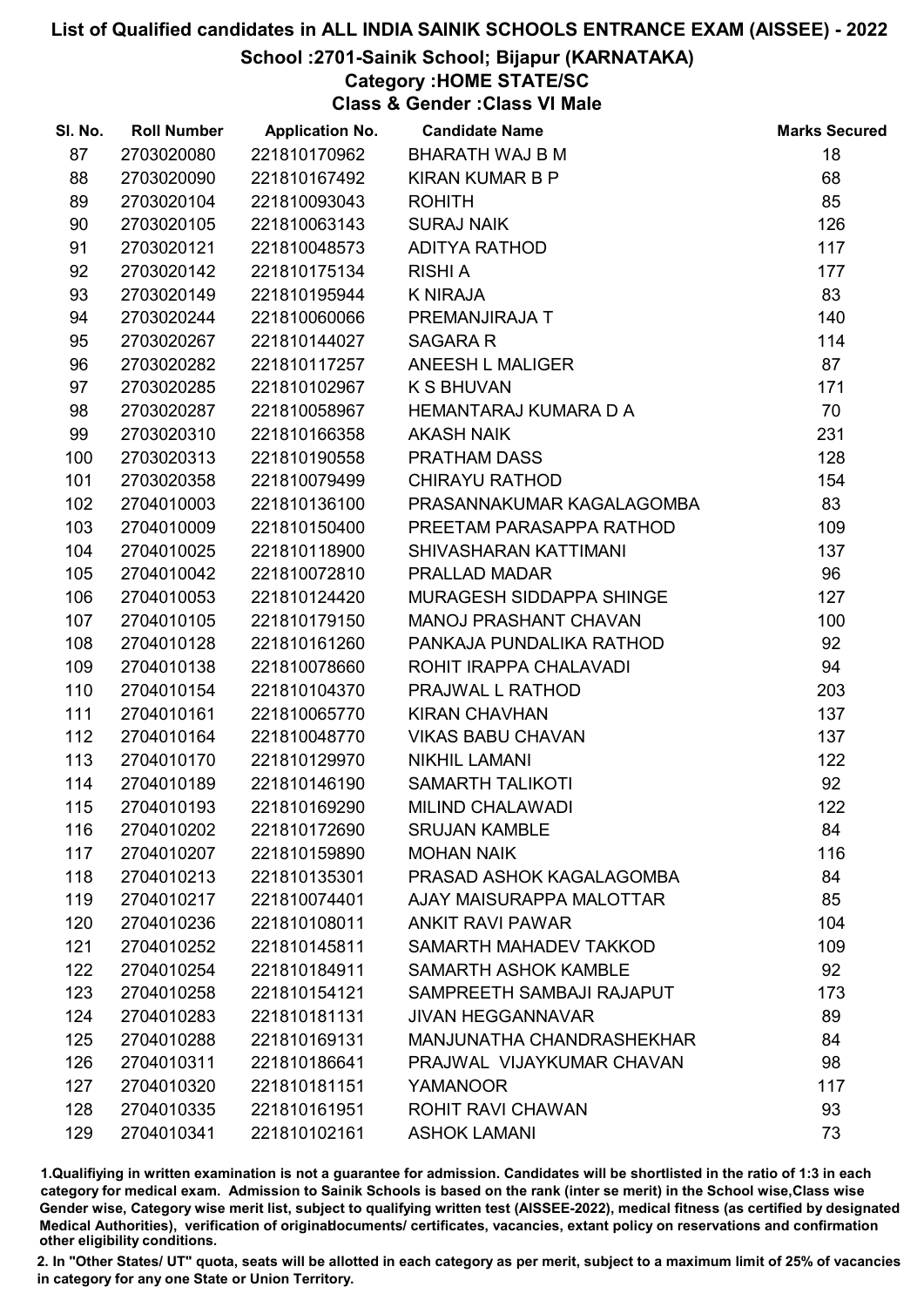## School :2701-Sainik School; Bijapur (KARNATAKA)

Category :HOME STATE/SC

Class & Gender :Class VI Male

| SI. No. | <b>Roll Number</b> | <b>Application No.</b> | <b>Candidate Name</b>        | <b>Marks Secured</b> |
|---------|--------------------|------------------------|------------------------------|----------------------|
| 130     | 2704010345         | 221810174261           | PRAPUL LOHIT TORGAL          | 109                  |
| 131     | 2704010366         | 221810093961           | PRASHANTH R BHAJANTRI        | 167                  |
| 132     | 2704010368         | 221810089961           | PRADEEP LAMANI               | 98                   |
| 133     | 2704010384         | 221810065871           | DHANARAJ CHAVAN              | 79                   |
| 134     | 2704010404         | 221810081291           | <b>TARUN NAGESH ARAKERI</b>  | 88                   |
| 135     | 2704010439         | 221810159302           | <b>VINAY RAJU SANADI</b>     | 99                   |
| 136     | 2704010442         | 221810194502           | <b>AKASH BAJANTRI</b>        | 88                   |
| 137     | 2704010447         | 221810158802           | SUBRAMANYA VADDAR            | 85                   |
| 138     | 2704020027         | 221810069022           | HARSHAVARDHAN GANGADHAR      | 93                   |
| 139     | 2704020034         | 221810150422           | <b>MANJUNATH GADIVADDAR</b>  | 132                  |
| 140     | 2704020038         | 221810194622           | NIRAJ BAJANTRI               | 87                   |
| 141     | 2704020050         | 221810131922           | SAMPAN UDAYAKUMAR NAIK       | 154                  |
| 142     | 2704020072         | 221810028042           | <b>SWAROOP RATHOD</b>        | 130                  |
| 143     | 2704020102         | 221810085452           | PAVANAKUMAR LAMANI           | 181                  |
| 144     | 2704020104         | 221810051552           | PRADEEP MALAKAPPA            | 170                  |
| 145     | 2704020108         | 221810120952           | NAGARAJ GUNJANNAWAR          | 122                  |
| 146     | 2704020113         | 221810146262           | <b>KRISHNAMURTHI</b>         | 153                  |
| 147     | 2704020141         | 221810047372           | AMOGHASIDDA VANANJAKAR       | 129                  |
| 148     | 2704020172         | 221810179092           | <b>SAMARTH</b>               | 72                   |
| 149     | 2704020177         | 221810088492           | <b>CHETAN CHIKKABEVANUR</b>  | 178                  |
| 150     | 2704020180         | 221810176592           | SANDEEP VITTAL HOSAMANI      | 76                   |
| 151     | 2704020192         | 221810185103           | PREM B PAWAR                 | 75                   |
| 152     | 2704020209         | 221810117803           | VASANTRAO AMARNATH           | 133                  |
| 153     | 2704020223         | 221810052913           | <b>PAVANKUMAR CHIKKUR</b>    | 190                  |
| 154     | 2704020226         | 221810150223           | CHETAN SHIVASHANKAR NATEKAR  | 89                   |
| 155     | 2704020236         | 221810172823           | PRAJWAL BASAPPA KAMBLE       | 66                   |
| 156     | 2704020238         | 221810133923           | ROHIT L LAMANI               | 108                  |
| 157     | 2704020267         | 221810127343           | KARTIK ANAND KHANAPET        | 119                  |
| 158     | 2704020295         | 221810018653           | <b>SHIVARAJ GADIVADDAR</b>   | 183                  |
| 159     | 2704020331         | 221810092173           | <b>SANDEEP RATHOD</b>        | 149                  |
| 160     | 2704020337         | 221810013373           | <b>ROHIT</b>                 | 115                  |
| 161     | 2704020345         | 221810018873           | PRATHIK DANDIN               | 172                  |
| 162     | 2704020348         | 221810108083           | CHINNAPPA GANGAPPA MADAR     | 98                   |
| 163     | 2704020353         | 221810135183           | <b>ROHIT BHAJANTRI</b>       | 85                   |
| 164     | 2704020387         | 221810150304           | <b>GOUTAMRAJ BEVINAMATTI</b> | 63                   |
| 165     | 2704020399         | 221810146114           | <b>SANDESH RATHOD</b>        | 100                  |
| 166     | 2704020418         | 221810113814           | RANJIT BANDIVADDAR           | 158                  |
| 167     | 2704020427         | 221810057224           | <b>MRUTYUNJAYA BASAPPA</b>   | 128                  |
| 168     | 2704020461         | 221810051934           | <b>SURYA KABBAGOL</b>        | 179                  |
| 169     | 2704020482         | 221810134744           | SAMARTH RAYAVAGOL            | 137                  |
| 170     | 2704020530         | 221810175574           | <b>SHREYAS</b>               | 226                  |
| 171     | 2704020544         | 221810143484           | <b>ROHIT CHAVAN</b>          | 61                   |
| 172     | 2704020545         | 221810161584           | <b>SANJAY</b>                | 154                  |

1.Qualifiying in written examination is not a guarantee for admission. Candidates will be shortlisted in the ratio of 1:3 in each category for medical exam. Admission to Sainik Schools is based on the rank (inter se merit) in the School wise,Class wise Gender wise, Category wise merit list, subject to qualifying written test (AISSEE-2022), medical fitness (as certified by designated Medical Authorities), verification of originablocuments/ certificates, vacancies, extant policy on reservations and confirmation other eligibility conditions.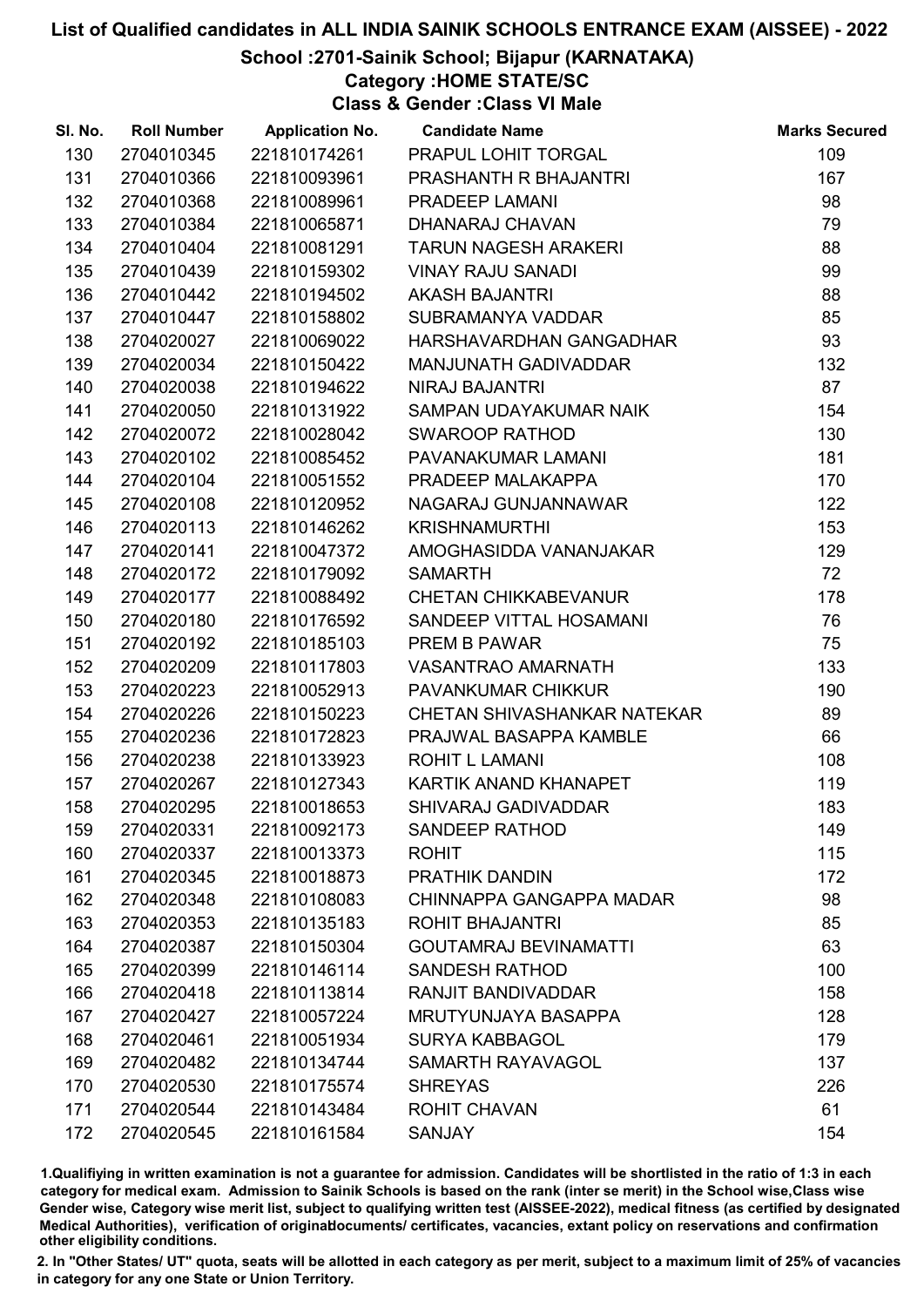## School :2701-Sainik School; Bijapur (KARNATAKA)

# Category :HOME STATE/SC

Class & Gender :Class VI Male

| SI. No. | <b>Roll Number</b> | <b>Application No.</b> | <b>Candidate Name</b>            |    | <b>Marks Secured</b> |
|---------|--------------------|------------------------|----------------------------------|----|----------------------|
| 173     | 2704020560         | 221810162394           | <b>DIGGVIJAY REDDI</b>           |    | 169                  |
| 174     | 2704020585         | 221810148205           | ADARSH SUNIL WAGHAMORE           |    | 59                   |
| 175     | 2704020606         | 221810081315           | <b>DEVARAJA</b>                  |    | 124                  |
| 176     | 2704020615         | 221810105715           | <b>ROHIT HOSAMANI</b>            |    | 119                  |
| 177     | 2704020632         | 221810155325           | KRISHNA SHIVAJI CHAVAN           |    | 99                   |
| 178     | 2704020653         | 221810138535           | <b>VIKAS ASANGI</b>              |    | 160                  |
| 179     | 2704020660         | 221810090145           | ANKUSHA DHARMANNA PUJARI         |    | 106                  |
| 180     | 2704020681         | 221810174055           | ABHISHEK SADASHIV HADIMANI       |    | $\mathbf 0$          |
| 181     | 2704020682         | 221810147055           | <b>GURURAJ</b>                   |    | 141                  |
| 182     | 2704020699         | 221810135265           | PRAJWAL YALLAPPA                 |    | 105                  |
| 183     | 2704020774         | 221810120595           | <b>HARISH SHEETANNAVAR</b>       |    | 94                   |
| 184     | 2704020775         | 221810119595           | <b>SAMARTH</b>                   |    | 80                   |
| 185     | 2704020788         | 221810157206           | RAHUL RATHOD                     |    | 82                   |
| 186     | 2704020794         | 221810054506           | ARUSH RAJENDRA HATTALLI          |    | 117                  |
| 187     | 2704020832         | 221810151426           | <b>AJAYA RATHOD</b>              |    | 98                   |
| 188     | 2704020834         | 221810159426           | PRUTHVIRAJ MALLAPPA LAMANI       |    | 122                  |
| 189     | 2704020871         | 221810150836           | <b>SACHIN</b>                    |    | 168                  |
| 190     | 2704020878         | 221810051046           | <b>VISHAL JAGADEESH HARIMAT</b>  |    | 80                   |
| 191     | 2704020898         | 221810079846           | <b>GOUTAM SHRINIVAS OLEKAR</b>   |    | 137                  |
| 192     | 2704020904         | 221810168056           | PRAJWAL GOPAL LAMANI             |    | 104                  |
| 193     | 2704020910         | 221810133356           | ADITYA RATHOD                    |    | 115                  |
| 194     | 2704020928         | 221810091366           | NAMADEV CHAVAN                   |    | 125                  |
| 195     | 2704020952         | 221810112876           | <b>SWAROOP RATHOD</b>            |    | 122                  |
| 196     | 2704020972         | 221810163686           | AKASH PARASHURAM GONDHALE        |    | 104                  |
| 197     | 2704021017         | 221810090017           | <b>AKASH PUJARI</b>              |    | 96                   |
| 198     | 2704021040         | 221810154527           | <b>ARYAN LAMANI</b>              |    | 112                  |
| 199     | 2704030007         | 221810179500           | NAVEEN PEERAPPA MASALI           |    | 107                  |
| 200     | 2704030013         | 221810085110           | PREETAM NAIK                     |    | 80                   |
| 201     | 2704030017         | 221810161710           | <b>SHREYAS</b>                   |    | 83                   |
| 202     | 2704030046         | 221810159530           | <b>SHREYAS RAMASWAMI MELMANI</b> |    | 110                  |
| 203     | 2704030057         | 221810019140           | BHIMANNA ANAND KATTIMANI         | CG | 110                  |
| 204     | 2704030067         | 221810107150           | <b>HARJEET J CHAVAN</b>          |    | 99                   |
| 205     | 2704030081         | 221810138950           | <b>ARYAN DHOTRE</b>              |    | 73                   |
| 206     | 2704030096         | 221810043860           | <b>ARYAN CHETAN SHINGE</b>       |    | 102                  |
| 207     | 2704030105         | 221810066170           | <b>AARYAN KASE</b>               |    | 145                  |
| 208     | 2704030107         | 221810105370           | SIDDARTH RATHOD                  |    | 104                  |
| 209     | 2704030115         | 221810036770           | YATEESH DHANU NAIK               |    | 201                  |
| 210     | 2704030123         | 221810021280           | <b>AKUL KADAKBHAVI</b>           |    | 128                  |
| 211     | 2704030128         | 221810102480           | PREETAM ALLAPUR                  |    | 81                   |
| 212     | 2704030134         | 221810150780           | <b>SOMESH S WADDAR</b>           |    | 80                   |
| 213     | 2704030159         | 221810172301           | SANKET PREMANAND NAIK            |    | 158                  |
| 214     | 2704030168         | 221810105801           | <b>VAIBHAV RATHOD</b>            |    | 119                  |
| 215     | 2704030171         | 221810136901           | <b>BHARAT LAMANI</b>             |    | 134                  |

1.Qualifiying in written examination is not a guarantee for admission. Candidates will be shortlisted in the ratio of 1:3 in each category for medical exam. Admission to Sainik Schools is based on the rank (inter se merit) in the School wise,Class wise Gender wise, Category wise merit list, subject to qualifying written test (AISSEE-2022), medical fitness (as certified by designated Medical Authorities), verification of originablocuments/ certificates, vacancies, extant policy on reservations and confirmation other eligibility conditions.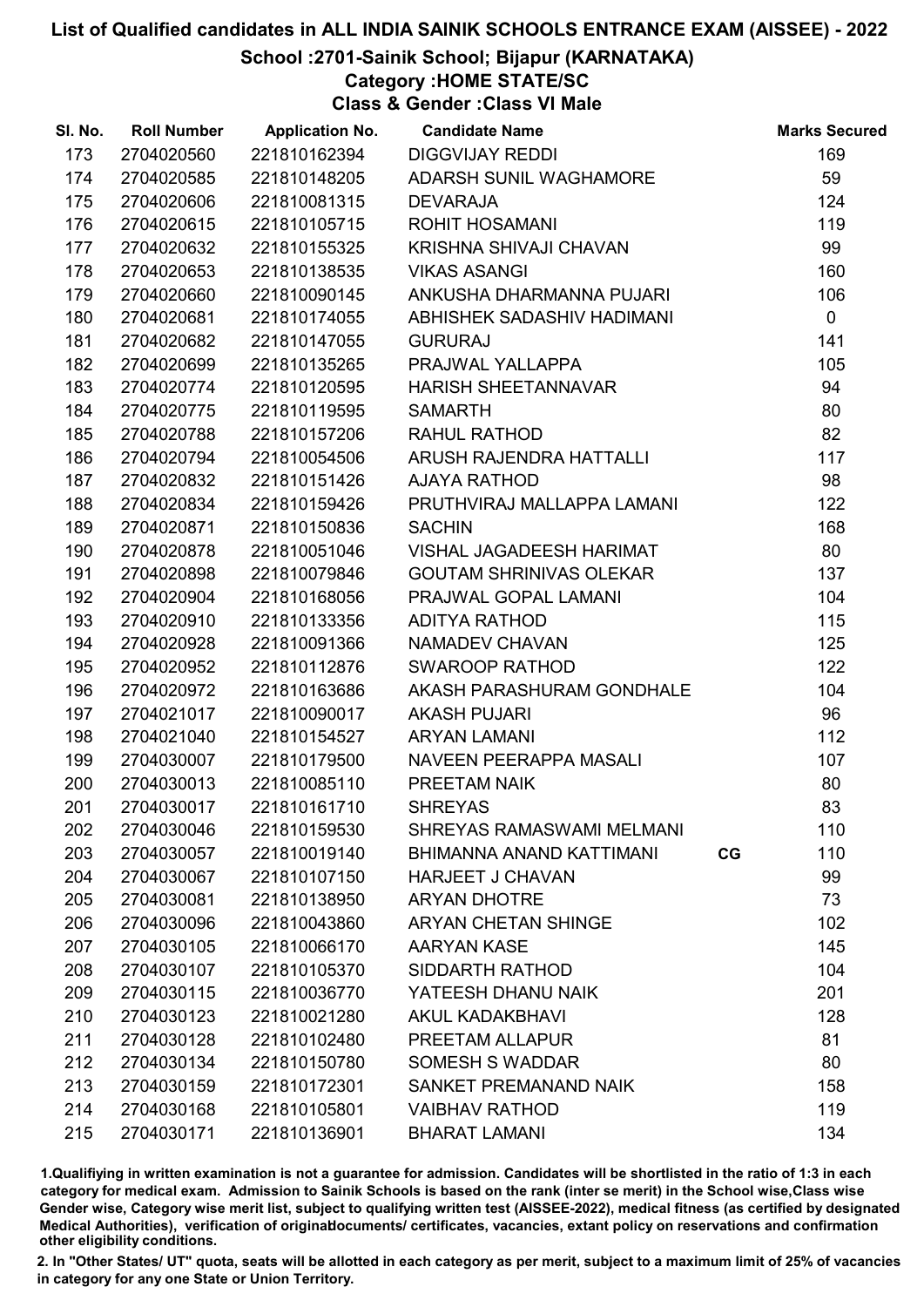## School :2701-Sainik School; Bijapur (KARNATAKA)

Category :HOME STATE/SC

Class & Gender :Class VI Male

| SI. No. | <b>Roll Number</b> | <b>Application No.</b> | <b>Candidate Name</b>              |            | <b>Marks Secured</b> |
|---------|--------------------|------------------------|------------------------------------|------------|----------------------|
| 216     | 2704030178         | 221810157111           | <b>ADITYA R PAWAR</b>              |            | 78                   |
| 217     | 2704030183         | 221810141411           | NAGENDRA SIDDHARTH KAMBLE          |            | 103                  |
| 218     | 2704030193         | 221810093611           | ADITYA SURESH JADHAV               |            | 141                  |
| 219     | 2704030218         | 221810078131           | <b>RAKESH BANI</b>                 |            | 83                   |
| 220     | 2704030232         | 221810126241           | NAYAN SHRINATH LAMANI              |            | 173                  |
| 221     | 2704030258         | 221810135851           | VISHWANATH SHANKAR RATHOD          |            | 85                   |
| 222     | 2704030269         | 221810117561           | ASHUTOSH GANGADHAR KOPPAL          |            | 96                   |
| 223     | 2704030311         | 221810111481           | <b>MAYUR GANESH SHINDHE</b>        |            | 146                  |
| 224     | 2704030319         | 221810168881           | BHUTALASIDDA VITHAL MALAGAR        | <b>WOS</b> | 67                   |
| 225     | 2704030344         | 221810012702           | HARISH GURUNATH SINDHE             |            | 94                   |
| 226     | 2704030348         | 221810169802           | OM PAWAR                           |            | 184                  |
| 227     | 2704030394         | 221810024542           | YUVARAJ CHAVAN                     | <b>AR</b>  | 70                   |
| 228     | 2704030398         | 221810013642           | <b>AVINASH GIRANI</b>              |            | 85                   |
| 229     | 2704030428         | 221810152462           | ROHAN RATHOD                       |            | 94                   |
| 230     | 2704030441         | 221810143272           | <b>BHARAT RATHOD</b>               |            | 76                   |
| 231     | 2704030442         | 221810128272           | <b>ROHIT NESUR</b>                 |            | 72                   |
| 232     | 2704030444         | 221810168372           | <b>GAGAN BHIMARAY DASAR</b>        |            | 89                   |
| 233     | 2704030495         | 221810086203           | NAGARAJ MALLAPPA CHALAWADI         |            | 88                   |
| 234     | 2704030570         | 221810153677           | <b>VIKRAM LAMANI</b>               |            | 94                   |
| 235     | 2704030590         | 221810120487           | <b>PRITHVIRAJ</b>                  |            | 151                  |
| 236     | 2704030594         | 221810107587           | MAMALLAPPA DODAMANI                |            | 105                  |
| 237     | 2704030595         | 221810085687           | <b>AYASH CHAVHAN</b>               |            | 88                   |
| 238     | 2704030611         | 221810139297           | <b>HARISH</b>                      |            | 194                  |
| 239     | 2704030612         | 221810079297           | <b>VISHAL RATHOD</b>               |            | 133                  |
| 240     | 2704030613         | 221810123397           | <b>VINAYAK BIDARI</b>              |            | 97                   |
| 241     | 2704030655         | 221810164128           | <b>TANUSH MAHESH PUJARI</b>        |            | 84                   |
| 242     | 2704030657         | 221810057128           | SIDDHANATH RAGHAVENDRA             |            | 99                   |
| 243     | 2704030697         | 221810154148           | KARTIK VITTAL HADIMANI             |            | 177                  |
| 244     | 2704030700         | 221810068548           | <b>ADARSH CHANNAPPAGOL</b>         |            | 65                   |
| 245     | 2704030702         | 221810100748           | <b>PRAM KALE</b>                   |            | 114                  |
| 246     | 2704030728         | 221810137568           | RAGHU DALAPPA MADAR                |            | 92                   |
| 247     | 2704030757         | 221810165778           | <b>SUDEEP LAMANI</b>               |            | 99                   |
| 248     | 2704030760         | 221810173978           | <b>MAHANTESH KAREPPA PARALANKI</b> |            | 91                   |
| 249     | 2704030790         | 221810158498           | <b>PRASANNA</b>                    |            | 114                  |
| 250     | 2704030822         | 221810066609           | <b>MARUTI KATTIMANI</b>            |            | 150                  |
| 251     | 2704030840         | 221810161419           | <b>GOUTAM RATOD</b>                |            | 85                   |
| 252     | 2704030859         | 221810015629           | NIRAJ M B                          |            | 137                  |
| 253     | 2704030865         | 221810051829           | <b>CHANDAPPA</b>                   |            | 115                  |
| 254     | 2704030874         | 221810131139           | <b>SUDEEP LAMANI</b>               |            | 90                   |
| 255     | 2704030915         | 221810133749           | <b>MAHESH KALLIMANI</b>            |            | 133                  |
| 256     | 2704030942         | 221810018959           | SHRAVANAKUMAR HONAKATTI            |            | 94                   |
| 257     | 2704030960         | 221810062869           | RAHUL DODAMANI                     |            | 78                   |
| 258     | 2704030967         | 221810128179           | PRASHANT SOMAPPA LAMANI            |            | 128                  |

1.Qualifiying in written examination is not a guarantee for admission. Candidates will be shortlisted in the ratio of 1:3 in each category for medical exam. Admission to Sainik Schools is based on the rank (inter se merit) in the School wise,Class wise Gender wise, Category wise merit list, subject to qualifying written test (AISSEE-2022), medical fitness (as certified by designated Medical Authorities), verification of originablocuments/ certificates, vacancies, extant policy on reservations and confirmation other eligibility conditions.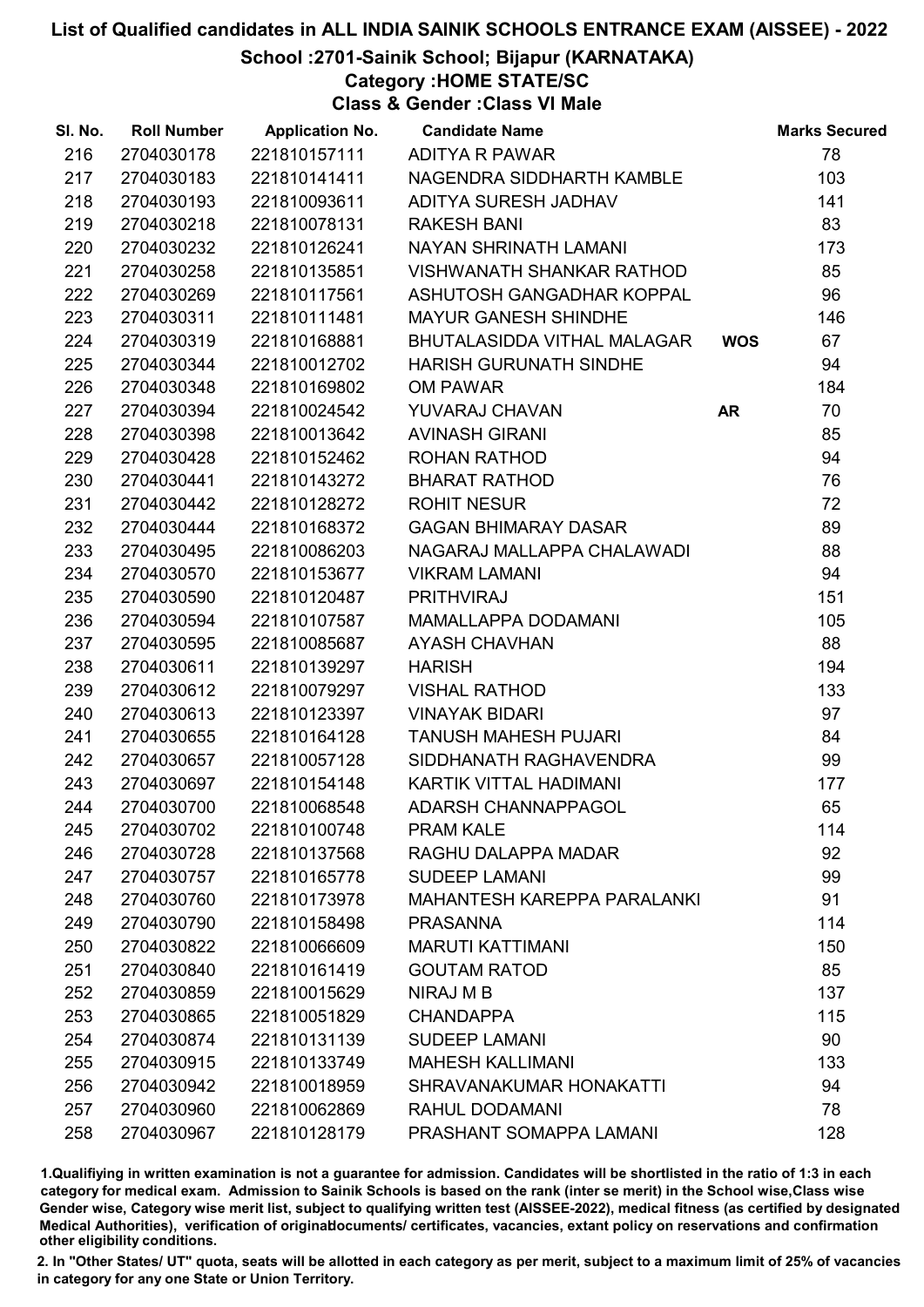## School :2701-Sainik School; Bijapur (KARNATAKA)

# Category :HOME STATE/SC

Class & Gender :Class VI Male

| SI. No. | <b>Roll Number</b> | <b>Application No.</b> | <b>Candidate Name</b>        | <b>Marks Secured</b> |
|---------|--------------------|------------------------|------------------------------|----------------------|
| 259     | 2704031011         | 221810121499           | <b>MANOJ PRAVEENKUMAR</b>    | 90                   |
| 260     | 2704040019         | 221810162123           | DINESH VINOD SAKAT           | 112                  |
| 261     | 2704040048         | 221810093243           | <b>VIKAS M NAIK</b>          | 178                  |
| 262     | 2704040074         | 221810056753           | SHRISHANT ARAVIND ANJUTAGI   | 98                   |
| 263     | 2704040079         | 221810055953           | <b>MBLOKESH</b>              | 66                   |
| 264     | 2704040098         | 221810168863           | YALLALING MADAR              | 92                   |
| 265     | 2704040104         | 221810164373           | RAGHAVEDRA NIMBARAGI         | 204                  |
| 266     | 2704040106         | 221810175473           | PRAJWAL ANAND ZANDE          | 112                  |
| 267     | 2704040111         | 221810025873           | SIDHARATH DODAMANI           | 183                  |
| 268     | 2704040162         | 221810101914           | PRITAM R NAIK                | 72                   |
| 269     | 2704040170         | 221810095224           | <b>VINIT ARUN NAYAK</b>      | 145                  |
| 270     | 2704040173         | 221810168424           | RAJAVEER SHRIMANT ANGADI     | 80                   |
| 271     | 2704040197         | 221810082044           | SAMARTHA KANNOLLI            | 168                  |
| 272     | 2704040209         | 221810175644           | AJIT HANAMANT CHIKKABENUR    | 124                  |
| 273     | 2704040230         | 221810164064           | <b>GIRISH HUNAGUND</b>       | 103                  |
| 274     | 2704040240         | 221810058364           | SAMARTH PREMASING RATHOD     | 105                  |
| 275     | 2704040241         | 221810173464           | <b>BHARAT</b>                | 99                   |
| 276     | 2704040243         | 221810085464           | NIRANJAN SHIVAPPA PAMMAR     | 85                   |
| 277     | 2704040264         | 221810101874           | <b>SRIKANATA S</b>           | 90                   |
| 278     | 2704040266         | 221810024974           | NARENDRA N CHOUDHARI         | 185                  |
| 279     | 2704040273         | 221810157884           | <b>MANISH CHAVAN</b>         | 94                   |
| 280     | 2704040282         | 221810094694           | AJAYKUMAR ARJUN CHAVAN       | 113                  |
| 281     | 2704040286         | 221810087794           | <b>RAJAVEER GOTHE</b>        | 77                   |
| 282     | 2704040309         | 221810080315           | <b>SACHIN</b>                | 89                   |
| 283     | 2704040316         | 221810141025           | <b>SAMPATH CHAVAN</b>        | 117                  |
| 284     | 2704040328         | 221810037235           | <b>SUMED</b>                 | 199                  |
| 285     | 2704040349         | 221810093345           | <b>VASUDEV JADHAV</b>        | 147                  |
| 286     | 2704040377         | 221810069165           | SAMARTH CHAVAN               | 234                  |
| 287     | 2704040391         | 221810095075           | <b>VIREN SANJEEV SHINDHE</b> | 81                   |
| 288     | 2704040396         | 221810056375           | ADARSH YASHAVANT NAYAK       | 89                   |
| 289     | 2704040442         | 221810070406           | PREETAM NAIK                 | 117                  |
| 290     | 2704040445         | 221810140506           | SIDDANTH S TURAMARI          | 109                  |
| 291     | 2704040466         | 221810169716           | <b>ARNAV NAIK</b>            | 94                   |
| 292     | 2704040477         | 221810074436           | <b>SANTOSH KUMAR</b>         | 80                   |
| 293     | 2704040479         | 221810144536           | <b>VINAY RATHOD</b>          | 148                  |
| 294     | 2704040486         | 221810064836           | PRITHVIRAJ NAYAK             | 109                  |
| 295     | 2704040499         | 221810051846           | <b>SHEKAR</b>                | 86                   |
| 296     | 2704040532         | 221810049476           | AJAY KAGAWAD                 | 113                  |
| 297     | 2704040544         | 221810002386           | AJAYKUMAR MEGHU RATHOD       | 149                  |
| 298     | 2704040557         | 221810167886           | <b>SAMPAT BHAJANTRI</b>      | 159                  |
| 299     | 2704040600         | 221810125127           | <b>GOUTAM P KALE</b>         | 108                  |
| 300     | 2704040607         | 221810100727           | SAMARTH Y HADIMANI           | 79                   |
| 301     | 2704040636         | 221810135347           | PREETAM METRI                | 99                   |

1.Qualifiying in written examination is not a guarantee for admission. Candidates will be shortlisted in the ratio of 1:3 in each category for medical exam. Admission to Sainik Schools is based on the rank (inter se merit) in the School wise,Class wise Gender wise, Category wise merit list, subject to qualifying written test (AISSEE-2022), medical fitness (as certified by designated Medical Authorities), verification of originablocuments/ certificates, vacancies, extant policy on reservations and confirmation other eligibility conditions.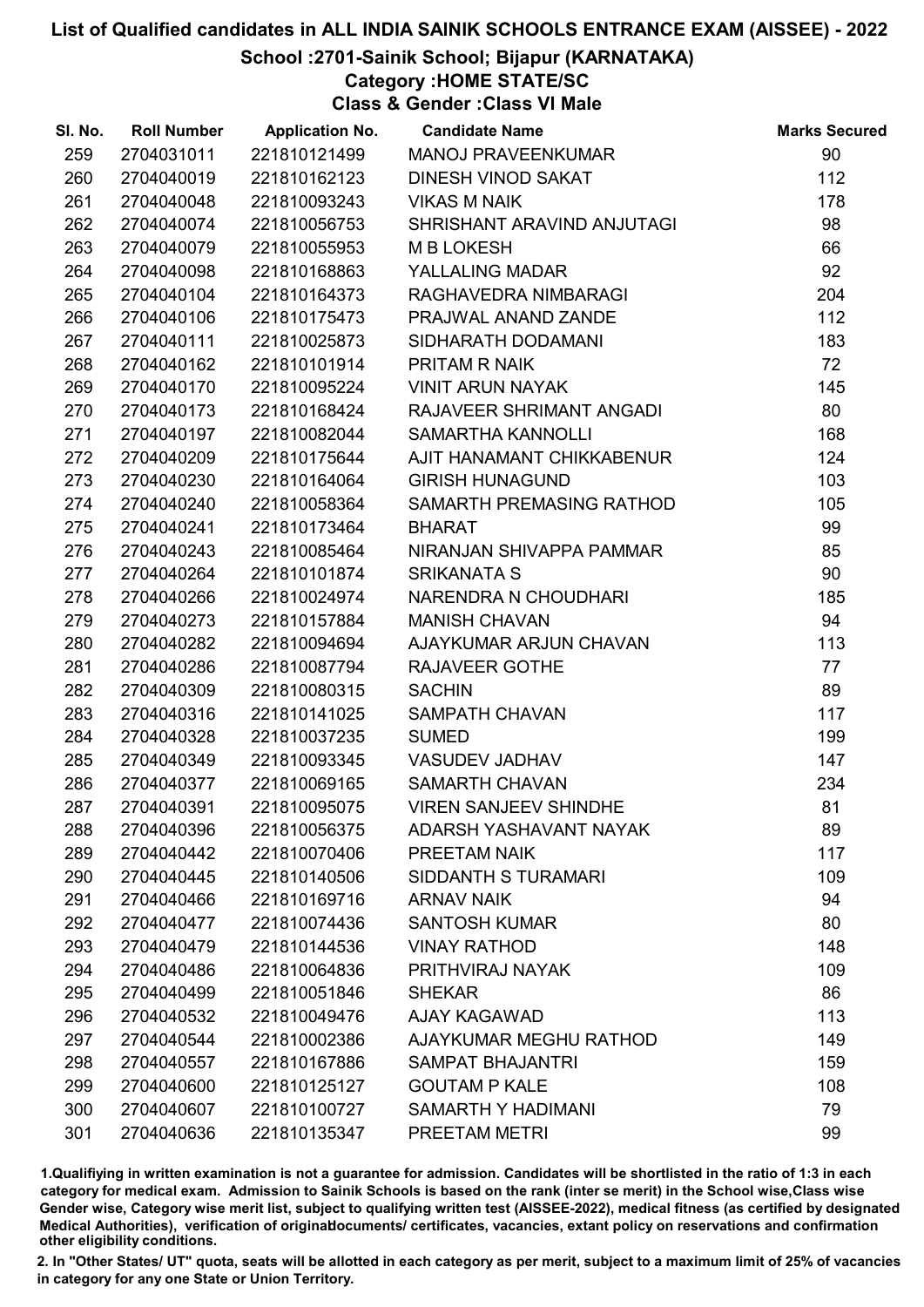## School :2701-Sainik School; Bijapur (KARNATAKA)

Category :HOME STATE/SC

Class & Gender :Class VI Male

| SI. No. | <b>Roll Number</b> | <b>Application No.</b> | <b>Candidate Name</b>       |    | <b>Marks Secured</b> |
|---------|--------------------|------------------------|-----------------------------|----|----------------------|
| 302     | 2704040648         | 221810154847           | PRAJWAL DHANASING RATHOD    |    | 149                  |
| 303     | 2704040651         | 221810035257           | <b>KEDARANATH CHAVAN</b>    |    | 79                   |
| 304     | 2704040659         | 221810103657           | <b>DIKSHITH CHAVAN</b>      |    | 173                  |
| 305     | 2704040660         | 221810089657           | <b>AKARSH M</b>             |    | 136                  |
| 306     | 2704040670         | 221810153167           | NOOTAN DODAMANI             |    | 80                   |
| 307     | 2704040701         | 221810164087           | <b>TANAVEER LAMANI</b>      | CG | 80                   |
| 308     | 2704040734         | 221810169408           | SANDEEP RATHOD              |    | 144                  |
| 309     | 2704040740         | 221810146808           | <b>ULLAS VADDAR</b>         |    | 149                  |
| 310     | 2704040778         | 221810143738           | <b>AYUSH NAIK</b>           |    | 151                  |
| 311     | 2704040779         | 221810060838           | <b>ASHUTOSH PRASAD</b>      |    | 133                  |
| 312     | 2704040782         | 221810134838           | PRAFUL R CHAVAN             |    | 85                   |
| 313     | 2704040784         | 221810109838           | <b>SUPRIT NAYAK</b>         |    | 179                  |
| 314     | 2704040810         | 221810104168           | PRAJWAL DODAMANI            |    | 152                  |
| 315     | 2704040817         | 221810141468           | SANDESH CHAVAN              |    | 127                  |
| 316     | 2704040829         | 221810024078           | <b>PRITHVIRAJ</b>           |    | 208                  |
| 317     | 2704040831         | 221810173178           | ADITYA BALAVANT HALLADAMANI |    | 50                   |
| 318     | 2704040838         | 221810183578           | ROHIT PRAKASH RATHOD        |    | 71                   |
| 319     | 2704040857         | 221810152298           | PRASANNA DODAMANI           |    | 101                  |
| 320     | 2704040864         | 221810144598           | SANKET MOHAN RATHOD         |    | 83                   |
| 321     | 2704040865         | 221810147598           | MAHENDRA PRATAP SINGH       |    | 92                   |
| 322     | 2704040877         | 221810083609           | SAMARAVEER RODAKAR          |    | 67                   |
| 323     | 2704040881         | 221810118709           | PAVAN HALLADAMANI           |    | 192                  |
| 324     | 2704040891         | 221810180419           | PRITHVIRAJ TANGADAGI        |    | 97                   |
| 325     | 2704040899         | 221810173919           | <b>LOHIT SHINDE</b>         |    | 68                   |
| 326     | 2704040915         | 221810156829           | <b>SAYEESH MESTRI</b>       |    | 147                  |
| 327     | 2704040922         | 221810099539           | <b>SHREYASH PAWAR</b>       |    | 80                   |
| 328     | 2704040940         | 221810082549           | SURAJ CHANNAPPA RATHOD      |    | 85                   |
| 329     | 2704040943         | 221810159749           | PRAVEEN RATHOD              |    | 163                  |
| 330     | 2704040967         | 221810028269           | YOGESH BANASODE             |    | 160                  |
| 331     | 2704041009         | 221810019499           | <b>SANDESH S NADAMANI</b>   |    | 132                  |
| 332     | 2704041015         | 221810193799           | <b>DARSHAN PAWAR</b>        |    | 93                   |
| 333     | 2704041020         | 221810090999           | <b>JEEVAN CHAVAN</b>        |    | 175                  |
| 334     | 2706010087         | 221810009004           | <b>B DEOJEET</b>            |    | 151                  |
| 335     | 2706010144         | 221810059136           | TEJ KIRAN M                 |    | 243                  |
| 336     | 2706010146         | 221810023446           | <b>MONOJ</b>                |    | 89                   |
| 337     | 2706010181         | 221810168428           | <b>SANJAY S</b>             |    | 118                  |
| 338     | 2706010191         | 221810147488           | <b>RAJGURU R G</b>          |    | 84                   |
| 339     | 2706010237         | 221810035080           | <b>SHIVARAM R RATHOD</b>    |    | 165                  |
| 340     | 2706010242         | 221810093301           | <b>PRAJWAL</b>              |    | 112                  |
| 341     | 2706010309         | 221810177313           | <b>KUSHAL M NAIK</b>        |    | 92                   |
| 342     | 2706010315         | 221810120723           | <b>AMITH G M</b>            |    | 167                  |
| 343     | 2706010382         | 221810035874           | <b>JEEVAN R</b>             |    | 69                   |
| 344     | 2706010410         | 221810046845           | <b>RAHUL N</b>              |    | 93                   |

1.Qualifiying in written examination is not a guarantee for admission. Candidates will be shortlisted in the ratio of 1:3 in each category for medical exam. Admission to Sainik Schools is based on the rank (inter se merit) in the School wise,Class wise Gender wise, Category wise merit list, subject to qualifying written test (AISSEE-2022), medical fitness (as certified by designated Medical Authorities), verification of originablocuments/ certificates, vacancies, extant policy on reservations and confirmation other eligibility conditions.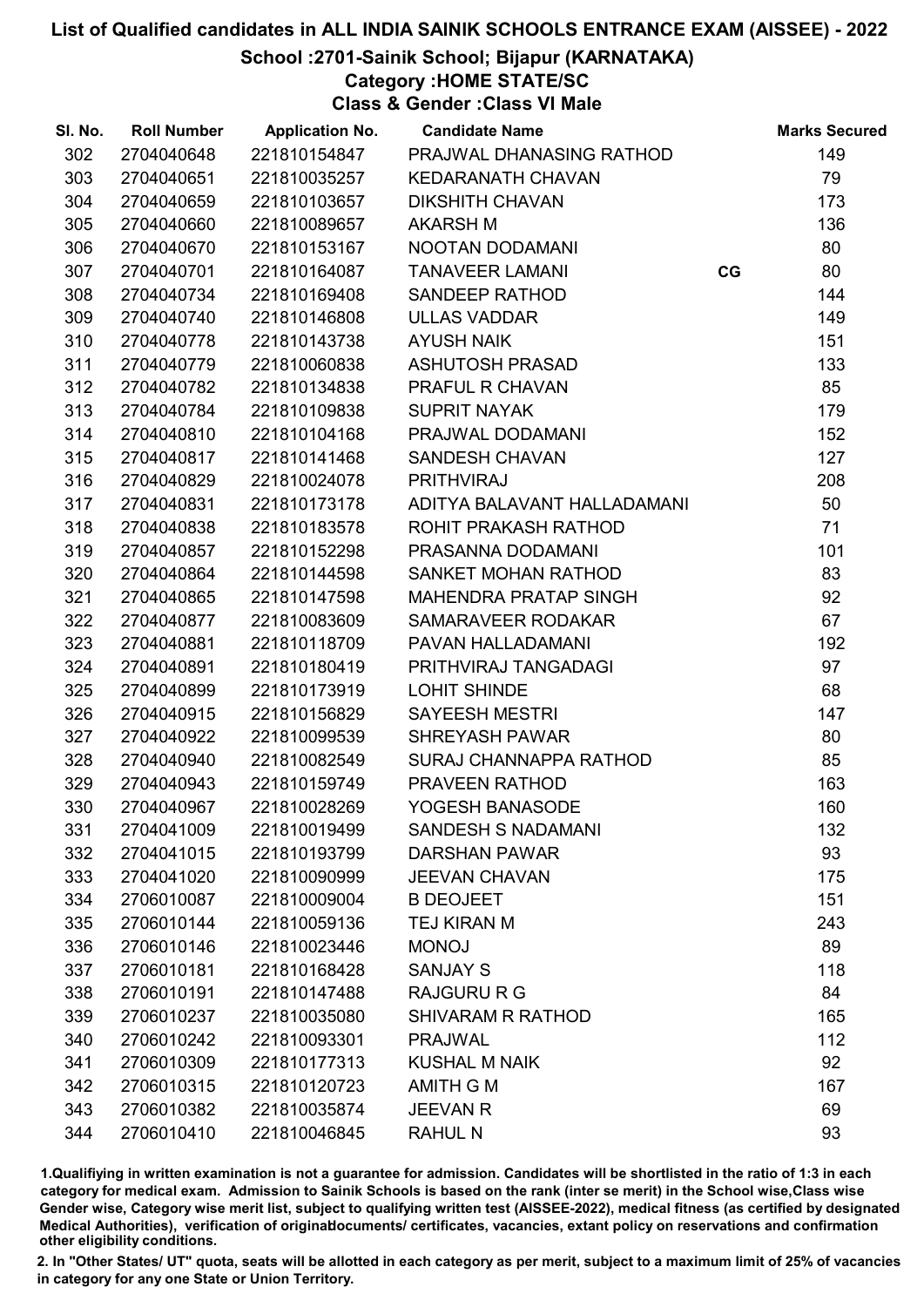## School :2701-Sainik School; Bijapur (KARNATAKA)

## Category :HOME STATE/SC

Class & Gender :Class VI Male

| SI. No. | <b>Roll Number</b> | <b>Application No.</b> | <b>Candidate Name</b>            |    | <b>Marks Secured</b> |
|---------|--------------------|------------------------|----------------------------------|----|----------------------|
| 345     | 2706010524         | 221810046158           | T M SHIVU                        | CG | 145                  |
| 346     | 2706010552         | 221810108639           | PRAJWAL SHIRAHATTI               |    | 25                   |
| 347     | 2706010560         | 221810027759           | <b>DEEKSHITH P S NAIK</b>        |    | 139                  |
| 348     | 2707010025         | 221810100340           | <b>SANDEEP LAMANI</b>            |    | 162                  |
| 349     | 2707010043         | 221810166860           | <b>VAIBHAV</b>                   |    | 136                  |
| 350     | 2707010121         | 221810144202           | <b>SAMARTH MK</b>                |    | 69                   |
| 351     | 2707010157         | 221810081762           | <b>JAISAN BHIMAPPA TALAWAR</b>   |    | 84                   |
| 352     | 2707010164         | 221810077272           | AYUSH TUKARAM MADALE             |    | 202                  |
| 353     | 2707010172         | 221810032972           | <b>SATYAM KUMAR</b>              |    | 99                   |
| 354     | 2707010205         | 221810150830           | <b>MUTTU S BHJANTRI</b>          |    | 89                   |
| 355     | 2707010310         | 221810177761           | <b>PRUTHVIRAJ</b>                |    | 71                   |
| 356     | 2707010315         | 221810158271           | <b>VENKATESH RAVIKUMAR BADNI</b> |    | 99                   |
| 357     | 2707010322         | 221810166181           | <b>SAMPATH RATHOD</b>            |    | 91                   |
| 358     | 2707010374         | 221810096352           | PRATHAM CHANDRASHEKHAR           |    | 115                  |
| 359     | 2707010382         | 221810150762           | SHREYASH B BHAJANTRI             |    | 80                   |
| 360     | 2707010394         | 221810151872           | <b>ARJUN HOSAMANI</b>            |    | 155                  |
| 361     | 2707010399         | 221810122582           | CHANDAN SHIVAPPA LAMANI          |    | 114                  |
| 362     | 2707010423         | 221810016613           | PRAJWAL BHAJANTRI                |    | 165                  |
| 363     | 2707010475         | 221810183983           | PRASHANT SRINIVAS LAMANI         |    | 182                  |
| 364     | 2707010476         | 221810078983           | <b>GOVARDANA</b>                 |    | 219                  |
| 365     | 2707010514         | 221810097624           | SAMARTH ISHWARAPPA RATOD         |    | 152                  |
| 366     | 2707010575         | 221810129105           | <b>SAMPAT RATHOD</b>             |    | 106                  |
| 367     | 2707010644         | 221810090685           | <b>VISHWANATH CHANDRASHEKHAR</b> |    | 112                  |
| 368     | 2707010647         | 221810114985           | <b>AJAY ASHOK MENASAGI</b>       |    | 167                  |
| 369     | 2707010666         | 221810183516           | PRAJVAL BHAJANTRI                |    | 109                  |
| 370     | 2707010749         | 221810113237           | <b>SRUJAN SANTHOSH</b>           |    | 67                   |
| 371     | 2707010769         | 221810174157           | LINGARAJ KALLEKKANAVAR           |    | 107                  |
| 372     | 2707010782         | 221810096667           | NAVEEN RAGHAVENDRA RATHOD        |    | 81                   |
| 373     | 2707010878         | 221810189688           | <b>SHREEKRISHNA GURL</b>         |    | 70                   |
| 374     | 2707020002         | 221810131882           | <b>SRUJAN BHAJANTRI</b>          |    | 97                   |
| 375     | 2707020017         | 221810131713           | <b>SRUJAN KRISHNAJI CHAVAN</b>   |    | 155                  |
| 376     | 2707020019         | 221810114813           | <b>SHOURABH RATHOD</b>           |    | 112                  |
| 377     | 2707020066         | 221810070583           | RANJEET CHANNABASAPPA            |    | 85                   |
| 378     | 2707020086         | 221810056414           | <b>ASHUTOSH SHIVANAND</b>        |    | 117                  |
| 379     | 2707020096         | 221810093634           | <b>SUPREET YAKKUNDI</b>          |    | 133                  |
| 380     | 2707020114         | 221810098764           | <b>KISHAN</b>                    |    | 181                  |
| 381     | 2707020130         | 221810033684           | MAHANTESH. KATTIMANI             |    | 156                  |
| 382     | 2707020136         | 221810118394           | <b>SANGAM CHALAWADI</b>          |    | 93                   |
| 383     | 2707020142         | 221810081005           | <b>KUSHAL HONGAL</b>             |    | 100                  |
| 384     | 2707020171         | 221810054945           | <b>PREETAM</b>                   |    | 120                  |
| 385     | 2707020216         | 221810173226           | SHRIANJANVATSA SHANKAR           |    | 99                   |
| 386     | 2707020219         | 221810142526           | <b>NIKHIL V BAGALKOTI</b>        | CG | 80                   |
| 387     | 2707020233         | 221810114246           | <b>ANISH</b>                     |    | 72                   |

1.Qualifiying in written examination is not a guarantee for admission. Candidates will be shortlisted in the ratio of 1:3 in each category for medical exam. Admission to Sainik Schools is based on the rank (inter se merit) in the School wise,Class wise Gender wise, Category wise merit list, subject to qualifying written test (AISSEE-2022), medical fitness (as certified by designated Medical Authorities), verification of originablocuments/ certificates, vacancies, extant policy on reservations and confirmation other eligibility conditions.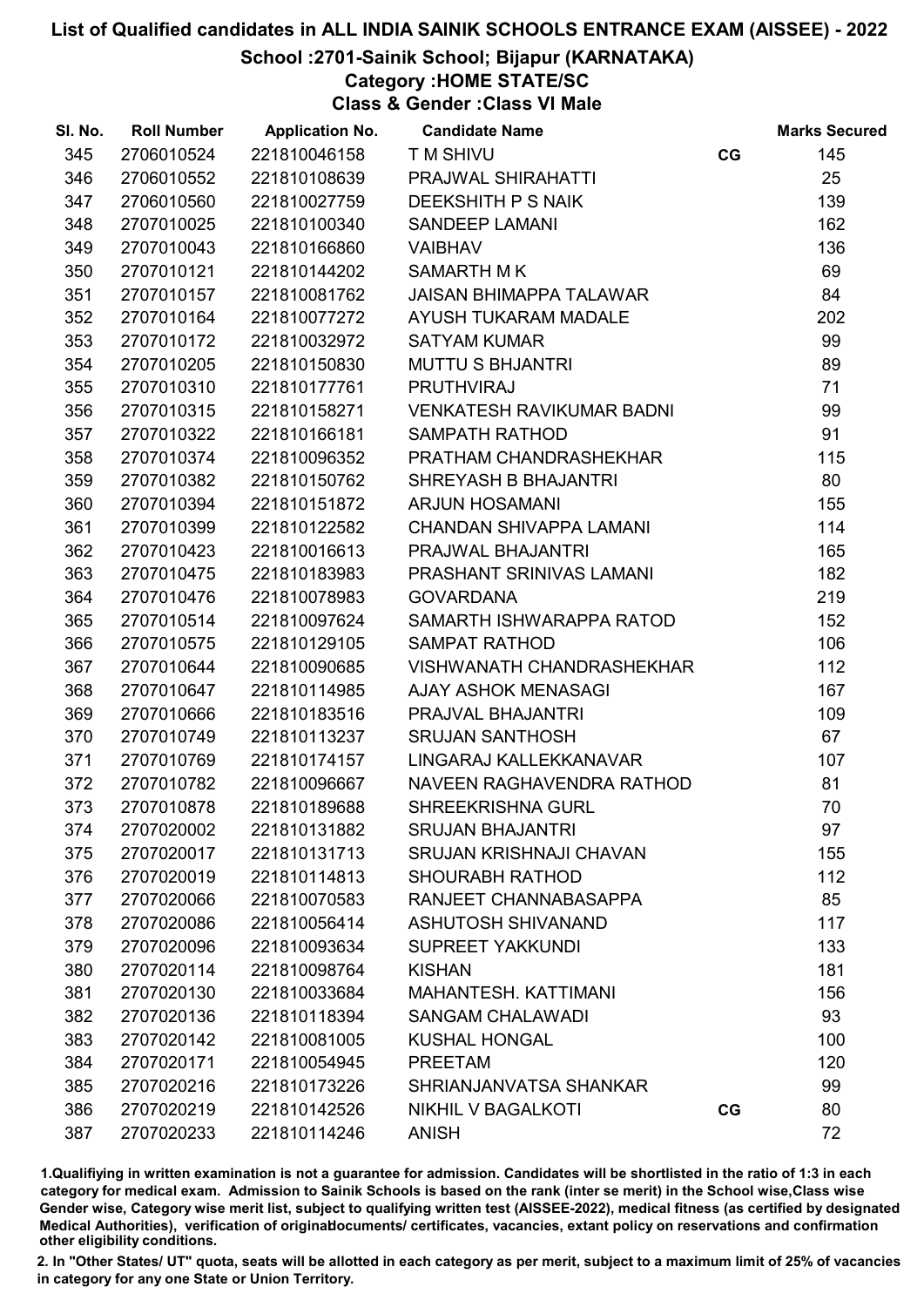## School :2701-Sainik School; Bijapur (KARNATAKA)

Category :HOME STATE/SC

Class & Gender :Class VI Male

| SI. No. | <b>Roll Number</b> | <b>Application No.</b> | <b>Candidate Name</b>   |    | <b>Marks Secured</b> |
|---------|--------------------|------------------------|-------------------------|----|----------------------|
| 388     | 2707020282         | 221810108107           | ABHILASH R D            |    | 83                   |
| 389     | 2707020284         | 221810110207           | HARESH RAMANJANEYULU    |    | 115                  |
| 390     | 2707020371         | 221810038828           | <b>ADITHYA R RATHOD</b> |    | 201                  |
| 391     | 2707020373         | 221810131338           | <b>KRISHNA</b>          |    | 91                   |
| 392     | 2707020454         | 221810163659           | <b>AMIT</b>             | CG | 65                   |
| 393     | 2707020479         | 221810068599           | <b>KRISHNAK</b>         |    | 97                   |
| 394     | 2708010007         | 221810191510           | <b>PRITHVINATH</b>      |    | 82                   |
| 395     | 2708010028         | 221810145410           | <b>GAGAN REDDY</b>      |    | 108                  |
| 396     | 2708010032         | 221810005720           | PRUTHVIRAJ CHAUHAN      |    | 162                  |
| 397     | 2708010036         | 221810093530           | <b>KRISHNA</b>          |    | 73                   |
| 398     | 2708010038         | 221810131630           | YUVARAJ                 |    | 117                  |
| 399     | 2708010083         | 221810191901           | <b>PARASURAM</b>        |    | 107                  |
| 400     | 2708010087         | 221810096511           | <b>PRUTHVIRAJ</b>       |    | 134                  |
| 401     | 2708010125         | 221810187951           | <b>ADARSH</b>           |    | 146                  |
| 402     | 2708010147         | 221810157181           | <b>ABHISHEK</b>         |    | 150                  |
| 403     | 2708010180         | 221810158412           | <b>NAVEEN KUMAR</b>     |    | 144                  |
| 404     | 2708010183         | 221810061612           | <b>ARJUN</b>            |    | 153                  |
| 405     | 2708010187         | 221810093812           | <b>ADARSH</b>           |    | 200                  |
| 406     | 2708010190         | 221810180912           | <b>ROHIT</b>            |    | 63                   |
| 407     | 2708010191         | 221810161912           | <b>SANGHARASH</b>       |    | 59                   |
| 408     | 2708010225         | 221810101152           | <b>VIKAS</b>            |    | 101                  |
| 409     | 2708010246         | 221810095772           | <b>LAKHA SABHAVAT</b>   |    | 127                  |
| 410     | 2708010247         | 221810140972           | <b>ARJUN</b>            |    | 80                   |
| 411     | 2708010251         | 221810056382           | <b>ROHAN</b>            |    | 217                  |
| 412     | 2708010253         | 221810129782           | <b>SAIKUMAR</b>         |    | 133                  |
| 413     | 2708010254         | 221810111882           | <b>ARUSH</b>            |    | 95                   |
| 414     | 2708010258         | 221810078192           | <b>SHIVAKUMAR</b>       |    | 122                  |
| 415     | 2708010266         | 221810031003           | <b>SANTOSH</b>          |    | 185                  |
| 416     | 2708010271         | 221810012703           | <b>PRAJWAL</b>          |    | 176                  |
| 417     | 2708010275         | 221810115903           | <b>PAVANKUMAR</b>       |    | 132                  |
| 418     | 2708010308         | 221810118153           | <b>NAGARAJ</b>          |    | 111                  |
| 419     | 2708010315         | 221810143653           | <b>SIDDARTH</b>         |    | 59                   |
| 420     | 2708010323         | 221810078663           | <b>PRAVEEN KUMAR</b>    |    | 165                  |
| 421     | 2708010336         | 221810104583           | <b>ROHAN</b>            |    | 105                  |
| 422     | 2708010357         | 221810186414           | <b>NEEKINA KUMAR</b>    |    | 124                  |
| 423     | 2708010367         | 221810117224           | PREETAM LIMBOLE         |    | 118                  |
| 424     | 2708010385         | 221810172444           | NAGARAJA RUDRAKSHI      |    | 90                   |
| 425     | 2708010398         | 221810093854           | <b>SAGAR</b>            |    | 197                  |
| 426     | 2708010402         | 221810197164           | <b>DAYANAND</b>         |    | 100                  |
| 427     | 2708010418         | 221810030384           | <b>DHARAMATEJA</b>      |    | 120                  |
| 428     | 2708010422         | 221810087684           | <b>JAGAN</b>            |    | 180                  |
| 429     | 2708010427         | 221810139194           | <b>PRASANNAKUMAR</b>    |    | 114                  |
| 430     | 2708010430         | 221810175594           | <b>SHREESHANTH</b>      |    | 126                  |

1.Qualifiying in written examination is not a guarantee for admission. Candidates will be shortlisted in the ratio of 1:3 in each category for medical exam. Admission to Sainik Schools is based on the rank (inter se merit) in the School wise,Class wise Gender wise, Category wise merit list, subject to qualifying written test (AISSEE-2022), medical fitness (as certified by designated Medical Authorities), verification of originablocuments/ certificates, vacancies, extant policy on reservations and confirmation other eligibility conditions.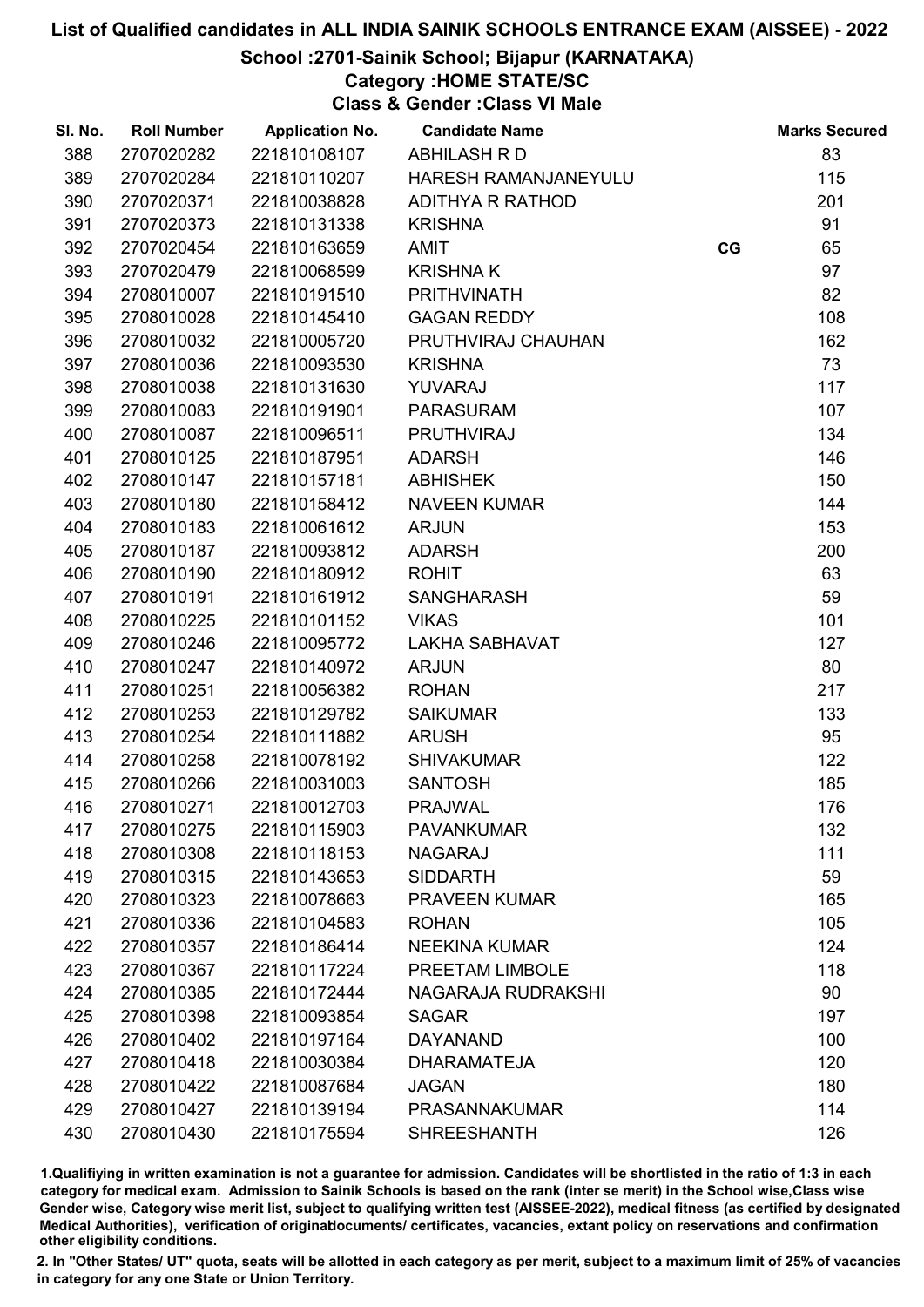## School :2701-Sainik School; Bijapur (KARNATAKA)

## Category :HOME STATE/SC

Class & Gender :Class VI Male

| SI. No. | <b>Roll Number</b> | <b>Application No.</b> | <b>Candidate Name</b>       |            | <b>Marks Secured</b> |
|---------|--------------------|------------------------|-----------------------------|------------|----------------------|
| 431     | 2708010436         | 221810110405           | <b>HARSH KUMAR</b>          |            | 89                   |
| 432     | 2708010443         | 221810167915           | <b>PAVAN KUMAR</b>          |            | 193                  |
| 433     | 2708010482         | 221810151265           | <b>VISHAL</b>               | CG         | 69                   |
| 434     | 2708010486         | 221810170365           | <b>MAHENDAR</b>             |            | 128                  |
| 435     | 2708010497         | 221810095375           | <b>ANANTH</b>               |            | 201                  |
| 436     | 2708010534         | 221810061136           | <b>SANJAY</b>               |            | 176                  |
| 437     | 2708010542         | 221810015256           | <b>PRAVEEN</b>              |            | 106                  |
| 438     | 2708010557         | 221810113076           | SIDDARTH RAMESH HALLADAMANI | <b>WOS</b> | 163                  |
| 439     | 2708010577         | 221810130896           | <b>ROHAN</b>                |            | 197                  |
| 440     | 2708010581         | 221810142007           | <b>SHANTHKUMAR</b>          |            | 189                  |
| 441     | 2708010606         | 221810103337           | <b>SANDEEP</b>              |            | 82                   |
| 442     | 2708010613         | 221810180837           | <b>ABHI</b>                 |            | 162                  |
| 443     | 2708010628         | 221810164177           | <b>SHIVALIK</b>             |            | 69                   |
| 444     | 2708010641         | 221810124687           | <b>DEVIDAS</b>              |            | 74                   |
| 445     | 2708010654         | 221810103697           | <b>NIKHIL DRAVID</b>        |            | 152                  |
| 446     | 2708010677         | 221810177418           | <b>VEEREN</b>               |            | 91                   |
| 447     | 2708010686         | 221810182628           | <b>ARVINDA</b>              |            | 95                   |
| 448     | 2708010697         | 221810196438           | <b>RAHUL</b>                |            | 139                  |
| 449     | 2708010700         | 221810171838           | <b>SHARANAPRAKASH</b>       |            | 219                  |
| 450     | 2708010707         | 221810195348           | VARUNARAJ                   |            | 249                  |
| 451     | 2708010712         | 221810082948           | <b>SHIVAMANAPPA</b>         |            | 135                  |
| 452     | 2708010713         | 221810091158           | <b>MARUTINAYAK</b>          |            | 95                   |
| 453     | 2708010730         | 221810142868           | <b>VASUDEV</b>              |            | 88                   |
| 454     | 2708010740         | 221810140688           | <b>SHRIKANT</b>             |            | 74                   |
| 455     | 2708010750         | 221810168309           | <b>SUMIT</b>                |            | 96                   |
| 456     | 2708010755         | 221810103709           | <b>AJITH KUMAR</b>          |            | 125                  |
| 457     | 2708010756         | 221810055809           | <b>KIRAN KUMAR B H</b>      |            | 148                  |
| 458     | 2708010772         | 221810070929           | <b>SHREENIVASA</b>          |            | 189                  |
| 459     | 2708010775         | 221810180139           | <b>LAKHAN</b>               |            | 89                   |
| 460     | 2708010798         | 221810148279           | <b>SHIV KUMAR</b>           |            | 84                   |
| 461     | 2708010799         | 221810122379           | <b>K.CHETAN</b>             |            | 117                  |
| 462     | 2708010801         | 221810177679           | <b>CHETAN</b>               |            | 166                  |
| 463     | 2708010811         | 221810069599           | <b>RUTHISH KUMAR</b>        |            | 97                   |
| 464     | 2708020017         | 221810146340           | <b>BHUVAN KUMAR</b>         |            | 167                  |
| 465     | 2708020028         | 221810122260           | <b>BENNY</b>                |            | 75                   |
| 466     | 2708020034         | 221810060960           | <b>PRINCE</b>               |            | 106                  |
| 467     | 2708020063         | 221810116190           | <b>MANISH</b>               |            | 122                  |
| 468     | 2708020070         | 221810096690           | <b>SHUBHAM SHINDE</b>       |            | 118                  |
| 469     | 2708020072         | 221810162790           | <b>AKHILESH</b>             |            | 41                   |
| 470     | 2708020110         | 221810094131           | <b>CMANOJ</b>               |            | 78                   |
| 471     | 2708020119         | 221810181041           | <b>ATISH</b>                |            | 90                   |
| 472     | 2708020122         | 221810111141           | <b>MANJUNATH</b>            |            | 121                  |
| 473     | 2708020149         | 221810173561           | <b>PRAJWAL</b>              |            | 63                   |

1.Qualifiying in written examination is not a guarantee for admission. Candidates will be shortlisted in the ratio of 1:3 in each category for medical exam. Admission to Sainik Schools is based on the rank (inter se merit) in the School wise,Class wise Gender wise, Category wise merit list, subject to qualifying written test (AISSEE-2022), medical fitness (as certified by designated Medical Authorities), verification of originablocuments/ certificates, vacancies, extant policy on reservations and confirmation other eligibility conditions.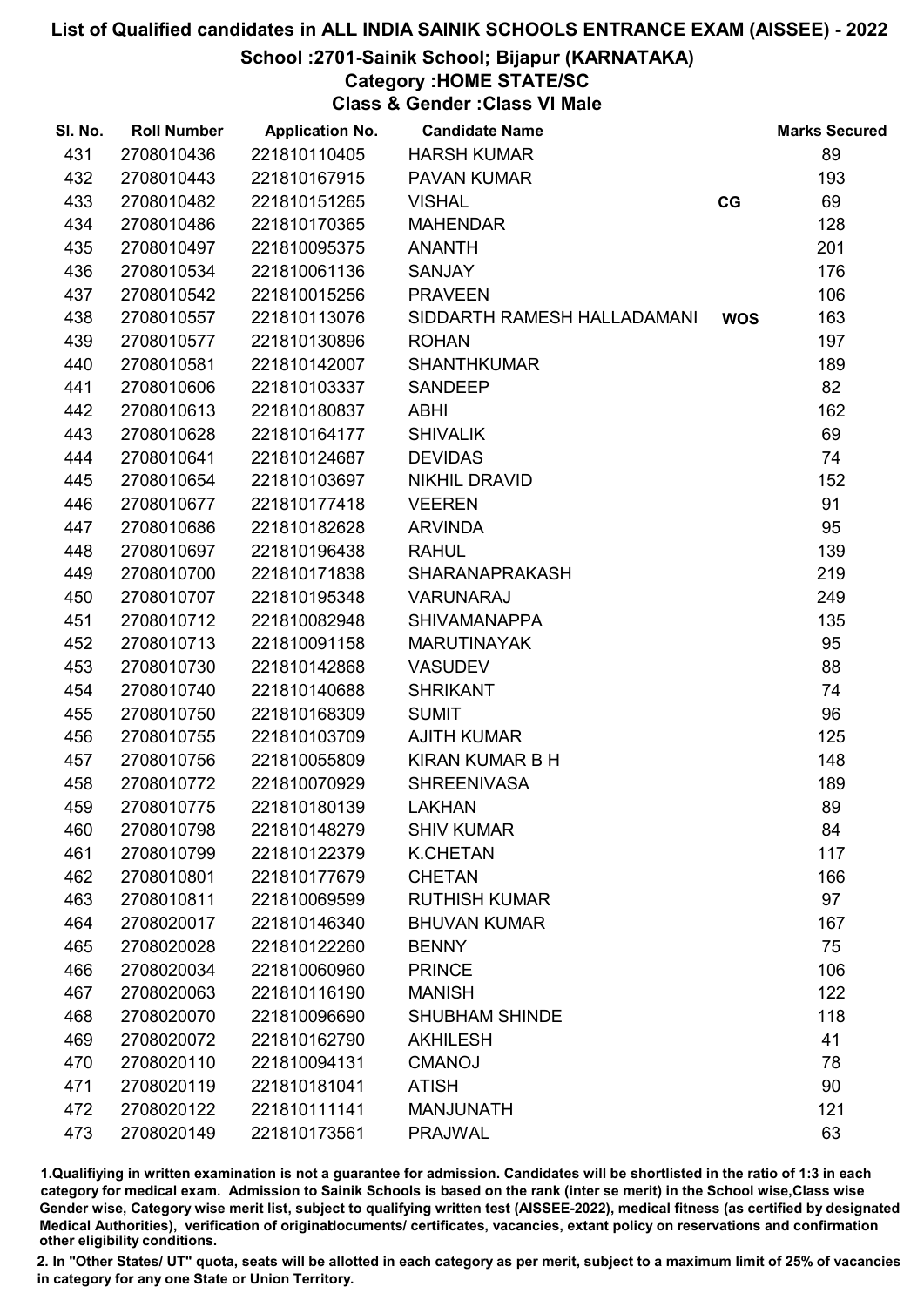## School :2701-Sainik School; Bijapur (KARNATAKA)

# Category :HOME STATE/SC

Class & Gender :Class VI Male

| SI. No. | <b>Roll Number</b> | <b>Application No.</b> | <b>Candidate Name</b>  | <b>Marks Secured</b> |
|---------|--------------------|------------------------|------------------------|----------------------|
| 474     | 2708020152         | 221810162761           | <b>SRINIVAS</b>        | 85                   |
| 475     | 2708020164         | 221810143571           | <b>DHAMMADEEP</b>      | 93                   |
| 476     | 2708020166         | 221810132771           | <b>MANISH</b>          | 108                  |
| 477     | 2708020172         | 221810082181           | <b>SOHAM</b>           | 151                  |
| 478     | 2708020189         | 221810183991           | <b>NEHEMIYA</b>        | 66                   |
| 479     | 2708020204         | 221810058212           | <b>SHUBHAM</b>         | 69                   |
| 480     | 2708020220         | 221810168322           | <b>RADHEKRISHNA</b>    | 127                  |
| 481     | 2708020223         | 221810126422           | <b>VEERESH</b>         | 88                   |
| 482     | 2708020239         | 221810019732           | <b>NAVANATH</b>        | 145                  |
| 483     | 2708020245         | 221810126142           | <b>NIKUNJ</b>          | 78                   |
| 484     | 2708020248         | 221810125342           | <b>YUVRAJ</b>          | 145                  |
| 485     | 2708020275         | 221810056772           | <b>ADITYA</b>          | 91                   |
| 486     | 2708020288         | 221810036092           | <b>ABHIJIT</b>         | 77                   |
| 487     | 2708020301         | 221810135303           | YASHAVANT              | 114                  |
| 488     | 2708020328         | 221810011323           | <b>NARSING</b>         | 104                  |
| 489     | 2708020339         | 221810109433           | <b>VRISHAB</b>         | 135                  |
| 490     | 2708020344         | 221810145043           | <b>SHRIJAN A B</b>     | 100                  |
| 491     | 2708020347         | 221810051143           | <b>KARUNAKAR</b>       | 115                  |
| 492     | 2708020362         | 221810116753           | <b>ROHIT</b>           | 75                   |
| 493     | 2708020366         | 221810180463           | <b>KRISHNA</b>         | 32                   |
| 494     | 2708020376         | 221810162273           | <b>ANKUR</b>           | 116                  |
| 495     | 2708020392         | 221810181193           | <b>NITESH</b>          | 59                   |
| 496     | 2708020426         | 221810109624           | <b>AYUSH</b>           | 259                  |
| 497     | 2708020430         | 221810044034           | <b>VIJESH</b>          | 99                   |
| 498     | 2708020435         | 221810188734           | <b>SHREYAS</b>         | 91                   |
| 499     | 2708020449         | 221810153154           | <b>TEJASH</b>          | 79                   |
| 500     | 2708020466         | 221810117364           | <b>AMIT</b>            | 80                   |
| 501     | 2708020471         | 221810143864           | <b>KAPIL</b>           | 127                  |
| 502     | 2708020485         | 221810093684           | <b>BHASKAR</b>         | 75                   |
| 503     | 2708020515         | 221810161615           | <b>VISHWANATH</b>      | 111                  |
| 504     | 2708020516         | 221810033615           | <b>AMITARUCI</b>       | 133                  |
| 505     | 2708020557         | 221810013655           | RAJEET RATHOD          | 111                  |
| 506     | 2708020558         | 221810122755           | <b>SHREYAS</b>         | 101                  |
| 507     | 2708020564         | 221810125765           | <b>KARTIK</b>          | 102                  |
| 508     | 2708020565         | 221810145765           | <b>VISHAL</b>          | 128                  |
| 509     | 2708020585         | 221810080585           | <b>PRUTHVIRAJ</b>      | 107                  |
| 510     | 2708030002         | 221810174106           | <b>SUJAL</b>           | 106                  |
| 511     | 2708030006         | 221810041306           | <b>ANISH</b>           | 99                   |
| 512     | 2708030034         | 221810030826           | <b>SAVAN</b>           | 85                   |
| 513     | 2708030037         | 221810058136           | <b>PREM S KURIKOTA</b> | 75                   |
| 514     | 2708030049         | 221810124246           | YUVARAJ                | 80                   |
| 515     | 2708030063         | 221810083556           | <b>NAKUL</b>           | 211                  |
| 516     | 2708030072         | 221810144066           | <b>SRIRAM</b>          | 79                   |

1.Qualifiying in written examination is not a guarantee for admission. Candidates will be shortlisted in the ratio of 1:3 in each category for medical exam. Admission to Sainik Schools is based on the rank (inter se merit) in the School wise,Class wise Gender wise, Category wise merit list, subject to qualifying written test (AISSEE-2022), medical fitness (as certified by designated Medical Authorities), verification of originablocuments/ certificates, vacancies, extant policy on reservations and confirmation other eligibility conditions.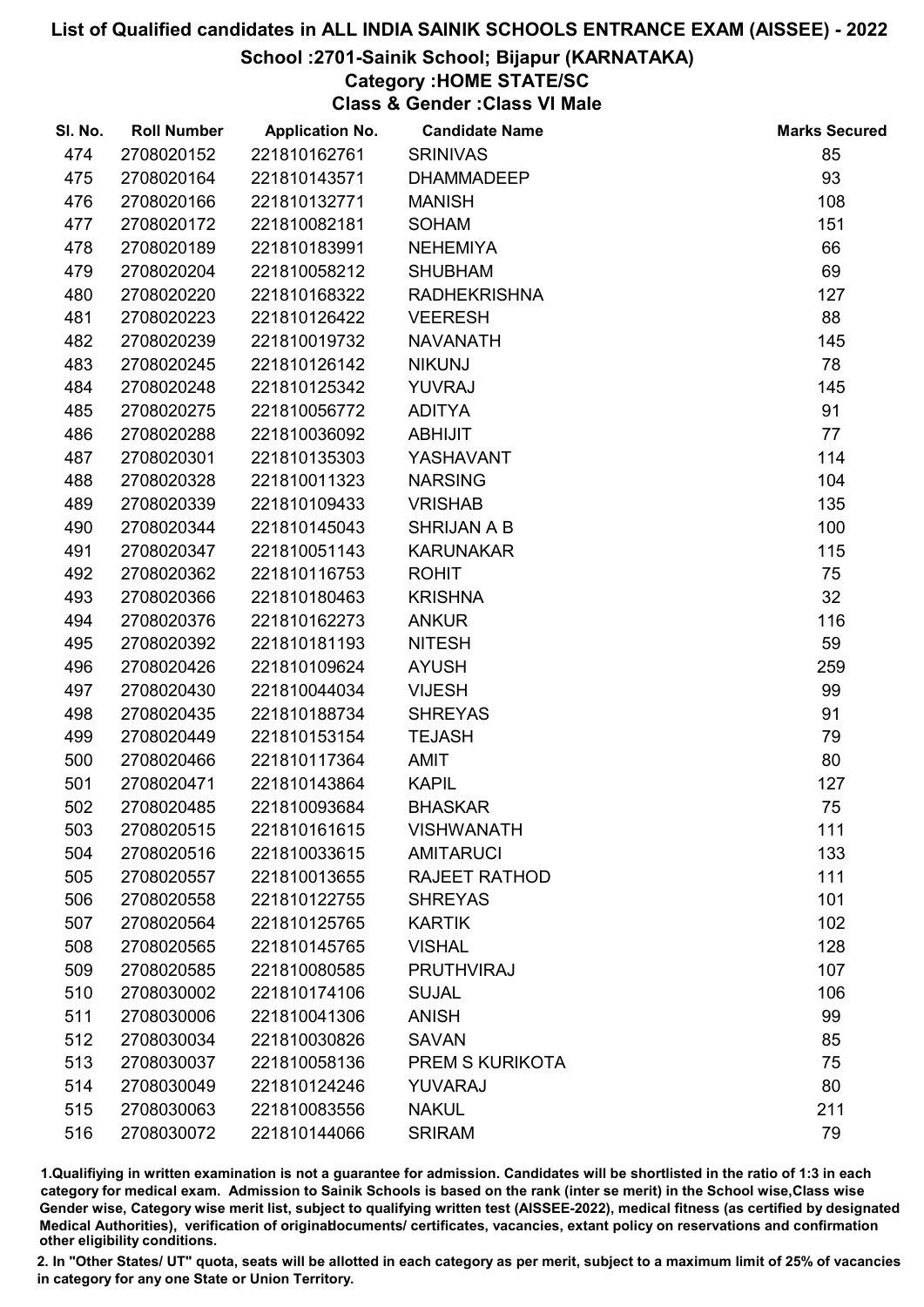## School :2701-Sainik School; Bijapur (KARNATAKA)

# Category :HOME STATE/SC

Class & Gender :Class VI Male

| SI. No. | <b>Roll Number</b> | <b>Application No.</b> | <b>Candidate Name</b>          | <b>Marks Secured</b> |
|---------|--------------------|------------------------|--------------------------------|----------------------|
| 517     | 2708030075         | 221810083366           | <b>TATAAGHAT</b>               | 159                  |
| 518     | 2708030087         | 221810097276           | SIDDHARTH DHOBALEKAR           | 135                  |
| 519     | 2708030123         | 221810055507           | <b>SUCHIT J S</b>              | 85                   |
| 520     | 2708030132         | 221810175117           | <b>AMIT</b>                    | 126                  |
| 521     | 2708030133         | 221810106117           | <b>TUSHAR</b>                  | 85                   |
| 522     | 2708030141         | 221810095427           | <b>SIDDHARTH</b>               | 141                  |
| 523     | 2708030195         | 221810025287           | <b>SIDDHARTH</b>               | 119                  |
| 524     | 2708030197         | 221810122387           | <b>DILIP KUMAR</b>             | 118                  |
| 525     | 2708030204         | 221810096297           | <b>SRUJAN</b>                  | 82                   |
| 526     | 2708030209         | 221810184497           | <b>SAMARTH</b>                 | 84                   |
| 527     | 2708030212         | 221810180697           | <b>GOPAL CHAVAN</b>            | 82                   |
| 528     | 2708030219         | 221810168308           | <b>PANKAJ</b>                  | 141                  |
| 529     | 2708030220         | 221810112408           | <b>YASHESH</b>                 | 117                  |
| 530     | 2708030233         | 221810113328           | <b>MAISE RISHIT</b>            | 156                  |
| 531     | 2708030236         | 221810119328           | <b>CHETAN</b>                  | 155                  |
| 532     | 2708030237         | 221810142428           | <b>ANOOP</b>                   | 147                  |
| 533     | 2708030257         | 221810147048           | A P BHAGAVATH CHARAN BERI      | 82                   |
| 534     | 2708030264         | 221810141548           | <b>RAJVEER</b>                 | 91                   |
| 535     | 2708030266         | 221810164748           | <b>SACHIN</b>                  | 99                   |
| 536     | 2708030288         | 221810158078           | <b>ROSHAN</b>                  | 82                   |
| 537     | 2708030290         | 221810030378           | <b>ROBIN</b>                   | 139                  |
| 538     | 2708030301         | 221810153388           | <b>VEDANT</b>                  | 135                  |
| 539     | 2708030343         | 221810065819           | <b>RAJVEER</b>                 | 150                  |
| 540     | 2708030349         | 221810062629           | <b>ABHIJEET</b>                | 115                  |
| 541     | 2708030364         | 221810160249           | <b>ABHISHEK</b>                | 68                   |
| 542     | 2708030375         | 221810184059           | <b>SHRINIVAS</b>               | 197                  |
| 543     | 2708030385         | 221810162769           | <b>HARISH</b>                  | 100                  |
| 544     | 2708030405         | 221810081389           | SANJEETH RAO                   | 158                  |
| 545     | 2708030408         | 221810179489           | <b>PRITHVIRAJ</b>              | 92                   |
| 546     | 2710010015         | 221810149804           | <b>TANMAY J RATHOD</b>         | 155                  |
| 547     | 2710010040         | 221810189458           | <b>DIGANTH M S</b>             | 97                   |
| 548     | 2712010017         | 221810103890           | <b>JEEVAN CHANDRA</b>          | 111                  |
| 549     | 2712010205         | 221810170911           | <b>MADHUKAR HALAPPA RATHOD</b> | 142                  |
| 550     | 2712010233         | 221810159142           | PREETAM LAMANI                 | 100                  |
| 551     | 2712010234         | 221810094352           | <b>SAMARTH J PUJAR</b>         | 176                  |
| 552     | 2712010280         | 221810173146           | <b>CHETHAN K N</b>             | 123                  |
| 553     | 3107010368         | 221810078753           | <b>VEDANT LAXMAN MANE</b>      | 106                  |
| 554     | 3114020300         | 221810052013           | <b>SAMARTH PAVAR</b>           | 110                  |
| 555     | 3804010079         | 221810042474           | <b>DEEKSHITH S</b>             | 236                  |

1.Qualifiying in written examination is not a guarantee for admission. Candidates will be shortlisted in the ratio of 1:3 in each category for medical exam. Admission to Sainik Schools is based on the rank (inter se merit) in the School wise,Class wise Gender wise, Category wise merit list, subject to qualifying written test (AISSEE-2022), medical fitness (as certified by designated Medical Authorities), verification of originablocuments/ certificates, vacancies, extant policy on reservations and confirmation other eligibility conditions.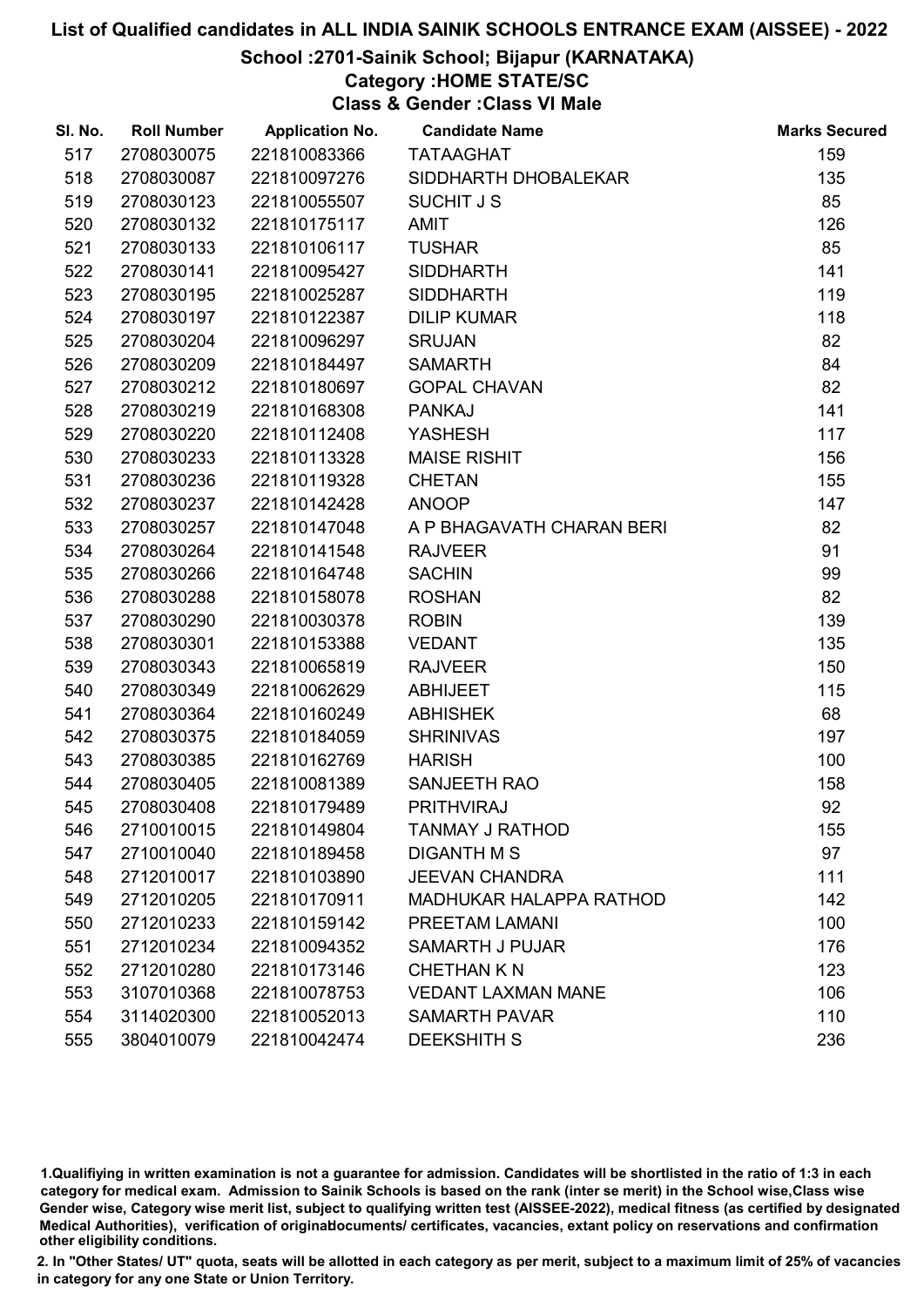## School :2701-Sainik School; Bijapur (KARNATAKA)

# Category :HOME STATE/ST

Class & Gender :Class VI Male

| SI. No. | <b>Roll Number</b> | <b>Application No.</b> | <b>Candidate Name</b>         | <b>Marks Secured</b> |
|---------|--------------------|------------------------|-------------------------------|----------------------|
| 556     | 2701010135         | 221810143701           | PRUTVICK PH                   | 149                  |
| 557     | 2701020006         | 221810108491           | <b>RAGHAV K N</b>             | 169                  |
| 558     | 2701020116         | 221810067752           | SUPREETH PRAKASH              | 139                  |
| 559     | 2701020256         | 221810010853           | <b>REESHANTH</b>              | 130                  |
| 560     | 2701020339         | 221810033704           | <b>VINEET R S</b>             | 112                  |
| 561     | 2701040049         | 221810020578           | LOHITH B MALI PATIL           | 118                  |
| 562     | 2701040095         | 221810022119           | PRANAV R NAIK                 | 153                  |
| 563     | 2702010006         | 221810139800           | SAGAR BHIMAPPA KINDRI         | 145                  |
| 564     | 2702010012         | 221810170410           | ROHIT KALLAPPA KIRABANNAVAR   | 126                  |
| 565     | 2702010019         | 221810140220           | PRADIPA BALASAB GASTI         | 108                  |
| 566     | 2702010054         | 221810062470           | <b>HARISH PRAKASH BYAKUDE</b> | 85                   |
| 567     | 2702010289         | 221810033434           | SIDDAROOD CHANDRAPPA PUJER    | 100                  |
| 568     | 2702010318         | 221810084384           | YOGESH CHANDRASHEKHAR         | 167                  |
| 569     | 2702020037         | 221810150260           | <b>TANUSH R KENDRI</b>        | $\overline{2}$       |
| 570     | 2702020111         | 221810085371           | SHREYAS SANTOSH KORADE        | 157                  |
| 571     | 2702020237         | 221810049673           | <b>SWAYAM SHIVAPPA BULLI</b>  | 79                   |
| 572     | 2702030039         | 221810102994           | KIRAN LAGAMANNA MASTAMARADI   | 104                  |
| 573     | 2702030067         | 221810077965           | <b>SUMIT MALLAPPA GASTI</b>   | 13                   |
| 574     | 2702030072         | 221810115975           | PAWAN .M. VANNUR              | 96                   |
| 575     | 2702030092         | 221810073506           | <b>GANESH K PUJERI</b>        | 151                  |
| 576     | 2702030141         | 221810029166           | SAMARTH ARJUN NAIK            | 88                   |
| 577     | 2702030259         | 221810022638           | AJAY SHANKAR GUJANAL          | 79                   |
| 578     | 2703010016         | 221810082520           | D T SHIVAKUMAR                | 82                   |
| 579     | 2703010019         | 221810155140           | <b>B SOMASHEKHARA</b>         | 131                  |
| 580     | 2703010077         | 221810032861           | <b>VARUN</b>                  | 105                  |
| 581     | 2703010159         | 221810136204           | <b>HULLIPPA</b>               | 85                   |
| 582     | 2703010172         | 221810097844           | <b>PAVAN PUJAR</b>            | 166                  |
| 583     | 2703010177         | 221810062854           | <b>KISHOR S</b>               | 101                  |
| 584     | 2703010218         | 221810110475           | <b>ROHITH</b>                 | 70                   |
| 585     | 2703010268         | 221810196527           | <b>S MARUTHI</b>              | 82                   |
| 586     | 2703010311         | 221810159358           | <b>NIHAR</b>                  | 129                  |
| 587     | 2703010329         | 221810187388           | BHARATHBHUSHAN D B            | 132                  |
| 588     | 2703010340         | 221810092139           | <b>K R PRAJWAL</b>            | 109                  |
| 589     | 2703020005         | 221810175010           | <b>CHETAN PRASAD T</b>        | 80                   |
| 590     | 2703020069         | 221810183632           | <b>HARSHA C</b>               | 112                  |
| 591     | 2703020172         | 221810018894           | N UDAY CHARAN                 | 118                  |
| 592     | 2703020192         | 221810172835           | <b>HARIVATHS N B</b>          | 70                   |
| 593     | 2703020213         | 221810127375           | <b>MANJUNATHA A</b>           | 100                  |
| 594     | 2703020234         | 221810012526           | PRUTHVEESH B T                | 111                  |
| 595     | 2703020241         | 221810158946           | <b>ADITHYA B</b>              | 96                   |
| 596     | 2703020250         | 221810185866           | D MANIKANTA                   | 77                   |
| 597     | 2703020277         | 221810061347           | <b>DIGANTH K</b>              | 92                   |
| 598     | 2703020291         | 221810185897           | D DEVARAJ                     | 67                   |

1.Qualifiying in written examination is not a guarantee for admission. Candidates will be shortlisted in the ratio of 1:3 in each category for medical exam. Admission to Sainik Schools is based on the rank (inter se merit) in the School wise,Class wise Gender wise, Category wise merit list, subject to qualifying written test (AISSEE-2022), medical fitness (as certified by designated Medical Authorities), verification of originablocuments/ certificates, vacancies, extant policy on reservations and confirmation other eligibility conditions.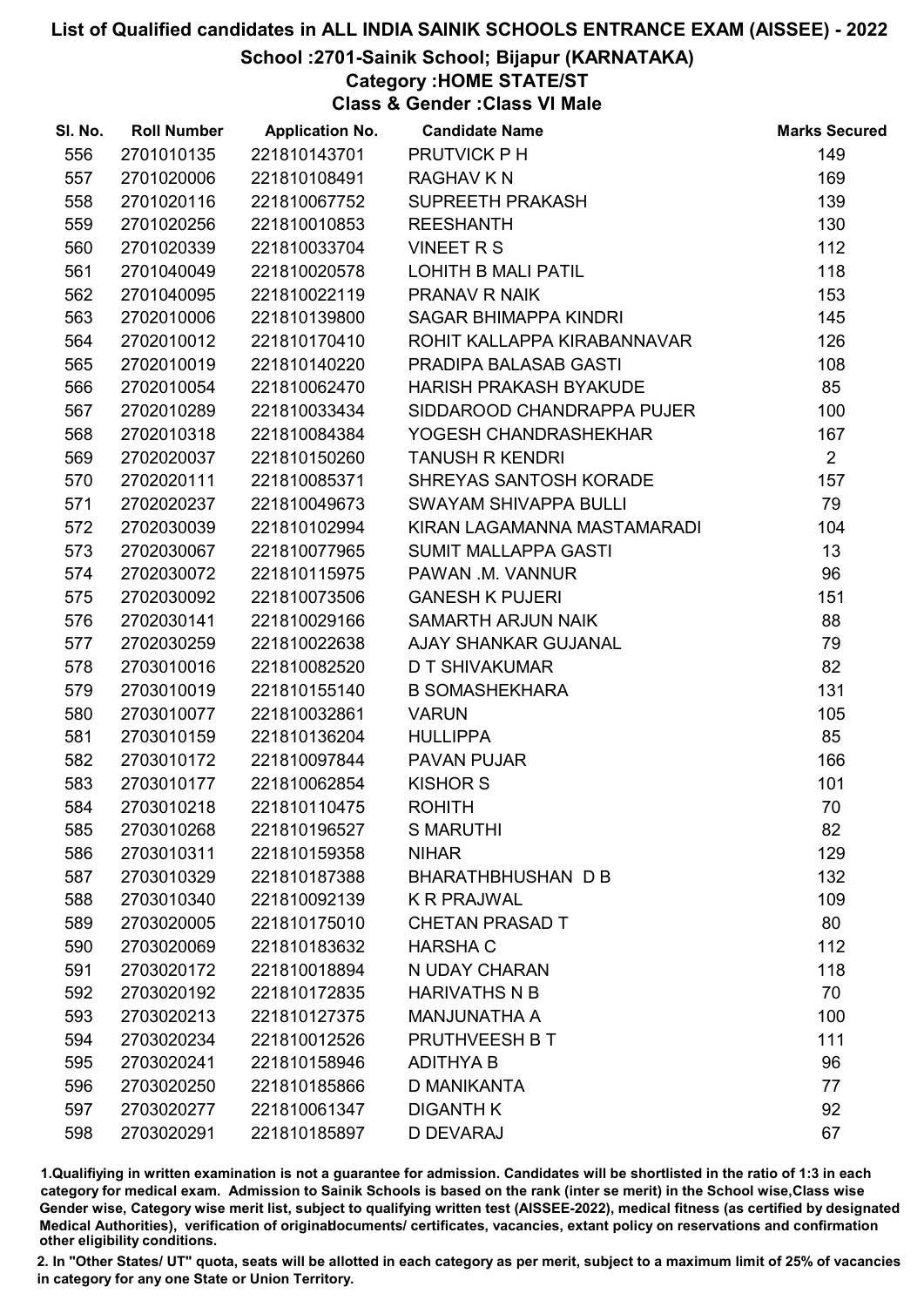## School :2701-Sainik School; Bijapur (KARNATAKA)

## Category :HOME STATE/ST

Class & Gender :Class VI Male

| SI. No. | <b>Roll Number</b> | <b>Application No.</b> | <b>Candidate Name</b>            |    | <b>Marks Secured</b> |
|---------|--------------------|------------------------|----------------------------------|----|----------------------|
| 599     | 2703020317         | 221810059568           | MUTHA PUNITH CHANDRA             |    | 94                   |
| 600     | 2703020320         | 221810044478           | <b>B NAVANEETH</b>               |    | 79                   |
| 601     | 2703020359         | 221810103789           | <b>MANU KUMAR</b>                |    | 104                  |
| 602     | 2704010066         | 221810068130           | <b>VIVEKANAND HAVELI</b>         |    | 112                  |
| 603     | 2704010072         | 221810041530           | <b>BASAVARAJ KHILARI</b>         |    | 120                  |
| 604     | 2704010134         | 221810098360           | <b>KRISHN SHASHIDHAR</b>         |    | 124                  |
| 605     | 2704010145         | 221810065960           | A V SANJAY                       |    | 96                   |
| 606     | 2704010243         | 221810065311           | <b>MALLIKARJUN CHOKAVI</b>       |    | 113                  |
| 607     | 2704010302         | 221810167141           | <b>ABHAY MAHANTESH</b>           |    | 111                  |
| 608     | 2704010399         | 221810078881           | AMIT HANCHINAL                   |    | 39                   |
| 609     | 2704010409         | 221810039291           | <b>VIJAYAKUMAR</b>               | CG | 146                  |
| 610     | 2704020045         | 221810174822           | SANJAY JALAKAMALADINNI           |    | 135                  |
| 611     | 2704020087         | 221810151742           | PRAVEEN BENDIKAI                 |    | 85                   |
| 612     | 2704020094         | 221810121252           | <b>VITTAL IRAINAVAR</b>          |    | 121                  |
| 613     | 2704020115         | 221810037362           | SIDDAPPA IRAINAVAR               |    | 74                   |
| 614     | 2704020327         | 221810083073           | HANAMANT HOLABASAPPA             |    | 89                   |
| 615     | 2704020335         | 221810150373           | <b>AYUSH ANTIN</b>               |    | 189                  |
| 616     | 2704020507         | 221810140264           | <b>VIJAY PARAMAPPA NAIKODI</b>   |    | 108                  |
| 617     | 2704020611         | 221810144515           | KONAPPA DEVARAMANI               |    | 115                  |
| 618     | 2704020673         | 221810119645           | SHRISHAIL SIDDAPPA JANAMATTI     |    | 109                  |
| 619     | 2704020725         | 221810150375           | PRAVEEN BASAVARAJ GASTI          |    | 158                  |
| 620     | 2704020726         | 221810134375           | MADHUVEER NAYAK G                |    | 97                   |
| 621     | 2704020750         | 221810190385           | YASHAWANTH YARAGATTI             |    | 130                  |
| 622     | 2704020785         | 221810090206           | PRUTHWI PUNDAPPA NAYAKODI        |    | 146                  |
| 623     | 2704020842         | 221810064926           | YAMANAPPA BASAPPA HANCHINAL      |    | 121                  |
| 624     | 2704020891         | 221810138546           | <b>RAHUL</b>                     |    | 119                  |
| 625     | 2704020949         | 221810137476           | SANDEEP KALASAD                  |    | 91                   |
| 626     | 2704020976         | 221810147986           | <b>FAKEERAPPA BALLI</b>          |    | 64                   |
| 627     | 2704020998         | 221810170007           | <b>SHASHANK VALMIKI</b>          |    | 94                   |
| 628     | 2704021030         | 221810067917           | <b>JAYAPRAKASHA KUMAR</b>        |    | 167                  |
| 629     | 2704021053         | 221810195927           | <b>RAJU JAGADISH GADI</b>        |    | 183                  |
| 630     | 2704021055         | 221810195037           | <b>PARASHURAM</b>                |    | 141                  |
| 631     | 2704030121         | 221810164180           | <b>HARTIK NAYAKA P</b>           |    | 133                  |
| 632     | 2704030176         | 221810171111           | <b>H VENUGOPAL</b>               |    | 94                   |
| 633     | 2704030393         | 221810151542           | <b>SURAJ BHIMAPPA KUDARIMANI</b> |    | 142                  |
| 634     | 2704030437         | 221810051172           | <b>KRUTIK</b>                    |    | 123                  |
| 635     | 2704030571         | 221810089677           | SAMARTH ITAGI                    |    | 149                  |
| 636     | 2704030739         | 221810151968           | <b>VINAYAK INGALE</b>            |    | 101                  |
| 637     | 2704030762         | 221810172088           | <b>VIJAY LAKKAPPA NAIK</b>       |    | 138                  |
| 638     | 2704030819         | 221810178409           | ROHIT RAVINDRA KALLUR            |    | 126                  |
| 639     | 2704030825         | 221810098609           | AKASH VABANNAVAR                 |    | 108                  |
| 640     | 2704030949         | 221810155269           | SANJAY KHANNAPPA JADLI           |    | 104                  |
| 641     | 2704031006         | 221810079299           | ADITYA LAXMAN HANCHINAL          |    | 135                  |

1.Qualifiying in written examination is not a guarantee for admission. Candidates will be shortlisted in the ratio of 1:3 in each category for medical exam. Admission to Sainik Schools is based on the rank (inter se merit) in the School wise,Class wise Gender wise, Category wise merit list, subject to qualifying written test (AISSEE-2022), medical fitness (as certified by designated Medical Authorities), verification of originablocuments/ certificates, vacancies, extant policy on reservations and confirmation other eligibility conditions.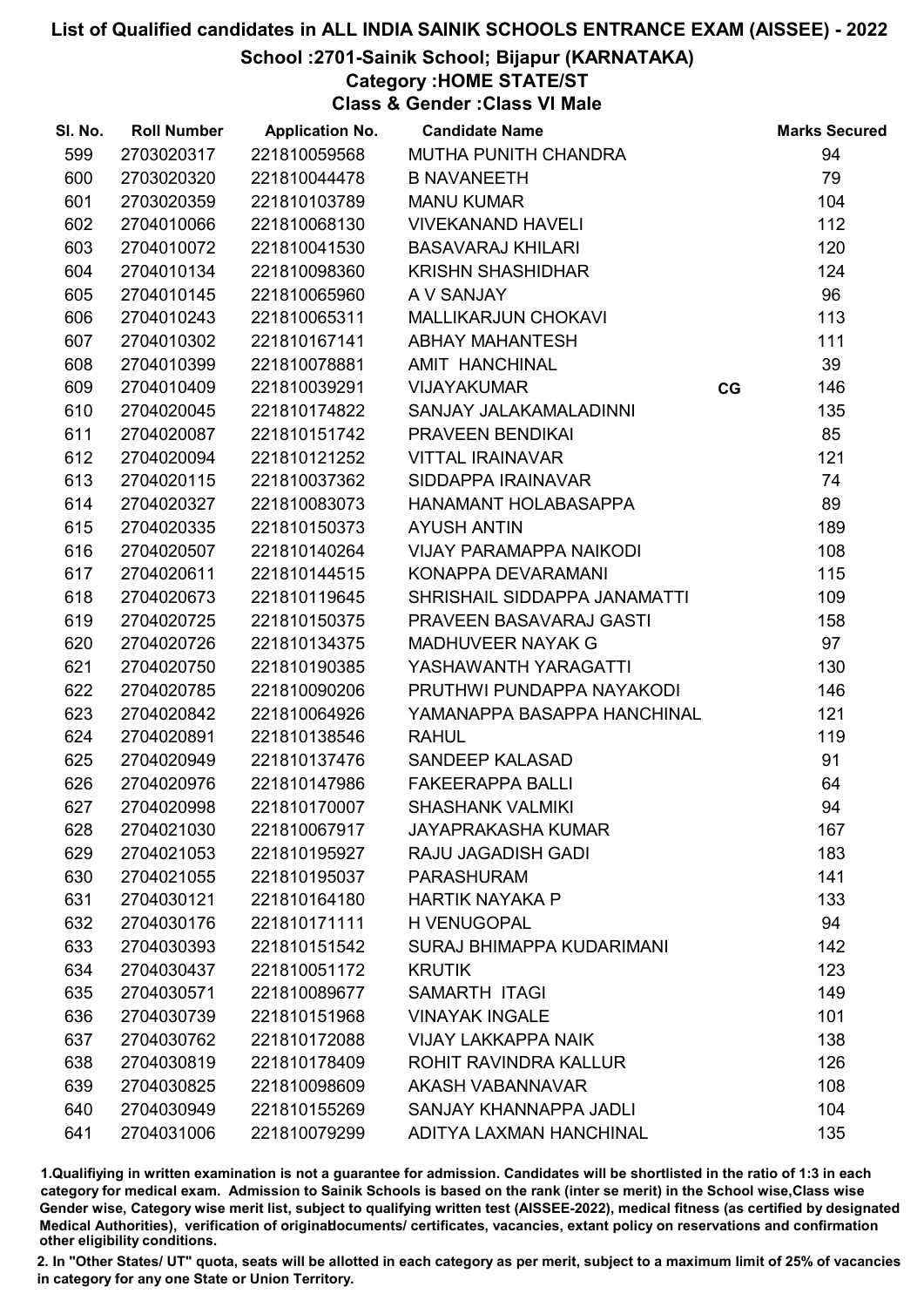## School :2701-Sainik School; Bijapur (KARNATAKA)

Category :HOME STATE/ST

Class & Gender :Class VI Male

| SI. No. | <b>Roll Number</b> | <b>Application No.</b> | <b>Candidate Name</b>            | <b>Marks Secured</b> |
|---------|--------------------|------------------------|----------------------------------|----------------------|
| 642     | 2704031013         | 221810106599           | PRASHANT HANAMANT KUGATI         | 101                  |
| 643     | 2704040073         | 221810162753           | NIRANJAN TALWAR                  | 176                  |
| 644     | 2704040130         | 221810146293           | <b>SUMANT GUJJAR</b>             | 153                  |
| 645     | 2704040142         | 221810172204           | ROHITA INGALAGI                  | 85                   |
| 646     | 2704040256         | 221810152174           | <b>SHRINIVAS TELI</b>            | 100                  |
| 647     | 2704040312         | 221810192515           | PREETAM D K                      | 96                   |
| 648     | 2704040333         | 221810084435           | <b>SRAJAN DEVANAL</b>            | 154                  |
| 649     | 2704040336         | 221810087735           | <b>GURURAJ BELUR</b>             | 147                  |
| 650     | 2704040361         | 221810151355           | <b>RAHUL MIRJI</b>               | 110                  |
| 651     | 2704040369         | 221810095755           | PREETAM A CHANABASAGOL           | 170                  |
| 652     | 2704040522         | 221810050866           | <b>SRUJAN NAIKODI</b>            | 199                  |
| 653     | 2704040708         | 221810126287           | RAJA MEGHANSH NAIK               | 96                   |
| 654     | 2704040757         | 221810106918           | RAHUL TALAWAR                    | 94                   |
| 655     | 2704040809         | 221810141168           | <b>ABHISHEK TALAWAR</b>          | 85                   |
| 656     | 2704040960         | 221810118859           | <b>ARJUN NAIKODI</b>             | 101                  |
| 657     | 2706010222         | 221810056330           | <b>ASHOK</b>                     | 120                  |
| 658     | 2706010324         | 221810059843           | <b>PRASANNA</b>                  | 129                  |
| 659     | 2706010372         | 221810090754           | <b>SHASHANK</b>                  | 201                  |
| 660     | 2706010375         | 221810035064           | <b>GURURAJ A N</b>               | 127                  |
| 661     | 2706010390         | 221810092005           | <b>G B JEEVAN</b>                | 96                   |
| 662     | 2706010399         | 221810182035           | <b>KIRAN RAJA G N</b>            | 112                  |
| 663     | 2706010427         | 221810187875           | <b>RAJITH N</b>                  | 109                  |
| 664     | 2706010509         | 221810080297           | <b>GANESH PRASAD NT</b>          | 123                  |
| 665     | 2707010083         | 221810182141           | <b>CHETAN TALAWAR</b>            | 99                   |
| 666     | 2707010190         | 221810085020           | PRAMOD.YALLAPPA.MURTENNAVA       | 105                  |
| 667     | 2707010209         | 221810125340           | <b>MANU GORABAL</b>              | 76                   |
| 668     | 2707010252         | 221810000790           | PAVAN KARTHIK NAYAK              | 157                  |
| 669     | 2707010255         | 221810116001           | <b>VISHNU DYAVANAKATTI</b>       | 145                  |
| 670     | 2707010266         | 221810066111           | LOHIT BASAPPA HOSAMANI           | 97                   |
| 671     | 2707010316         | 221810046471           | <b>NOOTAN TALAWAR</b>            | 105                  |
| 672     | 2707010366         | 221810057042           | <b>S DARSHAN</b>                 | 127                  |
| 673     | 2707010474         | 221810181983           | <b>DILIP VISHNU SHANKRIKOPPA</b> | 97                   |
| 674     | 2707010491         | 221810019304           | <b>SHARATH SURESH LALI</b>       | 119                  |
| 675     | 2707010495         | 221810175604           | KARTHIK SIDDAPPA TALLALLI        | 155                  |
| 676     | 2707010599         | 221810125135           | PREETAM BHIMAPPA TALAVAR         | 97                   |
| 677     | 2707010707         | 221810161466           | SUMANTHA HUNASHIMARAD            | 116                  |
| 678     | 2707010735         | 221810167007           | HANAMANTH BISHTAPPANAVAR         | 114                  |
| 679     | 2707010743         | 221810164817           | DARSHANKUMAR MUTTALAGERI         | 72                   |
| 680     | 2707010748         | 221810127037           | <b>RAJENDRA</b>                  | 153                  |
| 681     | 2707010776         | 221810037757           | TARUN HANAMANTAPPA SULAD         | 86                   |
| 682     | 2707010848         | 221810126248           | <b>PRUTHVIRAJ</b>                | 80                   |
| 683     | 2707010881         | 221810105298           | <b>SANJEEV NAGAPPA</b>           | 100                  |
| 684     | 2707010903         | 221810089329           | PAVANAKUMAR BASAVARAJ ITER       | 93                   |

1.Qualifiying in written examination is not a guarantee for admission. Candidates will be shortlisted in the ratio of 1:3 in each category for medical exam. Admission to Sainik Schools is based on the rank (inter se merit) in the School wise,Class wise Gender wise, Category wise merit list, subject to qualifying written test (AISSEE-2022), medical fitness (as certified by designated Medical Authorities), verification of originablocuments/ certificates, vacancies, extant policy on reservations and confirmation other eligibility conditions.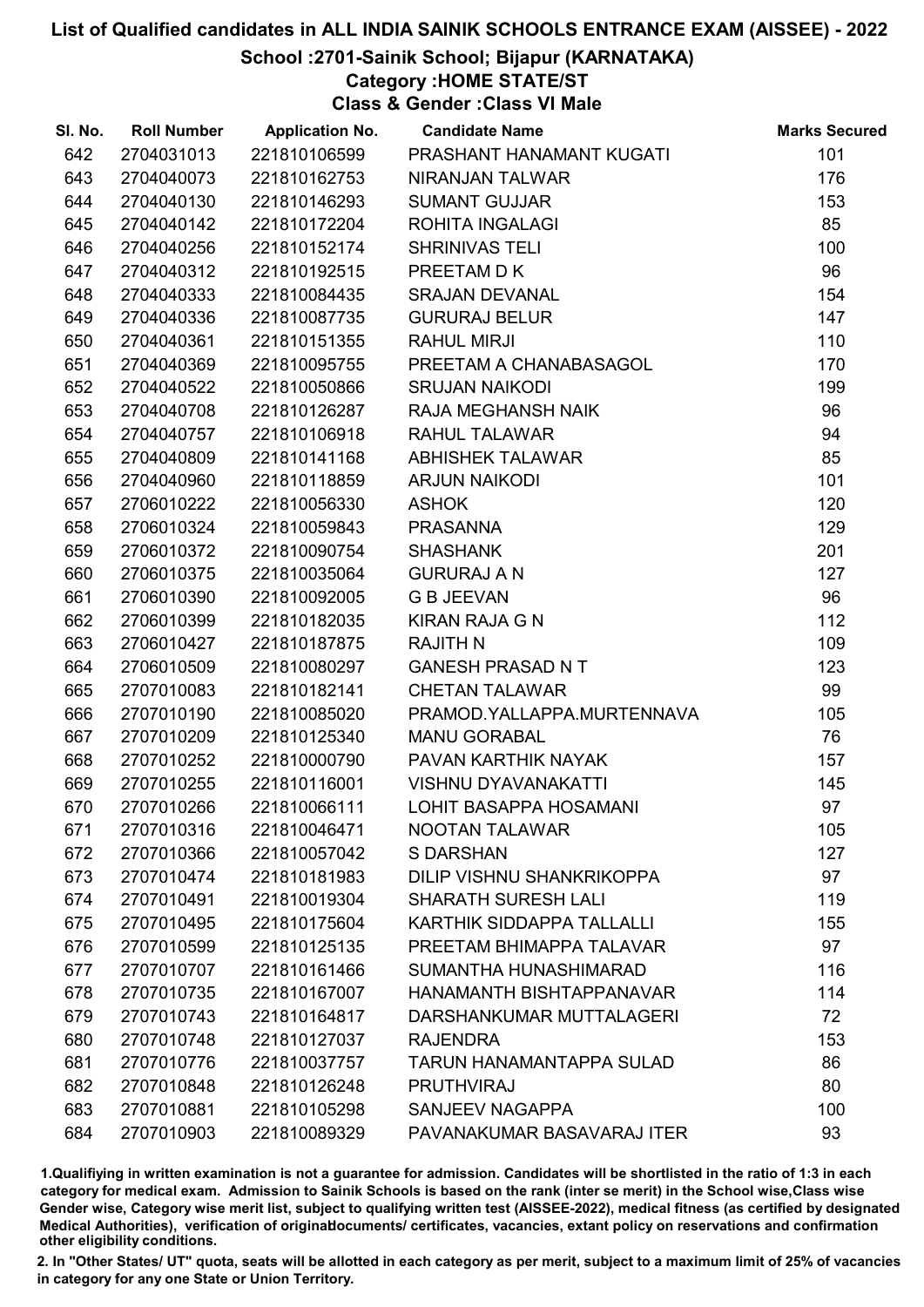## School :2701-Sainik School; Bijapur (KARNATAKA)

## Category :HOME STATE/ST

Class & Gender :Class VI Male

| SI. No. | <b>Roll Number</b> | <b>Application No.</b> | <b>Candidate Name</b>     |    | <b>Marks Secured</b> |
|---------|--------------------|------------------------|---------------------------|----|----------------------|
| 685     | 2707010936         | 221810047779           | SHASHIDHAR S HULIKATTI    |    | 118                  |
| 686     | 2707010939         | 221810193189           | AKASH A BHAJANTRI         |    | 127                  |
| 687     | 2707020078         | 221810044993           | <b>ARJUNT</b>             |    | 118                  |
| 688     | 2707020150         | 221810158815           | SANATH SHARANABASAPPA     |    | 185                  |
| 689     | 2707020210         | 221810069216           | YOGARAJ PARASHURAM        |    | 81                   |
| 690     | 2707020280         | 221810084596           | <b>MOHIT AMMINABHAVI</b>  |    | 128                  |
| 691     | 2707020291         | 221810103227           | <b>SHIVARAJ GOUDA</b>     |    | 151                  |
| 692     | 2707020366         | 221810195028           | PRUTHVI B JOGI            |    | 84                   |
| 693     | 2707020423         | 221810131209           | <b>DRUVA S ANTAL</b>      |    | 175                  |
| 694     | 2707020436         | 221810018229           | <b>NAGARAJ HALIGERI</b>   |    | 164                  |
| 695     | 2707020461         | 221810177369           | <b>SAMARTH IRAGAR</b>     |    | 106                  |
| 696     | 2708010006         | 221810115700           | <b>SUMIT</b>              |    | 105                  |
| 697     | 2708010017         | 221810116320           | <b>VIJAYAKUMAR</b>        |    | 96                   |
| 698     | 2708010019         | 221810101420           | <b>HARSH SHIVBARE</b>     |    | 144                  |
| 699     | 2708010073         | 221810079290           | <b>ABHINAV</b>            |    | 212                  |
| 700     | 2708010079         | 221810055001           | <b>PRUTHVI</b>            |    | 145                  |
| 701     | 2708010082         | 221810192601           | <b>CHETANKUMAR</b>        |    | 218                  |
| 702     | 2708010085         | 221810158011           | <b>ADITYA</b>             |    | 95                   |
| 703     | 2708010110         | 221810100241           | <b>CHANDRAPPA MAILARI</b> |    | 169                  |
| 704     | 2708010134         | 221810120461           | <b>NITIN</b>              |    | 80                   |
| 705     | 2708010143         | 221810005771           | <b>GOVINDARAYA</b>        |    | 82                   |
| 706     | 2708010146         | 221810161181           | <b>MALLESH</b>            |    | 148                  |
| 707     | 2708010165         | 221810087791           | <b>MRUTYUNJAY</b>         |    | 191                  |
| 708     | 2708010177         | 221810160112           | <b>RAGHAVENDRA</b>        |    | 144                  |
| 709     | 2708010198         | 221810167322           | <b>SIDHARTH</b>           |    | 101                  |
| 710     | 2708010201         | 221810116622           | <b>VEERENDRA</b>          |    | 147                  |
| 711     | 2708010220         | 221810102342           | <b>BHARATH</b>            |    | 84                   |
| 712     | 2708010226         | 221810030352           | <b>NIRANJAN</b>           |    | 186                  |
| 713     | 2708010233         | 221810124952           | <b>TIMMAYYA</b>           |    | 85                   |
| 714     | 2708010237         | 221810101562           | <b>AJAY</b>               |    | 98                   |
| 715     | 2708010238         | 221810140862           | <b>ASHWATH</b>            |    | 130                  |
| 716     | 2708010248         | 221810115082           | <b>PRATHAMESH</b>         |    | 72                   |
| 717     | 2708010312         | 221810149353           | <b>CHITANAND</b>          |    | 215                  |
| 718     | 2708010319         | 221810158163           | <b>BALIRAM</b>            |    | 140                  |
| 719     | 2708010320         | 221810028263           | <b>HARSHA A V</b>         |    | 127                  |
| 720     | 2708010328         | 221810090273           | <b>DEVARAJA</b>           |    | 138                  |
| 721     | 2708010334         | 221810096083           | <b>RAMESH</b>             |    | 133                  |
| 722     | 2708010342         | 221810052193           | <b>TEJASWI T M</b>        |    | 182                  |
| 723     | 2708010344         | 221810101793           | <b>SHIVAKUMAR</b>         |    | 95                   |
| 724     | 2708010346         | 221810179893           | <b>VISHNUKANTH</b>        |    | 109                  |
| 725     | 2708010361         | 221810090714           | <b>DEVARAJA</b>           | CG | 173                  |
| 726     | 2708010365         | 221810082124           | <b>GOUTHAMA</b>           |    | 127                  |
| 727     | 2708010404         | 221810149464           | <b>PRAJWAL</b>            |    | 202                  |

1.Qualifiying in written examination is not a guarantee for admission. Candidates will be shortlisted in the ratio of 1:3 in each category for medical exam. Admission to Sainik Schools is based on the rank (inter se merit) in the School wise,Class wise Gender wise, Category wise merit list, subject to qualifying written test (AISSEE-2022), medical fitness (as certified by designated Medical Authorities), verification of originablocuments/ certificates, vacancies, extant policy on reservations and confirmation other eligibility conditions.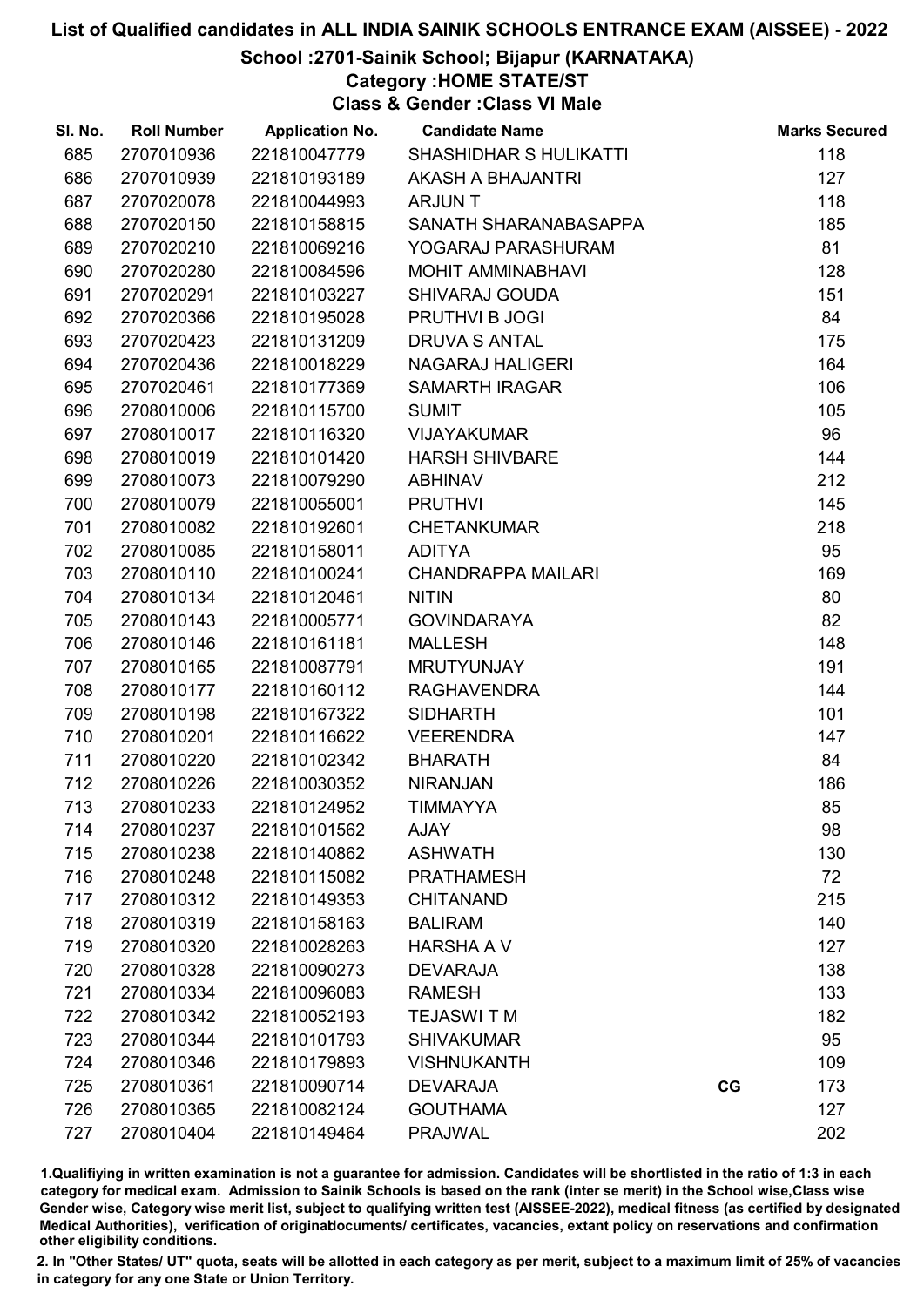## School :2701-Sainik School; Bijapur (KARNATAKA)

## Category :HOME STATE/ST

Class & Gender :Class VI Male

| SI. No. | <b>Roll Number</b> | <b>Application No.</b> | <b>Candidate Name</b> | <b>Marks Secured</b> |
|---------|--------------------|------------------------|-----------------------|----------------------|
| 728     | 2708010421         | 221810100584           | <b>KALLAPPA</b>       | 125                  |
| 729     | 2708010449         | 221810096525           | <b>SRISHAIL</b>       | 117                  |
| 730     | 2708010468         | 221810126645           | <b>MALLIKARJUN</b>    | 165                  |
| 731     | 2708010479         | 221810117065           | <b>SANGAMESH</b>      | 188                  |
| 732     | 2708010512         | 221810115006           | <b>SRIRAM</b>         | 91                   |
| 733     | 2708010528         | 221810112526           | <b>SHRIDHAR</b>       | 72                   |
| 734     | 2708010543         | 221810020356           | <b>KIRAN KUMAR</b>    | 177                  |
| 735     | 2708010569         | 221810116886           | <b>RUGVED</b>         | 103                  |
| 736     | 2708010597         | 221810111817           | <b>RISHABH</b>        | 133                  |
| 737     | 2708010599         | 221810173917           | <b>MAIYUR</b>         | 234                  |
| 738     | 2708010617         | 221810129247           | <b>ANKUSH</b>         | 122                  |
| 739     | 2708010627         | 221810189867           | <b>MAHESH</b>         | 132                  |
| 740     | 2708010639         | 221810091687           | RAGHUNANDAN NAYAK     | 132                  |
| 741     | 2708010644         | 221810110197           | <b>VITHAL</b>         | 69                   |
| 742     | 2708010668         | 221810115408           | <b>MOUNESH</b>        | 245                  |
| 743     | 2708010682         | 221810178818           | <b>SAMARTH DAS</b>    | 233                  |
| 744     | 2708010760         | 221810114319           | <b>SAMARTH</b>        | 98                   |
| 745     | 2708010802         | 221810172089           | <b>UMESH</b>          | 87                   |
| 746     | 2708010803         | 221810083089           | <b>HARSHA DORE</b>    | 179                  |
| 747     | 2708020019         | 221810179540           | <b>LOKESH</b>         | 68                   |
| 748     | 2708020025         | 221810118550           | <b>SHIVAKUMAR</b>     | 117                  |
| 749     | 2708020042         | 221810195470           | <b>THARUN NAYAK</b>   | 110                  |
| 750     | 2708020079         | 221810143301           | <b>RAGHUVEER</b>      | 75                   |
| 751     | 2708020102         | 221810123221           | <b>ADITYA</b>         | 88                   |
| 752     | 2708020161         | 221810190371           | <b>NAITIK</b>         | 193                  |
| 753     | 2708020170         | 221810157081           | <b>GANESH</b>         | 89                   |
| 754     | 2708020244         | 221810162142           | <b>SUMEET</b>         | 88                   |
| 755     | 2708020316         | 221810072413           | <b>MAYANKA NAYAK</b>  | 21                   |
| 756     | 2708020319         | 221810122613           | <b>KRISHANA</b>       | 194                  |
| 757     | 2708020324         | 221810154913           | <b>KUNAL</b>          | 57                   |
| 758     | 2708020360         | 221810056553           | <b>SUDARSHAN</b>      | 207                  |
| 759     | 2708020403         | 221810098304           | <b>SUDARSHAN</b>      | 120                  |
| 760     | 2708020409         | 221810116314           | <b>VINAYAK</b>        | 83                   |
| 761     | 2708020410         | 221810028414           | <b>MALLIKARJUN</b>    | 133                  |
| 762     | 2708020418         | 221810115914           | <b>DATTA</b>          | 62                   |
| 763     | 2708020448         | 221810016054           | <b>GANESH</b>         | 113                  |
| 764     | 2708020456         | 221810176654           | PRASANNAKUMAR NAYAK   | 88                   |
| 765     | 2708020476         | 221810117474           | PRASHANT FULBANE      | 107                  |
| 766     | 2708020495         | 221810051794           | <b>DEVARAJ</b>        | 84                   |
| 767     | 2708020496         | 221810092894           | <b>KARTHIK</b>        | 129                  |
| 768     | 2708020523         | 221810149325           | <b>SAINATH</b>        | 87                   |
| 769     | 2708020593         | 221810083885           | <b>ANANTH</b>         | 169                  |
| 770     | 2708030007         | 221810142306           | <b>AKHIL</b>          | 88                   |

1.Qualifiying in written examination is not a guarantee for admission. Candidates will be shortlisted in the ratio of 1:3 in each category for medical exam. Admission to Sainik Schools is based on the rank (inter se merit) in the School wise,Class wise Gender wise, Category wise merit list, subject to qualifying written test (AISSEE-2022), medical fitness (as certified by designated Medical Authorities), verification of originablocuments/ certificates, vacancies, extant policy on reservations and confirmation other eligibility conditions.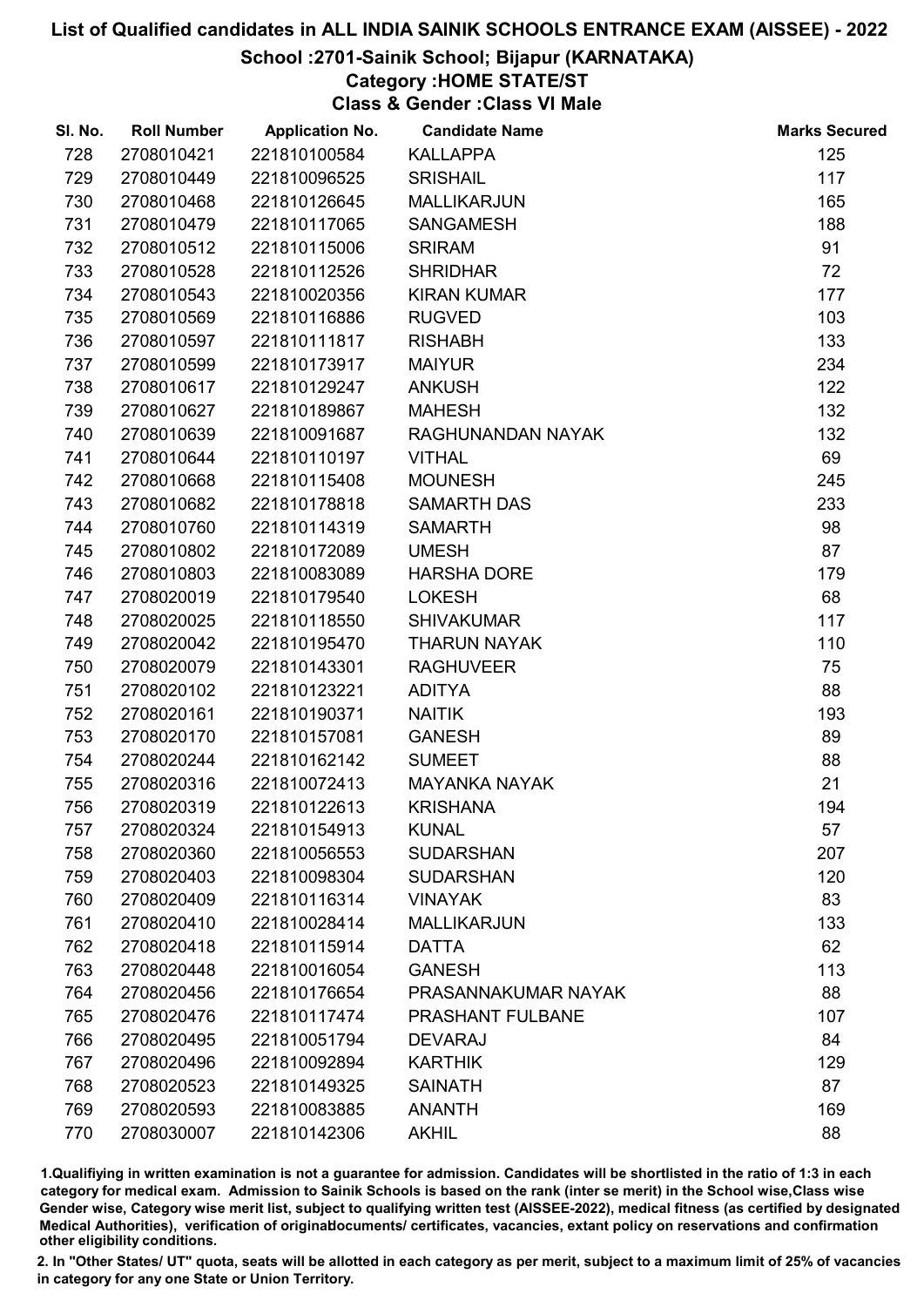## School :2701-Sainik School; Bijapur (KARNATAKA)

## Category :HOME STATE/ST

Class & Gender :Class VI Male

| SI. No. | <b>Roll Number</b> | <b>Application No.</b> | <b>Candidate Name</b>   | <b>Marks Secured</b> |
|---------|--------------------|------------------------|-------------------------|----------------------|
| 771     | 2708030088         | 221810144376           | <b>VEERANNA NAYAK</b>   | 71                   |
| 772     | 2708030102         | 221810096586           | <b>SRIHARI</b>          | 106                  |
| 773     | 2708030142         | 221810165627           | <b>ANKITKUMAR</b>       | 196                  |
| 774     | 2708030221         | 221810116708           | <b>SIDESHWAR</b>        | 81                   |
| 775     | 2708030270         | 221810140558           | <b>SAIDARSHAN</b>       | 87                   |
| 776     | 2708030314         | 221810137698           | <b>VINOD</b>            | 118                  |
| 777     | 2708030316         | 221810154798           | <b>SHIVKUMAR</b>        | 110                  |
| 778     | 2708030344         | 221810107819           | <b>KARTHIK</b>          | 77                   |
| 779     | 2708030370         | 221810113549           | <b>MADUKAR</b>          | 80                   |
| 780     | 2708030373         | 221810073749           | <b>PREETAM</b>          | 109                  |
| 781     | 2708030413         | 221810003889           | <b>SAMARTH</b>          | 171                  |
| 782     | 2710010017         | 221810143034           | <b>TARUN KUMAR C</b>    | 72                   |
| 783     | 2711020151         | 221810144397           | <b>SUMEDH BEERANUR</b>  | 129                  |
| 784     | 2712010204         | 221810170211           | SIDDARTH ADUKAYUVAVAR   | 97                   |
| 785     | 2712010249         | 221810176424           | VIKAS PRAKASH           | 77                   |
| 786     | 2712010259         | 221810142884           | D NAGARAJA              | 120                  |
| 787     | 2712010301         | 221810093187           | KAILASH VASUDEV MAKARI  | 67                   |
| 788     | 4102020070         | 221810041661           | <b>SAMANT N MUGADUR</b> | 221                  |
| 789     | 4201070158         | 221810029909           | <b>PREMKUMAR</b>        | 207                  |

1.Qualifiying in written examination is not a guarantee for admission. Candidates will be shortlisted in the ratio of 1:3 in each category for medical exam. Admission to Sainik Schools is based on the rank (inter se merit) in the School wise,Class wise Gender wise, Category wise merit list, subject to qualifying written test (AISSEE-2022), medical fitness (as certified by designated Medical Authorities), verification of originablocuments/ certificates, vacancies, extant policy on reservations and confirmation other eligibility conditions.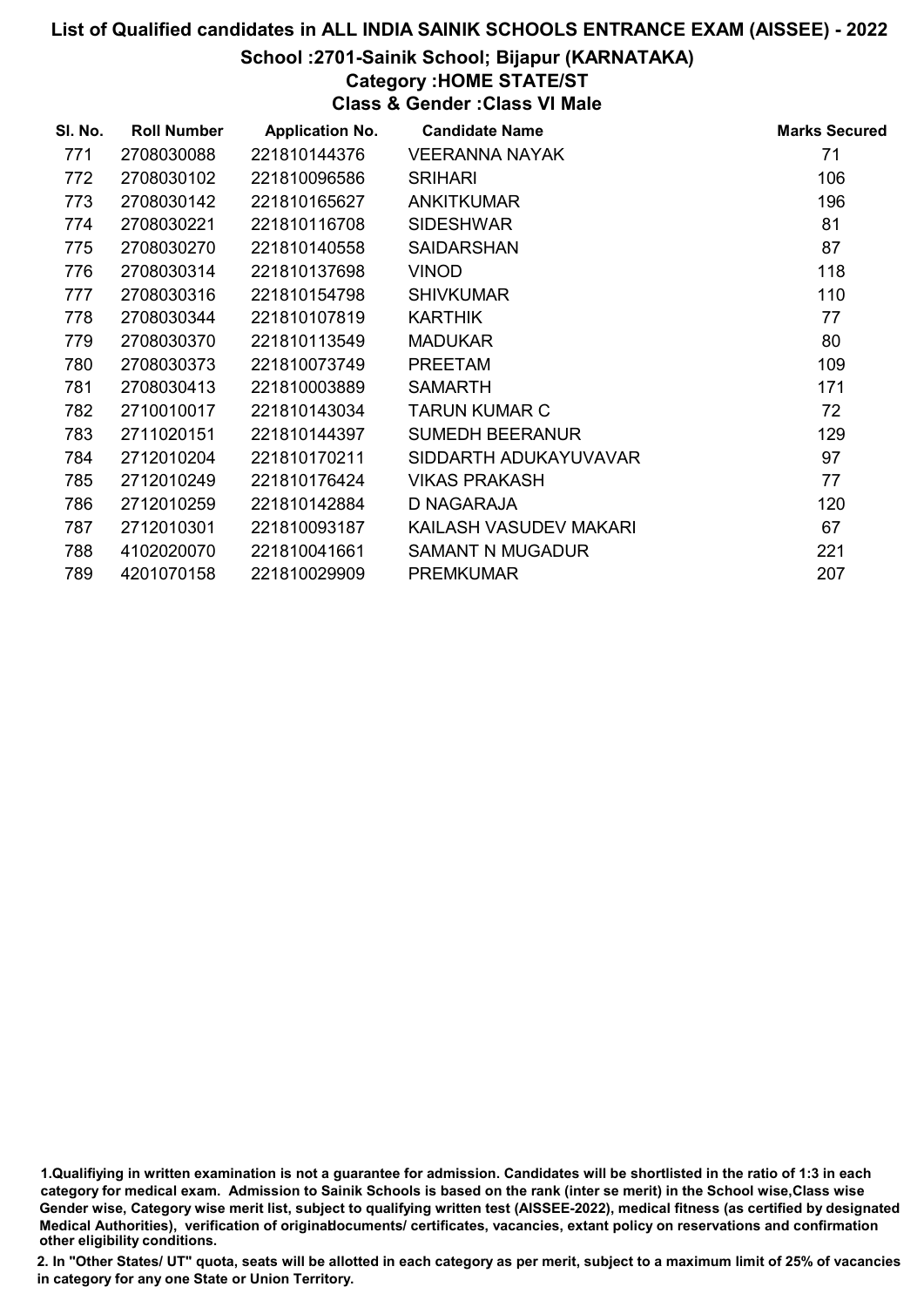### School :2701-Sainik School; Bijapur (KARNATAKA)

Category :HOME STATE/OBC

Class & Gender :Class VI Male

| SI. No. | <b>Roll Number</b> | <b>Application No.</b> | <b>Candidate Name</b>            | <b>Marks Secured</b> |
|---------|--------------------|------------------------|----------------------------------|----------------------|
| 790     | 2701010014         | 221810120010           | ABHISHEKA BHIMANNA PUJARI        | 120                  |
| 791     | 2701010059         | 221810096840           | <b>SATHVIK G L</b>               | 133                  |
| 792     | 2701010271         | 221810064825           | PREETHAM HALLAD                  | 143                  |
| 793     | 2701020085         | 221810032142           | <b>NISCHAY T N</b>               | 145                  |
| 794     | 2701020086         | 221810118142           | <b>NISHANTH NR</b>               | 129                  |
| 795     | 2701020156         | 221810164582           | PRANEETH GOWDA M                 | 158                  |
| 796     | 2701020359         | 221810167724           | YASHAS K GOWDA                   | 121                  |
| 797     | 2701020472         | 221810079015           | <b>ADARSH B K</b>                | 121                  |
| 798     | 2701030138         | 221810129036           | <b>JEEVAN A REDDY</b>            | 148                  |
| 799     | 2701030242         | 221810142307           | <b>CHIRANJEEVI</b>               | 209                  |
| 800     | 2701040006         | 221810147848           | <b>SUHAN SAJJAN</b>              | 132                  |
| 801     | 2701040064         | 221810107988           | SHREESHAIL DOMANAL               | 129                  |
| 802     | 2701040087         | 221810182609           | S.YOGESH                         | 130                  |
| 803     | 2701040154         | 221810137259           | NITIN PRAVEEN SUNTHE             | 149                  |
| 804     | 2701040176         | 221810110569           | <b>VIVEK.MM</b>                  | 225                  |
| 805     | 2702010055         | 221810042970           | SAMARTH BASAVARAJ KUMBAR         | 126                  |
| 806     | 2702010120         | 221810101091           | <b>CHAITAN NAGESH GOUDAR</b>     | 160                  |
| 807     | 2702010164         | 221810096372           | <b>DHANUSH GANGADHAR</b>         | 242                  |
| 808     | 2702010169         | 221810101182           | SACHCHIDANAND ARABALLI           | 136                  |
| 809     | 2702010181         | 221810084592           | SANDEEP NINGAPPA GEJJI           | 121                  |
| 810     | 2702010186         | 221810014203           | <b>SAMPAT SHIVAPUR</b>           | 174                  |
| 811     | 2702010246         | 221810024973           | SANKALP VINAYAK PATIL            | 222                  |
| 812     | 2702010308         | 221810101364           | HARISH MARDANNAVAR               | 163                  |
| 813     | 2702010312         | 221810133874           | KIRAN SHIVANAND YAKSAMBI         | 126                  |
| 814     | 2702010328         | 221810106694           | CHETAN BASAVARAJ MATANAVAR       | 217                  |
| 815     | 2702010337         | 221810029315           | <b>TEJAS BABALI</b>              | 133                  |
| 816     | 2702010412         | 221810154256           | RAMU BALESHA MALI                | 180                  |
| 817     | 2702010459         | 221810119717           | <b>ADITYA KUMBAR</b>             | 197                  |
| 818     | 2702010487         | 221810156867           | NADEEM ALANDAR PINJAR            | 141                  |
| 819     | 2702020018         | 221810140330           | DARSHAN SANTOSH CHAVHAN          | 122                  |
| 820     | 2702020019         | 221810023330           | PAWAN SHIVANAND UPPAR            | 215                  |
| 821     | 2702020160         | 221810157852           | <b>REHAN NADAF</b>               | 202                  |
| 822     | 2702020172         | 221810152772           | <b>MOHAMMAD ARMAN RONAD</b>      | 184                  |
| 823     | 2702020183         | 221810042192           | <b>SUBRAMANYA HORAKERI</b>       | 203                  |
| 824     | 2702020245         | 221810144383           | HARSHAVARDHAN SHIVANAND          | 184                  |
| 825     | 2702020300         | 221810088997           | SHIVABHODH IRAPPA MASTI          | 145                  |
| 826     | 2702020303         | 221810090308           | <b>VINAYAK RAMANNA GODACHI</b>   | 178                  |
| 827     | 2702020312         | 221810148718           | <b>JYOTIBHA MANING GALATAGE</b>  | 121                  |
| 828     | 2702020330         | 221810057068           | SUMEET PRAKASH HULAKUND          | 149                  |
| 829     | 2702020331         | 221810139068           | PURUSHOTTAM MOUNESH              | 156                  |
| 830     | 2702020367         | 221810178439           | DAYYANAHMAD MAKANDAR             | 150                  |
| 831     | 2702020400         | 221810173879           | <b>SURESH MORE</b>               | 130                  |
| 832     | 2702020414         | 221810158789           | <b>BASAVARAJ BHIMAPPA PUJERI</b> | 122                  |

1.Qualifiying in written examination is not a guarantee for admission. Candidates will be shortlisted in the ratio of 1:3 in each category for medical exam. Admission to Sainik Schools is based on the rank (inter se merit) in the School wise,Class wise Gender wise, Category wise merit list, subject to qualifying written test (AISSEE-2022), medical fitness (as certified by designated Medical Authorities), verification of originablocuments/ certificates, vacancies, extant policy on reservations and confirmation other eligibility conditions.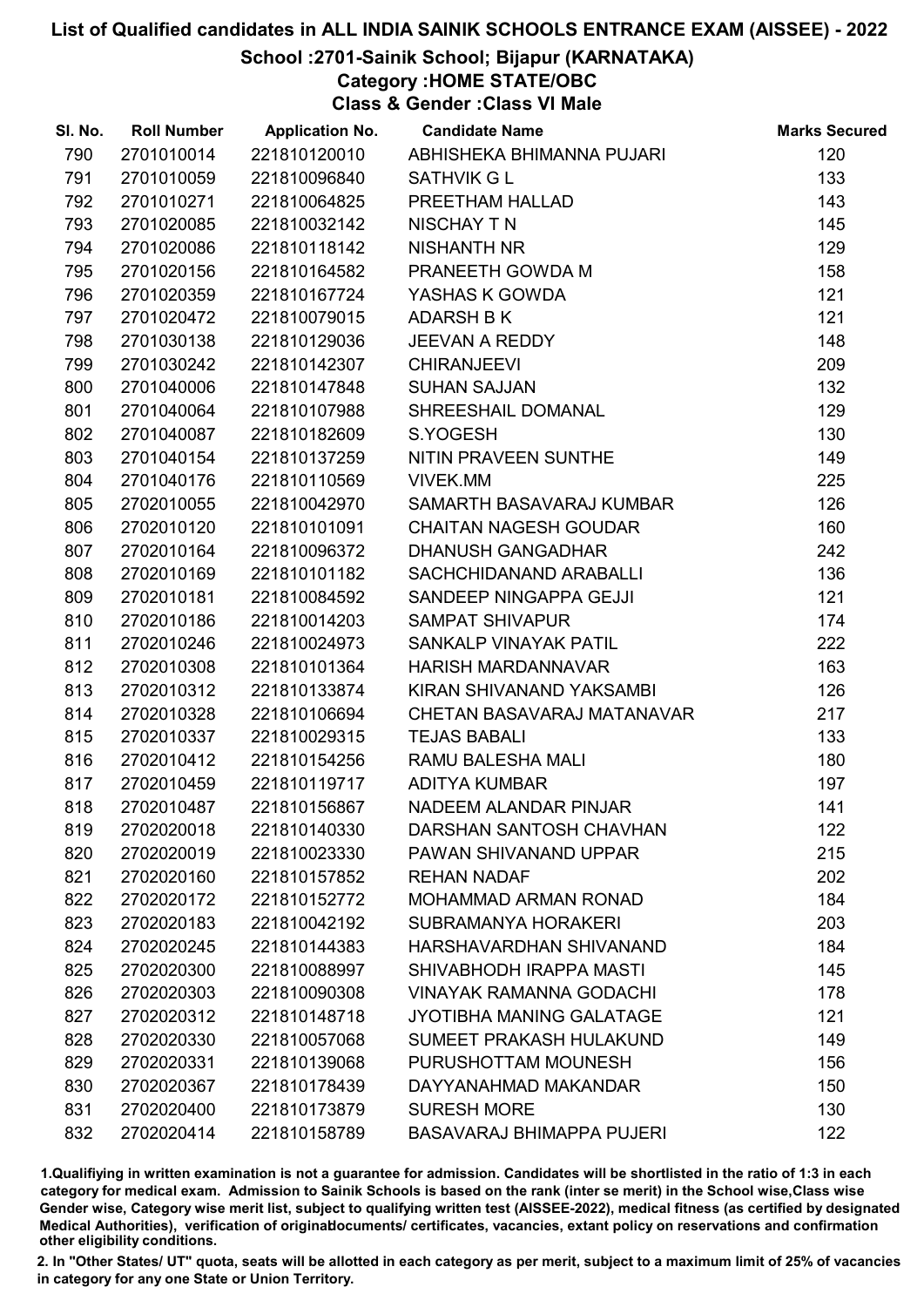### School :2701-Sainik School; Bijapur (KARNATAKA)

Category :HOME STATE/OBC

Class & Gender :Class VI Male

| SI. No. | <b>Roll Number</b> | <b>Application No.</b> | <b>Candidate Name</b>           | <b>Marks Secured</b> |
|---------|--------------------|------------------------|---------------------------------|----------------------|
| 833     | 2702030035         | 221810096694           | <b>CHINMAY SHETTAR</b>          | 122                  |
| 834     | 2702030083         | 221810137095           | <b>TEJAS ADIVEPPA GUDIGOPPA</b> | 209                  |
| 835     | 2702030170         | 221810165707           | CHINMAY UDAYKUMAR BHAINAIK      | 135                  |
| 836     | 2702030180         | 221810049617           | SHRISHANT SHANKAREPPA           | 197                  |
| 837     | 2702030225         | 221810021787           | <b>VINAYAK</b>                  | 236                  |
| 838     | 2702030245         | 221810164418           | <b>VISHWANATH MOHAN SANADI</b>  | 154                  |
| 839     | 2702030283         | 221810069378           | NAGARAJ ARJUN MASARAGUPPI       | 199                  |
| 840     | 2702030286         | 221810130188           | PRAHARSH DEVENDRAPPA            | 174                  |
| 841     | 2702030334         | 221810048269           | <b>VENKATESH SATARADDI</b>      | 140                  |
| 842     | 2703010042         | 221810136490           | <b>V B NANDISH</b>              | 166                  |
| 843     | 2703010067         | 221810161351           | <b>VINODGOUDA DYAPUR</b>        | 227                  |
| 844     | 2703010073         | 221810104161           | <b>MALLIKARJUNA</b>             | 189                  |
| 845     | 2703010076         | 221810104561           | <b>SHRAVAN KUMAR</b>            | 127                  |
| 846     | 2703010125         | 221810090713           | DEVARAJ SIDDALINGAPPA HUGAR     | 187                  |
| 847     | 2703010141         | 221810082363           | AMITH SV                        | 208                  |
| 848     | 2703010144         | 221810049473           | <b>KARTIK</b>                   | 154                  |
| 849     | 2703010162         | 221810019514           | <b>VIVEK INGALGI</b>            | 258                  |
| 850     | 2703010186         | 221810106774           | <b>RAMESH KUMARA</b>            | 186                  |
| 851     | 2703010211         | 221810098555           | <b>H PAVAN KUMAR</b>            | 171                  |
| 852     | 2703010212         | 221810167855           | <b>AKASH</b>                    | 124                  |
| 853     | 2703010248         | 221810141566           | <b>MALINGARAY</b>               | 145                  |
| 854     | 2703010303         | 221810118638           | <b>VIKAS G</b>                  | 153                  |
| 855     | 2703010332         | 221810157198           | PRASHANT PUJARI                 | 203                  |
| 856     | 2703020002         | 221810160600           | NAGARJUN H                      | 124                  |
| 857     | 2703020007         | 221810046810           | CHITRAGAR VISHNU TEJA VARMA     | 149                  |
| 858     | 2703020021         | 221810193870           | <b>VINOD R</b>                  | 124                  |
| 859     | 2703020058         | 221810002502           | <b>VIRAT G</b>                  | 127                  |
| 860     | 2703020086         | 221810010382           | <b>NAGENDRA H</b>               | 167                  |
| 861     | 2703020186         | 221810093915           | <b>ASHWATH G</b>                | 137                  |
| 862     | 2703020220         | 221810145385           | <b>B VIJAY KUMAR</b>            | 206                  |
| 863     | 2703020230         | 221810018716           | <b>B. SAMARTH</b>               | 125                  |
| 864     | 2703020243         | 221810097456           | SAMARTHA K M                    | 144                  |
| 865     | 2703020247         | 221810107466           | SHIVATEJA M K                   | 237                  |
| 866     | 2703020248         | 221810168566           | <b>VISHNU CHAKRAVARTHI G</b>    | 128                  |
| 867     | 2703020278         | 221810110547           | YASHVANTH B R                   | 133                  |
| 868     | 2703020289         | 221810023187           | <b>SHIVAJI C</b>                | 168                  |
| 869     | 2703020306         | 221810018048           | DARSHIT EV                      | 132                  |
| 870     | 2703020321         | 221810141578           | <b>AKHIL KUMAR</b>              | 145                  |
| 871     | 2703020328         | 221810096209           | PRANEETH B ANGADI               | 214                  |
| 872     | 2703020344         | 221810136959           | <b>HARSHAVARDHAN H</b>          | 152                  |
| 873     | 2704010004         | 221810096100           | PRATAP NINGANNA MADIVALAR       | 198                  |
| 874     | 2704010007         | 221810072200           | PAVANPUTRA KOLAKAR              | 226                  |
| 875     | 2704010011         | 221810113400           | <b>ABHISHEK SAJJAN</b>          | 260                  |

1.Qualifiying in written examination is not a guarantee for admission. Candidates will be shortlisted in the ratio of 1:3 in each category for medical exam. Admission to Sainik Schools is based on the rank (inter se merit) in the School wise,Class wise Gender wise, Category wise merit list, subject to qualifying written test (AISSEE-2022), medical fitness (as certified by designated Medical Authorities), verification of originablocuments/ certificates, vacancies, extant policy on reservations and confirmation other eligibility conditions.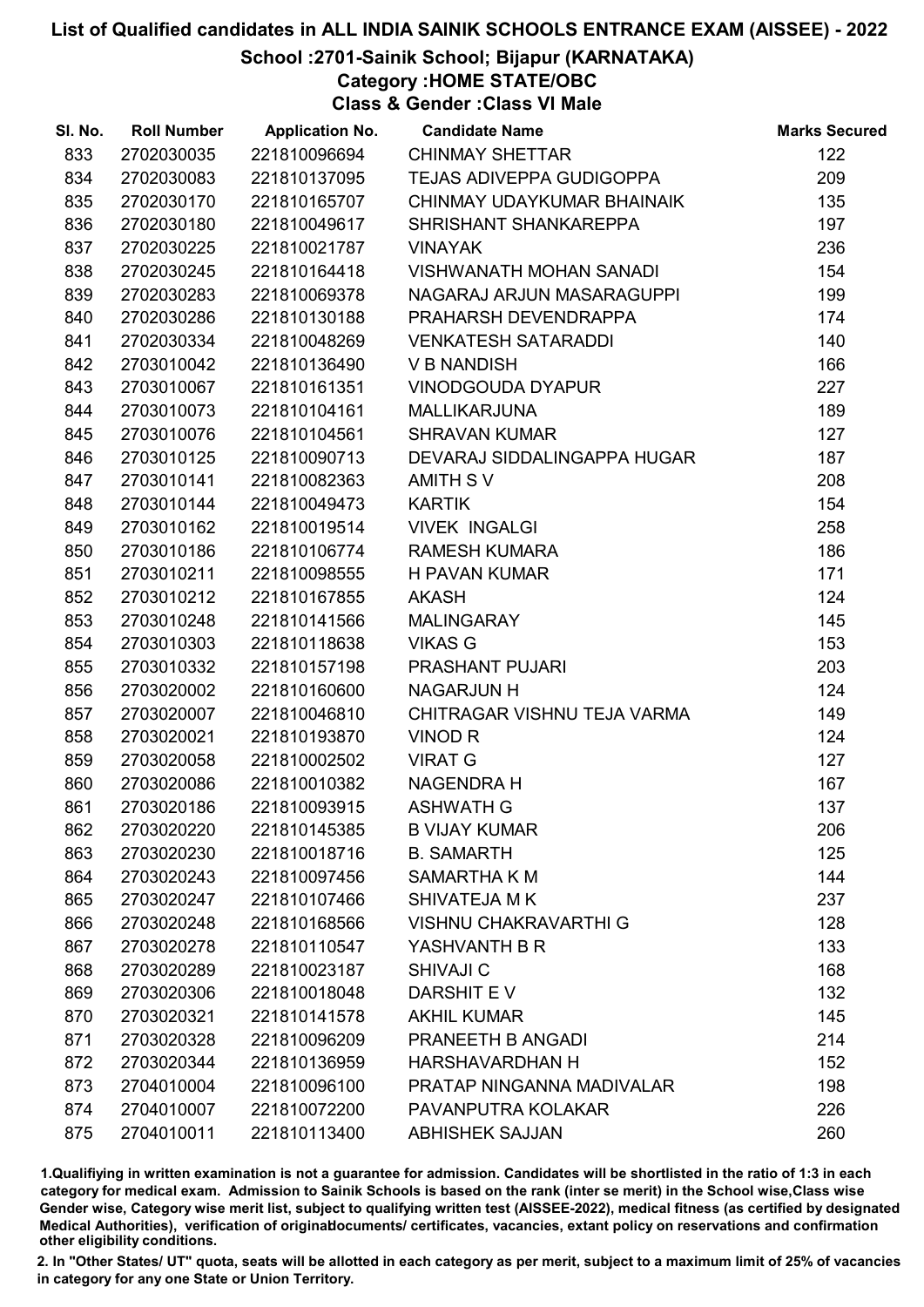### School :2701-Sainik School; Bijapur (KARNATAKA)

Category :HOME STATE/OBC

Class & Gender :Class VI Male

| SI. No. | <b>Roll Number</b> | <b>Application No.</b> | <b>Candidate Name</b>          |    | <b>Marks Secured</b> |
|---------|--------------------|------------------------|--------------------------------|----|----------------------|
| 876     | 2704010014         | 221810084500           | SANKET SANTOSH BANDE           |    | 163                  |
| 877     | 2704010016         | 221810100600           | PRAVEEN KAPLI                  |    | 138                  |
| 878     | 2704010055         | 221810129420           | <b>ABHAY</b>                   |    | 202                  |
| 879     | 2704010062         | 221810150820           | <b>MOUNESH SHIVAPUR</b>        |    | 135                  |
| 880     | 2704010071         | 221810119430           | SRUSHTI SHANKAR BELAGALI       |    | 167                  |
| 881     | 2704010074         | 221810163530           | <b>VITTHAL PUJARI</b>          |    | 192                  |
| 882     | 2704010075         | 221810135530           | <b>SAMARTH SHAVIGOND</b>       |    | 192                  |
| 883     | 2704010077         | 221810098530           | <b>INDRAJEET RAJENDRA KOLI</b> |    | 121                  |
| 884     | 2704010082         | 221810182140           | SUSHANTH SIDDAPPA PUJER        |    | 124                  |
| 885     | 2704010097         | 221810121050           | <b>SANDESH</b>                 |    | 141                  |
| 886     | 2704010099         | 221810132050           | <b>ABHISHEK SIDDAPPA</b>       |    | 202                  |
| 887     | 2704010100         | 221810109050           | SATVIK SHRIKANT GALAGALI       |    | 241                  |
| 888     | 2704010103         | 221810148150           | <b>BHARATAKUMAR</b>            |    | 144                  |
| 889     | 2704010106         | 221810043250           | <b>VEDANT SHEKADAR</b>         |    | 176                  |
| 890     | 2704010111         | 221810103350           | PRUTHVIK MANJUNATH CHINNUR     |    | 136                  |
| 891     | 2704010115         | 221810103650           | ABHISHEK M JOTEKHAN            |    | 169                  |
| 892     | 2704010125         | 221810160160           | <b>RITESH SAJJAN</b>           |    | 208                  |
| 893     | 2704010129         | 221810123260           | <b>NEERAJ ASANGI</b>           |    | 140                  |
| 894     | 2704010131         | 221810142360           | <b>KRISHNA KULALI</b>          | CG | 154                  |
| 895     | 2704010132         | 221810063360           | <b>JEEVAN KURIYAVAR</b>        |    | 155                  |
| 896     | 2704010140         | 221810141860           | <b>SUPREETH KUMBAR</b>         |    | 137                  |
| 897     | 2704010146         | 221810163070           | AKASH BEERAPPA BELLAD          |    | 124                  |
| 898     | 2704010150         | 221810133170           | KRISHNA BHEEMAPPA HATTI        |    | 145                  |
| 899     | 2704010151         | 221810087170           | ARSH ABDULRAZAK ATTAR          |    | 209                  |
| 900     | 2704010152         | 221810158170           | <b>MANOJ APPANAGOL</b>         |    | 168                  |
| 901     | 2704010165         | 221810149770           | PRADEEP PARASAPPA GOUDAR       |    | 160                  |
| 902     | 2704010185         | 221810164880           | <b>DHANUSH HOLAKUNDI</b>       |    | 126                  |
| 903     | 2704010203         | 221810170790           | PREMASAI SHIVANAGOUD           |    | 128                  |
| 904     | 2704010204         | 221810133790           | <b>VARUN APPANNA WAGHAMUDI</b> |    | 140                  |
| 905     | 2704010205         | 221810154790           | AKASH ALLAPPA YADAWAD          |    | 152                  |
| 906     | 2704010208         | 221810152990           | RAVIKUMAR SOMANAL              |    | 170                  |
| 907     | 2704010224         | 221810150701           | <b>KAILAS JALIKATTI</b>        |    | 165                  |
| 908     | 2704010240         | 221810171211           | SATISH SANGANAGOUDAR           |    | 137                  |
| 909     | 2704010266         | 221810164421           | AKASH SHARANABASAPPA PUJAR     |    | 175                  |
| 910     | 2704010284         | 221810083131           | <b>ARJUN JAGADEESH KURI</b>    |    | 204                  |
| 911     | 2704010289         | 221810099131           | SHISHIRACHANDRA KHADAKHADI     |    | 222                  |
| 912     | 2704010301         | 221810164141           | PUTTARAJ HOSAKOTI              |    | 151                  |
| 913     | 2704010312         | 221810191741           | <b>TOUFIQ</b>                  |    | 145                  |
| 914     | 2704010351         | 221810180361           | <b>VINOD KUMAR</b>             |    | 140                  |
| 915     | 2704010370         | 221810079071           | PREETAM IRANNA HADAPAD         |    | 165                  |
| 916     | 2704010397         | 221810102881           | RAHUL GANESH MANDALI           |    | 150                  |
| 917     | 2704010407         | 221810047291           | <b>SHREYAS NAVI</b>            |    | 152                  |
| 918     | 2704010417         | 221810062591           | <b>SOURABHA KULALI</b>         |    | 145                  |

1.Qualifiying in written examination is not a guarantee for admission. Candidates will be shortlisted in the ratio of 1:3 in each category for medical exam. Admission to Sainik Schools is based on the rank (inter se merit) in the School wise,Class wise Gender wise, Category wise merit list, subject to qualifying written test (AISSEE-2022), medical fitness (as certified by designated Medical Authorities), verification of originablocuments/ certificates, vacancies, extant policy on reservations and confirmation other eligibility conditions.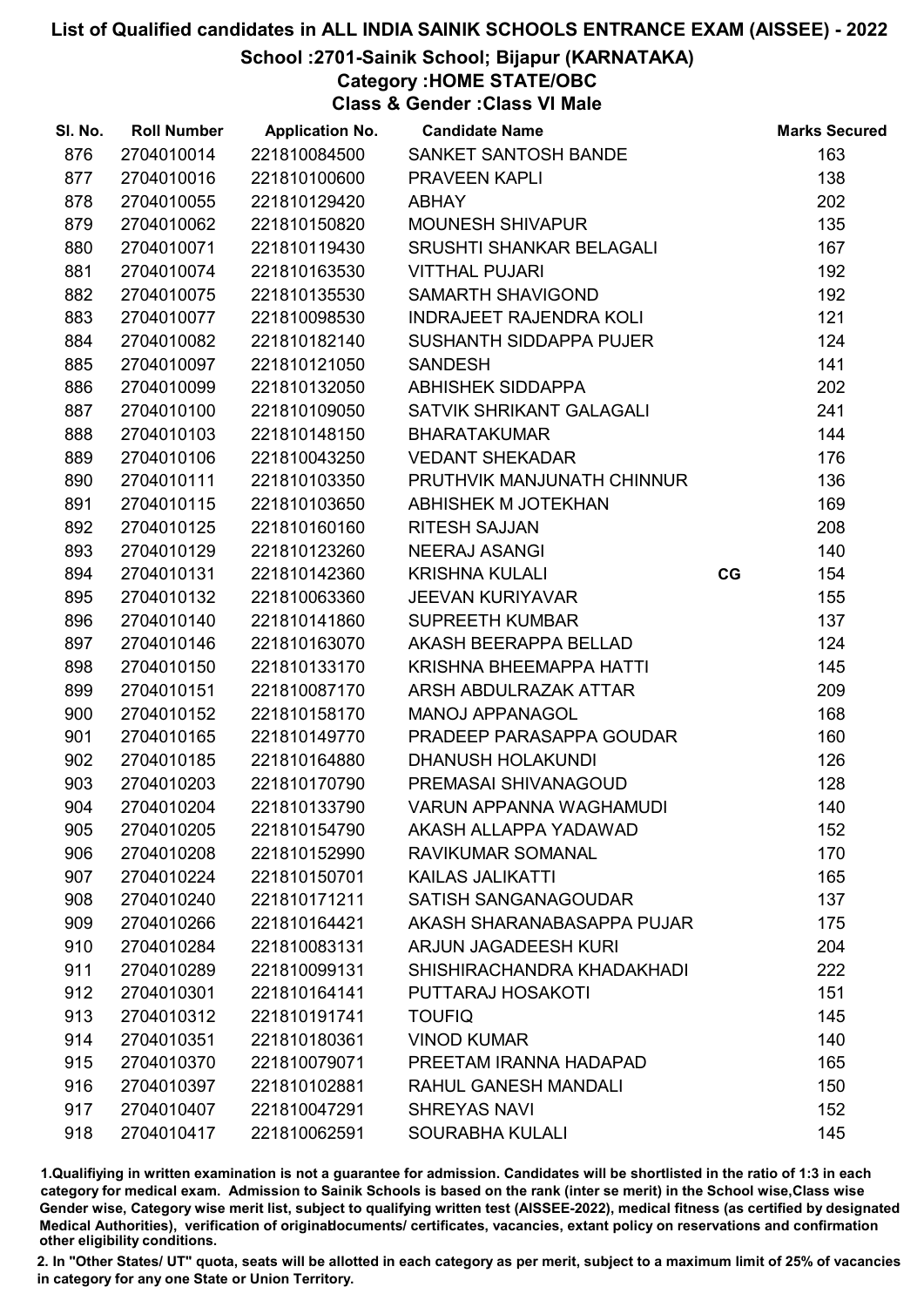### School :2701-Sainik School; Bijapur (KARNATAKA)

Category :HOME STATE/OBC

Class & Gender :Class VI Male

| SI. No. | <b>Roll Number</b> | <b>Application No.</b> | <b>Candidate Name</b>         | <b>Marks Secured</b> |
|---------|--------------------|------------------------|-------------------------------|----------------------|
| 919     | 2704010418         | 221810143591           | NANDI PUNDALIKAPPA HOSAMANI   | 190                  |
| 920     | 2704010421         | 221810107591           | <b>VENKATESH BIRADAR</b>      | 151                  |
| 921     | 2704010423         | 221810102691           | <b>JEEVARAJ UMARANI</b>       | 129                  |
| 922     | 2704010427         | 221810143891           | <b>APPAJI NAGARAL</b>         | 192                  |
| 923     | 2704010435         | 221810141202           | CHETANKUMAR BENNIHAL          | 125                  |
| 924     | 2704020008         | 221810123512           | <b>BASAVARAJ MUDAGALL</b>     | 143                  |
| 925     | 2704020021         | 221810050022           | <b>ROHIT</b>                  | 139                  |
| 926     | 2704020024         | 221810135022           | KSHITEJ MAHANTESHKUMAR        | 174                  |
| 927     | 2704020037         | 221810033522           | <b>SATWIK</b>                 | 209                  |
| 928     | 2704020039         | 221810017622           | <b>GURUKIRAN</b>              | 198                  |
| 929     | 2704020046         | 221810077822           | <b>SHRIKANT TALAWAR</b>       | 134                  |
| 930     | 2704020063         | 221810112432           | <b>APPAJI ROTTI</b>           | 124                  |
| 931     | 2704020067         | 221810072732           | <b>MD MUNAF PATEL</b>         | 128                  |
| 932     | 2704020080         | 221810105542           | <b>VINAYAKUMAR HUGAR</b>      | 131                  |
| 933     | 2704020095         | 221810135252           | BHARATA IRAPPA NYAMAGOND      | 234                  |
| 934     | 2704020098         | 221810100352           | AKSHAYAKUMAR HARANAL          | 217                  |
| 935     | 2704020105         | 221810120652           | SACHIN PARASHURAM KUMBAR      | 165                  |
| 936     | 2704020107         | 221810169752           | <b>GURURAJ SHEKAPPA</b>       | 231                  |
| 937     | 2704020120         | 221810156562           | <b>VISWANATH PATTAR</b>       | 152                  |
| 938     | 2704020122         | 221810132662           | <b>KARTIK MISHI</b>           | 175                  |
| 939     | 2704020125         | 221810169762           | <b>VISHWANATH KUMBAR</b>      | 125                  |
| 940     | 2704020128         | 221810078862           | TEJAS SHANTAKUMAR SANGALAK    | 232                  |
| 941     | 2704020132         | 221810154072           | PREETAM MURARI                | 147                  |
| 942     | 2704020133         | 221810064072           | REVANASIDDA PUJERI            | 166                  |
| 943     | 2704020139         | 221810143372           | <b>SAGAR BADIGER</b>          | 164                  |
| 944     | 2704020152         | 221810070772           | SRUJAN GURURAJ KAWADI         | 222                  |
| 945     | 2704020154         | 221810144872           | BASAVARAJ GIRIYAPPA KUMBAR    | 144                  |
| 946     | 2704020189         | 221810099992           | <b>SAGAR PUNDALEEK MARADI</b> | 205                  |
| 947     | 2704020197         | 221810025203           | <b>GOKUL SULAKHE</b>          | 242                  |
| 948     | 2704020207         | 221810102803           | <b>SHRAVAN</b>                | 138                  |
| 949     | 2704020213         | 221810039213           | <b>SAMPREET HORTI</b>         | 163                  |
| 950     | 2704020214         | 221810144313           | <b>MAHMADTAHIR NADAF</b>      | 130                  |
| 951     | 2704020220         | 221810083713           | <b>VINAYAK</b>                | 141                  |
| 952     | 2704020228         | 221810168423           | <b>GURUKIRAN</b>              | 242                  |
| 953     | 2704020243         | 221810151133           | <b>BASAVARAJ BELLI</b>        | 130                  |
| 954     | 2704020252         | 221810133533           | SOMASHEKHAR KALAPPA KAMBAR    | 164                  |
| 955     | 2704020272         | 221810035643           | SOMU KALABASAPPA KUMBAR       | 193                  |
| 956     | 2704020297         | 221810190753           | NAGARAJ MAJJAGI               | 131                  |
| 957     | 2704020311         | 221810126463           | <b>MAHAMADA HAFEEZ</b>        | 161                  |
| 958     | 2704020314         | 221810109563           | <b>KARTIKA TOTAD</b>          | 130                  |
| 959     | 2704020322         | 221810178863           | DAYANAND WALIMARAD            | 160                  |
| 960     | 2704020324         | 221810112963           | <b>NAVEEN KUMARA</b>          | 152                  |
| 961     | 2704020333         | 221810150273           | <b>PRAJWAL</b>                | 151                  |

1.Qualifiying in written examination is not a guarantee for admission. Candidates will be shortlisted in the ratio of 1:3 in each category for medical exam. Admission to Sainik Schools is based on the rank (inter se merit) in the School wise,Class wise Gender wise, Category wise merit list, subject to qualifying written test (AISSEE-2022), medical fitness (as certified by designated Medical Authorities), verification of originablocuments/ certificates, vacancies, extant policy on reservations and confirmation other eligibility conditions.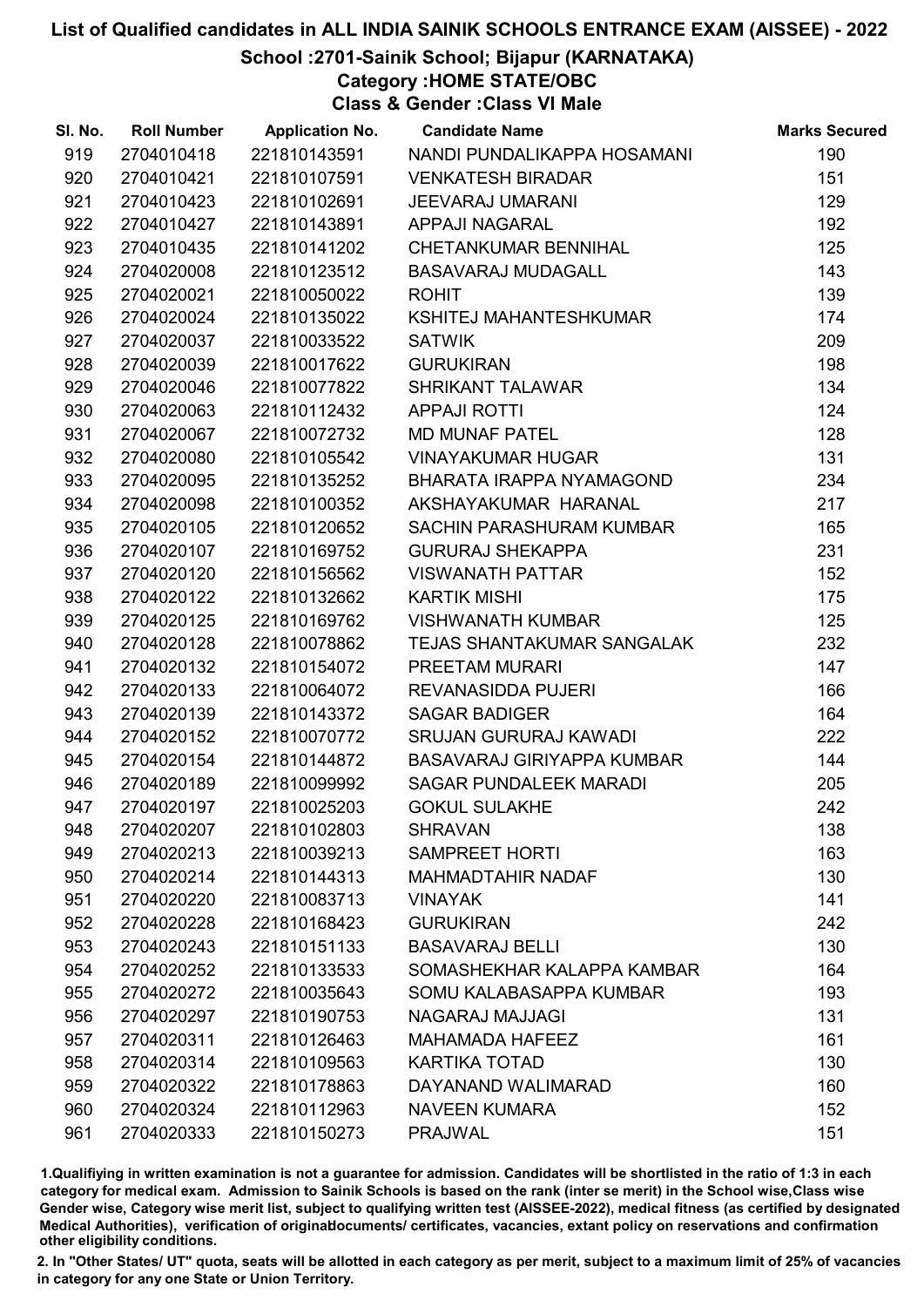### School :2701-Sainik School; Bijapur (KARNATAKA)

Category :HOME STATE/OBC

Class & Gender :Class VI Male

| SI. No. | <b>Roll Number</b> | <b>Application No.</b> | <b>Candidate Name</b>            | <b>Marks Secured</b> |
|---------|--------------------|------------------------|----------------------------------|----------------------|
| 962     | 2704020334         | 221810172273           | <b>MAYUR TAKKOD</b>              | 178                  |
| 963     | 2704020342         | 221810197673           | MAHAMMADARSALAN TAPAL            | 151                  |
| 964     | 2704020347         | 221810091083           | <b>TARUN MALLIKARJUN</b>         | 170                  |
| 965     | 2704020351         | 221810123183           | PAVAN ASHOK DHAVALAGI            | 209                  |
| 966     | 2704020358         | 221810062683           | <b>SACHIN</b>                    | 184                  |
| 967     | 2704020362         | 221810181883           | <b>MADEV HALEMANI</b>            | 145                  |
| 968     | 2704020373         | 221810172593           | <b>ROHIT GANJIHAL</b>            | 132                  |
| 969     | 2704020395         | 221810173014           | <b>BHUVAN VITTAL KHOT</b>        | 146                  |
| 970     | 2704020414         | 221810096714           | <b>VINAYAK NAIKAR</b>            | 141                  |
| 971     | 2704020443         | 221810166234           | MANIKANTA SANTAMAPPA             | 144                  |
| 972     | 2704020445         | 221810121334           | <b>SRUJAN MYAKAL</b>             | 137                  |
| 973     | 2704020457         | 221810170634           | <b>SURESH UMESH KURANAD</b>      | 158                  |
| 974     | 2704020466         | 221810108144           | <b>VAIBHAV LONI</b>              | 160                  |
| 975     | 2704020467         | 221810100244           | <b>PRITAM AMBIGER</b>            | 150                  |
| 976     | 2704020474         | 221810120544           | <b>GURUKIRAN</b>                 | 171                  |
| 977     | 2704020475         | 221810101544           | SANJAYA MAHANAND KUMBAR          | 123                  |
| 978     | 2704020476         | 221810092544           | <b>MADIVALAPPA</b>               | 241                  |
| 979     | 2704020481         | 221810101744           | <b>VINAYAK HANUMANTAPPA</b>      | 185                  |
| 980     | 2704020492         | 221810037554           | SANGAMESH SHARANAPPA             | 123                  |
| 981     | 2704020505         | 221810090164           | <b>NIMBENNA</b>                  | 166                  |
| 982     | 2704020517         | 221810074864           | <b>AJAYA</b>                     | 177                  |
| 983     | 2704020522         | 221810180074           | <b>NINGAPPA</b>                  | 137                  |
| 984     | 2704020524         | 221810157174           | RAGHAVENDRA LAVAKUSH PUJARI      | 153                  |
| 985     | 2704020532         | 221810137774           | <b>SHRIDHAR</b>                  | 165                  |
| 986     | 2704020540         | 221810104284           | <b>VIRESH TORLI</b>              | 162                  |
| 987     | 2704020551         | 221810109784           | <b>BALARAJ NINGAPPA KERUTAGI</b> | 135                  |
| 988     | 2704020552         | 221810067884           | <b>SIDDARTH CHIGARI</b>          | 192                  |
| 989     | 2704020555         | 221810138984           | SOURABH ANIL KADLI               | 251                  |
| 990     | 2704020557         | 221810099094           | NINGARAJ INGALAGI                | 189                  |
| 991     | 2704020559         | 221810171394           | DEVENDRA SANJEEV ADHALLI         | 192                  |
| 992     | 2704020564         | 221810150494           | SHREEDAR KATTEPPA NANDANUR       | 178                  |
| 993     | 2704020608         | 221810102415           | ARUN LINGANAGOUDRA               | 240                  |
| 994     | 2704020616         | 221810108715           | <b>ADARSH ASHOK HUNNUR</b>       | 122                  |
| 995     | 2704020617         | 221810109715           | NAGESH GANGADHAR ALLICHANDI      | 132                  |
| 996     | 2704020619         | 221810050915           | <b>AMAR</b>                      | 239                  |
| 997     | 2704020636         | 221810074525           | <b>GURUKIRAN SANTOSH HUGAR</b>   | 125                  |
| 998     | 2704020637         | 221810146525           | KISHOR ANAND SANKREPPAGOL        | 168                  |
| 999     | 2704020648         | 221810152335           | <b>GANESH MALAKAJAPPA</b>        | 125                  |
| 1000    | 2704020650         | 221810120435           | SHREYASH CHATTARAKI              | 200                  |
| 1001    | 2704020659         | 221810046045           | <b>VAIBHAV TIPPANAGOUDAR</b>     | 204                  |
| 1002    | 2704020666         | 221810149345           | KISHOR G DHARMASAGAR             | 125                  |
| 1003    | 2704020667         | 221810118445           | RAJU SANGAPPA HALLI              | 166                  |
| 1004    | 2704020670         | 221810093545           | <b>BASAVARAJ</b>                 | 194                  |

1.Qualifiying in written examination is not a guarantee for admission. Candidates will be shortlisted in the ratio of 1:3 in each category for medical exam. Admission to Sainik Schools is based on the rank (inter se merit) in the School wise,Class wise Gender wise, Category wise merit list, subject to qualifying written test (AISSEE-2022), medical fitness (as certified by designated Medical Authorities), verification of originablocuments/ certificates, vacancies, extant policy on reservations and confirmation other eligibility conditions.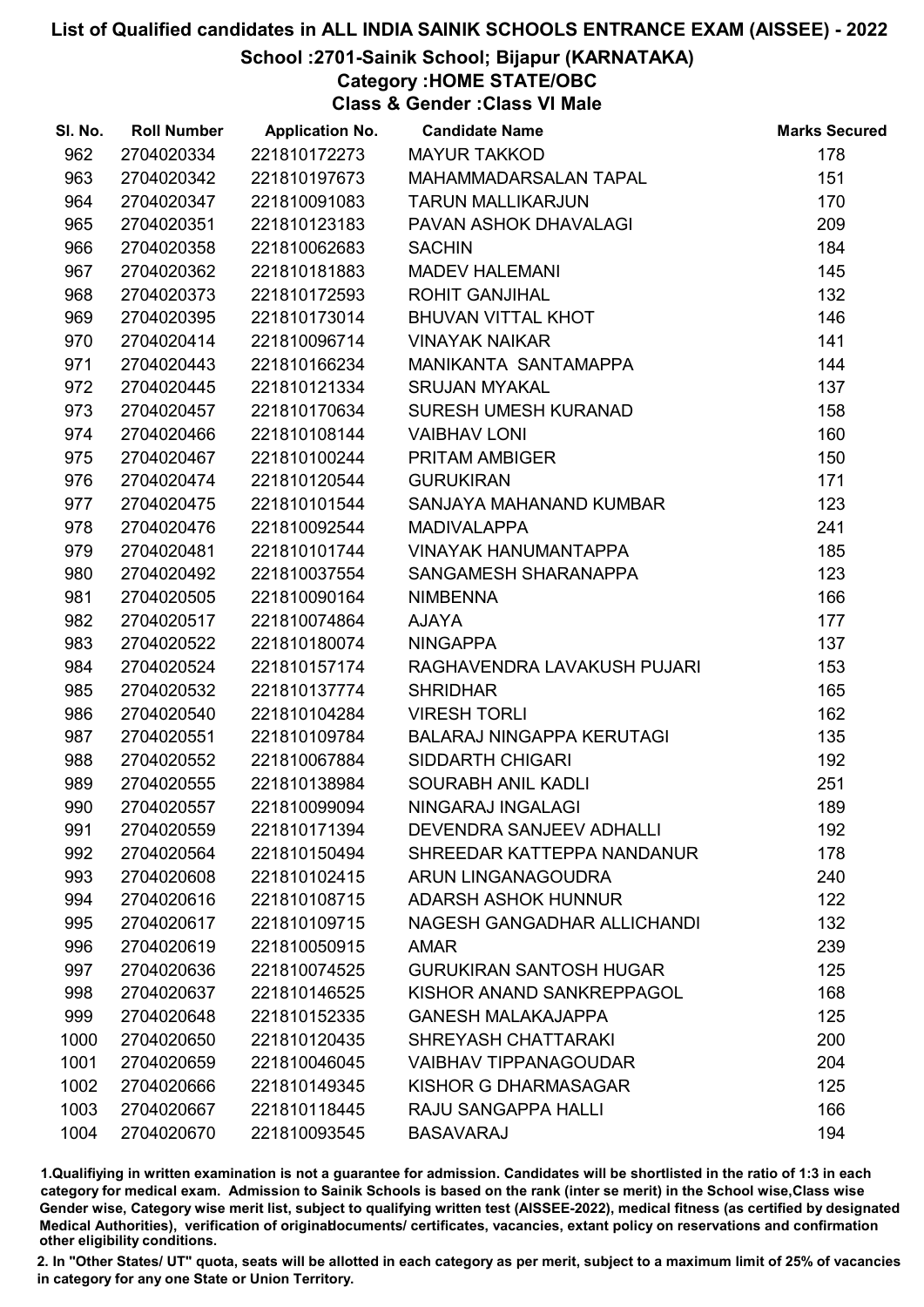### School :2701-Sainik School; Bijapur (KARNATAKA)

Category :HOME STATE/OBC

Class & Gender :Class VI Male

| SI. No. | <b>Roll Number</b> | <b>Application No.</b> | <b>Candidate Name</b>            | <b>Marks Secured</b> |
|---------|--------------------|------------------------|----------------------------------|----------------------|
| 1005    | 2704020685         | 221810114455           | SUDEEP SURESH KONNUR             | 123                  |
| 1006    | 2704020689         | 221810152655           | <b>MARALINGA</b>                 | 136                  |
| 1007    | 2704020695         | 221810051065           | <b>JAGADISH KRIYAPPA HIROLLI</b> | 122                  |
| 1008    | 2704020700         | 221810096265           | <b>MANOJ UPPAR</b>               | 161                  |
| 1009    | 2704020702         | 221810157465           | <b>SANTOSH BIJJUR</b>            | 160                  |
| 1010    | 2704020712         | 221810192865           | <b>MAHMAD MUSADDIK</b>           | 155                  |
| 1011    | 2704020741         | 221810101975           | <b>SHASHANK A ANGADI</b>         | 156                  |
| 1012    | 2704020744         | 221810172085           | <b>SAGAR NIDAGUNDI</b>           | 139                  |
| 1013    | 2704020756         | 221810117485           | <b>GAGAN JALIHAL</b>             | 145                  |
| 1014    | 2704020760         | 221810106685           | PRASANNA YARAGAL                 | 155                  |
| 1015    | 2704020766         | 221810157095           | <b>BHEEMANAGOUD</b>              | 161                  |
| 1016    | 2704020769         | 221810146395           | <b>MAYUR RAJA MALI</b>           | 124                  |
| 1017    | 2704020778         | 221810119795           | <b>AKHILGOUD PATIL</b>           | 194                  |
| 1018    | 2704020784         | 221810194106           | <b>ROHIT</b>                     | 133                  |
| 1019    | 2704020787         | 221810064206           | PRANAVA HARAVI                   | 187                  |
| 1020    | 2704020805         | 221810153016           | <b>MOHAMMADAFFAM</b>             | 161                  |
| 1021    | 2704020807         | 221810057116           | SAGAR HANAMANT KURANAD           | 176                  |
| 1022    | 2704020811         | 221810103316           | <b>ABHISHEK MALLAPPA TELI</b>    | 181                  |
| 1023    | 2704020821         | 221810049916           | NIKHIL HANAMANTH SANABENKI       | 244                  |
| 1024    | 2704020826         | 221810076026           | NINGARAJ PUJERI                  | 233                  |
| 1025    | 2704020861         | 221810065636           | <b>MOHAMED MUJAMIL</b>           | 213                  |
| 1026    | 2704020867         | 221810005736           | SUBRAMANYA LAYADAGUNDI           | 202                  |
| 1027    | 2704020877         | 221810138936           | NINGARAJ HUNCHAYLA               | 167                  |
| 1028    | 2704020880         | 221810051146           | SANTOSH JAGADEESH WALIKAR        | 121                  |
| 1029    | 2704020889         | 221810121546           | SOURAB MAHANTESH SUTAGUNDI       | 197                  |
| 1030    | 2704020890         | 221810165546           | SANGAMESH MAHALING VANDAL        | 188                  |
| 1031    | 2704020908         | 221810144256           | <b>SANKETH</b>                   | 171                  |
| 1032    | 2704020921         | 221810170066           | <b>MURALI DEMANNAVAR</b>         | 190                  |
| 1033    | 2704020936         | 221810084766           | <b>GOLLALESHA</b>                | 205                  |
| 1034    | 2704020950         | 221810166576           | <b>SAMARTH PATIL</b>             | 157                  |
| 1035    | 2704020957         | 221810141086           | <b>ISHWARAGOUDA</b>              | 126                  |
| 1036    | 2704020968         | 221810104586           | <b>MANJUNATH WALIKAR</b>         | 154                  |
| 1037    | 2704020969         | 221810150686           | <b>SHRIKANTA</b>                 | 150                  |
| 1038    | 2704020974         | 221810165786           | RIHANMALIK TALIKOTI              | 144                  |
| 1039    | 2704020991         | 221810120696           | <b>RISHI KUNDARAGI</b>           | 175                  |
| 1040    | 2704021001         | 221810124007           | <b>SAGAR RAMESH JAVALAGI</b>     | 156                  |
| 1041    | 2704021009         | 221810071607           | RAVINDRA ANNASAB GAWADE          | 185                  |
| 1042    | 2704021021         | 221810107117           | <b>GANGADHAR VAJRAMATTI</b>      | 172                  |
| 1043    | 2704021025         | 221810136417           | PAWAN KHANDEKAR                  | 257                  |
| 1044    | 2704021027         | 221810114717           | <b>SHREYAS</b>                   | 155                  |
| 1045    | 2704021046         | 221810142727           | <b>SHREYAS NAVALAGI</b>          | 126                  |
| 1046    | 2704021048         | 221810149727           | <b>VAIBHAV JEERAL</b>            | 125                  |
| 1047    | 2704021065         | 221810123537           | <b>ABHISHEK NAGARAL</b>          | 147                  |

1.Qualifiying in written examination is not a guarantee for admission. Candidates will be shortlisted in the ratio of 1:3 in each category for medical exam. Admission to Sainik Schools is based on the rank (inter se merit) in the School wise,Class wise Gender wise, Category wise merit list, subject to qualifying written test (AISSEE-2022), medical fitness (as certified by designated Medical Authorities), verification of originablocuments/ certificates, vacancies, extant policy on reservations and confirmation other eligibility conditions.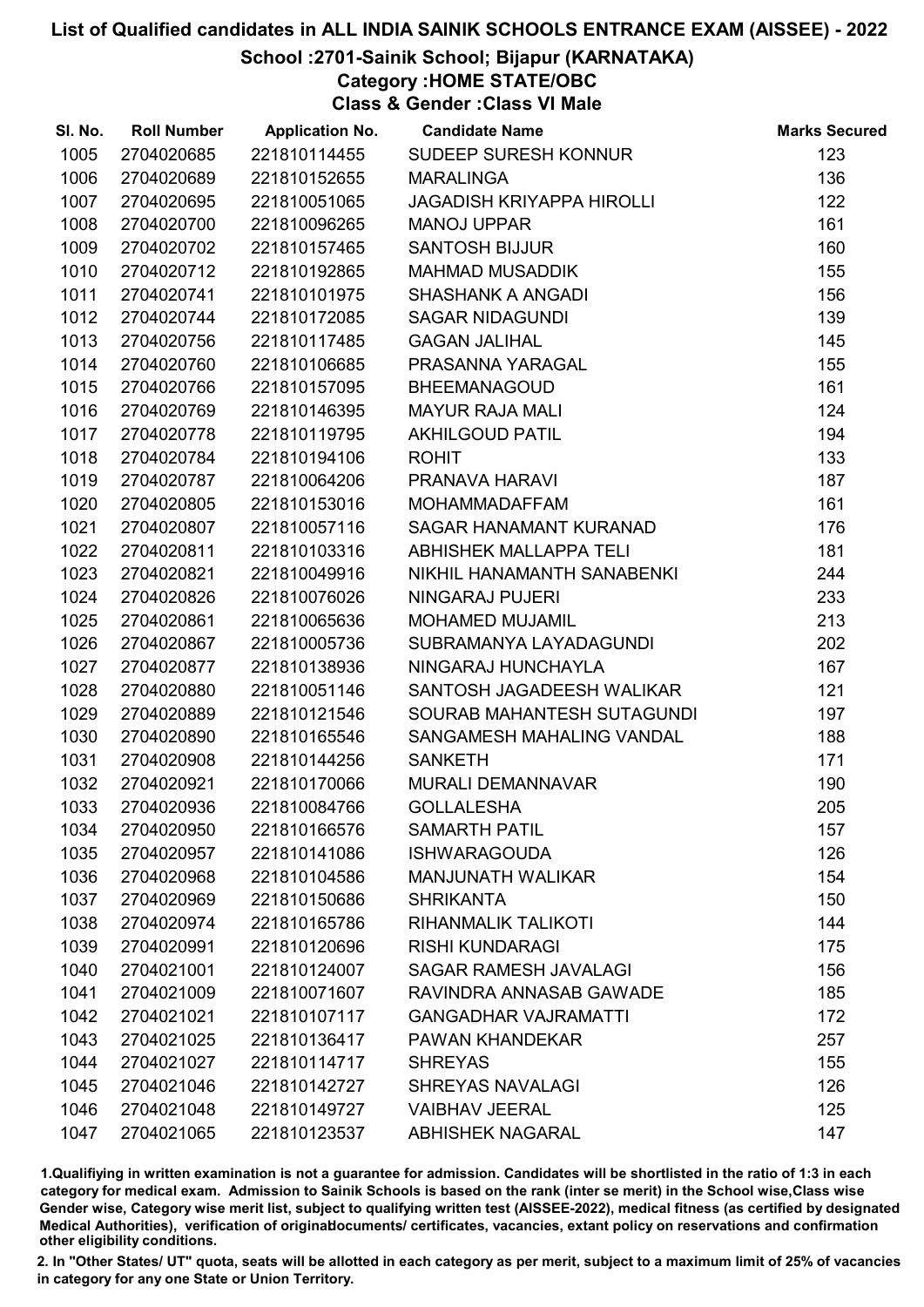### School :2701-Sainik School; Bijapur (KARNATAKA)

Category :HOME STATE/OBC

Class & Gender :Class VI Male

| SI. No. | <b>Roll Number</b> | <b>Application No.</b> | <b>Candidate Name</b>            | <b>Marks Secured</b> |
|---------|--------------------|------------------------|----------------------------------|----------------------|
| 1048    | 2704021069         | 221810170737           | <b>SHRI RAMA</b>                 | 132                  |
| 1049    | 2704021076         | 221810129147           | <b>SARVESH IMMADI</b>            | 155                  |
| 1050    | 2704030027         | 221810176520           | <b>ANIRUDDH PETKAR</b>           | 127                  |
| 1051    | 2704030048         | 221810174630           | HARISH RAMACHANDRA HEGADE        | 160                  |
| 1052    | 2704030055         | 221810101140           | <b>VEDANSH CHOUDHARY</b>         | 211                  |
| 1053    | 2704030065         | 221810192150           | <b>GAURAV BANDI</b>              | 157                  |
| 1054    | 2704030075         | 221810144650           | <b>VINAY TEJI</b>                | 138                  |
| 1055    | 2704030090         | 221810082660           | PRAJWAL JITTI                    | 199                  |
| 1056    | 2704030098         | 221810147860           | PRASANNA MANNAPUR                | 203                  |
| 1057    | 2704030103         | 221810031170           | MALLIKARJUN SHANKAR BALIKAI      | 132                  |
| 1058    | 2704030106         | 221810108270           | <b>SAMARTHA GUNJALLI</b>         | 151                  |
| 1059    | 2704030120         | 221810013180           | <b>K M GAGAN</b>                 | 161                  |
| 1060    | 2704030132         | 221810169580           | ARYAN G MAKA                     | 135                  |
| 1061    | 2704030170         | 221810103901           | <b>CHETAN TEERTHAPPA KOLLUR</b>  | 136                  |
| 1062    | 2704030204         | 221810173221           | <b>SHRIKANT NARUTE</b>           | 179                  |
| 1063    | 2704030223         | 221810148331           | <b>CHIRAG N HALKATI</b>          | 137                  |
| 1064    | 2704030234         | 221810171341           | <b>SRISHAYAL SAHUKAR</b>         | 169                  |
| 1065    | 2704030236         | 221810160441           | <b>VEERESH NAGATHAN</b>          | 146                  |
| 1066    | 2704030250         | 221810194451           | <b>ALOK C METRI</b>              | 228                  |
| 1067    | 2704030252         | 221810185651           | AYUSH HUCHENDRAMATH              | 149                  |
| 1068    | 2704030254         | 221810092751           | SANGAMESH HONYAL                 | 231                  |
| 1069    | 2704030255         | 221810025751           | <b>BHARATHRAJ BEWOOR</b>         | 161                  |
| 1070    | 2704030267         | 221810121561           | <b>SHLOK BHILAWADI</b>           | 181                  |
| 1071    | 2704030274         | 221810052761           | <b>RAKESH SHIVANAGI</b>          | 219                  |
| 1072    | 2704030275         | 221810128761           | <b>PARTHA</b>                    | 232                  |
| 1073    | 2704030278         | 221810173861           | VINOD SHIVAPUTRA NALVAR          | 122                  |
| 1074    | 2704030285         | 221810106071           | ABUBAKKAR SIDDIQUE               | 158                  |
| 1075    | 2704030336         | 221810137202           | <b>NAVEEN D MANDRE</b>           | 146                  |
| 1076    | 2704030342         | 221810127602           | <b>SATISH AGOJI</b>              | 123                  |
| 1077    | 2704030345         | 221810047702           | SIDDHARTH WASTER                 | 124                  |
| 1078    | 2704030358         | 221810158512           | <b>VEERRAJ.S.SAHUKAR</b>         | 227                  |
| 1079    | 2704030392         | 221810159442           | <b>PRATHEEK MAGI</b>             | 211                  |
| 1080    | 2704030403         | 221810105842           | <b>MOHAMMED ISHAN ASIF MULLA</b> | 143                  |
| 1081    | 2704030415         | 221810017652           | <b>MANOJ TALWAR</b>              | 162                  |
| 1082    | 2704030418         | 221810050852           | MOHAMMED ABRARUL HAQ MULLA       | 167                  |
| 1083    | 2704030431         | 221810048762           | <b>MOHAMMED ARMAN M BADEGHAR</b> | 137                  |
| 1084    | 2704030447         | 221810069572           | <b>SUMEET HITNALLI</b>           | 185                  |
| 1085    | 2704030454         | 221810093972           | PREETAM BOODIHAL                 | 123                  |
| 1086    | 2704030460         | 221810055182           | <b>KEERTHAN</b>                  | 195                  |
| 1087    | 2704030468         | 221810083682           | <b>ZAID MULASAVALAGI</b>         | 139                  |
| 1088    | 2704030469         | 221810076682           | <b>ADWAIT SARAVAGOL</b>          | 179                  |
| 1089    | 2704030487         | 221810034892           | <b>LIKHIT KATARAKI</b>           | 191                  |
| 1090    | 2704030491         | 221810152103           | SAMARTH SANGAPPA SANTIVOOR       | 174                  |

1.Qualifiying in written examination is not a guarantee for admission. Candidates will be shortlisted in the ratio of 1:3 in each category for medical exam. Admission to Sainik Schools is based on the rank (inter se merit) in the School wise,Class wise Gender wise, Category wise merit list, subject to qualifying written test (AISSEE-2022), medical fitness (as certified by designated Medical Authorities), verification of originablocuments/ certificates, vacancies, extant policy on reservations and confirmation other eligibility conditions.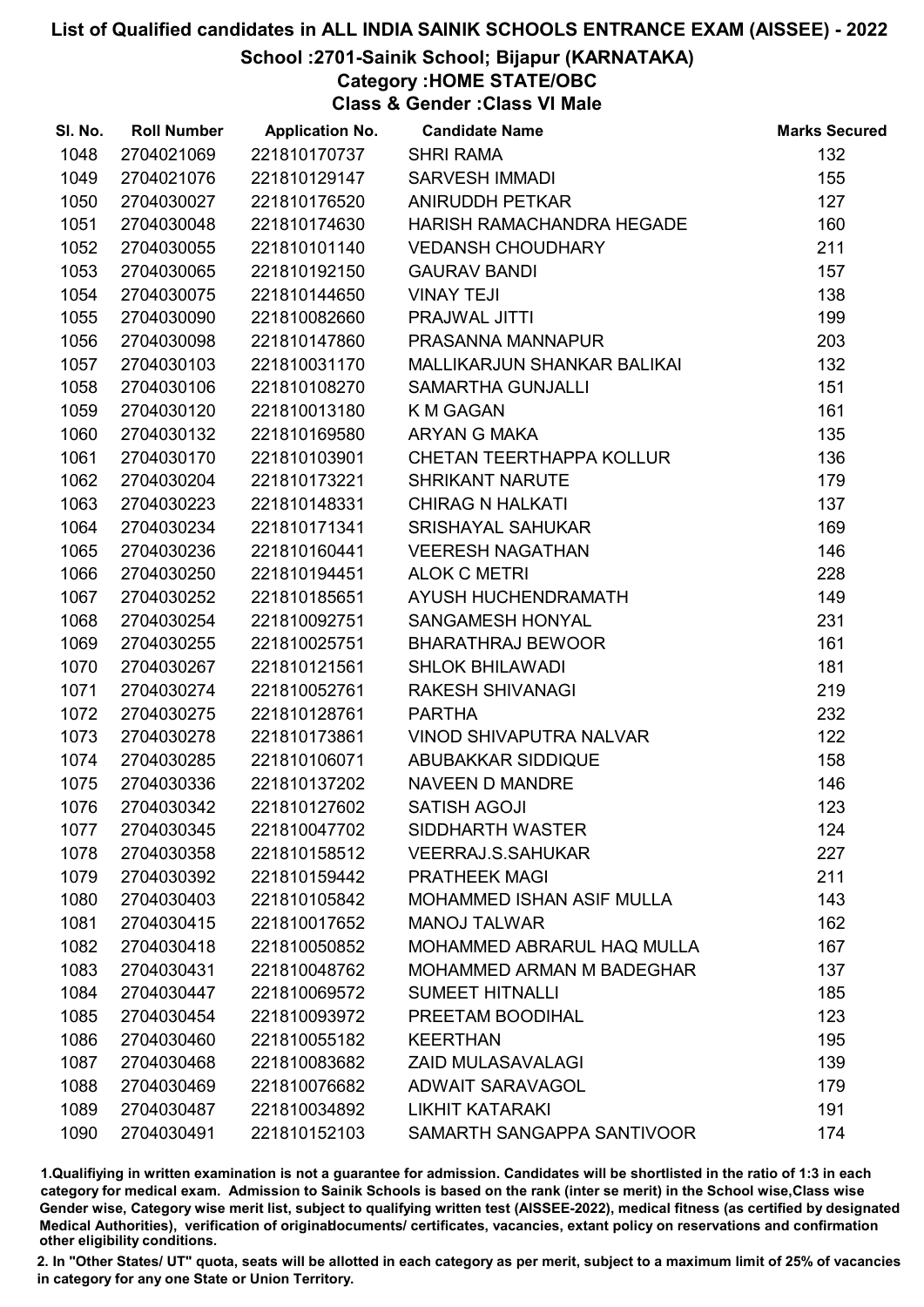### School :2701-Sainik School; Bijapur (KARNATAKA)

Category :HOME STATE/OBC

Class & Gender :Class VI Male

| SI. No. | <b>Roll Number</b> | <b>Application No.</b> | <b>Candidate Name</b>             | <b>Marks Secured</b> |
|---------|--------------------|------------------------|-----------------------------------|----------------------|
| 1091    | 2704030498         | 221810091503           | PAVAN MAGANAGERI                  | 171                  |
| 1092    | 2704030548         | 221810136367           | <b>SHREYAS CHATTER</b>            | 179                  |
| 1093    | 2704030552         | 221810119567           | SHREEKAR VIJAY HUBBALLI           | 205                  |
| 1094    | 2704030556         | 221810179867           | <b>APPAJI</b>                     | 142                  |
| 1095    | 2704030576         | 221810032977           | <b>SURAJ SAJJAN</b>               | 144                  |
| 1096    | 2704030581         | 221810121187           | <b>ADITHYA GOKAVI</b>             | 120                  |
| 1097    | 2704030608         | 221810049197           | PRASHANT CHANDRAKANT              | 230                  |
| 1098    | 2704030619         | 221810193897           | <b>KANAKARAY</b>                  | 136                  |
| 1099    | 2704030623         | 221810173108           | PAVAN HADAGAL                     | 157                  |
| 1100    | 2704030624         | 221810106308           | AKASH PATTANASHETTI               | 158                  |
| 1101    | 2704030625         | 221810070408           | ADIL KAMALASAB WALIKAR            | 171                  |
| 1102    | 2704030626         | 221810182408           | <b>SAMRUDDA ODEYAR</b>            | 121                  |
| 1103    | 2704030641         | 221810178318           | <b>MAHENDRA</b>                   | 184                  |
| 1104    | 2704030649         | 221810099718           | <b>VISHAVAS SODDI</b>             | 214                  |
| 1105    | 2704030661         | 221810151528           | <b>CHETHAN H BUDHIHAL</b>         | 124                  |
| 1106    | 2704030665         | 221810125628           | <b>SANKET METI</b>                | 121                  |
| 1107    | 2704030666         | 221810019628           | MUTTAPPA YAMANAPPA KOLAMALI       | 173                  |
| 1108    | 2704030667         | 221810150728           | <b>ABHISHEK JALIKATTI</b>         | 137                  |
| 1109    | 2704030671         | 221810023928           | <b>AJIT RESHMI</b>                | 233                  |
| 1110    | 2704030678         | 221810112338           | SUBHAS MUTTURAM MUDALIYAR         | 157                  |
| 1111    | 2704030679         | 221810168338           | <b>VISHWA KUBAKADDI</b>           | 139                  |
| 1112    | 2704030686         | 221810147538           | <b>VINAYAK RAMESH CHETTER</b>     | 136                  |
| 1113    | 2704030693         | 221810102938           | <b>KRISHNA BENNIROTTI</b>         | 130                  |
| 1114    | 2704030709         | 221810106258           | NIRANJAN HANAMANT                 | 161                  |
| 1115    | 2704030718         | 221810129758           | <b>BHASKAR</b>                    | 221                  |
| 1116    | 2704030734         | 221810178768           | <b>MALLIKARJUN SHIDAPPA</b>       | 146                  |
| 1117    | 2704030741         | 221810146078           | PRUTHWIRAJ PUJARI                 | 129                  |
| 1118    | 2704030746         | 221810162378           | NAREN SANGAPPA SANNAKKI           | 176                  |
| 1119    | 2704030763         | 221810087088           | <b>SAMUEL UTTAM KUMAR</b>         | 187                  |
| 1120    | 2704030783         | 221810066398           | <b>SUCHIT SHARANU H</b>           | 261                  |
| 1121    | 2704030807         | 221810132109           | <b>GANESH BHASKARAPPA BADIGER</b> | 142                  |
| 1122    | 2704030835         | 221810083019           | <b>MALLIKARJUN TALAWAR</b>        | 199                  |
| 1123    | 2704030836         | 221810146019           | <b>PAVAN GUTTANNAVAR</b>          | 130                  |
| 1124    | 2704030839         | 221810108319           | SIDDHARTH BASAVARAJ PATED         | 126                  |
| 1125    | 2704030853         | 221810175329           | SAMPATKUMAR AWTI                  | 163                  |
| 1126    | 2704030891         | 221810033539           | <b>SAMARTH BALAPPA TELI</b>       | 161                  |
| 1127    | 2704030904         | 221810141249           | PADMAGOND PUJARI                  | 134                  |
| 1128    | 2704030911         | 221810141549           | SHREENIVASAGOUDA PATIL            | 201                  |
| 1129    | 2704030916         | 221810118749           | SUMANT ANNARAYA BIRADAR           | 182                  |
| 1130    | 2704030922         | 221810159849           | PRASHANT ALLAPUR                  | 159                  |
| 1131    | 2704030943         | 221810111069           | AKASH PARASHURAM NAGUR            | 212                  |
| 1132    | 2704030944         | 221810105069           | <b>BALAPPA HATTI</b>              | 128                  |
| 1133    | 2704030947         | 221810090269           | ADINATH SUNIL MANE                | 121                  |

1.Qualifiying in written examination is not a guarantee for admission. Candidates will be shortlisted in the ratio of 1:3 in each category for medical exam. Admission to Sainik Schools is based on the rank (inter se merit) in the School wise,Class wise Gender wise, Category wise merit list, subject to qualifying written test (AISSEE-2022), medical fitness (as certified by designated Medical Authorities), verification of originablocuments/ certificates, vacancies, extant policy on reservations and confirmation other eligibility conditions.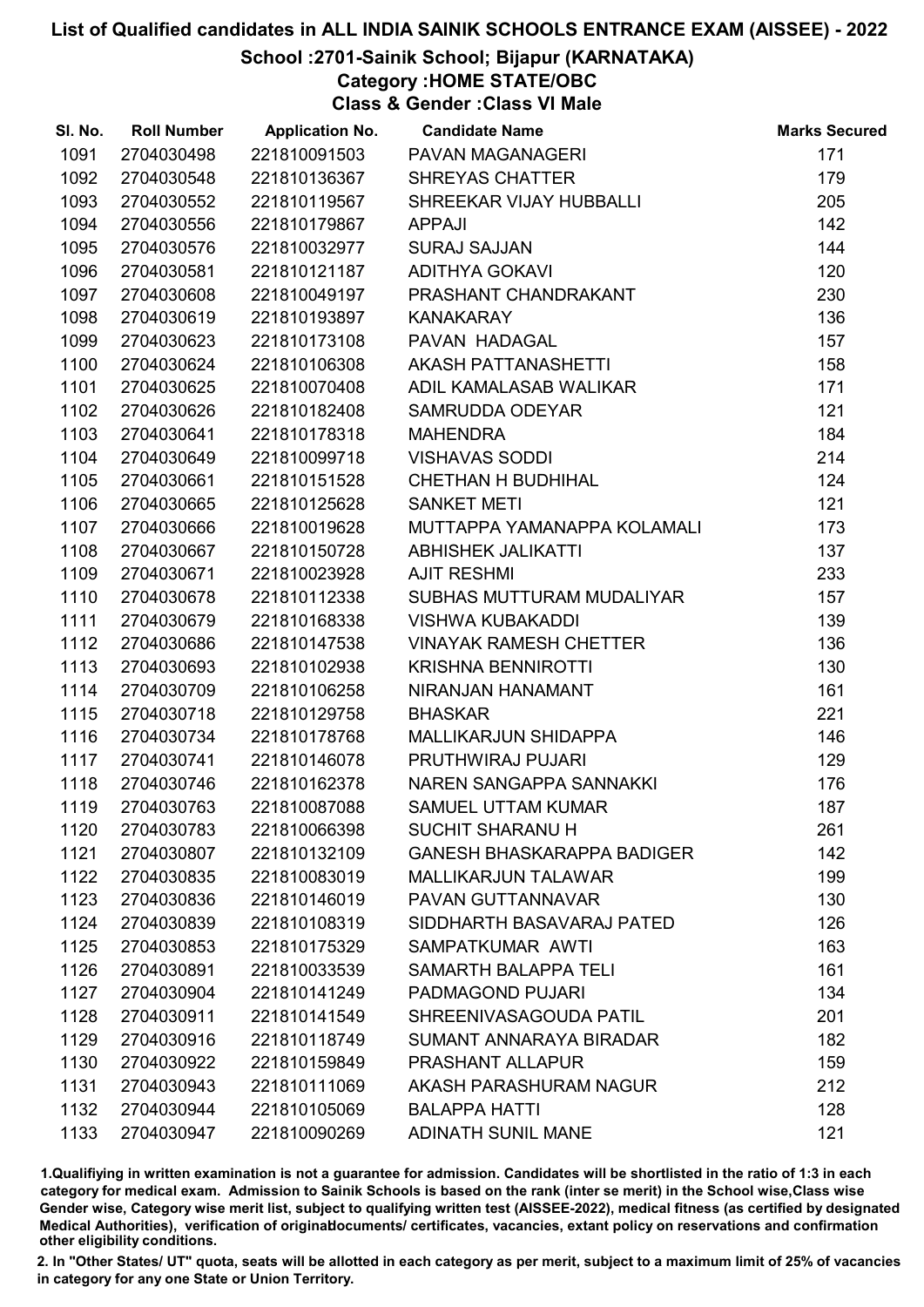### School :2701-Sainik School; Bijapur (KARNATAKA)

Category :HOME STATE/OBC

Class & Gender :Class VI Male

| SI. No. | <b>Roll Number</b> | <b>Application No.</b> | <b>Candidate Name</b>        | <b>Marks Secured</b> |
|---------|--------------------|------------------------|------------------------------|----------------------|
| 1134    | 2704030970         | 221810048279           | <b>HARSHA</b>                | 142                  |
| 1135    | 2704030995         | 221810150789           | SANAT SATISH CHINAGUNDI      | 124                  |
| 1136    | 2704031001         | 221810087099           | <b>RAGHAVENDRA</b>           | 145                  |
| 1137    | 2704031003         | 221810123299           | <b>RAJESH RANJANAGI</b>      | 197                  |
| 1138    | 2704031004         | 221810095299           | ARSHAN MEERAJAMADAR          | 189                  |
| 1139    | 2704031005         | 221810169299           | SHAREEFSAB LALASAB NADAF     | 123                  |
| 1140    | 2704031019         | 221810084899           | AMBARISH B AMBALANUR         | 170                  |
| 1141    | 2704040007         | 221810062413           | <b>SANDESH KALAKAMB</b>      | 199                  |
| 1142    | 2704040020         | 221810047123           | AARUSH UPPARATTI             | 164                  |
| 1143    | 2704040039         | 221810163633           | <b>SUHAS PATIL</b>           | 153                  |
| 1144    | 2704040041         | 221810070833           | <b>ANAVEERA IVANI</b>        | 122                  |
| 1145    | 2704040047         | 221810151243           | RIHAN HUSENSAB MULLA         | 140                  |
| 1146    | 2704040058         | 221810180943           | <b>TARUN JALADURGA</b>       | 175                  |
| 1147    | 2704040063         | 221810084153           | <b>GOKUL PATIL</b>           | 123                  |
| 1148    | 2704040088         | 221810091463           | <b>GURUVEER PATIL</b>        | 218                  |
| 1149    | 2704040099         | 221810151963           | PREETAM GALAGALI             | 169                  |
| 1150    | 2704040112         | 221810093183           | <b>ATARVA CHANNAL</b>        | 164                  |
| 1151    | 2704040113         | 221810137183           | <b>ARAVIND AWAJI</b>         | 263                  |
| 1152    | 2704040114         | 221810085383           | SAMARTH HONAWAD              | 203                  |
| 1153    | 2704040131         | 221810055393           | PRAJWAL PATTAR               | 250                  |
| 1154    | 2704040139         | 221810132993           | KARAN NANDAKUMAR RAWAL       | 126                  |
| 1155    | 2704040152         | 221810072014           | RAVISHANKAR. S. PATIL        | 243                  |
| 1156    | 2704040159         | 221810113414           | AFNAN MAKANADAR              | 193                  |
| 1157    | 2704040161         | 221810055614           | <b>HANZALA GHATE</b>         | 199                  |
| 1158    | 2704040171         | 221810163324           | <b>SUMANTH MEDEGAR</b>       | 164                  |
| 1159    | 2704040181         | 221810056924           | <b>VIJAYANAND TOTAD</b>      | 174                  |
| 1160    | 2704040199         | 221810016044           | <b>RITESH AGASAR</b>         | 164                  |
| 1161    | 2704040206         | 221810114344           | <b>SWAYAM HAKKI</b>          | 221                  |
| 1162    | 2704040246         | 221810029564           | <b>SAMRAT</b>                | 173                  |
| 1163    | 2704040280         | 221810066594           | <b>CHIRAG NAGARAJ KANNUR</b> | 201                  |
| 1164    | 2704040288         | 221810168994           | MOHIT CHANAPANNAVAR          | 129                  |
| 1165    | 2704040315         | 221810116915           | <b>MOHAMMED MUZAIB</b>       | 217                  |
| 1166    | 2704040319         | 221810142425           | AMOGA SIDRAMAPPA GANGANALLI  | 141                  |
| 1167    | 2704040358         | 221810061155           | <b>SAMARTH ALAGUR</b>        | 143                  |
| 1168    | 2704040371         | 221810133855           | <b>ULLASAKUMAR PATIL</b>     | 146                  |
| 1169    | 2704040378         | 221810143265           | <b>KRISHNA MANKANI</b>       | 198                  |
| 1170    | 2704040384         | 221810152665           | <b>SHREYAS M KHURJI</b>      | 128                  |
| 1171    | 2704040385         | 221810177765           | <b>SHREYAS KAMBAR</b>        | 129                  |
| 1172    | 2704040390         | 221810094075           | KIRANKUMAR NADAGOUDA         | 135                  |
| 1173    | 2704040393         | 221810105175           | <b>VINAY SHIRALASHETTI</b>   | 120                  |
| 1174    | 2704040394         | 221810086175           | DODDAPPAGOUDA SURESH PATIL   | 134                  |
| 1175    | 2704040400         | 221810051575           | <b>KIRAN</b>                 | 201                  |
| 1176    | 2704040406         | 221810053975           | <b>AYAN HULLUR</b>           | 188                  |

1.Qualifiying in written examination is not a guarantee for admission. Candidates will be shortlisted in the ratio of 1:3 in each category for medical exam. Admission to Sainik Schools is based on the rank (inter se merit) in the School wise,Class wise Gender wise, Category wise merit list, subject to qualifying written test (AISSEE-2022), medical fitness (as certified by designated Medical Authorities), verification of originablocuments/ certificates, vacancies, extant policy on reservations and confirmation other eligibility conditions.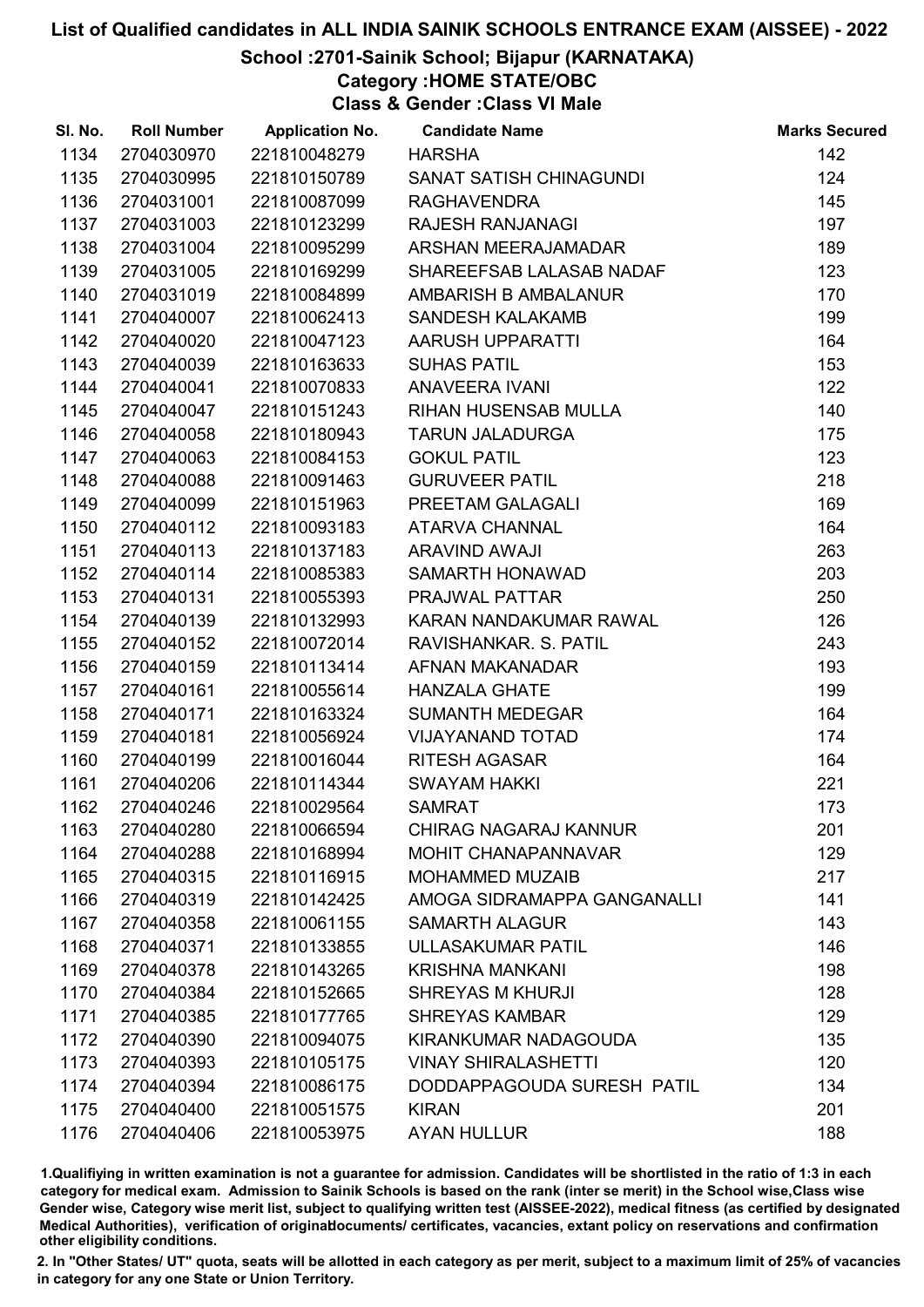### School :2701-Sainik School; Bijapur (KARNATAKA)

Category :HOME STATE/OBC

Class & Gender :Class VI Male

| SI. No. | <b>Roll Number</b> | <b>Application No.</b> | <b>Candidate Name</b>          |    | <b>Marks Secured</b> |
|---------|--------------------|------------------------|--------------------------------|----|----------------------|
| 1177    | 2704040407         | 221810125975           | <b>AKSHAY YALAMELI</b>         |    | 197                  |
| 1178    | 2704040417         | 221810158685           | <b>ARUSH BANAHATTI</b>         |    | 201                  |
| 1179    | 2704040418         | 221810102785           | RAMACHANDRA VIRUPAXI           |    | 226                  |
| 1180    | 2704040421         | 221810070985           | SANGMESH SHANMUKHAPPA          |    | 123                  |
| 1181    | 2704040436         | 221810056106           | ABDULWAHID JEERAGAL            |    | 186                  |
| 1182    | 2704040438         | 221810071306           | <b>SHUBHAM METRI</b>           |    | 167                  |
| 1183    | 2704040465         | 221810164616           | <b>VEERENDRA KARADI</b>        | CG | 129                  |
| 1184    | 2704040470         | 221810028026           | <b>MOHAMMAD REHAN</b>          |    | 225                  |
| 1185    | 2704040487         | 221810090936           | <b>SHIVARAJ</b>                |    | 150                  |
| 1186    | 2704040490         | 221810143146           | SHREYASGOUD BIRADAR            |    | 166                  |
| 1187    | 2704040513         | 221810097956           | SAIPRASAD NYAMAGOND            |    | 216                  |
| 1188    | 2704040533         | 221810092576           | <b>KIRANGOUDA PATIL</b>        |    | 167                  |
| 1189    | 2704040534         | 221810165576           | <b>AARUSH</b>                  |    | 158                  |
| 1190    | 2704040536         | 221810135676           | <b>GAGAN BELLUNDAGI</b>        |    | 172                  |
| 1191    | 2704040540         | 221810098086           | <b>OMKAR C SASANUR</b>         |    | 173                  |
| 1192    | 2704040569         | 221810094696           | MANIKANTH CHANDANNA            |    | 184                  |
| 1193    | 2704040592         | 221810056517           | <b>RAMESH PATTAR</b>           |    | 194                  |
| 1194    | 2704040611         | 221810090037           | TEJAS AMASIDDA WADIYAR         |    | 154                  |
| 1195    | 2704040618         | 221810115437           | SAATVIK RAVI TALAWAR           |    | 148                  |
| 1196    | 2704040619         | 221810090537           | <b>ISHWAR TALAWAR</b>          |    | 123                  |
| 1197    | 2704040626         | 221810056837           | <b>RAGHU KONTIKALL</b>         |    | 183                  |
| 1198    | 2704040630         | 221810073937           | SAMARTH S ARAWATTI             |    | 133                  |
| 1199    | 2704040641         | 221810031547           | <b>SANSKAR BABANAGAR</b>       |    | 217                  |
| 1200    | 2704040645         | 221810171747           | SANGANAGOUDA RAMESH            |    | 150                  |
| 1201    | 2704040658         | 221810034557           | <b>AADISHESH</b>               |    | 216                  |
| 1202    | 2704040737         | 221810165608           | <b>RANGANATH GOULI</b>         |    | 136                  |
| 1203    | 2704040744         | 221810174908           | <b>SAMARTH SHAVI</b>           |    | 178                  |
| 1204    | 2704040748         | 221810062118           | <b>SANKET</b>                  |    | 211                  |
| 1205    | 2704040760         | 221810071128           | YARUKH PATHAN                  |    | 163                  |
| 1206    | 2704040785         | 221810092938           | <b>TAYYAB TOUFIQ MANER</b>     |    | 227                  |
| 1207    | 2704040795         | 221810093648           | SANGAMESH MAHANTESH            |    | 169                  |
| 1208    | 2704040797         | 221810107748           | NUTAN CHANDRASHEKAR PURAD      |    | 173                  |
| 1209    | 2704040814         | 221810099168           | <b>HARSHITH HAVINAL</b>        |    | 177                  |
| 1210    | 2704040844         | 221810185088           | <b>AMIT SHANKARALING</b>       |    | 138                  |
| 1211    | 2704040856         | 221810011888           | <b>MOHAMMAD RUHAN A SHAIKH</b> |    | 146                  |
| 1212    | 2704040870         | 221810022009           | <b>PRAVARSHA S BASINGI</b>     |    | 144                  |
| 1213    | 2704040874         | 221810087109           | <b>SHARAT SATIHAL</b>          |    | 120                  |
| 1214    | 2704040890         | 221810076319           | <b>ANAND G SIDDAPUR</b>        |    | 233                  |
| 1215    | 2704040923         | 221810070639           | <b>ANITKUMAR PUJARI</b>        |    | 154                  |
| 1216    | 2704040935         | 221810145149           | <b>OMKAR</b>                   |    | 233                  |
| 1217    | 2704040938         | 221810049249           | <b>SAMARTH PENTA</b>           |    | 167                  |
| 1218    | 2704040956         | 221810156759           | SHREEHARI SHIDRAMAPPA          |    | 206                  |
| 1219    | 2704040973         | 221810151079           | <b>MALLIKARJUN RESHMI</b>      |    | 136                  |

1.Qualifiying in written examination is not a guarantee for admission. Candidates will be shortlisted in the ratio of 1:3 in each category for medical exam. Admission to Sainik Schools is based on the rank (inter se merit) in the School wise,Class wise Gender wise, Category wise merit list, subject to qualifying written test (AISSEE-2022), medical fitness (as certified by designated Medical Authorities), verification of originablocuments/ certificates, vacancies, extant policy on reservations and confirmation other eligibility conditions.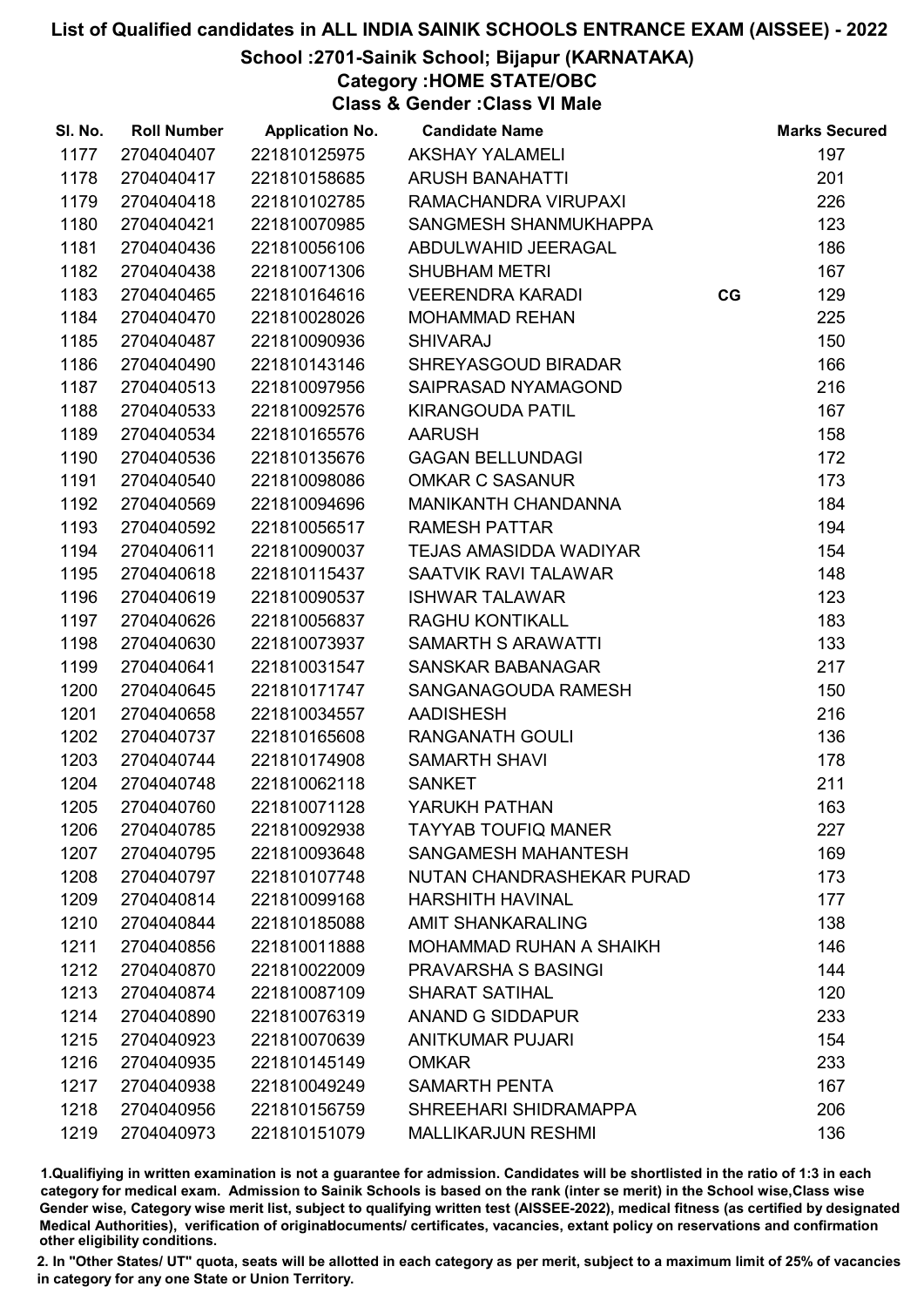### School :2701-Sainik School; Bijapur (KARNATAKA)

Category :HOME STATE/OBC

Class & Gender :Class VI Male

| SI. No. | <b>Roll Number</b> | <b>Application No.</b> | <b>Candidate Name</b>            | <b>Marks Secured</b> |
|---------|--------------------|------------------------|----------------------------------|----------------------|
| 1220    | 2704040977         | 221810085479           | <b>PRATHAM KUNE</b>              | 178                  |
| 1221    | 2704040986         | 221810142289           | DAYANAND PATIL                   | 146                  |
| 1222    | 2704041005         | 221810161399           | <b>AMMAR PATEL</b>               | 160                  |
| 1223    | 2704041019         | 221810139799           | <b>ADARSH HATTI</b>              | 221                  |
| 1224    | 2706010086         | 221810072783           | <b>SAIRAM SKANDA</b>             | 124                  |
| 1225    | 2706010244         | 221810141511           | SATVIKAGOUDA MANJANAGOUDA        | 147                  |
| 1226    | 2706010286         | 221810176652           | SHIVAPRASAD M K                  | 152                  |
| 1227    | 2707010003         | 221810058700           | PANKAJ KALADAGI                  | 176                  |
| 1228    | 2707010021         | 221810018530           | <b>FARHAAN AAREEB</b>            | 188                  |
| 1229    | 2707010049         | 221810183180           | TANMAY U.S.                      | 121                  |
| 1230    | 2707010061         | 221810056101           | SAMARTH M SANGOLLI               | 168                  |
| 1231    | 2707010064         | 221810114701           | ABHISHEK DANAPPANAVAR            | 143                  |
| 1232    | 2707010065         | 221810066701           | <b>MOHAMMAD SAMEER</b>           | 137                  |
| 1233    | 2707010070         | 221810179511           | YASHMIT SANTOSH KALAL            | 155                  |
| 1234    | 2707010071         | 221810105911           | RAGHAVENDRA SHIVANAND            | 161                  |
| 1235    | 2707010078         | 221810103041           | <b>SAMARTHA</b>                  | 154                  |
| 1236    | 2707010101         | 221810176561           | D K KUSHAL KUMAR                 | 158                  |
| 1237    | 2707010106         | 221810027971           | <b>TEJAS V H</b>                 | 122                  |
| 1238    | 2707010114         | 221810042191           | <b>UZAIRAHMAD SHAIKH</b>         | 216                  |
| 1239    | 2707010161         | 221810095862           | <b>KISHAN JUJAGAR</b>            | 165                  |
| 1240    | 2707010173         | 221810056082           | ANIKETH ANAND HOSAMANI           | 134                  |
| 1241    | 2707010193         | 221810179220           | NAGARAJ MELLIKERI                | 152                  |
| 1242    | 2707010208         | 221810164340           | PREETAM HULAGANNAVAR             | 129                  |
| 1243    | 2707010210         | 221810106340           | PRAVEEN RANGAPPA GANIGER         | 141                  |
| 1244    | 2707010220         | 221810144350           | <b>VAIBHAV BASAVARAJ</b>         | 154                  |
| 1245    | 2707010235         | 221810109670           | <b>VEERAPRATAP.S.DOLLIN</b>      | 218                  |
| 1246    | 2707010239         | 221810136380           | SHIVARAJ PARASAPPA INGALGI       | 192                  |
| 1247    | 2707010247         | 221810081390           | SAMPATKUMAR ALLAPUR              | 148                  |
| 1248    | 2707010257         | 221810141301           | <b>GAGAN BASAPPA KANKANAWAD</b>  | 168                  |
| 1249    | 2707010269         | 221810150711           | <b>MANJUNATH R SAKRI</b>         | 138                  |
| 1250    | 2707010312         | 221810170071           | <b>SANJAY S KATTIMANI</b>        | 221                  |
| 1251    | 2707010342         | 221810086902           | <b>MANOJ SHIVAPPA HUKKERI</b>    | 133                  |
| 1252    | 2707010349         | 221810099522           | <b>NIKHIL NINGAPPA</b>           | 208                  |
| 1253    | 2707010384         | 221810090862           | <b>MANTESH MALLAPPA BANKAPUR</b> | 138                  |
| 1254    | 2707010430         | 221810159523           | SHAMBULINGA KEMPANNAVAR          | 127                  |
| 1255    | 2707010440         | 221810177733           | SHREYAS LOHIT DESAI              | 165                  |
| 1256    | 2707010453         | 221810103063           | <b>SHRIDHAR HUGAR</b>            | 201                  |
| 1257    | 2707010454         | 221810011163           | DHEERAJ SHANTAPPANAVARA          | 125                  |
| 1258    | 2707010456         | 221810197263           | PUNEETAGOUDA PATIL               | 130                  |
| 1259    | 2707010469         | 221810195283           | <b>UDAY FAKEERAPPA KALAKUTRI</b> | 174                  |
| 1260    | 2707010478         | 221810168093           | PRATAM HANUMANTAPPA KALAL        | 131                  |
| 1261    | 2707010480         | 221810165393           | <b>SOURABH S BISANALLI</b>       | 140                  |
| 1262    | 2707010482         | 221810053493           | PRUTHVIRAJ M NELAJERI            | 233                  |

1.Qualifiying in written examination is not a guarantee for admission. Candidates will be shortlisted in the ratio of 1:3 in each category for medical exam. Admission to Sainik Schools is based on the rank (inter se merit) in the School wise,Class wise Gender wise, Category wise merit list, subject to qualifying written test (AISSEE-2022), medical fitness (as certified by designated Medical Authorities), verification of originablocuments/ certificates, vacancies, extant policy on reservations and confirmation other eligibility conditions.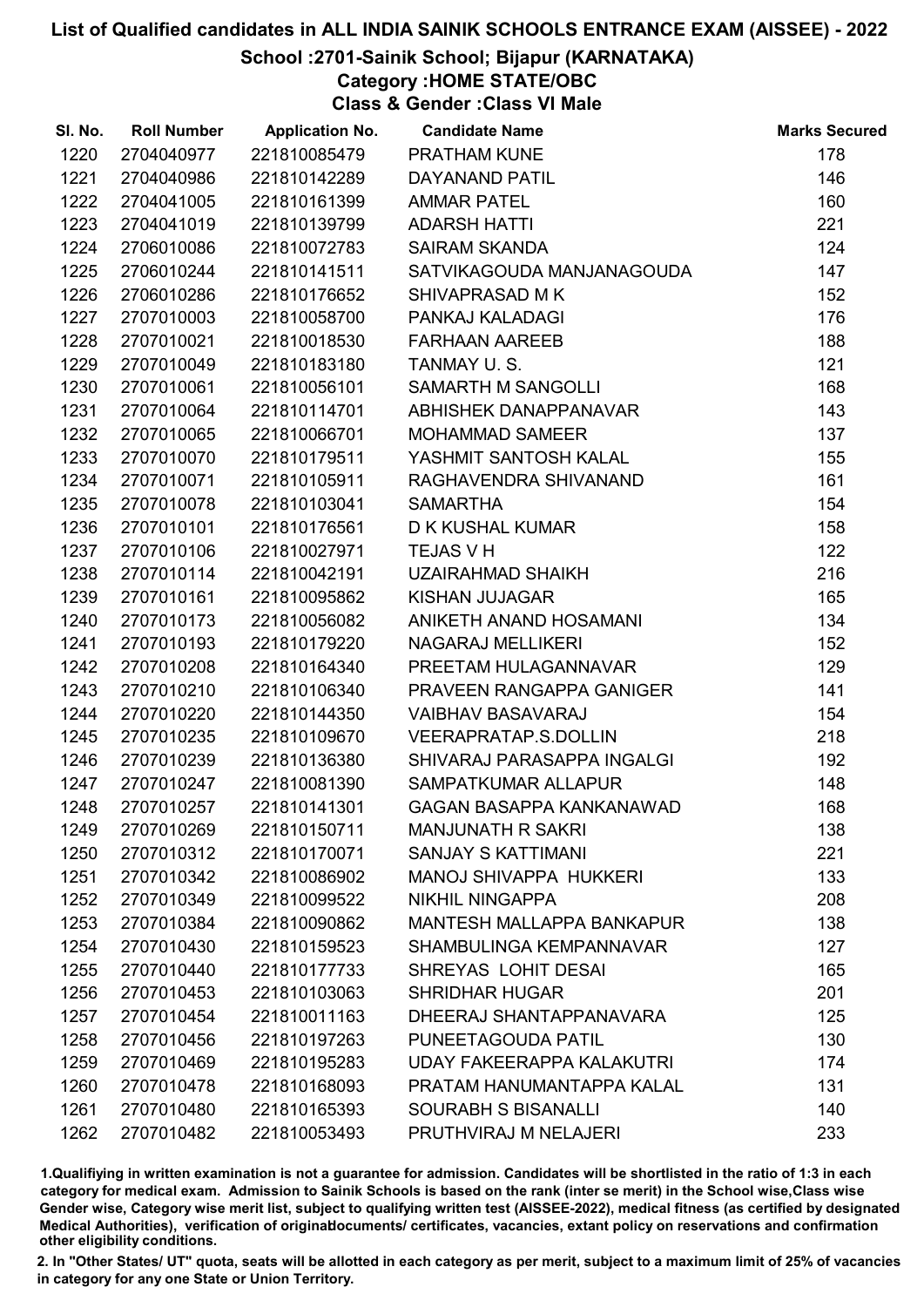### School :2701-Sainik School; Bijapur (KARNATAKA)

Category :HOME STATE/OBC

Class & Gender :Class VI Male

| SI. No. | <b>Roll Number</b> | <b>Application No.</b> | <b>Candidate Name</b>             |    | <b>Marks Secured</b> |
|---------|--------------------|------------------------|-----------------------------------|----|----------------------|
| 1263    | 2707010494         | 221810075604           | <b>KRISHNARAJ</b>                 |    | 135                  |
| 1264    | 2707010527         | 221810196244           | <b>DIGANTH SHAMBHULING KOGALE</b> |    | 124                  |
| 1265    | 2707010534         | 221810066054           | <b>MAHAMMAD YUNUS</b>             |    | 122                  |
| 1266    | 2707010562         | 221810054884           | PRATEEK HOSAMANI                  |    | 218                  |
| 1267    | 2707010585         | 221810089415           | SAMPATHKUMAR VIRAKTIMATH          |    | 141                  |
| 1268    | 2707010589         | 221810143715           | BHARAT HANAMANTHAPPA              |    | 169                  |
| 1269    | 2707010605         | 221810135845           | ATMANAND SAJANAND BADIGER         |    | 171                  |
| 1270    | 2707010611         | 221810038255           | <b>ROHAN B SHIRSHI</b>            |    | 232                  |
| 1271    | 2707010634         | 221810195975           | KALLAYYA D NARENDRAMATH           |    | 147                  |
| 1272    | 2707010637         | 221810174185           | <b>NITHIN L</b>                   |    | 181                  |
| 1273    | 2707010646         | 221810103985           | <b>VINAYAK MALLAJJA</b>           |    | 154                  |
| 1274    | 2707010650         | 221810156195           | <b>VEDANT SHANKRAYYA</b>          |    | 184                  |
| 1275    | 2707010693         | 221810055446           | SHREYAS RAJENDRA                  |    | 175                  |
| 1276    | 2707010695         | 221810022646           | AMRUT M YALIGAR                   |    | 193                  |
| 1277    | 2707010755         | 221810177837           | <b>NAMAN SANGOLLI</b>             |    | 175                  |
| 1278    | 2707010765         | 221810124847           | <b>B RAHUL</b>                    |    | 216                  |
| 1279    | 2707010801         | 221810095397           | SANKALPA SHANKARAGOUDA            |    | 143                  |
| 1280    | 2707010805         | 221810174797           | NIRANJAN KALAPPA KAMMAR           |    | 210                  |
| 1281    | 2707010812         | 221810089408           | SHREESHANTH TEGGINAMANI           |    | 175                  |
| 1282    | 2707010821         | 221810152018           | <b>NEERANJAN B PATIL</b>          |    | 180                  |
| 1283    | 2707010825         | 221810091028           | <b>GOUTAM</b>                     |    | 156                  |
| 1284    | 2707010838         | 221810037038           | SHIVAKUMAR MALATESH BADDI         |    | 123                  |
| 1285    | 2707010844         | 221810103638           | SHRIDHAR SHAMBU BAMNALLI          |    | 126                  |
| 1286    | 2707010873         | 221810170978           | <b>BIRESH DYAMANNA KODATAGERI</b> |    | 166                  |
| 1287    | 2707010874         | 221810113088           | <b>AMITA K M</b>                  |    | 184                  |
| 1288    | 2707010888         | 221810103409           | SANDEEP M DAMBALA                 |    | 177                  |
| 1289    | 2707010889         | 221810090609           | ADARSH PARASHURAM DHARWAD         |    | 129                  |
| 1290    | 2707010912         | 221810006449           | <b>SAHIL SANTU</b>                |    | 194                  |
| 1291    | 2707010917         | 221810164949           | <b>VIRESH SHIVAPPA MADIVALAR</b>  |    | 140                  |
| 1292    | 2707010921         | 221810064459           | <b>ABHISHEK BASAPPA PUJAR</b>     | CG | 138                  |
| 1293    | 2707010922         | 221810033559           | SAMARTH M BHAVIKATTI              |    | 161                  |
| 1294    | 2707010927         | 221810152469           | <b>GOUDAPPGOUDA PATIL</b>         |    | 124                  |
| 1295    | 2707010944         | 221810069589           | PRANAV SIMHASANAD                 |    | 175                  |
| 1296    | 2707010946         | 221810172889           | <b>MANJUNATH M PATTAR</b>         |    | 162                  |
| 1297    | 2707020001         | 221810117482           | KALESHWAR HADI                    |    | 194                  |
| 1298    | 2707020008         | 221810020503           | NEERAJ UDAYKUMAR YALIGAR          |    | 176                  |
| 1299    | 2707020011         | 221810132803           | PRUTHVIRAJ JALAGAR                |    | 164                  |
| 1300    | 2707020024         | 221810089423           | PREETAM KAMMAR                    |    | 150                  |
| 1301    | 2707020026         | 221810065623           | <b>VEERU KURLE</b>                |    | 120                  |
| 1302    | 2707020050         | 221810138453           | <b>SHREYANK S AMASI</b>           |    | 190                  |
| 1303    | 2707020124         | 221810084184           | <b>ADARSH DALAWAI</b>             |    | 129                  |
| 1304    | 2707020138         | 221810107794           | <b>KARTHIK PATIL</b>              |    | 134                  |
| 1305    | 2707020140         | 221810054994           | YALLAPPA G KAMBALI                |    | 225                  |

1.Qualifiying in written examination is not a guarantee for admission. Candidates will be shortlisted in the ratio of 1:3 in each category for medical exam. Admission to Sainik Schools is based on the rank (inter se merit) in the School wise,Class wise Gender wise, Category wise merit list, subject to qualifying written test (AISSEE-2022), medical fitness (as certified by designated Medical Authorities), verification of originablocuments/ certificates, vacancies, extant policy on reservations and confirmation other eligibility conditions.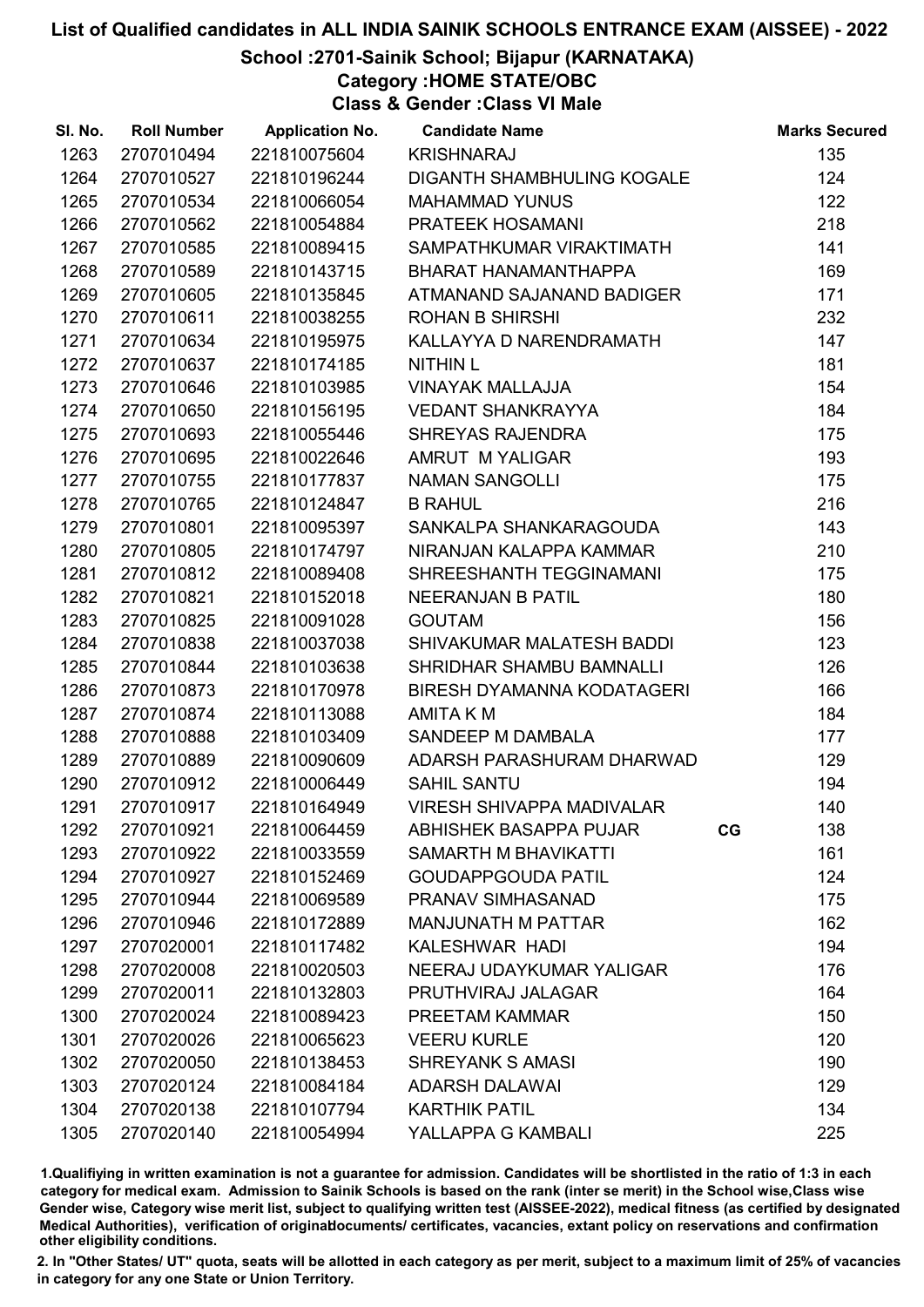### School :2701-Sainik School; Bijapur (KARNATAKA)

Category :HOME STATE/OBC

Class & Gender :Class VI Male

| SI. No. | <b>Roll Number</b> | <b>Application No.</b> | <b>Candidate Name</b>          |    | <b>Marks Secured</b> |
|---------|--------------------|------------------------|--------------------------------|----|----------------------|
| 1306    | 2707020157         | 221810167235           | <b>ADITYA R BADIGER</b>        |    | 160                  |
| 1307    | 2707020198         | 221810058985           | <b>GHANASHYAM D</b>            |    | 132                  |
| 1308    | 2707020257         | 221810120966           | <b>OMKAR</b>                   |    | 247                  |
| 1309    | 2707020269         | 221810054486           | YASHAVANTH DOLLIN              |    | 178                  |
| 1310    | 2707020297         | 221810180037           | KAVAN MANJUNATH KALAL          |    | 163                  |
| 1311    | 2707020300         | 221810035137           | <b>TEJARAJAGOUDA HIREGOUDA</b> |    | 162                  |
| 1312    | 2707020301         | 221810135137           | <b>KARTHIK</b>                 |    | 157                  |
| 1313    | 2707020369         | 221810087228           | <b>SAMARTH CHAVADI</b>         |    | 173                  |
| 1314    | 2707020402         | 221810122968           | <b>VINAYAK MADEV BIRADAR</b>   |    | 205                  |
| 1315    | 2707020403         | 221810174078           | <b>VEERESH DODDANNAVAR</b>     |    | 179                  |
| 1316    | 2707020411         | 221810054588           | SHREYAS SHIVANNAGOL            |    | 120                  |
| 1317    | 2707020418         | 221810145298           | KISHOR R HALAGERI              | CG | 182                  |
| 1318    | 2707020462         | 221810057569           | AMIT MANJUNATH DODAMANI        |    | 193                  |
| 1319    | 2708010011         | 221810092120           | <b>SHASHANK</b>                |    | 184                  |
| 1320    | 2708010068         | 221810141680           | <b>ABDUL AMER</b>              |    | 121                  |
| 1321    | 2708010089         | 221810030121           | <b>MANU D.NATEKAR</b>          |    | 209                  |
| 1322    | 2708010098         | 221810121331           | <b>SHEKHAR</b>                 |    | 147                  |
| 1323    | 2708010101         | 221810121631           | <b>PRASHANT</b>                |    | 166                  |
| 1324    | 2708010104         | 221810102041           | CHETANA IRANNA ANGADI          |    | 158                  |
| 1325    | 2708010126         | 221810180161           | <b>SHARAT</b>                  |    | 183                  |
| 1326    | 2708010167         | 221810184002           | <b>JEEVAN</b>                  |    | 144                  |
| 1327    | 2708010181         | 221810124512           | <b>MUTTURAJ KARIBHAVI</b>      |    | 209                  |
| 1328    | 2708010221         | 221810139642           | <b>BAGESH</b>                  |    | 120                  |
| 1329    | 2708010223         | 221810051742           | <b>AKASH</b>                   |    | 240                  |
| 1330    | 2708010232         | 221810048652           | <b>SHANOOR VALI AHMED</b>      |    | 146                  |
| 1331    | 2708010243         | 221810167572           | <b>MD FAIJAL</b>               |    | 120                  |
| 1332    | 2708010245         | 221810150772           | <b>SHARAT KUMAR</b>            |    | 121                  |
| 1333    | 2708010270         | 221810061703           | <b>BOODIBASAVA</b>             |    | 153                  |
| 1334    | 2708010317         | 221810008753           | VASANT JAGANNATH SAMAGOND      |    | 151                  |
| 1335    | 2708010338         | 221810186683           | <b>T VEERSING</b>              |    | 144                  |
| 1336    | 2708010359         | 221810096514           | <b>KARTHIK</b>                 |    | 156                  |
| 1337    | 2708010371         | 221810052624           | <b>SHASHIDHAR</b>              |    | 191                  |
| 1338    | 2708010397         | 221810121854           | <b>SHREESHAILA</b>             |    | 150                  |
| 1339    | 2708010419         | 221810135384           | <b>RAGHAVENDRA</b>             |    | 177                  |
| 1340    | 2708010425         | 221810101194           | <b>SAMARTH K</b>               |    | 177                  |
| 1341    | 2708010441         | 221810116515           | <b>VIJETH</b>                  |    | 245                  |
| 1342    | 2708010466         | 221810182545           | <b>MALLIKARJUN</b>             |    | 129                  |
| 1343    | 2708010478         | 221810096955           | <b>KRISHNA</b>                 |    | 144                  |
| 1344    | 2708010505         | 221810027785           | <b>G SANKETH</b>               |    | 140                  |
| 1345    | 2708010506         | 221810062885           | <b>SANJAYA</b>                 |    | 206                  |
| 1346    | 2708010525         | 221810100026           | <b>ADITYA</b>                  |    | 148                  |
| 1347    | 2708010526         | 221810092226           | <b>UMAR FARUQ</b>              |    | 131                  |
| 1348    | 2708010530         | 221810083626           | <b>PRAJWAL</b>                 |    | 238                  |

1.Qualifiying in written examination is not a guarantee for admission. Candidates will be shortlisted in the ratio of 1:3 in each category for medical exam. Admission to Sainik Schools is based on the rank (inter se merit) in the School wise,Class wise Gender wise, Category wise merit list, subject to qualifying written test (AISSEE-2022), medical fitness (as certified by designated Medical Authorities), verification of originablocuments/ certificates, vacancies, extant policy on reservations and confirmation other eligibility conditions.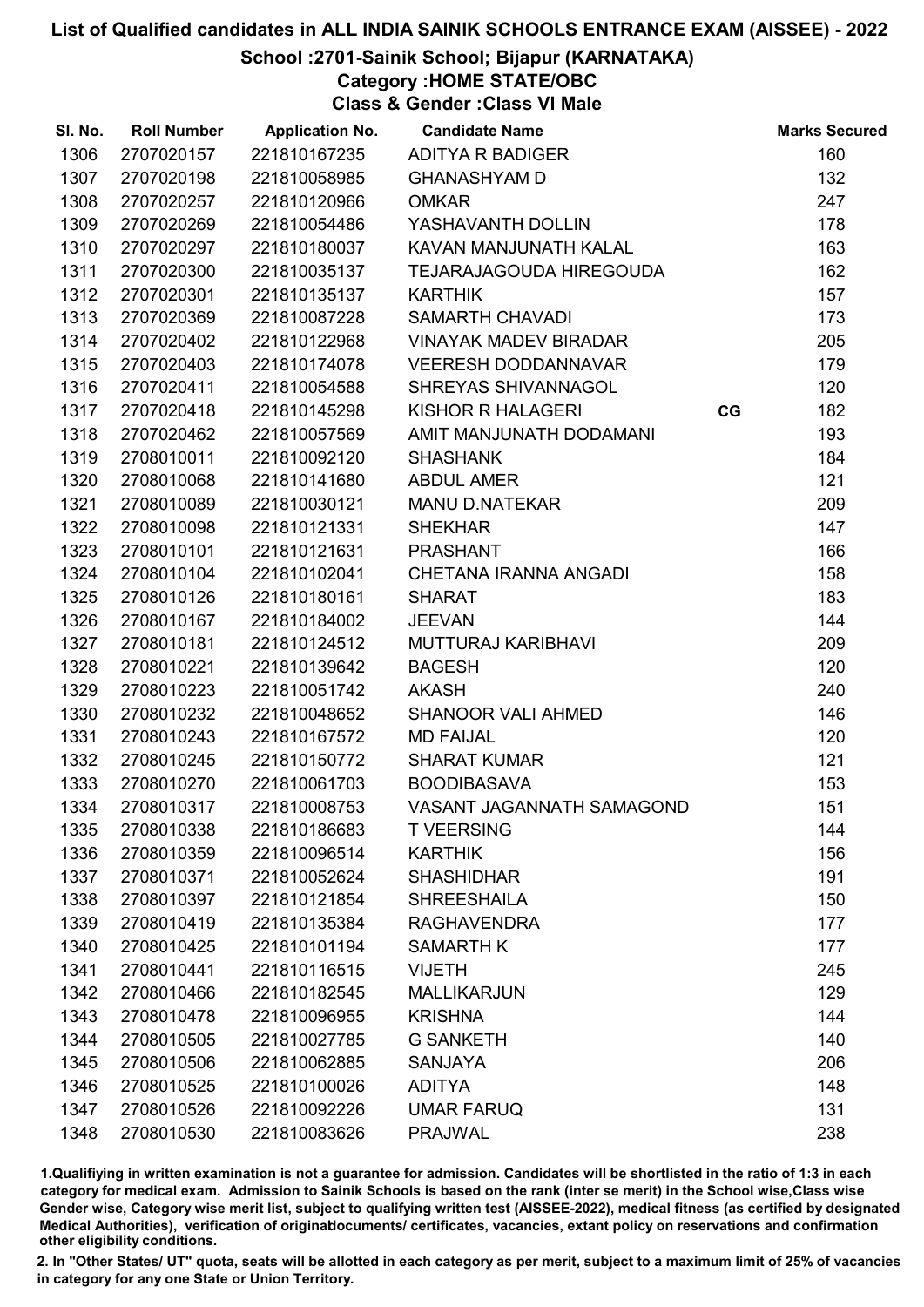#### School :2701-Sainik School; Bijapur (KARNATAKA)

Category :HOME STATE/OBC

Class & Gender :Class VI Male

| SI. No. | <b>Roll Number</b> | <b>Application No.</b> | <b>Candidate Name</b>     |    | <b>Marks Secured</b> |
|---------|--------------------|------------------------|---------------------------|----|----------------------|
| 1349    | 2708010536         | 221810139536           | <b>SUDARSHNA</b>          |    | 159                  |
| 1350    | 2708010547         | 221810165856           | PRASHANTH YADAV           |    | 213                  |
| 1351    | 2708010552         | 221810135366           | <b>VISHAL</b>             |    | 152                  |
| 1352    | 2708010558         | 221810148076           | <b>SHARAN MAGI</b>        |    | 216                  |
| 1353    | 2708010585         | 221810030407           | MOHAMMAD AZHAR            |    | 182                  |
| 1354    | 2708010598         | 221810092917           | SIDDAROODHA SAJJAN        |    | 149                  |
| 1355    | 2708010633         | 221810192977           | <b>VIVEK</b>              |    | 174                  |
| 1356    | 2708010652         | 221810094497           | <b>RUDRA</b>              |    | 220                  |
| 1357    | 2708010658         | 221810092997           | SANDESH SHIVANAGI         |    | 206                  |
| 1358    | 2708010664         | 221810129108           | <b>SAMARTHA</b>           |    | 126                  |
| 1359    | 2708010666         | 221810092308           | <b>GAGAN</b>              |    | 200                  |
| 1360    | 2708010674         | 221810103418           | <b>TEJAS</b>              |    | 158                  |
| 1361    | 2708010679         | 221810128518           | <b>SANJAY</b>             |    | 165                  |
| 1362    | 2708010693         | 221810056238           | K BHUVAN KUMAR            |    | 169                  |
| 1363    | 2708010722         | 221810082468           | SANDEEP RAMAPPA KATTI     |    | 232                  |
| 1364    | 2708010732         | 221810096378           | PRAJWAL BENNUR            |    | 212                  |
| 1365    | 2708010734         | 221810044578           | <b>SHREEDHAR KUMBAR</b>   |    | 218                  |
| 1366    | 2708010736         | 221810161778           | <b>VEERESH</b>            |    | 215                  |
| 1367    | 2708010746         | 221810145498           | <b>ANIKETH</b>            |    | 133                  |
| 1368    | 2708010761         | 221810089319           | <b>RAJMAHMAD</b>          |    | 189                  |
| 1369    | 2708010787         | 221810131759           | MAHESHKUMAR IRANNA PATTAR |    | 165                  |
| 1370    | 2708010794         | 221810096769           | <b>HARSHAVARDHAN</b>      |    | 120                  |
| 1371    | 2708020008         | 221810115730           | <b>VISHVESWARA GADGE</b>  |    | 127                  |
| 1372    | 2708020014         | 221810059240           | <b>RAKSHITKUMAR</b>       |    | 161                  |
| 1373    | 2708020031         | 221810084760           | <b>CHETAN</b>             |    | 194                  |
| 1374    | 2708020057         | 221810096780           | <b>VIRAT SHEELVANT</b>    |    | 241                  |
| 1375    | 2708020094         | 221810159511           | <b>SHARANBASAPPA</b>      |    | 211                  |
| 1376    | 2708020155         | 221810178071           | <b>SHREYASGOUDA</b>       |    | 196                  |
| 1377    | 2708020163         | 221810194471           | <b>ARAVIND R HULLUR</b>   |    | 135                  |
| 1378    | 2708020185         | 221810140691           | <b>SHUBAM HIBARE</b>      |    | 218                  |
| 1379    | 2708020195         | 221810132602           | <b>SHLOK</b>              |    | 155                  |
| 1380    | 2708020250         | 221810063542           | <b>SANDESH</b>            |    | 141                  |
| 1381    | 2708020255         | 221810051652           | <b>ARUSH</b>              |    | 120                  |
| 1382    | 2708020259         | 221810083952           | <b>VARAD</b>              |    | 259                  |
| 1383    | 2708020337         | 221810147133           | <b>ADITYA</b>             |    | 164                  |
| 1384    | 2708020349         | 221810182643           | ASHWATH AMOGHA RAJA       | CG | 160                  |
| 1385    | 2708020355         | 221810114053           | <b>NISCHIT</b>            |    | 142                  |
| 1386    | 2708020386         | 221810046683           | <b>PAVANKUMAR</b>         |    | 192                  |
| 1387    | 2708020408         | 221810110014           | <b>SUJAL</b>              |    | 172                  |
| 1388    | 2708020413         | 221810005714           | <b>SYED ANAS AFFAN</b>    |    | 139                  |
| 1389    | 2708020420         | 221810086914           | <b>VISHAL</b>             |    | 190                  |
| 1390    | 2708020432         | 221810139034           | <b>BHAGYESH</b>           |    | 126                  |
| 1391    | 2708020437         | 221810160934           | <b>VISHWAJEET</b>         |    | 145                  |

1.Qualifiying in written examination is not a guarantee for admission. Candidates will be shortlisted in the ratio of 1:3 in each category for medical exam. Admission to Sainik Schools is based on the rank (inter se merit) in the School wise,Class wise Gender wise, Category wise merit list, subject to qualifying written test (AISSEE-2022), medical fitness (as certified by designated Medical Authorities), verification of originablocuments/ certificates, vacancies, extant policy on reservations and confirmation other eligibility conditions.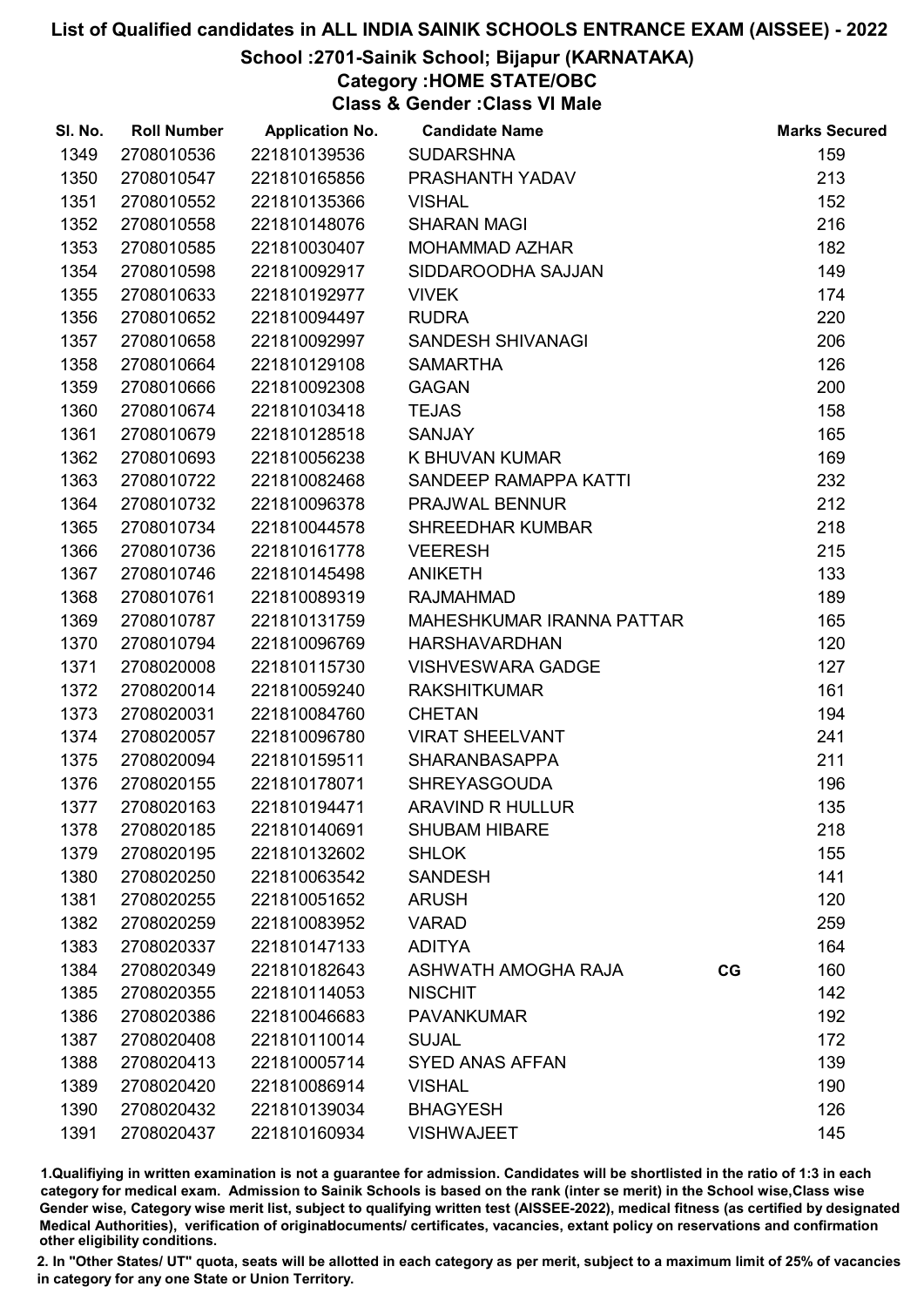### School :2701-Sainik School; Bijapur (KARNATAKA)

Category :HOME STATE/OBC

Class & Gender :Class VI Male

| SI. No. | <b>Roll Number</b> | <b>Application No.</b> | <b>Candidate Name</b>      | <b>Marks Secured</b> |
|---------|--------------------|------------------------|----------------------------|----------------------|
| 1392    | 2708020500         | 221810140105           | <b>MOHAMMED AFFAN</b>      | 151                  |
| 1393    | 2708020546         | 221810123345           | <b>SANKET SINGH</b>        | 197                  |
| 1394    | 2708020547         | 221810066345           | <b>VISHWA</b>              | 176                  |
| 1395    | 2708020568         | 221810146965           | <b>SANKET</b>              | 189                  |
| 1396    | 2708020571         | 221810037175           | <b>SOURAV</b>              | 132                  |
| 1397    | 2708030039         | 221810084336           | KAILAS D HIREKURUBAR       | 126                  |
| 1398    | 2708030055         | 221810004746           | <b>SAGAR KADATAD</b>       | 194                  |
| 1399    | 2708030094         | 221810167676           | <b>SAI SAMARTH</b>         | 198                  |
| 1400    | 2708030157         | 221810096147           | <b>SUMEET</b>              | 178                  |
| 1401    | 2708030172         | 221810163657           | <b>DHANVITHGOUDA</b>       | 208                  |
| 1402    | 2708030186         | 221810136377           | <b>AYUSHMAN</b>            | 230                  |
| 1403    | 2708030196         | 221810091387           | <b>ARYAN</b>               | 133                  |
| 1404    | 2708030320         | 221810078409           | <b>VARUN</b>               | 205                  |
| 1405    | 2708030402         | 221810108189           | <b>PRATHAMESH</b>          | 164                  |
| 1406    | 2708030415         | 221810073099           | <b>ANIKET HADPAD</b>       | 141                  |
| 1407    | 2708030417         | 221810129399           | <b>SHARATAKUMAR</b>        | 193                  |
| 1408    | 2711020127         | 221810194737           | <b>SHASHANK G</b>          | 127                  |
| 1409    | 2712010122         | 221810113556           | <b>SHREYAS M</b>           | 150                  |
| 1410    | 2712010170         | 221810151798           | YASHWANTH M PATIL          | 180                  |
| 1411    | 2712010222         | 221810147002           | GIRIRAJ BASAVARAJ JEENALLI | 205                  |
| 1412    | 2712010316         | 221810167209           | YASHAVANTH MURADAPPANAVAR  | 133                  |
| 1413    | 4102020144         | 221810139303           | <b>JAEDON PAUL JASPER</b>  | 146                  |
| 1414    | 4502020137         | 221810007501           | P. SHRI VATSA              | 131                  |

<sup>1.</sup>Qualifiying in written examination is not a guarantee for admission. Candidates will be shortlisted in the ratio of 1:3 in each category for medical exam. Admission to Sainik Schools is based on the rank (inter se merit) in the School wise,Class wise Gender wise, Category wise merit list, subject to qualifying written test (AISSEE-2022), medical fitness (as certified by designated Medical Authorities), verification of originablocuments/ certificates, vacancies, extant policy on reservations and confirmation other eligibility conditions.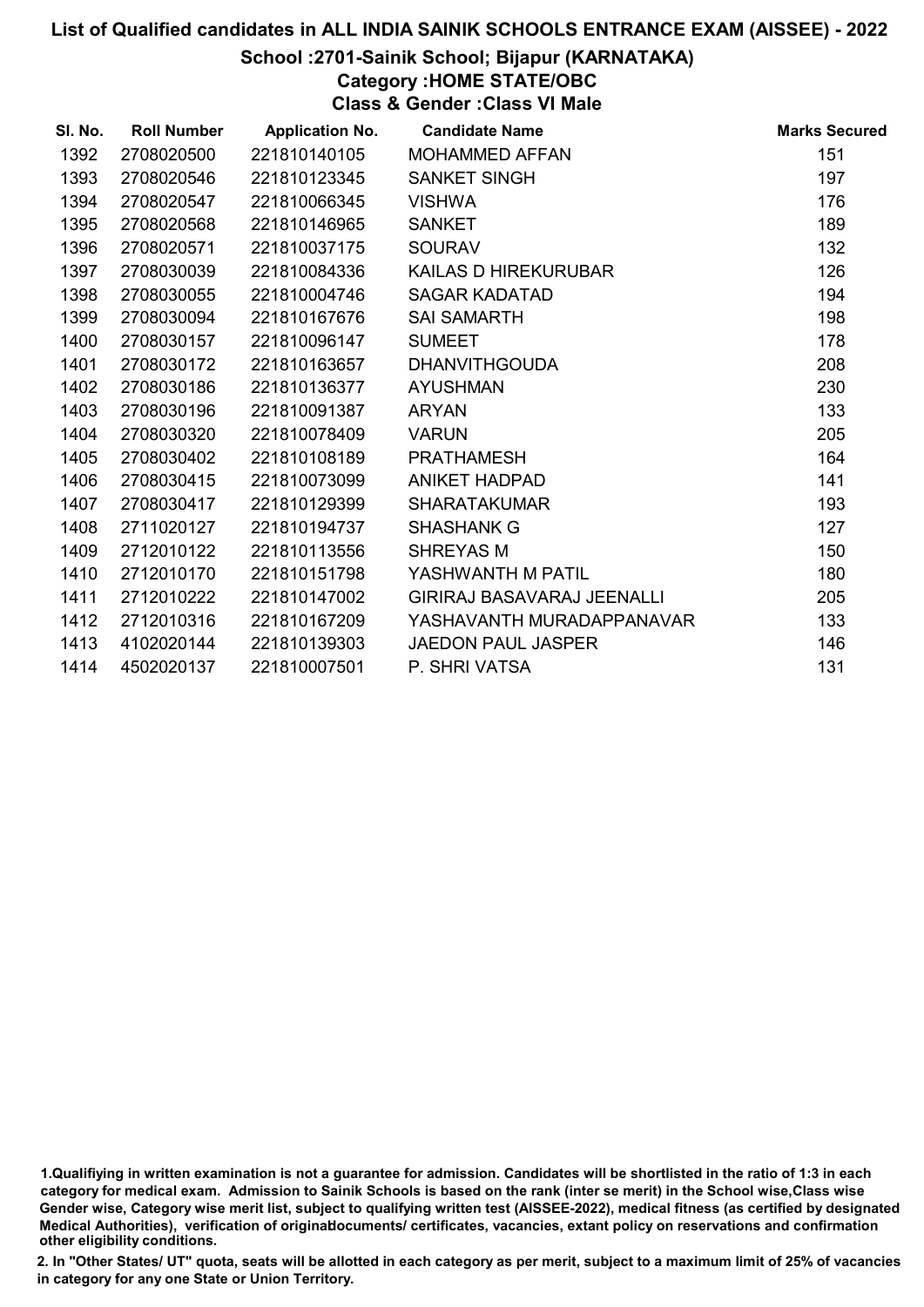## School :2701-Sainik School; Bijapur (KARNATAKA)

## Category :HOME STATE/DEF

Class & Gender :Class VI Male

| SI. No. | <b>Roll Number</b> | <b>Application No.</b> | <b>Candidate Name</b>             |    | <b>Marks Secured</b> |
|---------|--------------------|------------------------|-----------------------------------|----|----------------------|
| 1415    | 2001030390         | 221810044231           | <b>CHAITANYA B ANGADI</b>         |    | 248                  |
| 1416    | 2301020709         | 221810001319           | <b>M G VARUN</b>                  |    | 212                  |
| 1417    | 2501020266         | 221810133102           | <b>PRUTHVIRAJ</b>                 |    | 140                  |
| 1418    | 2701020442         | 221810079094           | SHAURYA VINAYAK HADGAL            |    | 128                  |
| 1419    | 2701030091         | 221810024685           | OM KUMAR SHARMA                   |    | 255                  |
| 1420    | 2701030275         | 221810137627           | <b>ADITYA SHARMA</b>              |    | 124                  |
| 1421    | 2701030291         | 221810037637           | PREETAM MAHADEV LATTI             |    | 187                  |
| 1422    | 2701030404         | 221810004928           | <b>AYAAZ LATI</b>                 |    | 150                  |
| 1423    | 2701040051         | 221810077578           | RAHUL NINGAPPA TALAVAGERI         |    | 137                  |
| 1424    | 2701040128         | 221810033339           | SAMARTH UMESH UMATAR              |    | 158                  |
| 1425    | 2702010267         | 221810190304           | <b>MALAGOUDA PATIL</b>            |    | 135                  |
| 1426    | 2702010304         | 221810045954           | <b>BHIMASHI MUGALIHAL</b>         |    | 134                  |
| 1427    | 2702010477         | 221810080157           | MANJUNATH MAHAVEER BILL           |    | 180                  |
| 1428    | 2702010497         | 221810089621           | <b>VIVEK TANAJI JADHAV</b>        |    | 143                  |
| 1429    | 2702020021         | 221810105530           | ADARSH HADAPAD                    |    | 144                  |
| 1430    | 2702020027         | 221810073140           | <b>MOHAMMAD KAIS</b>              |    | 160                  |
| 1431    | 2702020090         | 221810176331           | <b>CHINMAY</b>                    |    | 120                  |
| 1432    | 2702020097         | 221810031151           | ATHARVA SHIVAJI NANGARE           |    | 222                  |
| 1433    | 2702020123         | 221810016681           | <b>TARUN S HEBBAL</b>             |    | 140                  |
| 1434    | 2702020125         | 221810034881           | KARTIK BENACHANAMARDI             |    | 177                  |
| 1435    | 2702020189         | 221810020303           | <b>AMAR PATIL</b>                 |    | 162                  |
| 1436    | 2702020205         | 221810094923           | <b>SHASHI</b>                     |    | 172                  |
| 1437    | 2702020241         | 221810045183           | ASHIRWAD JEEVAN ATIWADKAR         |    | 167                  |
| 1438    | 2702020246         | 221810070483           | <b>TRISHUL MUDALAGI</b>           |    | 140                  |
| 1439    | 2702020266         | 221810055904           | PREETAM ULAVAPPA GUJANATTI        |    | 136                  |
| 1440    | 2702020342         | 221810141288           | <b>VIVEK KADI</b>                 |    | 142                  |
| 1441    | 2702020359         | 221810104229           | <b>SRUJAN SWAMIGOL</b>            |    | 131                  |
| 1442    | 2702030011         | 221810184154           | <b>MD ARIZ FAROOQUE</b>           |    | 150                  |
| 1443    | 2702030012         | 221810060854           | <b>VISHNU SANGAPPA KARISHETTI</b> |    | 175                  |
| 1444    | 2702030022         | 221810030764           | DARSHAN FAKIRAPPA BAGILAD         |    | 133                  |
| 1445    | 2702030073         | 221810084085           | SHREEVARDHAN CHETAN PAWAR         |    | 190                  |
| 1446    | 2702030131         | 221810050456           | <b>SARVESH KARADI</b>             |    | 145                  |
| 1447    | 2702030138         | 221810142856           | <b>MANTHAN GUDAJI</b>             |    | 135                  |
| 1448    | 2702030143         | 221810105766           | RAKESH MALAKANNAVAR               |    | 203                  |
| 1449    | 2702030152         | 221810170086           | <b>SHAILESH ANKALI</b>            |    | 128                  |
| 1450    | 2702030193         | 221810090737           | <b>BHUSHAN R. HOSAMANI</b>        |    | 214                  |
| 1451    | 2702030258         | 221810120438           | ABHISHEK SADHUNAVAR               | CG | 165                  |
| 1452    | 2702030278         | 221810122668           | <b>HARSHAD</b>                    |    | 157                  |
| 1453    | 2702030281         | 221810098968           | PRANAV TAMMAPPA ULLEGADDI         |    | 159                  |
| 1454    | 2702030314         | 221810136029           | SHREESHAIL CHANDRAKANT            |    | 130                  |
| 1455    | 2702030331         | 221810115159           | PAVANKUMAR M GUGGARI              |    | 141                  |
| 1456    | 2702030346         | 221810147779           | <b>SUJAL CHULAJANNAVAR</b>        |    | 128                  |
| 1457    | 2703020270         | 221810129327           | SYED MUHAMMAD ABDUL HADI          |    | 164                  |

1.Qualifiying in written examination is not a guarantee for admission. Candidates will be shortlisted in the ratio of 1:3 in each category for medical exam. Admission to Sainik Schools is based on the rank (inter se merit) in the School wise,Class wise Gender wise, Category wise merit list, subject to qualifying written test (AISSEE-2022), medical fitness (as certified by designated Medical Authorities), verification of originablocuments/ certificates, vacancies, extant policy on reservations and confirmation other eligibility conditions.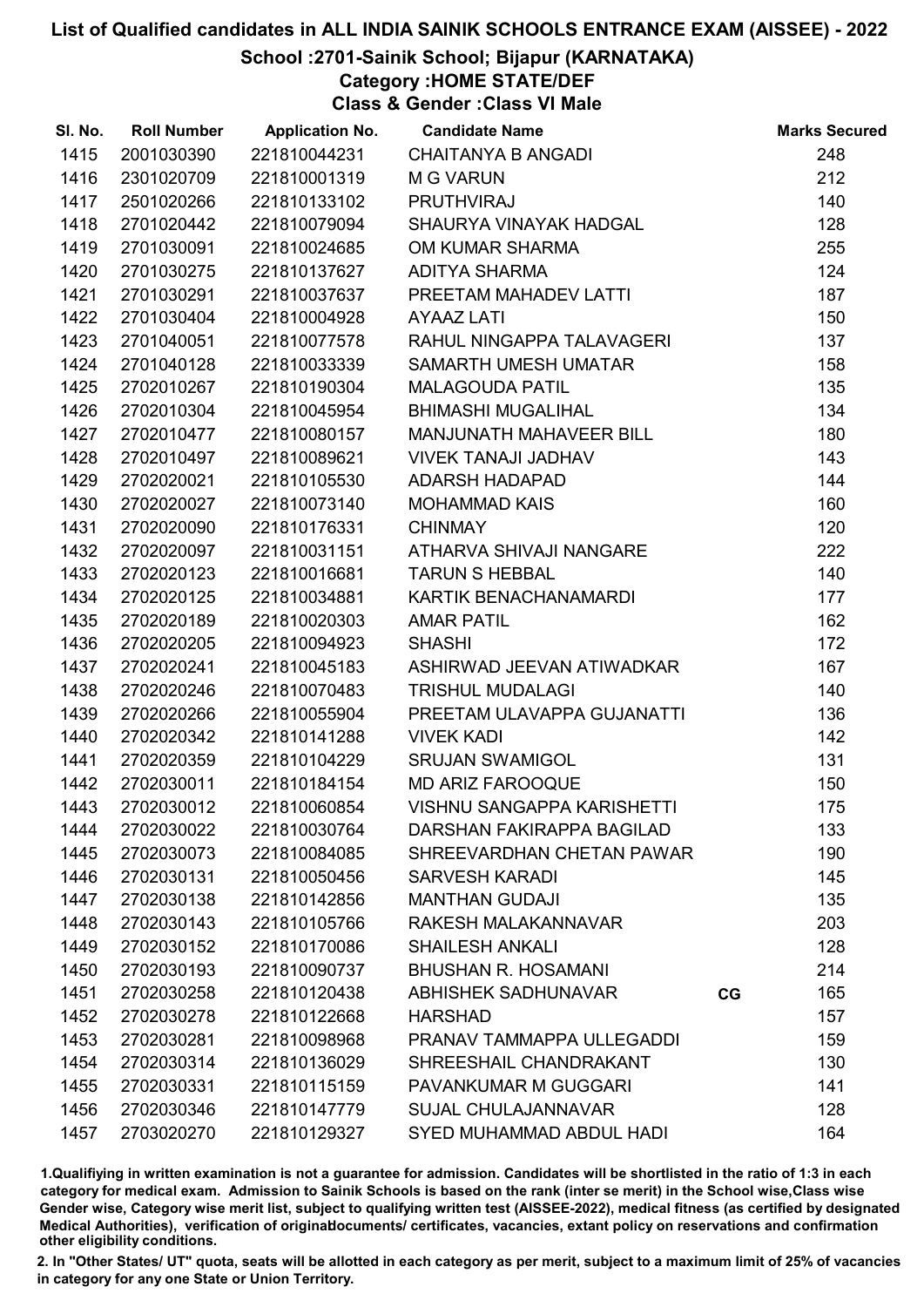## School :2701-Sainik School; Bijapur (KARNATAKA)

Category :HOME STATE/DEF

Class & Gender :Class VI Male

| SI. No. | <b>Roll Number</b> | <b>Application No.</b> | <b>Candidate Name</b>             | <b>Marks Secured</b> |
|---------|--------------------|------------------------|-----------------------------------|----------------------|
| 1458    | 2704010120         | 221810147850           | VINAYAK MARUTEPPA MANNIKERI       | 124                  |
| 1459    | 2704010310         | 221810056641           | <b>SAGAR HARAWAL</b>              | 168                  |
| 1460    | 2704020055         | 221810117032           | SANTOSH RADARATTI                 | 176                  |
| 1461    | 2704020675         | 221810102745           | ROHIT SURESH ULLAGADDI            | 188                  |
| 1462    | 2704020715         | 221810038865           | <b>RAGHAV KUMBAR</b>              | 140                  |
| 1463    | 2704020797         | 221810157606           | RAMALINGARADDI KARADDI            | 170                  |
| 1464    | 2704020864         | 221810108636           | <b>NIKHIL PUJARI</b>              | 138                  |
| 1465    | 2704020938         | 221810109766           | SHANKARGOUDA VIJAYKUMAR           | 145                  |
| 1466    | 2704030002         | 221810184000           | <b>DARSHAN BADIGER</b>            | 167                  |
| 1467    | 2704030011         | 221810030900           | <b>VISHWADITYA SANKH</b>          | 192                  |
| 1468    | 2704030040         | 221810000330           | ROHIT S D                         | 236                  |
| 1469    | 2704030060         | 221810056440           | <b>MANJUNATH G MALAGI</b>         | 169                  |
| 1470    | 2704030145         | 221810040490           | OMKAR DAYANAND MUGALI             | 167                  |
| 1471    | 2704030266         | 221810169461           | <b>SAGAR KSHATRIY</b>             | 137                  |
| 1472    | 2704030304         | 221810071081           | PRAJWAL GANGARAM MANE             | 233                  |
| 1473    | 2704030322         | 221810019091           | SHIDHIVINAYAK S BAKE              | 121                  |
| 1474    | 2704030327         | 221810051391           | <b>LOKESH HERAWADE</b>            | 165                  |
| 1475    | 2704030375         | 221810057822           | <b>JEEVAN SHRINIVAS SULIBHAVI</b> | 165                  |
| 1476    | 2704030401         | 221810059642           | <b>DAKSH GUDAME</b>               | 225                  |
| 1477    | 2704030492         | 221810039103           | MITHISH MEDEDAR                   | 126                  |
| 1478    | 2704040045         | 221810071933           | SUPRIT DEVAJI                     | 133                  |
| 1479    | 2704040103         | 221810062373           | <b>ADITYA V BIRADAR</b>           | 154                  |
| 1480    | 2704040122         | 221810021583           | <b>SANDEEP</b>                    | 145                  |
| 1481    | 2704040151         | 221810062014           | <b>SUCHIT KUMBAR</b>              | 166                  |
| 1482    | 2704040271         | 221810042484           | <b>RUSHIKESH GAVIMATH</b>         | 139                  |
| 1483    | 2704040387         | 221810179865           | <b>CHETAN ASKI</b>                | 143                  |
| 1484    | 2704040524         | 221810035866           | <b>SHRIJEET CHAPI</b>             | 132                  |
| 1485    | 2704040553         | 221810002886           | <b>VEDANT SOUDI</b>               | 224                  |
| 1486    | 2704040583         | 221810021807           | <b>MALLIKARJUN B METRI</b>        | 235                  |
| 1487    | 2704040652         | 221810116257           | <b>SADHU ANKALAGI</b>             | 137                  |
| 1488    | 2704040719         | 221810184397           | AARYA AADESH RADDER               | 149                  |
| 1489    | 2704040770         | 221810155928           | <b>AKHILESH JAKANUR</b>           | 152                  |
| 1490    | 2704040788         | 221810080148           | S G RAHUL                         | 149                  |
| 1491    | 2704040971         | 221810162969           | <b>MAYUR MALLAPPA KHANDEKAR</b>   | 161                  |
| 1492    | 2704040988         | 221810071489           | SAI MADHUKAR KATE                 | 145                  |
| 1493    | 2707010166         | 221810037472           | M MUZZAMIL HEBBALA                | 206                  |
| 1494    | 2707010370         | 221810166542           | SIDDHARTH GADDI                   | 144                  |
| 1495    | 2707010717         | 221810135186           | <b>VISHAL SANGAPPA BARAKER</b>    | 154                  |
| 1496    | 2707020018         | 221810110813           | <b>GAGANRAJ C KALLUR</b>          | 143                  |
| 1497    | 2707020039         | 221810038243           | ADARSH C BADAVANNAVAR             | 248                  |
| 1498    | 2707020076         | 221810055693           | <b>CHETAN MAHESH DODMANI</b>      | 236                  |
| 1499    | 2707020207         | 221810043806           | <b>SAINATH</b>                    | 230                  |
| 1500    | 2707020267         | 221810120086           | <b>REHAN AJAMATAKHAN</b>          | 141                  |

1.Qualifiying in written examination is not a guarantee for admission. Candidates will be shortlisted in the ratio of 1:3 in each category for medical exam. Admission to Sainik Schools is based on the rank (inter se merit) in the School wise,Class wise Gender wise, Category wise merit list, subject to qualifying written test (AISSEE-2022), medical fitness (as certified by designated Medical Authorities), verification of originablocuments/ certificates, vacancies, extant policy on reservations and confirmation other eligibility conditions.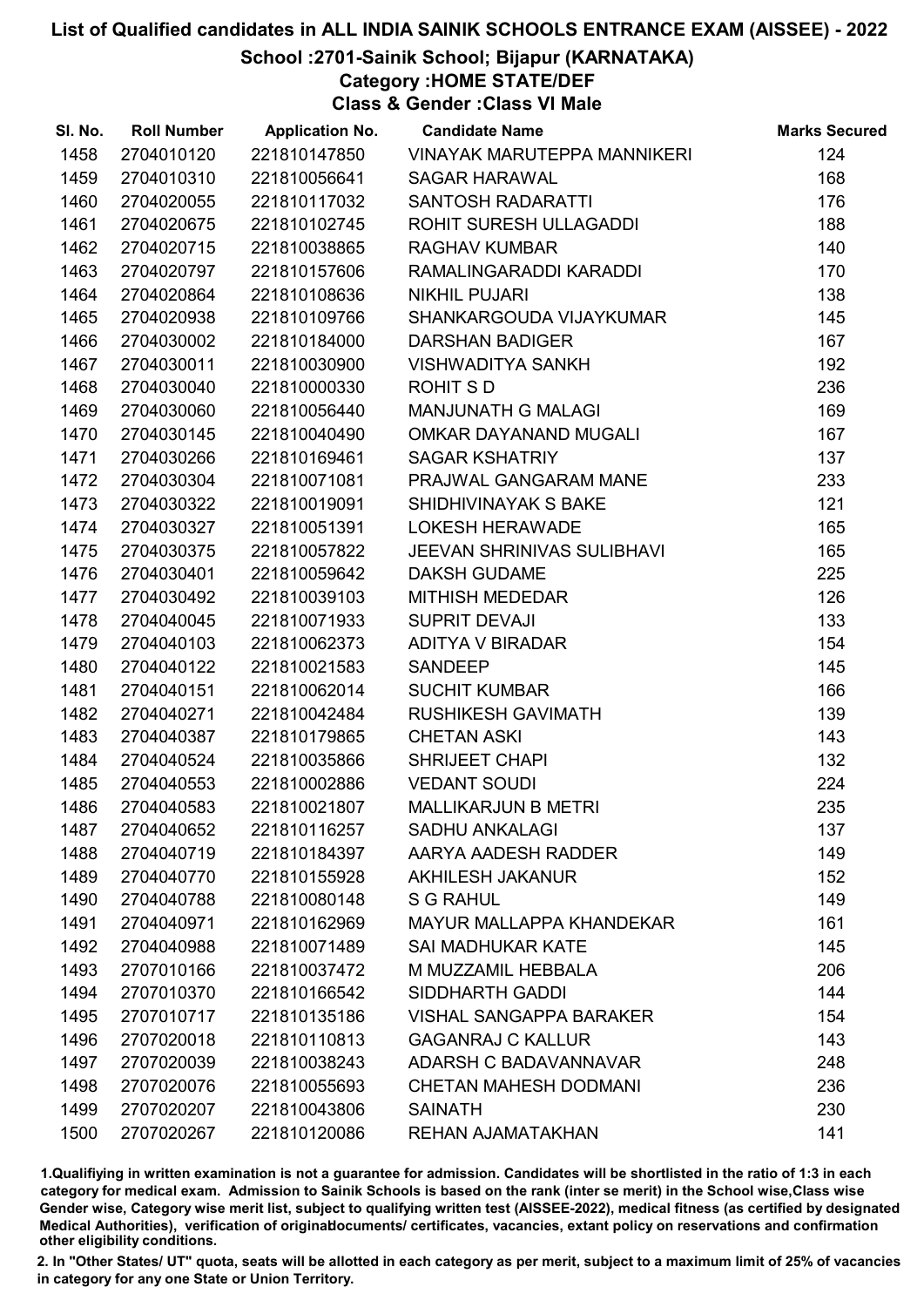# List of Qualified candidates in ALL INDIA SAINIK SCHOOLS ENTRANCE EXAM (AISSEE) - 2022 School :2701-Sainik School; Bijapur (KARNATAKA) Category :HOME STATE/DEF Class & Gender :Class VI Male

| SI. No. | <b>Roll Number</b> | <b>Application No.</b> | <b>Candidate Name</b>      |           | <b>Marks Secured</b> |
|---------|--------------------|------------------------|----------------------------|-----------|----------------------|
| 1501    | 2707020304         | 221810131737           | <b>VAISHNU UDDAPPA</b>     |           | 144                  |
| 1502    | 2707020470         | 221810073879           | PREETAM KAMBI              |           | 154                  |
| 1503    | 2708010574         | 221810149596           | <b>SUDEEP</b>              | CG        | 200                  |
| 1504    | 2708010688         | 221810149728           | <b>SUSHIL</b>              | <b>AR</b> | 190                  |
| 1505    | 2708010731         | 221810120278           | OM SHAM BIRAJDAR           |           | 164                  |
| 1506    | 2708020394         | 221810156393           | <b>ANMOL</b>               |           | 120                  |
| 1507    | 2708030311         | 221810025698           | <b>SHASHANK</b>            |           | 164                  |
| 1508    | 2708030331         | 221810123809           | <b>SIDRAMESH</b>           |           | 151                  |
| 1509    | 3114030113         | 221810028765           | AYUSH KUMAR                |           | 165                  |
| 1510    | 3901010291         | 221810123685           | <b>ADITYA</b>              |           | 186                  |
| 1511    | 3904040190         | 221810046852           | A C MOHITH                 |           | 161                  |
| 1512    | 3904041008         | 221810085668           | <b>SWARUP</b>              |           | 259                  |
| 1513    | 3905060040         | 221810104418           | <b>BHUSHAN DHAKU PATIL</b> |           | 141                  |

1.Qualifiying in written examination is not a guarantee for admission. Candidates will be shortlisted in the ratio of 1:3 in each category for medical exam. Admission to Sainik Schools is based on the rank (inter se merit) in the School wise,Class wise Gender wise, Category wise merit list, subject to qualifying written test (AISSEE-2022), medical fitness (as certified by designated Medical Authorities), verification of originablocuments/ certificates, vacancies, extant policy on reservations and confirmation other eligibility conditions.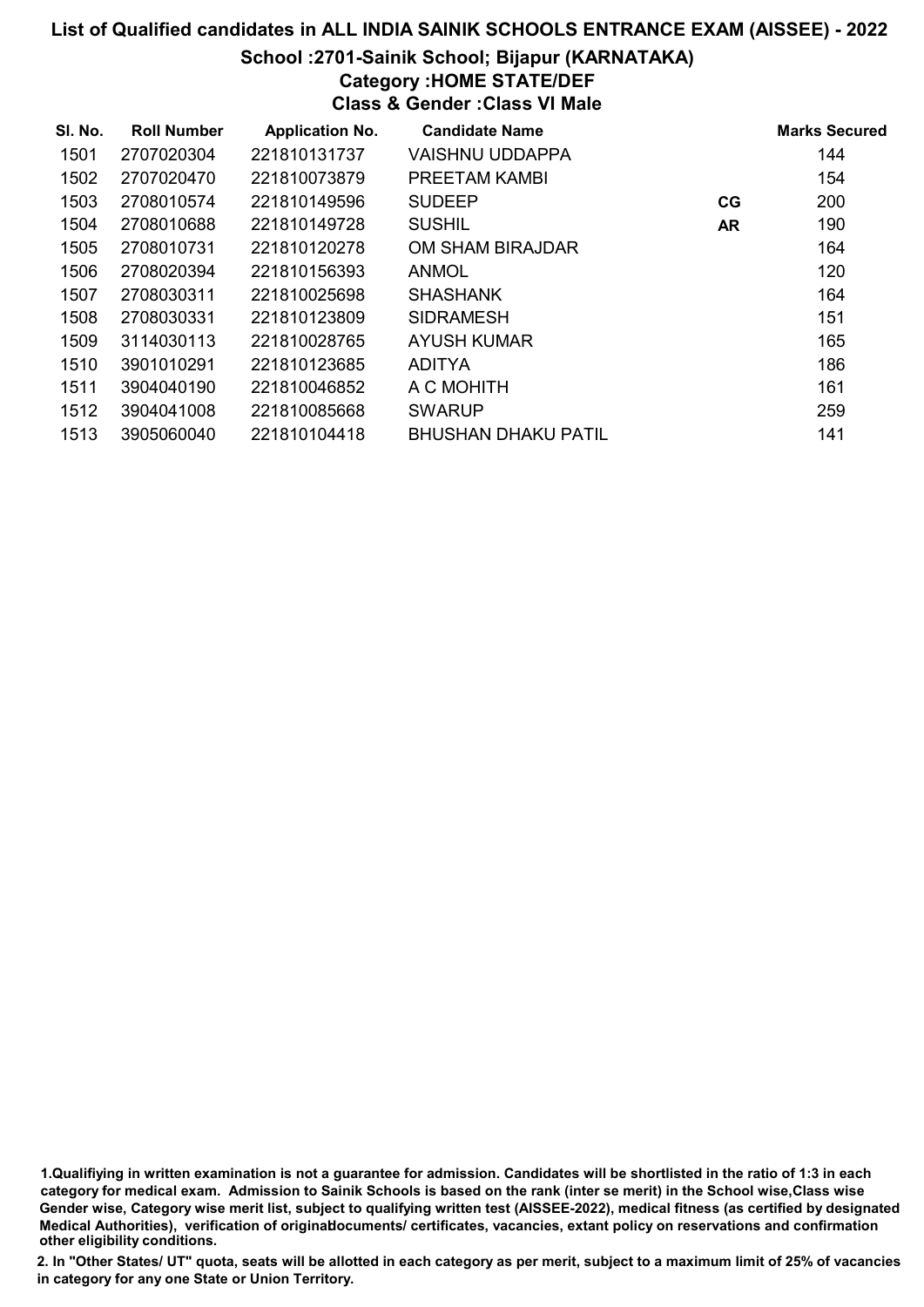### School :2701-Sainik School; Bijapur (KARNATAKA)

Category :HOME STATE/GEN

Class & Gender :Class VI Male

| SI. No. | <b>Roll Number</b> | <b>Application No.</b> | <b>Candidate Name</b>          | <b>Marks Secured</b> |
|---------|--------------------|------------------------|--------------------------------|----------------------|
| 1514    | 1210020156         | 221810157722           | E VENUGOPAL                    | 160                  |
| 1515    | 1210050028         | 221810082558           | PEDDAAYYAPPA GARI THULASI      | 159                  |
| 1516    | 2701010009         | 221810182800           | <b>MAYANK SHARMA</b>           | 148                  |
| 1517    | 2701010011         | 221810119800           | <b>CHIRAG M</b>                | 217                  |
| 1518    | 2701010090         | 221810002760           | <b>HEMANTH KUMAR RT</b>        | 157                  |
| 1519    | 2701010124         | 221810053690           | OMKAR MAHESH LAKKANNAVAR       | 187                  |
| 1520    | 2701010126         | 221810097690           | ANJAN MANJUNATH                | 250                  |
| 1521    | 2701010128         | 221810016790           | <b>KISHAN D</b>                | 206                  |
| 1522    | 2701010138         | 221810086801           | <b>ASHWIN BIRADAR</b>          | 183                  |
| 1523    | 2701010172         | 221810129631           | ATHARVA M BIRADAR              | 131                  |
| 1524    | 2701010186         | 221810069641           | DRUVA B                        | 206                  |
| 1525    | 2701010195         | 221810174451           | <b>OMKAR ITTANGIHAL</b>        | 214                  |
| 1526    | 2701010225         | 221810041871           | <b>CHINMAY J</b>               | 201                  |
| 1527    | 2701010246         | 221810150460           | PRATHAM B.T.                   | 127                  |
| 1528    | 2701020033         | 221810085012           | <b>BHUVAN V PATIL</b>          | 222                  |
| 1529    | 2701020078         | 221810059732           | <b>NEERAJ KODAGANTI</b>        | 126                  |
| 1530    | 2701020096         | 221810197542           | <b>GURUDEEP VISHWANATH</b>     | 152                  |
| 1531    | 2701020110         | 221810075552           | R HARI TEJAS REDDY             | 208                  |
| 1532    | 2701020123         | 221810177262           | <b>VRISHANK S KADDI</b>        | 212                  |
| 1533    | 2701020126         | 221810038362           | <b>NIKHIL A M</b>              | 229                  |
| 1534    | 2701020149         | 221810091082           | <b>TUSHAR GOWDA MADHUKUMAR</b> | 234                  |
| 1535    | 2701020227         | 221810001833           | <b>VIHAAN JOTAWAR</b>          | 238                  |
| 1536    | 2701020231         | 221810045043           | SHUBAN BASAVARAJ KATAGERI      | 254                  |
| 1537    | 2701020248         | 221810034053           | RAGHAV C NADAGOUDA             | 199                  |
| 1538    | 2701020263         | 221810109263           | SAATVIK GRAMOPADHYE            | 183                  |
| 1539    | 2701020271         | 221810187663           | PARTHASARATHI NAIK             | 186                  |
| 1540    | 2701020288         | 221810067673           | PRANAV KATARAKI                | 219                  |
| 1541    | 2701020299         | 221810135383           | <b>ANVIT CHOUDARI</b>          | 221                  |
| 1542    | 2701020324         | 221810012793           | <b>SMARAN S M</b>              | 216                  |
| 1543    | 2701020333         | 221810142404           | DHEER ANIYAPPANAVAR            | 241                  |
| 1544    | 2701020336         | 221810028504           | <b>DHRUVASAGAR P</b>           | 141                  |
| 1545    | 2701020343         | 221810059904           | YOGESH G S                     | 133                  |
| 1546    | 2701020345         | 221810011114           | <b>SHREYAS REDDY</b>           | 155                  |
| 1547    | 2701020374         | 221810092144           | <b>KSHITIJ HANCHINAL</b>       | 160                  |
| 1548    | 2701020388         | 221810034844           | <b>HAR KESHAV MISHRA</b>       | 147                  |
| 1549    | 2701020415         | 221810009574           | <b>MAAIZ SHAIKH</b>            | 129                  |
| 1550    | 2701020423         | 221810058874           | PREETAM M ATHANI               | 155                  |
| 1551    | 2701020451         | 221810129494           | ROHIT P T                      | 120                  |
| 1552    | 2701020468         | 221810165705           | <b>MALLIKARJUN UPASE</b>       | 165                  |
| 1553    | 2701020480         | 221810025515           | <b>ABHIRAM REVANUR</b>         | 262                  |
| 1554    | 2701030028         | 221810116635           | <b>ADVIK R HOSKOTI</b>         | 205                  |
| 1555    | 2701030055         | 221810097155           | ABHINAV P. KALLIMATH           | 273                  |
| 1556    | 2701030056         | 221810077255           | ACHYUTH RAO H K                | 211                  |

1.Qualifiying in written examination is not a guarantee for admission. Candidates will be shortlisted in the ratio of 1:3 in each category for medical exam. Admission to Sainik Schools is based on the rank (inter se merit) in the School wise,Class wise Gender wise, Category wise merit list, subject to qualifying written test (AISSEE-2022), medical fitness (as certified by designated Medical Authorities), verification of originablocuments/ certificates, vacancies, extant policy on reservations and confirmation other eligibility conditions.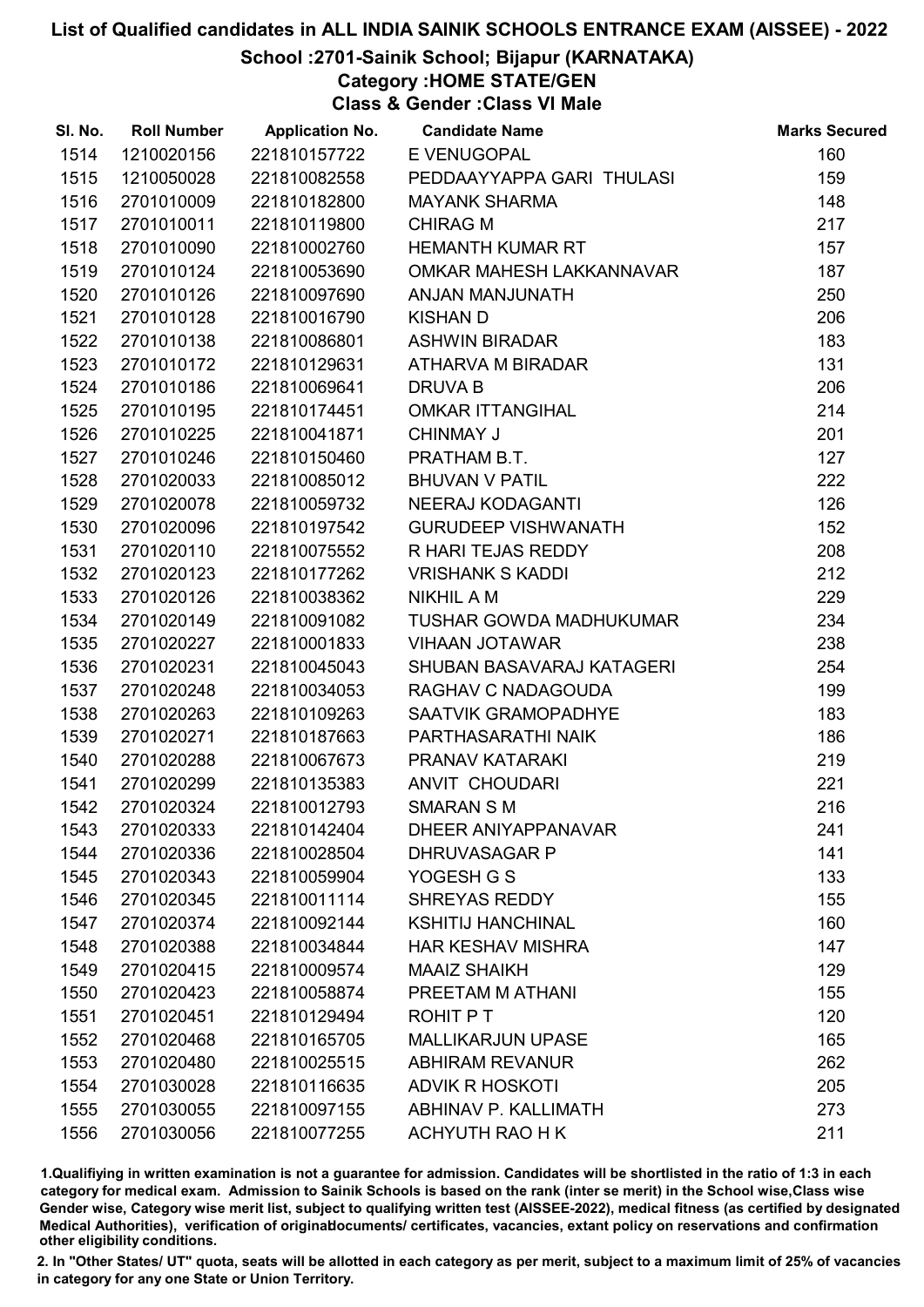### School :2701-Sainik School; Bijapur (KARNATAKA)

Category :HOME STATE/GEN

Class & Gender :Class VI Male

| SI. No. | <b>Roll Number</b> | <b>Application No.</b> | <b>Candidate Name</b>              | <b>Marks Secured</b> |
|---------|--------------------|------------------------|------------------------------------|----------------------|
| 1557    | 2701030063         | 221810024755           | SAMARTH PARAGOND                   | 245                  |
| 1558    | 2701030092         | 221810009195           | <b>SHLOK JOTAWAR</b>               | 240                  |
| 1559    | 2701030103         | 221810074106           | AARON JOSEPH                       | 231                  |
| 1560    | 2701030119         | 221810079816           | <b>CHIRANJIVI RANJAN</b>           | 189                  |
| 1561    | 2701030160         | 221810086746           | ANWESH ARUNKUMAR BYAKOD            | 161                  |
| 1562    | 2701030265         | 221810041027           | AARAV NAVALGUND                    | 263                  |
| 1563    | 2701030302         | 221810079247           | AARUSH DIXIT                       | 220                  |
| 1564    | 2701030306         | 221810079447           | <b>BUGGA GOWTHAM KRISHNA</b>       | 220                  |
| 1565    | 2701030312         | 221810057847           | AARYAN JARAKUNTI                   | 132                  |
| 1566    | 2701030316         | 221810085057           | <b>NISHAL K SWAMY</b>              | 231                  |
| 1567    | 2701030334         | 221810064567           | <b>SRUJAN PATIL</b>                | 178                  |
| 1568    | 2701030398         | 221810009128           | SHUBHANKAR GUPTA                   | 149                  |
| 1569    | 2701030409         | 221810036538           | <b>VINIL V.PATIL</b>               | 189                  |
| 1570    | 2701030410         | 221810013638           | PRANAV.N                           | 200                  |
| 1571    | 2701040098         | 221810111319           | <b>AVNISH BHIMALLI</b>             | 195                  |
| 1572    | 2701040103         | 221810097419           | PREETHAM DEVANG                    | 171                  |
| 1573    | 2701040115         | 221810059129           | AMOGH MUDAGAL                      | 208                  |
| 1574    | 2701040124         | 221810027929           | DAKSH M R                          | 179                  |
| 1575    | 2701040133         | 221810004539           | <b>MOHIT S PATIL</b>               | 179                  |
| 1576    | 2701040137         | 221810087839           | <b>RUSHIK S JANTLI</b>             | 186                  |
| 1577    | 2701040172         | 221810145369           | <b>VIMAL RAJ</b>                   | 223                  |
| 1578    | 2701040188         | 221810023869           | <b>ATHARV SINGH</b>                | 222                  |
| 1579    | 2701040208         | 221810030689           | <b>KUSHAL PATIL</b>                | 216                  |
| 1580    | 2701040214         | 221810154399           | <b>BHUVAN ANCHATAGERI</b>          | 176                  |
| 1581    | 2701040222         | 221810129899           | NANDAN REDDY G                     | 225                  |
| 1582    | 2702010002         | 221810021400           | <b>VINAYAK VIRESH MULLUR</b>       | 125                  |
| 1583    | 2702010009         | 221810059900           | <b>SATISH SANKESWARI</b>           | 142                  |
| 1584    | 2702010020         | 221810116220           | ABILASHA KATAGERI                  | 187                  |
| 1585    | 2702010042         | 221810103450           | <b>TEJAS SATEESH BAGEWADI</b>      | 181                  |
| 1586    | 2702010056         | 221810146970           | PRUTHVIKUMAR KADROLLI              | 241                  |
| 1587    | 2702010069         | 221810096890           | <b>SHASHIKANTGOUDA</b>             | 147                  |
| 1588    | 2702010088         | 221810190741           | <b>SAMBHRAM GHODAGERI</b>          | 120                  |
| 1589    | 2702010094         | 221810044151           | <b>SACHIN BHIMAGOUDA PATIL</b>     | 216                  |
| 1590    | 2702010123         | 221810096891           | <b>SUJAY INGALAGI</b>              | 164                  |
| 1591    | 2702010141         | 221810096732           | HARSHAVARDHAN ASHOK PATIL          | 146                  |
| 1592    | 2702010142         | 221810188932           | <b>SRUJAN GIRISH PATIL</b>         | 128                  |
| 1593    | 2702010143         | 221810183342           | SUMIT MALLAPPA KHANATTI            | 171                  |
| 1594    | 2702010152         | 221810100362           | <b>VINOD ANNAPPA BALEKUNDARAGI</b> | 154                  |
| 1595    | 2702010176         | 221810039782           | <b>DHARISH MUTNAL</b>              | 128                  |
| 1596    | 2702010179         | 221810151192           | PRAJWAL NIDAGUNDI                  | 123                  |
| 1597    | 2702010182         | 221810175692           | ARUN SIDDAPPA KATTIKAR             | 141                  |
| 1598    | 2702010197         | 221810145613           | <b>SHEKHAR MADIWALAR</b>           | 246                  |
| 1599    | 2702010227         | 221810126853           | SHRISHANT NAGARAJ AMMANAGI         | 137                  |

1.Qualifiying in written examination is not a guarantee for admission. Candidates will be shortlisted in the ratio of 1:3 in each category for medical exam. Admission to Sainik Schools is based on the rank (inter se merit) in the School wise,Class wise Gender wise, Category wise merit list, subject to qualifying written test (AISSEE-2022), medical fitness (as certified by designated Medical Authorities), verification of originablocuments/ certificates, vacancies, extant policy on reservations and confirmation other eligibility conditions.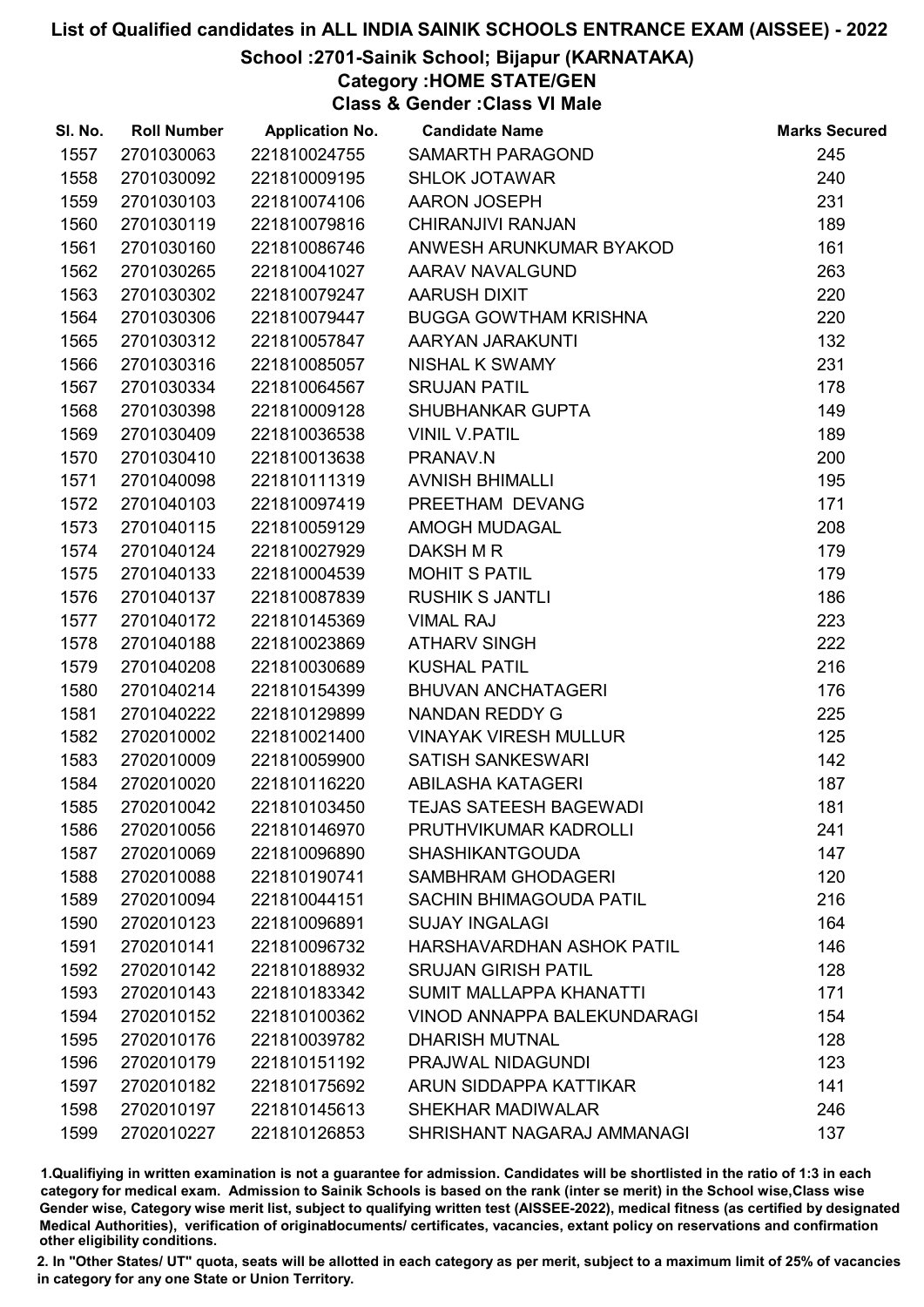School :2701-Sainik School; Bijapur (KARNATAKA)

Category :HOME STATE/GEN

Class & Gender :Class VI Male

| SI. No. | <b>Roll Number</b> | <b>Application No.</b> | <b>Candidate Name</b>               |    | <b>Marks Secured</b> |
|---------|--------------------|------------------------|-------------------------------------|----|----------------------|
| 1600    | 2702010230         | 221810042953           | SANKET KUMAR PARAGOUDA              |    | 146                  |
| 1601    | 2702010238         | 221810136663           | SUJAL GURUPAD BABALESHWWR           |    | 146                  |
| 1602    | 2702010253         | 221810135783           | <b>BASAVANNA PRAKASH</b>            |    | 154                  |
| 1603    | 2702010263         | 221810165793           | SAMARTH YAMAKANAMARDI               |    | 124                  |
| 1604    | 2702010273         | 221810175414           | <b>SAMPREET HANJI</b>               |    | 214                  |
| 1605    | 2702010274         | 221810191514           | <b>VIKAS RAVI DEYANNAVAR</b>        |    | 157                  |
| 1606    | 2702010299         | 221810123744           | LOKESH YALLAPPA DANDIN              | CG | 127                  |
| 1607    | 2702010303         | 221810181854           | <b>CHANDRASHEKHAR</b>               |    | 193                  |
| 1608    | 2702010305         | 221810136064           | <b>DEEPAK BALIGAR</b>               |    | 223                  |
| 1609    | 2702010381         | 221810143985           | <b>NAVEED DODAMANI</b>              |    | 128                  |
| 1610    | 2702010384         | 221810069395           | SUBRAHMANYA BASAVARAJ               |    | 170                  |
| 1611    | 2702010413         | 221810074256           | NAGANAGOUDA DUNDAPPA PATIL          |    | 196                  |
| 1612    | 2702010419         | 221810132066           | SHRISHAIL DABIMATH                  |    | 134                  |
| 1613    | 2702010422         | 221810177466           | <b>SWAROOP BHAIRAPPA</b>            |    | 172                  |
| 1614    | 2702010447         | 221810086107           | MANIKANTH MAHANTESH                 |    | 189                  |
| 1615    | 2702010466         | 221810167437           | VIKRAM SURESH NADUVINAHALLI         |    | 134                  |
| 1616    | 2702010472         | 221810141347           | ADIVESH NIRWANEPPA BARAGALI         |    | 128                  |
| 1617    | 2702010492         | 221810094977           | SHASHANK VEERAPPA UPPIN             |    | 122                  |
| 1618    | 2702010494         | 221810109977           | NAVEEN ADIVEPPA ROTTI               |    | 178                  |
| 1619    | 2702020008         | 221810160510           | <b>ABHIJIT KADAPURE</b>             |    | 138                  |
| 1620    | 2702020028         | 221810129140           | PRATHAM PATTANKUDE                  |    | 123                  |
| 1621    | 2702020032         | 221810047640           | <b>SRUJAN DANIHAL</b>               |    | 125                  |
| 1622    | 2702020035         | 221810159850           | ADITYA ASHOK B.PATIL                |    | 131                  |
| 1623    | 2702020048         | 221810048080           | <b>ARUSH BHOSALE</b>                |    | 121                  |
| 1624    | 2702020068         | 221810145601           | <b>OMKAR KAREHONNA</b>              |    | 213                  |
| 1625    | 2702020069         | 221810084701           | AMRUT GOPAL HUGAR                   |    | 221                  |
| 1626    | 2702020098         | 221810175151           | CHINMAY BAHUBALI JANAGOUDA          |    | 120                  |
| 1627    | 2702020104         | 221810066061           | <b>KRISHNA KUMAR</b>                |    | 143                  |
| 1628    | 2702020110         | 221810131271           | <b>VEERESH BARAVARAJ ARALIKATTI</b> |    | 156                  |
| 1629    | 2702020122         | 221810086581           | AKHILESH HANAMANT SHIRABUR          |    | 165                  |
| 1630    | 2702020145         | 221810122132           | <b>SAHAN SANTOSH SHIRUR</b>         |    | 173                  |
| 1631    | 2702020149         | 221810190142           | <b>OMKAR ASHOK KHOT</b>             |    | 166                  |
| 1632    | 2702020165         | 221810018762           | <b>DAKSH VIJAY BUGADE</b>           |    | 163                  |
| 1633    | 2702020171         | 221810033672           | <b>SHREYASH SUNIL PATIL</b>         |    | 241                  |
| 1634    | 2702020179         | 221810038482           | <b>RISHIT WALAD</b>                 |    | 157                  |
| 1635    | 2702020182         | 221810101092           | <b>NAMAN SANTOSH BAGEWADI</b>       |    | 158                  |
| 1636    | 2702020185         | 221810144892           | <b>ATHARVA M SHIGIHOLI</b>          |    | 194                  |
| 1637    | 2702020193         | 221810055803           | <b>PRATHEEK M</b>                   |    | 160                  |
| 1638    | 2702020207         | 221810063033           | <b>VEDANT AGASAGI</b>               |    | 137                  |
| 1639    | 2702020215         | 221810125643           | <b>TEJAS BASAPPA NEGINIHAL</b>      |    | 179                  |
| 1640    | 2702020238         | 221810129773           | <b>HARSHVARDHAN S PATIL</b>         |    | 128                  |
| 1641    | 2702020249         | 221810012683           | <b>ASHITOSH R ZAGADU</b>            |    | 131                  |
| 1642    | 2702020256         | 221810086693           | SHREYAS SANDESH PATIL               |    | 152                  |

1.Qualifiying in written examination is not a guarantee for admission. Candidates will be shortlisted in the ratio of 1:3 in each category for medical exam. Admission to Sainik Schools is based on the rank (inter se merit) in the School wise,Class wise Gender wise, Category wise merit list, subject to qualifying written test (AISSEE-2022), medical fitness (as certified by designated Medical Authorities), verification of originablocuments/ certificates, vacancies, extant policy on reservations and confirmation other eligibility conditions.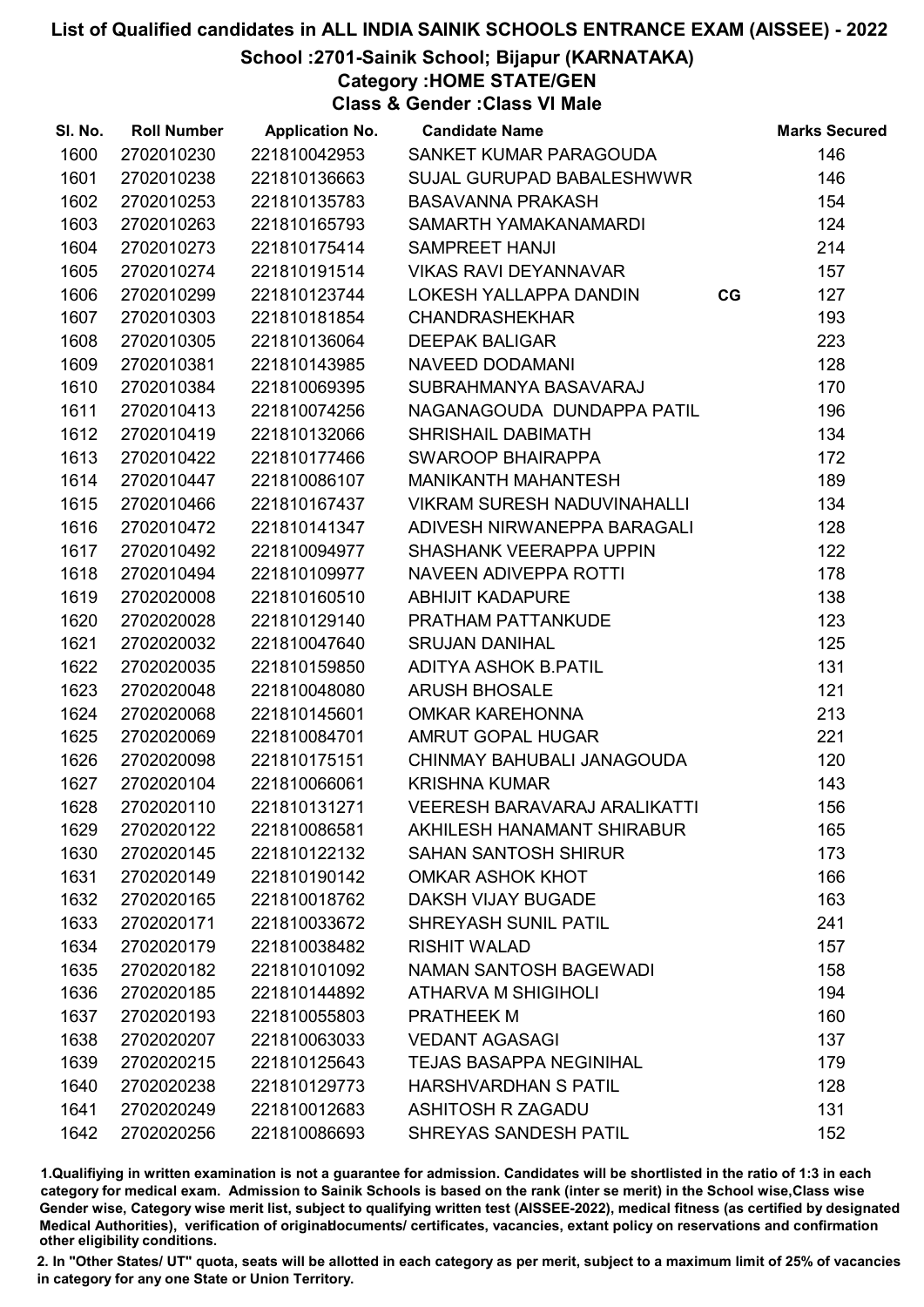#### School :2701-Sainik School; Bijapur (KARNATAKA)

Category :HOME STATE/GEN

Class & Gender :Class VI Male

| SI. No. | <b>Roll Number</b> | <b>Application No.</b> | <b>Candidate Name</b>             | <b>Marks Secured</b> |
|---------|--------------------|------------------------|-----------------------------------|----------------------|
| 1643    | 2702020260         | 221810101104           | <b>VARUN GANGAPPA GURAI</b>       | 127                  |
| 1644    | 2702020262         | 221810143304           | AARAV K MANE                      | 234                  |
| 1645    | 2702020263         | 221810016704           | SIDDAGOUDA HALIGOUDRA             | 167                  |
| 1646    | 2702020280         | 221810152924           | <b>VACHAN P V</b>                 | 121                  |
| 1647    | 2702020291         | 221810161287           | TANMAY MAHABAL PADANAD            | 158                  |
| 1648    | 2702020294         | 221810193397           | <b>UBEDULLHA GANESHWADI</b>       | 144                  |
| 1649    | 2702020296         | 221810121797           | ARAVIND GUNDURAO MOLE             | 126                  |
| 1650    | 2702020306         | 221810087408           | <b>VIJET NINGAPPA PATAT</b>       | 140                  |
| 1651    | 2702020318         | 221810073628           | <b>VIKAS MRUTYUNJAY MATHAPATI</b> | 171                  |
| 1652    | 2702020322         | 221810165738           | <b>VISHWAS MALASHETTI</b>         | 183                  |
| 1653    | 2702020327         | 221810173858           | MALLIKARJUN DUNDAPPA KATTI        | 240                  |
| 1654    | 2702020340         | 221810088878           | <b>VENKATESH CHITTARAGI</b>       | 151                  |
| 1655    | 2702020343         | 221810064688           | PRADEEP MANTAYYA                  | 155                  |
| 1656    | 2702020352         | 221810089109           | <b>PRATIK SUBHAS B.PATIL</b>      | 256                  |
| 1657    | 2702020365         | 221810037339           | AKSHAY BEERAPPA KURIHULI          | 237                  |
| 1658    | 2702020390         | 221810128669           | BHUVAN MAHANTESH ARALIKATTI       | 157                  |
| 1659    | 2702020397         | 221810167579           | <b>GANESH SURESH HAKKARAKKI</b>   | 161                  |
| 1660    | 2702020404         | 221810039289           | <b>SAMARTH DANIHAL</b>            | 185                  |
| 1661    | 2702020415         | 221810093889           | <b>DARSHAN HIREMATH</b>           | 122                  |
| 1662    | 2702030002         | 221810192534           | SHREYASH ZANGARUCHE               | 153                  |
| 1663    | 2702030003         | 221810032634           | <b>MANAS</b>                      | 124                  |
| 1664    | 2702030043         | 221810166405           | SUSHEELKUMAR B HIREMATH           | 137                  |
| 1665    | 2702030045         | 221810083115           | PRANAV SADASHIV BENNI             | 182                  |
| 1666    | 2702030049         | 221810002615           | <b>GAHAN KUSUGAL</b>              | 257                  |
| 1667    | 2702030051         | 221810020915           | AYAAN JAFERSADIK RAFAI            | 134                  |
| 1668    | 2702030069         | 221810171475           | <b>ADVAI LOKAPUR</b>              | 227                  |
| 1669    | 2702030074         | 221810061185           | AARUSH ARVIND KHANAGAVI           | 153                  |
| 1670    | 2702030078         | 221810003585           | <b>MAHADEV SUJE</b>               | 159                  |
| 1671    | 2702030084         | 221810082195           | <b>SHUBAN V GODACHI</b>           | 211                  |
| 1672    | 2702030095         | 221810172906           | <b>VEDANT APPANA YALLURKAR</b>    | 197                  |
| 1673    | 2702030149         | 221810166676           | <b>SAMARTH MELAVANKI</b>          | 194                  |
| 1674    | 2702030150         | 221810134776           | <b>ARABARAJ SHEKH</b>             | 129                  |
| 1675    | 2702030163         | 221810010296           | SHREYASH SANTOSH ZENDE            | 133                  |
| 1676    | 2702030169         | 221810136207           | PRAYAG BASAVARAJ                  | 137                  |
| 1677    | 2702030182         | 221810049127           | ADITYA PRAKASH BETAGERI           | 187                  |
| 1678    | 2702030189         | 221810164827           | PRAJWAL UMESH PASCHAPUR           | 128                  |
| 1679    | 2702030215         | 221810156377           | PRITAM K. AKKOLI                  | 169                  |
| 1680    | 2702030218         | 221810104777           | YASH NANDKUMAR CHOUGULE           | 129                  |
| 1681    | 2702030263         | 221810071838           | PRADEEP KITTUR                    | 142                  |
| 1682    | 2702030277         | 221810178568           | <b>PRITHVI</b>                    | 129                  |
| 1683    | 2702030284         | 221810154478           | SHIVANAND FAKEERAPPA              | 151                  |
| 1684    | 2702030324         | 221810117839           | <b>SAMBRAM RAVI</b>               | 204                  |
| 1685    | 2702030329         | 221810064549           | <b>VRUSHABH</b>                   | 131                  |

1.Qualifiying in written examination is not a guarantee for admission. Candidates will be shortlisted in the ratio of 1:3 in each category for medical exam. Admission to Sainik Schools is based on the rank (inter se merit) in the School wise,Class wise Gender wise, Category wise merit list, subject to qualifying written test (AISSEE-2022), medical fitness (as certified by designated Medical Authorities), verification of originablocuments/ certificates, vacancies, extant policy on reservations and confirmation other eligibility conditions.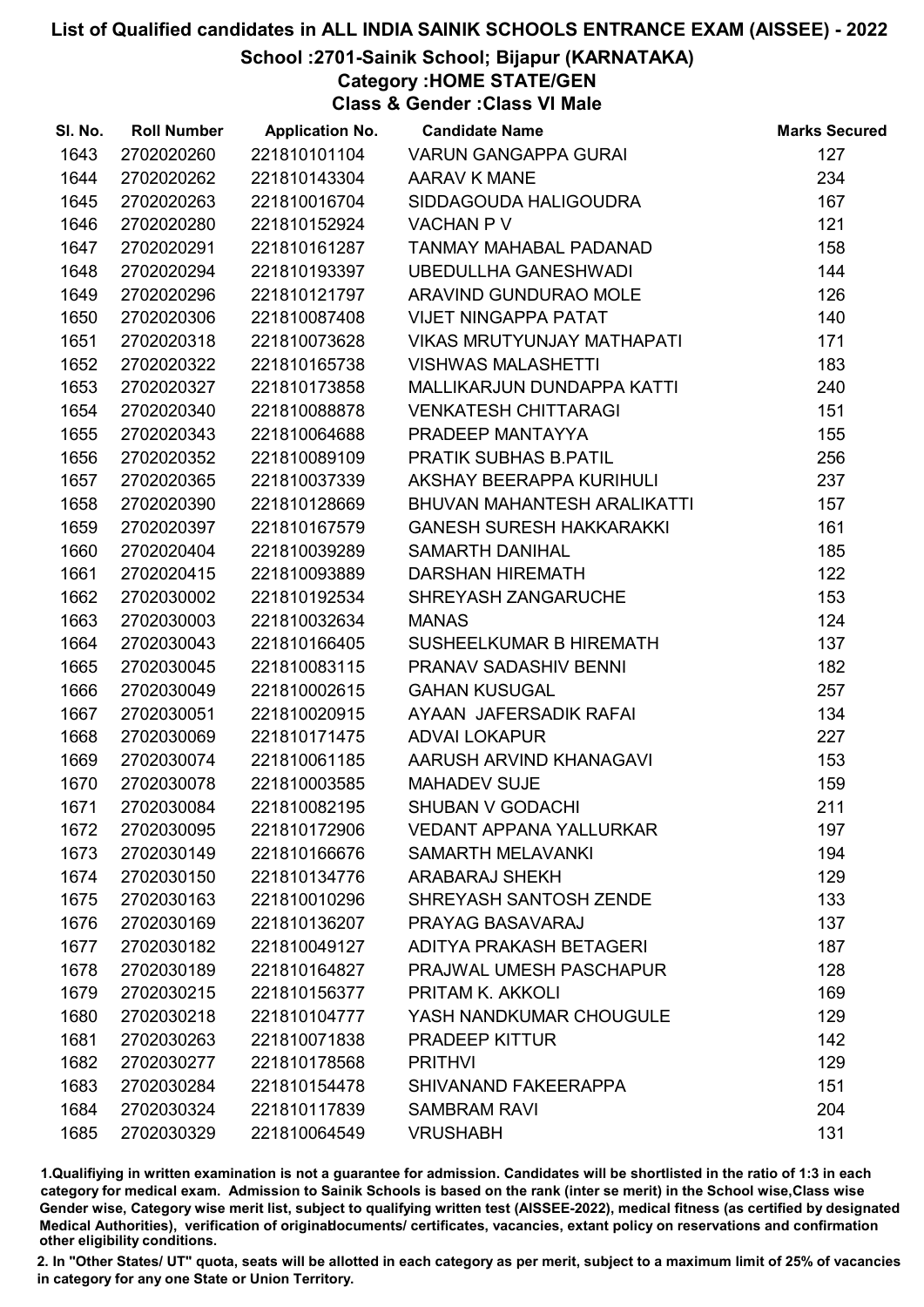#### School :2701-Sainik School; Bijapur (KARNATAKA)

Category :HOME STATE/GEN

Class & Gender :Class VI Male

| SI. No. | <b>Roll Number</b> | <b>Application No.</b> | <b>Candidate Name</b>       | <b>Marks Secured</b> |
|---------|--------------------|------------------------|-----------------------------|----------------------|
| 1686    | 2702030330         | 221810074849           | <b>JAGAN V HIREMATH</b>     | 178                  |
| 1687    | 2702030332         | 221810153259           | SHRIKANT VIJAYKUMAR SHINTRE | 250                  |
| 1688    | 2702030336         | 221810114669           | PRASANNA BASAVARAJ          | 120                  |
| 1689    | 2702030347         | 221810090979           | <b>OMKAR KOKATANUR</b>      | 130                  |
| 1690    | 2702030351         | 221810088789           | <b>NAITIK RAJ GUPTA</b>     | 153                  |
| 1691    | 2703010027         | 221810006060           | <b>SANDESH</b>              | 223                  |
| 1692    | 2703010035         | 221810091570           | <b>KANISHK PATIL</b>        | 190                  |
| 1693    | 2703010045         | 221810164601           | <b>VARUNA SANDESHA</b>      | 188                  |
| 1694    | 2703010127         | 221810046523           | <b>VAIBHAV REDDY</b>        | 168                  |
| 1695    | 2703010155         | 221810163493           | <b>AMITH PATIL</b>          | 188                  |
| 1696    | 2703010160         | 221810052804           | NANDEESH LAKSHMESHWAR       | 128                  |
| 1697    | 2703010197         | 221810053025           | <b>GANESH DONGARE</b>       | 224                  |
| 1698    | 2703010216         | 221810156565           | PREETHAM M P GOUDA          | 227                  |
| 1699    | 2703010252         | 221810103576           | <b>ANILKUMAR</b>            | 197                  |
| 1700    | 2703010260         | 221810140507           | <b>SANTHOSH</b>             | 140                  |
| 1701    | 2703010274         | 221810102247           | <b>SRUJAN</b>               | 188                  |
| 1702    | 2703010278         | 221810048947           | <b>DHEERAJ KULKARNI</b>     | 178                  |
| 1703    | 2703010316         | 221810114758           | <b>SAV TARUN</b>            | 158                  |
| 1704    | 2703010322         | 221810191278           | <b>MADAN KUMAR</b>          | 236                  |
| 1705    | 2703010324         | 221810099378           | SATHVIC H M                 | 156                  |
| 1706    | 2703010347         | 221810051379           | <b>HANAMAGOUDA</b>          | 231                  |
| 1707    | 2703020004         | 221810071800           | <b>RAGHAV K S</b>           | 252                  |
| 1708    | 2703020019         | 221810043270           | CHANNABASAVA V REDDY        | 240                  |
| 1709    | 2703020026         | 221810089001           | K M ADARSH SWAMY            | 131                  |
| 1710    | 2703020045         | 221810092861           | <b>VIKAS</b>                | 205                  |
| 1711    | 2703020070         | 221810101732           | MOHAMMED AQEEL SHAIK        | 159                  |
| 1712    | 2703020078         | 221810057362           | <b>ARAVIND B</b>            | 121                  |
| 1713    | 2703020089         | 221810084392           | <b>KARTHIK BALAGODU</b>     | 129                  |
| 1714    | 2703020109         | 221810116443           | <b>SUHAS HIREMATH</b>       | 152                  |
| 1715    | 2703020114         | 221810156953           | <b>SAIKIRAN ELLUR</b>       | 136                  |
| 1716    | 2703020120         | 221810084273           | <b>KARTHIK REDDY P</b>      | 143                  |
| 1717    | 2703020132         | 221810100893           | <b>GAGAN R KASALU</b>       | 177                  |
| 1718    | 2703020139         | 221810081714           | ARAVIND KAMAGOUDA           | 250                  |
| 1719    | 2703020143         | 221810065234           | <b>AMITH GAGAN HIREMATH</b> | 131                  |
| 1720    | 2703020191         | 221810098535           | <b>SUPASH P M</b>           | 182                  |
| 1721    | 2703020199         | 221810002155           | <b>REYANSH SHUKLA</b>       | 212                  |
| 1722    | 2703020203         | 221810176955           | <b>MOHAMMED MOHSIN</b>      | 122                  |
| 1723    | 2703020218         | 221810172775           | SHASHAKA H                  | 174                  |
| 1724    | 2703020222         | 221810174985           | <b>M KOTRESHA</b>           | 148                  |
| 1725    | 2703020223         | 221810094985           | <b>VEDANT BHANADARE</b>     | 222                  |
| 1726    | 2703020224         | 221810044195           | <b>VISHWAS K</b>            | 196                  |
| 1727    | 2703020235         | 221810064036           | <b>B SAI HARSHA BALAJI</b>  | 173                  |
| 1728    | 2703020251         | 221810089866           | H MANOJ KUMAR               | 135                  |

1.Qualifiying in written examination is not a guarantee for admission. Candidates will be shortlisted in the ratio of 1:3 in each category for medical exam. Admission to Sainik Schools is based on the rank (inter se merit) in the School wise,Class wise Gender wise, Category wise merit list, subject to qualifying written test (AISSEE-2022), medical fitness (as certified by designated Medical Authorities), verification of originablocuments/ certificates, vacancies, extant policy on reservations and confirmation other eligibility conditions.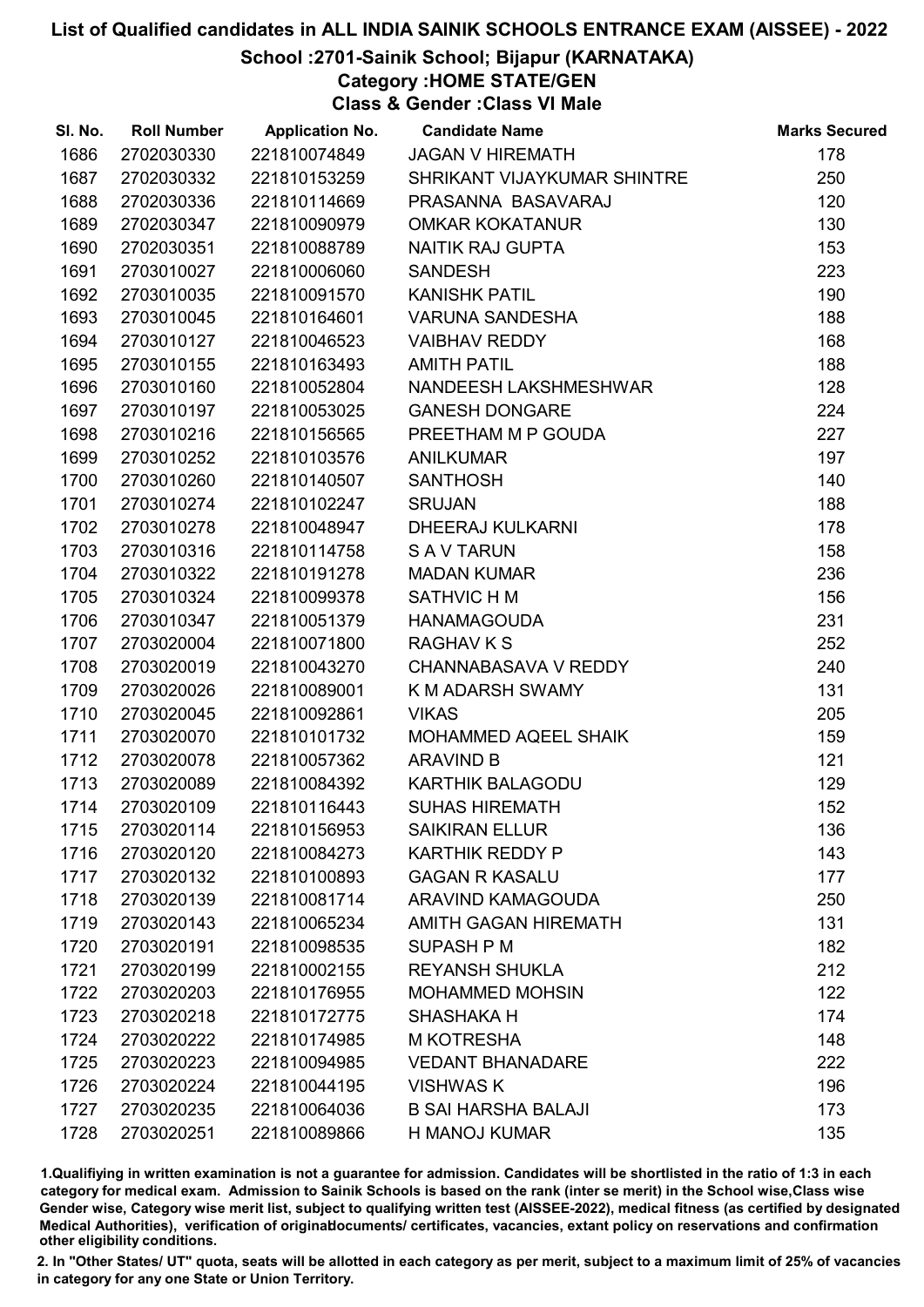#### School :2701-Sainik School; Bijapur (KARNATAKA)

Category :HOME STATE/GEN

Class & Gender :Class VI Male

| SI. No. | <b>Roll Number</b> | <b>Application No.</b> | <b>Candidate Name</b>            | <b>Marks Secured</b> |
|---------|--------------------|------------------------|----------------------------------|----------------------|
| 1729    | 2703020255         | 221810115086           | <b>SATVIK S</b>                  | 152                  |
| 1730    | 2703020281         | 221810113157           | <b>VINOD KUMAR</b>               | 131                  |
| 1731    | 2703020299         | 221810097418           | SUSEN.P. M                       | 161                  |
| 1732    | 2703020332         | 221810162919           | SHRIRANGANATH JOSHI              | 159                  |
| 1733    | 2703020335         | 221810080039           | <b>RITHWIK B M</b>               | 165                  |
| 1734    | 2703020350         | 221810041179           | <b>SHIVAKUMAR</b>                | 137                  |
| 1735    | 2704010002         | 221810091100           | <b>BAPUGOUDA METI</b>            | 222                  |
| 1736    | 2704010006         | 221810068100           | SAMARHRADDY BHIMANAGOUD          | 172                  |
| 1737    | 2704010034         | 221810091510           | <b>VINAYAK NINGAYYA HIREMATH</b> | 130                  |
| 1738    | 2704010041         | 221810131810           | <b>VIVEK</b>                     | 130                  |
| 1739    | 2704010047         | 221810176220           | <b>MANVITH KANDAKUR</b>          | 127                  |
| 1740    | 2704010059         | 221810025620           | <b>VINAYAK MAHADEV ULLAGADDI</b> | 216                  |
| 1741    | 2704010078         | 221810039830           | <b>ABHISHEK BIRADAR</b>          | 188                  |
| 1742    | 2704010085         | 221810111340           | <b>SHREYAS MALALI</b>            | 151                  |
| 1743    | 2704010087         | 221810083640           | NANDEESH SHYAMARAY               | 210                  |
| 1744    | 2704010101         | 221810021150           | GOUTAM YAMANAPPA YARADDI         | 201                  |
| 1745    | 2704010130         | 221810041360           | PREETAM HIREMATH                 | 210                  |
| 1746    | 2704010136         | 221810157560           | SIDDHARTH GYANAPPANAVAR          | 235                  |
| 1747    | 2704010137         | 221810125660           | SANJUGOUD VISHWANATHGOUD         | 172                  |
| 1748    | 2704010148         | 221810066070           | <b>CHETAN DAREPPA ATALATTI</b>   | 170                  |
| 1749    | 2704010162         | 221810175770           | <b>SAMARTH SHEELIN</b>           | 132                  |
| 1750    | 2704010169         | 221810164970           | <b>CHANDAN</b>                   | 208                  |
| 1751    | 2704010171         | 221810111080           | <b>VISHWAS SANGAPPA PUJARI</b>   | 168                  |
| 1752    | 2704010176         | 221810022380           | <b>SHREYAS P KOLUR</b>           | 210                  |
| 1753    | 2704010201         | 221810028590           | SOMESH SHANKAR HALAKI            | 245                  |
| 1754    | 2704010218         | 221810178401           | <b>DARSHAN</b>                   | 141                  |
| 1755    | 2704010226         | 221810086701           | <b>SHREYAS RACHAPPA MUDNUR</b>   | 259                  |
| 1756    | 2704010228         | 221810147701           | <b>KRISHNA KULAKARNI</b>         | 146                  |
| 1757    | 2704010229         | 221810097701           | <b>BASAVPRABHU MASAGUPPI</b>     | 179                  |
| 1758    | 2704010235         | 221810138901           | <b>ADITYA AMARESH</b>            | 153                  |
| 1759    | 2704010244         | 221810174411           | SHISHIR SHANTAPPA BIRADAR        | 135                  |
| 1760    | 2704010250         | 221810163711           | <b>MUTTURAJ BIRADAR</b>          | 159                  |
| 1761    | 2704010251         | 221810041811           | <b>SHASHANK PATIL</b>            | 200                  |
| 1762    | 2704010262         | 221810085221           | <b>VINAY CHANABASAPPA DESAI</b>  | 152                  |
| 1763    | 2704010264         | 221810101421           | <b>ADITYA BUDIHAL</b>            | 160                  |
| 1764    | 2704010272         | 221810035621           | <b>SRUJAN</b>                    | 169                  |
| 1765    | 2704010313         | 221810123741           | <b>SANJEEV HANDRAL</b>           | 139                  |
| 1766    | 2704010317         | 221810075051           | <b>SUVAS SAHEBAGOUD</b>          | 198                  |
| 1767    | 2704010318         | 221810179051           | JEEVANARAJ                       | 129                  |
| 1768    | 2704010326         | 221810057451           | SANGANAGOUDA SAHEBAGOUDA         | 248                  |
| 1769    | 2704010339         | 221810096061           | <b>SHREYAS</b>                   | 238                  |
| 1770    | 2704010358         | 221810051661           | <b>SANGMESH</b>                  | 145                  |
| 1771    | 2704010364         | 221810078861           | KIRANA KUMARA                    | 152                  |

1.Qualifiying in written examination is not a guarantee for admission. Candidates will be shortlisted in the ratio of 1:3 in each category for medical exam. Admission to Sainik Schools is based on the rank (inter se merit) in the School wise,Class wise Gender wise, Category wise merit list, subject to qualifying written test (AISSEE-2022), medical fitness (as certified by designated Medical Authorities), verification of originablocuments/ certificates, vacancies, extant policy on reservations and confirmation other eligibility conditions.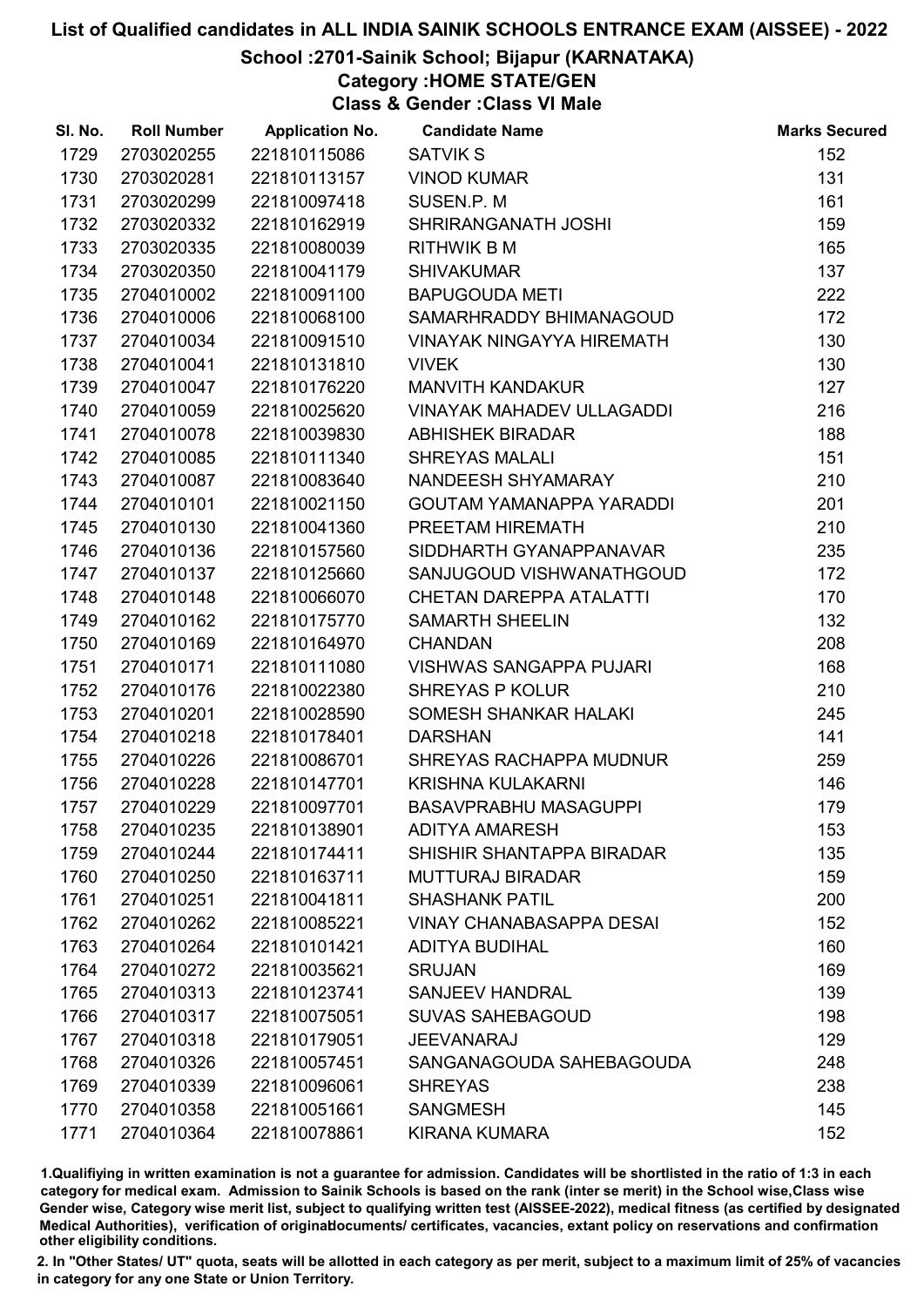## School :2701-Sainik School; Bijapur (KARNATAKA)

Category :HOME STATE/GEN

Class & Gender :Class VI Male

| SI. No. | <b>Roll Number</b> | <b>Application No.</b> | <b>Candidate Name</b>              | <b>Marks Secured</b> |
|---------|--------------------|------------------------|------------------------------------|----------------------|
| 1772    | 2704010395         | 221810171781           | SAMARATH GULAGOND                  | 121                  |
| 1773    | 2704010420         | 221810144591           | SAMARTH SANJAY BHOSALE             | 144                  |
| 1774    | 2704010450         | 221810117012           | PUTTARAJ SHIVASHARANAYYA           | 164                  |
| 1775    | 2704020015         | 221810092812           | <b>VISRUTA MOTAGI</b>              | 155                  |
| 1776    | 2704020032         | 221810088222           | PRATEEK RAJAKUMAR BASHETTI         | 258                  |
| 1777    | 2704020041         | 221810066722           | SIDDAROOD HOSAWALIKAR              | 124                  |
| 1778    | 2704020042         | 221810148722           | ANUJ KULKARNI                      | 125                  |
| 1779    | 2704020044         | 221810192822           | <b>MALLESH HALAPPA BELAGALI</b>    | 121                  |
| 1780    | 2704020057         | 221810128132           | <b>SAMARTH SUBHAS PATIL</b>        | 146                  |
| 1781    | 2704020068         | 221810071832           | <b>GHULAPPA SHIVAPPA KHOT</b>      | 131                  |
| 1782    | 2704020081         | 221810152642           | <b>SUMANT BALIGAR</b>              | 208                  |
| 1783    | 2704020089         | 221810102842           | ABHISHEK M LAGAMANNANAVAR          | 207                  |
| 1784    | 2704020090         | 221810153942           | <b>SUJAL KUMAR KARNAWADI</b>       | 139                  |
| 1785    | 2704020097         | 221810076252           | <b>MANIKANTH</b>                   | 138                  |
| 1786    | 2704020099         | 221810190352           | <b>ABHIJIT PATIL</b>               | 157                  |
| 1787    | 2704020119         | 221810065462           | VIJAYAKUMARA DEVINDRAPPA           | 243                  |
| 1788    | 2704020127         | 221810092862           | <b>ROHIT MIRJI</b>                 | 182                  |
| 1789    | 2704020184         | 221810090992           | S ABHISHEKH                        | 217                  |
| 1790    | 2704020185         | 221810182992           | DARSHAN SANGAPPA SARAGAR           | 126                  |
| 1791    | 2704020193         | 221810077103           | <b>SANDEEP AMBLYAL</b>             | 214                  |
| 1792    | 2704020202         | 221810187503           | RAHUL RAMESH KOPPAD                | 133                  |
| 1793    | 2704020204         | 221810069603           | <b>VIRESH BASAVARAJ SINDAGI</b>    | 244                  |
| 1794    | 2704020210         | 221810084013           | <b>VIJAYAKUMAR DANESH BANDE</b>    | 230                  |
| 1795    | 2704020217         | 221810105513           | <b>MALATESH</b>                    | 127                  |
| 1796    | 2704020232         | 221810059523           | ABHISHEK BASAPPA KULLOLLI          | 153                  |
| 1797    | 2704020240         | 221810036923           | <b>VRISHANK BRANGIMATH</b>         | 169                  |
| 1798    | 2704020242         | 221810079033           | <b>SANJAYA</b>                     | 256                  |
| 1799    | 2704020255         | 221810055633           | <b>VAIBHAV SOMAPPA KANAKARADDI</b> | 152                  |
| 1800    | 2704020270         | 221810098443           | <b>BHUVAN PATIL</b>                | 191                  |
| 1801    | 2704020278         | 221810066843           | <b>AKASH LAXMAN SHIRIGIRI</b>      | 171                  |
| 1802    | 2704020279         | 221810128843           | NIRANJAN PRAKASH SHETTAR           | 132                  |
| 1803    | 2704020286         | 221810109253           | <b>PRANAV KAJAGAR</b>              | 141                  |
| 1804    | 2704020316         | 221810137663           | <b>BASAVAPRABHU</b>                | 137                  |
| 1805    | 2704020332         | 221810140273           | GOURISHANKAR SAPPADAMATH           | 159                  |
| 1806    | 2704020336         | 221810080373           | <b>DHARESH NIDONI</b>              | 157                  |
| 1807    | 2704020339         | 221810048473           | PRAJWAL BADASAL                    | 121                  |
| 1808    | 2704020341         | 221810042673           | <b>SUSHANT ILAKALL</b>             | 163                  |
| 1809    | 2704020357         | 221810059483           | NAVEEN ISHWAR URABINAVAR           | 182                  |
| 1810    | 2704020369         | 221810067293           | <b>ARCHIT</b>                      | 213                  |
| 1811    | 2704020370         | 221810192393           | SANDESH CHANDRASHEKHAR             | 167                  |
| 1812    | 2704020374         | 221810094693           | <b>SHARATH KUMAR</b>               | 168                  |
| 1813    | 2704020379         | 221810083993           | <b>JANGLISAB</b>                   | 187                  |
| 1814    | 2704020392         | 221810031704           | <b>SAICHIRAG CHOUDHARI</b>         | 137                  |

1.Qualifiying in written examination is not a guarantee for admission. Candidates will be shortlisted in the ratio of 1:3 in each category for medical exam. Admission to Sainik Schools is based on the rank (inter se merit) in the School wise,Class wise Gender wise, Category wise merit list, subject to qualifying written test (AISSEE-2022), medical fitness (as certified by designated Medical Authorities), verification of originablocuments/ certificates, vacancies, extant policy on reservations and confirmation other eligibility conditions.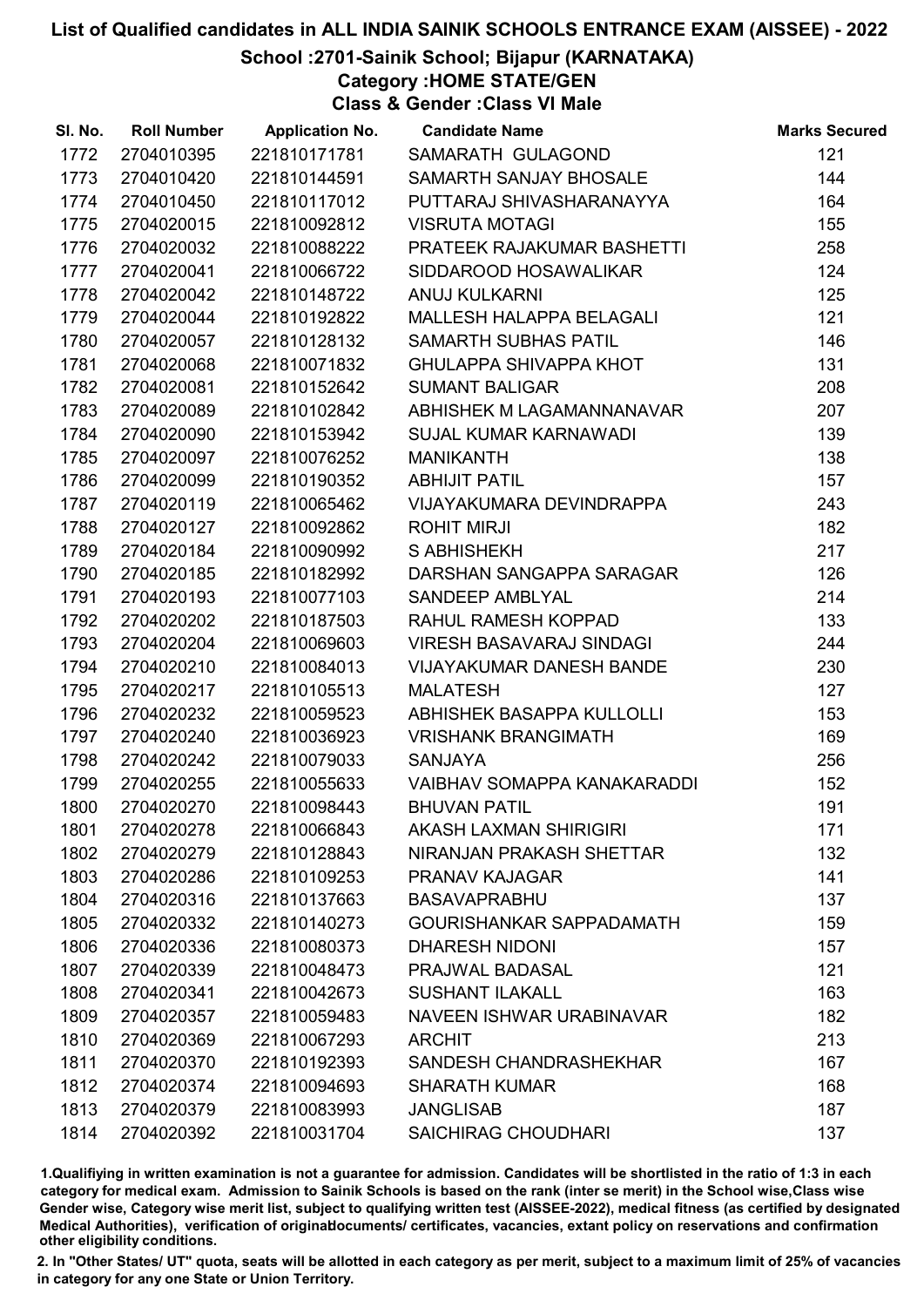#### School :2701-Sainik School; Bijapur (KARNATAKA)

Category :HOME STATE/GEN

Class & Gender :Class VI Male

| SI. No. | <b>Roll Number</b> | <b>Application No.</b> | <b>Candidate Name</b>              | <b>Marks Secured</b> |
|---------|--------------------|------------------------|------------------------------------|----------------------|
| 1815    | 2704020405         | 221810123314           | <b>VISHWANATH SANJAY HOSAKOTI</b>  | 141                  |
| 1816    | 2704020410         | 221810017614           | SIDDHARTH A H M                    | 140                  |
| 1817    | 2704020416         | 221810051814           | <b>AKSHAYA HIREMATH</b>            | 238                  |
| 1818    | 2704020426         | 221810085224           | <b>GURURAJ KUDARI</b>              | 241                  |
| 1819    | 2704020429         | 221810167424           | VISHWARADHYA P MELINAMATH          | 183                  |
| 1820    | 2704020446         | 221810155334           | SAISAMARTH KANDAKUR                | 139                  |
| 1821    | 2704020449         | 221810148334           | <b>SANJEEVA BIRADAR</b>            | 185                  |
| 1822    | 2704020456         | 221810084534           | PRASANNA RAMANAGOUDA               | 176                  |
| 1823    | 2704020463         | 221810148934           | <b>SUJAYREDDY CHOUDRI</b>          | 138                  |
| 1824    | 2704020479         | 221810168544           | <b>SUDHANVA</b>                    | 141                  |
| 1825    | 2704020483         | 221810054944           | KIRAN BASANAGOUDA BIRADAR          | 215                  |
| 1826    | 2704020487         | 221810102254           | <b>PRITHVIRAJA</b>                 | 161                  |
| 1827    | 2704020525         | 221810180274           | <b>SAMARTH AVATI</b>               | 136                  |
| 1828    | 2704020533         | 221810149774           | PRAJWAL ANNAPPA NAIK               | 165                  |
| 1829    | 2704020534         | 221810081874           | <b>CHINMAY SIDAREDDI</b>           | 165                  |
| 1830    | 2704020547         | 221810127584           | SOHANAKUMAR PATIL                  | 148                  |
| 1831    | 2704020549         | 221810096684           | MAHESH RAMANAGOUD HAYYALA          | 179                  |
| 1832    | 2704020562         | 221810134394           | ANAND REVANASIDD KANAKIKODI        | 155                  |
| 1833    | 2704020574         | 221810055994           | CHANNABASAVA GURURAJ               | 149                  |
| 1834    | 2704020580         | 221810098005           | <b>CHANNU SANNAKKI</b>             | 167                  |
| 1835    | 2704020590         | 221810019505           | <b>SUSHANTA PATIL</b>              | 171                  |
| 1836    | 2704020596         | 221810092805           | <b>KARTIK SHAHAPUR</b>             | 126                  |
| 1837    | 2704020643         | 221810052825           | <b>NITIN RAYAGOND</b>              | 260                  |
| 1838    | 2704020652         | 221810066535           | PRUTHVIRAJA B B                    | 143                  |
| 1839    | 2704020663         | 221810150345           | KIRANKUMAR SOMANAKATTI             | 125                  |
| 1840    | 2704020669         | 221810100545           | CHETANAGOUDA CHANNAMALLA           | 145                  |
| 1841    | 2704020674         | 221810141745           | <b>VINAYGOUDA</b>                  | 173                  |
| 1842    | 2704020680         | 221810050945           | <b>AVINASH</b>                     | 132                  |
| 1843    | 2704020688         | 221810050655           | PRAJWAL HIRENINGAPPANAVAR          | 126                  |
| 1844    | 2704020692         | 221810084755           | <b>VISHWANATH ANAVEERAYYA</b>      | 187                  |
| 1845    | 2704020710         | 221810149665           | <b>SAMARTH ANDANI</b>              | 130                  |
| 1846    | 2704020723         | 221810159175           | <b>JAGADISH SHREESHAIL BIRADAR</b> | 130                  |
| 1847    | 2704020743         | 221810142085           | <b>SOHAN</b>                       | 255                  |
| 1848    | 2704020745         | 221810158085           | PRAVEEN VIJAYKUMAR ZARE            | 164                  |
| 1849    | 2704020761         | 221810083785           | AMAR NIRANJAN BIRADAR              | 154                  |
| 1850    | 2704020789         | 221810087306           | SOORAJA VAJJAL                     | 186                  |
| 1851    | 2704020791         | 221810098306           | SHREYAS S VANAKIMATH               | 121                  |
| 1852    | 2704020804         | 221810151016           | PRASAN BASAPPA JAKANUR             | 168                  |
| 1853    | 2704020837         | 221810121726           | <b>PUNIT PATIL</b>                 | 192                  |
| 1854    | 2704020851         | 221810129136           | PRAJVAL SIDDAPPA DYAMAGOND         | 122                  |
| 1855    | 2704020874         | 221810159836           | ABHISHEKA GOUDAR                   | 221                  |
| 1856    | 2704020879         | 221810123046           | KARTIK SHRISHAIL NINBIKAI          | 126                  |
| 1857    | 2704020895         | 221810073746           | SHOURYA LINGARAJ INDI              | 259                  |

1.Qualifiying in written examination is not a guarantee for admission. Candidates will be shortlisted in the ratio of 1:3 in each category for medical exam. Admission to Sainik Schools is based on the rank (inter se merit) in the School wise,Class wise Gender wise, Category wise merit list, subject to qualifying written test (AISSEE-2022), medical fitness (as certified by designated Medical Authorities), verification of originablocuments/ certificates, vacancies, extant policy on reservations and confirmation other eligibility conditions.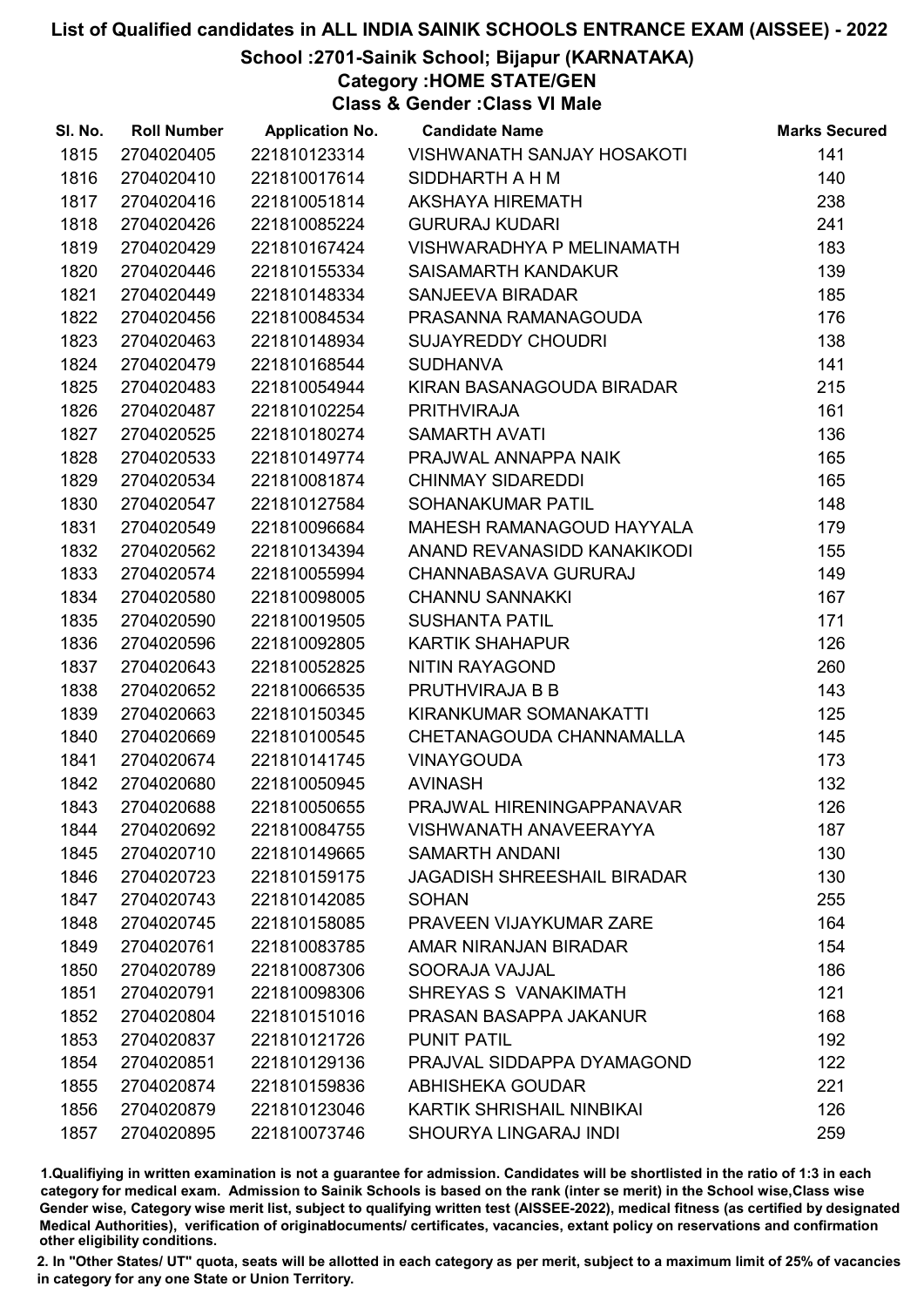## School :2701-Sainik School; Bijapur (KARNATAKA)

Category :HOME STATE/GEN

Class & Gender :Class VI Male

| SI. No. | <b>Roll Number</b> | <b>Application No.</b> | <b>Candidate Name</b>              | <b>Marks Secured</b> |
|---------|--------------------|------------------------|------------------------------------|----------------------|
| 1858    | 2704020913         | 221810147456           | PRADEEPGOUDA POLICEPATIL           | 199                  |
| 1859    | 2704020919         | 221810069856           | <b>VADIRAJ BHEEMARAO KULAKARNI</b> | 236                  |
| 1860    | 2704020920         | 221810048956           | <b>SANKET TOTAGER</b>              | 153                  |
| 1861    | 2704020923         | 221810064166           | SAMARTH HAVINAL                    | 146                  |
| 1862    | 2704020930         | 221810063366           | <b>AYYAPPAGOUD</b>                 | 197                  |
| 1863    | 2704020942         | 221810062276           | <b>CHANNAKESHAVARADDI RADDER</b>   | 192                  |
| 1864    | 2704020979         | 221810043196           | <b>VINOD YALIGAR</b>               | 179                  |
| 1865    | 2704020980         | 221810196296           | SANTHOSH MALLAPPA ALAMEL           | 207                  |
| 1866    | 2704021004         | 221810125107           | <b>AMEET BARAKOL</b>               | 134                  |
| 1867    | 2704021008         | 221810174507           | <b>VEERESH BALIGAR</b>             | 143                  |
| 1868    | 2704021015         | 221810104907           | <b>KUSHAL BEELUR</b>               | 231                  |
| 1869    | 2704021031         | 221810096027           | <b>NEERAJ SONNAD</b>               | 203                  |
| 1870    | 2704021039         | 221810086427           | PREETAM PATIL                      | 193                  |
| 1871    | 2704021045         | 221810058627           | KASHINATH SIDDARAM HALADAKI        | 228                  |
| 1872    | 2704021047         | 221810064727           | <b>YASHAVANTRAYAGOUD</b>           | 200                  |
| 1873    | 2704021051         | 221810106827           | <b>ROHIT GHANTI</b>                | 176                  |
| 1874    | 2704021061         | 221810163337           | SAMARTH TODALABAGI                 | 156                  |
| 1875    | 2704021071         | 221810060837           | VAIBHAVANANDA PRABHULINGA          | 225                  |
| 1876    | 2704030004         | 221810149100           | SACHET ADIVEPPA PADADALI           | 171                  |
| 1877    | 2704030037         | 221810118030           | <b>SHREYAS PADANAD</b>             | 217                  |
| 1878    | 2704030044         | 221810079430           | <b>SUMIT KALASAGOND</b>            | 227                  |
| 1879    | 2704030061         | 221810171540           | <b>SANGAMESH BAGALI</b>            | 174                  |
| 1880    | 2704030073         | 221810170650           | <b>ABHISHEK SADASHIV</b>           | 216                  |
| 1881    | 2704030092         | 221810186660           | <b>AMOGH MOHARIR</b>               | 133                  |
| 1882    | 2704030101         | 221810057070           | <b>DINESH PATIL</b>                | 170                  |
| 1883    | 2704030131         | 221810083580           | <b>ABHAY MUGADLIMATH</b>           | 220                  |
| 1884    | 2704030133         | 221810112680           | <b>SHARAT SHEGUNASHI</b>           | 195                  |
| 1885    | 2704030137         | 221810018880           | <b>HARISH B CHOUGULA</b>           | 147                  |
| 1886    | 2704030142         | 221810172290           | RAMANAGOUDA BIRADAR                | 123                  |
| 1887    | 2704030147         | 221810137590           | HARISH SANTOSH VIRAKTAMATH         | 164                  |
| 1888    | 2704030162         | 221810080601           | SHREYAS SARAWAD                    | 211                  |
| 1889    | 2704030177         | 221810072111           | ABHIJNAN SIDDARUD KOULAGUDD        | 220                  |
| 1890    | 2704030198         | 221810031811           | <b>NEHAL PATIL</b>                 | 154                  |
| 1891    | 2704030207         | 221810194521           | <b>TULSI RAJ KORE</b>              | 133                  |
| 1892    | 2704030216         | 221810105131           | PRITHVIRAJ S HOSALLI               | 225                  |
| 1893    | 2704030217         | 221810086131           | <b>SHARANAGOUDA B YARAGAL</b>      | 142                  |
| 1894    | 2704030226         | 221810158431           | <b>SAMARTH ASKI</b>                | 183                  |
| 1895    | 2704030228         | 221810092931           | <b>SHRIDHAR PADANAD</b>            | 141                  |
| 1896    | 2704030240         | 221810032741           | ABHAYAKIRAN SANGAMESH              | 163                  |
| 1897    | 2704030246         | 221810062151           | PRATEEK MALLANAGOUD                | 123                  |
| 1898    | 2704030277         | 221810102861           | <b>SHARAT SAJJNAR</b>              | 278                  |
| 1899    | 2704030290         | 221810086371           | MITTAL MAHESH MURABATTI            | 147                  |
| 1900    | 2704030291         | 221810061571           | <b>SATVIK KORE</b>                 | 235                  |

1.Qualifiying in written examination is not a guarantee for admission. Candidates will be shortlisted in the ratio of 1:3 in each category for medical exam. Admission to Sainik Schools is based on the rank (inter se merit) in the School wise,Class wise Gender wise, Category wise merit list, subject to qualifying written test (AISSEE-2022), medical fitness (as certified by designated Medical Authorities), verification of originablocuments/ certificates, vacancies, extant policy on reservations and confirmation other eligibility conditions.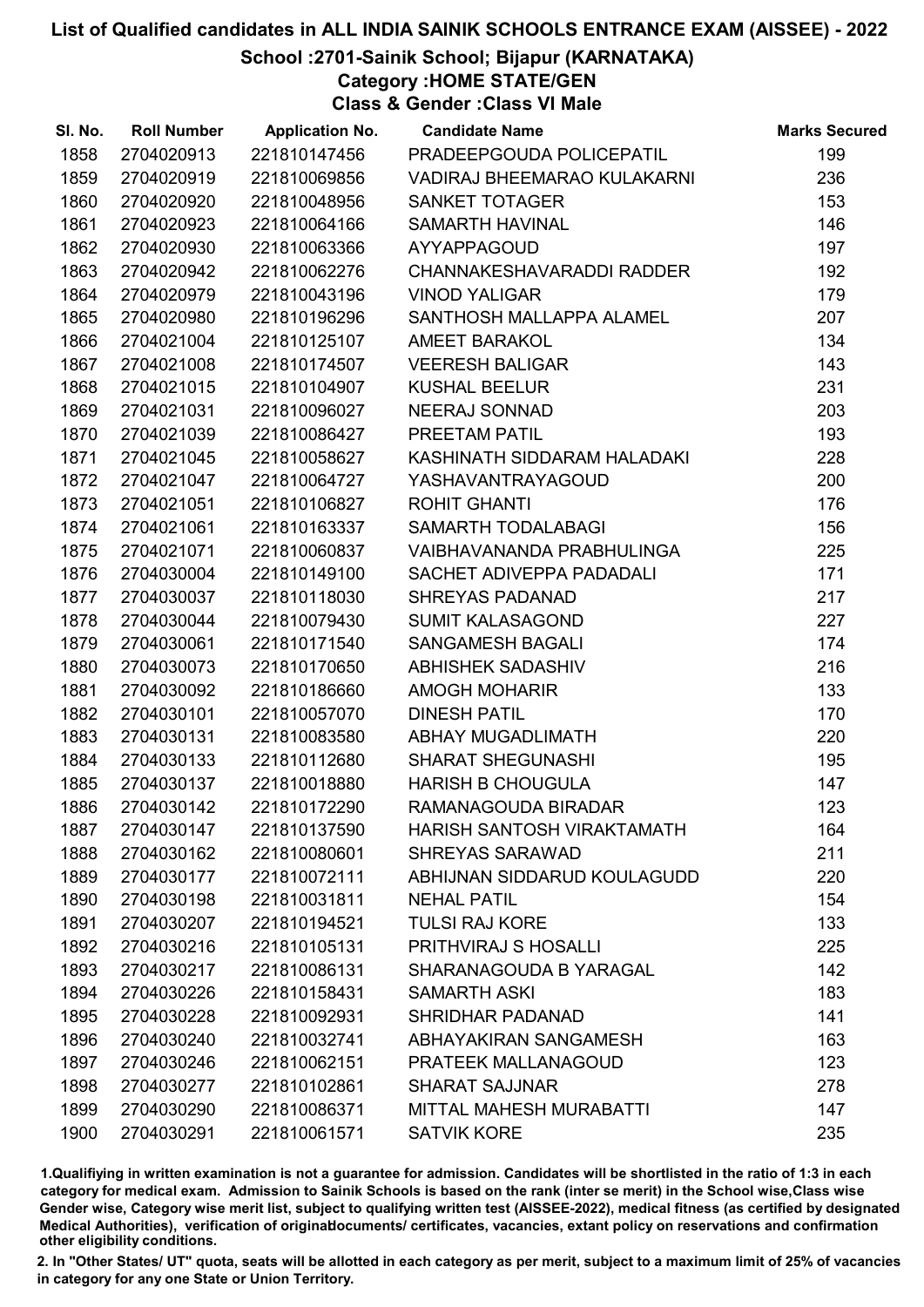### School :2701-Sainik School; Bijapur (KARNATAKA)

Category :HOME STATE/GEN

Class & Gender :Class VI Male

| SI. No. | <b>Roll Number</b> | <b>Application No.</b> | <b>Candidate Name</b>             | <b>Marks Secured</b> |
|---------|--------------------|------------------------|-----------------------------------|----------------------|
| 1901    | 2704030293         | 221810118571           | <b>NIHAL KHOT</b>                 | 215                  |
| 1902    | 2704030297         | 221810070871           | <b>BASAVESH TEGGELLI</b>          | 219                  |
| 1903    | 2704030302         | 221810166971           | SANGAMESH GOUDAPPANAVAR           | 167                  |
| 1904    | 2704030310         | 221810096381           | NITHIN N SINAKHED                 | 211                  |
| 1905    | 2704030317         | 221810005881           | <b>SUBHAS VIJAYAKUMAR</b>         | 149                  |
| 1906    | 2704030325         | 221810057191           | <b>ABHILASH H PATIL</b>           | 121                  |
| 1907    | 2704030335         | 221810031202           | <b>SAMARTH KATTI</b>              | 250                  |
| 1908    | 2704030362         | 221810166812           | KISHOR I GONI                     | 147                  |
| 1909    | 2704030366         | 221810127022           | <b>BASANAGOUDA R KUDLIGI</b>      | 128                  |
| 1910    | 2704030368         | 221810135122           | <b>SAMARTH NESUR</b>              | 181                  |
| 1911    | 2704030369         | 221810124222           | <b>NIKHIL B PATIL</b>             | 151                  |
| 1912    | 2704030371         | 221810096422           | PUNEET HANUMARADDI                | 137                  |
| 1913    | 2704030379         | 221810152332           | <b>KEDAR</b>                      | 120                  |
| 1914    | 2704030380         | 221810104332           | <b>SAMPREET PATIL</b>             | 195                  |
| 1915    | 2704030406         | 221810165152           | <b>AVNISH MALAPUR</b>             | 187                  |
| 1916    | 2704030407         | 221810140252           | <b>ABHISHEK BHAIRAMATTI</b>       | 174                  |
| 1917    | 2704030413         | 221810040652           | <b>ASHISH GURAV</b>               | 154                  |
| 1918    | 2704030414         | 221810152652           | <b>ADARSH BUDIHAL</b>             | 121                  |
| 1919    | 2704030438         | 221810052172           | HARSHIT VADAVADAGI                | 126                  |
| 1920    | 2704030446         | 221810101572           | <b>SRUJAN BASANAGOUDA</b>         | 192                  |
| 1921    | 2704030455         | 221810055972           | <b>ARYAN</b>                      | 211                  |
| 1922    | 2704030456         | 221810170082           | <b>RAHUL KOLUR</b>                | 218                  |
| 1923    | 2704030461         | 221810079182           | PREETAM ANGADI                    | 136                  |
| 1924    | 2704030488         | 221810108892           | <b>GOUTAM GANIGER</b>             | 190                  |
| 1925    | 2704030493         | 221810140203           | <b>VIRAAT BAKALE</b>              | 210                  |
| 1926    | 2704030494         | 221810050203           | <b>SANKET NERAKI</b>              | 151                  |
| 1927    | 2704030502         | 221810039603           | PAVAN ADAVI                       | 224                  |
| 1928    | 2704030516         | 221810085747           | <b>MAHAMMAD REHAN MYAGERI</b>     | 144                  |
| 1929    | 2704030531         | 221810141657           | <b>MANOJKUMAR</b>                 | 161                  |
| 1930    | 2704030551         | 221810146467           | ADITYA KATARABADI                 | 130                  |
| 1931    | 2704030569         | 221810012677           | <b>VARUN MALLIKARJUN BORAMANI</b> | 218                  |
| 1932    | 2704030587         | 221810173287           | PREETHAM MELINAMATH               | 157                  |
| 1933    | 2704030598         | 221810047787           | SAMPREET PRABHUNATH YEVOOR        | 156                  |
| 1934    | 2704030599         | 221810052887           | PREETAM SANGANAL                  | 144                  |
| 1935    | 2704030622         | 221810145008           | <b>SAMARTH KUMBAR</b>             | 181                  |
| 1936    | 2704030627         | 221810083508           | MALLIKARJUN ADIVEPPPA             | 188                  |
| 1937    | 2704030628         | 221810131608           | <b>PRAVEEN KUMAR</b>              | 189                  |
| 1938    | 2704030642         | 221810099318           | SAMARTH KRISHNA CHIGARADDI        | 178                  |
| 1939    | 2704030648         | 221810066618           | DAYANAND TELAGADE                 | 120                  |
| 1940    | 2704030652         | 221810188918           | PRAVEEN BASAVARAJ PATIL           | 149                  |
| 1941    | 2704030659         | 221810042428           | <b>HARSHA P PATIL</b>             | 210                  |
| 1942    | 2704030663         | 221810153528           | <b>VIJAY VEERENDRA PATIL</b>      | 158                  |
| 1943    | 2704030668         | 221810107728           | PRADEEP HUNALLI                   | 133                  |

1.Qualifiying in written examination is not a guarantee for admission. Candidates will be shortlisted in the ratio of 1:3 in each category for medical exam. Admission to Sainik Schools is based on the rank (inter se merit) in the School wise,Class wise Gender wise, Category wise merit list, subject to qualifying written test (AISSEE-2022), medical fitness (as certified by designated Medical Authorities), verification of originablocuments/ certificates, vacancies, extant policy on reservations and confirmation other eligibility conditions.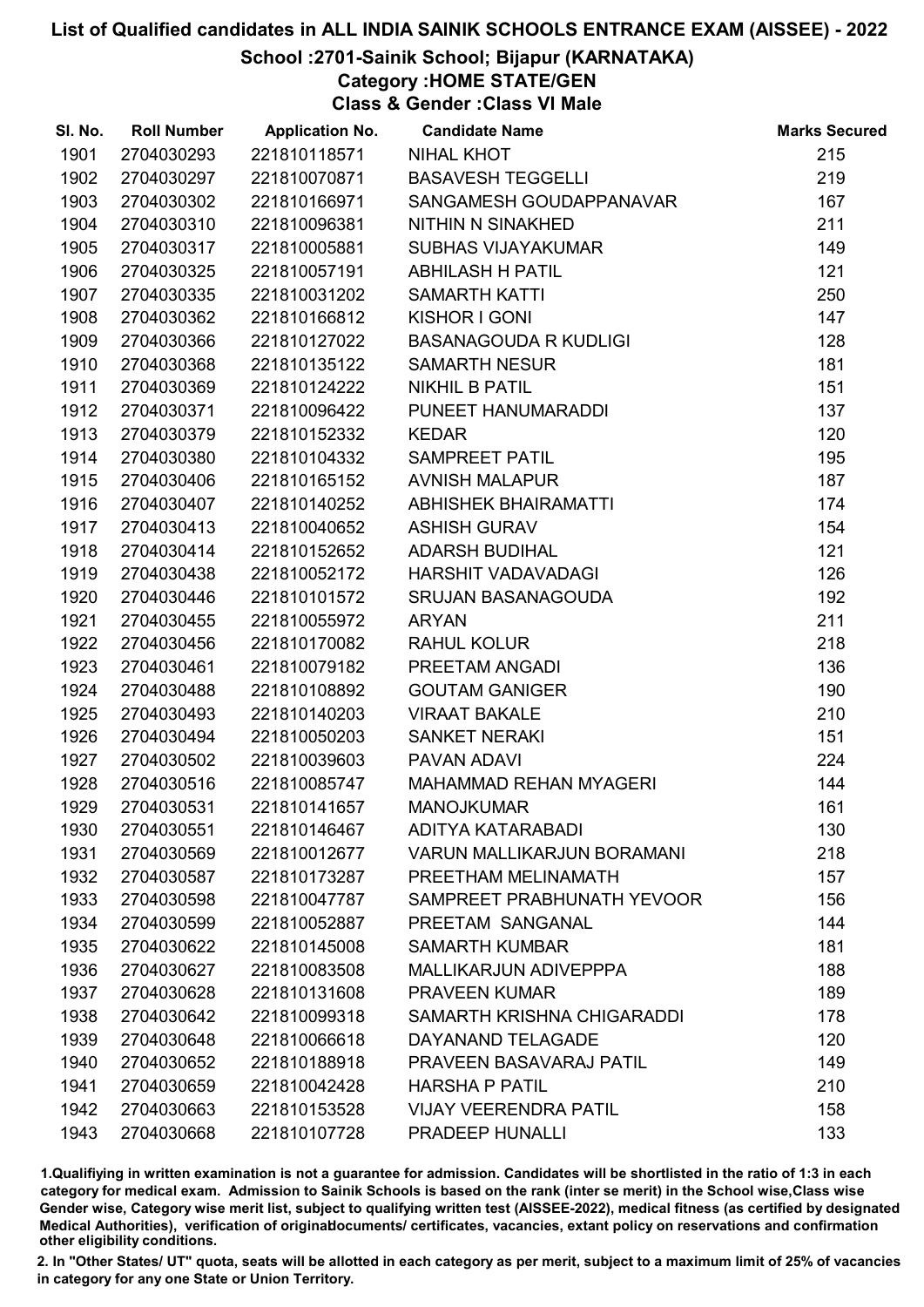## School :2701-Sainik School; Bijapur (KARNATAKA)

Category :HOME STATE/GEN

Class & Gender :Class VI Male

| SI. No. | <b>Roll Number</b> | <b>Application No.</b> | <b>Candidate Name</b>            | <b>Marks Secured</b> |
|---------|--------------------|------------------------|----------------------------------|----------------------|
| 1944    | 2704030680         | 221810051438           | NEELAKANTHAYYA                   | 184                  |
| 1945    | 2704030706         | 221810109158           | ADITYA SHIVANAND GOTAKHINDI      | 167                  |
| 1946    | 2704030714         | 221810158458           | SHASHANKA MAHESH GUJAGOND        | 157                  |
| 1947    | 2704030720         | 221810061068           | PRASHANT BASAVARAJ               | 174                  |
| 1948    | 2704030722         | 221810145268           | SHARATARADDI RAMANAGOUDA         | 150                  |
| 1949    | 2704030730         | 221810181668           | <b>ABHAY MATH</b>                | 162                  |
| 1950    | 2704030737         | 221810170968           | <b>VINAYAK SHRISHAIL HALOLLI</b> | 131                  |
| 1951    | 2704030738         | 221810141968           | PREETAM S BIRADAR                | 129                  |
| 1952    | 2704030740         | 221810162078           | <b>MANOJ</b>                     | 184                  |
| 1953    | 2704030751         | 221810154578           | SHREEVIJAY TALEWAD               | 146                  |
| 1954    | 2704030766         | 221810084288           | ADITYA MUDIGOUD BIRADAR          | 233                  |
| 1955    | 2704030784         | 221810137398           | SAMPREET HAVANNAVAR              | 121                  |
| 1956    | 2704030788         | 221810133498           | RAJKUMAR KAMATAGI                | 127                  |
| 1957    | 2704030831         | 221810042909           | PRAJAWAL MADIVALAYYA             | 155                  |
| 1958    | 2704030834         | 221810058909           | KAILASH VIJAYAKUMAR CHOUDRI      | 163                  |
| 1959    | 2704030846         | 221810092029           | PREETAM KIRANKUMAR               | 167                  |
| 1960    | 2704030850         | 221810172229           | SHIVU KALLAPPA YARANAL           | 153                  |
| 1961    | 2704030854         | 221810099429           | <b>SATVIK M BIRADAR</b>          | 150                  |
| 1962    | 2704030872         | 221810082039           | <b>GIRISH KUNTOJI</b>            | 128                  |
| 1963    | 2704030907         | 221810090449           | SIDDARTH SUBHASH ARAGI           | 154                  |
| 1964    | 2704030926         | 221810162059           | RANGANATH GOVINDAPPA             | 152                  |
| 1965    | 2704030934         | 221810127559           | <b>VINAY MALI</b>                | 122                  |
| 1966    | 2704030937         | 221810165759           | <b>BASANAGOUDA NIRALAGI</b>      | 199                  |
| 1967    | 2704030950         | 221810096369           | <b>HARSHAVARDHAN</b>             | 208                  |
| 1968    | 2704030959         | 221810038769           | PRASANNA BADACHI                 | 135                  |
| 1969    | 2704030962         | 221810130969           | <b>VINAYAK BASAPPA JANAGOUD</b>  | 121                  |
| 1970    | 2704030965         | 221810077079           | <b>SAMARTH JIVAPUR</b>           | 163                  |
| 1971    | 2704030966         | 221810063179           | RAMARADDI MAHANTESH              | 124                  |
| 1972    | 2704030978         | 221810156679           | PRAJVAL VIRESH BIRADAR           | 121                  |
| 1973    | 2704030980         | 221810062979           | <b>ANUJ SURESH TENKALI</b>       | 139                  |
| 1974    | 2704030987         | 221810029389           | ADITHYA KAKHANDAKI               | 165                  |
| 1975    | 2704030988         | 221810149389           | PRADEEP RAMAPPA BHAIRANATTI      | 133                  |
| 1976    | 2704031018         | 221810053899           | PREETAM DUMMANNAVAR              | 178                  |
| 1977    | 2704040010         | 221810137513           | <b>BHARAT VIJAYAMAHANTESH</b>    | 136                  |
| 1978    | 2704040012         | 221810169713           | <b>DHANUSH KHEDAD</b>            | 132                  |
| 1979    | 2704040016         | 221810126023           | <b>VISHWANATH SANKANNAVAR</b>    | 197                  |
| 1980    | 2704040018         | 221810051123           | <b>PRATEEK GUNJIGAON</b>         | 166                  |
| 1981    | 2704040022         | 221810035223           | ANISH SHIVANANDA PATIL           | 188                  |
| 1982    | 2704040035         | 221810128433           | <b>SRUJAN NARAGUND</b>           | 129                  |
| 1983    | 2704040061         | 221810102053           | PRANAV MALAJI                    | 141                  |
| 1984    | 2704040062         | 221810082153           | KRISHNAGOUDA KUSHALGOUDA         | 182                  |
| 1985    | 2704040072         | 221810097653           | SANKALP RAVINDRA HANGARAGI       | 218                  |
| 1986    | 2704040075         | 221810157753           | <b>SHASHANK HIREMATH</b>         | 175                  |

1.Qualifiying in written examination is not a guarantee for admission. Candidates will be shortlisted in the ratio of 1:3 in each category for medical exam. Admission to Sainik Schools is based on the rank (inter se merit) in the School wise,Class wise Gender wise, Category wise merit list, subject to qualifying written test (AISSEE-2022), medical fitness (as certified by designated Medical Authorities), verification of originablocuments/ certificates, vacancies, extant policy on reservations and confirmation other eligibility conditions.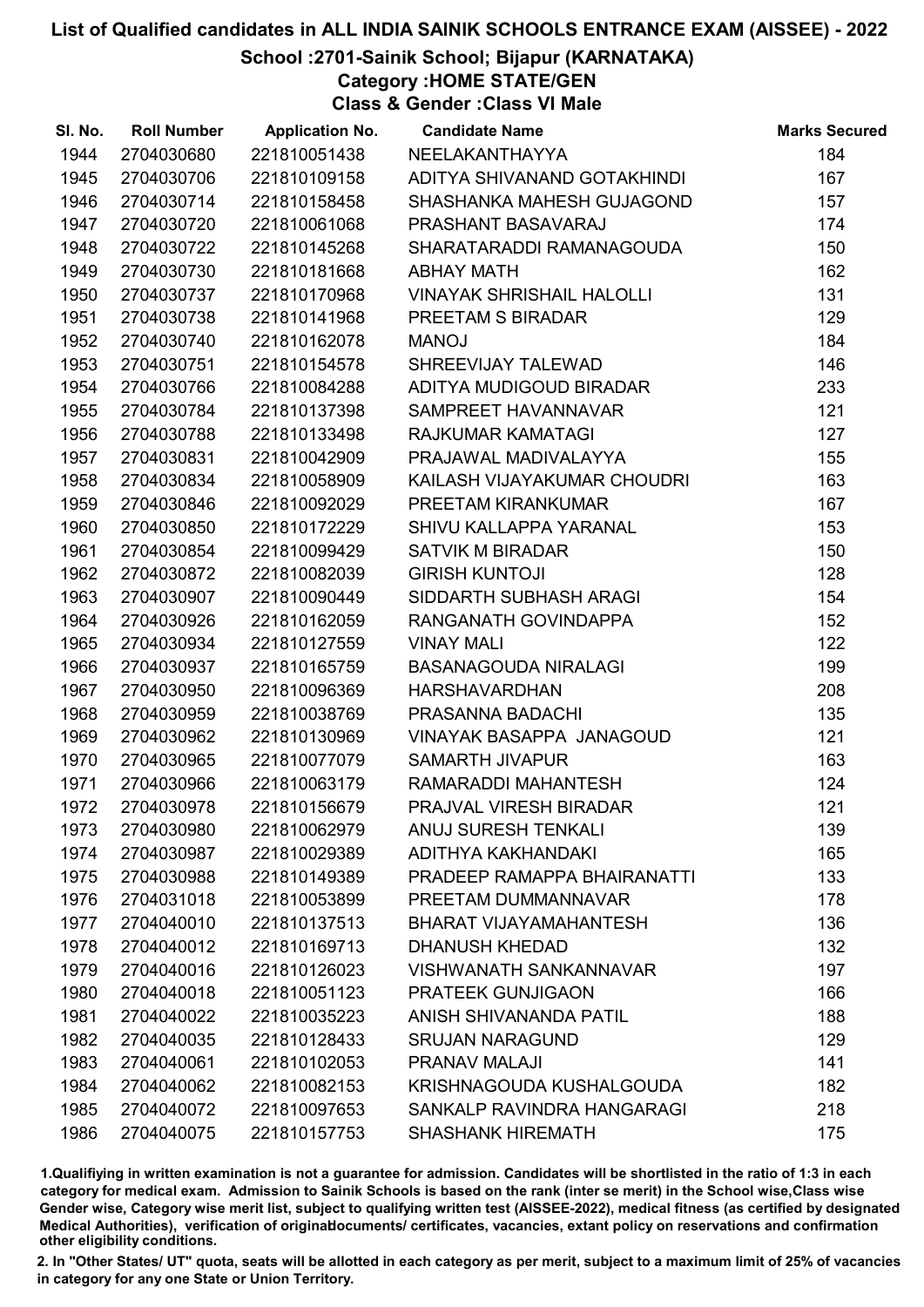#### School :2701-Sainik School; Bijapur (KARNATAKA)

Category :HOME STATE/GEN

Class & Gender :Class VI Male

| SI. No. | <b>Roll Number</b> | <b>Application No.</b> | <b>Candidate Name</b>       |    | <b>Marks Secured</b> |
|---------|--------------------|------------------------|-----------------------------|----|----------------------|
| 1987    | 2704040082         | 221810073163           | <b>VED KIRAN CHULKI</b>     |    | 272                  |
| 1988    | 2704040089         | 221810143463           | KARTIK SHRISHAIL BIRADAR    |    | 214                  |
| 1989    | 2704040119         | 221810058483           | ANURAG SANTOSH GUDAME       |    | 154                  |
| 1990    | 2704040126         | 221810179783           | <b>SATISH BIRADAR</b>       |    | 187                  |
| 1991    | 2704040129         | 221810141193           | ABHISHEK ARAVIND HALAGATTI  |    | 139                  |
| 1992    | 2704040135         | 221810118693           | <b>AMRUT KORI</b>           |    | 147                  |
| 1993    | 2704040147         | 221810111804           | <b>SAMARTH</b>              |    | 240                  |
| 1994    | 2704040165         | 221810039914           | <b>MANITKUMAR BASAVARAJ</b> |    | 202                  |
| 1995    | 2704040177         | 221810152624           | KRISHNACHARYA KARJOL        |    | 152                  |
| 1996    | 2704040189         | 221810091534           | SHUBAM M MATHAPATI          |    | 173                  |
| 1997    | 2704040190         | 221810089634           | <b>VIKAS</b>                |    | 167                  |
| 1998    | 2704040207         | 221810135344           | <b>MALLIKARJUN HALLUR</b>   |    | 158                  |
| 1999    | 2704040225         | 221810012854           | AMOGH SOMANAGOUDAR          |    | 133                  |
| 2000    | 2704040238         | 221810159264           | AUM <sub>S</sub>            |    | 154                  |
| 2001    | 2704040244         | 221810126464           | <b>SATVIK PETLUR</b>        |    | 144                  |
| 2002    | 2704040247         | 221810000664           | <b>NIHAL PATIL</b>          |    | 157                  |
| 2003    | 2704040251         | 221810174964           | <b>VIVAN AKASH RENUK</b>    |    | 120                  |
| 2004    | 2704040255         | 221810110174           | <b>SRUJAN SHIROL</b>        |    | 156                  |
| 2005    | 2704040259         | 221810097174           | <b>SOHAN S GADACHI</b>      |    | 210                  |
| 2006    | 2704040265         | 221810136874           | NANDEESHKUAR V BACHENAHALLI |    | 189                  |
| 2007    | 2704040268         | 221810033184           | M HARSHITH                  |    | 169                  |
| 2008    | 2704040270         | 221810088384           | MAYUR M SAVANTA             | CG | 131                  |
| 2009    | 2704040275         | 221810098094           | MAIPALRADDI SOMANAGOUDA     |    | 234                  |
| 2010    | 2704040285         | 221810147794           | <b>SHARATH AWATI</b>        |    | 128                  |
| 2011    | 2704040287         | 221810172894           | MOHAMMAD NIHAAD BANTHANAL   |    | 254                  |
| 2012    | 2704040290         | 221810065005           | NAVEENCHANDRA ADALLI        |    | 208                  |
| 2013    | 2704040295         | 221810130305           | <b>AMIT BEVINAMATTI</b>     |    | 172                  |
| 2014    | 2704040314         | 221810146715           | <b>SIDDARTH RAMPUR</b>      |    | 143                  |
| 2015    | 2704040320         | 221810042525           | <b>SANGAMESH PRAVEEN</b>    |    | 121                  |
| 2016    | 2704040321         | 221810057525           | ANSH GANGADHAR KAMATAGI     |    | 243                  |
| 2017    | 2704040324         | 221810140825           | SIDDHARTH GOURISHANKAR      |    | 133                  |
| 2018    | 2704040331         | 221810179335           | <b>SAMARTH HALYAL</b>       |    | 136                  |
| 2019    | 2704040341         | 221810106935           | PARTHA DESHAPANDE           |    | 141                  |
| 2020    | 2704040344         | 221810056045           | <b>VEER UPADHYE</b>         |    | 166                  |
| 2021    | 2704040346         | 221810161245           | PRANAV RAMESH NAGARADDI     |    | 139                  |
| 2022    | 2704040350         | 221810081445           | ATRINANDANA JOSHI           |    | 228                  |
| 2023    | 2704040362         | 221810155355           | <b>SAMARTH SHEKKI</b>       |    | 152                  |
| 2024    | 2704040370         | 221810036755           | <b>DHANUSH</b>              |    | 157                  |
| 2025    | 2704040381         | 221810026565           | <b>PAVAN ANGADI</b>         |    | 143                  |
| 2026    | 2704040395         | 221810091275           | <b>JEEVAN HONNAPPAGOL</b>   |    | 136                  |
| 2027    | 2704040398         | 221810031475           | PREETAM HIREMATH            |    | 242                  |
| 2028    | 2704040404         | 221810097675           | <b>ABHISHEK K METI</b>      |    | 134                  |
| 2029    | 2704040415         | 221810176585           | <b>CHANDRASHEKHARAYYA</b>   |    | 122                  |

1.Qualifiying in written examination is not a guarantee for admission. Candidates will be shortlisted in the ratio of 1:3 in each category for medical exam. Admission to Sainik Schools is based on the rank (inter se merit) in the School wise,Class wise Gender wise, Category wise merit list, subject to qualifying written test (AISSEE-2022), medical fitness (as certified by designated Medical Authorities), verification of originablocuments/ certificates, vacancies, extant policy on reservations and confirmation other eligibility conditions.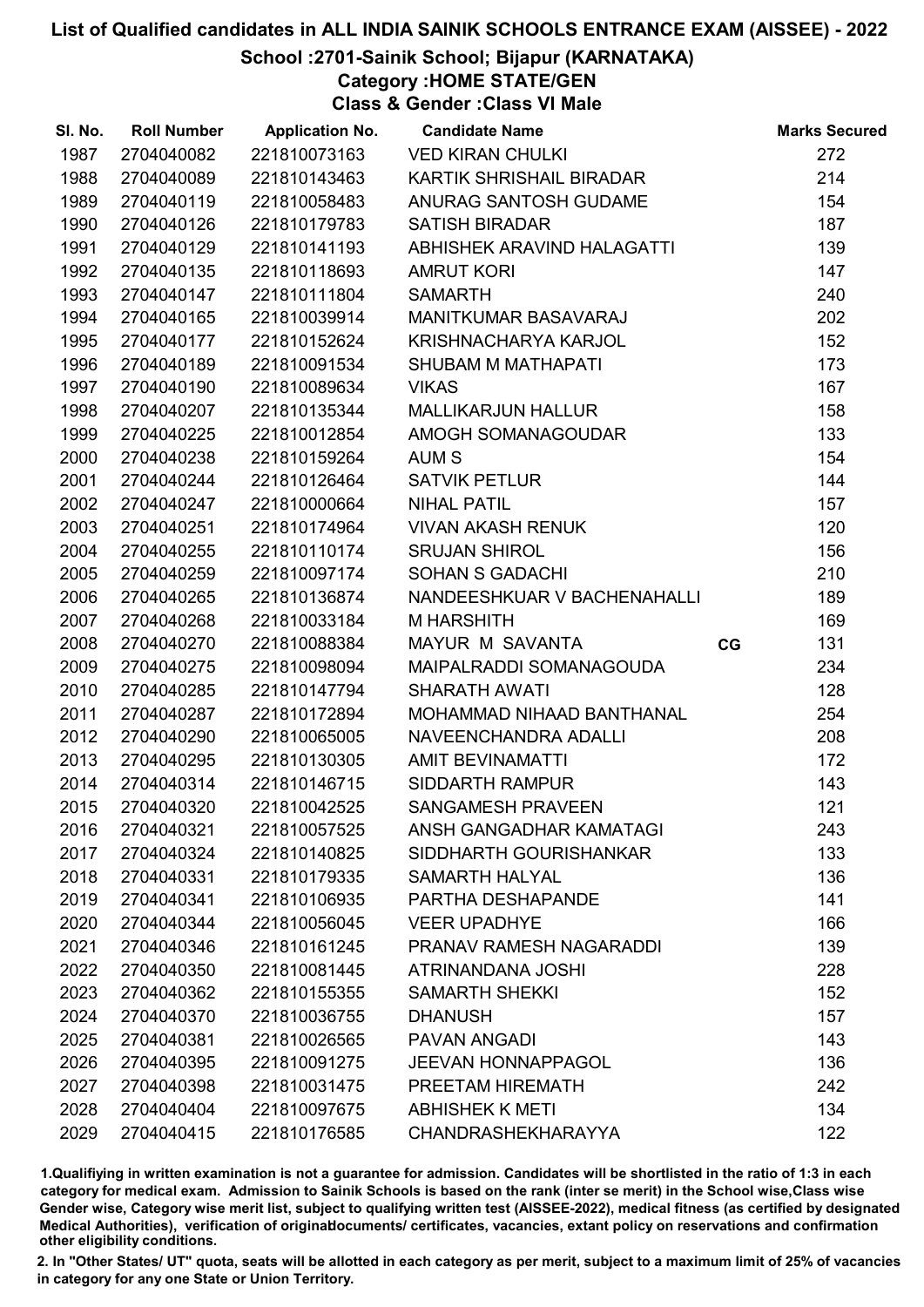## School :2701-Sainik School; Bijapur (KARNATAKA)

Category :HOME STATE/GEN

Class & Gender :Class VI Male

| SI. No. | <b>Roll Number</b> | <b>Application No.</b> | <b>Candidate Name</b>             | <b>Marks Secured</b> |
|---------|--------------------|------------------------|-----------------------------------|----------------------|
| 2030    | 2704040419         | 221810015785           | <b>DHRUV MATHAPATI</b>            | 177                  |
| 2031    | 2704040425         | 221810120495           | <b>GANESH KISHOR KADAM</b>        | 188                  |
| 2032    | 2704040447         | 221810034706           | <b>SHREYAS KUMAR BENKI</b>        | 230                  |
| 2033    | 2704040471         | 221810091326           | <b>TANMAY ALUR</b>                | 212                  |
| 2034    | 2704040481         | 221810082736           | <b>ROHIT RAMESH BUDI</b>          | 123                  |
| 2035    | 2704040483         | 221810085736           | <b>VADIRAJ INAMDAR</b>            | 141                  |
| 2036    | 2704040489         | 221810081936           | AMOGHA MALLGOUDAR                 | 124                  |
| 2037    | 2704040496         | 221810182646           | ADITYAKUMAR MATH                  | 180                  |
| 2038    | 2704040501         | 221810086056           | <b>KUSHAL KUMBAR</b>              | 196                  |
| 2039    | 2704040504         | 221810117256           | <b>VISHWA PATIL</b>               | 150                  |
| 2040    | 2704040505         | 221810168256           | ANNARAYAGOUDA BIRADAR             | 130                  |
| 2041    | 2704040526         | 221810076966           | DODDAYYA MATH                     | 163                  |
| 2042    | 2704040527         | 221810096966           | <b>HRITHIK</b>                    | 128                  |
| 2043    | 2704040535         | 221810146576           | <b>JEEVAN HANCHINAL</b>           | 161                  |
| 2044    | 2704040539         | 221810025976           | <b>VISHWAS KAMALAPUR</b>          | 221                  |
| 2045    | 2704040541         | 221810000186           | ANILKUMAR N BIRADAR               | 205                  |
| 2046    | 2704040546         | 221810071686           | PRINCEJOSHUA JOHN KURI            | 236                  |
| 2047    | 2704040558         | 221810102986           | SAMPATGOUD PATIL                  | 150                  |
| 2048    | 2704040563         | 221810085296           | ANUJ MUGADLIMATH                  | 177                  |
| 2049    | 2704040564         | 221810029296           | <b>BHARAT HOLEPPAGOUDA PATIL</b>  | 147                  |
| 2050    | 2704040567         | 221810052696           | <b>TARUN BHUSARADDI</b>           | 228                  |
| 2051    | 2704040570         | 221810051796           | PRATHAMESH BILLURE                | 136                  |
| 2052    | 2704040593         | 221810100617           | <b>SHREYAS YARAGATTI</b>          | 120                  |
| 2053    | 2704040599         | 221810103127           | SAMARTH PALABHANVI                | 171                  |
| 2054    | 2704040601         | 221810106127           | DHANUSHGOUDA PATIL                | 226                  |
| 2055    | 2704040602         | 221810052327           | PRATHAM VARADAI                   | 184                  |
| 2056    | 2704040627         | 221810157837           | SHREYAS DODDABASAPPA              | 150                  |
| 2057    | 2704040631         | 221810007937           | <b>BASAVAPRABHU</b>               | 208                  |
| 2058    | 2704040633         | 221810093047           | <b>VISHRUTH SHREEPAD KULKARNI</b> | 164                  |
| 2059    | 2704040637         | 221810088347           | <b>KARTIK PARADDI</b>             | 181                  |
| 2060    | 2704040649         | 221810084947           | SHRISH B. KALMATH                 | 231                  |
| 2061    | 2704040654         | 221810056357           | <b>SHREYAS HIREMATH</b>           | 190                  |
| 2062    | 2704040661         | 221810039757           | SHRAVANAKUMAR VIBHUTI             | 123                  |
| 2063    | 2704040674         | 221810160267           | SUMEDA RAVINDRANATH DESAI         | 120                  |
| 2064    | 2704040675         | 221810069367           | ADITYA ASANGI                     | 144                  |
| 2065    | 2704040705         | 221810169087           | <b>ABHAY KESARABHAVI</b>          | 163                  |
| 2066    | 2704040715         | 221810061987           | <b>ALOOK PATIL</b>                | 146                  |
| 2067    | 2704040730         | 221810052308           | SAMARTH AMARDEEPAK BIRADAR        | 157                  |
| 2068    | 2704040765         | 221810011628           | AADITYA AMALZARI                  | 240                  |
| 2069    | 2704040767         | 221810141828           | SIDDALING PARAMANAND              | 148                  |
| 2070    | 2704040768         | 221810039828           | <b>ANEESH PAGE</b>                | 128                  |
| 2071    | 2704040776         | 221810114538           | PRERIT RAJU BONAL                 | 237                  |
| 2072    | 2704040780         | 221810061838           | <b>SARVESH IRAPPA PATIL</b>       | 162                  |

1.Qualifiying in written examination is not a guarantee for admission. Candidates will be shortlisted in the ratio of 1:3 in each category for medical exam. Admission to Sainik Schools is based on the rank (inter se merit) in the School wise,Class wise Gender wise, Category wise merit list, subject to qualifying written test (AISSEE-2022), medical fitness (as certified by designated Medical Authorities), verification of originablocuments/ certificates, vacancies, extant policy on reservations and confirmation other eligibility conditions.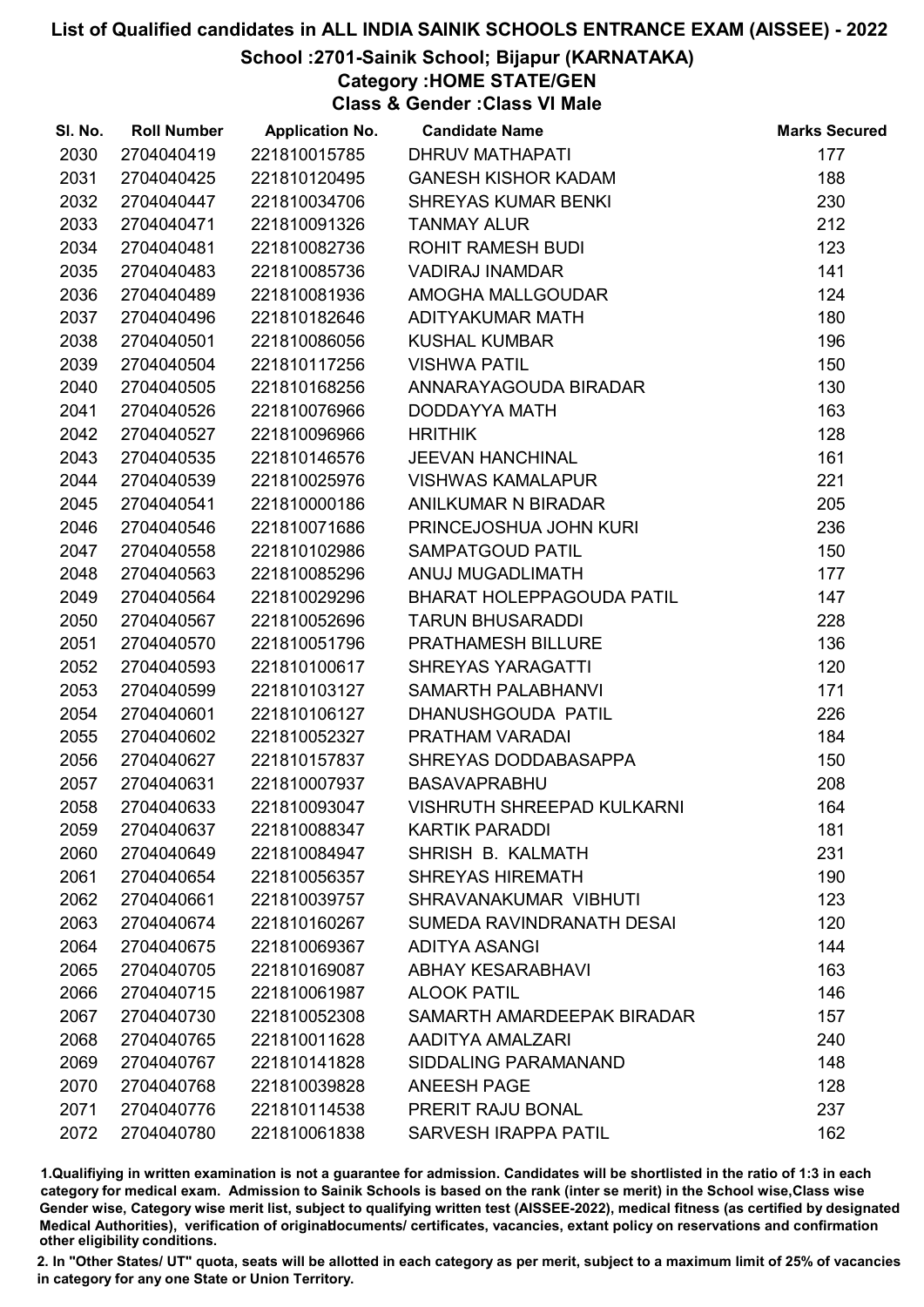## School :2701-Sainik School; Bijapur (KARNATAKA)

Category :HOME STATE/GEN

Class & Gender :Class VI Male

| SI. No. | <b>Roll Number</b> | <b>Application No.</b> | <b>Candidate Name</b>        | <b>Marks Secured</b> |
|---------|--------------------|------------------------|------------------------------|----------------------|
| 2073    | 2704040781         | 221810043838           | <b>ROHIT MAGADUM</b>         | 205                  |
| 2074    | 2704040790         | 221810119148           | CHETAN KADAPPA MAREGUDDI     | 188                  |
| 2075    | 2704040799         | 221810196158           | <b>SUMANT ATHANI</b>         | 263                  |
| 2076    | 2704040818         | 221810124468           | SACHIN BASAPPA WALAKE        | 145                  |
| 2077    | 2704040821         | 221810062568           | <b>NAMAN HANAGANDI</b>       | 152                  |
| 2078    | 2704040823         | 221810102668           | <b>JEEVAN AMBALAGI</b>       | 146                  |
| 2079    | 2704040854         | 221810138688           | <b>GOLLAL PANDIT WASEN</b>   | 134                  |
| 2080    | 2704040859         | 221810030398           | PRASAD BENDEGUMBAL           | 135                  |
| 2081    | 2704040875         | 221810146309           | SHREEDHAR PATIL              | 164                  |
| 2082    | 2704040883         | 221810193909           | SAMARTH SANJEEV KULKARNI     | 129                  |
| 2083    | 2704040885         | 221810040119           | <b>SHLOK DAYNAND MINACHE</b> | 123                  |
| 2084    | 2704040897         | 221810095819           | SUSHANT D CHANNAPPAGOL       | 126                  |
| 2085    | 2704040904         | 221810032129           | SUBHASAGOUDA HUGGI           | 167                  |
| 2086    | 2704040914         | 221810084729           | <b>SAICHARAN DEVOOR</b>      | 168                  |
| 2087    | 2704040916         | 221810161139           | <b>SHIVUKUMAR PATIL</b>      | 128                  |
| 2088    | 2704040927         | 221810164739           | SHREYAS ECHCHARAPPA KITTALI  | 120                  |
| 2089    | 2704040930         | 221810051839           | <b>VEDANT AKANOJI</b>        | 183                  |
| 2090    | 2704040936         | 221810086149           | SHIDRAMESH KULAGERI          | 148                  |
| 2091    | 2704040947         | 221810052159           | SUBHRAMANYA DESAI            | 175                  |
| 2092    | 2704040948         | 221810051259           | <b>YUVAN HATTI</b>           | 155                  |
| 2093    | 2704040963         | 221810021169           | <b>SATHVIK YALWAR</b>        | 232                  |
| 2094    | 2704040965         | 221810055169           | SAMARTH SUBHAS PATIL         | 131                  |
| 2095    | 2704040979         | 221810080779           | SHIVAJIRAO JADHAV            | 161                  |
| 2096    | 2704040984         | 221810091189           | <b>SAIKUMAR PATIL</b>        | 125                  |
| 2097    | 2704040985         | 221810051289           | SAGAR YALAGOND MUDASHI       | 165                  |
| 2098    | 2704040992         | 221810137589           | SANJAYREDDI APPASAHEB        | 132                  |
| 2099    | 2704040997         | 221810071789           | <b>SATVIK PATIL</b>          | 142                  |
| 2100    | 2704040998         | 221810153789           | <b>VISHAL WALISHETTAR</b>    | 166                  |
| 2101    | 2704041011         | 221810169599           | <b>AMOGH PATIL</b>           | 244                  |
| 2102    | 2704041012         | 221810179599           | <b>MEGHARAJ D MULIMANI</b>   | 196                  |
| 2103    | 2706010012         | 221810149490           | <b>PRADYUNGH</b>             | 127                  |
| 2104    | 2706010090         | 221810079124           | <b>LEKHAN K R</b>            | 172                  |
| 2105    | 2706010147         | 221810009846           | <b>GAHAN S M</b>             | 216                  |
| 2106    | 2706010194         | 221810089129           | <b>PRATHAM G</b>             | 154                  |
| 2107    | 2706010238         | 221810131680           | PUNEETH M                    | 189                  |
| 2108    | 2706010263         | 221810083181           | K G PRAJWALGOWDA             | 156                  |
| 2109    | 2706010403         | 221810177435           | <b>TEJAS V</b>               | 160                  |
| 2110    | 2706010526         | 221810182068           | <b>HARSHAVARDHANA R</b>      | 133                  |
| 2111    | 2707010007         | 221810090310           | ADARSH MALAKANAVAR           | 170                  |
| 2112    | 2707010035         | 221810042350           | PAWAN MENASINAKAI            | 211                  |
| 2113    | 2707010045         | 221810036170           | RAHUL PRADEEP HIREMATH       | 141                  |
| 2114    | 2707010050         | 221810141280           | AKSHAYAGOUDA VEERANAGOUDA    | 210                  |
| 2115    | 2707010086         | 221810122441           | ABHIRAAM. T                  | 209                  |

1.Qualifiying in written examination is not a guarantee for admission. Candidates will be shortlisted in the ratio of 1:3 in each category for medical exam. Admission to Sainik Schools is based on the rank (inter se merit) in the School wise,Class wise Gender wise, Category wise merit list, subject to qualifying written test (AISSEE-2022), medical fitness (as certified by designated Medical Authorities), verification of originablocuments/ certificates, vacancies, extant policy on reservations and confirmation other eligibility conditions.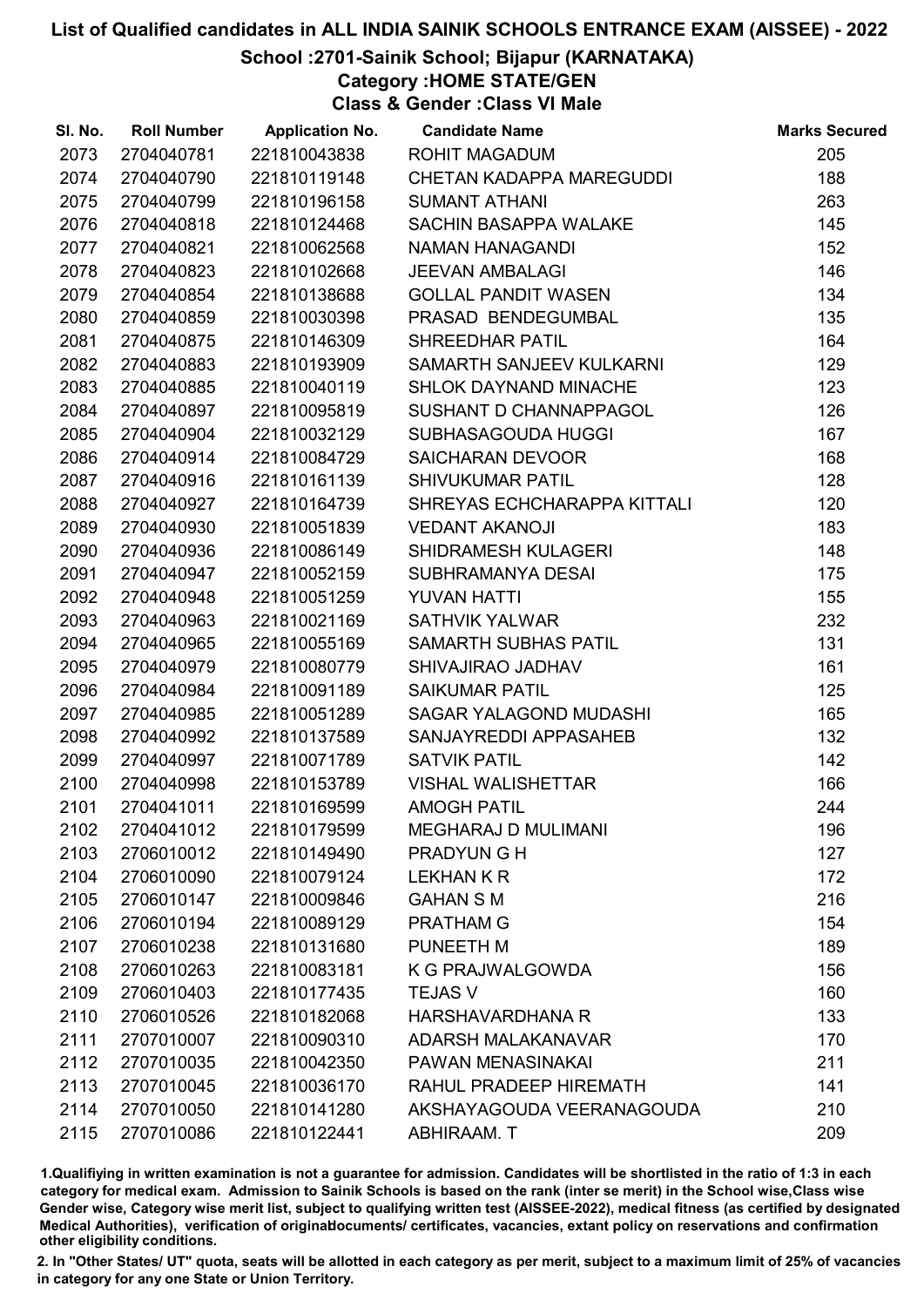#### School :2701-Sainik School; Bijapur (KARNATAKA)

Category :HOME STATE/GEN

Class & Gender :Class VI Male

| SI. No. | <b>Roll Number</b> | <b>Application No.</b> | <b>Candidate Name</b>             | <b>Marks Secured</b> |
|---------|--------------------|------------------------|-----------------------------------|----------------------|
| 2116    | 2707010088         | 221810088641           | VIJAYANANDA K KESARALLI           | 120                  |
| 2117    | 2707010094         | 221810150851           | PREM PRAVIN NIRMAL                | 179                  |
| 2118    | 2707010099         | 221810149261           | DEVANSH NAHAR JAIN                | 246                  |
| 2119    | 2707010105         | 221810149671           | <b>VEERESHASWAMY</b>              | 200                  |
| 2120    | 2707010112         | 221810055881           | ARNAV T GUNDEGOUDAR               | 257                  |
| 2121    | 2707010119         | 221810048691           | BASAVARAJ INGALAHALLI             | 122                  |
| 2122    | 2707010129         | 221810069812           | <b>NIKHIL MULIMANI</b>            | 195                  |
| 2123    | 2707010137         | 221810075432           | SHREYAS SHIVAPUJIMATH             | 168                  |
| 2124    | 2707010144         | 221810093052           | SATWIK MALLAYYA ADAGIMATH         | 189                  |
| 2125    | 2707010159         | 221810127762           | <b>VIGNESH</b>                    | 158                  |
| 2126    | 2707010179         | 221810107600           | <b>KIRAN KANTIMATH</b>            | 173                  |
| 2127    | 2707010184         | 221810098510           | PRAJWALGOUDA NAGANGOUDA           | 192                  |
| 2128    | 2707010206         | 221810083930           | <b>GAGAN SURESH TENKEPPANAVAR</b> | 132                  |
| 2129    | 2707010211         | 221810101440           | <b>TANMAY B MUKANAGOUDRA</b>      | 154                  |
| 2130    | 2707010222         | 221810149350           | HARSHAVARDHAN PARASAPPA           | 213                  |
| 2131    | 2707010234         | 221810138370           | SAMRUDDH HANAMANTAPPA KOTI        | 181                  |
| 2132    | 2707010236         | 221810125870           | <b>AKASH ANAGADI</b>              | 138                  |
| 2133    | 2707010248         | 221810148390           | PUTTARAJ C HIREMATHA              | 220                  |
| 2134    | 2707010270         | 221810111811           | <b>SAMARTH KERIMANI</b>           | 170                  |
| 2135    | 2707010273         | 221810116911           | SHRISHAILA KENCHANAGOUDRA         | 203                  |
| 2136    | 2707010279         | 221810132921           | <b>VINAYAK JALAVADAGI</b>         | 162                  |
| 2137    | 2707010287         | 221810102631           | DANESH MANJUNATH                  | 138                  |
| 2138    | 2707010302         | 221810044851           | SAMARTH B BOITE                   | 129                  |
| 2139    | 2707010305         | 221810121951           | <b>SHUBHAM</b>                    | 207                  |
| 2140    | 2707010309         | 221810151661           | <b>ISHWARAGOUDA B HIREGOUDRA</b>  | 189                  |
| 2141    | 2707010335         | 221810059002           | PRAMOD DUNDAPPA AWATI             | 145                  |
| 2142    | 2707010339         | 221810073402           | <b>SRUJAN ANGADI</b>              | 231                  |
| 2143    | 2707010386         | 221810142072           | <b>JEEVAN SHAMBHULINGA HUGAR</b>  | 172                  |
| 2144    | 2707010457         | 221810095863           | MADIWALAPPA RAJESHEKHAR           | 164                  |
| 2145    | 2707010458         | 221810110963           | <b>SAMBHRAM APPAJI</b>            | 172                  |
| 2146    | 2707010533         | 221810177944           | <b>ABHISHEK</b>                   | 215                  |
| 2147    | 2707010539         | 221810080364           | <b>CHANDAN AMALIKOPPA</b>         | 156                  |
| 2148    | 2707010544         | 221810141764           | <b>BHUVAN MANJUNATH</b>           | 226                  |
| 2149    | 2707010550         | 221810068274           | <b>SOHAM</b>                      | 181                  |
| 2150    | 2707010583         | 221810150215           | <b>SHASHITEJA</b>                 | 152                  |
| 2151    | 2707010593         | 221810104425           | <b>DARSHAN ARER</b>               | 122                  |
| 2152    | 2707010609         | 221810085155           | <b>MALLANAGOUDA</b>               | 238                  |
| 2153    | 2707010630         | 221810115675           | DHANUSH REDDY SHIDAGANAL          | 128                  |
| 2154    | 2707010648         | 221810107985           | <b>GOUTAM PATIL</b>               | 151                  |
| 2155    | 2707010651         | 221810117195           | <b>TARUN KAKARADDI</b>            | 199                  |
| 2156    | 2707010652         | 221810126495           | <b>SHRIHARI KABBERALLI</b>        | 173                  |
| 2157    | 2707010656         | 221810173795           | SAIRAMGOUDA PRAVEENAGOUDA         | 180                  |
| 2158    | 2707010690         | 221810151146           | <b>ABHISHEK ROLLI</b>             | 139                  |

1.Qualifiying in written examination is not a guarantee for admission. Candidates will be shortlisted in the ratio of 1:3 in each category for medical exam. Admission to Sainik Schools is based on the rank (inter se merit) in the School wise,Class wise Gender wise, Category wise merit list, subject to qualifying written test (AISSEE-2022), medical fitness (as certified by designated Medical Authorities), verification of originablocuments/ certificates, vacancies, extant policy on reservations and confirmation other eligibility conditions.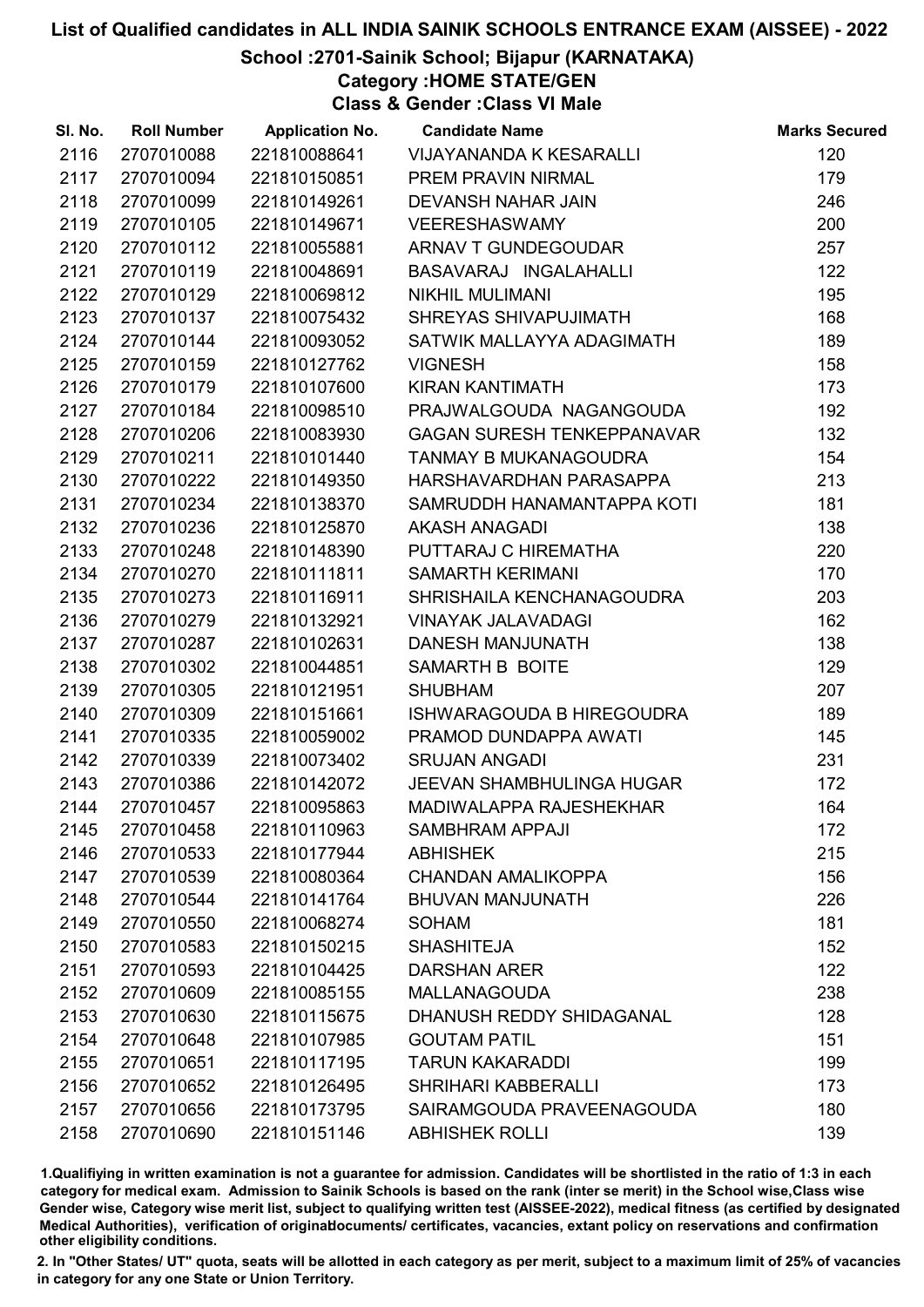## School :2701-Sainik School; Bijapur (KARNATAKA)

Category :HOME STATE/GEN

Class & Gender :Class VI Male

| SI. No. | <b>Roll Number</b> | <b>Application No.</b> | <b>Candidate Name</b>            | <b>Marks Secured</b> |
|---------|--------------------|------------------------|----------------------------------|----------------------|
| 2159    | 2707010694         | 221810095446           | SUMIT MANJUNATH MARATHE          | 154                  |
| 2160    | 2707010706         | 221810090466           | GAVISIDDANAGOUDA GOUDAR          | 123                  |
| 2161    | 2707010710         | 221810163076           | HOLABASAYYA BARAGANI             | 125                  |
| 2162    | 2707010712         | 221810059276           | <b>BASAVARAJ MALLAPPA</b>        | 122                  |
| 2163    | 2707010728         | 221810130696           | PREETAM BANNIKOPPA               | 141                  |
| 2164    | 2707010771         | 221810089257           | MALLIKARJUN VITHAL BABALI        | 214                  |
| 2165    | 2707010775         | 221810129657           | MANJUNATH ANILAKUMAR             | 174                  |
| 2166    | 2707010777         | 221810058857           | PRASANNA MALLIKARJUN             | 190                  |
| 2167    | 2707010791         | 221810136977           | <b>SHUBHAM PATIL</b>             | 228                  |
| 2168    | 2707010802         | 221810154497           | JAYAPRAKASH BARADWAD             | 161                  |
| 2169    | 2707010810         | 221810058008           | PRUTHVIRAJ RAVIKUMAR KALLUR      | 165                  |
| 2170    | 2707010815         | 221810092708           | SHIVAPRAKASH S HIREMATH          | 155                  |
| 2171    | 2707010828         | 221810070328           | PRATEEK HAMPIHOLI                | 186                  |
| 2172    | 2707010834         | 221810058828           | <b>VAIBHAV G RADDER</b>          | 190                  |
| 2173    | 2707010853         | 221810133848           | CHINMAY BENACHAMARADI            | 143                  |
| 2174    | 2707010861         | 221810087958           | ABHINAVAGOUDA PATIL              | 162                  |
| 2175    | 2707010885         | 221810174209           | <b>VEERESH BASAVARAJA JAVALI</b> | 178                  |
| 2176    | 2707010887         | 221810164309           | <b>DAVALMALLIK GULED</b>         | 127                  |
| 2177    | 2707010896         | 221810093619           | ABHISHEK LAKKANAGOUDAR           | 132                  |
| 2178    | 2707010904         | 221810143529           | SHASHIDHARA JOOLAGUDDA           | 130                  |
| 2179    | 2707010915         | 221810118849           | <b>TEJAS GANAPATI GURAV</b>      | 227                  |
| 2180    | 2707010934         | 221810120579           | NANDISH NINGAPPA LAKKUNDI        | 136                  |
| 2181    | 2707010947         | 221810110989           | ROHITAKUMAR HARTI                | 129                  |
| 2182    | 2707020003         | 221810068882           | <b>MALLIKARJUN SAMPAGAON</b>     | 185                  |
| 2183    | 2707020004         | 221810042982           | <b>SAATVIK SHIVAKUMAR</b>        | 121                  |
| 2184    | 2707020005         | 221810058392           | SANKET SHIVAPPA SOMANNAVAR       | 158                  |
| 2185    | 2707020006         | 221810120992           | <b>NEERAJ MENSINKAI</b>          | 138                  |
| 2186    | 2707020031         | 221810084133           | HANUMANTHAGOUDA K PATIL          | 131                  |
| 2187    | 2707020041         | 221810100443           | PRANEET PATIL                    | 192                  |
| 2188    | 2707020059         | 221810069863           | NISHANT YARAGATTI                | 260                  |
| 2189    | 2707020072         | 221810126393           | SHREYAS NARAYANAREDDY            | 219                  |
| 2190    | 2707020115         | 221810054864           | PRUTHVIRAJ VEERANNA BANNUR       | 155                  |
| 2191    | 2707020117         | 221810097964           | ANOOP RAMANAGOUDA PATIL          | 169                  |
| 2192    | 2707020149         | 221810107415           | <b>CHIRAG HIREMATH</b>           | 121                  |
| 2193    | 2707020156         | 221810135035           | <b>DARSHAN G MALAGUND</b>        | 190                  |
| 2194    | 2707020163         | 221810093145           | <b>AKARSHA ANGADI</b>            | 163                  |
| 2195    | 2707020175         | 221810036155           | PRAJWAL KOTYAL                   | 173                  |
| 2196    | 2707020176         | 221810023455           | AKSHAJ A KULKARNI                | 143                  |
| 2197    | 2707020177         | 221810074455           | TEJRAJ RAJSHEKHAR MARIHAL        | 186                  |
| 2198    | 2707020183         | 221810024075           | <b>NIKHIL B NANAPUR</b>          | 128                  |
| 2199    | 2707020196         | 221810012885           | NIHAR SHRIDHAR MELGE             | 184                  |
| 2200    | 2707020231         | 221810193836           | ROHAN N GUJAMAGADI               | 169                  |
| 2201    | 2707020241         | 221810051156           | <b>VISHWAJEET VIJAY KATAGI</b>   | 267                  |

1.Qualifiying in written examination is not a guarantee for admission. Candidates will be shortlisted in the ratio of 1:3 in each category for medical exam. Admission to Sainik Schools is based on the rank (inter se merit) in the School wise,Class wise Gender wise, Category wise merit list, subject to qualifying written test (AISSEE-2022), medical fitness (as certified by designated Medical Authorities), verification of originablocuments/ certificates, vacancies, extant policy on reservations and confirmation other eligibility conditions.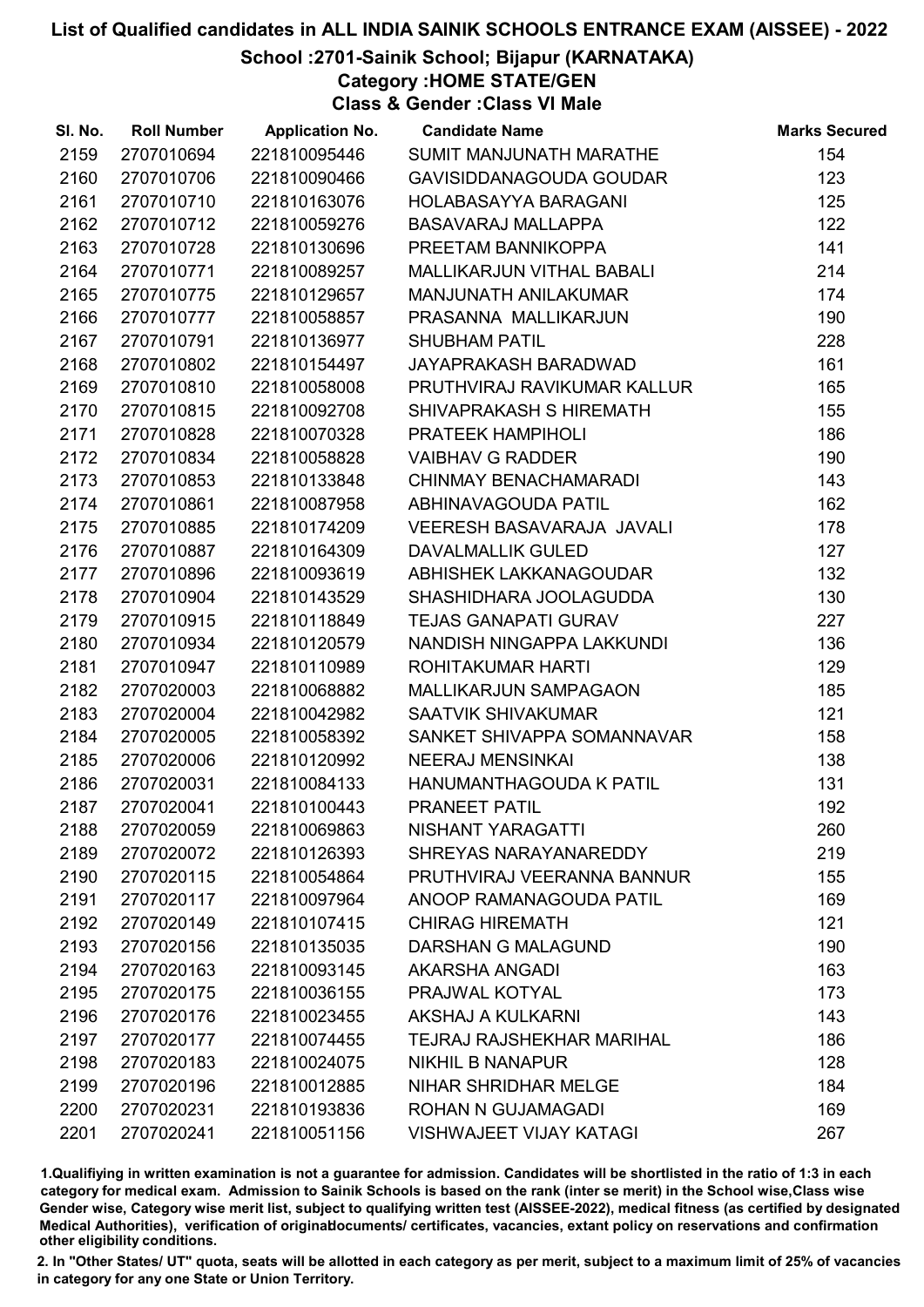## School :2701-Sainik School; Bijapur (KARNATAKA)

Category :HOME STATE/GEN

Class & Gender :Class VI Male

| SI. No. | <b>Roll Number</b> | <b>Application No.</b> | <b>Candidate Name</b>         | <b>Marks Secured</b> |
|---------|--------------------|------------------------|-------------------------------|----------------------|
| 2202    | 2707020244         | 221810186456           | NANDISH VISHWANATH SUSIMATH   | 177                  |
| 2203    | 2707020253         | 221810073666           | SAMARTH S MENASINAHAL         | 171                  |
| 2204    | 2707020276         | 221810070496           | <b>KESHAV MUDAKANGOUDAR</b>   | 244                  |
| 2205    | 2707020277         | 221810082496           | <b>SHASHANK HUBLI</b>         | 225                  |
| 2206    | 2707020326         | 221810104567           | <b>VINITH IRESH KABBIN</b>    | 128                  |
| 2207    | 2707020330         | 221810037867           | <b>AKSHAY KULKARNI</b>        | 208                  |
| 2208    | 2707020339         | 221810050087           | DHRUVAN YADAWAD               | 155                  |
| 2209    | 2707020341         | 221810147087           | UDAYKUMAR MUTTINAMATH         | 176                  |
| 2210    | 2707020364         | 221810040918           | SHEKHARRAJ KALYANSHETTY       | 255                  |
| 2211    | 2707020370         | 221810095828           | <b>SAKET MUDDA</b>            | 218                  |
| 2212    | 2707020372         | 221810146038           | ARUSH KONAREDDY               | 247                  |
| 2213    | 2707020385         | 221810095058           | <b>CHINMAYA KUMBAR</b>        | 186                  |
| 2214    | 2707020392         | 221810081168           | PRANAV HIREMATH               | 172                  |
| 2215    | 2707020404         | 221810062878           | RAJAT SHIVANAND MUTAWAD       | 140                  |
| 2216    | 2707020405         | 221810123088           | <b>TEJASS M MENDGUDLI</b>     | 156                  |
| 2217    | 2707020406         | 221810142188           | <b>SMARAN ANISHETTAR</b>      | 173                  |
| 2218    | 2707020424         | 221810109409           | <b>GAGAN</b>                  | 159                  |
| 2219    | 2707020439         | 221810147529           | <b>SUJEET KULKARNI</b>        | 124                  |
| 2220    | 2707020445         | 221810100839           | PRASANNAKUMAR JANAWADE        | 140                  |
| 2221    | 2707020449         | 221810038649           | ANAND MAHANTESH MAGANUR       | 229                  |
| 2222    | 2707020460         | 221810114369           | <b>ADITYA PATIL</b>           | 214                  |
| 2223    | 2707020464         | 221810078669           | <b>BHUVAN PATIL</b>           | 158                  |
| 2224    | 2707020467         | 221810019179           | <b>TARUN SURESH PATIL</b>     | 124                  |
| 2225    | 2707020471         | 221810093189           | <b>SHREYAS HEGADE</b>         | 179                  |
| 2226    | 2707020473         | 221810174789           | <b>SATWIK BELAGAON</b>        | 155                  |
| 2227    | 2708010010         | 221810123020           | <b>SANKET</b>                 | 134                  |
| 2228    | 2708010022         | 221810082720           | SUMANT.R.KERURE               | 166                  |
| 2229    | 2708010029         | 221810136510           | <b>HARISH MANUR</b>           | 151                  |
| 2230    | 2708010034         | 221810139130           | <b>AKIL KUMAR</b>             | 216                  |
| 2231    | 2708010051         | 221810178350           | <b>KARTHIK</b>                | 160                  |
| 2232    | 2708010064         | 221810146670           | <b>ADITYA</b>                 | 225                  |
| 2233    | 2708010070         | 221810120880           | <b>SRUSHTI</b>                | 134                  |
| 2234    | 2708010074         | 221810030490           | <b>BHUVAN</b>                 | 196                  |
| 2235    | 2708010091         | 221810122521           | <b>MAHESH</b>                 | 200                  |
| 2236    | 2708010092         | 221810084621           | <b>AKUL</b>                   | 139                  |
| 2237    | 2708010095         | 221810068921           | <b>MANIKANTA SIDDANAGOUDA</b> | 145                  |
| 2238    | 2708010113         | 221810093941           | <b>VIKASREDDY</b>             | 174                  |
| 2239    | 2708010116         | 221810188051           | <b>PRATHAMESH</b>             | 145                  |
| 2240    | 2708010133         | 221810035361           | <b>T HRUTIK</b>               | 160                  |
| 2241    | 2708010136         | 221810124761           | <b>CHANNABASAVA</b>           | 138                  |
| 2242    | 2708010139         | 221810132371           | <b>MAHENDRAGOUDA PATIL</b>    | 156                  |
| 2243    | 2708010161         | 221810071291           | <b>SACHIN PATIL</b>           | 201                  |
| 2244    | 2708010163         | 221810117591           | <b>BASAVARAJ</b>              | 205                  |

1.Qualifiying in written examination is not a guarantee for admission. Candidates will be shortlisted in the ratio of 1:3 in each category for medical exam. Admission to Sainik Schools is based on the rank (inter se merit) in the School wise,Class wise Gender wise, Category wise merit list, subject to qualifying written test (AISSEE-2022), medical fitness (as certified by designated Medical Authorities), verification of originablocuments/ certificates, vacancies, extant policy on reservations and confirmation other eligibility conditions.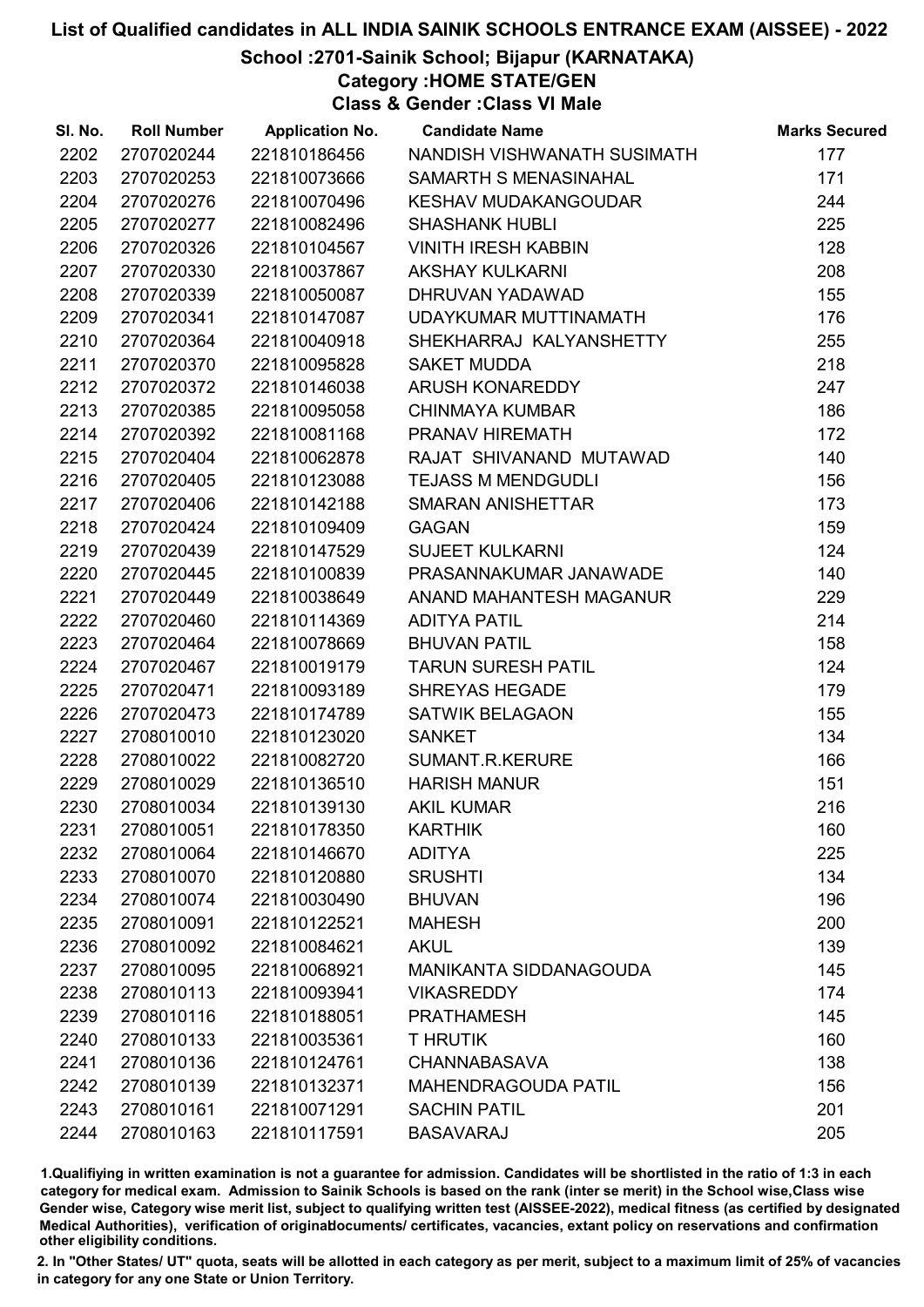### School :2701-Sainik School; Bijapur (KARNATAKA)

Category :HOME STATE/GEN

Class & Gender :Class VI Male

| SI. No. | <b>Roll Number</b> | <b>Application No.</b> | <b>Candidate Name</b>        | <b>Marks Secured</b> |
|---------|--------------------|------------------------|------------------------------|----------------------|
| 2245    | 2708010164         | 221810039591           | <b>VISHWAKIRAN</b>           | 248                  |
| 2246    | 2708010171         | 221810148502           | <b>NAGSHETTY</b>             | 152                  |
| 2247    | 2708010208         | 221810142432           | <b>VISHWARADYA DUDDANAGI</b> | 249                  |
| 2248    | 2708010213         | 221810148832           | <b>SHARATRADDY</b>           | 174                  |
| 2249    | 2708010219         | 221810075242           | <b>DHRUVAKUMAR</b>           | 140                  |
| 2250    | 2708010227         | 221810177452           | <b>BASAVA</b>                | 149                  |
| 2251    | 2708010264         | 221810169792           | <b>BASAVACHETAN</b>          | 187                  |
| 2252    | 2708010285         | 221810150323           | <b>SAGAR</b>                 | 143                  |
| 2253    | 2708010322         | 221810060663           | <b>SHIVAPRASAD</b>           | 172                  |
| 2254    | 2708010324         | 221810051863           | SANGANA GOUDA                | 222                  |
| 2255    | 2708010337         | 221810179583           | <b>AKSHAY KH</b>             | 207                  |
| 2256    | 2708010341         | 221810109883           | <b>BHAGAWAT</b>              | 141                  |
| 2257    | 2708010345         | 221810163793           | <b>DISHANTH</b>              | 137                  |
| 2258    | 2708010353         | 221810179604           | <b>ANEESH</b>                | 156                  |
| 2259    | 2708010356         | 221810052014           | <b>NAMEETH KUMAR K</b>       | 163                  |
| 2260    | 2708010358         | 221810146514           | SHREERAMAGOUDA PATIL         | 150                  |
| 2261    | 2708010368         | 221810029324           | <b>SHREYAS KUMAR</b>         | 172                  |
| 2262    | 2708010377         | 221810172634           | <b>NAGPRASAD</b>             | 143                  |
| 2263    | 2708010411         | 221810145174           | <b>BASANAGOUDA</b>           | 181                  |
| 2264    | 2708010424         | 221810108094           | <b>MAHESH</b>                | 228                  |
| 2265    | 2708010431         | 221810180694           | <b>AYUSH</b>                 | 212                  |
| 2266    | 2708010433         | 221810011005           | <b>CHETAN REDDY</b>          | 135                  |
| 2267    | 2708010437         | 221810125405           | <b>SUMIT</b>                 | 191                  |
| 2268    | 2708010446         | 221810188125           | <b>AMARESH</b>               | 200                  |
| 2269    | 2708010454         | 221810106235           | <b>CHETAN</b>                | 165                  |
| 2270    | 2708010463         | 221810114345           | <b>SANDEEP PATIL</b>         | 216                  |
| 2271    | 2708010464         | 221810122445           | <b>ADARSHA KUMAR</b>         | 148                  |
| 2272    | 2708010492         | 221810034965           | <b>ADITYA</b>                | 188                  |
| 2273    | 2708010500         | 221810061775           | <b>GANESH NASKE</b>          | 147                  |
| 2274    | 2708010520         | 221810062116           | PRANAVAGOUDA PATIL           | 210                  |
| 2275    | 2708010523         | 221810152416           | <b>AKASH HADANUR</b>         | 131                  |
| 2276    | 2708010527         | 221810190526           | <b>ADARSH</b>                | 121                  |
| 2277    | 2708010533         | 221810038926           | BASANAGOUDA NARASUNAGI       | 205                  |
| 2278    | 2708010551         | 221810118266           | <b>NAGAREDDY</b>             | 150                  |
| 2279    | 2708010563         | 221810037186           | <b>VEERESH</b>               | 129                  |
| 2280    | 2708010565         | 221810138386           | <b>SAIGANESH</b>             | 170                  |
| 2281    | 2708010566         | 221810107486           | <b>SHREYAS PATIL</b>         | 130                  |
| 2282    | 2708010584         | 221810149207           | <b>ADARSH</b>                | 232                  |
| 2283    | 2708010589         | 221810086707           | <b>CHETAN PATIL</b>          | 135                  |
| 2284    | 2708010600         | 221810076027           | <b>HARSHA GHANUR</b>         | 127                  |
| 2285    | 2708010611         | 221810145737           | <b>MANOJAKUMARA</b>          | 123                  |
| 2286    | 2708010623         | 221810130957           | PRAJWAL KULKARNI             | 197                  |
| 2287    | 2708010625         | 221810170267           | <b>SANGMESHWAR</b>           | 121                  |

1.Qualifiying in written examination is not a guarantee for admission. Candidates will be shortlisted in the ratio of 1:3 in each category for medical exam. Admission to Sainik Schools is based on the rank (inter se merit) in the School wise,Class wise Gender wise, Category wise merit list, subject to qualifying written test (AISSEE-2022), medical fitness (as certified by designated Medical Authorities), verification of originablocuments/ certificates, vacancies, extant policy on reservations and confirmation other eligibility conditions.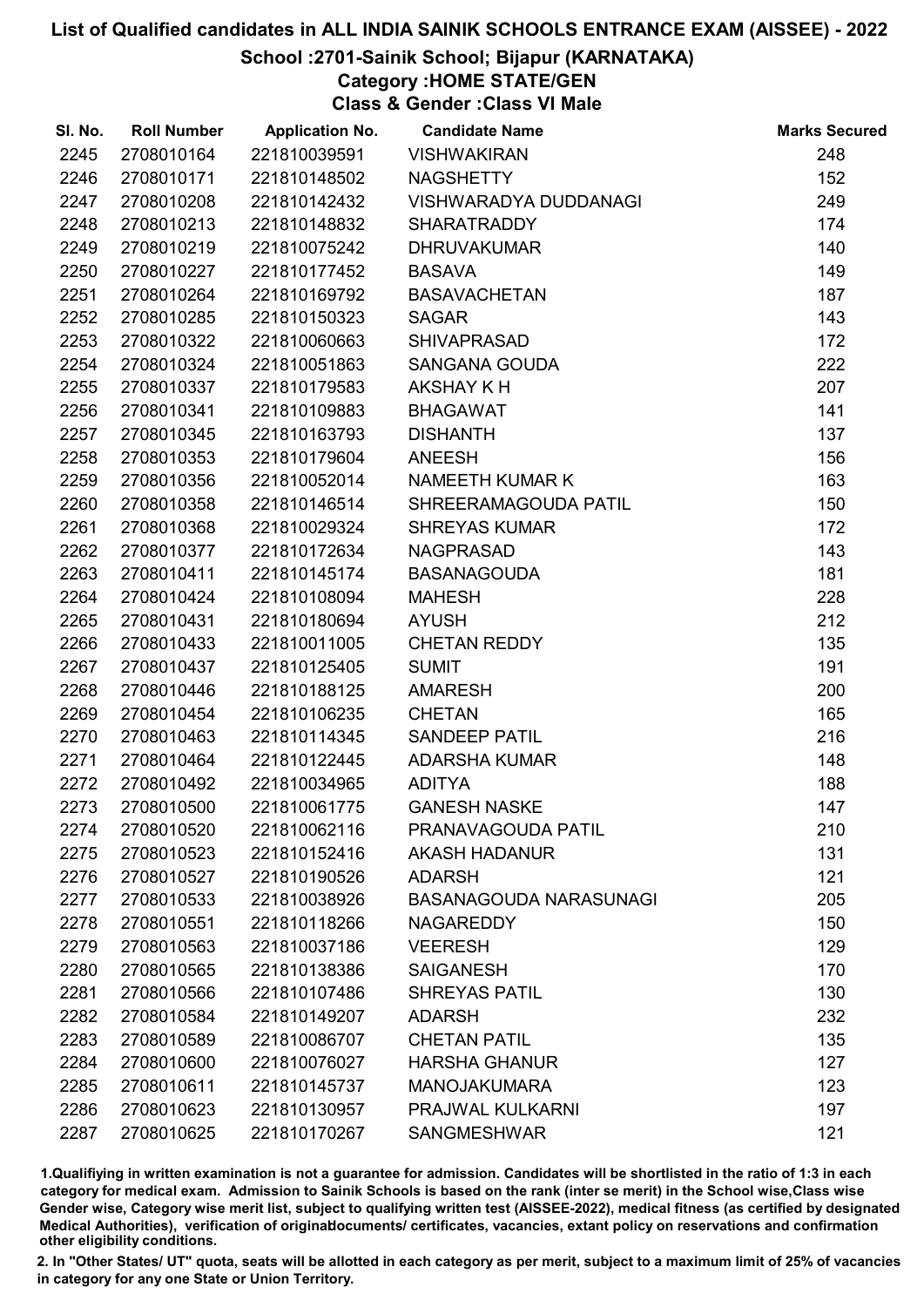### School :2701-Sainik School; Bijapur (KARNATAKA)

Category :HOME STATE/GEN

Class & Gender :Class VI Male

| SI. No. | <b>Roll Number</b> | <b>Application No.</b> | <b>Candidate Name</b>     | <b>Marks Secured</b> |
|---------|--------------------|------------------------|---------------------------|----------------------|
| 2288    | 2708010647         | 221810039297           | NIKHIL SHANTAGOUD YALAWAR | 199                  |
| 2289    | 2708010653         | 221810175597           | <b>VIVEKANANDA</b>        | 240                  |
| 2290    | 2708010656         | 221810173797           | <b>SANGAMESH</b>          | 127                  |
| 2291    | 2708010665         | 221810037208           | SANKETH SIDDAREDDY        | 208                  |
| 2292    | 2708010704         | 221810162938           | <b>NAGABHOSHAN</b>        | 120                  |
| 2293    | 2708010711         | 221810115748           | <b>HARISH PATIL</b>       | 204                  |
| 2294    | 2708010715         | 221810131558           | <b>ARMANPASHA</b>         | 141                  |
| 2295    | 2708010719         | 221810010958           | SHIVANAGOUDA BIRADAR      | 183                  |
| 2296    | 2708010728         | 221810150868           | <b>SUCHIT</b>             | 204                  |
| 2297    | 2708010754         | 221810049509           | NISHANTH REDDY            | 142                  |
| 2298    | 2708010796         | 221810161179           | PRAJWAL MELINAMANI        | 130                  |
| 2299    | 2708010807         | 221810137689           | <b>RUSHIKESH</b>          | 220                  |
| 2300    | 2708010810         | 221810191399           | <b>BHARATSWAMY</b>        | 132                  |
| 2301    | 2708020001         | 221810178920           | <b>SWAPNILREDDY</b>       | 131                  |
| 2302    | 2708020004         | 221810066130           | <b>KOUSHIK</b>            | 148                  |
| 2303    | 2708020055         | 221810058580           | <b>MANISH HIREMATH</b>    | 132                  |
| 2304    | 2708020060         | 221810064090           | <b>ASHWATH</b>            | 249                  |
| 2305    | 2708020105         | 221810017421           | <b>PRATHVIRAJ</b>         | 136                  |
| 2306    | 2708020106         | 221810133621           | <b>KRISHNA NELGI</b>      | 188                  |
| 2307    | 2708020112         | 221810002231           | SIDDARTH KALYANKAR        | 160                  |
| 2308    | 2708020120         | 221810053041           | <b>RUDRAKSH</b>           | 232                  |
| 2309    | 2708020129         | 221810083741           | <b>ANIKET KALE</b>        | 131                  |
| 2310    | 2708020139         | 221810158451           | <b>GANESH REDDY</b>       | 171                  |
| 2311    | 2708020153         | 221810036761           | <b>SATYAJEET</b>          | 137                  |
| 2312    | 2708020160         | 221810104271           | <b>AMUL</b>               | 139                  |
| 2313    | 2708020165         | 221810066671           | <b>SAMARTH</b>            | 188                  |
| 2314    | 2708020177         | 221810105381           | <b>RAMESHWAR</b>          | 143                  |
| 2315    | 2708020194         | 221810128502           | <b>NAGAREDDY</b>          | 153                  |
| 2316    | 2708020201         | 221810110012           | <b>MANIKANTH</b>          | 180                  |
| 2317    | 2708020214         | 221810163122           | <b>VAIBHAV</b>            | 138                  |
| 2318    | 2708020224         | 221810172522           | <b>ANANT</b>              | 183                  |
| 2319    | 2708020228         | 221810110722           | <b>VIGHNESH</b>           | 250                  |
| 2320    | 2708020249         | 221810052442           | <b>SHREYAS PATIL</b>      | 231                  |
| 2321    | 2708020289         | 221810171192           | <b>SHREYAS</b>            | 124                  |
| 2322    | 2708020302         | 221810124403           | <b>PARTH</b>              | 138                  |
| 2323    | 2708020305         | 221810041603           | <b>BASWARAJ</b>           | 132                  |
| 2324    | 2708020310         | 221810097013           | <b>VAIBHAV</b>            | 135                  |
| 2325    | 2708020314         | 221810146113           | <b>ATHARVA</b>            | 145                  |
| 2326    | 2708020317         | 221810087413           | <b>SAI PREETH</b>         | 185                  |
| 2327    | 2708020318         | 221810158413           | <b>KEDARNATH PATIL</b>    | 129                  |
| 2328    | 2708020343         | 221810084933           | <b>SHIVAM</b>             | 218                  |
| 2329    | 2708020411         | 221810094514           | <b>NAGESH</b>             | 121                  |
| 2330    | 2708020419         | 221810036914           | <b>SAMARTH</b>            | 138                  |

1.Qualifiying in written examination is not a guarantee for admission. Candidates will be shortlisted in the ratio of 1:3 in each category for medical exam. Admission to Sainik Schools is based on the rank (inter se merit) in the School wise,Class wise Gender wise, Category wise merit list, subject to qualifying written test (AISSEE-2022), medical fitness (as certified by designated Medical Authorities), verification of originablocuments/ certificates, vacancies, extant policy on reservations and confirmation other eligibility conditions.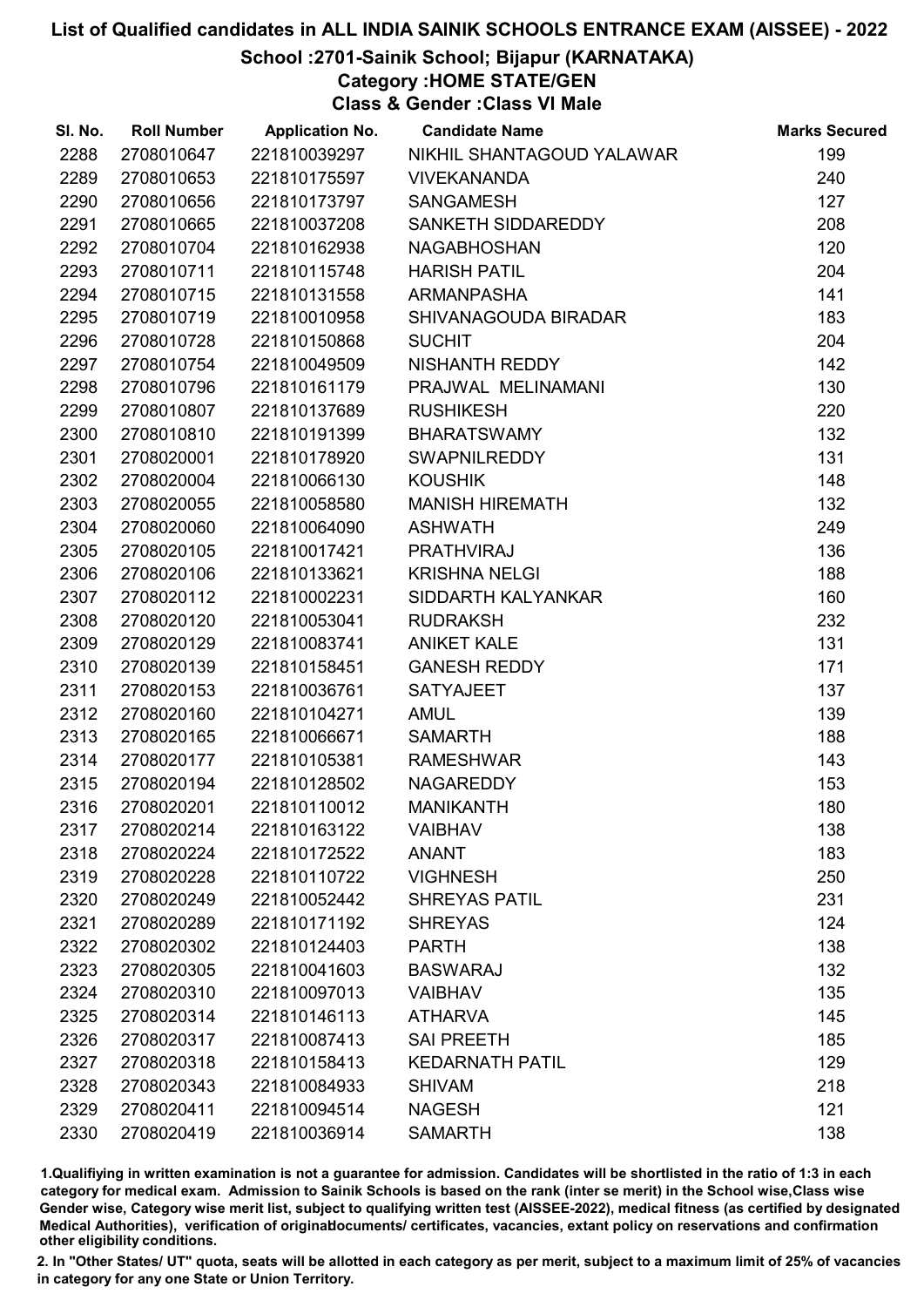### School :2701-Sainik School; Bijapur (KARNATAKA)

Category :HOME STATE/GEN

Class & Gender :Class VI Male

| SI. No. | <b>Roll Number</b> | <b>Application No.</b> | <b>Candidate Name</b>    | <b>Marks Secured</b> |
|---------|--------------------|------------------------|--------------------------|----------------------|
| 2331    | 2708020429         | 221810113034           | APEKSHIT GOUDA           | 184                  |
| 2332    | 2708020451         | 221810011354           | <b>VEDANTREDDY GOURE</b> | 132                  |
| 2333    | 2708020478         | 221810080974           | <b>HITARTH</b>           | 130                  |
| 2334    | 2708020482         | 221810129284           | <b>SANJAY PATIL</b>      | 138                  |
| 2335    | 2708020487         | 221810066884           | <b>PRAJAWAL</b>          | 154                  |
| 2336    | 2708020511         | 221810097115           | <b>SANGAMESH</b>         | 195                  |
| 2337    | 2708020538         | 221810037535           | <b>BASAVA</b>            | 220                  |
| 2338    | 2708020548         | 221810031445           | <b>CHANNABASAVA</b>      | 172                  |
| 2339    | 2708020551         | 221810144845           | <b>RAJDEEP</b>           | 120                  |
| 2340    | 2708020555         | 221810067255           | YUVARAJ                  | 156                  |
| 2341    | 2708020563         | 221810089665           | <b>PRIYANKA</b>          | 167                  |
| 2342    | 2708020566         | 221810054865           | <b>VINAYAK</b>           | 229                  |
| 2343    | 2708020567         | 221810176865           | <b>ADITYA</b>            | 223                  |
| 2344    | 2708020583         | 221810059385           | <b>DATTARAJ</b>          | 157                  |
| 2345    | 2708020584         | 221810083485           | <b>AMAR SAVALE</b>       | 150                  |
| 2346    | 2708020595         | 221810085195           | <b>SHREYANK</b>          | 128                  |
| 2347    | 2708020598         | 221810056895           | <b>VIGNESH</b>           | 140                  |
| 2348    | 2708020600         | 221810036995           | <b>SAIKIRAN REDDY</b>    | 158                  |
| 2349    | 2708030018         | 221810091216           | <b>SAI SAMARTH PATIL</b> | 155                  |
| 2350    | 2708030091         | 221810086576           | <b>ABHISHEK</b>          | 157                  |
| 2351    | 2708030100         | 221810076386           | <b>SHRAVANT</b>          | 196                  |
| 2352    | 2708030101         | 221810124586           | <b>PRAJWAL</b>           | 126                  |
| 2353    | 2708030105         | 221810156096           | <b>ROHIT</b>             | 141                  |
| 2354    | 2708030108         | 221810152496           | <b>VISHWANATH</b>        | 127                  |
| 2355    | 2708030111         | 221810111796           | <b>ABHINAV</b>           | 181                  |
| 2356    | 2708030113         | 221810108896           | <b>ARUSH</b>             | 167                  |
| 2357    | 2708030128         | 221810129807           | <b>ABHISHEK</b>          | 158                  |
| 2358    | 2708030151         | 221810089237           | <b>SACHIN REDDY</b>      | 164                  |
| 2359    | 2708030193         | 221810149087           | <b>SUJEETH</b>           | 182                  |
| 2360    | 2708030194         | 221810004287           | <b>PRANJAL</b>           | 197                  |
| 2361    | 2708030203         | 221810079197           | <b>SUMIT</b>             | 128                  |
| 2362    | 2708030210         | 221810169497           | SAMPREETH.E.M            | 223                  |
| 2363    | 2708030222         | 221810027808           | <b>KRISHNAKANT</b>       | 218                  |
| 2364    | 2708030269         | 221810169458           | <b>PRITHVIRAJ</b>        | 231                  |
| 2365    | 2708030309         | 221810104498           | <b>GURUKIRAN</b>         | 127                  |
| 2366    | 2708030322         | 221810065509           | <b>SHASHANK</b>          | 193                  |
| 2367    | 2708030323         | 221810037509           | <b>SHIVSHANT</b>         | 239                  |
| 2368    | 2708030327         | 221810137609           | <b>PRANAV BADIGER</b>    | 141                  |
| 2369    | 2708030332         | 221810163119           | <b>OMPRASAD</b>          | 134                  |
| 2370    | 2708030363         | 221810041149           | <b>SOURAB S DHANAPPA</b> | 200                  |
| 2371    | 2708030379         | 221810192759           | <b>MANOJ PATIL</b>       | 123                  |
| 2372    | 2708030381         | 221810172859           | <b>SACHIN</b>            | 135                  |
| 2373    | 2708030419         | 221810146799           | <b>BHEEMASHANKAR</b>     | 221                  |

1.Qualifiying in written examination is not a guarantee for admission. Candidates will be shortlisted in the ratio of 1:3 in each category for medical exam. Admission to Sainik Schools is based on the rank (inter se merit) in the School wise,Class wise Gender wise, Category wise merit list, subject to qualifying written test (AISSEE-2022), medical fitness (as certified by designated Medical Authorities), verification of originablocuments/ certificates, vacancies, extant policy on reservations and confirmation other eligibility conditions.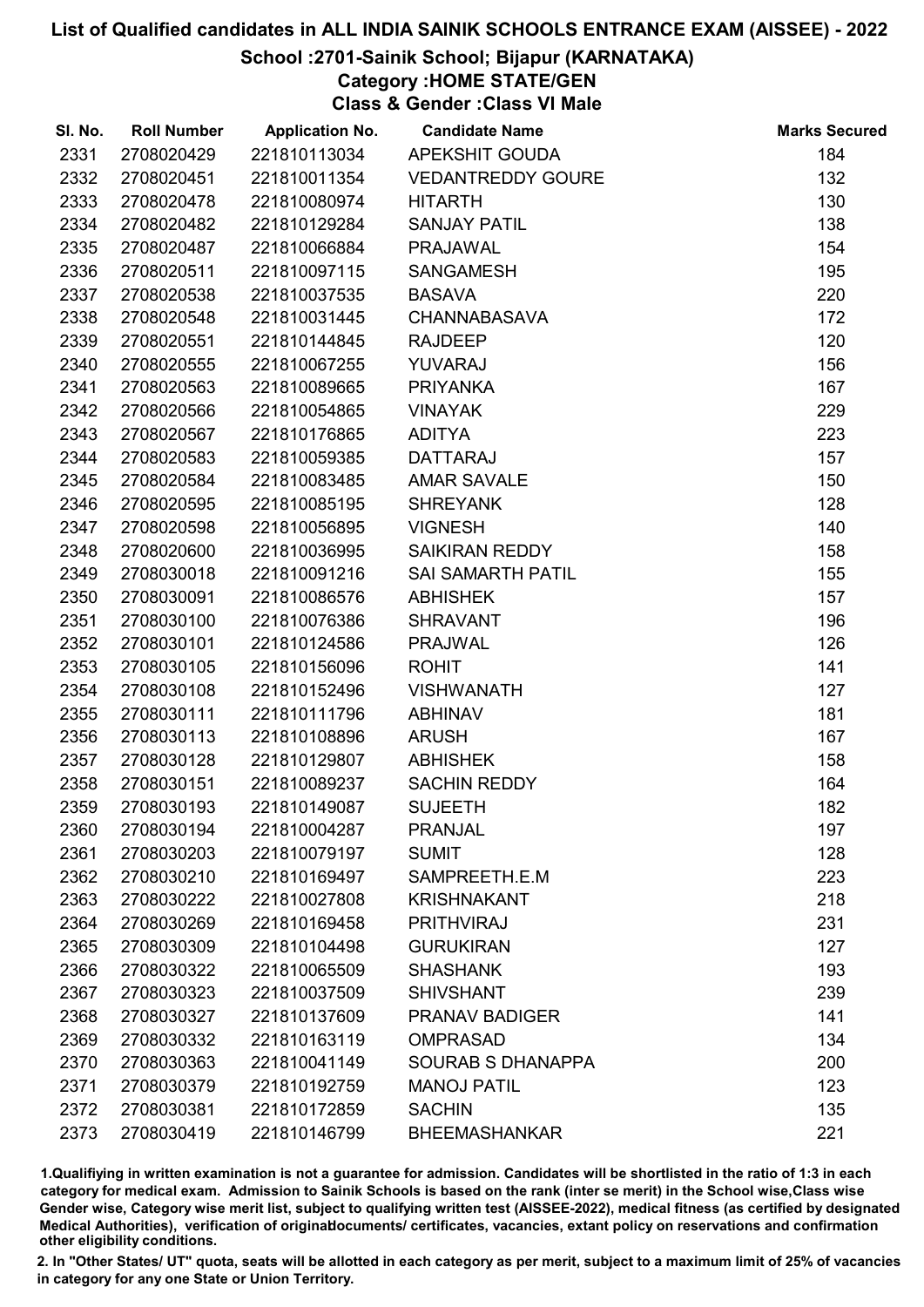#### School :2701-Sainik School; Bijapur (KARNATAKA)

Category :HOME STATE/GEN

Class & Gender :Class VI Male

| SI. No. | <b>Roll Number</b> | <b>Application No.</b> | <b>Candidate Name</b>        | <b>Marks Secured</b> |
|---------|--------------------|------------------------|------------------------------|----------------------|
| 2374    | 2710010007         | 221810056690           | ANURAG U                     | 145                  |
| 2375    | 2712010019         | 221810041401           | <b>CHIRAG SM</b>             | 196                  |
| 2376    | 2712010059         | 221810183643           | <b>G S M GURUKIRAN</b>       | 147                  |
| 2377    | 2712010126         | 221810167766           | UTSAV B                      | 217                  |
| 2378    | 2712010160         | 221810174748           | PRUTHVIK G D                 | 127                  |
| 2379    | 2712010187         | 221810059599           | AMOGHA B M                   | 252                  |
| 2380    | 2712010193         | 221810157540           | PRABHATH T G                 | 121                  |
| 2381    | 2712010200         | 221810155680           | <b>BHOJARAJ BALLARI</b>      | 133                  |
| 2382    | 2712010216         | 221810132571           | S PRAJWAL                    | 128                  |
| 2383    | 2712010240         | 221810145953           | DHANUSH K K                  | 145                  |
| 2384    | 2712010294         | 221810083427           | <b>VINAYAK HALIGONDRA</b>    | 146                  |
| 2385    | 2712010298         | 221810083857           | DRUVA SOMASAGAR              | 246                  |
| 2386    | 2712010302         | 221810084287           | MANOJ S J                    | 183                  |
| 2387    | 2712010308         | 221810044548           | CHETHAN T N                  | 190                  |
| 2388    | 2712010323         | 221810159879           | KANTESH JAVALER              | 172                  |
| 2389    | 3108010461         | 221810067256           | SUYASH RAHUL JADHAV          | 242                  |
| 2390    | 3112010068         | 221810116282           | <b>NAVNATH RAMESH SOPURE</b> | 196                  |

<sup>1.</sup>Qualifiying in written examination is not a guarantee for admission. Candidates will be shortlisted in the ratio of 1:3 in each category for medical exam. Admission to Sainik Schools is based on the rank (inter se merit) in the School wise,Class wise Gender wise, Category wise merit list, subject to qualifying written test (AISSEE-2022), medical fitness (as certified by designated Medical Authorities), verification of originablocuments/ certificates, vacancies, extant policy on reservations and confirmation other eligibility conditions.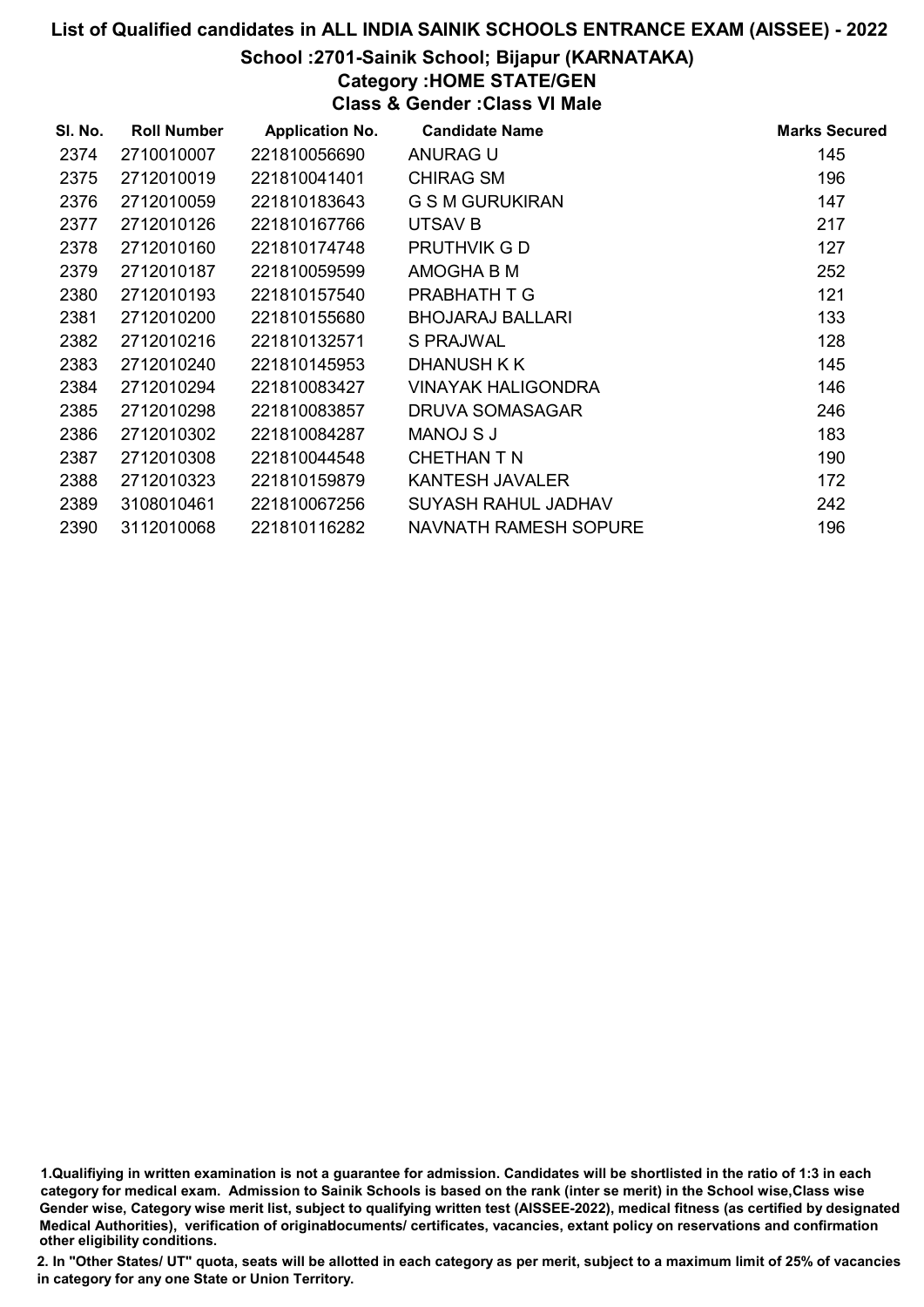# School :2701-Sainik School; Bijapur (KARNATAKA)

Category :OTHER STATE/SC

Class & Gender :Class VI Male

| SI. No. | <b>Roll Number</b> | <b>Application No.</b> | <b>Candidate Name</b>         |    | <b>Marks Secured</b> |
|---------|--------------------|------------------------|-------------------------------|----|----------------------|
| 2391    | 1201010366         | 221810195553           | <b>GUNADEEP RAM MANGE</b>     |    | 89                   |
| 2392    | 1201020058         | 221810062975           | Y RUTHVIK KALYAN              |    | 126                  |
| 2393    | 1205010107         | 221810174005           | <b>MALA SHARANA BASAVA</b>    |    | 104                  |
| 2394    | 1210010157         | 221810047920           | <b>GOVINDU JYOTHI PRAKASH</b> |    | 112                  |
| 2395    | 1210020620         | 221810179764           | <b>AMMITI GOWTHAM</b>         |    | 162                  |
| 2396    | 1210050124         | 221810025998           | MEKALA ABISHAI PREETHAM       |    | 114                  |
| 2397    | 1212030093         | 221810094983           | <b>GODABA KAMAL ARAVINDH</b>  |    | 96                   |
| 2398    | 1506010099         | 221810161932           | <b>ADITYA KUMAR</b>           |    | 150                  |
| 2399    | 1509020314         | 221810168335           | <b>SAMEER KUMAR</b>           |    | 201                  |
| 2400    | 1509030267         | 221810151814           | ARNAV PARASHAR                |    | 256                  |
| 2401    | 1509030318         | 221810076664           | <b>SUMIT RAJ</b>              |    | 157                  |
| 2402    | 1509030425         | 221810079665           | <b>ASHISH SHARMA</b>          |    | 179                  |
| 2403    | 1511030386         | 221810105887           | <b>ROHIT KUMAR</b>            |    | 225                  |
| 2404    | 1511050239         | 221810156673           | NITISH KUMAR THAKUR           | CG | 123                  |
| 2405    | 1513010153         | 221810123523           | <b>AKASH KASHYAP</b>          |    | 210                  |
| 2406    | 1513010230         | 221810033574           | <b>AMIT KUMAR</b>             |    | 134                  |
| 2407    | 2301020736         | 221810041049           | MOHAMMED SOFIYAN AHMED        |    | 62                   |
| 2408    | 2303080134         | 221810081786           | <b>DAKSH</b>                  |    | 61                   |
| 2409    | 2702020029         | 221810010340           | MOHIT DEEPAK KARANDE          |    | 93                   |
| 2410    | 2704030315         | 221810047581           | <b>ADITYA SANJEEV POL</b>     |    | 128                  |
| 2411    | 2704040909         | 221810128329           | <b>TARUN GURAPPA LAMANI</b>   |    | 105                  |
| 2412    | 3002020086         | 221810032243           | <b>HARSAB LIKHAR BAR</b>      |    | 191                  |
| 2413    | 3002020646         | 221810091948           | <b>ANKIT SAGAR</b>            |    | 152                  |
| 2414    | 3107020121         | 221810110925           | SOHAM SANTOSH KALAGE          |    | 160                  |
| 2415    | 3115040411         | 221810044389           | DHOTRE SIDDHANT SAMADHAN      |    | 141                  |
| 2416    | 3905020029         | 221810067222           | <b>VIKI</b>                   |    | 90                   |
| 2417    | 4201020043         | 221810176682           | <b>DAPPU RAKESH</b>           |    | 91                   |
| 2418    | 4201030251         | 221810051751           | MUTHYALA VISHWA SHUKESH       |    | 114                  |
| 2419    | 4201040577         | 221810066974           | <b>MOCHI SAI CHETHAN</b>      |    | 182                  |
| 2420    | 4201070171         | 221810012319           | PIYUSH DASHRATH RATHOD        |    | 122                  |
| 2421    | 4401010018         | 221810034210           | <b>SACHIN</b>                 |    | 211                  |
| 2422    | 4401030505         | 221810079889           | <b>SAHIL VERMA</b>            |    | 170                  |
| 2423    | 4411030212         | 221810052399           | <b>ADITYA VERMA</b>           |    | 163                  |

<sup>1.</sup>Qualifiying in written examination is not a guarantee for admission. Candidates will be shortlisted in the ratio of 1:3 in each category for medical exam. Admission to Sainik Schools is based on the rank (inter se merit) in the School wise,Class wise Gender wise, Category wise merit list, subject to qualifying written test (AISSEE-2022), medical fitness (as certified by designated Medical Authorities), verification of originablocuments/ certificates, vacancies, extant policy on reservations and confirmation other eligibility conditions.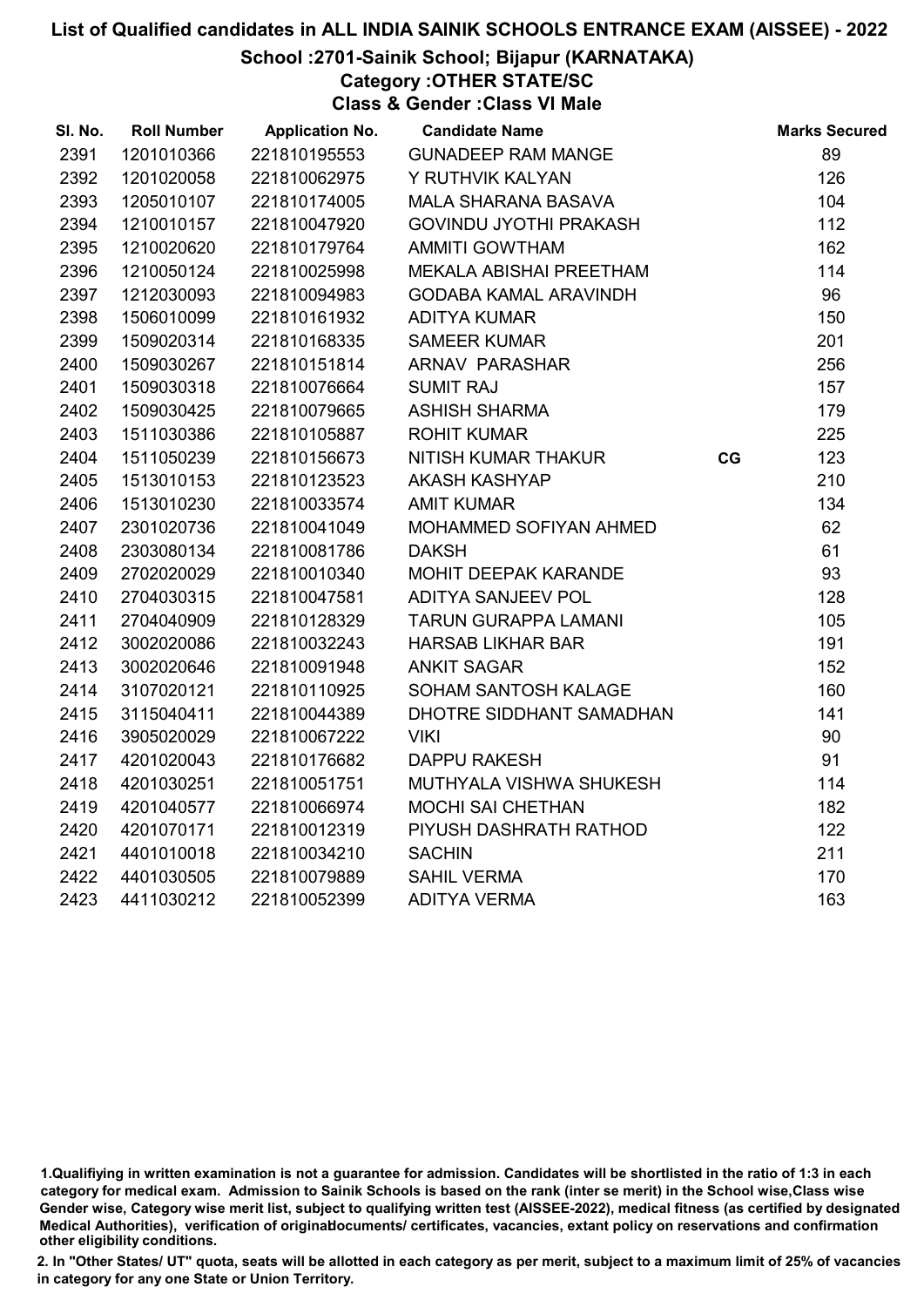# List of Qualified candidates in ALL INDIA SAINIK SCHOOLS ENTRANCE EXAM (AISSEE) - 2022 School :2701-Sainik School; Bijapur (KARNATAKA) Category :OTHER STATE/ST Class & Gender :Class VI Male

| SI. No. | <b>Roll Number</b> | <b>Application No.</b> | <b>Candidate Name</b>       | <b>Marks Secured</b> |
|---------|--------------------|------------------------|-----------------------------|----------------------|
| 2424    | 1210020548         | 221810166724           | M SAMHITH NAIK              | 87                   |
| 2425    | 1210020607         | 221810148264           | <b>B RUTHESWAR NAIK</b>     | 179                  |
| 2426    | 1212040034         | 221810113116           | PEYYALA AAHAN KRITHIK VARMA | 151                  |
| 2427    | 1509040397         | 221810147249           | <b>SAHIL KUMAR</b>          | 213                  |
| 2428    | 1514010058         | 221810115742           | <b>VISHAL SHARMA</b>        | 100                  |
| 2429    | 1701010101         | 221810022699           | LAKAVATH VASUDEVA           | 155                  |
| 2430    | 2708030014         | 221810158016           | RATHOD REVANTH              | 59                   |
| 2431    | 2708030397         | 221810164979           | ARPIT KUMAR MEENA           | 78                   |
| 2432    | 3115020277         | 221810140706           | <b>HARSHAL</b>              | 134                  |
| 2433    | 3904041179         | 221810005299           | VISHNU HINGAD               | 132                  |
| 2434    | 4201070446         | 221810133299           | AKSHIT ANSH JADAV           | 57                   |
| 2435    | 4202020603         | 221810114775           | AMGOTH VISHAL               | 122                  |

1.Qualifiying in written examination is not a guarantee for admission. Candidates will be shortlisted in the ratio of 1:3 in each category for medical exam. Admission to Sainik Schools is based on the rank (inter se merit) in the School wise,Class wise Gender wise, Category wise merit list, subject to qualifying written test (AISSEE-2022), medical fitness (as certified by designated Medical Authorities), verification of originablocuments/ certificates, vacancies, extant policy on reservations and confirmation other eligibility conditions.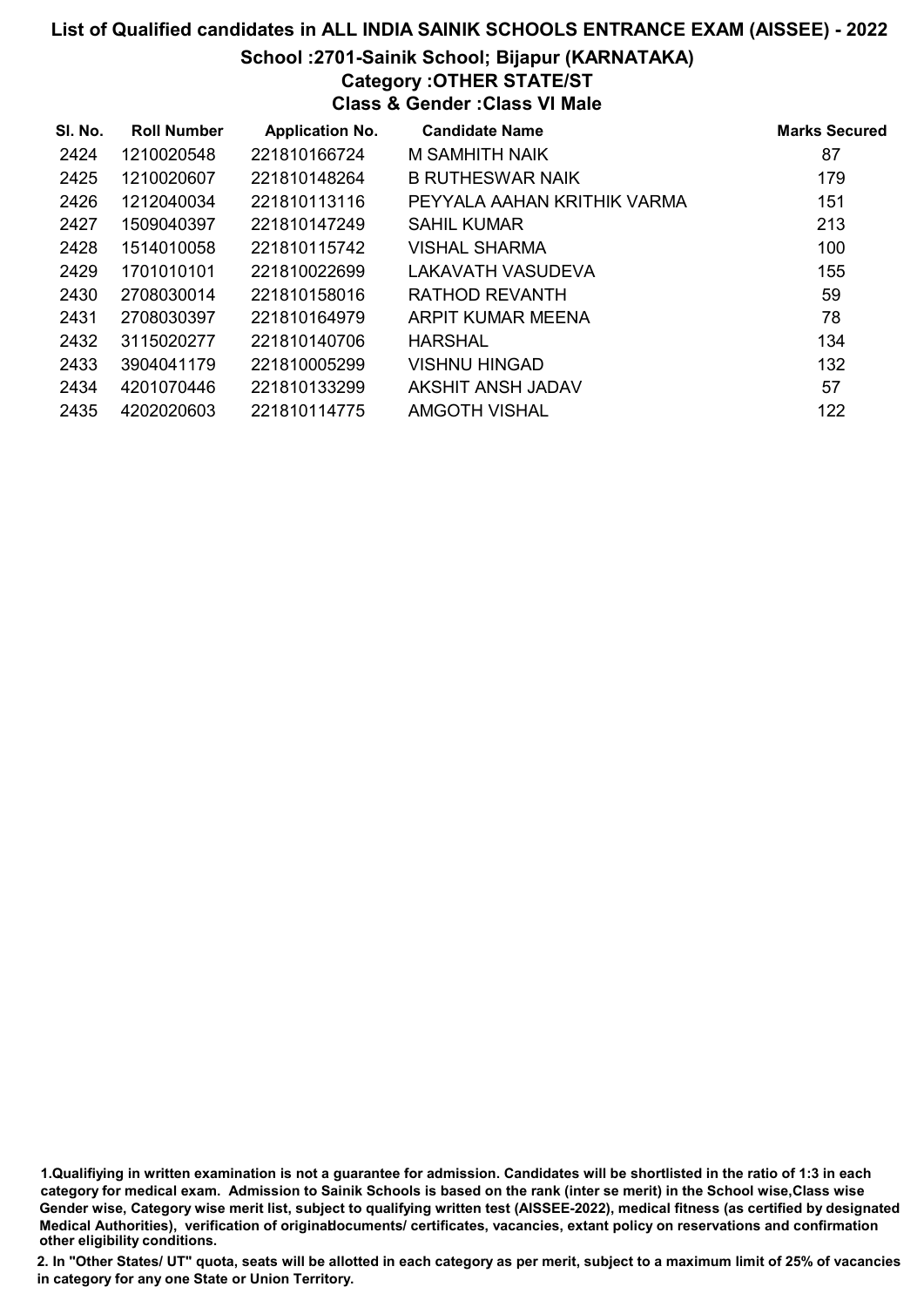## School :2701-Sainik School; Bijapur (KARNATAKA)

Category :OTHER STATE/OBC

Class & Gender :Class VI Male

| SI. No. | <b>Roll Number</b> | <b>Application No.</b> | <b>Candidate Name</b>       | <b>Marks Secured</b> |
|---------|--------------------|------------------------|-----------------------------|----------------------|
| 2436    | 1201020119         | 221810096756           | <b>BILLE GOVARDHANBABU</b>  | 144                  |
| 2437    | 1201020217         | 221810060757           | BURRU KAMAKSHI VARAPRASAD   | 200                  |
| 2438    | 1203010399         | 221810007342           | RAMAGOVINI CHAKRADHAR GOUD  | 214                  |
| 2439    | 1205020102         | 221810144984           | <b>R VENKAT KRISH</b>       | 126                  |
| 2440    | 1210010342         | 221810055521           | NARASAPURAM JAYA            | 240                  |
| 2441    | 1210050102         | 221810068888           | KONETI ARTHIC VENKAT MURARI | 135                  |
| 2442    | 1501010477         | 221810094745           | <b>LAKSHMAN KUMAR</b>       | 256                  |
| 2443    | 1502010247         | 221810027031           | <b>GURUWAR JEE MAYANK</b>   | 143                  |
| 2444    | 1502010350         | 221810098145           | <b>MD MEHTAB ALAM</b>       | 125                  |
| 2445    | 1503010046         | 221810048030           | <b>ABHINAV GUPTA</b>        | 163                  |
| 2446    | 1505010959         | 221810096277           | <b>SAHIL KUMAR</b>          | 210                  |
| 2447    | 1506010143         | 221810125533           | NIKIT KUSHWAHA              | 160                  |
| 2448    | 1506020317         | 221810181729           | <b>VIVEK KUMAR</b>          | 208                  |
| 2449    | 1507010211         | 221810152797           | <b>ADITYA KUMAR</b>         | 156                  |
| 2450    | 1507010380         | 221810194576           | <b>PRINCE RAJ</b>           | 138                  |
| 2451    | 1509020446         | 221810125598           | <b>ABHNISH KUMAR</b>        | 200                  |
| 2452    | 1509030122         | 221810098303           | <b>TANMAY</b>               | 135                  |
| 2453    | 1509030127         | 221810103603           | <b>ALOK KUMAR</b>           | 153                  |
| 2454    | 1509030379         | 221810119025           | SUDHANSHU RAJ               | 227                  |
| 2455    | 1509030452         | 221810061395           | <b>RITIK RAUSHAN</b>        | 174                  |
| 2456    | 1509030477         | 221810116806           | PIYUSH KUMAR                | 223                  |
| 2457    | 1509040392         | 221810088739           | <b>RISHABH KUMAR</b>        | 206                  |
| 2458    | 1510010136         | 221810028952           | NIRANJAN KUMAR VERMA        | 201                  |
| 2459    | 1510010203         | 221810091104           | <b>SAHIL RAJ SHARMA</b>     | 163                  |
| 2460    | 1510020167         | 221810133455           | <b>HARSH RAJ SHARMA</b>     | 171                  |
| 2461    | 1510020177         | 221810120485           | <b>AADARSH KUMAR</b>        | 247                  |
| 2462    | 1510030053         | 221810023104           | <b>ANIRUDH KUMAR</b>        | 262                  |
| 2463    | 1510030140         | 221810197775           | <b>ARYAN RAJ</b>            | 141                  |
| 2464    | 1511020050         | 221810086050           | <b>AMAN KUMAR</b>           | 235                  |
| 2465    | 1511020119         | 221810123701           | <b>ANIKET KUMAR</b>         | 202                  |
| 2466    | 1511020195         | 221810124081           | AAYUSH AANAND               | 224                  |
| 2467    | 1511020433         | 221810144473           | <b>SWATANTRA KUMAR</b>      | 236                  |
| 2468    | 1511030079         | 221810093445           | <b>RAVIKANT KUMAR</b>       | 225                  |
| 2469    | 1511030150         | 221810063885           | <b>SIDHARTH KUMAR</b>       | 257                  |
| 2470    | 1511030311         | 221810122227           | <b>ABHIJEET KUMAR</b>       | 227                  |
| 2471    | 1511030411         | 221810102118           | <b>SATYAM KUMAR</b>         | 196                  |
| 2472    | 1511040085         | 221810085840           | <b>AYUSH KUMAR</b>          | 258                  |
| 2473    | 1511040091         | 221810070250           | <b>NAMAN RAJ</b>            | 227                  |
| 2474    | 1511040338         | 221810101378           | <b>HARSH KUMAR</b>          | 254                  |
| 2475    | 1511040465         | 221810098089           | <b>RAJ KISHORE</b>          | 193                  |
| 2476    | 1511050329         | 221810178924           | <b>AKHILESH YADAV</b>       | 141                  |
| 2477    | 1511060129         | 221810090426           | <b>RAJNISH KUMAR</b>        | 167                  |
| 2478    | 1511070014         | 221810138828           | <b>ARYAN RAJ</b>            | 209                  |

1.Qualifiying in written examination is not a guarantee for admission. Candidates will be shortlisted in the ratio of 1:3 in each category for medical exam. Admission to Sainik Schools is based on the rank (inter se merit) in the School wise,Class wise Gender wise, Category wise merit list, subject to qualifying written test (AISSEE-2022), medical fitness (as certified by designated Medical Authorities), verification of originablocuments/ certificates, vacancies, extant policy on reservations and confirmation other eligibility conditions.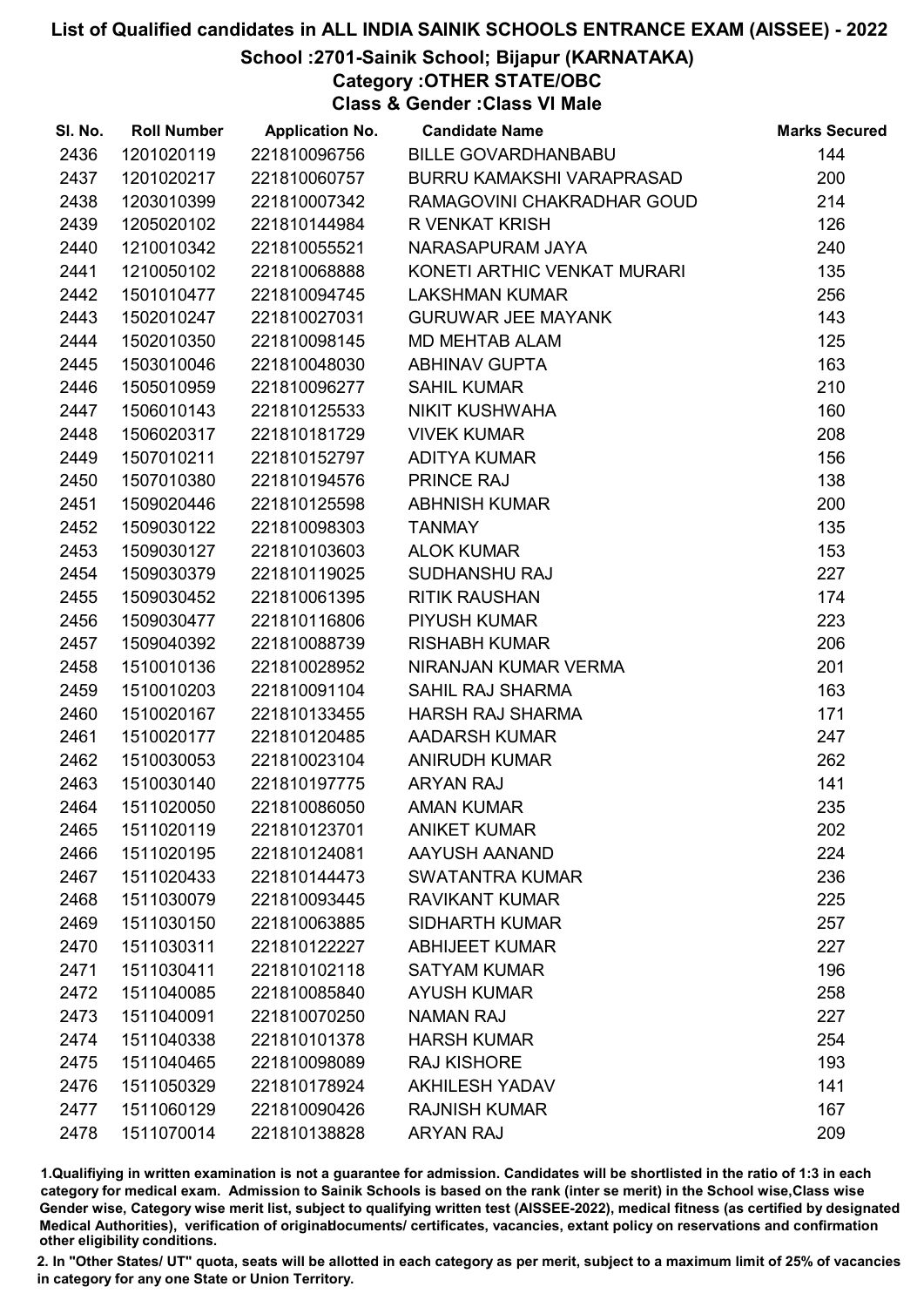## School :2701-Sainik School; Bijapur (KARNATAKA)

Category :OTHER STATE/OBC

Class & Gender :Class VI Male

| SI. No. | <b>Roll Number</b> | <b>Application No.</b> | <b>Candidate Name</b>       |           | <b>Marks Secured</b> |
|---------|--------------------|------------------------|-----------------------------|-----------|----------------------|
| 2479    | 1511070220         | 221810088279           | <b>RUPESH KUMAR</b>         | <b>AR</b> | 236                  |
| 2480    | 1512010012         | 221810031440           | YASHWANT KRISHNAN           |           | 200                  |
| 2481    | 1513010054         | 221810160921           | <b>ROSHAN SINGH</b>         |           | 164                  |
| 2482    | 1513010095         | 221810114012           | <b>ARYAN KUMAR</b>          |           | 184                  |
| 2483    | 1513010172         | 221810123453           | <b>UJJAWAL KUMAR</b>        |           | 237                  |
| 2484    | 1513010249         | 221810145915           | OM RAJ                      |           | 275                  |
| 2485    | 1513010260         | 221810172845           | <b>ANJAL RAJ</b>            |           | 266                  |
| 2486    | 1513020244         | 221810157158           | <b>AYUSH RAJ</b>            |           | 247                  |
| 2487    | 1514010269         | 221810110056           | YUVRAJ KUMAR                |           | 246                  |
| 2488    | 2001040106         | 221810021302           | <b>ANSH PAL</b>             |           | 245                  |
| 2489    | 2001050401         | 221810018944           | <b>BHASKAR RAJPOOT</b>      |           | 225                  |
| 2490    | 2001060042         | 221810059376           | <b>KRISHNA KUMAR PAL</b>    |           | 245                  |
| 2491    | 2303050467         | 221810104403           | <b>JATIN</b>                |           | 226                  |
| 2492    | 2303090087         | 221810057708           | <b>RONAK YADAV</b>          |           | 187                  |
| 2493    | 2604010079         | 221810095045           | <b>PIYUSH</b>               |           | 161                  |
| 2494    | 2604010084         | 221810123866           | <b>RISHAV RAJ</b>           |           | 221                  |
| 2495    | 2604010095         | 221810106788           | <b>ASHISH KUMAR</b>         |           | 237                  |
| 2496    | 2701010017         | 221810064210           | <b>SHOURYA SINGH</b>        |           | 155                  |
| 2497    | 2701010239         | 221810052232           | <b>ABHAY KUMAR</b>          |           | 156                  |
| 2498    | 2702020016         | 221810117130           | PRATYUSH YADAV              | CG        | 231                  |
| 2499    | 2702030201         | 221810062157           | <b>OJASH YADAV</b>          |           | 216                  |
| 2500    | 2801010423         | 221810070669           | PRITHIK TV                  |           | 158                  |
| 2501    | 3002020198         | 221810039354           | <b>SHIVAM YADAV</b>         |           | 181                  |
| 2502    | 3002020609         | 221810073518           | PUSHPENDRA DHAKAD           |           | 250                  |
| 2503    | 3002020614         | 221810158818           | <b>SONU SINGH</b>           |           | 224                  |
| 2504    | 3114020337         | 221810137843           | YASHWANT GANGADHAR BENTUR   |           | 217                  |
| 2505    | 3114020405         | 221810099714           | <b>ATOLE ATHARV NITIN</b>   |           | 177                  |
| 2506    | 3115030161         | 221810056232           | HARSHAD SHRIKANT KOKARE     | CG        | 130                  |
| 2507    | 3801020139         | 221810020067           | <b>PRINCE KUMAR</b>         |           | 239                  |
| 2508    | 3901010301         | 221810034406           | ADITYARAJ BHADALA           |           | 145                  |
| 2509    | 3901020253         | 221810125886           | <b>ADITYA KUMAR</b>         |           | 236                  |
| 2510    | 3901020306         | 221810025987           | <b>VIVEK SHAKYA</b>         |           | 147                  |
| 2511    | 3901020348         | 221810037678           | <b>SANDEEP KUMAR</b>        |           | 225                  |
| 2512    | 3904030449         | 221810041419           | <b>SUNIL REPSWAL</b>        |           | 257                  |
| 2513    | 3904040420         | 221810146824           | <b>DEV KUMAR</b>            |           | 145                  |
| 2514    | 3905010030         | 221810049420           | <b>SUMIT</b>                |           | 191                  |
| 2515    | 3905010245         | 221810112681           | <b>ADITYA</b>               |           | 179                  |
| 2516    | 3905020032         | 221810120622           | <b>ADITYA</b>               |           | 171                  |
| 2517    | 3905020083         | 221810049062           | <b>SHIVAM GOSWAMI</b>       |           | 134                  |
| 2518    | 3905020199         | 221810067243           | PIYUSH YADAV                |           | 234                  |
| 2519    | 3905020320         | 221810018034           | <b>SHIVRAJ SINGH DUKIYA</b> |           | 177                  |
| 2520    | 3905020379         | 221810103984           | <b>VIKRAM</b>               |           | 145                  |
| 2521    | 3905040048         | 221810151650           | <b>AMAN KUMAR</b>           |           | 159                  |

1.Qualifiying in written examination is not a guarantee for admission. Candidates will be shortlisted in the ratio of 1:3 in each category for medical exam. Admission to Sainik Schools is based on the rank (inter se merit) in the School wise,Class wise Gender wise, Category wise merit list, subject to qualifying written test (AISSEE-2022), medical fitness (as certified by designated Medical Authorities), verification of originablocuments/ certificates, vacancies, extant policy on reservations and confirmation other eligibility conditions.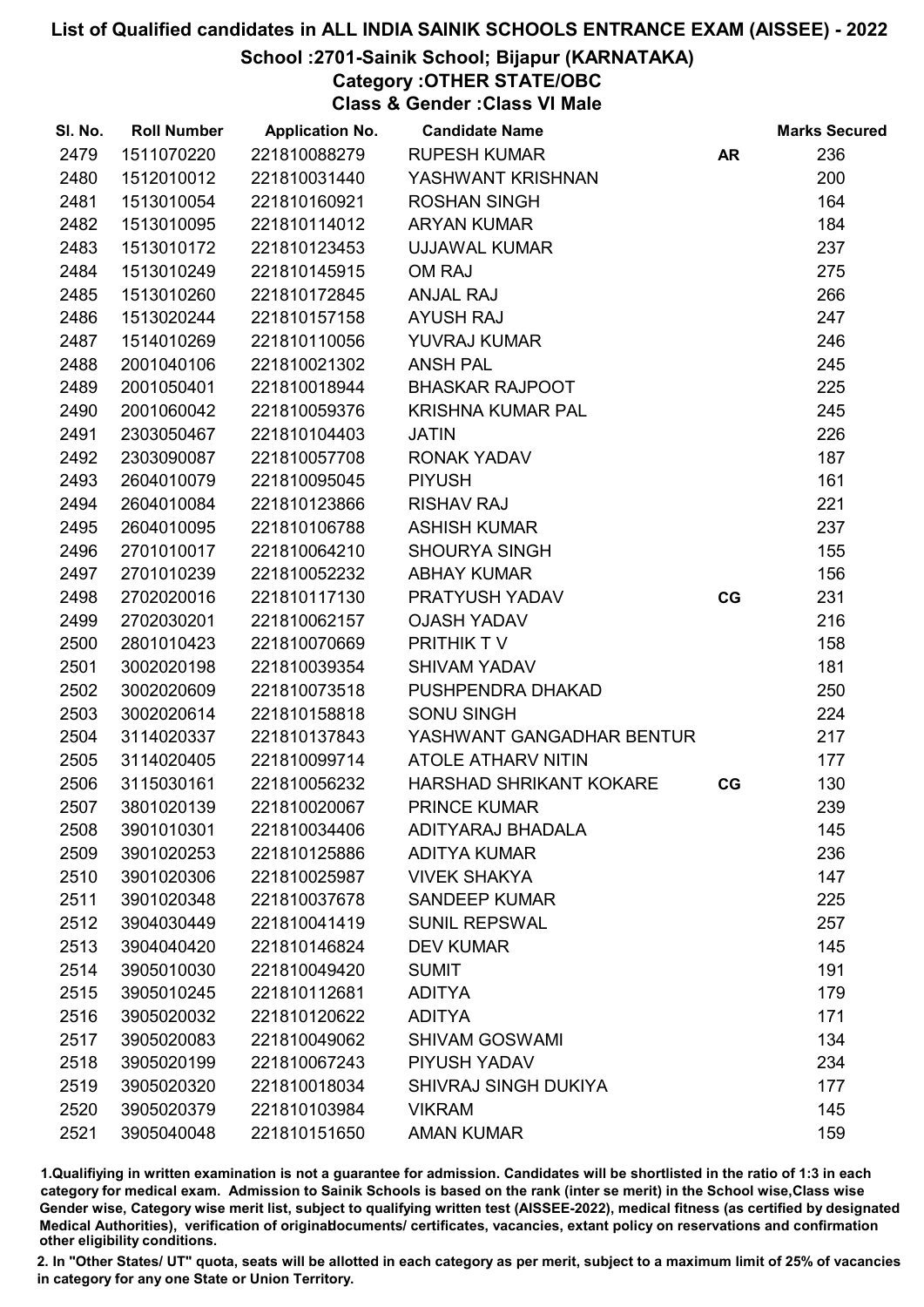# List of Qualified candidates in ALL INDIA SAINIK SCHOOLS ENTRANCE EXAM (AISSEE) - 2022 School :2701-Sainik School; Bijapur (KARNATAKA)

# Category :OTHER STATE/OBC

Class & Gender :Class VI Male

| SI. No. | <b>Roll Number</b> | <b>Application No.</b> | <b>Candidate Name</b>       | <b>Marks Secured</b> |
|---------|--------------------|------------------------|-----------------------------|----------------------|
| 2522    | 3905040358         | 221810029899           | <b>PAVAN</b>                | 199                  |
| 2523    | 4102030049         | 221810084785           | DALLI SURYA MAHESH REDDY    | 135                  |
| 2524    | 4201030142         | 221810029421           | <b>MANISH JADAR</b>         | 151                  |
| 2525    | 4201030291         | 221810108661           | CHINNAM SATWIK              | 134                  |
| 2526    | 4201030452         | 221810146412           | BONDEMPALLY CHARAN KUMAR    | 163                  |
| 2527    | 4201030723         | 221810123982           | <b>TELI RITHWIK</b>         | 205                  |
| 2528    | 4201030760         | 221810083003           | GUMASTA AVINASH             | 160                  |
| 2529    | 4201040424         | 221810024234           | TIMMIGARI MOKSHITH          | 134                  |
| 2530    | 4201040503         | 221810188854           | <b>GUMASTHA SAI ABHINAV</b> | 228                  |
| 2531    | 4201060136         | 221810109537           | AMMULA SRAGVIN              | 158                  |
| 2532    | 4201060234         | 221810057767           | NARAM SAI VIKAS             | 142                  |
| 2533    | 4401020202         | 221810124983           | <b>RITIK</b>                | 230                  |
| 2534    | 4401020529         | 221810166967           | <b>AMIT KUMAR</b>           | 163                  |
| 2535    | 4401020637         | 221810059278           | KRISHNA KUMAR RAJPUT        | 150                  |
| 2536    | 4401030503         | 221810079589           | DAKSH PRATAP SINGH          | 238                  |
| 2537    | 4405020193         | 221810177207           | ROHIT RAJBHAR               | 217                  |
| 2538    | 4406010035         | 221810008380           | <b>PRIYANSHU</b>            | 210                  |

<sup>1.</sup>Qualifiying in written examination is not a guarantee for admission. Candidates will be shortlisted in the ratio of 1:3 in each category for medical exam. Admission to Sainik Schools is based on the rank (inter se merit) in the School wise,Class wise Gender wise, Category wise merit list, subject to qualifying written test (AISSEE-2022), medical fitness (as certified by designated Medical Authorities), verification of originablocuments/ certificates, vacancies, extant policy on reservations and confirmation other eligibility conditions.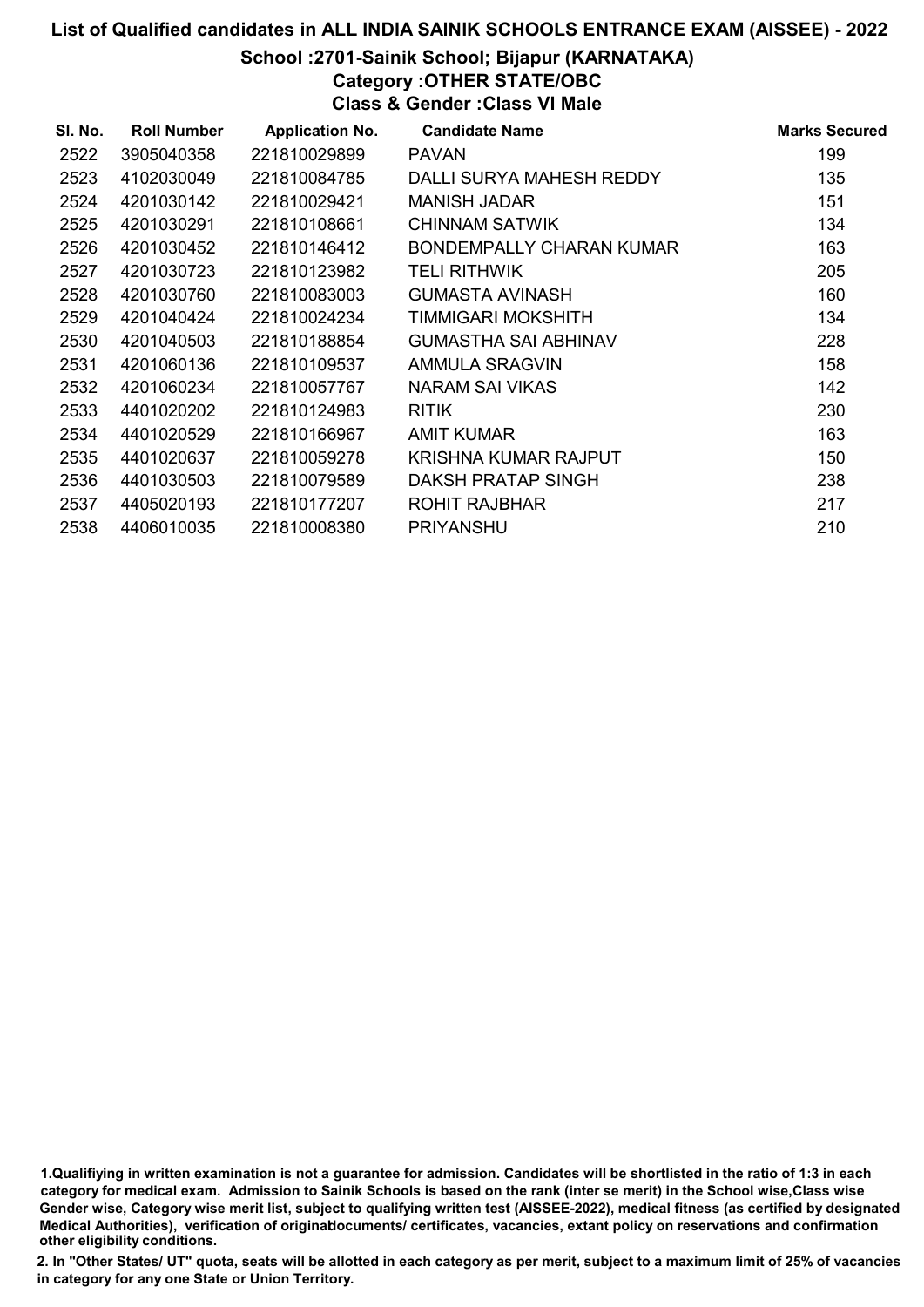### School :2701-Sainik School; Bijapur (KARNATAKA)

Category :OTHER STATE/DEF

Class & Gender :Class VI Male

| SI. No. | <b>Roll Number</b> | <b>Application No.</b> | <b>Candidate Name</b>         | <b>Marks Secured</b> |
|---------|--------------------|------------------------|-------------------------------|----------------------|
| 2539    | 1503020133         | 221810117114           | ANIKET KUMAR SINGH            | 251                  |
| 2540    | 1505010202         | 221810149524           | <b>KARTIK KUMAR</b>           | 186                  |
| 2541    | 1507010259         | 221810136679           | <b>AYUSH RAJ</b>              | 155                  |
| 2542    | 1511050074         | 221810098262           | KISHORE KUMAR PANDEY          | 192                  |
| 2543    | 1511050085         | 221810084962           | <b>TEJASH KUMAR</b>           | 221                  |
| 2544    | 1511050204         | 221810098353           | <b>HARSH KUMAR</b>            | 219                  |
| 2545    | 1511050409         | 221810037874           | <b>AYUSH KUMAR</b>            | 209                  |
| 2546    | 1511070085         | 221810057878           | HARSHVARDHAN SINGH            | 248                  |
| 2547    | 1513010084         | 221810129871           | PARTH KUMAR RAI               | 211                  |
| 2548    | 2001030275         | 221810021290           | <b>MOHD JUNAID</b>            | 244                  |
| 2549    | 2001060418         | 221810098997           | <b>AYUSH RANJAN</b>           | 181                  |
| 2550    | 2201020354         | 221810096818           | PATEL KRISHNA KALPESH KUMAR   | 252                  |
| 2551    | 2201020406         | 221810089339           | KHUNTAD NIRMAL GOVIND         | 169                  |
| 2552    | 2303040452         | 221810051809           | <b>ANSHUL</b>                 | 262                  |
| 2553    | 2701010114         | 221810005190           | <b>NAITIK</b>                 | 157                  |
| 2554    | 2701020338         | 221810111704           | <b>ACHAL RAGHAV</b>           | 155                  |
| 2555    | 2701030342         | 221810059677           | KETI CHAITANYA SWAMY          | 197                  |
| 2556    | 2702020273         | 221810162914           | <b>AYAAN GAURAV</b>           | 144                  |
| 2557    | 2702030158         | 221810033886           | <b>BHAVYA PRADEEP PATIL</b>   | 185                  |
| 2558    | 2702030200         | 221810139847           | <b>MD AYAN RAZA</b>           | 203                  |
| 2559    | 2702030253         | 221810069728           | <b>ANKUSH KUMAR</b>           | 196                  |
| 2560    | 3001030583         | 221810058195           | HARSHIT CHOUDHARY             | 210                  |
| 2561    | 3001030600         | 221810091806           | <b>SUSHANT KUMAR SINGH</b>    | 125                  |
| 2562    | 3002010007         | 221810035400           | SATYAM SINGH BHADORIYA        | 210                  |
| 2563    | 3002030641         | 221810022829           | <b>SAMAR PRATAP SINGH</b>     | 243                  |
| 2564    | 3002030646         | 221810056239           | <b>MILAN DHAKAD</b>           | 167                  |
| 2565    | 3107030062         | 221810102653           | <b>ARYAN PRAVIN PATIL</b>     | 239                  |
| 2566    | 3108010529         | 221810118677           | <b>ADARSH SURESH MULE</b>     | 133                  |
| 2567    | 3110010008         | 221810031500           | PRAJVAL MORE                  | 217                  |
| 2568    | 3113010013         | 221810055960           | <b>UTKARSH YADAV</b>          | 131                  |
| 2569    | 3115020031         | 221810094803           | AKASH AVINASH JADHAV          | 142                  |
| 2570    | 3115020464         | 221810063828           | <b>VARADRAJ KAILAS MOHITE</b> | 185                  |
| 2571    | 3115040012         | 221810042254           | <b>SHREYASH PAWAR</b>         | 214                  |
| 2572    | 3115040261         | 221810023677           | <b>VEDANT GANESH CHAVAN</b>   | 159                  |
| 2573    | 3904030114         | 221810075680           | <b>AKASH KUNDLIK BABAR</b>    | 152                  |
| 2574    | 3905010167         | 221810107921           | <b>SUSHIL BURANIA</b>         | 266                  |
| 2575    | 3905020139         | 221810101103           | <b>PRIYANSH</b>               | 210                  |
| 2576    | 3905020200         | 221810049243           | <b>AMIT KUMAR SINGH</b>       | 261                  |
| 2577    | 3905020206         | 221810029943           | <b>NITESH KUMAR</b>           | 256                  |
| 2578    | 3905020447         | 221810038145           | UTTKARSH TRIPATHI             | 231                  |
| 2579    | 3905030358         | 221810017249           | <b>NAITIK RAGHAV</b>          | 266                  |
| 2580    | 3906010229         | 221810138744           | <b>AKUL TRIPATHI</b>          | 210                  |
| 2581    | 4401020701         | 221810025439           | <b>VISHU KUMAR</b>            | 190                  |

1.Qualifiying in written examination is not a guarantee for admission. Candidates will be shortlisted in the ratio of 1:3 in each category for medical exam. Admission to Sainik Schools is based on the rank (inter se merit) in the School wise,Class wise Gender wise, Category wise merit list, subject to qualifying written test (AISSEE-2022), medical fitness (as certified by designated Medical Authorities), verification of originablocuments/ certificates, vacancies, extant policy on reservations and confirmation other eligibility conditions.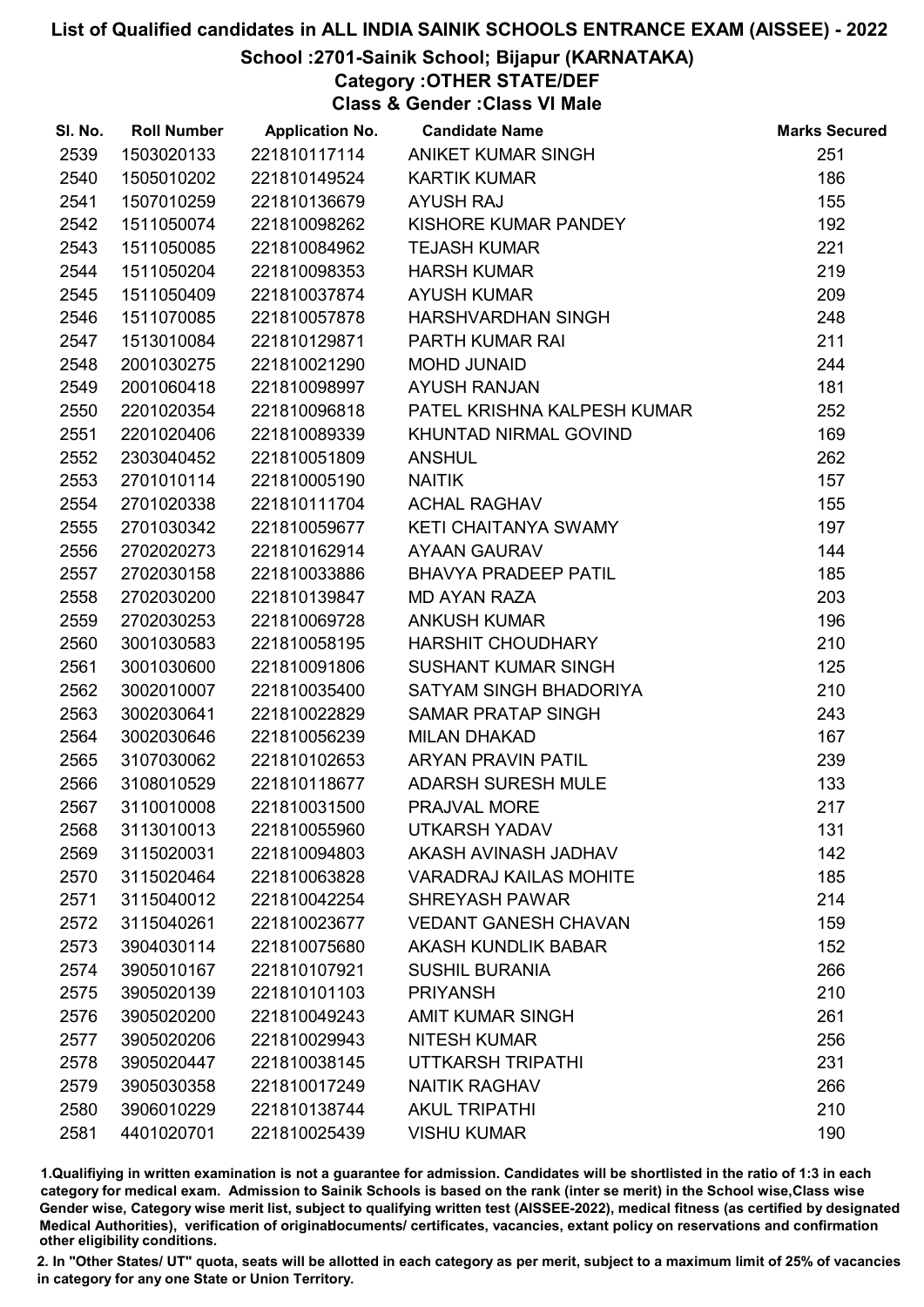# List of Qualified candidates in ALL INDIA SAINIK SCHOOLS ENTRANCE EXAM (AISSEE) - 2022 School :2701-Sainik School; Bijapur (KARNATAKA) Category :OTHER STATE/DEF Class & Gender :Class VI Male

| SI. No. | <b>Roll Number</b> | <b>Application No.</b> | Candidate Name | <b>Marks Secured</b> |
|---------|--------------------|------------------------|----------------|----------------------|
| 2582    | 4401040144         | 221810085946           | ADITYA PANDEY  | 146                  |
| 2583    | 4401040259         | 221810040577           | AISHWARY PAWAR | 219                  |
| 2584    | 4409010477         | 221810066269           | LOVEKUSH YADAV | 246                  |
| 2585    | 4412020015         | 221810064440           | ADITYA PASI    | 149                  |

1.Qualifiying in written examination is not a guarantee for admission. Candidates will be shortlisted in the ratio of 1:3 in each category for medical exam. Admission to Sainik Schools is based on the rank (inter se merit) in the School wise,Class wise Gender wise, Category wise merit list, subject to qualifying written test (AISSEE-2022), medical fitness (as certified by designated Medical Authorities), verification of originablocuments/ certificates, vacancies, extant policy on reservations and confirmation other eligibility conditions.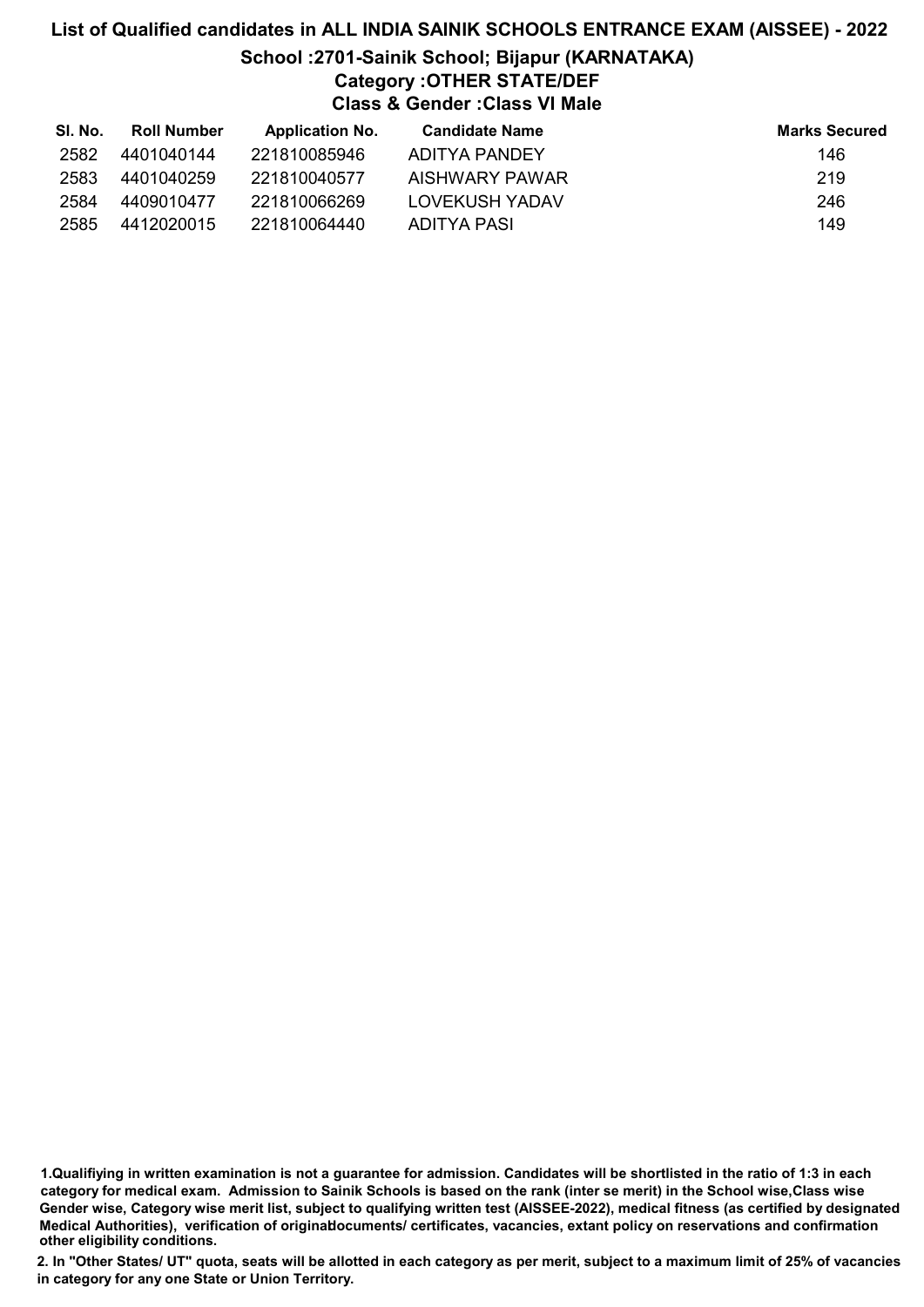### School :2701-Sainik School; Bijapur (KARNATAKA)

Category :OTHER STATE/GEN

Class & Gender :Class VI Male

| SI. No. | <b>Roll Number</b> | <b>Application No.</b> | <b>Candidate Name</b>       | <b>Marks Secured</b> |
|---------|--------------------|------------------------|-----------------------------|----------------------|
| 2586    | 1201010169         | 221810110101           | PARNAPALLI VINILKRISHNA     | 167                  |
| 2587    | 1201010222         | 221810027761           | <b>MEDA GAGANDHEEP</b>      | 211                  |
| 2588    | 1201020230         | 221810123967           | <b>G SREEHARSHA</b>         | 167                  |
| 2589    | 1201020395         | 221810098079           | K VARUN TEJ REDDY           | 185                  |
| 2590    | 1202010091         | 221810089941           | SATHULURI AKSHAY            | 220                  |
| 2591    | 1203010080         | 221810073244           | <b>B MAHIDHAR</b>           | 144                  |
| 2592    | 1210050139         | 221810052909           | POREDDY SATHYA SIMHA REDDY  | 129                  |
| 2593    | 1211020019         | 221810012554           | <b>EKAVIR</b>               | 223                  |
| 2594    | 1501010588         | 221810012168           | <b>RISHAV RAJ</b>           | 259                  |
| 2595    | 1503020013         | 221810062890           | <b>REYANSH RAJ</b>          | 237                  |
| 2596    | 1505010678         | 221810019623           | <b>HARISH KUMAR SINGH</b>   | 217                  |
| 2597    | 1505011004         | 221810099928           | <b>PRASHANT KUMAR</b>       | 278                  |
| 2598    | 1506010080         | 221810164761           | <b>REHAN RAZA</b>           | 235                  |
| 2599    | 1506010191         | 221810188804           | <b>ARAV KUMAR</b>           | 252                  |
| 2600    | 1506020271         | 221810049218           | <b>ARYAN SINGH</b>          | 243                  |
| 2601    | 1506020328         | 221810133349           | <b>ABHINAW KUMAR</b>        | 169                  |
| 2602    | 1507010006         | 221810070420           | <b>ANSH RAJ</b>             | 207                  |
| 2603    | 1507010225         | 221810154448           | RITESH KUMAR YADAV          | 203                  |
| 2604    | 1509020064         | 221810117450           | <b>RISHAV KUMAR</b>         | 214                  |
| 2605    | 1509020191         | 221810033051           | <b>AYUSH KUMAR</b>          | 218                  |
| 2606    | 1509020204         | 221810079851           | AKASH KUMAR SINGH           | 182                  |
| 2607    | 1509020205         | 221810103951           | <b>ADITYA NAMAN</b>         | 210                  |
| 2608    | 1509020360         | 221810146746           | <b>PRASUN KUMAR</b>         | 209                  |
| 2609    | 1509030024         | 221810027642           | <b>PUSHPENDU SHEKHAR</b>    | 270                  |
| 2610    | 1509030221         | 221810103283           | AADITYA SINGH               | 167                  |
| 2611    | 1509030302         | 221810116154           | <b>ADITYA THAKUR</b>        | 254                  |
| 2612    | 1509030335         | 221810090384           | <b>RISHABH KUMAR</b>        | 153                  |
| 2613    | 1509040059         | 221810101266           | <b>SAGAR RAJ</b>            | 202                  |
| 2614    | 1509040176         | 221810159747           | <b>SHANTANU KUMAR</b>       | 219                  |
| 2615    | 1509040281         | 221810103448           | <b>NIKHIL KUMAR</b>         | 234                  |
| 2616    | 1509040320         | 221810063278           | <b>RISHAV KUMAR</b>         | 221                  |
| 2617    | 1509040324         | 221810069478           | <b>ARSH RAJ</b>             | 190                  |
| 2618    | 1509040456         | 221810127199           | PRIYANSHU RANJAN            | 271                  |
| 2619    | 1510030316         | 221810180519           | <b>ROUSHAN RAJ</b>          | 255                  |
| 2620    | 1511020383         | 221810148443           | <b>MOHIT SAGAR</b>          | 200                  |
| 2621    | 1511020411         | 221810151063           | <b>RITIK KUMAR RAUSHAN</b>  | 248                  |
| 2622    | 1511030127         | 221810119375           | <b>MOHIT KUMAR</b>          | 237                  |
| 2623    | 1511030442         | 221810106038           | <b>NIRAJ KUMAR SINGH</b>    | 205                  |
| 2624    | 1511040120         | 221810152870           | <b>CHANDAN KUMAR TIWARI</b> | 141                  |
| 2625    | 1511040222         | 221810013041           | <b>GOPAL KRISHNA MOHAN</b>  | 243                  |
| 2626    | 1511040409         | 221810114439           | <b>ANKIT PATEL</b>          | 213                  |
| 2627    | 1511040477         | 221810046699           | <b>RAUNAK ANAND</b>         | 247                  |
| 2628    | 1511050156         | 221810004413           | PRIYANSHU KUMAR PANDEY      | 238                  |

1.Qualifiying in written examination is not a guarantee for admission. Candidates will be shortlisted in the ratio of 1:3 in each category for medical exam. Admission to Sainik Schools is based on the rank (inter se merit) in the School wise,Class wise Gender wise, Category wise merit list, subject to qualifying written test (AISSEE-2022), medical fitness (as certified by designated Medical Authorities), verification of originablocuments/ certificates, vacancies, extant policy on reservations and confirmation other eligibility conditions.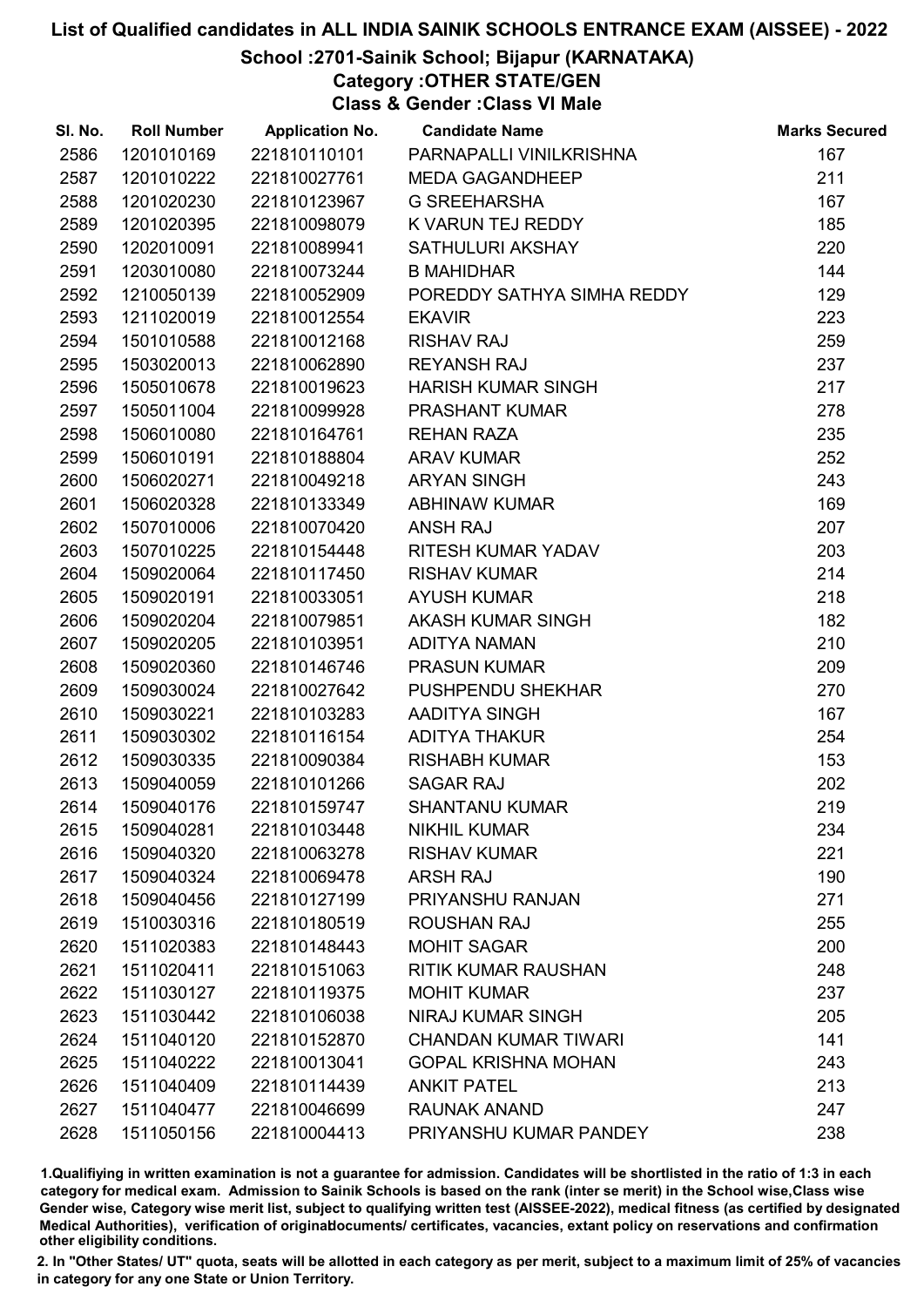## School :2701-Sainik School; Bijapur (KARNATAKA)

Category :OTHER STATE/GEN

Class & Gender :Class VI Male

| SI. No. | <b>Roll Number</b> | <b>Application No.</b> | <b>Candidate Name</b>          |    | <b>Marks Secured</b> |
|---------|--------------------|------------------------|--------------------------------|----|----------------------|
| 2629    | 1511050378         | 221810077654           | <b>ANKIT KUMAR</b>             |    | 188                  |
| 2630    | 1511050436         | 221810134894           | <b>PRATIK SINGH</b>            |    | 197                  |
| 2631    | 1511050474         | 221810004325           | AYUSH PRATAP SINGH             |    | 228                  |
| 2632    | 1511060406         | 221810111787           | <b>KRISHAN KUMAR</b>           |    | 186                  |
| 2633    | 1511070005         | 221810111628           | <b>GOVIND NARAYAN</b>          |    | 127                  |
| 2634    | 1511070007         | 221810158628           | RAUNAK KUMAR JHA               |    | 210                  |
| 2635    | 1511070111         | 221810151898           | <b>SHIVAM KUMAR</b>            |    | 208                  |
| 2636    | 1511070250         | 221810176399           | <b>SHUBHAM RAI</b>             |    | 145                  |
| 2637    | 1512020145         | 221810061046           | <b>VINIT KUMAR SINGH</b>       |    | 121                  |
| 2638    | 1512020240         | 221810060599           | <b>HIMESH KUMAR SINGH</b>      |    | 177                  |
| 2639    | 1513010186         | 221810113173           | <b>DEVANSH KUMAR</b>           |    | 218                  |
| 2640    | 1513020283         | 221810123549           | <b>SHIVAM KUMAR</b>            |    | 248                  |
| 2641    | 1513020292         | 221810107579           | AYUSH RAJ PANDEY               |    | 263                  |
| 2642    | 1514010135         | 221810108677           | <b>MIHIR KUMAR</b>             |    | 267                  |
| 2643    | 2001050540         | 221810044394           | SAMRAT PRATAP SINGH RANA       |    | 194                  |
| 2644    | 2202020484         | 221810046674           | <b>TASYA HITESH PATEL</b>      |    | 178                  |
| 2645    | 2202020524         | 221810039916           | <b>BHAGAT DEV JIGNESHKUMAR</b> |    | 214                  |
| 2646    | 2202020578         | 221810040008           | ANSH VIPULKUMAR BHIMANI        |    | 154                  |
| 2647    | 2203010215         | 221810097692           | BHADANI JASH JAYESHBHAI        |    | 193                  |
| 2648    | 2610010139         | 221810151717           | <b>JEET SAH</b>                |    | 151                  |
| 2649    | 2701020066         | 221810083922           | AMLAN AYASKANT                 |    | 166                  |
| 2650    | 2701030068         | 221810084465           | <b>AYUSH KUMAR SINGH</b>       |    | 152                  |
| 2651    | 2701030244         | 221810179407           | <b>NISHANT KUMAR</b>           |    | 199                  |
| 2652    | 2703020057         | 221810179402           | GANTA SAI SIDHARTHA REDDY      |    | 170                  |
| 2653    | 2704020106         | 221810083652           | ADARSHA BASAPPA BIDARI         |    | 216                  |
| 2654    | 2704030419         | 221810102852           | PRADEEP JAGTAP                 |    | 223                  |
| 2655    | 2704030955         | 221810120669           | SAMARTH BIJJARAGI              |    | 244                  |
| 2656    | 2704040304         | 221810042805           | YASHRAJ PATIL                  |    | 144                  |
| 2657    | 2704040383         | 221810059565           | ARNAV KRISHNA SRIPADAM         |    | 215                  |
| 2658    | 2704040840         | 221810093778           | <b>JAHAGIRDAR ASHAHAL</b>      | CG | 146                  |
| 2659    | 2707020320         | 221810125757           | OM DATTATRAY BHOSALE           |    | 191                  |
| 2660    | 2708020251         | 221810036542           | <b>RISHIK KANNA</b>            |    | 167                  |
| 2661    | 3002010215         | 221810125681           | <b>ANKUSH JADON</b>            |    | 205                  |
| 2662    | 3002020140         | 221810169893           | <b>VIKRAMADITYA</b>            |    | 225                  |
| 2663    | 3002020220         | 221810125474           | <b>HARSHIT JADON</b>           |    | 176                  |
| 2664    | 3002020553         | 221810143477           | <b>DHRUV SINGH DHAKAR</b>      |    | 183                  |
| 2665    | 3107020295         | 221810092017           | <b>SANSKAR</b>                 |    | 150                  |
| 2666    | 3107030004         | 221810079700           | <b>SHARDUL</b>                 |    | 120                  |
| 2667    | 3107030018         | 221810095790           | <b>VEDANT SANDEEP DESHMUKH</b> |    | 172                  |
| 2668    | 3107030046         | 221810166382           | YOGESH MAHAJAN                 |    | 245                  |
| 2669    | 3107030068         | 221810044573           | <b>ARNAV VIKAS JAGTAP</b>      |    | 157                  |
| 2670    | 3107030107         | 221810122765           | <b>JAYVARDHAN SHITAL WALVE</b> |    | 125                  |
| 2671    | 3107030159         | 221810042978           | YADAV HARSHAVARDHAN            |    | 150                  |

1.Qualifiying in written examination is not a guarantee for admission. Candidates will be shortlisted in the ratio of 1:3 in each category for medical exam. Admission to Sainik Schools is based on the rank (inter se merit) in the School wise,Class wise Gender wise, Category wise merit list, subject to qualifying written test (AISSEE-2022), medical fitness (as certified by designated Medical Authorities), verification of originablocuments/ certificates, vacancies, extant policy on reservations and confirmation other eligibility conditions.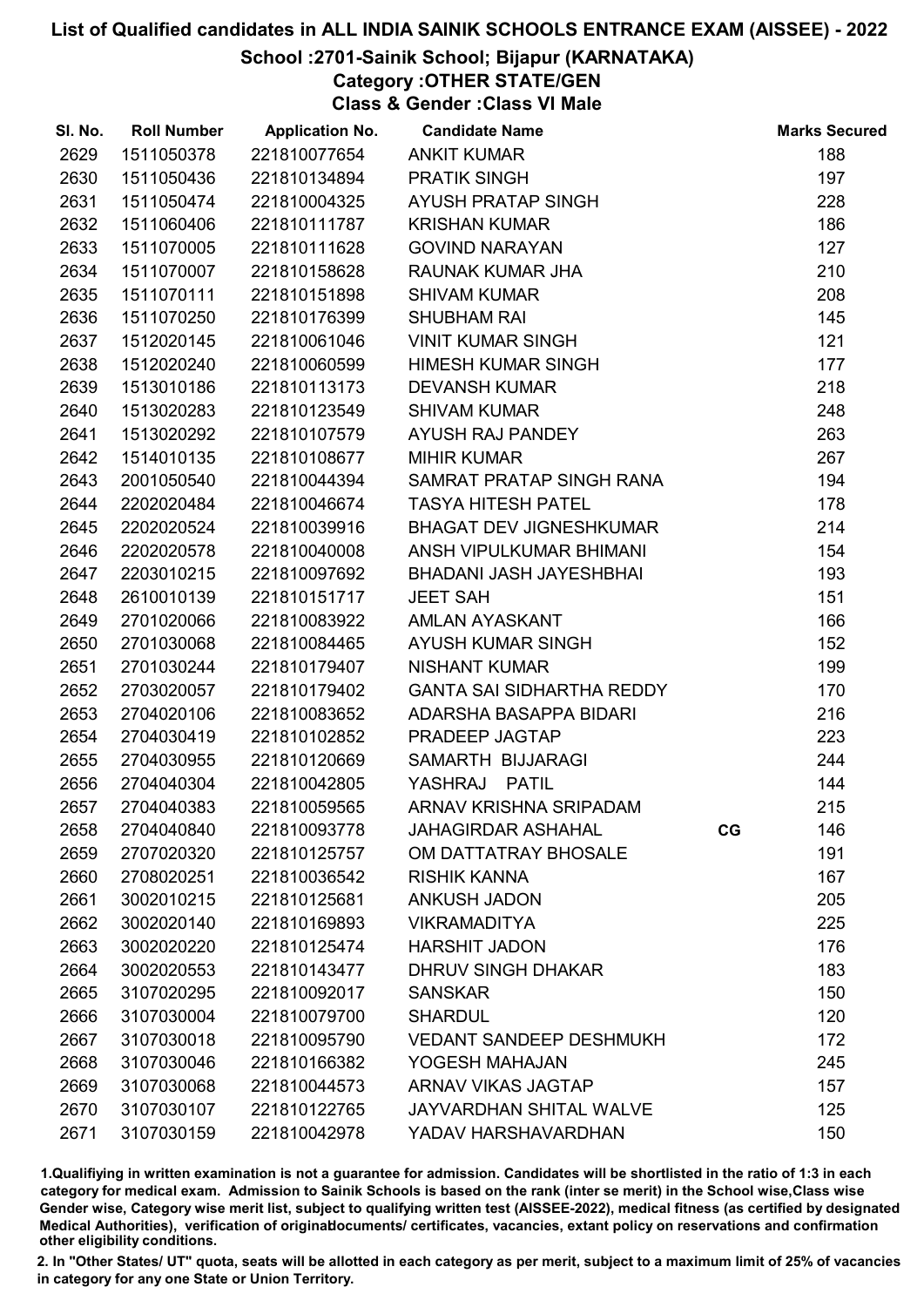## School :2701-Sainik School; Bijapur (KARNATAKA)

Category :OTHER STATE/GEN

Class & Gender :Class VI Male

| SI. No. | <b>Roll Number</b> | <b>Application No.</b> | <b>Candidate Name</b>          | <b>Marks Secured</b> |
|---------|--------------------|------------------------|--------------------------------|----------------------|
| 2672    | 3108010183         | 221810142081           | SHINDE KARTIK DNYANESHWAR      | 154                  |
| 2673    | 3108010425         | 221810107975           | ANIRUDH RAM MORE               | 163                  |
| 2674    | 3110020195         | 221810087906           | <b>KARVEER NILESH BARGE</b>    | 169                  |
| 2675    | 3110020227         | 221810053456           | SWAROOP PRAMOD MAHADIK         | 127                  |
| 2676    | 3114020087         | 221810063390           | ARNAV NILESHKUMAR KADAM        | 226                  |
| 2677    | 3115020010         | 221810092672           | PATIL VARAD DATTATRAY          | 166                  |
| 2678    | 3115020286         | 221810064126           | RUDRA JAGANNATH SALUNKHE       | 245                  |
| 2679    | 3115030214         | 221810137213           | RANVEER TUSHAR JADHAV          | 122                  |
| 2680    | 3115040154         | 221810107436           | PARTH ATUL NANAWARE            | 147                  |
| 2681    | 3116010145         | 221810084864           | RAJVARDHAN BHAGWAT WAGH        | 187                  |
| 2682    | 3116020065         | 221810100092           | MUKTESH UNMESH KSHIRSAGAR      | 254                  |
| 2683    | 3116020081         | 221810039753           | SARTHAK SACHIN KADAM           | 159                  |
| 2684    | 3116020092         | 221810061914           | PRUTHVI SOMASHEKHAR BIDARE     | 170                  |
| 2685    | 3116020161         | 221810091258           | <b>SAI PRATAPSINH PATALE</b>   | 184                  |
| 2686    | 3116020211         | 221810027787           | SWARAJ SANTOSHKUMAR            | 220                  |
| 2687    | 3904040127         | 221810124302           | <b>KARTHIK</b>                 | 181                  |
| 2688    | 3905020102         | 221810108272           | <b>ANSH</b>                    | 127                  |
| 2689    | 3905020344         | 221810054454           | <b>VASHU SHARMA</b>            | 244                  |
| 2690    | 3905020495         | 221810067785           | <b>ADARSH GAUTAM</b>           | 240                  |
| 2691    | 3905030368         | 221810172949           | <b>MAYANK CHAUHAN</b>          | 185                  |
| 2692    | 3906010564         | 221810156971           | PRINCE KUMAR BACHH             | 218                  |
| 2693    | 4201020234         | 221810031720           | K HARSHA VARDHAN REDDY         | 222                  |
| 2694    | 4201030158         | 221810111031           | SOMISETTY VENKATA NAGA SAI     | 214                  |
| 2695    | 4201030263         | 221810159951           | DAIWIK REDDY. S                | 134                  |
| 2696    | 4201030459         | 221810041612           | AKKINENI SREE RAGHAVA SAI      | 238                  |
| 2697    | 4201050001         | 221810125125           | NAGURLA NABIL CHANDAN          | 202                  |
| 2698    | 4201050150         | 221810097965           | NITISHKUMAR NEELAKANTA         | 253                  |
| 2699    | 4201050313         | 221810140816           | DUPATHIWAR SIDDA RAMESHWAR     | 189                  |
| 2700    | 4201050372         | 221810030336           | LAKSHYYAN CHANDRAMOULI         | 121                  |
| 2701    | 4201060509         | 221810162548           | <b>REYANSH UPADHYAY</b>        | 138                  |
| 2702    | 4201060533         | 221810087948           | <b>MOHITH MRINAL NEKKALAPU</b> | 223                  |
| 2703    | 4202020837         | 221810109097           | <b>VUDUMULA NIPUN CHANDRA</b>  | 132                  |
| 2704    | 4401020531         | 221810038177           | <b>PRASHANT SINGH</b>          | 244                  |
| 2705    | 4405010086         | 221810068551           | <b>ANUJ KUMAR SINGH</b>        | 133                  |
| 2706    | 4405020264         | 221810068728           | <b>ROSHAN KUMAR SINGH</b>      | 139                  |
| 2707    | 4406030445         | 221810057759           | <b>SHIVANG BENIWAL</b>         | 154                  |
| 2708    | 4407010210         | 221810140896           | KUMAR MADHAVENDRA              | 223                  |
| 2709    | 4408010017         | 221810121520           | <b>RITIK BAJPEYI</b>           | 150                  |
| 2710    | 4409010106         | 221810040791           | PRAKAT DWIVEDI                 | 214                  |
| 2711    | 4505020280         | 221810133419           | <b>UTKARSH</b>                 | 242                  |
| 2712    | 4602010242         | 221810177993           | <b>AYUSH RAJ KUMAR</b>         | 246                  |

1.Qualifiying in written examination is not a guarantee for admission. Candidates will be shortlisted in the ratio of 1:3 in each category for medical exam. Admission to Sainik Schools is based on the rank (inter se merit) in the School wise,Class wise Gender wise, Category wise merit list, subject to qualifying written test (AISSEE-2022), medical fitness (as certified by designated Medical Authorities), verification of originablocuments/ certificates, vacancies, extant policy on reservations and confirmation other eligibility conditions.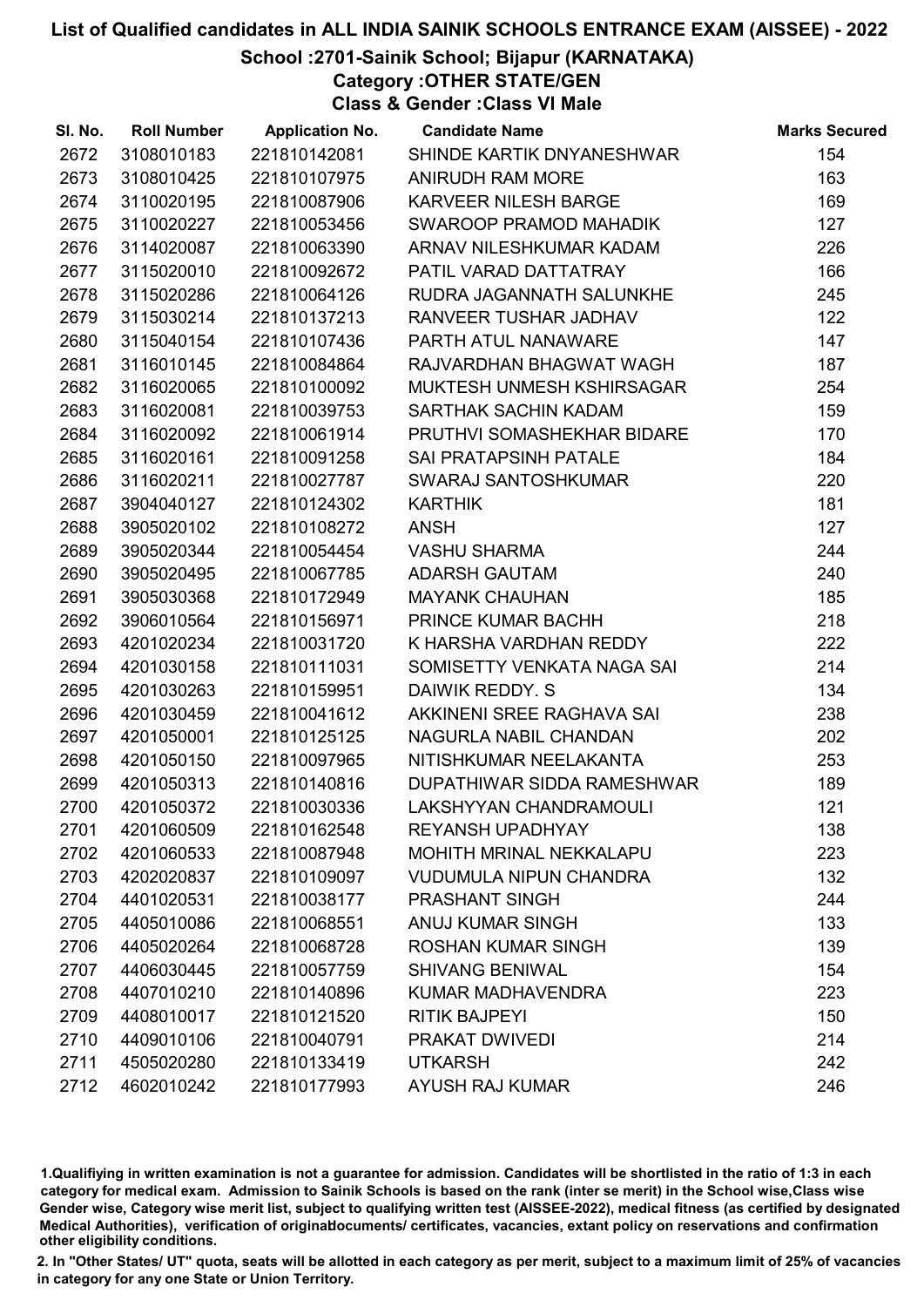# School :2701-Sainik School; Bijapur (KARNATAKA)

Category :HOME STATE/SC

Class & Gender :Class VI Female

| SI. No. | <b>Roll Number</b> | <b>Application No.</b> | <b>Candidate Name</b>           |    | <b>Marks Secured</b> |
|---------|--------------------|------------------------|---------------------------------|----|----------------------|
| 2713    | 2701010075         | 221810121750           | <b>JOTHI PRIYA</b>              |    | 120                  |
| 2714    | 2701010213         | 221810139661           | <b>BHANU PRIYA NG</b>           |    | 104                  |
| 2715    | 2701020158         | 221810075682           | <b>AVIKA RATHOD</b>             |    | 149                  |
| 2716    | 2701020264         | 221810039263           | AMRUTHA DUNDIGERI               |    | 104                  |
| 2717    | 2701030329         | 221810011367           | <b>ANJANAVI RATHOD</b>          |    | 80                   |
| 2718    | 2702010077         | 221810184521           | AKSHARA VASANT DEVAMANE         |    | 132                  |
| 2719    | 2702010146         | 221810080252           | <b>SANJANA TALAGADE</b>         | CG | 146                  |
| 2720    | 2702010149         | 221810164952           | <b>HARANI PARSANNAVAR</b>       |    | 129                  |
| 2721    | 2702010212         | 221810024433           | SONALI SUBHASH KAMBLE           |    | 139                  |
| 2722    | 2702010252         | 221810116683           | <b>ANANYA BHAJANTRI</b>         |    | 110                  |
| 2723    | 2702010421         | 221810139366           | SUPRIYA SHRIKANT SANNAKKI       |    | 144                  |
| 2724    | 2702010430         | 221810012186           | <b>SRUSHTI WADDAR</b>           |    | 124                  |
| 2725    | 2702020034         | 221810170940           | <b>SPANDANA PUJARI</b>          |    | 73                   |
| 2726    | 2702020070         | 221810157701           | ANJALI BANGENNAVAR              |    | 129                  |
| 2727    | 2702020091         | 221810195631           | AMULYA YANKAPPA CHAVAN          |    | 92                   |
| 2728    | 2702020166         | 221810155862           | SHREYA KUMAR WAGHAMARE          |    | 86                   |
| 2729    | 2702020382         | 221810019359           | SURAKSHA KIRAN TAMMANNAVAR      |    | 97                   |
| 2730    | 2702030004         | 221810062834           | <b>VEDA NATARAJ MALLAYYAGOL</b> |    | 198                  |
| 2731    | 2702030063         | 221810174355           | <b>MEGHANA BHAJANTRI</b>        |    | 81                   |
| 2732    | 2702030091         | 221810156106           | <b>VIJAYALAXMI KORIKOPPA</b>    |    | 76                   |
| 2733    | 2702030144         | 221810172866           | <b>SHREYA KABBALAGER</b>        |    | 109                  |
| 2734    | 2702030220         | 221810072877           | TANUSHREE MAHADEV KAMBLE        |    | 100                  |
| 2735    | 2702030255         | 221810166038           | <b>SRUSHTI LAXMAN MELAVANKI</b> |    | 83                   |
| 2736    | 2702030304         | 221810133598           | AMRUTA BANGENNAVAR              |    | 135                  |
| 2737    | 2702030322         | 221810033239           | SHREYA GIRISH LAKKUNDI          |    | 76                   |
| 2738    | 2703010068         | 221810102451           | <b>TEJASHWNI SRINIVAS</b>       |    | 118                  |
| 2739    | 2703010088         | 221810142602           | <b>BHAVANA V</b>                |    | 64                   |
| 2740    | 2703010235         | 221810123926           | <b>NISARGA</b>                  |    | 123                  |
| 2741    | 2703010333         | 221810083109           | <b>SONIYA</b>                   |    | 115                  |
| 2742    | 2703020107         | 221810080443           | <b>K SUVEDHA</b>                |    | 89                   |
| 2743    | 2703020207         | 221810171565           | <b>K SANDHYA</b>                |    | 57                   |
| 2744    | 2704010020         | 221810117600           | SANIKA VISHWANATH DEVAMANE      |    | 150                  |
| 2745    | 2704010024         | 221810027900           | TEJASHWINI. B. DODAMANI         |    | 171                  |
| 2746    | 2704010049         | 221810133320           | <b>VAISHNAVI LESU RATHOD</b>    |    | 110                  |
| 2747    | 2704010058         | 221810063620           | REETIKA RAJU RATHOD             |    | 96                   |
| 2748    | 2704010126         | 221810196160           | <b>CHANNAMMA</b>                |    | 81                   |
| 2749    | 2704010155         | 221810135370           | <b>PREEYANKA</b>                |    | 131                  |
| 2750    | 2704010156         | 221810038470           | <b>BHUMIKA VASUDEV MYAGERI</b>  |    | 116                  |
| 2751    | 2704010159         | 221810149670           | <b>TANUSHREE BHAJANTRI</b>      |    | 160                  |
| 2752    | 2704010190         | 221810140290           | <b>PALLAVI GENNUR</b>           |    | 123                  |
| 2753    | 2704010268         | 221810148421           | <b>KANCHANA RAVI RATHOD</b>     |    | 74                   |
| 2754    | 2704010282         | 221810101131           | <b>LAVANYA PADASALAGI</b>       |    | 96                   |
| 2755    | 2704010297         | 221810194831           | PRATIBHA RAMESH BHAJANTRI       |    | 79                   |

1.Qualifiying in written examination is not a guarantee for admission. Candidates will be shortlisted in the ratio of 1:3 in each category for medical exam. Admission to Sainik Schools is based on the rank (inter se merit) in the School wise,Class wise Gender wise, Category wise merit list, subject to qualifying written test (AISSEE-2022), medical fitness (as certified by designated Medical Authorities), verification of originablocuments/ certificates, vacancies, extant policy on reservations and confirmation other eligibility conditions.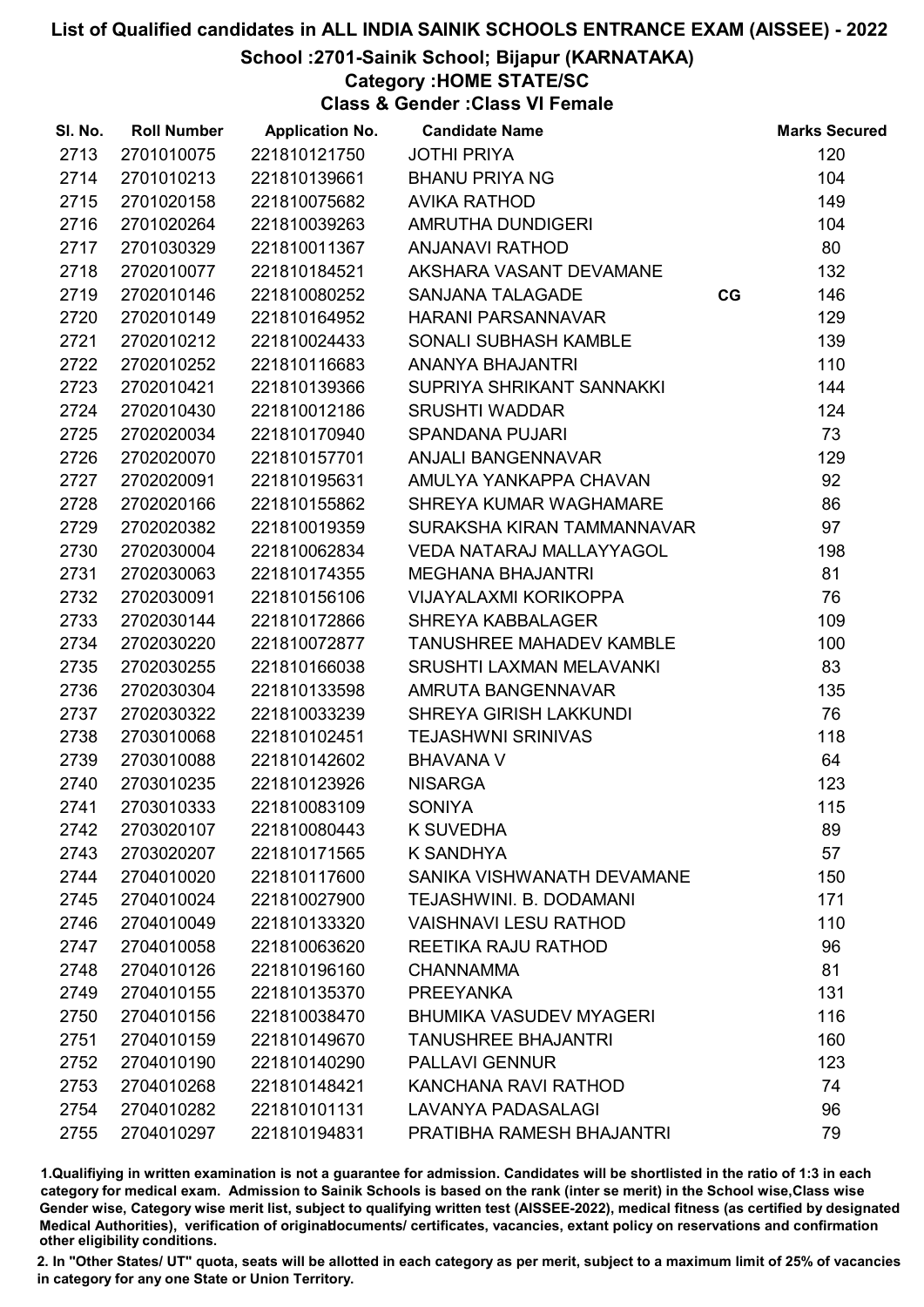# School :2701-Sainik School; Bijapur (KARNATAKA)

Category :HOME STATE/SC

Class & Gender :Class VI Female

| SI. No. | <b>Roll Number</b> | <b>Application No.</b> | <b>Candidate Name</b>       | <b>Marks Secured</b> |
|---------|--------------------|------------------------|-----------------------------|----------------------|
| 2756    | 2704010305         | 221810137341           | PAVITRA SURESH LAMANI       | 83                   |
| 2757    | 2704010324         | 221810109351           | SOUJANYA SINGE              | 102                  |
| 2758    | 2704010331         | 221810065751           | <b>RITIKA GUNJI</b>         | 161                  |
| 2759    | 2704010340         | 221810158061           | <b>SONIYA</b>               | 90                   |
| 2760    | 2704010372         | 221810084171           | <b>BHAVANA S ARIKERI</b>    | 175                  |
| 2761    | 2704010411         | 221810132391           | PALLAVI K HULLIKERI         | 101                  |
| 2762    | 2704010429         | 221810178891           | <b>NAITIKA KAMBLE</b>       | 133                  |
| 2763    | 2704010445         | 221810100702           | SHRILAKSHMI ANJANA ALBAL    | 121                  |
| 2764    | 2704020084         | 221810109642           | <b>TEJASHWINI PARASAPPA</b> | 140                  |
| 2765    | 2704020145         | 221810178472           | ANANYA MAHADEV HONAMORE     | 116                  |
| 2766    | 2704020195         | 221810104203           | <b>CHANDANA</b>             | 125                  |
| 2767    | 2704020246         | 221810070233           | <b>NAYANA</b>               | 129                  |
| 2768    | 2704020258         | 221810172733           | <b>PRIYANKA</b>             | 166                  |
| 2769    | 2704020372         | 221810076493           | SATYAMMA MADAR              | 211                  |
| 2770    | 2704020406         | 221810169414           | PRIYA RATHOD                | 197                  |
| 2771    | 2704020451         | 221810186434           | SPANDANA NEELAPPA GADAD     | 89                   |
| 2772    | 2704020455         | 221810141534           | <b>ANUSHKA SHINGE</b>       | 94                   |
| 2773    | 2704020513         | 221810098364           | PRERANA RATHOD              | 142                  |
| 2774    | 2704020523         | 221810041074           | <b>TRISHA U LAMANI</b>      | 129                  |
| 2775    | 2704020579         | 221810066005           | DANESHWARI BHAJANTRI        | 108                  |
| 2776    | 2704020602         | 221810118015           | <b>SAKSHI ASHOK</b>         | 176                  |
| 2777    | 2704020625         | 221810077025           | <b>VAISHNAVI KABADE</b>     | 82                   |
| 2778    | 2704020631         | 221810094325           | POORVI SOMAJAL              | 115                  |
| 2779    | 2704020684         | 221810083255           | <b>NANDINI</b>              | 126                  |
| 2780    | 2704020687         | 221810130655           | NANDINI BHOVI               | 141                  |
| 2781    | 2704020711         | 221810099765           | <b>TANUJA LAMANI</b>        | 47                   |
| 2782    | 2704020717         | 221810071965           | ANUSHREE AJIT DODAMANI      | 127                  |
| 2783    | 2704020772         | 221810052495           | <b>ARPITA CHAVAN</b>        | 117                  |
| 2784    | 2704020802         | 221810178906           | <b>RAGINI NAYAK</b>         | 122                  |
| 2785    | 2704020809         | 221810065216           | <b>MEGHA BHAGAVATI</b>      | 181                  |
| 2786    | 2704020902         | 221810079946           | <b>SPOORTI S MELINAMANI</b> | 198                  |
| 2787    | 2704020934         | 221810180566           | SHAKSHATA PARASHURAM DOLLI  | 126                  |
| 2788    | 2704020954         | 221810105876           | SHARANAVVA M PUJAR          | 146                  |
| 2789    | 2704021007         | 221810094407           | <b>SOUJANYA B</b>           | 70                   |
| 2790    | 2704021018         | 221810114017           | PRATHA KAMBLE               | 151                  |
| 2791    | 2704021019         | 221810119017           | <b>SAKSHI LAMANI</b>        | 105                  |
| 2792    | 2704021028         | 221810193817           | <b>AKSHATHA</b>             | 113                  |
| 2793    | 2704021034         | 221810166127           | <b>CHAITRA GADADINNI</b>    | 113                  |
| 2794    | 2704021042         | 221810087527           | ARUNDHATI RAMANNA           | 173                  |
| 2795    | 2704021057         | 221810091137           | <b>GAYATRI CHAVAN</b>       | 86                   |
| 2796    | 2704021067         | 221810178537           | <b>RANJITA RATHOD</b>       | 94                   |
| 2797    | 2704030014         | 221810176410           | SHREYA SHIVANAND MELGADE    | 127                  |
| 2798    | 2704030052         | 221810054930           | <b>VEDIKA NAIK</b>          | 146                  |

1.Qualifiying in written examination is not a guarantee for admission. Candidates will be shortlisted in the ratio of 1:3 in each category for medical exam. Admission to Sainik Schools is based on the rank (inter se merit) in the School wise,Class wise Gender wise, Category wise merit list, subject to qualifying written test (AISSEE-2022), medical fitness (as certified by designated Medical Authorities), verification of originablocuments/ certificates, vacancies, extant policy on reservations and confirmation other eligibility conditions.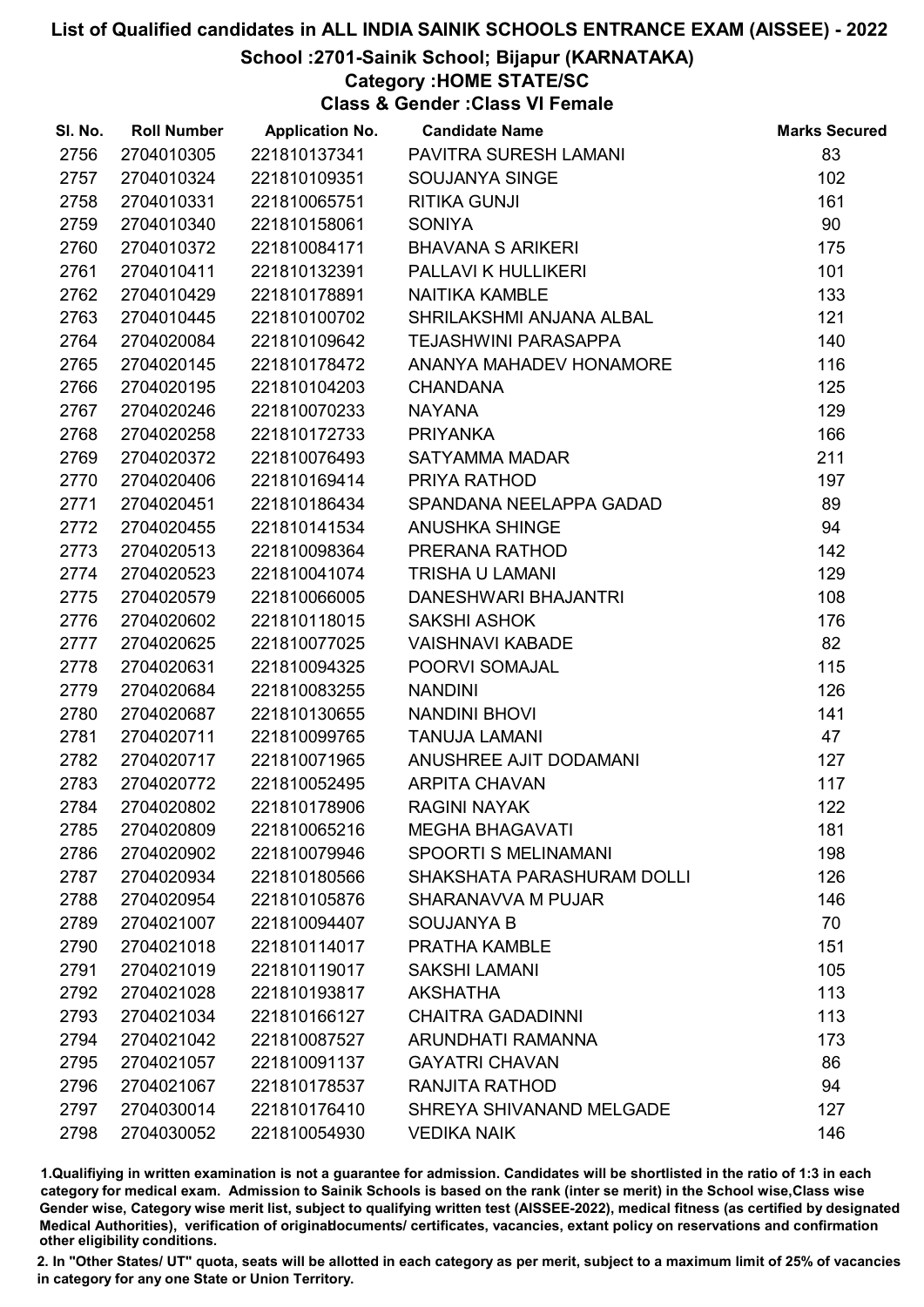# School :2701-Sainik School; Bijapur (KARNATAKA)

# Category :HOME STATE/SC

Class & Gender :Class VI Female

| SI. No. | <b>Roll Number</b> | <b>Application No.</b> | <b>Candidate Name</b>              |    | <b>Marks Secured</b> |
|---------|--------------------|------------------------|------------------------------------|----|----------------------|
| 2799    | 2704030063         | 221810097640           | <b>SWATI</b>                       |    | 118                  |
| 2800    | 2704030069         | 221810009250           | <b>MUSKAN</b>                      |    | 96                   |
| 2801    | 2704030088         | 221810166460           | SHRUSTI SATISH DODAMANI            |    | 108                  |
| 2802    | 2704030095         | 221810012760           | <b>SHRUTI GURUNATH SINDHE</b>      |    | 95                   |
| 2803    | 2704030144         | 221810143390           | <b>ASHATA RATHOD</b>               |    | 95                   |
| 2804    | 2704030214         | 221810038921           | <b>SHRADDHA HONAKERI</b>           |    | 109                  |
| 2805    | 2704030299         | 221810114871           | <b>BHOOMIKA AVINASH KAMBALE</b>    |    | 86                   |
| 2806    | 2704030300         | 221810151971           | <b>VAISHNAVI SUDARSHAN DHADAKE</b> |    | 90                   |
| 2807    | 2704030355         | 221810182312           | AASTHAA RAHUL AINAPUR              |    | 97                   |
| 2808    | 2704030359         | 221810052712           | <b>SAMEEKSHA</b>                   |    | 89                   |
| 2809    | 2704030365         | 221810158912           | <b>SHRIRAKSHA</b>                  | CG | 100                  |
| 2810    | 2704030483         | 221810095692           | SANJEEVINI DODAMANI                |    | 92                   |
| 2811    | 2704030528         | 221810130557           | NIKITA KENCHANNAVAR                |    | 99                   |
| 2812    | 2704030529         | 221810144557           | <b>CHANDAN BANDIVADDAR</b>         |    | 178                  |
| 2813    | 2704030533         | 221810065657           | SRUSHTI LAKSHMAN HARIJAN           |    | 187                  |
| 2814    | 2704030534         | 221810126657           | SOUBHAGYA DODAMANI                 |    | 98                   |
| 2815    | 2704030540         | 221810106957           | <b>SHREYA GANGADHAR</b>            |    | 133                  |
| 2816    | 2704030605         | 221810065097           | <b>VIJETA BASAVARAJ DODAMANI</b>   |    | 227                  |
| 2817    | 2704030672         | 221810125928           | SHRUSHTI L DEVARAMANI              |    | 87                   |
| 2818    | 2704030687         | 221810051638           | <b>ARPITA</b>                      |    | 102                  |
| 2819    | 2704030692         | 221810130838           | <b>VIDHYA LAMANI</b>               |    | 72                   |
| 2820    | 2704030769         | 221810173588           | POOJA PRAVEEN BANJANTRI            |    | 135                  |
| 2821    | 2704030777         | 221810046098           | PRAGATI BHAJANTRI                  |    | 209                  |
| 2822    | 2704030798         | 221810090898           | RENUKA DODAMANI                    |    | 124                  |
| 2823    | 2704030813         | 221810166209           | <b>NIHARIKA R</b>                  |    | 104                  |
| 2824    | 2704030864         | 221810150829           | <b>TEJASHRI CHANDRASHEKAR</b>      |    | 120                  |
| 2825    | 2704030873         | 221810107039           | <b>DIVYA LAMANI</b>                |    | 110                  |
| 2826    | 2704030876         | 221810142139           | SANJANA BAGALKOT                   |    | 114                  |
| 2827    | 2704030878         | 221810149139           | SHREEDEVI PARAMESHWAR              |    | 109                  |
| 2828    | 2704030881         | 221810173239           | PRATIBHA NARAYANAPUR               |    | 111                  |
| 2829    | 2704030886         | 221810177339           | <b>ANANDI PAWAR</b>                |    | 63                   |
| 2830    | 2704030945         | 221810156069           | <b>CHAITRA RATHOD</b>              |    | 150                  |
| 2831    | 2704030974         | 221810152579           | <b>SINDHU BISANALLI</b>            |    | 81                   |
| 2832    | 2704030990         | 221810023489           | <b>BHUVANESHARI GADIVADDAR</b>     |    | 203                  |
| 2833    | 2704031009         | 221810158399           | SPOORTI GAVALENNAVAR               |    | 118                  |
| 2834    | 2704040002         | 221810161013           | <b>RITIKA CHAVAN</b>               |    | 90                   |
| 2835    | 2704040013         | 221810174813           | <b>APOORVA</b>                     | CG | 100                  |
| 2836    | 2704040026         | 221810152523           | EKADANTHA JAGADEV                  |    | 69                   |
| 2837    | 2704040101         | 221810197963           | <b>MANIKARNIKA KATTIMANI</b>       |    | 93                   |
| 2838    | 2704040188         | 221810101534           | PRATIKSHA ALLAPUR                  |    | 127                  |
| 2839    | 2704040215         | 221810139944           | <b>KOMAL BAJANTRI</b>              |    | 66                   |
| 2840    | 2704040227         | 221810177854           | <b>SHIVA PRIYA</b>                 | CG | 91                   |
| 2841    | 2704040260         | 221810169174           | SHREYA SUBHASH CHAVAN              |    | 91                   |

1.Qualifiying in written examination is not a guarantee for admission. Candidates will be shortlisted in the ratio of 1:3 in each category for medical exam. Admission to Sainik Schools is based on the rank (inter se merit) in the School wise,Class wise Gender wise, Category wise merit list, subject to qualifying written test (AISSEE-2022), medical fitness (as certified by designated Medical Authorities), verification of originablocuments/ certificates, vacancies, extant policy on reservations and confirmation other eligibility conditions.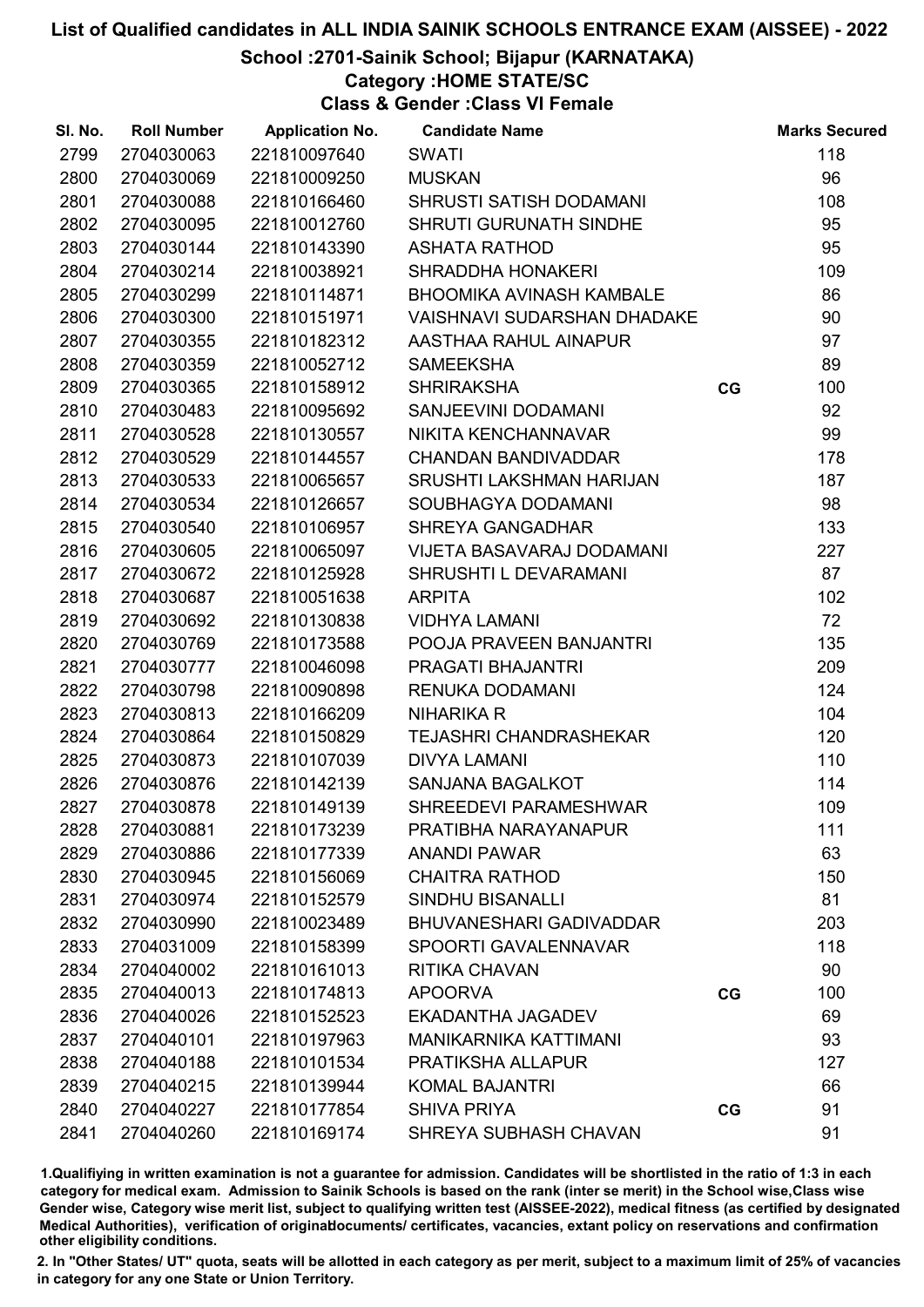# School :2701-Sainik School; Bijapur (KARNATAKA)

Category :HOME STATE/SC

Class & Gender :Class VI Female

| SI. No. | <b>Roll Number</b> | <b>Application No.</b> | <b>Candidate Name</b>       |    | <b>Marks Secured</b> |
|---------|--------------------|------------------------|-----------------------------|----|----------------------|
| 2842    | 2704040281         | 221810108594           | TANUSHREE U ANI             |    | 142                  |
| 2843    | 2704040325         | 221810097035           | PREEYA HARIJAN              |    | 143                  |
| 2844    | 2704040379         | 221810171465           | <b>PAYAL NAIK</b>           |    | 246                  |
| 2845    | 2704040426         | 221810180495           | <b>SPOORTI GOTYALKAR</b>    | CG | 126                  |
| 2846    | 2704040450         | 221810144906           | SHREYA SATEESH BANDI        |    | 154                  |
| 2847    | 2704040494         | 221810167346           | SNEHA SANTOSH LAMANI        |    | 41                   |
| 2848    | 2704040515         | 221810057066           | <b>VARSHA PAWAR</b>         |    | 145                  |
| 2849    | 2704040537         | 221810127776           | PRATIKSHA RAMESH            |    | 75                   |
| 2850    | 2704040552         | 221810101886           | <b>SRUSHTI</b>              |    | 85                   |
| 2851    | 2704040579         | 221810065707           | NEELAMMA SHARANABASAPPA     |    | 106                  |
| 2852    | 2704040686         | 221810066077           | ARADHYA M DODDAMANI         |    | 136                  |
| 2853    | 2704040698         | 221810150977           | SHARANAMMA DHARIYAPPA       |    | 124                  |
| 2854    | 2704040745         | 221810043018           | <b>NEHA SANGAMESH</b>       |    | 72                   |
| 2855    | 2704040746         | 221810025018           | PRARTHANA M MASKI           |    | 123                  |
| 2856    | 2704040747         | 221810168018           | NIKHITA D KATTIMANI         |    | 152                  |
| 2857    | 2704040758         | 221810057918           | PRANAVI RAVINDRA KAMBLE     |    | 107                  |
| 2858    | 2704040786         | 221810191048           | TANISKA GANAPATI WADDAR     |    | 70                   |
| 2859    | 2704040839         | 221810057578           | <b>SNEHA RATHOD</b>         |    | 74                   |
| 2860    | 2704040893         | 221810032519           | MAREMMA NINGAPPA HARIJAN    |    | 90                   |
| 2861    | 2704040911         | 221810173429           | DARSHANI AJIT BANSODE       |    | 129                  |
| 2862    | 2704041002         | 221810162199           | AKSHARA RATHOD              |    | 93                   |
| 2863    | 2704041008         | 221810174499           | NIDHI SANTOSH HONNAKATTI    |    | 78                   |
| 2864    | 2706010007         | 221810158940           | PRARTHANA B P               |    | 78                   |
| 2865    | 2706010077         | 221810155653           | <b>KAVANA S</b>             |    | 107                  |
| 2866    | 2706010282         | 221810030342           | <b>NEETHUN</b>              |    | 128                  |
| 2867    | 2706010358         | 221810175024           | <b>TEJASHVINI S</b>         |    | 88                   |
| 2868    | 2706010380         | 221810181764           | <b>GOWTHAMI R</b>           |    | 51                   |
| 2869    | 2706010387         | 221810155694           | <b>BINDUSHREE D</b>         |    | 81                   |
| 2870    | 2706010528         | 221810139168           | <b>NAYANA R</b>             |    | 111                  |
| 2871    | 2707010004         | 221810122900           | SAMRUDDI GAJAKOSH           |    | 65                   |
| 2872    | 2707010023         | 221810145240           | <b>BHUMIKA TERADAL</b>      |    | 106                  |
| 2873    | 2707010053         | 221810126680           | TANUSHREE SUBHASHA GUDIMANI |    | 119                  |
| 2874    | 2707010068         | 221810154011           | <b>SHREYA</b>               |    | 107                  |
| 2875    | 2707010092         | 221810010451           | <b>SOUBHAGYA GATI</b>       |    | 85                   |
| 2876    | 2707010181         | 221810108800           | <b>PRAKRUTI N</b>           |    | 98                   |
| 2877    | 2707010185         | 221810169510           | S NIVEDHITHA                |    | 94                   |
| 2878    | 2707010198         | 221810109520           | ROOPA VASANAPPA NAYAK       |    | 76                   |
| 2879    | 2707010201         | 221810085230           | SHRADDA BHAJANTRI           |    | 224                  |
| 2880    | 2707010204         | 221810177630           | <b>AMRUTA</b>               |    | 136                  |
| 2881    | 2707010256         | 221810130201           | SAMANVITA ANEEL RATHOD      |    | 118                  |
| 2882    | 2707010281         | 221810124031           | DEEPA KRISHNAPPA PUJAR      |    | 145                  |
| 2883    | 2707010286         | 221810148531           | <b>TANMAYI S</b>            |    | 86                   |
| 2884    | 2707010295         | 221810058641           | <b>DARSHINI RATHOD</b>      |    | 107                  |

1.Qualifiying in written examination is not a guarantee for admission. Candidates will be shortlisted in the ratio of 1:3 in each category for medical exam. Admission to Sainik Schools is based on the rank (inter se merit) in the School wise,Class wise Gender wise, Category wise merit list, subject to qualifying written test (AISSEE-2022), medical fitness (as certified by designated Medical Authorities), verification of originablocuments/ certificates, vacancies, extant policy on reservations and confirmation other eligibility conditions.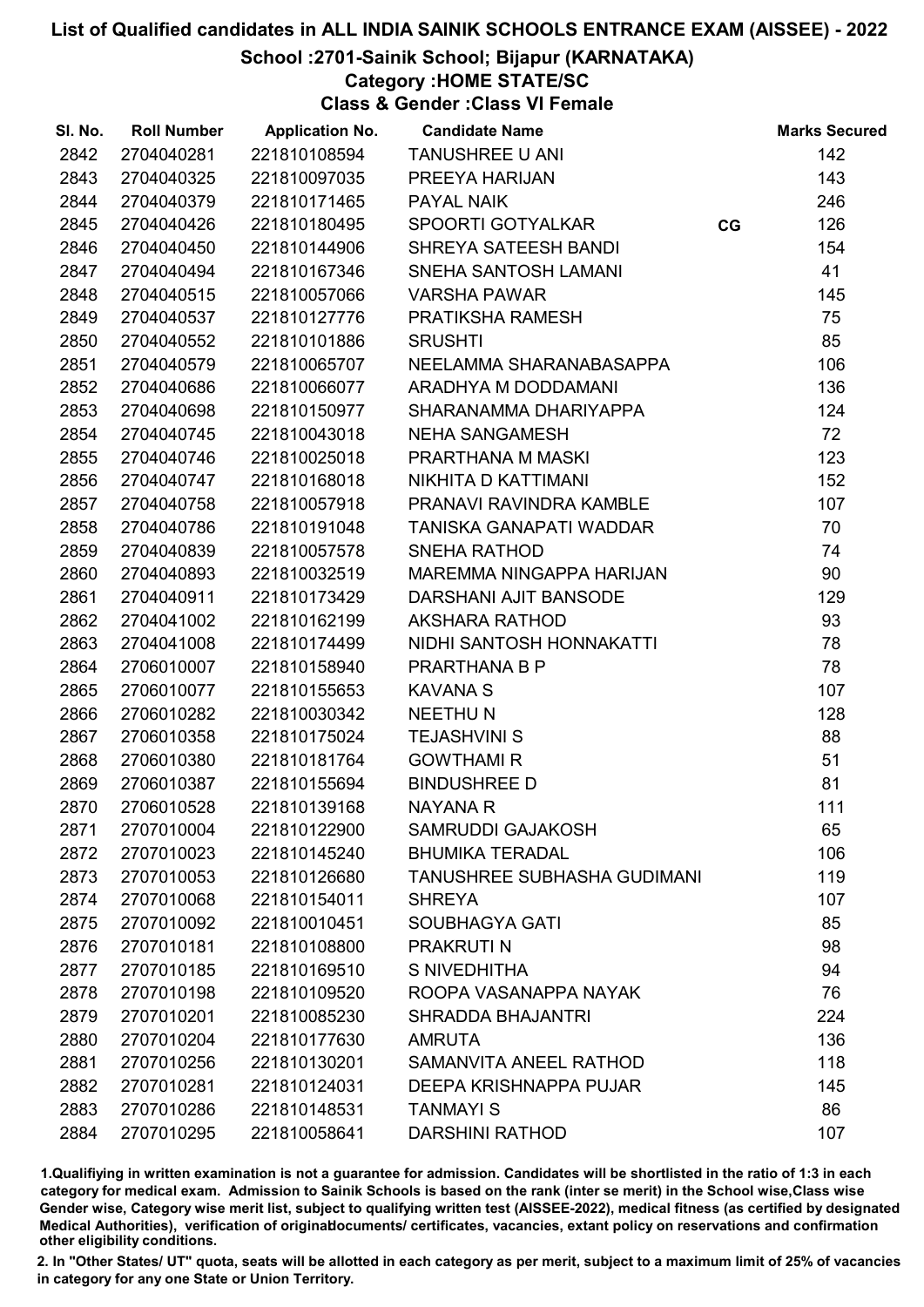## School :2701-Sainik School; Bijapur (KARNATAKA)

Category :HOME STATE/SC

Class & Gender :Class VI Female

| SI. No. | <b>Roll Number</b> | <b>Application No.</b> | <b>Candidate Name</b>      | <b>Marks Secured</b> |
|---------|--------------------|------------------------|----------------------------|----------------------|
| 2885    | 2707010393         | 221810157772           | <b>AKSHATA CHAVHAN</b>     | 93                   |
| 2886    | 2707010473         | 221810102883           | <b>SHREYA CHAVHAN</b>      | 143                  |
| 2887    | 2707010481         | 221810130493           | <b>MANASA H KAVALUR</b>    | 152                  |
| 2888    | 2707010546         | 221810153074           | <b>ROHINI DASAR</b>        | 84                   |
| 2889    | 2707010554         | 221810149084           | TANU NAGAPPA LAMANI        | 128                  |
| 2890    | 2707010559         | 221810159584           | SAHANA RAMESH BHAJANTRI    | 106                  |
| 2891    | 2707010568         | 221810124494           | <b>SNEHA DOMBAR</b>        | 119                  |
| 2892    | 2707010645         | 221810126685           | YUKTHA S BADIGER           | 111                  |
| 2893    | 2707010653         | 221810110595           | <b>PAVITRA PAWAR</b>       | 91                   |
| 2894    | 2707010718         | 221810089186           | SINCHANA RANGANNA BELAVADI | 92                   |
| 2895    | 2707010783         | 221810126767           | PRATIKSHA SUBHASACHANDRA   | 99                   |
| 2896    | 2707010906         | 221810113439           | <b>SHREYA LAMANI</b>       | 113                  |
| 2897    | 2707020074         | 221810168593           | <b>LIKHITHA NAIK</b>       | 139                  |
| 2898    | 2707020103         | 221810092154           | <b>SHAMITA KAVALOOR</b>    | 89                   |
| 2899    | 2707020148         | 221810045415           | SANGHAVI BHAJANTRI         | 87                   |
| 2900    | 2707020158         | 221810190335           | <b>SPOORTHI</b>            | 117                  |
| 2901    | 2707020185         | 221810168275           | RAKSHA KARIYAPPA           | 110                  |
| 2902    | 2707020192         | 221810067875           | <b>SHREENIDHI S NAIK</b>   | 155                  |
| 2903    | 2707020206         | 221810091006           | <b>NEHA</b>                | 101                  |
| 2904    | 2707020268         | 221810077186           | <b>SHWETA ULLIKASHI</b>    | 95                   |
| 2905    | 2707020292         | 221810017227           | <b>JYOTHI</b>              | 94                   |
| 2906    | 2707020323         | 221810108957           | NIHARIKA SANGANAL          | 88                   |
| 2907    | 2707020327         | 221810054667           | LAXMI BASAVARAJ MADAKATTI  | 96                   |
| 2908    | 2707020434         | 221810091619           | <b>NIRALI</b>              | 69                   |
| 2909    | 2708010018         | 221810146320           | <b>PRATIKSHA</b>           | 85                   |
| 2910    | 2708010063         | 221810028570           | J LAVANYA RATHOD           | 185                  |
| 2911    | 2708010067         | 221810102280           | <b>TANUSHREE</b>           | 132                  |
| 2912    | 2708010080         | 221810161301           | <b>CHANDRIKA</b>           | 109                  |
| 2913    | 2708010081         | 221810154401           | PRAGATI APPALAL DEVOOR     | 160                  |
| 2914    | 2708010096         | 221810126131           | <b>SUPRIYA</b>             | 167                  |
| 2915    | 2708010099         | 221810144531           | <b>SUNAINA</b>             | 179                  |
| 2916    | 2708010100         | 221810094531           | <b>RADHIKA</b>             | 96                   |
| 2917    | 2708010111         | 221810115341           | <b>PREMA</b>               | 128                  |
| 2918    | 2708010122         | 221810096651           | <b>PRATIKSHA</b>           | 143                  |
| 2919    | 2708010127         | 221810122161           | PALLAVI S CHAVAN           | 77                   |
| 2920    | 2708010131         | 221810176261           | <b>PRAKRUTI SINGE</b>      | 121                  |
| 2921    | 2708010132         | 221810171361           | <b>BHAGYASHREE</b>         | 137                  |
| 2922    | 2708010138         | 221810108271           | <b>SUPRIYA</b>             | 122                  |
| 2923    | 2708010210         | 221810102732           | <b>MEGHA KAMBALE</b>       | 115                  |
| 2924    | 2708010222         | 221810100742           | <b>BHAVANI</b>             | 114                  |
| 2925    | 2708010386         | 221810109744           | <b>RAKSHITA</b>            | 99                   |
| 2926    | 2708010393         | 221810147454           | <b>SAKSHI</b>              | 168                  |
| 2927    | 2708010444         | 221810049025           | PALLAVI RAVINDRA CHAVAN    | 141                  |

1.Qualifiying in written examination is not a guarantee for admission. Candidates will be shortlisted in the ratio of 1:3 in each category for medical exam. Admission to Sainik Schools is based on the rank (inter se merit) in the School wise,Class wise Gender wise, Category wise merit list, subject to qualifying written test (AISSEE-2022), medical fitness (as certified by designated Medical Authorities), verification of originablocuments/ certificates, vacancies, extant policy on reservations and confirmation other eligibility conditions.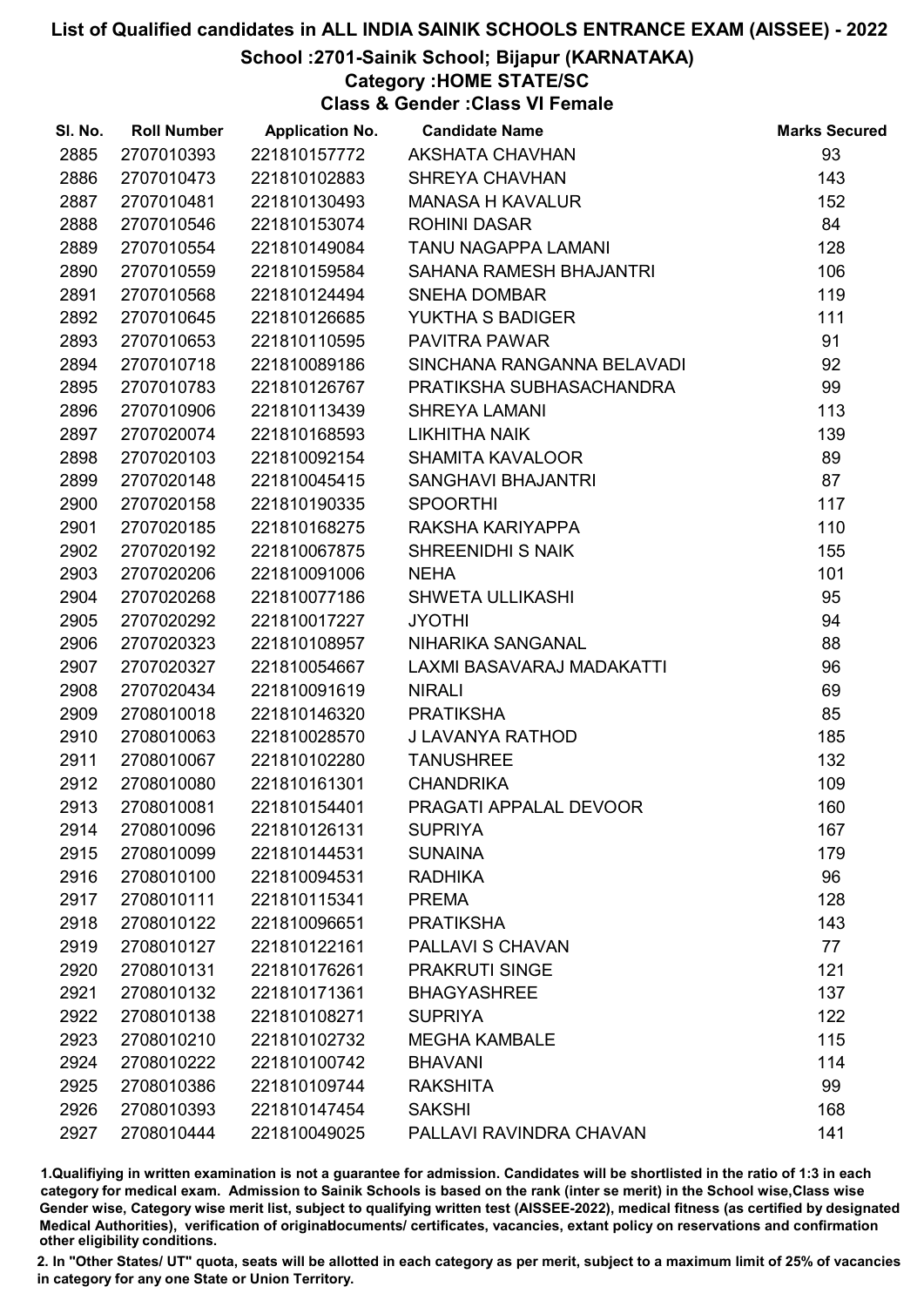## School :2701-Sainik School; Bijapur (KARNATAKA)

## Category :HOME STATE/SC

Class & Gender :Class VI Female

| SI. No. | <b>Roll Number</b> | <b>Application No.</b> | <b>Candidate Name</b>         | <b>Marks Secured</b> |
|---------|--------------------|------------------------|-------------------------------|----------------------|
| 2928    | 2708010455         | 221810016235           | <b>RUPA</b>                   | 126                  |
| 2929    | 2708010457         | 221810073435           | <b>ARPITHA</b>                | 154                  |
| 2930    | 2708010465         | 221810095445           | <b>AYYAMMA</b>                | 123                  |
| 2931    | 2708010491         | 221810086865           | <b>ANANYA RATHOD</b>          | 174                  |
| 2932    | 2708010550         | 221810105266           | <b>SATYAMMA</b>               | 157                  |
| 2933    | 2708010592         | 221810173317           | <b>BHAGYAJYOTI</b>            | 104                  |
| 2934    | 2708010596         | 221810033517           | <b>MANASA DEVI</b>            | 71                   |
| 2935    | 2708010629         | 221810142277           | <b>USHA</b>                   | 138                  |
| 2936    | 2708010634         | 221810109087           | <b>ARUNA</b>                  | 158                  |
| 2937    | 2708010638         | 221810089487           | <b>KHUSHI</b>                 | 90                   |
| 2938    | 2708010671         | 221810154018           | <b>SUJATHA</b>                | 206                  |
| 2939    | 2708010672         | 221810177018           | <b>DIVYADARSHNI</b>           | 154                  |
| 2940    | 2708010725         | 221810103668           | <b>TAPASH</b>                 | 82                   |
| 2941    | 2708010767         | 221810102429           | <b>SHREYA</b>                 | 125                  |
| 2942    | 2708010770         | 221810017729           | <b>ANUSHA</b>                 | 158                  |
| 2943    | 2708010778         | 221810119149           | <b>GAYATRI</b>                | 114                  |
| 2944    | 2708020012         | 221810077140           | <b>ANUSHREE</b>               | 79                   |
| 2945    | 2708020018         | 221810152540           | <b>RAJESHREE</b>              | 80                   |
| 2946    | 2708020058         | 221810087980           | <b>JEEVIKA</b>                | 97                   |
| 2947    | 2708020103         | 221810063321           | <b>SONALI</b>                 | 110                  |
| 2948    | 2708020104         | 221810017321           | <b>ANISHKA</b>                | 85                   |
| 2949    | 2708020156         | 221810130171           | <b>RACHANA</b>                | 68                   |
| 2950    | 2708020157         | 221810016171           | <b>KANCHAN</b>                | 107                  |
| 2951    | 2708020171         | 221810190181           | <b>ESHWARI</b>                | 60                   |
| 2952    | 2708020192         | 221810194202           | <b>KRUTIKA</b>                | 84                   |
| 2953    | 2708020267         | 221810169862           | <b>AKRUTI</b>                 | 109                  |
| 2954    | 2708020303         | 221810116403           | <b>HARSHITA</b>               | 122                  |
| 2955    | 2708020334         | 221810126823           | <b>ARPITA</b>                 | 89                   |
| 2956    | 2708020363         | 221810151853           | <b>SHREYA</b>                 | 112                  |
| 2957    | 2708020397         | 221810050693           | <b>KHUSHI SINGODE</b>         | 116                  |
| 2958    | 2708020440         | 221810163144           | <b>JOSHNA SHARMA</b>          | 95                   |
| 2959    | 2708020459         | 221810146854           | <b>ANANYA</b>                 | 149                  |
| 2960    | 2708020503         | 221810113805           | <b>ANANDA</b>                 | 86                   |
| 2961    | 2708020534         | 221810142235           | <b>SHRADHA ROYLIN MANKARE</b> | 109                  |
| 2962    | 2708020540         | 221810185635           | <b>ARPITA A CHAVAN</b>        | 116                  |
| 2963    | 2708020570         | 221810173175           | <b>VAISHNAVI</b>              | 124                  |
| 2964    | 2708020574         | 221810140575           | <b>SUSHMITA</b>               | 88                   |
| 2965    | 2708030144         | 221810178727           | <b>ARPITA</b>                 | 116                  |
| 2966    | 2708030187         | 221810091477           | <b>SPOORTI</b>                | 136                  |
| 2967    | 2708030271         | 221810066558           | <b>PRAGATI</b>                | 100                  |
| 2968    | 2708030312         | 221810036698           | <b>SHRUSTI</b>                | 206                  |
| 2969    | 2708030393         | 221810045479           | PRAKRUTI JADHAV               | 187                  |
| 2970    | 2712010111         | 221810125806           | <b>TELUSHRI R</b>             | 93                   |

1.Qualifiying in written examination is not a guarantee for admission. Candidates will be shortlisted in the ratio of 1:3 in each category for medical exam. Admission to Sainik Schools is based on the rank (inter se merit) in the School wise,Class wise Gender wise, Category wise merit list, subject to qualifying written test (AISSEE-2022), medical fitness (as certified by designated Medical Authorities), verification of originablocuments/ certificates, vacancies, extant policy on reservations and confirmation other eligibility conditions.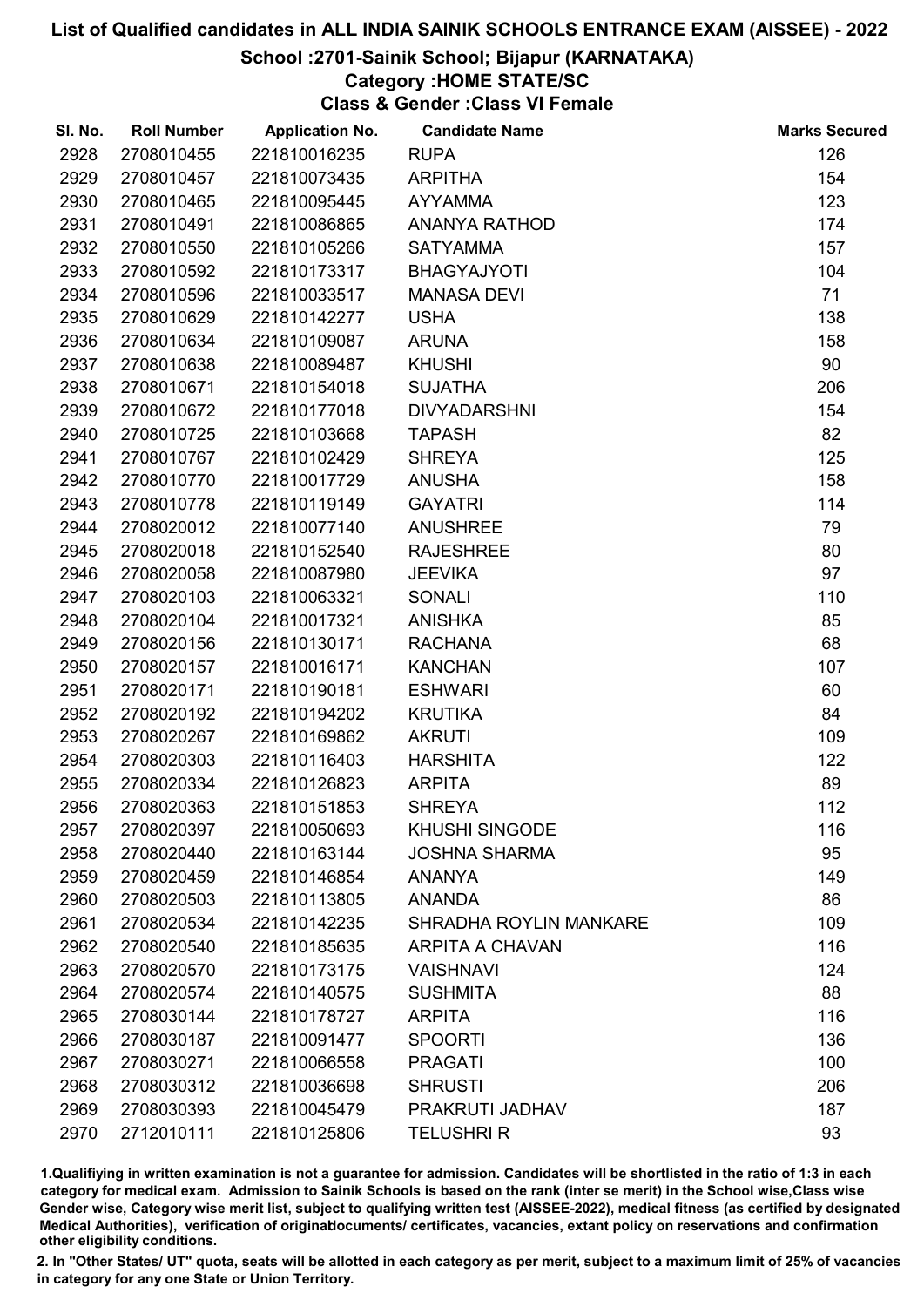## List of Qualified candidates in ALL INDIA SAINIK SCHOOLS ENTRANCE EXAM (AISSEE) - 2022 School :2701-Sainik School; Bijapur (KARNATAKA) Category :HOME STATE/SC Class & Gender :Class VI Female

| SI. No. | Roll Number  | <b>Application No.</b> | Candidate Name           | <b>Marks Secured</b> |
|---------|--------------|------------------------|--------------------------|----------------------|
| 2971    | 2712010182   | 221810145789           | CHAYASHREE T             | 116.                 |
| 2972    | - 2712010202 | 221810163401           | NAYANA SUNAGAR           | 164                  |
| 2973    | - 2712010232 | 221810170142           | ANUPAMA SHEKHAPPA LAMANI | 69                   |

1.Qualifiying in written examination is not a guarantee for admission. Candidates will be shortlisted in the ratio of 1:3 in each category for medical exam. Admission to Sainik Schools is based on the rank (inter se merit) in the School wise,Class wise Gender wise, Category wise merit list, subject to qualifying written test (AISSEE-2022), medical fitness (as certified by designated Medical Authorities), verification of originablocuments/ certificates, vacancies, extant policy on reservations and confirmation other eligibility conditions.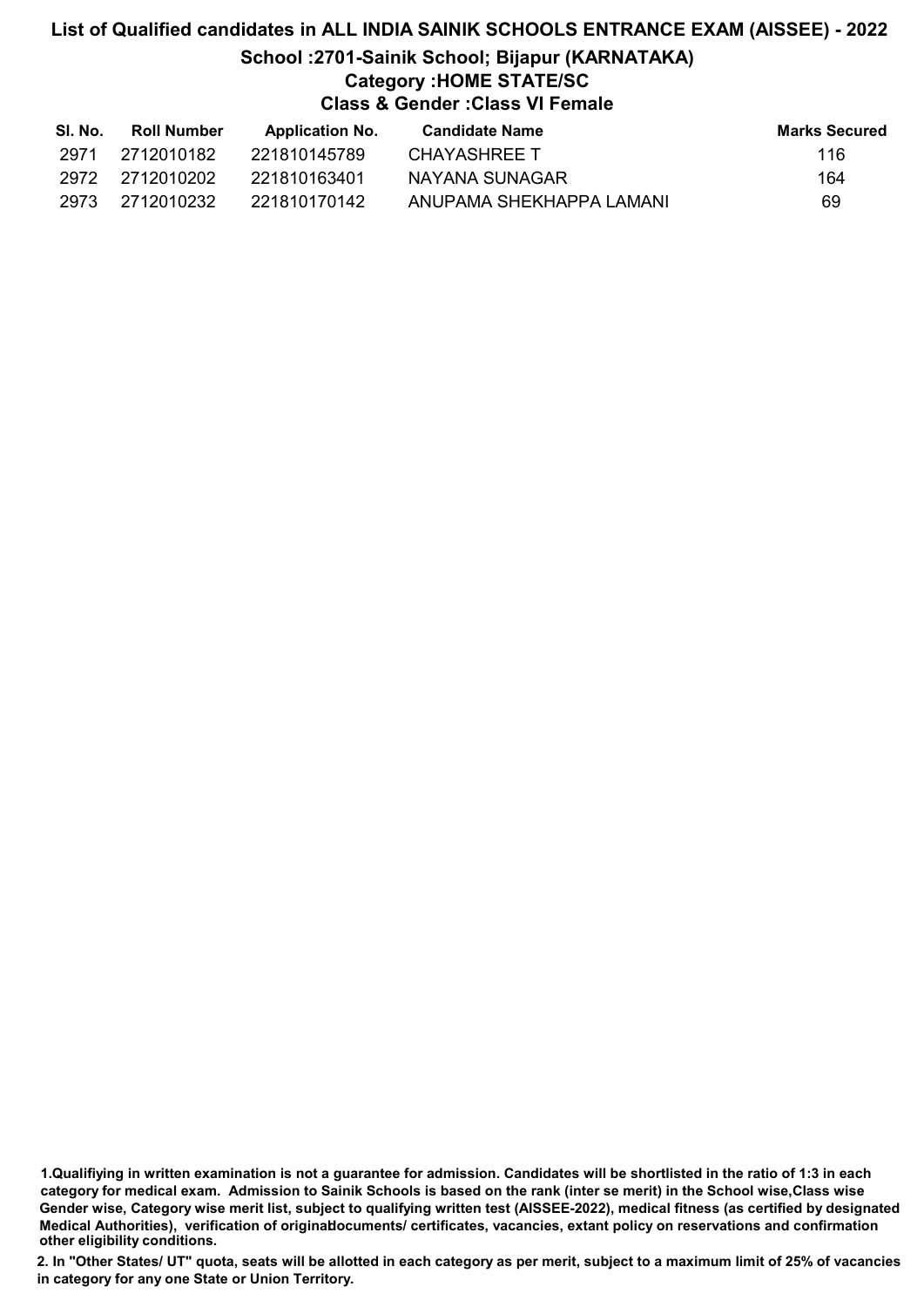## School :2701-Sainik School; Bijapur (KARNATAKA)

## Category :HOME STATE/ST

Class & Gender :Class VI Female

| SI. No. | <b>Roll Number</b> | <b>Application No.</b> | <b>Candidate Name</b>          | <b>Marks Secured</b> |
|---------|--------------------|------------------------|--------------------------------|----------------------|
| 2974    | 2701010070         | 221810037550           | <b>NIKITA</b>                  | 182                  |
| 2975    | 2701010104         | 221810064380           | <b>DEEKSHAM</b>                | 97                   |
| 2976    | 2701020286         | 221810190573           | PRIYA DARSHINI                 | 110                  |
| 2977    | 2701020460         | 221810192205           | <b>INCHARA</b>                 | 119                  |
| 2978    | 2701040147         | 221810141649           | <b>AMULYA</b>                  | 147                  |
| 2979    | 2702010125         | 221810152202           | PRIYA SUBHAS RAMANATTI         | 132                  |
| 2980    | 2702010153         | 221810116362           | <b>SANGEETA PUJAR</b>          | 77                   |
| 2981    | 2702020078         | 221810133711           | <b>SANVI S KURER</b>           | $\overline{2}$       |
| 2982    | 2702020121         | 221810162581           | <b>JYOTSNA KIVADGOL</b>        | 148                  |
| 2983    | 2702020274         | 221810174914           | <b>SAKSHI YARAGANNI</b>        | 74                   |
| 2984    | 2702030008         | 221810076544           | SOUJANYA GODER                 | 168                  |
| 2985    | 2702030186         | 221810109627           | <b>VAISHNAVI SAMBAJI GASTI</b> | 105                  |
| 2986    | 2702030209         | 221810032967           | <b>SUMALATA GADDI</b>          | 82                   |
| 2987    | 2702030307         | 221810084019           | <b>SAHANA K TILLI</b>          | 109                  |
| 2988    | 2703010253         | 221810090776           | <b>PRUTHVI</b>                 | 129                  |
| 2989    | 2703010304         | 221810169738           | <b>H SHUKRUTHA</b>             | 141                  |
| 2990    | 2703020183         | 221810037315           | <b>MS AISHWARYA</b>            | 164                  |
| 2991    | 2703020309         | 221810068948           | <b>CHAITRA</b>                 | 179                  |
| 2992    | 2703020341         | 221810058449           | <b>PRATIKSHAS</b>              | 110                  |
| 2993    | 2703020347         | 221810172269           | <b>TANUSHREE</b>               | 124                  |
| 2994    | 2704010018         | 221810152600           | SINCHANA PATTANASHETTI         | 142                  |
| 2995    | 2704010019         | 221810103600           | LAXMI LAXMAN AGASIMANI         | 141                  |
| 2996    | 2704010197         | 221810072490           | <b>SHREENIDHI TALAWAR</b>      | 97                   |
| 2997    | 2704010232         | 221810069801           | <b>BRUNDA TALAVAR</b>          | 141                  |
| 2998    | 2704010248         | 221810101711           | <b>KARTIK KAVALLI</b>          | 120                  |
| 2999    | 2704010279         | 221810100921           | VIJAYALAXMI KUTAKANAKERI       | 146                  |
| 3000    | 2704010292         | 221810125431           | AMULYA SOMAPPA OLEKAR          | 162                  |
| 3001    | 2704010322         | 221810145351           | <b>KAVYA</b>                   | 101                  |
| 3002    | 2704020082         | 221810164642           | <b>DRAXYANI PUJAR</b>          | 115                  |
| 3003    | 2704020103         | 221810136452           | SHRADDHA DIVATAGI              | 90                   |
| 3004    | 2704020140         | 221810104372           | <b>TANU BURUD</b>              | 119                  |
| 3005    | 2704020160         | 221810149182           | PRIYANKA NAIKAR                | 183                  |
| 3006    | 2704020309         | 221810020363           | <b>SHREYA PATIL</b>            | 105                  |
| 3007    | 2704020346         | 221810139873           | <b>PALLAVI</b>                 | 175                  |
| 3008    | 2704020385         | 221810195104           | <b>BHIMABAI TELAGINAMANI</b>   | 171                  |
| 3009    | 2704020421         | 221810035914           | <b>SHWETA NAYAK</b>            | 95                   |
| 3010    | 2704020478         | 221810145544           | <b>RUKMINI KATANNAVAR</b>      | 61                   |
| 3011    | 2704020568         | 221810132594           | <b>TANUSHREE</b>               | 163                  |
| 3012    | 2704020573         | 221810152994           | <b>VAISHNAVI CHURI</b>         | 212                  |
| 3013    | 2704020610         | 221810132515           | BHUVANESHWARI RAVI DODAMANI    | 126                  |
| 3014    | 2704020624         | 221810065025           | NAYANA MALLANNA ASKI           | 135                  |
| 3015    | 2704020707         | 221810102665           | NAYANA ATALATTI                | 126                  |
| 3016    | 2704020801         | 221810171906           | VIJAYALAXMI                    | 134                  |

1.Qualifiying in written examination is not a guarantee for admission. Candidates will be shortlisted in the ratio of 1:3 in each category for medical exam. Admission to Sainik Schools is based on the rank (inter se merit) in the School wise,Class wise Gender wise, Category wise merit list, subject to qualifying written test (AISSEE-2022), medical fitness (as certified by designated Medical Authorities), verification of originablocuments/ certificates, vacancies, extant policy on reservations and confirmation other eligibility conditions.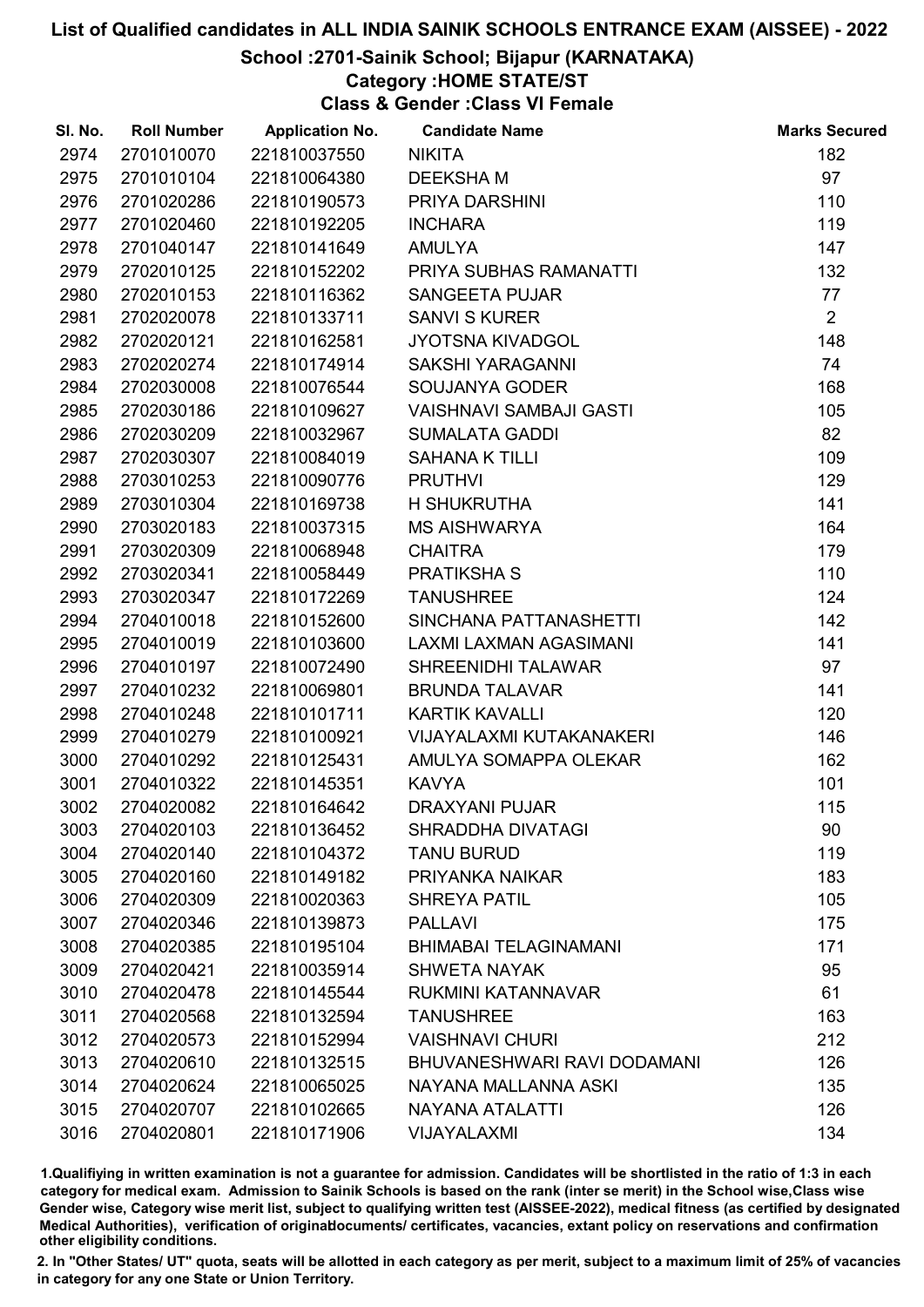## School :2701-Sainik School; Bijapur (KARNATAKA)

Category :HOME STATE/ST

Class & Gender :Class VI Female

| SI. No. | <b>Roll Number</b> | <b>Application No.</b> | <b>Candidate Name</b>          |           | <b>Marks Secured</b> |
|---------|--------------------|------------------------|--------------------------------|-----------|----------------------|
| 3017    | 2704020823         | 221810064026           | SHREYA JAGADISH KALLUR         |           | 168                  |
| 3018    | 2704020882         | 221810143246           | <b>ANUSHREE KATANNAVAR</b>     |           | 104                  |
| 3019    | 2704030038         | 221810031130           | SANCHITA SUBHASH RAJANAL       |           | 121                  |
| 3020    | 2704030566         | 221810138477           | <b>AKSHATA</b>                 |           | 81                   |
| 3021    | 2704030580         | 221810119087           | SAHANA BASAPPA BIDARI          |           | 78                   |
| 3022    | 2704030603         | 221810140987           | <b>SHREEJA GUNDURU</b>         |           | 137                  |
| 3023    | 2704030669         | 221810135828           | <b>KAVITA</b>                  |           | 102                  |
| 3024    | 2704030681         | 221810063438           | RAJESHWARI KALLUR              |           | 134                  |
| 3025    | 2704030721         | 221810029168           | <b>SPOORTI</b>                 |           | 124                  |
| 3026    | 2704030794         | 221810099598           | <b>CHAITRA KATANNAVAR</b>      |           | 164                  |
| 3027    | 2704030912         | 221810091549           | KAVERI PAVADEPPA TALAWAR       | CG        | 90                   |
| 3028    | 2704030924         | 221810034949           | <b>KAVITA</b>                  |           | 126                  |
| 3029    | 2704030931         | 221810043559           | PRARTHANA MADALAGERI           |           | 137                  |
| 3030    | 2704040031         | 221810145133           | <b>NALINAKSHI NAGURE</b>       |           | 170                  |
| 3031    | 2704040252         | 221810029964           | <b>NAGASHREE B T</b>           |           | 129                  |
| 3032    | 2704040337         | 221810141835           | PRERANA Y H                    |           | 150                  |
| 3033    | 2704040423         | 221810100195           | <b>SHRIGOURI</b>               |           | 152                  |
| 3034    | 2704040506         | 221810034356           | <b>PRIYANKA</b>                |           | 108                  |
| 3035    | 2704040792         | 221810172348           | <b>TEJASWINI GOUDAR</b>        |           | 103                  |
| 3036    | 2706010503         | 221810126977           | <b>SAHANA</b>                  |           | 83                   |
| 3037    | 2707010176         | 221810093200           | SNEHA PARASHURAM               |           | 163                  |
| 3038    | 2707010238         | 221810099180           | <b>GANGAMMA BENDIGERI</b>      |           | 105                  |
| 3039    | 2707010278         | 221810049521           | BHAVANI NAGAPPA RANATUR        |           | 118                  |
| 3040    | 2707010329         | 221810170691           | <b>VEDA RAMESH ANGADIYAVAR</b> |           | 172                  |
| 3041    | 2707010352         | 221810173822           | AKSHATA H KURLAGRI             |           | 114                  |
| 3042    | 2707010513         | 221810177624           | <b>LAXMI NIRALAGI</b>          |           | 80                   |
| 3043    | 2707010522         | 221810080334           | <b>G PRIYA</b>                 |           | 95                   |
| 3044    | 2707010526         | 221810099044           | <b>ARPANA NILUGAL</b>          | <b>AR</b> | 90                   |
| 3045    | 2707010576         | 221810061405           | <b>JANANI DABALI</b>           |           | 118                  |
| 3046    | 2707010623         | 221810184665           | <b>SHWETA GANAPATI HIRUR</b>   |           | 91                   |
| 3047    | 2707010624         | 221810109865           | USHA BASAVARAJ KALARI          |           | 118                  |
| 3048    | 2707010673         | 221810148326           | <b>MADHU NEERALAGI</b>         |           | 90                   |
| 3049    | 2707010683         | 221810155136           | <b>PRIYA</b>                   |           | 115                  |
| 3050    | 2707010819         | 221810108808           | VIJAYLAXMI MANJUNATH NAYKAR    |           | 145                  |
| 3051    | 2707020437         | 221810092329           | <b>SHREENIDHI MEDAR</b>        |           | 153                  |
| 3052    | 2708010030         | 221810029610           | <b>B S PRAGNA</b>              |           | 203                  |
| 3053    | 2708010042         | 221810032930           | <b>BHAVYA</b>                  |           | 114                  |
| 3054    | 2708010049         | 221810087150           | <b>SANJANA</b>                 |           | 49                   |
| 3055    | 2708010058         | 221810156760           | <b>SHRASHTI</b>                |           | 132                  |
| 3056    | 2708010102         | 221810023731           | <b>SINCHANA G</b>              |           | 189                  |
| 3057    | 2708010148         | 221810175281           | <b>BHAVANI</b>                 |           | 131                  |
| 3058    | 2708010172         | 221810064602           | <b>ANUROOPA</b>                |           | 135                  |
| 3059    | 2708010199         | 221810156422           | <b>VAISHNAVI</b>               |           | 67                   |

1.Qualifiying in written examination is not a guarantee for admission. Candidates will be shortlisted in the ratio of 1:3 in each category for medical exam. Admission to Sainik Schools is based on the rank (inter se merit) in the School wise,Class wise Gender wise, Category wise merit list, subject to qualifying written test (AISSEE-2022), medical fitness (as certified by designated Medical Authorities), verification of originablocuments/ certificates, vacancies, extant policy on reservations and confirmation other eligibility conditions.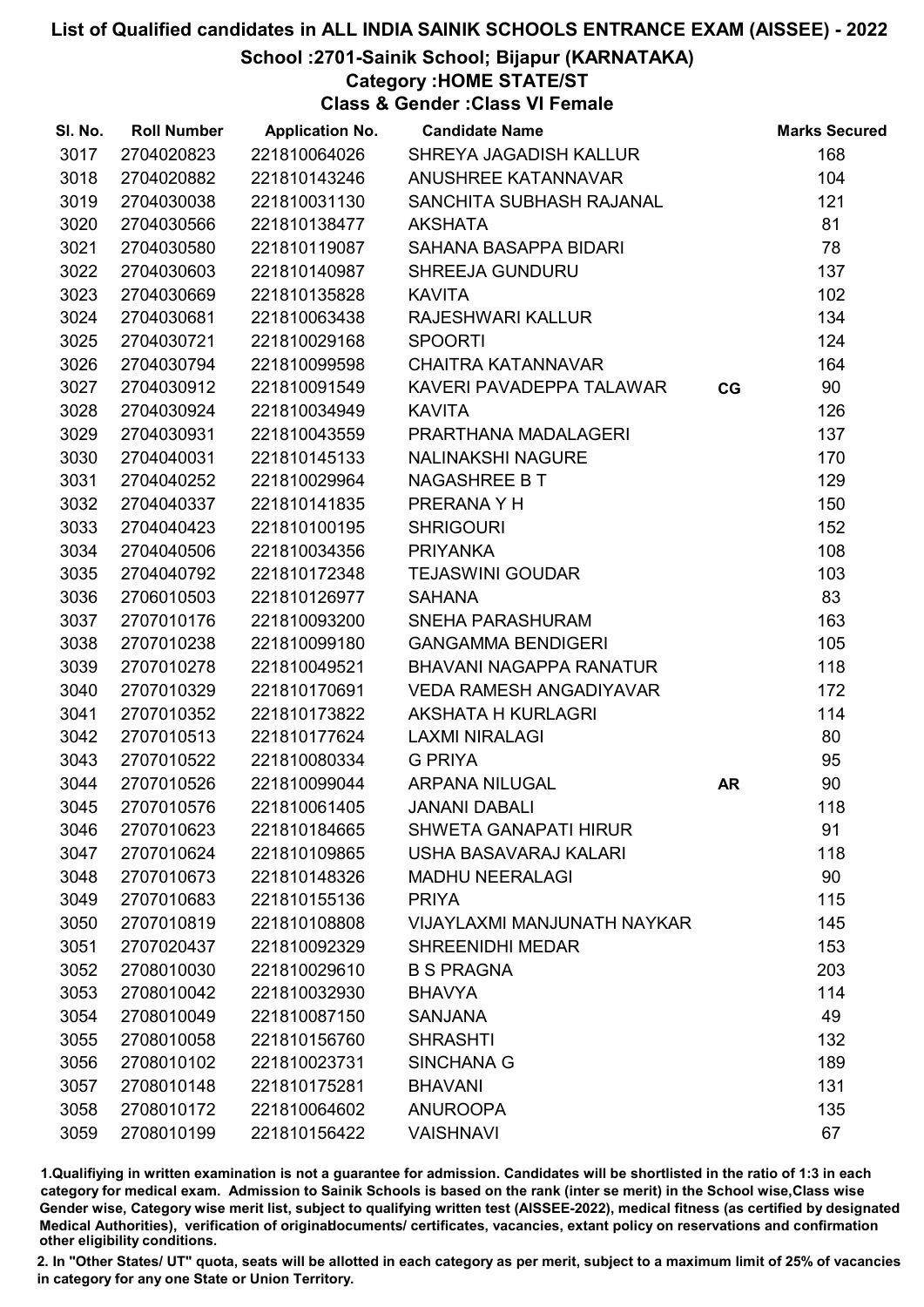## School :2701-Sainik School; Bijapur (KARNATAKA)

## Category :HOME STATE/ST

Class & Gender :Class VI Female

| SI. No. | <b>Roll Number</b> | <b>Application No.</b> | <b>Candidate Name</b>           | <b>Marks Secured</b> |
|---------|--------------------|------------------------|---------------------------------|----------------------|
| 3060    | 2708010204         | 221810129032           | <b>HARSHITA</b>                 | 98                   |
| 3061    | 2708010214         | 221810101932           | <b>PRAGATHI</b>                 | 159                  |
| 3062    | 2708010267         | 221810111103           | <b>SHIVANI</b>                  | 99                   |
| 3063    | 2708010350         | 221810118404           | <b>SUPRITA</b>                  | 127                  |
| 3064    | 2708010378         | 221810137734           | <b>SRUSHTI</b>                  | 212                  |
| 3065    | 2708010380         | 221810112834           | SWATI.                          | 63                   |
| 3066    | 2708010390         | 221810145054           | <b>ANJALI</b>                   | 154                  |
| 3067    | 2708010394         | 221810063654           | <b>SNEHA</b>                    | 172                  |
| 3068    | 2708010472         | 221810141155           | <b>ARCHANA V</b>                | 193                  |
| 3069    | 2708010485         | 221810036265           | <b>ANANYA</b>                   | 161                  |
| 3070    | 2708010501         | 221810108975           | <b>SANJANA</b>                  | 130                  |
| 3071    | 2708010703         | 221810171938           | <b>KHUSHI</b>                   | 114                  |
| 3072    | 2708010717         | 221810095758           | <b>NIKHITA G K</b>              | 140                  |
| 3073    | 2708010753         | 221810148509           | <b>SHRADHA</b>                  | 95                   |
| 3074    | 2708010763         | 221810195519           | <b>VENUGEETA</b>                | 109                  |
| 3075    | 2708020092         | 221810152311           | <b>KHUSHI NAYAK</b>             | 78                   |
| 3076    | 2708020123         | 221810124141           | <b>SNEHA</b>                    | 87                   |
| 3077    | 2708020142         | 221810059851           | <b>ANKITA</b>                   | 81                   |
| 3078    | 2708020235         | 221810123432           | <b>BHAVANI</b>                  | 126                  |
| 3079    | 2708020285         | 221810078582           | <b>KHUSHI</b>                   | 124                  |
| 3080    | 2708020306         | 221810194603           | <b>HAMSA VAHINI</b>             | 102                  |
| 3081    | 2708020446         | 221810046944           | <b>PRIYANKA</b>                 | 130                  |
| 3082    | 2708020499         | 221810069005           | <b>SPANDANA S NAYAK</b>         | 83                   |
| 3083    | 2708020513         | 221810039415           | NIHARIKA GOWDA                  | 67                   |
| 3084    | 2708030032         | 221810167526           | <b>LAXMI</b>                    | 84                   |
| 3085    | 2708030089         | 221810090476           | <b>VAISHNAVI</b>                | 175                  |
| 3086    | 2708030093         | 221810096676           | <b>BANU SHREE GOWDA GURIKAR</b> | $\mathbf 0$          |
| 3087    | 2708030116         | 221810160996           | <b>PRATHIKSHA</b>               | 98                   |
| 3088    | 2708030341         | 221810041719           | <b>HARSHA</b>                   | 161                  |
| 3089    | 2708030369         | 221810120549           | <b>SONAMMA</b>                  | 150                  |
| 3090    | 2708030380         | 221810044759           | <b>PRATIKSHA</b>                | 145                  |
| 3091    | 3701010048         | 221810197467           | P KRUTIKA                       | 99                   |

<sup>1.</sup>Qualifiying in written examination is not a guarantee for admission. Candidates will be shortlisted in the ratio of 1:3 in each category for medical exam. Admission to Sainik Schools is based on the rank (inter se merit) in the School wise,Class wise Gender wise, Category wise merit list, subject to qualifying written test (AISSEE-2022), medical fitness (as certified by designated Medical Authorities), verification of originablocuments/ certificates, vacancies, extant policy on reservations and confirmation other eligibility conditions.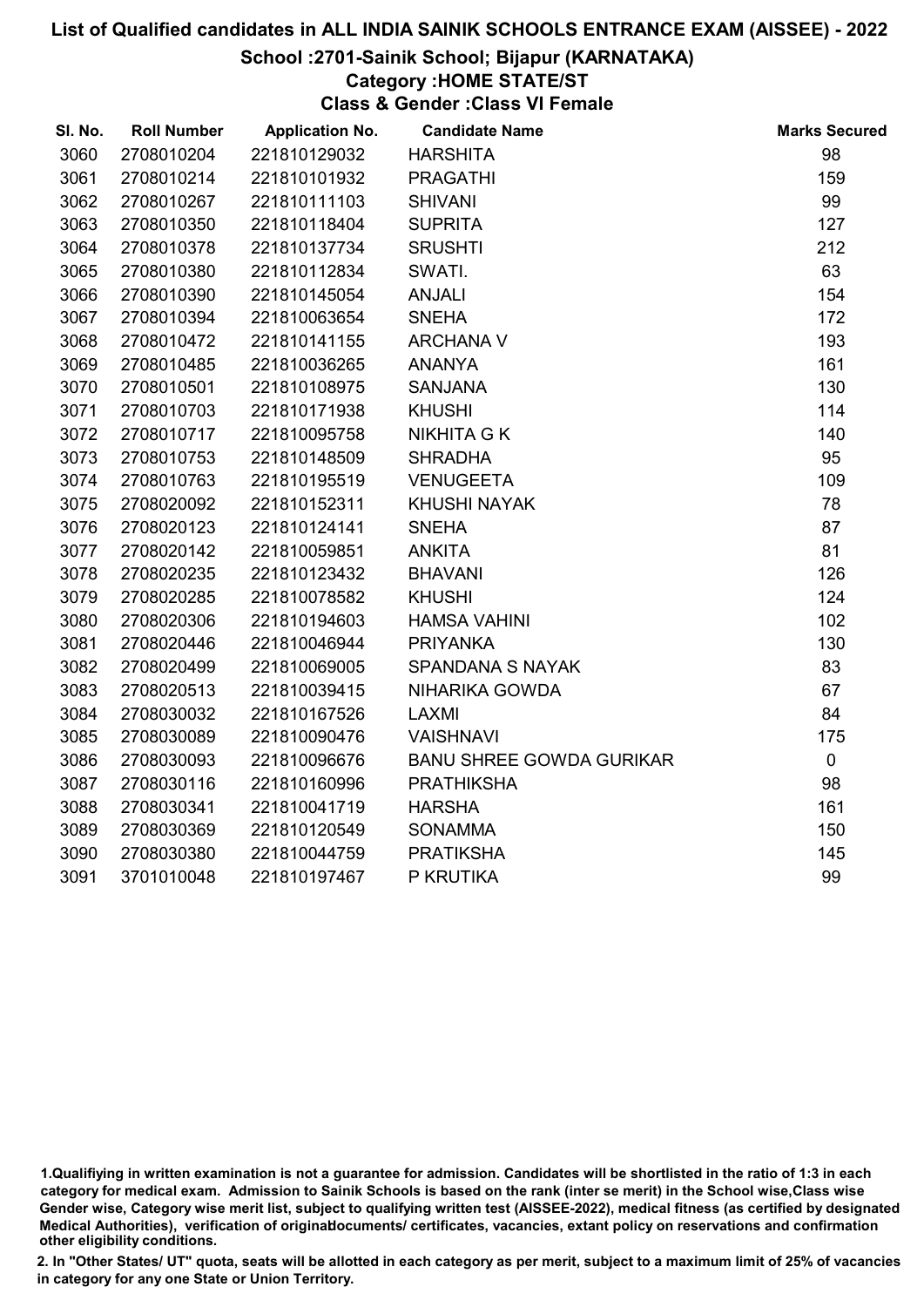## School :2701-Sainik School; Bijapur (KARNATAKA)

Category :HOME STATE/OBC

Class & Gender :Class VI Female

| SI. No. | <b>Roll Number</b> | <b>Application No.</b> | <b>Candidate Name</b>             | <b>Marks Secured</b> |
|---------|--------------------|------------------------|-----------------------------------|----------------------|
| 3092    | 2701010057         | 221810056740           | <b>CHITHRASHREE S</b>             | 207                  |
| 3093    | 2701020030         | 221810157702           | <b>B V CHANDANA</b>               | 156                  |
| 3094    | 2701020291         | 221810142973           | <b>JYOTHIKA</b>                   | 121                  |
| 3095    | 2701020438         | 221810180094           | YOSHITHA M                        | 178                  |
| 3096    | 2701030407         | 221810057338           | VARAHI.C                          | 155                  |
| 3097    | 2701040139         | 221810161049           | <b>SHIVANI</b>                    | 133                  |
| 3098    | 2702010040         | 221810165940           | <b>SAMPADA YAKANE</b>             | 132                  |
| 3099    | 2702010050         | 221810194760           | <b>SHREYA KAMMAR</b>              | 154                  |
| 3100    | 2702010092         | 221810031941           | SANJANA SHYAMASUNDAR              | 133                  |
| 3101    | 2702010133         | 221810032022           | SHUBHA GAJANANA MALODE            | 143                  |
| 3102    | 2702010157         | 221810175762           | <b>SUHANA ONTI</b>                | 142                  |
| 3103    | 2702010172         | 221810117282           | SUSHMITA LAXMAN SHINGALAPUR       | 163                  |
| 3104    | 2702010193         | 221810136313           | <b>VEDHA MAHESH GONI</b>          | 121                  |
| 3105    | 2702010199         | 221810164913           | SHAMBHAVI RAMACHANDRA             | 148                  |
| 3106    | 2702010214         | 221810072533           | PRATVI HELAVAR                    | 223                  |
| 3107    | 2702010241         | 221810116073           | <b>NEHA</b>                       | 139                  |
| 3108    | 2702010249         | 221810145183           | <b>ASMA ISMAYIL NADAF</b>         | 159                  |
| 3109    | 2702010298         | 221810090644           | <b>GOURAMMA BALESH CHANDARAGI</b> | 183                  |
| 3110    | 2702010325         | 221810147294           | <b>SNEHA MAGADUM</b>              | 125                  |
| 3111    | 2702010333         | 221810137305           | <b>VIJAYLAXMI MANOHAR GONI</b>    | 126                  |
| 3112    | 2702010343         | 221810181125           | <b>LATIKA DOYIJODE</b>            | 146                  |
| 3113    | 2702010354         | 221810177635           | <b>SHREYA NESARAGI</b>            | 127                  |
| 3114    | 2702010360         | 221810110455           | SHITAL RAHUL KATE                 | 121                  |
| 3115    | 2702010387         | 221810148106           | SACHITA SANDEEP VALAVADE          | 158                  |
| 3116    | 2702010400         | 221810122426           | <b>GAYATRI SATISH HAROLI</b>      | 155                  |
| 3117    | 2702010469         | 221810152937           | <b>ISHWARI RAMAPPA AVARADE</b>    | 168                  |
| 3118    | 2702010470         | 221810125937           | <b>SRUSTI</b>                     | 123                  |
| 3119    | 2702010475         | 221810098747           | ANUSHREE NAGAPPA MOLE             | 126                  |
| 3120    | 2702020143         | 221810072622           | ANU MALLAPPA KULLUR               | 151                  |
| 3121    | 2702020186         | 221810070103           | <b>SHOURYA TOLAMARDI</b>          | 129                  |
| 3122    | 2702020314         | 221810055918           | <b>SAMRUDDI ARAVALLI</b>          | 232                  |
| 3123    | 2702020351         | 221810140009           | <b>JYOTI SHIVANAIKAR</b>          | 161                  |
| 3124    | 2702020353         | 221810094119           | NIKHITA NARAYAN JOGOJE            | 143                  |
| 3125    | 2702020373         | 221810071649           | <b>GOURI BADIGER</b>              | 241                  |
| 3126    | 2702020376         | 221810155849           | <b>ANUSHA RAVI HUDED</b>          | 167                  |
| 3127    | 2702020399         | 221810089679           | <b>SHWETA HANAMANT CHIGARI</b>    | 122                  |
| 3128    | 2702020410         | 221810147589           | <b>SHREYA CHOUGALA</b>            | 141                  |
| 3129    | 2702030068         | 221810129275           | SHREYA VINOD RAWAL                | 121                  |
| 3130    | 2702030120         | 221810038636           | <b>SAKSHI KUKADOLLI</b>           | 166                  |
| 3131    | 2702030223         | 221810016387           | <b>KHUSHI</b>                     | 175                  |
| 3132    | 2702030226         | 221810099887           | SHREE HALYAL                      | 125                  |
| 3133    | 2702030247         | 221810114518           | <b>SRUSHTI BELAVI</b>             | 144                  |
| 3134    | 2703010037         | 221810151770           | <b>AMBIKA</b>                     | 210                  |

1.Qualifiying in written examination is not a guarantee for admission. Candidates will be shortlisted in the ratio of 1:3 in each category for medical exam. Admission to Sainik Schools is based on the rank (inter se merit) in the School wise,Class wise Gender wise, Category wise merit list, subject to qualifying written test (AISSEE-2022), medical fitness (as certified by designated Medical Authorities), verification of originablocuments/ certificates, vacancies, extant policy on reservations and confirmation other eligibility conditions.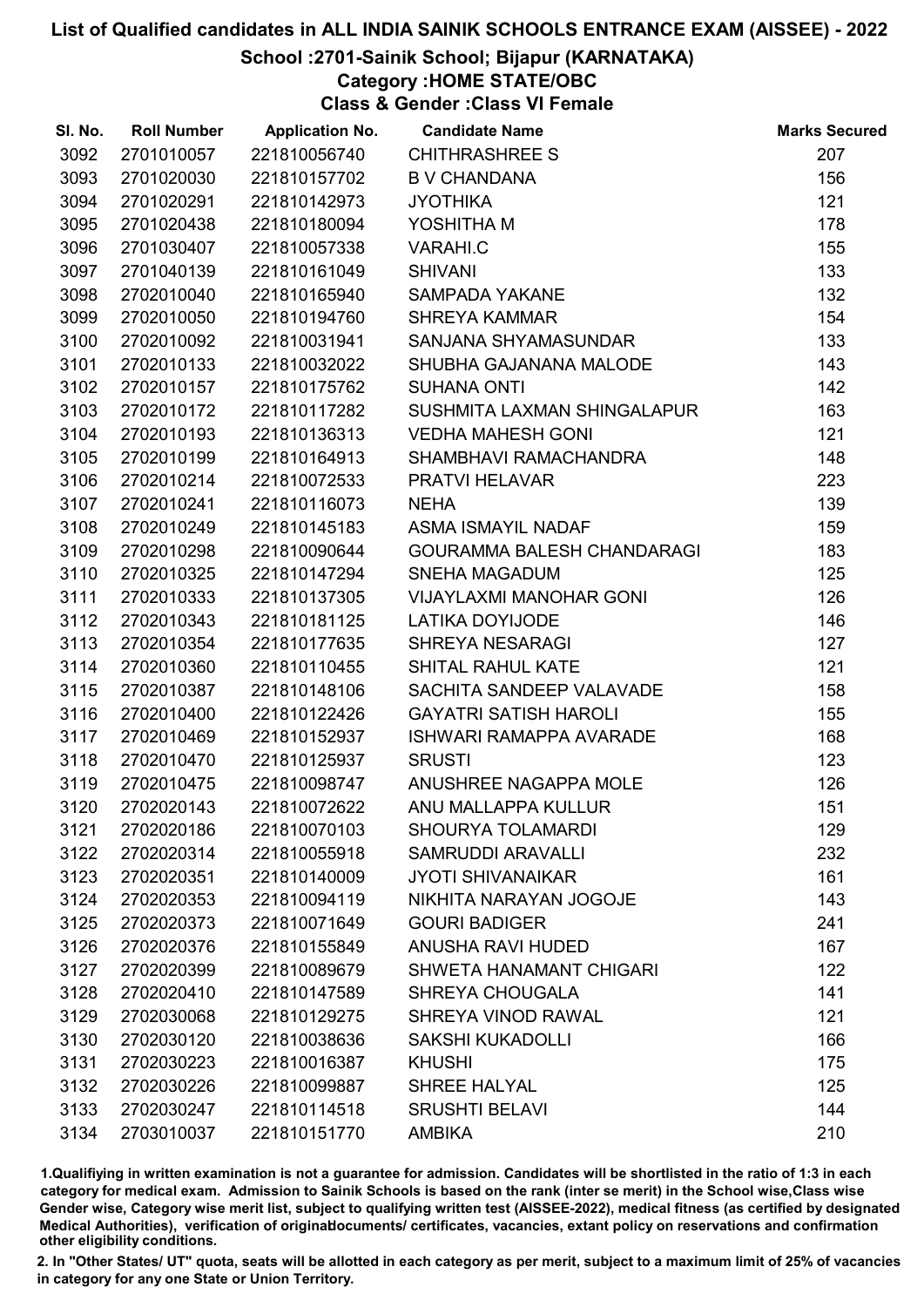#### School :2701-Sainik School; Bijapur (KARNATAKA)

# Category :HOME STATE/OBC

Class & Gender :Class VI Female

| SI. No. | <b>Roll Number</b> | <b>Application No.</b> | <b>Candidate Name</b>           |           | <b>Marks Secured</b> |
|---------|--------------------|------------------------|---------------------------------|-----------|----------------------|
| 3135    | 2703010049         | 221810178021           | <b>ANU</b>                      | <b>AR</b> | 181                  |
| 3136    | 2703010052         | 221810104821           | <b>SPANDANA</b>                 |           | 160                  |
| 3137    | 2703010056         | 221810029331           | <b>BRUNDA</b>                   |           | 190                  |
| 3138    | 2703010102         | 221810026252           | PRIYANKA B                      |           | 179                  |
| 3139    | 2703010146         | 221810043873           | SIRI G                          |           | 229                  |
| 3140    | 2703010230         | 221810174516           | <b>JAYASHREE</b>                |           | 137                  |
| 3141    | 2703010238         | 221810164236           | <b>NOULI SANKALPA</b>           |           | 144                  |
| 3142    | 2703010261         | 221810101507           | SANIKA U                        |           | 120                  |
| 3143    | 2703020036         | 221810141821           | <b>ADVIKA P YATNATTI</b>        |           | 147                  |
| 3144    | 2703020125         | 221810105683           | <b>SHREYA</b>                   |           | 218                  |
| 3145    | 2703020157         | 221810173364           | <b>KOMAL SOLANKI</b>            |           | 121                  |
| 3146    | 2703020239         | 221810081446           | N MADHUMITHA                    |           | 140                  |
| 3147    | 2703020343         | 221810041749           | ANANNYA SHANKINAMATH            |           | 163                  |
| 3148    | 2704010001         | 221810150000           | SANVI UMESH YANKANCHI           |           | 130                  |
| 3149    | 2704010035         | 221810182510           | JYOTI MAHADEV HARINDRAL         |           | 138                  |
| 3150    | 2704010056         | 221810039420           | <b>RIDA</b>                     |           | 171                  |
| 3151    | 2704010091         | 221810107840           | <b>BHOOMIKA GANGAVATI</b>       |           | 168                  |
| 3152    | 2704010114         | 221810149450           | PRATIBHA KUMBAR                 |           | 207                  |
| 3153    | 2704010139         | 221810192760           | <b>VARSHA</b>                   |           | 164                  |
| 3154    | 2704010142         | 221810070960           | <b>ANJALI ASHOK KUMBAR</b>      |           | 163                  |
| 3155    | 2704010172         | 221810132080           | <b>JAYALAXMI</b>                |           | 196                  |
| 3156    | 2704010180         | 221810130680           | SHRADDHA SUBHASAREDDY           |           | 148                  |
| 3157    | 2704010192         | 221810078290           | PRIYA MANJUNATH                 |           | 136                  |
| 3158    | 2704010198         | 221810123490           | <b>SPOORTI MALLIKARJUN</b>      |           | 157                  |
| 3159    | 2704010210         | 221810145990           | <b>GANGA SANGAMESH</b>          |           | 124                  |
| 3160    | 2704010296         | 221810095731           | PRATIKSHA JOSHI                 |           | 131                  |
| 3161    | 2704010309         | 221810105541           | BIBI ALISHA ANAGAWADI           |           | 150                  |
| 3162    | 2704010319         | 221810101151           | <b>SAMEEKSHA</b>                |           | 139                  |
| 3163    | 2704010321         | 221810030251           | <b>BHOOMIKA SURESH HIREMATH</b> |           | 143                  |
| 3164    | 2704010352         | 221810112361           | SOUJANYA BALAGOND               |           | 268                  |
| 3165    | 2704010380         | 221810128671           | <b>VINUTHA MATUR</b>            |           | 174                  |
| 3166    | 2704010382         | 221810148771           | <b>DIVYA KOMAR</b>              |           | 167                  |
| 3167    | 2704010390         | 221810160281           | <b>MADHU</b>                    |           | 134                  |
| 3168    | 2704010437         | 221810051302           | SHRADDHA KAREPPAGOL             |           | 148                  |
| 3169    | 2704020001         | 221810164112           | <b>BINDUSHREE RAMESH</b>        |           | 153                  |
| 3170    | 2704020026         | 221810058022           | <b>APOORVA RAMESH ADAKI</b>     |           | 205                  |
| 3171    | 2704020043         | 221810111822           | SPOORIT SHANTAGOUDA             |           | 147                  |
| 3172    | 2704020058         | 221810168132           | A B SINCHANA                    |           | 134                  |
| 3173    | 2704020062         | 221810037332           | <b>SHREYA SAJJAN</b>            |           | 168                  |
| 3174    | 2704020066         | 221810150732           | <b>RADHIKA</b>                  |           | 126                  |
| 3175    | 2704020092         | 221810075152           | SAANVI NINGAPPA GUDDANNAVAR     |           | 184                  |
| 3176    | 2704020100         | 221810146352           | <b>BHAGYA SATTIGERI</b>         |           | 172                  |
| 3177    | 2704020138         | 221810102372           | <b>POORVITA</b>                 |           | 128                  |

1.Qualifiying in written examination is not a guarantee for admission. Candidates will be shortlisted in the ratio of 1:3 in each category for medical exam. Admission to Sainik Schools is based on the rank (inter se merit) in the School wise,Class wise Gender wise, Category wise merit list, subject to qualifying written test (AISSEE-2022), medical fitness (as certified by designated Medical Authorities), verification of originablocuments/ certificates, vacancies, extant policy on reservations and confirmation other eligibility conditions.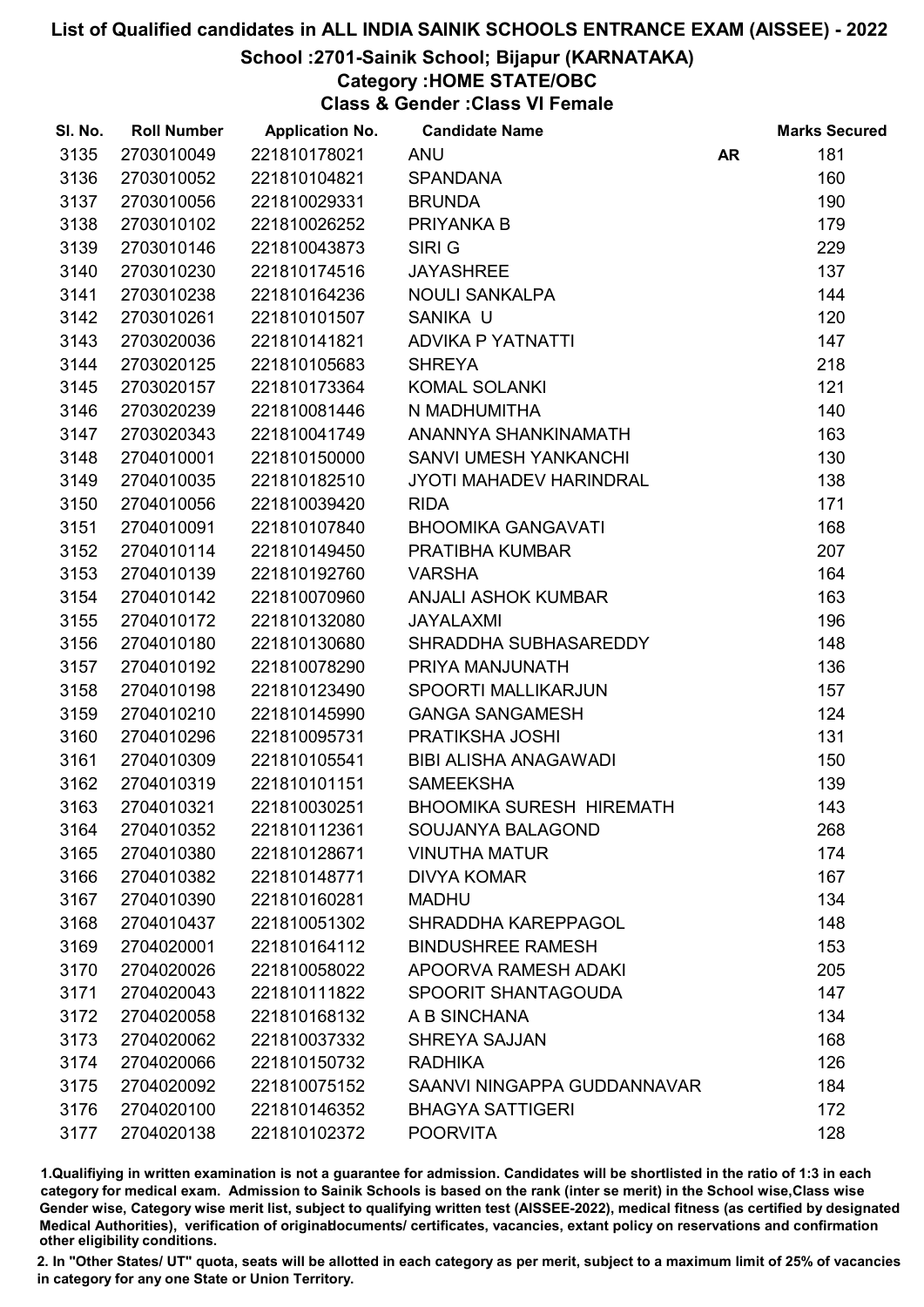## School :2701-Sainik School; Bijapur (KARNATAKA)

Category :HOME STATE/OBC

Class & Gender :Class VI Female

| SI. No. | <b>Roll Number</b> | <b>Application No.</b> | <b>Candidate Name</b>              | <b>Marks Secured</b> |
|---------|--------------------|------------------------|------------------------------------|----------------------|
| 3178    | 2704020144         | 221810094472           | RENUKA PADIYAPPA POLESHI           | 133                  |
| 3179    | 2704020151         | 221810086672           | SHRAVANI BHUJAKKANAVAR             | 134                  |
| 3180    | 2704020166         | 221810163682           | <b>TRISHILA MUTTIN</b>             | 150                  |
| 3181    | 2704020188         | 221810118992           | NETRAVATI ANNIGERI                 | 153                  |
| 3182    | 2704020231         | 221810056523           | RAZIYA MOHAMMADRAFIQ               | 223                  |
| 3183    | 2704020234         | 221810153623           | <b>TANUJA SHIVARAJ C</b>           | 158                  |
| 3184    | 2704020250         | 221810162433           | <b>ADARSHA</b>                     | 174                  |
| 3185    | 2704020266         | 221810109243           | SOUNDRYA BIRADAR                   | 178                  |
| 3186    | 2704020269         | 221810036443           | POORVI SUBHAS GADACHI              | 120                  |
| 3187    | 2704020299         | 221810120953           | <b>BASAVARAJ HARUGERI</b>          | 142                  |
| 3188    | 2704020300         | 221810079953           | <b>SNEHA TALAWAR</b>               | 179                  |
| 3189    | 2704020303         | 221810122063           | <b>SANVI ASHOK PATIL</b>           | 137                  |
| 3190    | 2704020304         | 221810177063           | <b>ASHA</b>                        | 147                  |
| 3191    | 2704020315         | 221810195663           | <b>SPURTI PATIL</b>                | 139                  |
| 3192    | 2704020317         | 221810107763           | <b>SOWBHAGYA</b>                   | 177                  |
| 3193    | 2704020349         | 221810139083           | SANVI ANAND BASARAKOD              | 129                  |
| 3194    | 2704020352         | 221810143183           | RADIKA HAVALAGI                    | 133                  |
| 3195    | 2704020376         | 221810042793           | <b>SNEHA JADHAV</b>                | 191                  |
| 3196    | 2704020389         | 221810124304           | SHRINIDHI SIDDESHWAR               | 175                  |
| 3197    | 2704020409         | 221810113614           | <b>ISHWARI SAJJAN</b>              | 172                  |
| 3198    | 2704020412         | 221810053714           | <b>SAVITA KAMBALI</b>              | 144                  |
| 3199    | 2704020413         | 221810115714           | PADIYAMMA SANKANNAVAR              | 140                  |
| 3200    | 2704020420         | 221810082914           | <b>SHREYA</b>                      | 133                  |
| 3201    | 2704020430         | 221810123524           | SHREYA NEELAKANT MALEKOPPA         | 121                  |
| 3202    | 2704020433         | 221810159624           | <b>JYOTI MUGATI</b>                | 130                  |
| 3203    | 2704020436         | 221810100924           | <b>JAHNAVI MAHANTESH UPPAR</b>     | 241                  |
| 3204    | 2704020452         | 221810058434           | SAHITYA CHANDRAKANT KALKERI        | 190                  |
| 3205    | 2704020468         | 221810171344           | <b>CHANDANA ARAVIND</b>            | 157                  |
| 3206    | 2704020473         | 221810099444           | SHRADDA MALLIKARJUN TALIKOTI       | 201                  |
| 3207    | 2704020485         | 221810166054           | <b>BHAGAMMA MADIVALAPPA ALLOLI</b> | 211                  |
| 3208    | 2704020493         | 221810060654           | LAXMI                              | 158                  |
| 3209    | 2704020511         | 221810142364           | SHILPA KARIYAPPA CHINAGUNDI        | 173                  |
| 3210    | 2704020512         | 221810154364           | <b>SAHANA SHIROL</b>               | 152                  |
| 3211    | 2704020521         | 221810160074           | <b>MUSKAN BEPARI</b>               | 154                  |
| 3212    | 2704020556         | 221810179984           | <b>BRAHMI BASTI</b>                | 132                  |
| 3213    | 2704020612         | 221810166515           | POOJA MUSARI                       | 178                  |
| 3214    | 2704020642         | 221810091725           | NIDHA PAIGAMBAR TAKKALAKI          | 130                  |
| 3215    | 2704020644         | 221810143925           | RASHMI MARUTI HOSAMANI             | 153                  |
| 3216    | 2704020654         | 221810121635           | SPOORTI SANJEEV BAGIMANI           | 167                  |
| 3217    | 2704020671         | 221810151645           | <b>SNEHA METRI</b>                 | 157                  |
| 3218    | 2704020679         | 221810100945           | <b>SAVITRI BIRADAR</b>             | 121                  |
| 3219    | 2704020693         | 221810096855           | AFSHANRAFAT BALIKAI                | 156                  |
| 3220    | 2704020701         | 221810196265           | PADMASHREE RAJASHEKHAR             | 139                  |

1.Qualifiying in written examination is not a guarantee for admission. Candidates will be shortlisted in the ratio of 1:3 in each category for medical exam. Admission to Sainik Schools is based on the rank (inter se merit) in the School wise,Class wise Gender wise, Category wise merit list, subject to qualifying written test (AISSEE-2022), medical fitness (as certified by designated Medical Authorities), verification of originablocuments/ certificates, vacancies, extant policy on reservations and confirmation other eligibility conditions.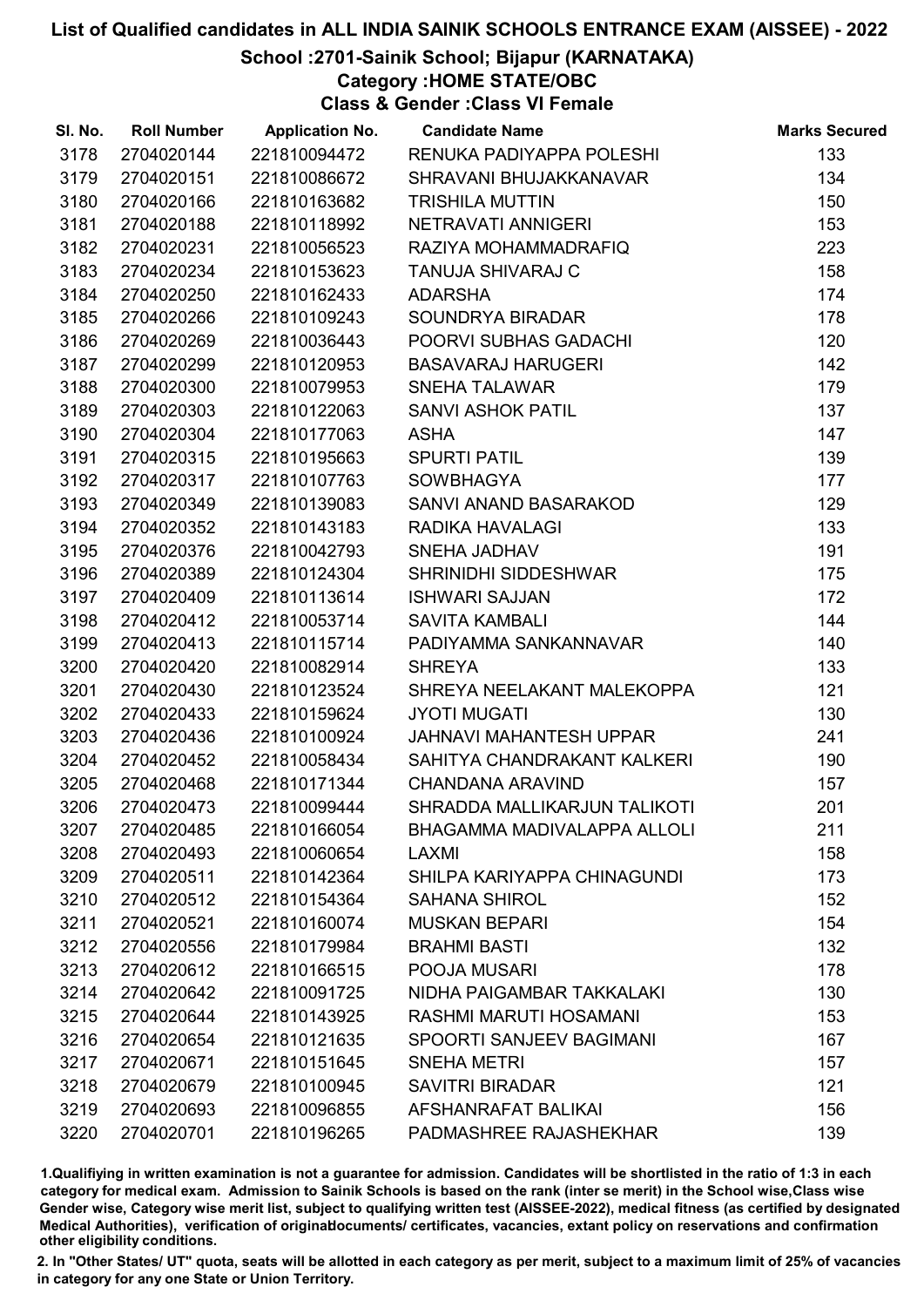## School :2701-Sainik School; Bijapur (KARNATAKA)

Category :HOME STATE/OBC

Class & Gender :Class VI Female

| SI. No. | <b>Roll Number</b> | <b>Application No.</b> | <b>Candidate Name</b>          | <b>Marks Secured</b> |
|---------|--------------------|------------------------|--------------------------------|----------------------|
| 3221    | 2704020703         | 221810126565           | KALPITHA JADHAV                | 166                  |
| 3222    | 2704020708         | 221810155665           | <b>BASAMMA MALIPATIL</b>       | 139                  |
| 3223    | 2704020724         | 221810179175           | SRUSHTI SIDDAPPA KADAPATTI     | 171                  |
| 3224    | 2704020734         | 221810179775           | ANUSHKA HOSAKOTI               | 138                  |
| 3225    | 2704020737         | 221810065875           | SUFIYA D MAMADAPUR             | 172                  |
| 3226    | 2704020738         | 221810160975           | <b>VISHWASHREE KAMBAR</b>      | 192                  |
| 3227    | 2704020763         | 221810107785           | <b>ANUSHA SUNAGAR</b>          | 170                  |
| 3228    | 2704020780         | 221810194895           | NAVYA CHANDRAKANT KADLUR       | 147                  |
| 3229    | 2704020790         | 221810108306           | APEKSHA AJIT KUDAKUNTI         | 164                  |
| 3230    | 2704020796         | 221810107606           | ANKITA KUDLEPPA NIDASHESHI     | 137                  |
| 3231    | 2704020825         | 221810126026           | <b>BHUMIKA GANIGER</b>         | 154                  |
| 3232    | 2704020846         | 221810193036           | <b>VIDYA SANJU BALIGIDAD</b>   | 235                  |
| 3233    | 2704020860         | 221810121636           | NANDITA SANTOSH                | 148                  |
| 3234    | 2704020873         | 221810056836           | <b>ASHWINI</b>                 | 143                  |
| 3235    | 2704020901         | 221810038946           | AMRUTA BASAPPA KONIN           | 163                  |
| 3236    | 2704020909         | 221810071356           | <b>VINUTA SHIVANAND KHEDAD</b> | 125                  |
| 3237    | 2704020941         | 221810147176           | <b>REKHA IMMANNAVAR</b>        | 159                  |
| 3238    | 2704020956         | 221810150086           | <b>SHREYA TUMBAGI</b>          | 154                  |
| 3239    | 2704020959         | 221810128086           | <b>KRUTIKA HADIMANI</b>        | 190                  |
| 3240    | 2704020973         | 221810194686           | SHRUSTI SADASHIV DONGROJI      | 134                  |
| 3241    | 2704020993         | 221810035696           | SPANDANA JAMKHANDI             | 179                  |
| 3242    | 2704020994         | 221810099696           | <b>CHAITRA BIRADAR</b>         | 142                  |
| 3243    | 2704020996         | 221810173896           | <b>BASAMMA</b>                 | 122                  |
| 3244    | 2704021010         | 221810135607           | RADIKA JANGAMASHATTI           | 123                  |
| 3245    | 2704021013         | 221810105807           | NAKSHATRA HANAMAPPA ITAGI      | 154                  |
| 3246    | 2704021029         | 221810125917           | <b>VAISHNAVI</b>               | 182                  |
| 3247    | 2704021032         | 221810108027           | <b>HEENAKOUSAR CHOUDHARI</b>   | 133                  |
| 3248    | 2704021038         | 221810167327           | <b>SHRIRAKSHA R KUCHANUR</b>   | 124                  |
| 3249    | 2704021041         | 221810107527           | SANJANA SHREEKANT GALAGALI     | 143                  |
| 3250    | 2704021070         | 221810116737           | <b>SAMRUDDHI TEGGI</b>         | 186                  |
| 3251    | 2704021077         | 221810159147           | <b>SPOORTI IRAPPA PATTAR</b>   | 157                  |
| 3252    | 2704021080         | 221810154247           | LAXMI                          | 150                  |
| 3253    | 2704030066         | 221810103150           | SAKSHI KARIYAPPA SINGADI       | 159                  |
| 3254    | 2704030113         | 221810142770           | SAHANA SHIVABASAPPA            | 135                  |
| 3255    | 2704030141         | 221810139190           | <b>SMITA PUJARI</b>            | 153                  |
| 3256    | 2704030152         | 221810119790           | <b>SHREYA SUMBAD</b>           | 157                  |
| 3257    | 2704030167         | 221810033801           | AKSHARA VANAKUDARI             | 125                  |
| 3258    | 2704030281         | 221810089861           | <b>ANOKHI SINDHE</b>           | 156                  |
| 3259    | 2704030288         | 221810169171           | DANESHWARI KAMATAGI            | 128                  |
| 3260    | 2704030294         | 221810042671           | <b>SHRAVANI GURAV</b>          | 196                  |
| 3261    | 2704030313         | 221810145481           | <b>VAISHNAVI SHETTAR</b>       | 129                  |
| 3262    | 2704030316         | 221810177581           | <b>ANEESA DHADED</b>           | 191                  |
| 3263    | 2704030356         | 221810127312           | SHIVALEELA VEERASANGAYYA       | 136                  |

1.Qualifiying in written examination is not a guarantee for admission. Candidates will be shortlisted in the ratio of 1:3 in each category for medical exam. Admission to Sainik Schools is based on the rank (inter se merit) in the School wise,Class wise Gender wise, Category wise merit list, subject to qualifying written test (AISSEE-2022), medical fitness (as certified by designated Medical Authorities), verification of originablocuments/ certificates, vacancies, extant policy on reservations and confirmation other eligibility conditions.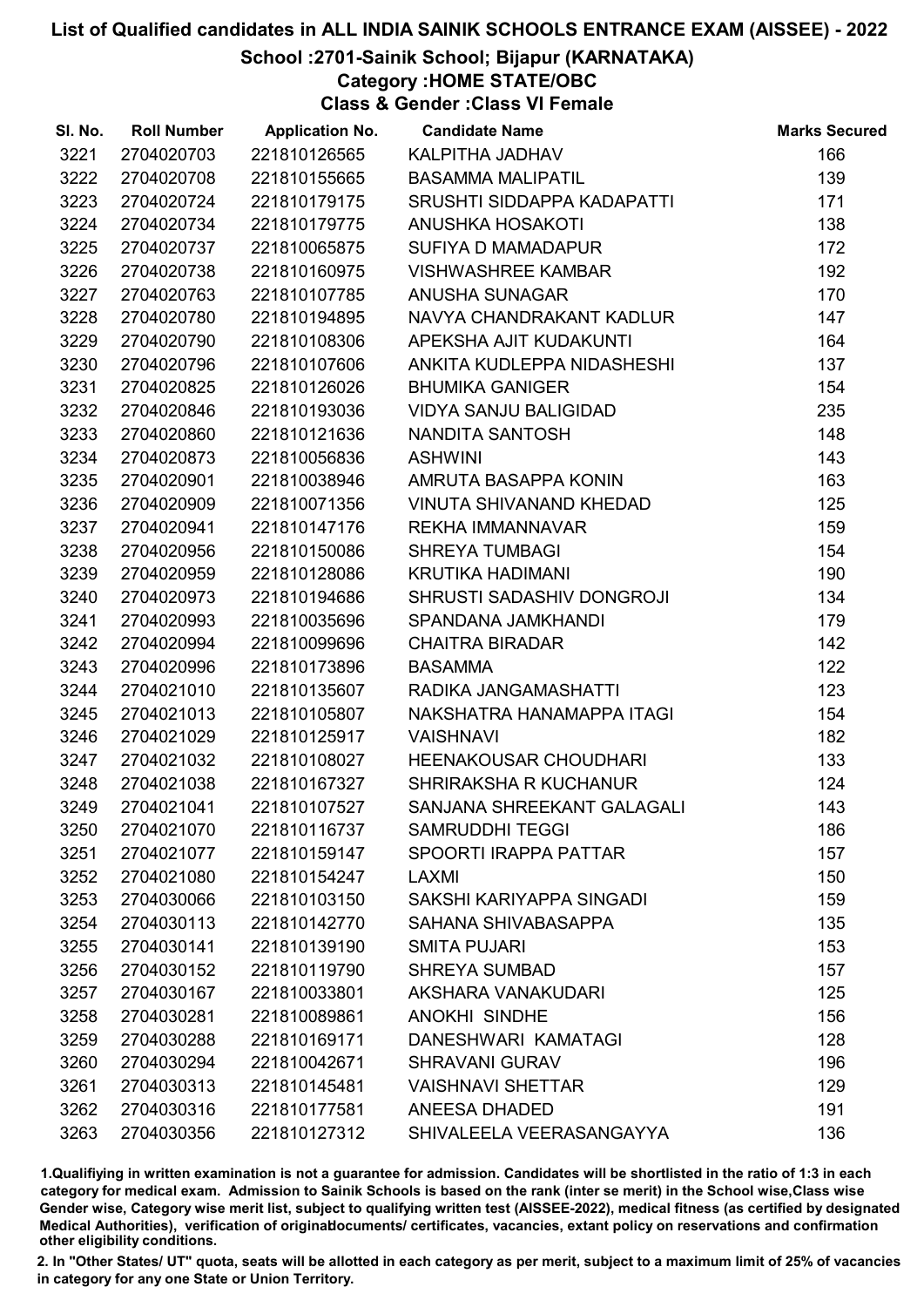## School :2701-Sainik School; Bijapur (KARNATAKA)

Category :HOME STATE/OBC

Class & Gender :Class VI Female

| SI. No. | <b>Roll Number</b> | <b>Application No.</b> | <b>Candidate Name</b>          | <b>Marks Secured</b> |
|---------|--------------------|------------------------|--------------------------------|----------------------|
| 3264    | 2704030361         | 221810145812           | <b>SPANDNA GOTUR</b>           | 162                  |
| 3265    | 2704030370         | 221810063422           | <b>SHREYA BALASANKAR</b>       | 167                  |
| 3266    | 2704030430         | 221810141562           | <b>VAISHNAVI MOHAN KUPPAST</b> | 166                  |
| 3267    | 2704030434         | 221810103862           | <b>PRAGATI N GOUDAR</b>        | 141                  |
| 3268    | 2704030458         | 221810085082           | <b>VAISHNAVI</b>               | 147                  |
| 3269    | 2704030475         | 221810175192           | DIVYATA SADANAND HEGDE         | 211                  |
| 3270    | 2704030481         | 221810151492           | <b>ARPITA HUNKUNTI</b>         | 147                  |
| 3271    | 2704030511         | 221810178447           | <b>SAHANA INGALE</b>           | 179                  |
| 3272    | 2704030512         | 221810102547           | <b>VAISHALI LAGATAGER</b>      | 204                  |
| 3273    | 2704030521         | 221810048157           | <b>SPOORTI TAPPALAD</b>        | 135                  |
| 3274    | 2704030537         | 221810137857           | <b>SRUSHTI KUMBAR</b>          | 176                  |
| 3275    | 2704030547         | 221810173367           | <b>VARUNA KAMBAR</b>           | 191                  |
| 3276    | 2704030561         | 221810130277           | <b>AMRUTA TELI</b>             | 208                  |
| 3277    | 2704030578         | 221810118977           | <b>SNEHA</b>                   | 146                  |
| 3278    | 2704030592         | 221810106487           | <b>VIDYASHREE</b>              | 139                  |
| 3279    | 2704030602         | 221810077887           | PRATIBHA KALASE                | 162                  |
| 3280    | 2704030614         | 221810076397           | <b>SRUSHTI KATTIMANI</b>       | 170                  |
| 3281    | 2704030639         | 221810035318           | <b>LAKSHMI NEERAVARI</b>       | 231                  |
| 3282    | 2704030644         | 221810109518           | SRUSHTI KOLLAPPANAVAR          | 149                  |
| 3283    | 2704030645         | 221810090618           | <b>SAHANA HUDDAR</b>           | 161                  |
| 3284    | 2704030650         | 221810140818           | SAVITRI SHIVASHARANAPPA        | 154                  |
| 3285    | 2704030710         | 221810170358           | SPOORTI BOMMANNA HARADOLLI     | 155                  |
| 3286    | 2704030755         | 221810178678           | POORNIMA UMESH KATTI           | 152                  |
| 3287    | 2704030759         | 221810028778           | <b>SPOORTI</b>                 | 127                  |
| 3288    | 2704030770         | 221810160688           | SONAKSHI KOPPAD                | 148                  |
| 3289    | 2704030771         | 221810082688           | NISCHITA B MARSANALLI          | 144                  |
| 3290    | 2704030772         | 221810150788           | VIJAYALAXMI                    | 139                  |
| 3291    | 2704030781         | 221810122398           | SAYAVVA GULAPPAGOL             | 156                  |
| 3292    | 2704030782         | 221810105398           | RANJITA MAHADEV PANCHAGANVI    | 120                  |
| 3293    | 2704030791         | 221810162598           | <b>RAKSHA KATEGAR</b>          | 167                  |
| 3294    | 2704030796         | 221810095798           | SOUJANYA HOOLI                 | 203                  |
| 3295    | 2704030797         | 221810137798           | SPANDANA GYANESHWAR PATIL      | 137                  |
| 3296    | 2704030808         | 221810167109           | <b>ARPITA DEVARAMANI</b>       | 186                  |
| 3297    | 2704030830         | 221810112909           | <b>BHARATI KANTEPPAGOL</b>     | 127                  |
| 3298    | 2704030848         | 221810178129           | <b>SANVI MASALI</b>            | 151                  |
| 3299    | 2704030863         | 221810177729           | <b>SANJANA</b>                 | 142                  |
| 3300    | 2704030897         | 221810052739           | <b>SNEHA PUJARI</b>            | 164                  |
| 3301    | 2704030925         | 221810109949           | <b>VARSHA SHRISHAIL KUMBAR</b> | 164                  |
| 3302    | 2704030933         | 221810036559           | <b>TANVI MANNIKERI</b>         | 228                  |
| 3303    | 2704030936         | 221810150759           | <b>KALPANA</b>                 | 121                  |
| 3304    | 2704030948         | 221810143269           | PRATIKSHA MAHANTESH HUGAR      | 123                  |
| 3305    | 2704030957         | 221810146669           | <b>SUPRITA SHIRADON</b>        | 165                  |
| 3306    | 2704030982         | 221810061189           | JAHNAVI MALLAPPA TOLAMATTI     | 193                  |

1.Qualifiying in written examination is not a guarantee for admission. Candidates will be shortlisted in the ratio of 1:3 in each category for medical exam. Admission to Sainik Schools is based on the rank (inter se merit) in the School wise,Class wise Gender wise, Category wise merit list, subject to qualifying written test (AISSEE-2022), medical fitness (as certified by designated Medical Authorities), verification of originablocuments/ certificates, vacancies, extant policy on reservations and confirmation other eligibility conditions.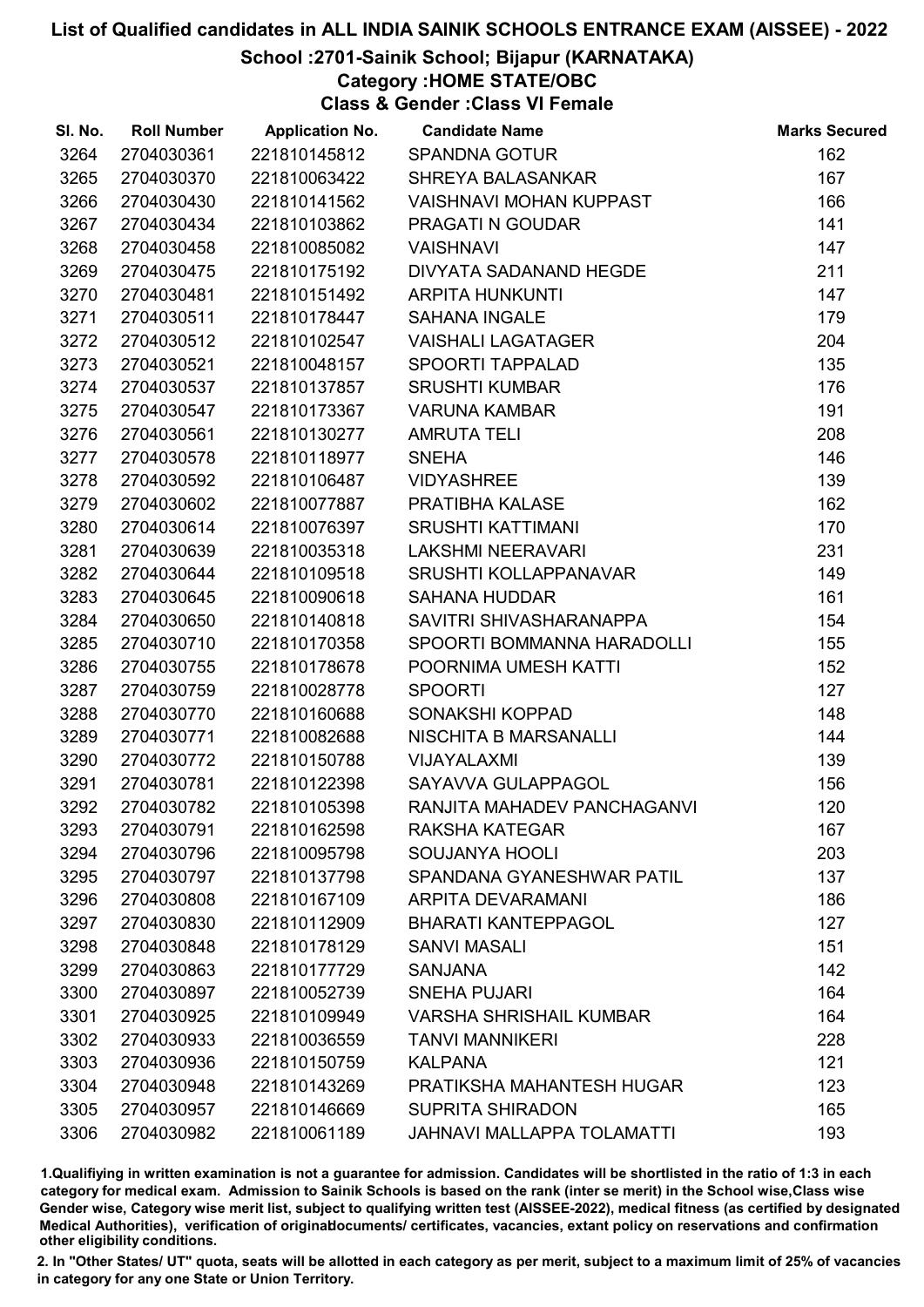## School :2701-Sainik School; Bijapur (KARNATAKA)

Category :HOME STATE/OBC

Class & Gender :Class VI Female

| SI. No. | <b>Roll Number</b> | <b>Application No.</b> | <b>Candidate Name</b>            | <b>Marks Secured</b> |
|---------|--------------------|------------------------|----------------------------------|----------------------|
| 3307    | 2704030985         | 221810037389           | SPOORTI SHIVAPPA RATTAL          | 163                  |
| 3308    | 2704031017         | 221810148799           | NIKITA ASHOK GUNADAL             | 157                  |
| 3309    | 2704040023         | 221810101323           | <b>SAHANA SAJJAN</b>             | 125                  |
| 3310    | 2704040051         | 221810037343           | <b>ARPITA TALAGADI</b>           | 122                  |
| 3311    | 2704040121         | 221810140583           | SABA KOUSAR ISMAIL NADAF         | 129                  |
| 3312    | 2704040144         | 221810128304           | DANESHWARI RAVI BAGALKOTI        | 123                  |
| 3313    | 2704040150         | 221810141014           | SPOORTI RAGHAVENDRA              | 149                  |
| 3314    | 2704040233         | 221810132164           | NISARGA KOPPARAD                 | 127                  |
| 3315    | 2704040242         | 221810083464           | KEERTI SHIVANAND BAMMANNI        | 146                  |
| 3316    | 2704040267         | 221810149974           | RAJESHWARI HOSAMANI              | 146                  |
| 3317    | 2704040347         | 221810063245           | VIJAYALAXMI M NYAMAGOUDAR        | 181                  |
| 3318    | 2704040422         | 221810099985           | <b>VAISHNAVI WALIKAR</b>         | 150                  |
| 3319    | 2704040441         | 221810159306           | <b>AMBIKA</b>                    | 186                  |
| 3320    | 2704040565         | 221810151496           | <b>VARSHA BASAVARAJ UNACHAGI</b> | 161                  |
| 3321    | 2704040678         | 221810168467           | <b>AISHWARYA KOLI</b>            | 140                  |
| 3322    | 2704040732         | 221810065308           | <b>MAAHIN NAGARASI</b>           | 122                  |
| 3323    | 2704040750         | 221810172318           | SHRADDHA RODAGI                  | 206                  |
| 3324    | 2704040775         | 221810162538           | POORVI NAGARAL                   | 138                  |
| 3325    | 2704040847         | 221810098088           | ANUSHKA ASHOK HANCHATE           | 163                  |
| 3326    | 2704040868         | 221810078698           | <b>ARATI MASALI</b>              | 125                  |
| 3327    | 2704040871         | 221810113009           | <b>SHALINI</b>                   | 160                  |
| 3328    | 2704040928         | 221810125739           | <b>ARPITA PATIL</b>              | 207                  |
| 3329    | 2704040931         | 221810062839           | <b>VARSHA PATTAR</b>             | 150                  |
| 3330    | 2704040970         | 221810002769           | SAMANVITA JOGUR                  | 214                  |
| 3331    | 2704040980         | 221810113779           | PRAGATI YAMANAPPA ILAGER         | 166                  |
| 3332    | 2704041004         | 221810104299           | <b>BHAVANA</b>                   | 154                  |
| 3333    | 2706010013         | 221810144001           | <b>GELUVU R</b>                  | 147                  |
| 3334    | 2706010093         | 221810098234           | <b>HIMABINDHU G ANGUR</b>        | 181                  |
| 3335    | 2706010120         | 221810133435           | <b>MADHURA SAJJAN</b>            | 167                  |
| 3336    | 2706010363         | 221810096634           | <b>MONASHREE E R</b>             | 204                  |
| 3337    | 2707010001         | 221810079100           | <b>VAISHANAVI KAMMAR</b>         | 127                  |
| 3338    | 2707010128         | 221810138812           | <b>PALGUNI NALWAD</b>            | 159                  |
| 3339    | 2707010162         | 221810161072           | SAKSHI M DANDOTI                 | 136                  |
| 3340    | 2707010215         | 221810114740           | <b>SRUSHTIM</b>                  | 192                  |
| 3341    | 2707010217         | 221810193050           | <b>VARSHA MANOHAR BENGERI</b>    | 192                  |
| 3342    | 2707010246         | 221810117190           | <b>LAKSHMI BIRADAR</b>           | 223                  |
| 3343    | 2707010249         | 221810164490           | YALLAMMA HURAKADLI               | 125                  |
| 3344    | 2707010259         | 221810174401           | <b>SHAMBHAVI H B</b>             | 169                  |
| 3345    | 2707010277         | 221810110421           | <b>JAHNAVI HANCHATE</b>          | 203                  |
| 3346    | 2707010288         | 221810089631           | ROHINI ASHOK GODDEMMI            | 157                  |
| 3347    | 2707010299         | 221810110151           | SAHANA BASAVARAJ SHETTAR         | 134                  |
| 3348    | 2707010308         | 221810128561           | <b>VAISHNAVI GADAGIN</b>         | 180                  |
| 3349    | 2707010311         | 221810145861           | NIVEDITA PATTAR                  | 169                  |

1.Qualifiying in written examination is not a guarantee for admission. Candidates will be shortlisted in the ratio of 1:3 in each category for medical exam. Admission to Sainik Schools is based on the rank (inter se merit) in the School wise,Class wise Gender wise, Category wise merit list, subject to qualifying written test (AISSEE-2022), medical fitness (as certified by designated Medical Authorities), verification of originablocuments/ certificates, vacancies, extant policy on reservations and confirmation other eligibility conditions.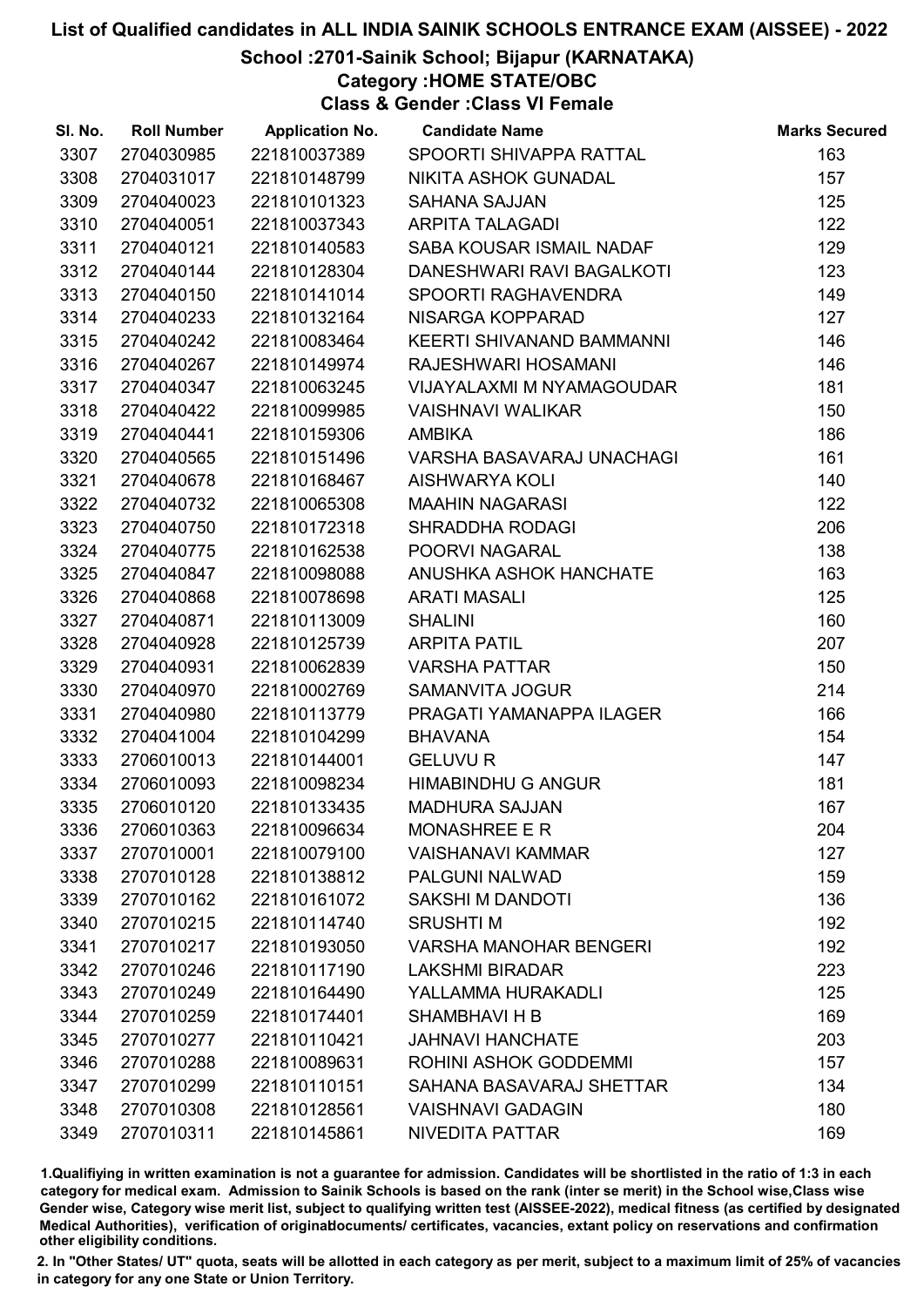## School :2701-Sainik School; Bijapur (KARNATAKA)

Category :HOME STATE/OBC

Class & Gender :Class VI Female

| SI. No. | <b>Roll Number</b> | <b>Application No.</b> | <b>Candidate Name</b>            | <b>Marks Secured</b> |
|---------|--------------------|------------------------|----------------------------------|----------------------|
| 3350    | 2707010337         | 221810096202           | <b>SANJANA</b>                   | 211                  |
| 3351    | 2707010359         | 221810151332           | PRATIBHA BANAKAR                 | 142                  |
| 3352    | 2707010360         | 221810145332           | PRIYANKA PARVTAGOUDA             | 144                  |
| 3353    | 2707010375         | 221810168352           | <b>SANJANA IDAGALL</b>           | 143                  |
| 3354    | 2707010396         | 221810132082           | DEEPA Y KARALAKOPPA              | 161                  |
| 3355    | 2707010404         | 221810168292           | <b>ANUSHRI A KURABAR</b>         | 168                  |
| 3356    | 2707010405         | 221810150492           | <b>SAILAJA D NILGAR</b>          | 150                  |
| 3357    | 2707010421         | 221810153513           | <b>LAXMI MADIWALAR</b>           | 123                  |
| 3358    | 2707010439         | 221810192733           | NILAMMA SUBHAS NADLAHALLI        | 180                  |
| 3359    | 2707010471         | 221810048383           | <b>SAMSKRUTI BADIGER</b>         | 148                  |
| 3360    | 2707010479         | 221810154193           | PREEYA SORATI                    | 173                  |
| 3361    | 2707010499         | 221810076904           | DIVYA CHIDANAND VAGGAR           | 168                  |
| 3362    | 2707010504         | 221810158314           | PRERANA YALLAPPA UGARAKHOD       | 190                  |
| 3363    | 2707010523         | 221810158534           | SAMANVITHA NINGAPPA IMMADI       | 164                  |
| 3364    | 2707010531         | 221810098744           | <b>SHREYA KURI</b>               | 196                  |
| 3365    | 2707010532         | 221810129844           | <b>PRUTHVI</b>                   | 197                  |
| 3366    | 2707010537         | 221810149164           | <b>PRERANA</b>                   | 185                  |
| 3367    | 2707010571         | 221810143594           | <b>VAISHNAVI BASAVARAJ</b>       | 166                  |
| 3368    | 2707010580         | 221810103805           | <b>VAISHNAVI ADUR</b>            | 176                  |
| 3369    | 2707010586         | 221810084515           | YOGITHA HUGAR                    | 151                  |
| 3370    | 2707010587         | 221810187515           | SAPNA KAMPLI                     | 226                  |
| 3371    | 2707010590         | 221810155815           | PRUTHVI PRABHAKAR                | 162                  |
| 3372    | 2707010618         | 221810130065           | PARVEEN NANDIHALLI               | 154                  |
| 3373    | 2707010629         | 221810113675           | <b>CHANDANA GADI</b>             | 141                  |
| 3374    | 2707010662         | 221810153906           | <b>BHAVYA ROTTI</b>              | 152                  |
| 3375    | 2707010665         | 221810092516           | <b>BHAKTI AJIT DHAKURKAR</b>     | 182                  |
| 3376    | 2707010682         | 221810175036           | <b>SUSHMA KUMBI</b>              | 143                  |
| 3377    | 2707010704         | 221810152856           | <b>BASAMMA PRABHU</b>            | 134                  |
| 3378    | 2707010730         | 221810165696           | <b>SPOORTI HOMBALI</b>           | 149                  |
| 3379    | 2707010737         | 221810097307           | <b>ANANYA HATTI</b>              | 171                  |
| 3380    | 2707010763         | 221810053647           | LAKSHMI DODDAGOUDRA              | 125                  |
| 3381    | 2707010770         | 221810179157           | <b>SHREYA HUGAR</b>              | 154                  |
| 3382    | 2707010784         | 221810093867           | <b>BHAVANI BHARATESH KURUBAR</b> | 182                  |
| 3383    | 2707010797         | 221810040887           | PRUTHVI JNANESHWAR AMBORE        | 224                  |
| 3384    | 2707010858         | 221810083658           | PRIYANKA SHYAVI                  | 133                  |
| 3385    | 2707010859         | 221810111958           | POOJA KUMBAR                     | 167                  |
| 3386    | 2707010879         | 221810161888           | <b>SANIYA BELLATTI</b>           | 134                  |
| 3387    | 2707010901         | 221810102229           | <b>GOURI SATISH MUDHOLAKAR</b>   | 121                  |
| 3388    | 2707010905         | 221810095339           | PRATIBHA MANJUNATHAGOUDA         | 128                  |
| 3389    | 2707010932         | 221810091279           | POORNIMA CHUTAGENNAVAR           | 149                  |
| 3390    | 2707020030         | 221810102133           | <b>ANUSHA SINGA</b>              | 127                  |
| 3391    | 2707020056         | 221810148363           | <b>VINUTA</b>                    | 231                  |
| 3392    | 2707020069         | 221810165883           | <b>VAISHNAVI BADIGER</b>         | 128                  |

1.Qualifiying in written examination is not a guarantee for admission. Candidates will be shortlisted in the ratio of 1:3 in each category for medical exam. Admission to Sainik Schools is based on the rank (inter se merit) in the School wise,Class wise Gender wise, Category wise merit list, subject to qualifying written test (AISSEE-2022), medical fitness (as certified by designated Medical Authorities), verification of originablocuments/ certificates, vacancies, extant policy on reservations and confirmation other eligibility conditions.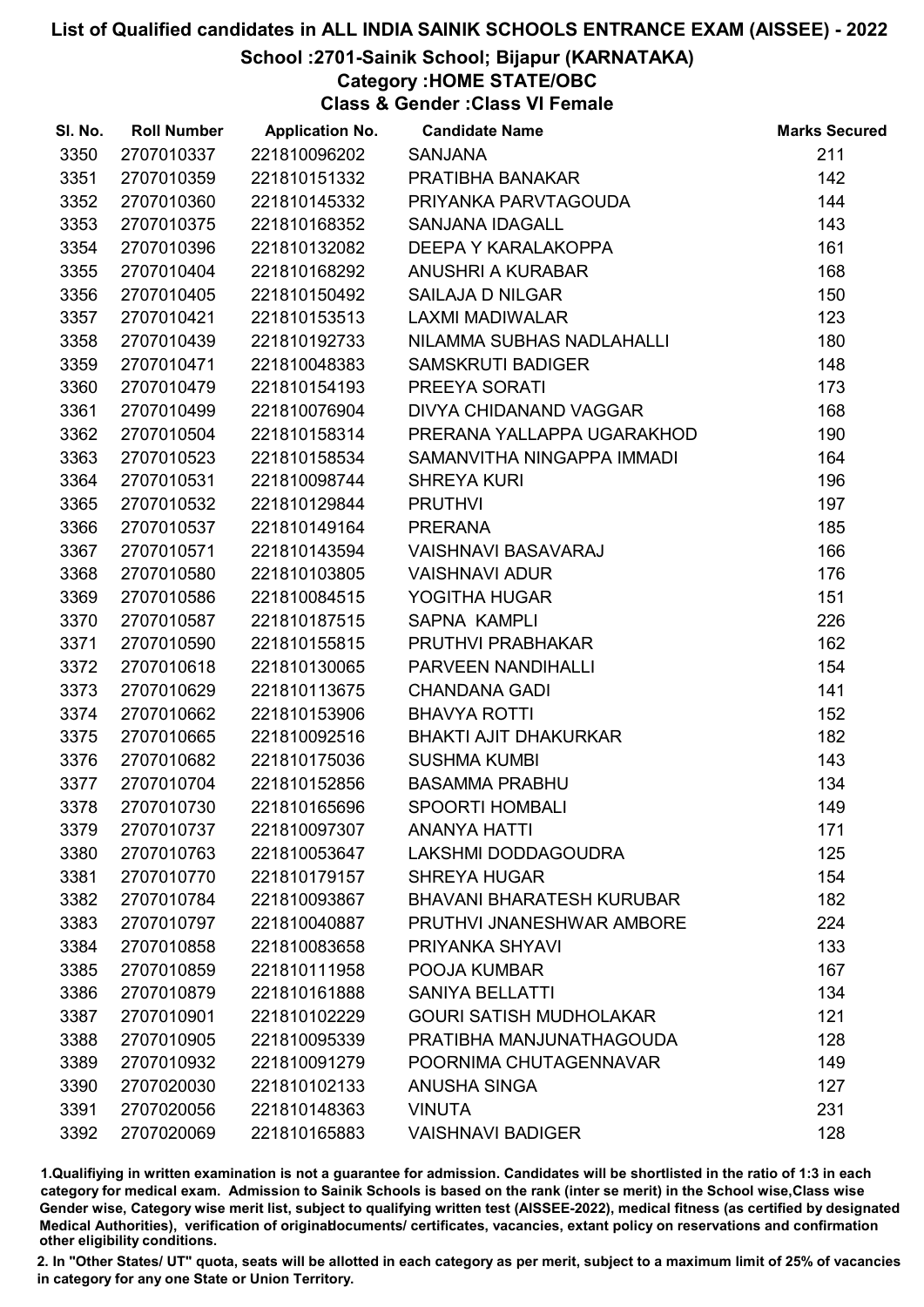## School :2701-Sainik School; Bijapur (KARNATAKA)

Category :HOME STATE/OBC

Class & Gender :Class VI Female

| SI. No. | <b>Roll Number</b> | <b>Application No.</b> | <b>Candidate Name</b>    |    | <b>Marks Secured</b> |
|---------|--------------------|------------------------|--------------------------|----|----------------------|
| 3393    | 2707020079         | 221810057304           | KAVERI RAJASHEKHAR       |    | 149                  |
| 3394    | 2707020084         | 221810057904           | SPOORTI SHIVANAND KUMBAR |    | 218                  |
| 3395    | 2707020085         | 221810035214           | <b>FAYEZA MAKANDAR</b>   |    | 180                  |
| 3396    | 2707020179         | 221810116555           | <b>SHREYA B PATIL</b>    |    | 184                  |
| 3397    | 2707020189         | 221810191775           | SHREYA SANTOSH LONI      |    | 123                  |
| 3398    | 2707020251         | 221810096466           | SAMRUDDI LAXMAN PUJERI   |    | 170                  |
| 3399    | 2707020262         | 221810127376           | PRAGATI UPPAR            |    | 140                  |
| 3400    | 2707020270         | 221810121586           | <b>GAYATRI UPPAR</b>     |    | 120                  |
| 3401    | 2707020286         | 221810118707           | MRUDULA GULAGANJIKOP     |    | 254                  |
| 3402    | 2707020361         | 221810080808           | <b>CHARITHA</b>          |    | 150                  |
| 3403    | 2707020421         | 221810124109           | <b>SAHANA JALIHAL</b>    |    | 123                  |
| 3404    | 2707020455         | 221810180759           | <b>ANANYA G BALI</b>     |    | 164                  |
| 3405    | 2708010016         | 221810177220           | <b>SAMRUDHI</b>          |    | 229                  |
| 3406    | 2708010059         | 221810160860           | <b>KAVYA</b>             |    | 163                  |
| 3407    | 2708010062         | 221810114470           | <b>SHREYA</b>            |    | 231                  |
| 3408    | 2708010084         | 221810106901           | <b>ANUSHKA</b>           |    | 210                  |
| 3409    | 2708010115         | 221810104051           | <b>ISHWARI</b>           |    | 120                  |
| 3410    | 2708010119         | 221810187351           | <b>MEGHANA YADAV</b>     |    | 140                  |
| 3411    | 2708010121         | 221810127551           | <b>ANUSHA</b>            |    | 158                  |
| 3412    | 2708010135         | 221810106561           | <b>SHRUSTI</b>           |    | 124                  |
| 3413    | 2708010141         | 221810150471           | <b>SHREERAKSHA</b>       |    | 162                  |
| 3414    | 2708010154         | 221810144581           | <b>SANJANA</b>           |    | 234                  |
| 3415    | 2708010162         | 221810178491           | <b>SHRIDEVI</b>          |    | 125                  |
| 3416    | 2708010195         | 221810041022           | <b>SHUBHA</b>            |    | 147                  |
| 3417    | 2708010206         | 221810066132           | <b>SHUCHI</b>            |    | 162                  |
| 3418    | 2708010212         | 221810181832           | <b>SANDHYA</b>           |    | 130                  |
| 3419    | 2708010249         | 221810033182           | <b>NETRAVATI</b>         |    | 176                  |
| 3420    | 2708010265         | 221810150992           | <b>DEEPIKA</b>           |    | 202                  |
| 3421    | 2708010281         | 221810170613           | <b>VANSHIKA</b>          | CG | 133                  |
| 3422    | 2708010287         | 221810091323           | <b>K BANU PRIYA</b>      |    | 205                  |
| 3423    | 2708010289         | 221810058523           | <b>BRUNDA A</b>          |    | 173                  |
| 3424    | 2708010295         | 221810157233           | <b>PRARTHANA</b>         |    | 160                  |
| 3425    | 2708010296         | 221810188233           | <b>SAMRUDDI V KANTI</b>  |    | 192                  |
| 3426    | 2708010298         | 221810130733           | <b>ARCHANA</b>           |    | 156                  |
| 3427    | 2708010329         | 221810178273           | <b>NAVYA</b>             |    | 155                  |
| 3428    | 2708010347         | 221810095993           | <b>KRUTIKA</b>           |    | 163                  |
| 3429    | 2708010403         | 221810186364           | <b>JAHNAVI</b>           |    | 127                  |
| 3430    | 2708010406         | 221810035664           | <b>MONIKA</b>            |    | 197                  |
| 3431    | 2708010452         | 221810065135           | SHWETA.                  |    | 206                  |
| 3432    | 2708010503         | 221810060485           | <b>KRUTI</b>             |    | 133                  |
| 3433    | 2708010519         | 221810093016           | <b>SAHANA</b>            |    | 174                  |
| 3434    | 2708010540         | 221810179746           | <b>SANJANA B SINGARE</b> |    | 145                  |
| 3435    | 2708010545         | 221810180556           | <b>CHANDANA</b>          |    | 146                  |

1.Qualifiying in written examination is not a guarantee for admission. Candidates will be shortlisted in the ratio of 1:3 in each category for medical exam. Admission to Sainik Schools is based on the rank (inter se merit) in the School wise,Class wise Gender wise, Category wise merit list, subject to qualifying written test (AISSEE-2022), medical fitness (as certified by designated Medical Authorities), verification of originablocuments/ certificates, vacancies, extant policy on reservations and confirmation other eligibility conditions.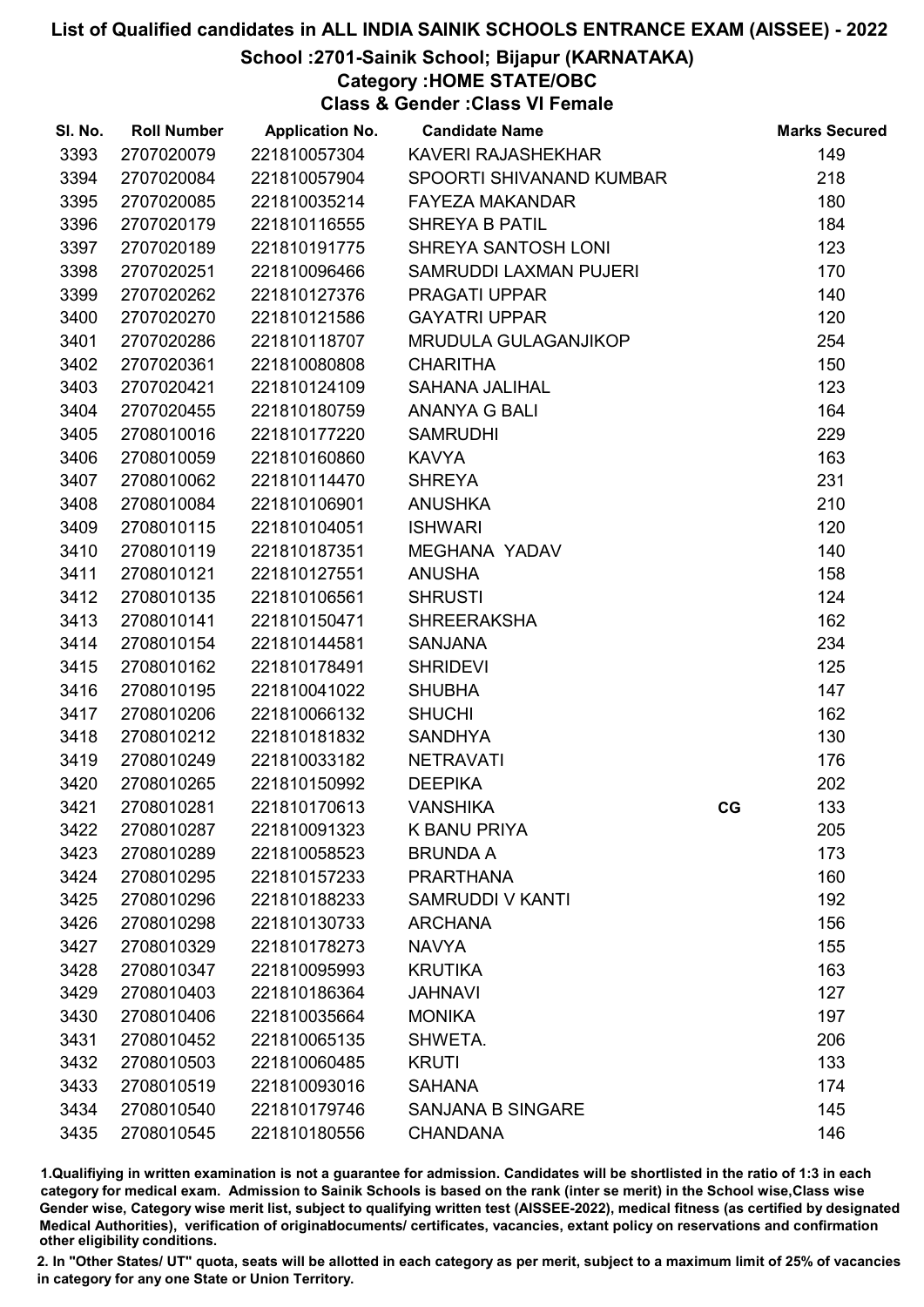#### School :2701-Sainik School; Bijapur (KARNATAKA)

# Category :HOME STATE/OBC

Class & Gender :Class VI Female

| SI. No. | <b>Roll Number</b> | <b>Application No.</b> | <b>Candidate Name</b>        | <b>Marks Secured</b> |
|---------|--------------------|------------------------|------------------------------|----------------------|
| 3436    | 2708010588         | 221810096507           | <b>APEKSHA</b>               | 165                  |
| 3437    | 2708010608         | 221810109337           | <b>K R NANDA PRIYA</b>       | 154                  |
| 3438    | 2708010669         | 221810096908           | <b>ANUPAMA</b>               | 131                  |
| 3439    | 2708010676         | 221810117418           | <b>NANDITA</b>               | 157                  |
| 3440    | 2708010687         | 221810065728           | <b>PRATIBHA</b>              | 163                  |
| 3441    | 2708010698         | 221810117638           | <b>SNEHA</b>                 | 129                  |
| 3442    | 2708010758         | 221810171219           | <b>BHAVANI</b>               | 160                  |
| 3443    | 2708010764         | 221810140719           | <b>RISHITA SAJJAN</b>        | 185                  |
| 3444    | 2708010779         | 221810070349           | <b>RANJITA</b>               | 129                  |
| 3445    | 2708010780         | 221810180449           | <b>KAVERI B BHAIRAJI</b>     | 180                  |
| 3446    | 2708010809         | 221810138199           | <b>SPANDANA</b>              | 128                  |
| 3447    | 2708020108         | 221810153721           | <b>PRATHIKA</b>              | 142                  |
| 3448    | 2708020150         | 221810094561           | <b>VAIBHAVI</b>              | 131                  |
| 3449    | 2708020200         | 221810111802           | <b>SHRAVANTI</b>             | 130                  |
| 3450    | 2708020205         | 221810107312           | <b>CHAITRA</b>               | 124                  |
| 3451    | 2708020291         | 221810163392           | <b>SRUSHTI</b>               | 164                  |
| 3452    | 2708020345         | 221810086043           | <b>SAKSHI</b>                | 133                  |
| 3453    | 2708020473         | 221810165174           | <b>SRUSHTI S SHAHAPURKAR</b> | 157                  |
| 3454    | 2708020479         | 221810179974           | AMEENA BEGUM                 | 147                  |
| 3455    | 2708020588         | 221810151785           | <b>PRAGATI</b>               | 134                  |
| 3456    | 2708020599         | 221810149895           | <b>PADMAVATI</b>             | 131                  |
| 3457    | 2708030051         | 221810089546           | <b>TWISHEL</b>               | 123                  |
| 3458    | 2708030119         | 221810159996           | <b>SHREE RAKSHA</b>          | 157                  |
| 3459    | 2708030226         | 221810058518           | <b>AKANKSHA</b>              | 138                  |
| 3460    | 2708030255         | 221810160738           | <b>ASHWINI</b>               | 122                  |
| 3461    | 2708030278         | 221810082958           | <b>ABHINAYA</b>              | 153                  |
| 3462    | 2708030281         | 221810147268           | <b>SINDU</b>                 | 131                  |
| 3463    | 2708030294         | 221810138878           | <b>SRISHTI YADAV</b>         | 150                  |
| 3464    | 2708030299         | 221810145188           | <b>ADIBA</b>                 | 132                  |
| 3465    | 2708030390         | 221810124279           | <b>SADIYA</b>                | 176                  |
| 3466    | 2708030410         | 221810058789           | <b>RASHMI</b>                | 125                  |
| 3467    | 2711020233         | 221810062189           | <b>CHANDU P</b>              | 123                  |
| 3468    | 2712010239         | 221810137443           | <b>SANIYA DODDAMANI</b>      | 122                  |

<sup>1.</sup>Qualifiying in written examination is not a guarantee for admission. Candidates will be shortlisted in the ratio of 1:3 in each category for medical exam. Admission to Sainik Schools is based on the rank (inter se merit) in the School wise,Class wise Gender wise, Category wise merit list, subject to qualifying written test (AISSEE-2022), medical fitness (as certified by designated Medical Authorities), verification of originablocuments/ certificates, vacancies, extant policy on reservations and confirmation other eligibility conditions.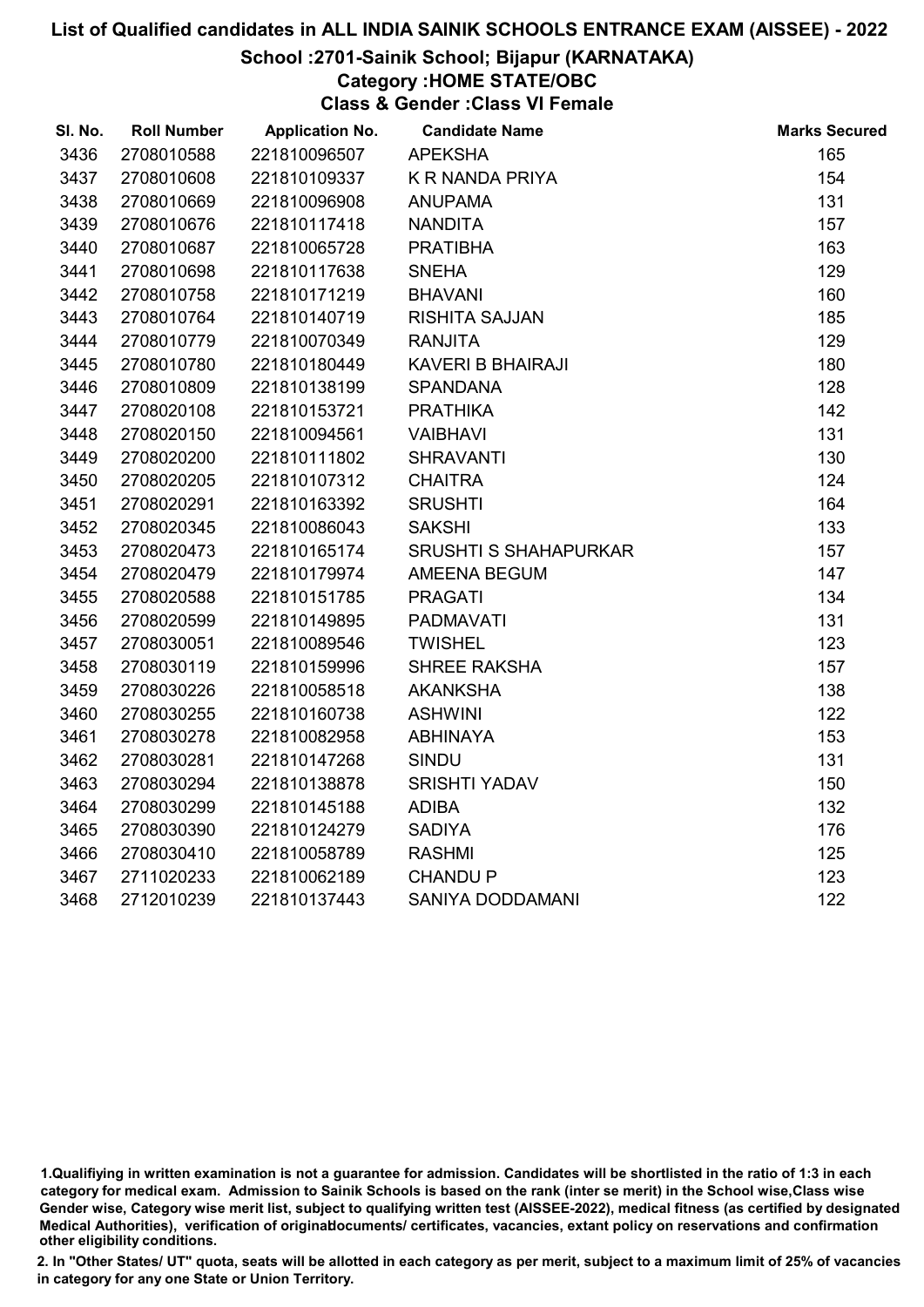### School :2701-Sainik School; Bijapur (KARNATAKA)

# Category :HOME STATE/DEF

Class & Gender :Class VI Female

| SI. No. | <b>Roll Number</b> | <b>Application No.</b> | <b>Candidate Name</b>       | <b>Marks Secured</b> |
|---------|--------------------|------------------------|-----------------------------|----------------------|
| 3469    | 1403010078         | 221810097511           | <b>SEJAL JADHAV</b>         | 139                  |
| 3470    | 2701020422         | 221810171874           | <b>V.JENCY RITHIKA</b>      | 125                  |
| 3471    | 2701040009         | 221810125058           | NISHIKA DAYALAN             | 153                  |
| 3472    | 2701040068         | 221810009198           | SURUCHI M HAKKAPAKKI        | 227                  |
| 3473    | 2702010126         | 221810139502           | <b>VAISHNAVI BASAVARAJ</b>  | 125                  |
| 3474    | 2702010331         | 221810137005           | <b>SHIVANI WARI</b>         | 145                  |
| 3475    | 2702010441         | 221810106696           | SRUSHTI DUNDAPPA AOUNDAKAR  | 134                  |
| 3476    | 2702020058         | 221810044490           | <b>SANVI HUGAR</b>          | 131                  |
| 3477    | 2702020115         | 221810016181           | <b>KHUSHI PATIL</b>         | 137                  |
| 3478    | 2702020211         | 221810131933           | <b>VAISHNAVI LIMBANAVAR</b> | 139                  |
| 3479    | 2702020289         | 221810063377           | <b>PRADNYA</b>              | 129                  |
| 3480    | 2702030210         | 221810089967           | RACHANA R KHANAPURI         | 162                  |
| 3481    | 2704030155         | 221810106890           | <b>MADHU HIREMATH</b>       | 204                  |
| 3482    | 2704030341         | 221810157502           | <b>SAHANA GURAV</b>         | 137                  |
| 3483    | 2704030349         | 221810175902           | SHREYA RAJASHEKHAR HADAPAD  | 127                  |
| 3484    | 2704030423         | 221810138162           | <b>AGAMYA MURAGUNDI</b>     | 179                  |
| 3485    | 2704030429         | 221810163462           | PRATHEEKA TV                | 143                  |
| 3486    | 2704030748         | 221810039478           | <b>TANUSHRI HUDED</b>       | 133                  |
| 3487    | 2704040038         | 221810101633           | SOUJANYA KAGAWAD            | 128                  |
| 3488    | 2704040291         | 221810093105           | <b>CHAITRA DALAWAYI</b>     | 175                  |
| 3489    | 2704040351         | 221810065445           | SHILPA DHAREPPA NEMAGOND    | 225                  |
| 3490    | 2704040433         | 221810077006           | SHREYA SHIVANAND SAVADI     | 222                  |
| 3491    | 2704040451         | 221810054906           | NIKHITA MALLAPPA GOUROJI    | 196                  |
| 3492    | 2704040863         | 221810129498           | <b>VAISHNAVI JIDDIMANI</b>  | 210                  |
| 3493    | 2707010123         | 221810046802           | RAJESHWARI SHIVANAND PATIL  | 126                  |
| 3494    | 2707010406         | 221810121792           | <b>VAISHNAVI S MUTAGOND</b> | 161                  |
| 3495    | 2707010854         | 221810154058           | KAVYA SHARANAPPA BEDASUR    | 141                  |
| 3496    | 2707020052         | 221810035853           | SURABHI VIJAYAKUMAR PATIL   | 136                  |
| 3497    | 2707020070         | 221810023093           | JAYASHREE VISHWANATH REDDY  | 163                  |
| 3498    | 2707020116         | 221810069864           | PRACHI MINACHE              | 126                  |
| 3499    | 2708010078         | 221810057990           | NAMRATA RUDRAPPA NAIKAR     | 173                  |
| 3500    | 4201060050         | 221810138417           | KAVYA MANJUNATHA HALLUR     | 136                  |
|         |                    |                        |                             |                      |

<sup>1.</sup>Qualifiying in written examination is not a guarantee for admission. Candidates will be shortlisted in the ratio of 1:3 in each category for medical exam. Admission to Sainik Schools is based on the rank (inter se merit) in the School wise,Class wise Gender wise, Category wise merit list, subject to qualifying written test (AISSEE-2022), medical fitness (as certified by designated Medical Authorities), verification of originablocuments/ certificates, vacancies, extant policy on reservations and confirmation other eligibility conditions.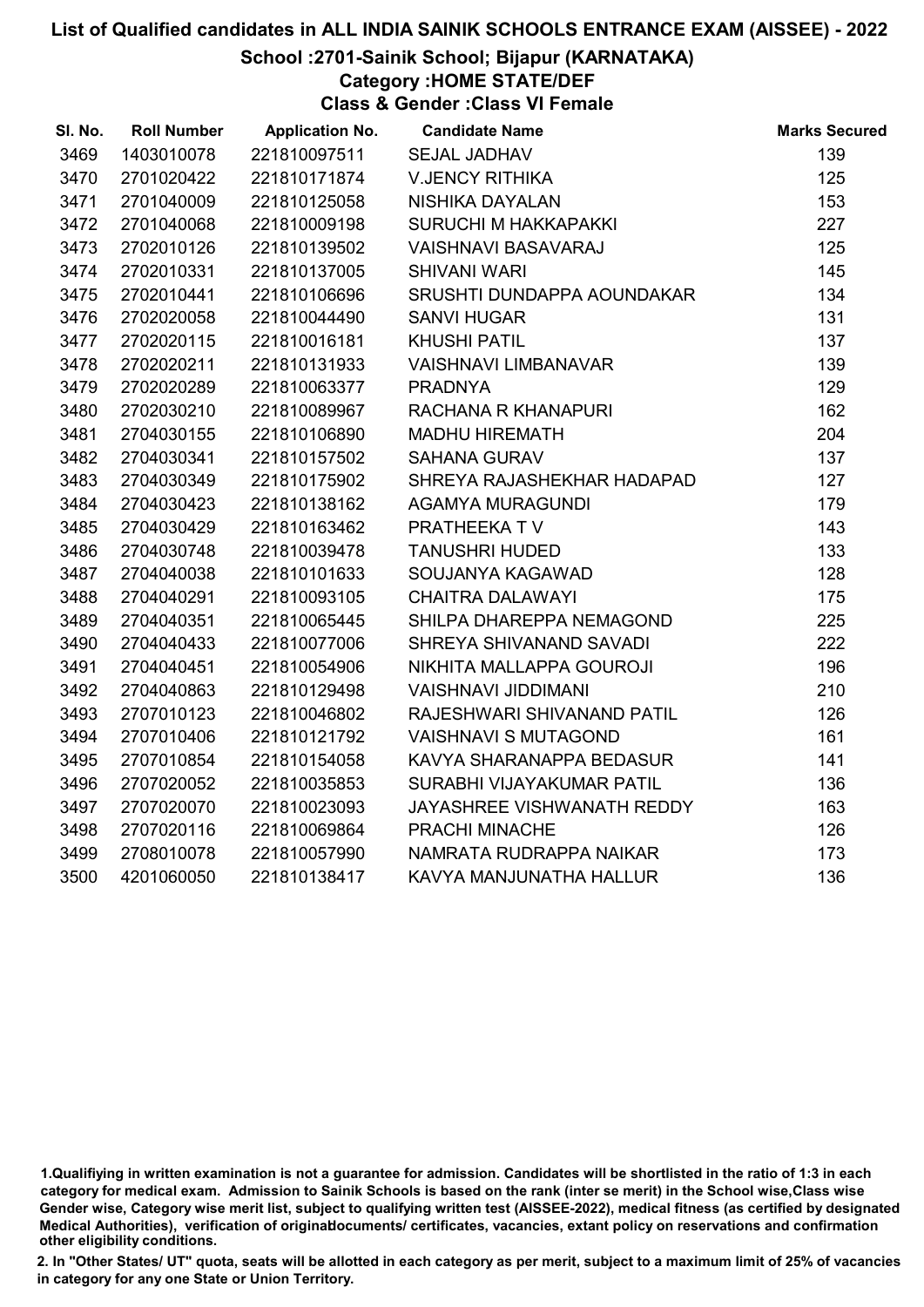## School :2701-Sainik School; Bijapur (KARNATAKA)

Category :HOME STATE/GEN

Class & Gender :Class VI Female

| SI. No. | <b>Roll Number</b> | <b>Application No.</b> | <b>Candidate Name</b>               | <b>Marks Secured</b> |
|---------|--------------------|------------------------|-------------------------------------|----------------------|
| 3501    | 2701010037         | 221810190920           | DHULIPALA SRI MAHALAKSHMI           | 208                  |
| 3502    | 2701010196         | 221810116451           | <b>RITISHA R SHEELVANT</b>          | 215                  |
| 3503    | 2701020042         | 221810069312           | SANJEETHA S                         | 172                  |
| 3504    | 2701020061         | 221810033722           | <b>MANASVI</b>                      | 127                  |
| 3505    | 2701020092         | 221810122442           | SHAMBHAVI.G.K                       | 197                  |
| 3506    | 2701020111         | 221810006552           | <b>TANVI SAJJAN</b>                 | 153                  |
| 3507    | 2701020165         | 221810168982           | <b>SANVIR</b>                       | 198                  |
| 3508    | 2701020208         | 221810164323           | <b>CHETANA SANTHOSH</b>             | 124                  |
| 3509    | 2701020257         | 221810191853           | ADITI MANJUNATH ALABUR              | 146                  |
| 3510    | 2701020358         | 221810122524           | DIVYASHREE U GOWDA                  | 230                  |
| 3511    | 2701020392         | 221810103154           | <b>ANNAPURNA</b>                    | 177                  |
| 3512    | 2701030044         | 221810075745           | RUDRARAJU KRISHNA SRI SINDHU        | 151                  |
| 3513    | 2701030261         | 221810156517           | <b>APRAMEYA</b>                     | 139                  |
| 3514    | 2701030283         | 221810136827           | <b>ADITI AKARSHA</b>                | 179                  |
| 3515    | 2701030293         | 221810093737           | SHAIMA FAAZILAH KHANAM              | 172                  |
| 3516    | 2701030336         | 221810118767           | <b>URVI PATIL</b>                   | 158                  |
| 3517    | 2701040209         | 221810139989           | <b>SANJANA AKKONE</b>               | 222                  |
| 3518    | 2702010013         | 221810027410           | SHRADDHA SHARAD JADHAV              | 153                  |
| 3519    | 2702010018         | 221810119120           | PUSHAPA RUDRAPPA                    | 204                  |
| 3520    | 2702010022         | 221810021520           | <b>BHOOMIKA MANJUNATH</b>           | 141                  |
| 3521    | 2702010033         | 221810118930           | <b>BHAGHYASHREE ARALIKATTI</b>      | 141                  |
| 3522    | 2702010036         | 221810160240           | <b>VAISHNAVI BELLIKATTI</b>         | 151                  |
| 3523    | 2702010037         | 221810087440           | SNEHA SHANTANAND NIRADI             | 124                  |
| 3524    | 2702010061         | 221810155980           | <b>SHREYA WAGGAR</b>                | 237                  |
| 3525    | 2702010064         | 221810117290           | <b>AMRUTA KORIMATH</b>              | 205                  |
| 3526    | 2702010074         | 221810158611           | <b>VAISHNAVI PADASALAGI</b>         | 166                  |
| 3527    | 2702010080         | 221810192721           | NAVYASHREE HADIMANI                 | 128                  |
| 3528    | 2702010093         | 221810167941           | <b>TEJASHWINI KODOLLI</b>           | 136                  |
| 3529    | 2702010097         | 221810144061           | RITIKA RAMESH DEVARADDI             | 130                  |
| 3530    | 2702010165         | 221810118472           | SANJANA VASTRAD                     | 219                  |
| 3531    | 2702010167         | 221810159672           | <b>ARPITA</b>                       | 129                  |
| 3532    | 2702010189         | 221810025803           | <b>SUPRIYA LATTI</b>                | 172                  |
| 3533    | 2702010194         | 221810086313           | SPANDANA SHANKAR DALAVAI            | 160                  |
| 3534    | 2702010206         | 221810075323           | KHUSHI SIDDLINGAPPA HOOLI           | 123                  |
| 3535    | 2702010219         | 221810176343           | <b>SHRADDA BALOJI</b>               | 167                  |
| 3536    | 2702010240         | 221810177963           | AKSHATA BHIMAPPA GIRADDI            | 171                  |
| 3537    | 2702010242         | 221810116473           | <b>SUSHMITA PATIL</b>               | 182                  |
| 3538    | 2702010247         | 221810086083           | SHREYA MANJUNATH NIRADI             | 156                  |
| 3539    | 2702010256         | 221810118193           | <b>VEENA VASTRAD</b>                | 172                  |
| 3540    | 2702010261         | 221810163693           | <b>SRUJANA ANILKUMAR</b>            | 212                  |
| 3541    | 2702010279         | 221810117424           | <b>KAVITA HATTI</b>                 | 137                  |
| 3542    | 2702010316         | 221810116184           | <b>VAISHNAVI SHRISHAIL BASHETTI</b> | 155                  |
| 3543    | 2702010323         | 221810166094           | SHREYA ASHOK TERDAL                 | 129                  |

1.Qualifiying in written examination is not a guarantee for admission. Candidates will be shortlisted in the ratio of 1:3 in each category for medical exam. Admission to Sainik Schools is based on the rank (inter se merit) in the School wise,Class wise Gender wise, Category wise merit list, subject to qualifying written test (AISSEE-2022), medical fitness (as certified by designated Medical Authorities), verification of originablocuments/ certificates, vacancies, extant policy on reservations and confirmation other eligibility conditions.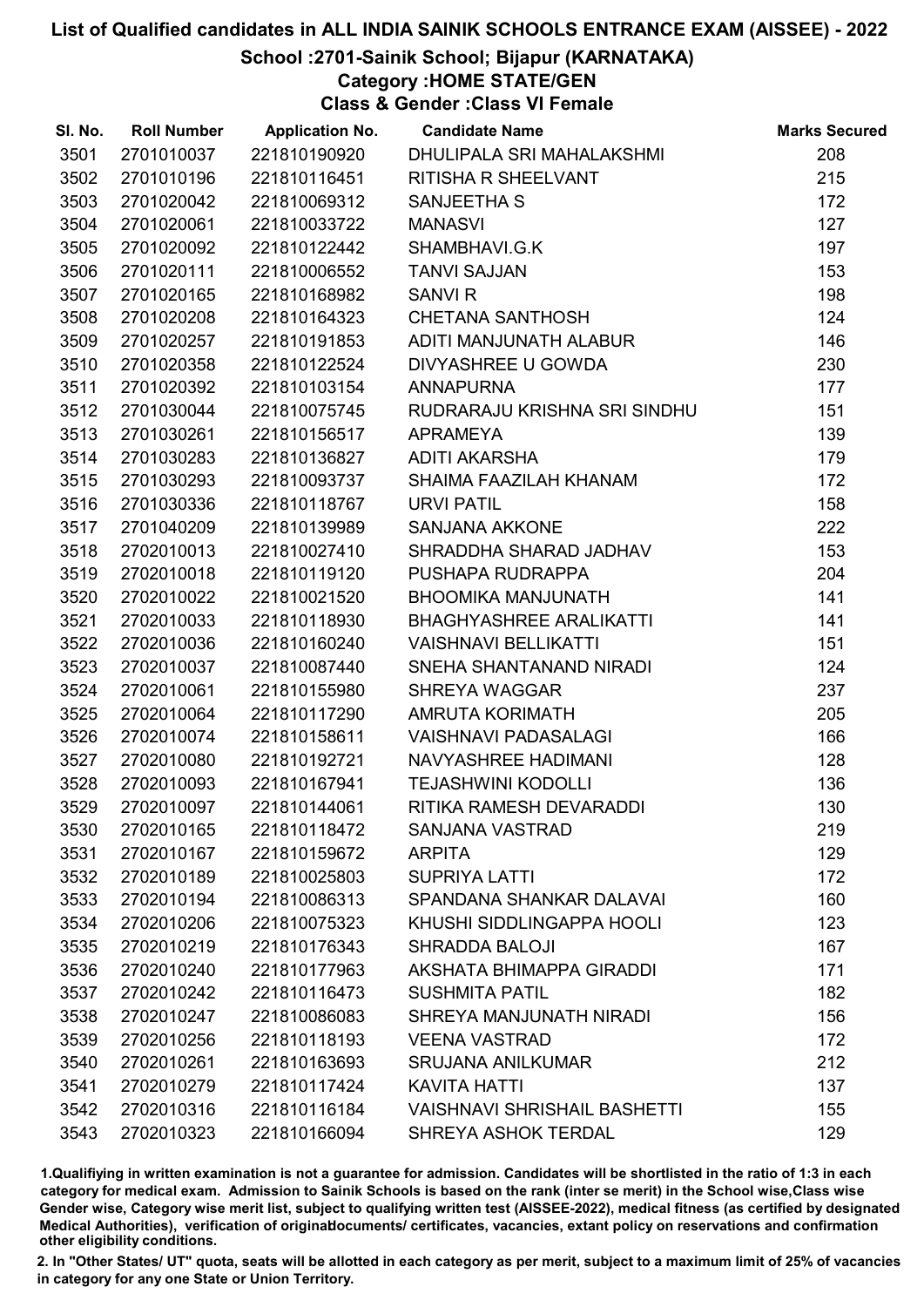## School :2701-Sainik School; Bijapur (KARNATAKA)

Category :HOME STATE/GEN

Class & Gender :Class VI Female

| SI. No. | <b>Roll Number</b> | <b>Application No.</b> | <b>Candidate Name</b>             |           | <b>Marks Secured</b> |
|---------|--------------------|------------------------|-----------------------------------|-----------|----------------------|
| 3544    | 2702010353         | 221810110535           | PRUTHVI GANGADHAR KANTHI          |           | 167                  |
| 3545    | 2702010357         | 221810119245           | <b>SUSHILA HULIKATTI</b>          |           | 167                  |
| 3546    | 2702010371         | 221810136575           | <b>LAXMI SIDDAPPA WALI</b>        |           | 120                  |
| 3547    | 2702010379         | 221810047785           | <b>VEENA KAMBAR</b>               |           | 121                  |
| 3548    | 2702010383         | 221810107295           | PRATIKSHA SHIVAYYA HIREMATH       |           | 121                  |
| 3549    | 2702010415         | 221810177356           | <b>VARSHA B.PATIL</b>             |           | 163                  |
| 3550    | 2702010418         | 221810061066           | SINCHANA SHEKHAPPA                |           | 166                  |
| 3551    | 2702010443         | 221810092996           | SONALI RAMESH NERLI               |           | 149                  |
| 3552    | 2702010467         | 221810122637           | SOUBHAGYA GURUPAD ROLLI           |           | 234                  |
| 3553    | 2702010481         | 221810119957           | SOUNDARYA KUMBAR                  |           | 136                  |
| 3554    | 2702020009         | 221810044610           | <b>AKSHARA</b>                    |           | 161                  |
| 3555    | 2702020033         | 221810148840           | DAKSHA BEVINAMARAD                |           | 147                  |
| 3556    | 2702020045         | 221810155770           | SHREENIDHI RAJASHEKHAR            |           | 229                  |
| 3557    | 2702020051         | 221810185780           | <b>SHREYA</b>                     |           | 129                  |
| 3558    | 2702020087         | 221810142921           | <b>NIKITA HOSALLI</b>             |           | 206                  |
| 3559    | 2702020112         | 221810175571           | PRIYA LOKURI                      |           | 139                  |
| 3560    | 2702020134         | 221810170702           | SUMEDHA RAJANNAVAR                |           | 179                  |
| 3561    | 2702020168         | 221810099172           | ROHINI ADIBATTI                   |           | 126                  |
| 3562    | 2702020200         | 221810115223           | <b>VAISHNAVI B PATIL</b>          |           | 135                  |
| 3563    | 2702020230         | 221810060763           | SANJANA SHIVANAND KOPPAD          |           | 140                  |
| 3564    | 2702020233         | 221810096273           | PREETI SHANKAR TOTAGI             |           | 126                  |
| 3565    | 2702020239         | 221810041873           | SHREYA BASANAGOUDA SURAG          |           | 161                  |
| 3566    | 2702020251         | 221810026883           | <b>ADITI ZUBIN RUTTONJI</b>       |           | 133                  |
| 3567    | 2702020307         | 221810133908           | BHUMIKA BASAVARAJ TALLUR          |           | 138                  |
| 3568    | 2702020328         | 221810100958           | SOUJANYA AJJAPPA                  |           | 141                  |
| 3569    | 2702020339         | 221810129578           | SANIKA SHRIKANT HULAMANI          |           | 165                  |
| 3570    | 2702020355         | 221810086419           | SPURTI SHIVANAND NIRADI           |           | 163                  |
| 3571    | 2702030026         | 221810116684           | <b>SAMIKSHA M BHOVI</b>           |           | 123                  |
| 3572    | 2702030040         | 221810022005           | <b>SHRAGVI</b>                    |           | 202                  |
| 3573    | 2702030056         | 221810069735           | <b>SAMIKSHA ANGADI</b>            |           | 178                  |
| 3574    | 2702030077         | 221810125285           | <b>SPANDANA TAPARI</b>            |           | 190                  |
| 3575    | 2702030094         | 221810049506           | <b>SHRIRAKSHA WALAD</b>           |           | 157                  |
| 3576    | 2702030162         | 221810046196           | SAHANA KUGANNAVAR                 | <b>AR</b> | 122                  |
| 3577    | 2702030197         | 221810060447           | <b>VAISHNAVI SUDHEER BELAGALI</b> |           | 142                  |
| 3578    | 2702030216         | 221810051677           | <b>SHRIJA KADAGOUDAR</b>          |           | 129                  |
| 3579    | 2702030252         | 221810177728           | <b>SAHANA UMESH SANTI</b>         |           | 150                  |
| 3580    | 2702030269         | 221810096548           | SINCHANA SANGANAGOUDAR            |           | 123                  |
| 3581    | 2702030311         | 221810051519           | <b>SANSKRITI KONE</b>             |           | 158                  |
| 3582    | 2702030320         | 221810124929           | AMRUTA ANAND DIVATAGI             |           | 191                  |
| 3583    | 2703010033         | 221810004470           | <b>HEMAVATHI G</b>                |           | 227                  |
| 3584    | 2703010071         | 221810072851           | J SATHWIKA                        |           | 133                  |
| 3585    | 2703010174         | 221810182054           | <b>BHAVANA</b>                    |           | 160                  |
| 3586    | 2703010219         | 221810101185           | <b>HARSHITA</b>                   |           | 138                  |

1.Qualifiying in written examination is not a guarantee for admission. Candidates will be shortlisted in the ratio of 1:3 in each category for medical exam. Admission to Sainik Schools is based on the rank (inter se merit) in the School wise,Class wise Gender wise, Category wise merit list, subject to qualifying written test (AISSEE-2022), medical fitness (as certified by designated Medical Authorities), verification of originablocuments/ certificates, vacancies, extant policy on reservations and confirmation other eligibility conditions.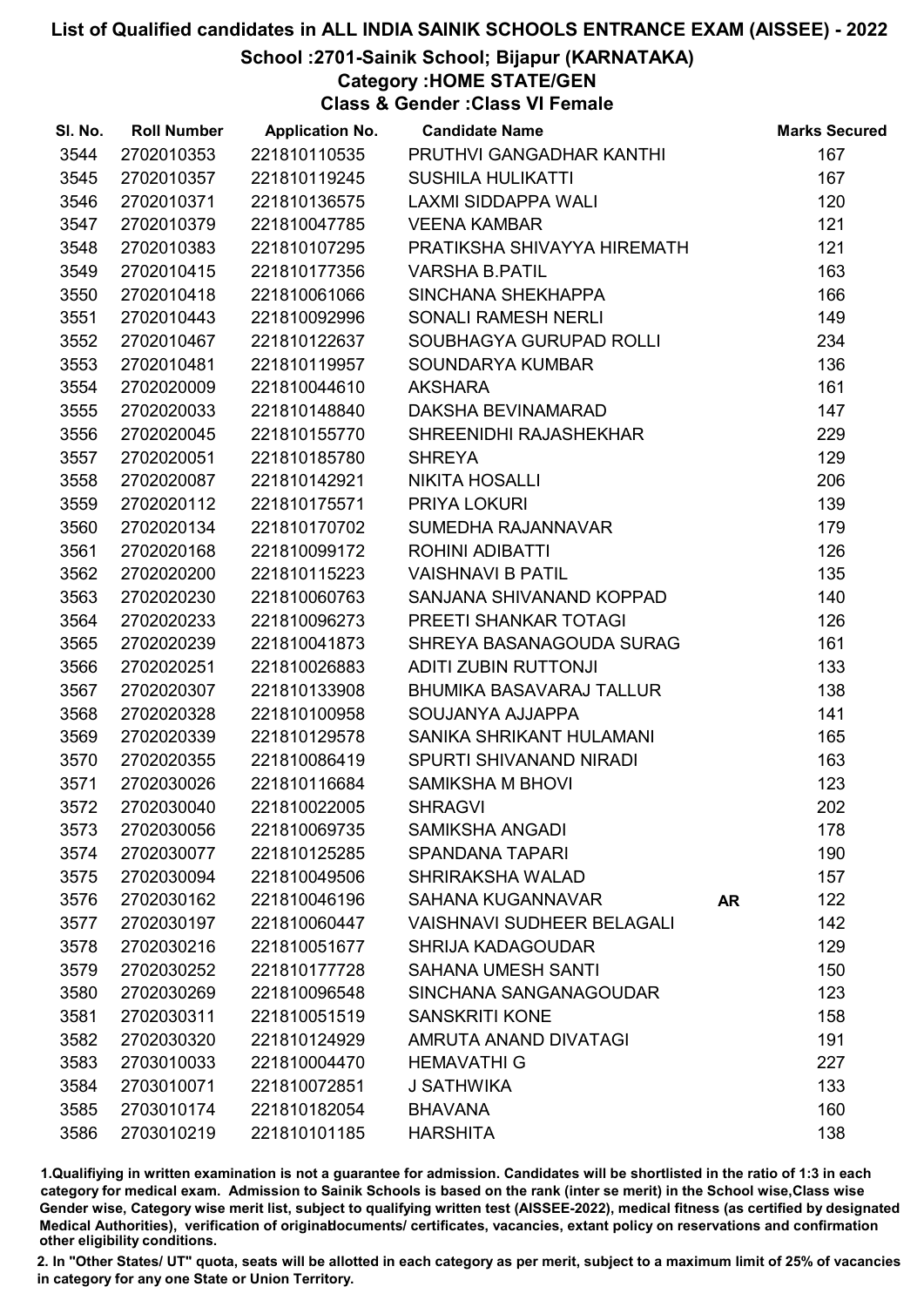## School :2701-Sainik School; Bijapur (KARNATAKA)

## Category :HOME STATE/GEN

Class & Gender :Class VI Female

| SI. No. | <b>Roll Number</b> | <b>Application No.</b> | <b>Candidate Name</b>            | <b>Marks Secured</b> |
|---------|--------------------|------------------------|----------------------------------|----------------------|
| 3587    | 2703010236         | 221810131036           | DAMBRAHALLI SHRADHA              | 122                  |
| 3588    | 2703010246         | 221810029556           | <b>SANJANA</b>                   | 146                  |
| 3589    | 2703020030         | 221810054701           | ANUSHKA RAJPUT                   | 189                  |
| 3590    | 2703020101         | 221810165723           | <b>NISCHITA</b>                  | 142                  |
| 3591    | 2703020124         | 221810048873           | <b>PRAGNYA</b>                   | 168                  |
| 3592    | 2703020131         | 221810191593           | <b>BHAVANA S</b>                 | 174                  |
| 3593    | 2703020144         | 221810029934           | <b>GADAGI AMRUTA</b>             | 132                  |
| 3594    | 2703020146         | 221810108244           | <b>SIRI KARISHETTY</b>           | 143                  |
| 3595    | 2703020164         | 221810104784           | LAKSHMI TARUNYA DOMMETI          | 254                  |
| 3596    | 2703020237         | 221810087046           | <b>PAVAN</b>                     | 196                  |
| 3597    | 2703020240         | 221810082646           | SUDEEPTHI V CHANDRADDI           | 166                  |
| 3598    | 2703020273         | 221810094637           | <b>SWAPNA H</b>                  | 206                  |
| 3599    | 2703020283         | 221810122367           | <b>UNNATHIH</b>                  | 160                  |
| 3600    | 2703020298         | 221810006218           | <b>NANDINI METI</b>              | 191                  |
| 3601    | 2703020349         | 221810052969           | <b>SAHASRAK</b>                  | 201                  |
| 3602    | 2703020351         | 221810178279           | <b>NANDINI MALGI</b>             | 246                  |
| 3603    | 2704010060         | 221810179620           | <b>LAVANYA SHEKHAR CHINCHALI</b> | 128                  |
| 3604    | 2704010083         | 221810075140           | <b>SUVARNA</b>                   | 131                  |
| 3605    | 2704010124         | 221810145060           | <b>SINDHU</b>                    | 137                  |
| 3606    | 2704010168         | 221810044970           | BHAVANI BHIMAPPA BASARAGI        | 131                  |
| 3607    | 2704010188         | 221810130190           | KRUTIKA APPASAHEB YALAWAR        | 183                  |
| 3608    | 2704010237         | 221810138011           | SHRADDHA DESAI                   | 127                  |
| 3609    | 2704010239         | 221810059011           | <b>SRUJANI</b>                   | 148                  |
| 3610    | 2704010246         | 221810083611           | PRIYANKA MUNENAKOPPA             | 132                  |
| 3611    | 2704010253         | 221810140911           | <b>SINCHANA</b>                  | 164                  |
| 3612    | 2704010257         | 221810060121           | <b>SHRUTI BASARAGI</b>           | 199                  |
| 3613    | 2704010290         | 221810078231           | SHREYA SHARANAGOUDA PATIL        | 239                  |
| 3614    | 2704010333         | 221810030851           | <b>YOGEETHA</b>                  | 193                  |
| 3615    | 2704010350         | 221810060361           | <b>APEKSHA</b>                   | 125                  |
| 3616    | 2704010359         | 221810132661           | <b>RASHI CHITTARAGI</b>          | 151                  |
| 3617    | 2704010381         | 221810153771           | <b>LATA BUDIHAL</b>              | 144                  |
| 3618    | 2704010422         | 221810009591           | <b>SHIVANI</b>                   | 154                  |
| 3619    | 2704010431         | 221810192991           | <b>APEKSHA HIREMATH</b>          | 124                  |
| 3620    | 2704010448         | 221810061902           | <b>DIVYASHREE PATIL</b>          | 261                  |
| 3621    | 2704020018         | 221810074912           | <b>SUSHMA</b>                    | 196                  |
| 3622    | 2704020029         | 221810123122           | <b>LAXMI MURIGEPPA KINAGI</b>    | 154                  |
| 3623    | 2704020070         | 221810122932           | <b>SAHANA</b>                    | 249                  |
| 3624    | 2704020071         | 221810163932           | <b>TANU KOTABAGI</b>             | 155                  |
| 3625    | 2704020073         | 221810110242           | <b>TEJASHWANI SHARAT PAWAR</b>   | 199                  |
| 3626    | 2704020076         | 221810101342           | NAZAALIA ASHFAQAHMED ADWANI      | 149                  |
| 3627    | 2704020077         | 221810150442           | SANJANA UMESH HOSAMANI           | 128                  |
| 3628    | 2704020109         | 221810122062           | SHRAVANI GURULINGAYYA            | 154                  |
| 3629    | 2704020136         | 221810123172           | ANUSHRI KRISHNAPPA               | 144                  |

1.Qualifiying in written examination is not a guarantee for admission. Candidates will be shortlisted in the ratio of 1:3 in each category for medical exam. Admission to Sainik Schools is based on the rank (inter se merit) in the School wise,Class wise Gender wise, Category wise merit list, subject to qualifying written test (AISSEE-2022), medical fitness (as certified by designated Medical Authorities), verification of originablocuments/ certificates, vacancies, extant policy on reservations and confirmation other eligibility conditions.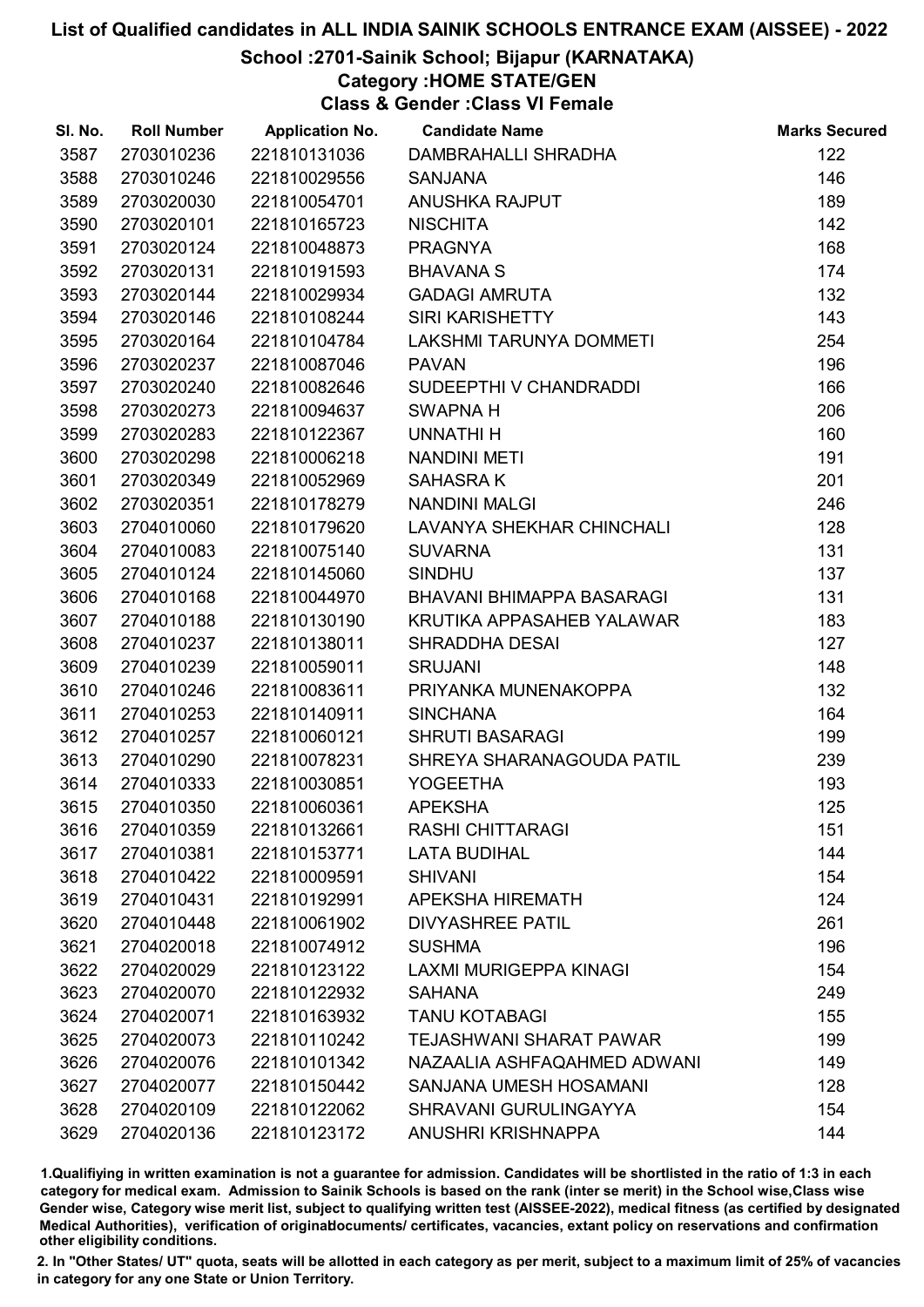## School :2701-Sainik School; Bijapur (KARNATAKA)

Category :HOME STATE/GEN

Class & Gender :Class VI Female

| SI. No. | <b>Roll Number</b> | <b>Application No.</b> | <b>Candidate Name</b>         | <b>Marks Secured</b> |
|---------|--------------------|------------------------|-------------------------------|----------------------|
| 3630    | 2704020194         | 221810143203           | SINCHANA SIDLINGAPPA          | 122                  |
| 3631    | 2704020216         | 221810071413           | <b>SHREYA SAJJAN</b>          | 205                  |
| 3632    | 2704020219         | 221810048613           | <b>HANAMAVVA BADASAL</b>      | 146                  |
| 3633    | 2704020222         | 221810123813           | SHREEDEVI M BIRADAR           | 180                  |
| 3634    | 2704020225         | 221810108123           | SPANDANA KESHV KULKARNI       | 146                  |
| 3635    | 2704020227         | 221810119323           | <b>MEENAKSHI S RADDI</b>      | 188                  |
| 3636    | 2704020235         | 221810151823           | SHREYA NYAMAGOUD              | 154                  |
| 3637    | 2704020251         | 221810145433           | <b>BHAGYASHREE</b>            | 162                  |
| 3638    | 2704020260         | 221810139733           | <b>VAISHNAVI KAMBI</b>        | 175                  |
| 3639    | 2704020264         | 221810119933           | <b>SHREYA PATIL</b>           | 180                  |
| 3640    | 2704020287         | 221810159253           | <b>BHAVANI MALI</b>           | 157                  |
| 3641    | 2704020359         | 221810145683           | <b>VAIBHAVI HIREMATH</b>      | 191                  |
| 3642    | 2704020363         | 221810123883           | KEERTI UDAYAKUMAR ILLUR       | 191                  |
| 3643    | 2704020367         | 221810084193           | PRATHIBA MYAGERI              | 178                  |
| 3644    | 2704020390         | 221810101404           | AARADYA SIVAYOGEPPA           | 185                  |
| 3645    | 2704020408         | 221810060614           | <b>SANJANA</b>                | 157                  |
| 3646    | 2704020411         | 221810043714           | ANUPAMA KOPPAD                | 162                  |
| 3647    | 2704020437         | 221810101924           | <b>PRANATI</b>                | 146                  |
| 3648    | 2704020453         | 221810159434           | <b>VAISHNAVI MATHAPATI</b>    | 180                  |
| 3649    | 2704020491         | 221810176554           | PRUTHVI SANGAPPA HALAMANI     | 165                  |
| 3650    | 2704020496         | 221810104754           | AMRUTHA CHIKKAYYA             | 125                  |
| 3651    | 2704020510         | 221810176264           | <b>VEENA V H</b>              | 149                  |
| 3652    | 2704020514         | 221810055564           | <b>BASAVAKEERTI MATHAPATI</b> | 164                  |
| 3653    | 2704020526         | 221810146274           | <b>BHUVANESHWARI NATIKAR</b>  | 129                  |
| 3654    | 2704020554         | 221810083984           | <b>GANAVI G VANIKYAL</b>      | 210                  |
| 3655    | 2704020558         | 221810037294           | <b>ANUSHKA BAGEWADI</b>       | 191                  |
| 3656    | 2704020592         | 221810174705           | NILAVATI MUTTU ULLAGADDI      | 140                  |
| 3657    | 2704020599         | 221810144905           | <b>ISHWARI TENIHALLI</b>      | 134                  |
| 3658    | 2704020603         | 221810100215           | <b>GOUTAMI S KONNUR</b>       | 217                  |
| 3659    | 2704020620         | 221810084915           | <b>ISHWARI S CHOUDRI</b>      | 180                  |
| 3660    | 2704020627         | 221810147125           | <b>TEJASHWINI ASKI</b>        | 192                  |
| 3661    | 2704020639         | 221810083625           | <b>ARPITA</b>                 | 159                  |
| 3662    | 2704020645         | 221810135925           | <b>CHANDANA</b>               | 131                  |
| 3663    | 2704020655         | 221810172635           | <b>JAYASHREE NAGARABETT</b>   | 164                  |
| 3664    | 2704020657         | 221810147735           | <b>BHAGYALAXMI ASKI</b>       | 155                  |
| 3665    | 2704020664         | 221810044345           | VIJAYALAXMI                   | 193                  |
| 3666    | 2704020729         | 221810131575           | <b>ARCHANA GODEKAR</b>        | 169                  |
| 3667    | 2704020762         | 221810085785           | UMA MUDAKAYYA SALIMATH        | 176                  |
| 3668    | 2704020770         | 221810117395           | ROHINI KALAKANAGOUDA          | 125                  |
| 3669    | 2704020773         | 221810169495           | SINCHANA RAMESH KANASE        | 173                  |
| 3670    | 2704020786         | 221810112206           | <b>TANUSHREE MAHANTESH</b>    | 147                  |
| 3671    | 2704020803         | 221810140016           | <b>ANITHA</b>                 | 140                  |
| 3672    | 2704020810         | 221810151316           | <b>ANU ARAKERI</b>            | 231                  |

1.Qualifiying in written examination is not a guarantee for admission. Candidates will be shortlisted in the ratio of 1:3 in each category for medical exam. Admission to Sainik Schools is based on the rank (inter se merit) in the School wise,Class wise Gender wise, Category wise merit list, subject to qualifying written test (AISSEE-2022), medical fitness (as certified by designated Medical Authorities), verification of originablocuments/ certificates, vacancies, extant policy on reservations and confirmation other eligibility conditions.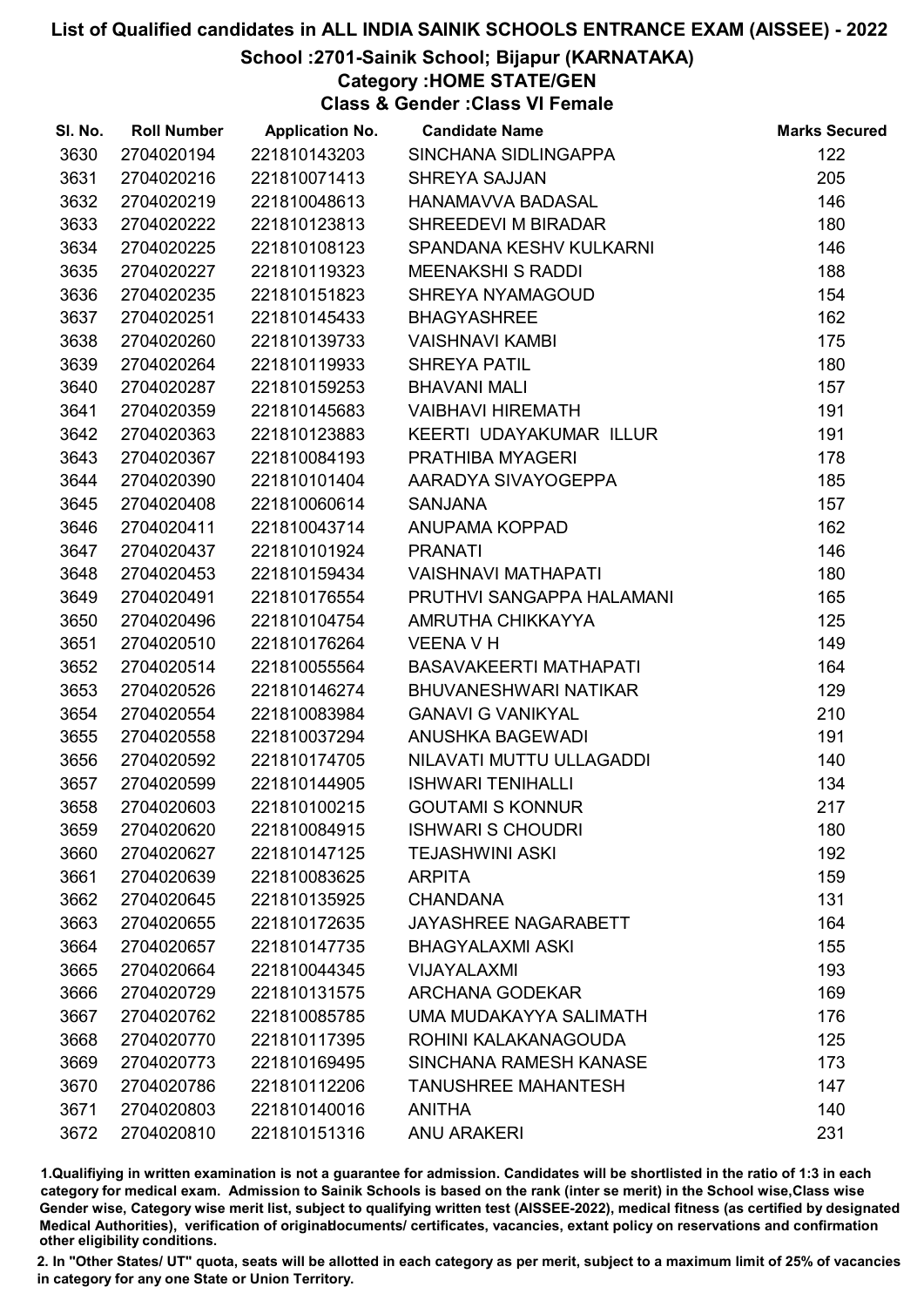## School :2701-Sainik School; Bijapur (KARNATAKA)

Category :HOME STATE/GEN

Class & Gender :Class VI Female

| SI. No. | <b>Roll Number</b> | <b>Application No.</b> | <b>Candidate Name</b>         | <b>Marks Secured</b> |
|---------|--------------------|------------------------|-------------------------------|----------------------|
| 3673    | 2704020827         | 221810198026           | SUMA CHANNAVEERAPPAGOUDA      | 120                  |
| 3674    | 2704020843         | 221810065926           | <b>SANSKUTI</b>               | 124                  |
| 3675    | 2704020847         | 221810176036           | SANVSKRUTI MAHANTESH          | 148                  |
| 3676    | 2704020899         | 221810122946           | SAHANA BASAVARAJ YARAGATTI    | 123                  |
| 3677    | 2704020916         | 221810100756           | <b>SHREYA HIREMATH</b>        | 204                  |
| 3678    | 2704020939         | 221810079766           | <b>SANJANA</b>                | 148                  |
| 3679    | 2704020947         | 221810163476           | DEEPA REVANASIDDAPPA KALAGI   | 120                  |
| 3680    | 2704020948         | 221810096476           | <b>FATIMA BADIGER</b>         | 189                  |
| 3681    | 2704020961         | 221810178086           | <b>CHINMAYI</b>               | 154                  |
| 3682    | 2704020965         | 221810147286           | <b>SNEHA PAREET</b>           | 127                  |
| 3683    | 2704020970         | 221810061686           | RISHIKA AMALAZARI             | 162                  |
| 3684    | 2704020978         | 221810095096           | <b>SRUSHTI PUJARI</b>         | 180                  |
| 3685    | 2704020985         | 221810142496           | KHUSHI RAGHA                  | 154                  |
| 3686    | 2704020990         | 221810039596           | SPOORTI BASAYYA               | 201                  |
| 3687    | 2704021022         | 221810106217           | PRAGATI BALLARI               | 162                  |
| 3688    | 2704021063         | 221810171437           | POOJA HORADDI                 | 191                  |
| 3689    | 2704021064         | 221810149437           | PRATIKSHA BISAGUPPI           | 165                  |
| 3690    | 2704030012         | 221810083900           | <b>TANUSHRI DENGI</b>         | 224                  |
| 3691    | 2704030035         | 221810132030           | <b>SHRUSTI BIRADAR</b>        | 123                  |
| 3692    | 2704030104         | 221810131170           | SANJANA K S                   | 164                  |
| 3693    | 2704030127         | 221810110480           | ANUSHKA JETAGI                | 165                  |
| 3694    | 2704030190         | 221810101611           | <b>SANJANA GHATTAD</b>        | 146                  |
| 3695    | 2704030192         | 221810052611           | <b>SPANDANA BIRADAR</b>       | 121                  |
| 3696    | 2704030262         | 221810072261           | <b>SHREYA NAGARAL</b>         | 208                  |
| 3697    | 2704030292         | 221810124571           | <b>BHUVANESHWARI GUTTEDAR</b> | 129                  |
| 3698    | 2704030324         | 221810043191           | SINDHU S KARNAL               | 181                  |
| 3699    | 2704030351         | 221810088902           | KRUTIKA NAGARADDI             | 137                  |
| 3700    | 2704030353         | 221810149112           | <b>VEADAVATI KULKARNI</b>     | 121                  |
| 3701    | 2704030400         | 221810157642           | <b>KHUSHI HANJAGI</b>         | 133                  |
| 3702    | 2704030410         | 221810035452           | <b>VIBHA</b>                  | 139                  |
| 3703    | 2704030427         | 221810126362           | <b>MANASA PATIL</b>           | 152                  |
| 3704    | 2704030465         | 221810149482           | <b>HARSHITA</b>               | 189                  |
| 3705    | 2704030471         | 221810154982           | <b>SAMPADA BIRADAR</b>        | 140                  |
| 3706    | 2704030508         | 221810150347           | <b>SAIRAGHAVI</b>             | 120                  |
| 3707    | 2704030509         | 221810122347           | <b>SUDHA JAMAGOND</b>         | 177                  |
| 3708    | 2704030510         | 221810125347           | <b>SHWETA ASHOK MALI</b>      | 127                  |
| 3709    | 2704030513         | 221810148547           | POORVIKA GHATTAD              | 153                  |
| 3710    | 2704030526         | 221810062357           | AMRUTA KALLAPPA SATTI         | 146                  |
| 3711    | 2704030542         | 221810178067           | <b>ANUPAMA</b>                | 139                  |
| 3712    | 2704030554         | 221810073767           | <b>ABHILASHA HATTIKAL</b>     | 123                  |
| 3713    | 2704030557         | 221810131077           | PRIYANKA HIREMATH             | 153                  |
| 3714    | 2704030575         | 221810150877           | <b>SHREYA GANIGER</b>         | 265                  |
| 3715    | 2704030577         | 221810074977           | SHAMBHAVI GURURAJ KULKARNI    | 143                  |

1.Qualifiying in written examination is not a guarantee for admission. Candidates will be shortlisted in the ratio of 1:3 in each category for medical exam. Admission to Sainik Schools is based on the rank (inter se merit) in the School wise,Class wise Gender wise, Category wise merit list, subject to qualifying written test (AISSEE-2022), medical fitness (as certified by designated Medical Authorities), verification of originablocuments/ certificates, vacancies, extant policy on reservations and confirmation other eligibility conditions.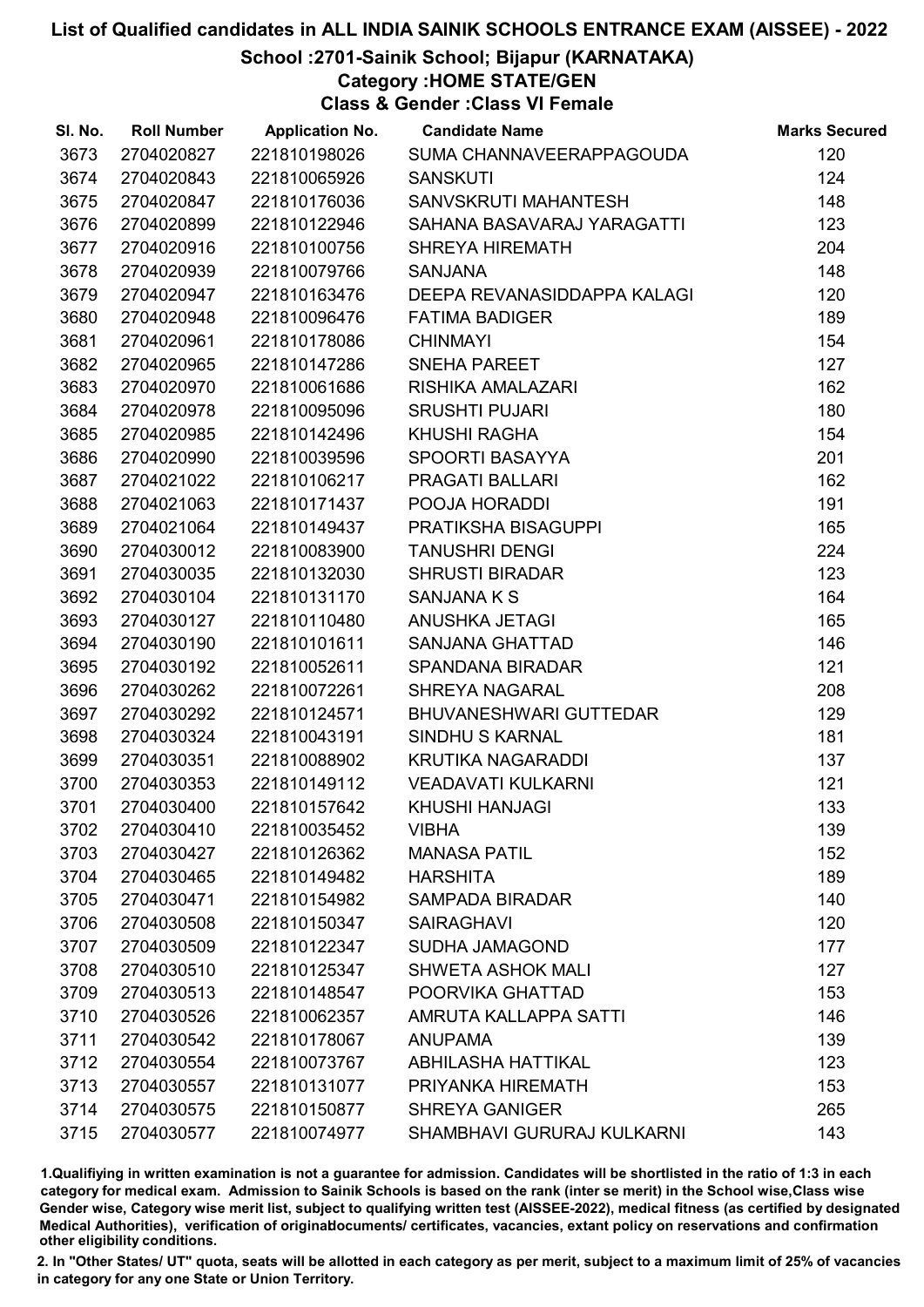## School :2701-Sainik School; Bijapur (KARNATAKA)

Category :HOME STATE/GEN

Class & Gender :Class VI Female

| SI. No. | <b>Roll Number</b> | <b>Application No.</b> | <b>Candidate Name</b>            |    | <b>Marks Secured</b> |
|---------|--------------------|------------------------|----------------------------------|----|----------------------|
| 3716    | 2704030596         | 221810178687           | <b>RASHI ARAWATTU</b>            |    | 133                  |
| 3717    | 2704030609         | 221810101297           | RADHIKA SUNIL GEJJI              |    | 164                  |
| 3718    | 2704030610         | 221810135297           | SALEEMA HUSENASAB DOTIHAL        |    | 138                  |
| 3719    | 2704030617         | 221810178697           | <b>SRUSHTI</b>                   |    | 173                  |
| 3720    | 2704030660         | 221810166428           | APEKSHA KALYANI KISHORI          |    | 122                  |
| 3721    | 2704030701         | 221810149548           | ANURADHA HANAMANTH CHANNAL       |    | 149                  |
| 3722    | 2704030727         | 221810142568           | AMRUTA HALAKURKI                 |    | 202                  |
| 3723    | 2704030736         | 221810159868           | <b>ANUSHKA PATIL</b>             |    | 188                  |
| 3724    | 2704030750         | 221810144578           | <b>ANAYA UDAGATTI</b>            |    | 130                  |
| 3725    | 2704030758         | 221810066778           | <b>JIYA</b>                      |    | 156                  |
| 3726    | 2704030786         | 221810088398           | <b>SHRAVANI SURESH MURGOD</b>    |    | 165                  |
| 3727    | 2704030789         | 221810086498           | <b>LAXMI MAHESH YALAVI</b>       |    | 161                  |
| 3728    | 2704030810         | 221810161209           | NEHA HANAMAGOUDRA                |    | 177                  |
| 3729    | 2704030815         | 221810067209           | SHRADDA BASAVARAJ                |    | 159                  |
| 3730    | 2704030818         | 221810138409           | <b>SHREYA DESAI</b>              |    | 140                  |
| 3731    | 2704030820         | 221810188409           | SUPRIYA KOTYAL                   |    | 169                  |
| 3732    | 2704030827         | 221810145709           | POOJA HIREMATH                   | CG | 120                  |
| 3733    | 2704030841         | 221810094419           | SPURTI NANDEPPANAVAR             |    | 253                  |
| 3734    | 2704030858         | 221810101629           | AKSHATA NAGARAJ DEVARADDI        |    | 148                  |
| 3735    | 2704030885         | 221810174339           | <b>SPOORTI BIRADAR</b>           |    | 147                  |
| 3736    | 2704030923         | 221810122949           | <b>SHREYA</b>                    |    | 175                  |
| 3737    | 2704030928         | 221810060159           | LAXMI DUNDAPPA GUDODAGI          |    | 158                  |
| 3738    | 2704030939         | 221810174859           | <b>TANUSHRI GALATAGI</b>         |    | 121                  |
| 3739    | 2704030972         | 221810110379           | ANKITA BASAVARAJ ASKI            |    | 190                  |
| 3740    | 2704031015         | 221810143799           | RENUKA KARAKALLIMATH             |    | 211                  |
| 3741    | 2704040005         | 221810107313           | TRISHA BALACHANDRA               |    | 183                  |
| 3742    | 2704040006         | 221810111413           | SHREYA SHIVANAND HALOLLI         |    | 236                  |
| 3743    | 2704040027         | 221810114723           | <b>ANUSHRI BIDARI</b>            |    | 140                  |
| 3744    | 2704040037         | 221810119533           | ANANYA HANGARAGI                 |    | 153                  |
| 3745    | 2704040057         | 221810056743           | <b>BASAVASHRI NAD</b>            |    | 216                  |
| 3746    | 2704040066         | 221810074253           | DANESHWARI ANAND RAMTIRTH        |    | 194                  |
| 3747    | 2704040080         | 221810084063           | <b>NEELA DENGI</b>               |    | 203                  |
| 3748    | 2704040083         | 221810086163           | <b>SHREYA BERAGI</b>             |    | 171                  |
| 3749    | 2704040084         | 221810040263           | <b>MEGHANA PARAMANAND MUGALI</b> |    | 132                  |
| 3750    | 2704040085         | 221810115363           | <b>MADHURA K JOSHI</b>           |    | 199                  |
| 3751    | 2704040091         | 221810141663           | <b>TANISHKA VINOD METRI</b>      |    | 243                  |
| 3752    | 2704040094         | 221810102763           | <b>DHRITHI HIREMATH</b>          |    | 172                  |
| 3753    | 2704040095         | 221810156763           | APOORVA RACHAYYA MATHAPATI       |    | 138                  |
| 3754    | 2704040125         | 221810161783           | <b>PRAGATI PATIL</b>             |    | 194                  |
| 3755    | 2704040166         | 221810127024           | <b>SHREYA NYAMAGOUDAR</b>        |    | 207                  |
| 3756    | 2704040186         | 221810074434           | <b>SURABHI</b>                   |    | 134                  |
| 3757    | 2704040192         | 221810035734           | <b>SHRUSHTI NANDI</b>            |    | 137                  |
| 3758    | 2704040200         | 221810171144           | <b>ANUSKHA MATAPATI</b>          |    | 134                  |

1.Qualifiying in written examination is not a guarantee for admission. Candidates will be shortlisted in the ratio of 1:3 in each category for medical exam. Admission to Sainik Schools is based on the rank (inter se merit) in the School wise,Class wise Gender wise, Category wise merit list, subject to qualifying written test (AISSEE-2022), medical fitness (as certified by designated Medical Authorities), verification of originablocuments/ certificates, vacancies, extant policy on reservations and confirmation other eligibility conditions.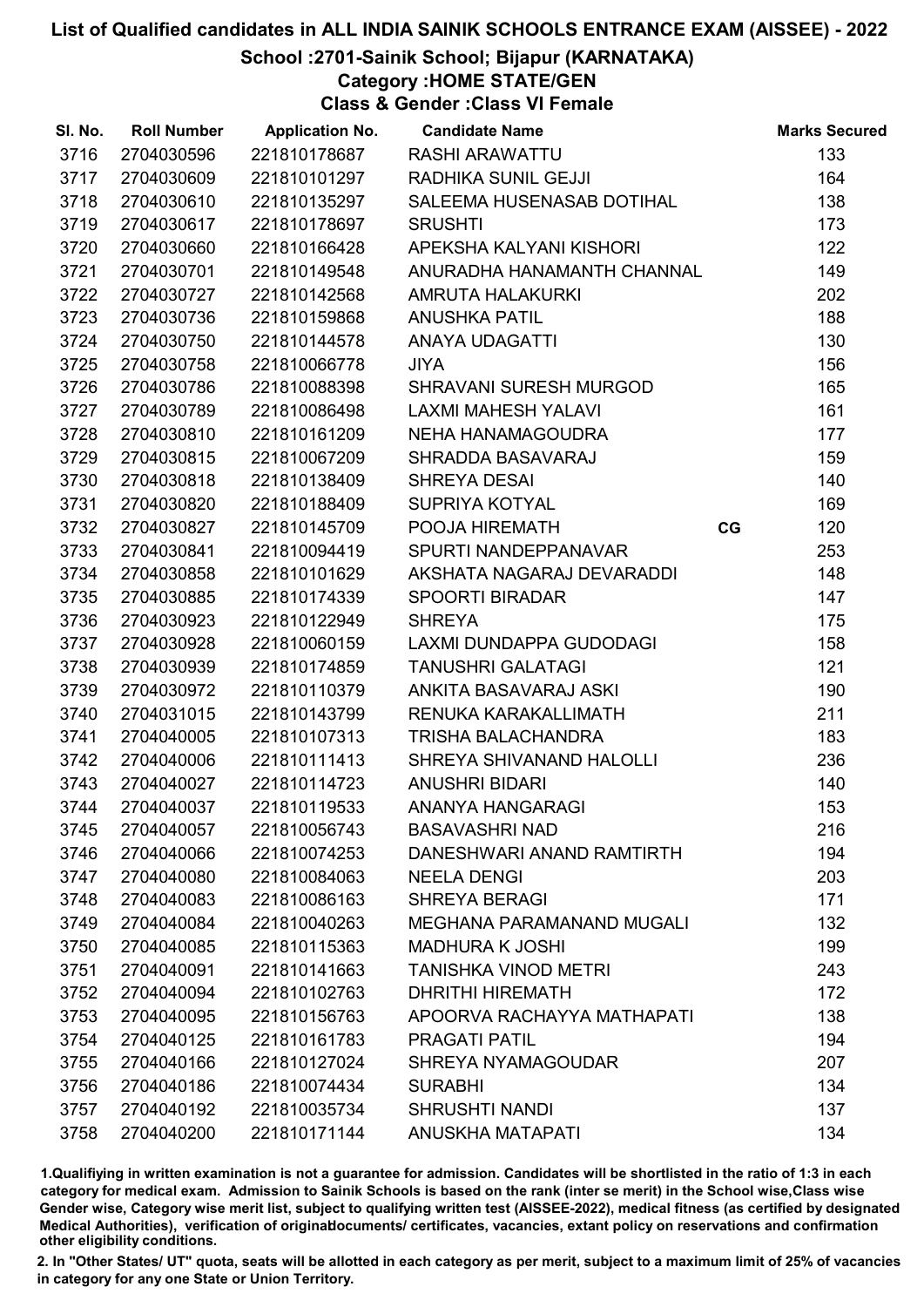## School :2701-Sainik School; Bijapur (KARNATAKA)

## Category :HOME STATE/GEN

Class & Gender :Class VI Female

| SI. No. | <b>Roll Number</b> | <b>Application No.</b> | <b>Candidate Name</b>          | <b>Marks Secured</b> |
|---------|--------------------|------------------------|--------------------------------|----------------------|
| 3759    | 2704040213         | 221810104944           | POORNASHREE PATIL              | 142                  |
| 3760    | 2704040237         | 221810168264           | <b>SHREYA SHIROL</b>           | 214                  |
| 3761    | 2704040263         | 221810065574           | <b>ANVI T ARALIMATTI</b>       | 217                  |
| 3762    | 2704040278         | 221810051494           | <b>ANANYA AKKI</b>             | 191                  |
| 3763    | 2704040293         | 221810040205           | <b>SHRAVYA PATIL</b>           | 192                  |
| 3764    | 2704040332         | 221810031435           | SHREENIDHI HIREMATH            | 173                  |
| 3765    | 2704040366         | 221810030655           | <b>VEENA TELASANG</b>          | 261                  |
| 3766    | 2704040373         | 221810036955           | RASHI MUTALIKDESAI             | 161                  |
| 3767    | 2704040397         | 221810166375           | <b>VEDANTI RAVI TATTIMANI</b>  | 140                  |
| 3768    | 2704040413         | 221810061385           | <b>SAHANA PATANGI</b>          | 212                  |
| 3769    | 2704040432         | 221810144006           | PUSHAPANJALI MATH              | 220                  |
| 3770    | 2704040455         | 221810130116           | ANANYA M BAGALI                | 126                  |
| 3771    | 2704040467         | 221810055816           | <b>CHAITRA KATTI</b>           | 141                  |
| 3772    | 2704040488         | 221810161936           | AKSHARA TAVANAPPA PATIL        | 134                  |
| 3773    | 2704040512         | 221810079756           | <b>TEJASHWINI LAKKOND</b>      | 126                  |
| 3774    | 2704040518         | 221810099366           | <b>SRINIKA REDDY</b>           | 235                  |
| 3775    | 2704040523         | 221810025866           | <b>ADITI R PATIL</b>           | 177                  |
| 3776    | 2704040575         | 221810098107           | <b>VAIBHAVI TALAPALLE</b>      | 124                  |
| 3777    | 2704040580         | 221810117707           | ANAGHA DHAGE                   | 124                  |
| 3778    | 2704040621         | 221810154537           | <b>SRUSHTI BANDI</b>           | 138                  |
| 3779    | 2704040622         | 221810195537           | <b>DWANIC DESAI</b>            | 166                  |
| 3780    | 2704040638         | 221810119347           | <b>BHUMIKA MAHANTESH PATIL</b> | 139                  |
| 3781    | 2704040646         | 221810194747           | YASHURANI RANGANAGOUDA         | 242                  |
| 3782    | 2704040657         | 221810120557           | <b>HARSHINI S SONNAD</b>       | 184                  |
| 3783    | 2704040665         | 221810162067           | <b>INCHARA KATTI</b>           | 191                  |
| 3784    | 2704040667         | 221810109067           | <b>RENUKA</b>                  | 130                  |
| 3785    | 2704040671         | 221810173167           | <b>DHRUTI R</b>                | 183                  |
| 3786    | 2704040676         | 221810171467           | PRATEEKSHA BANDAGAR            | 127                  |
| 3787    | 2704040680         | 221810116667           | PRATEEKSHA SAJJAN              | 187                  |
| 3788    | 2704040717         | 221810111297           | <b>RUTU VIVEK TUPPAD</b>       | 196                  |
| 3789    | 2704040728         | 221810039997           | <b>SINCHANA REDDI</b>          | 195                  |
| 3790    | 2704040738         | 221810034708           | PRAGNYA SAHEBAGOUDA YALAGI     | 236                  |
| 3791    | 2704040739         | 221810055708           | ANKITA CHANDRASHEKHAR          | 151                  |
| 3792    | 2704040751         | 221810025318           | <b>MEGHA NADAGOUDAR</b>        | 128                  |
| 3793    | 2704040774         | 221810100338           | <b>VARSHINI V G</b>            | 175                  |
| 3794    | 2704040793         | 221810100448           | PRATIKSHA HIREMAT              | 211                  |
| 3795    | 2704040802         | 221810038558           | <b>ANVITA BHAPRI</b>           | 147                  |
| 3796    | 2704040819         | 221810037468           | <b>SNEHA BIRADAR</b>           | 152                  |
| 3797    | 2704040845         | 221810156088           | NAYANA YEVOOR                  | 130                  |
| 3798    | 2704040855         | 221810003788           | <b>DIVYASHREE</b>              | 135                  |
| 3799    | 2704040862         | 221810064498           | <b>SHIFA INAMDAR</b>           | 146                  |
| 3800    | 2704040889         | 221810181219           | SHRIDHANYA SULIBHAVI           | 208                  |
| 3801    | 2704040908         | 221810041329           | <b>TANUSHREE DAMBAL</b>        | 180                  |

1.Qualifiying in written examination is not a guarantee for admission. Candidates will be shortlisted in the ratio of 1:3 in each category for medical exam. Admission to Sainik Schools is based on the rank (inter se merit) in the School wise,Class wise Gender wise, Category wise merit list, subject to qualifying written test (AISSEE-2022), medical fitness (as certified by designated Medical Authorities), verification of originablocuments/ certificates, vacancies, extant policy on reservations and confirmation other eligibility conditions.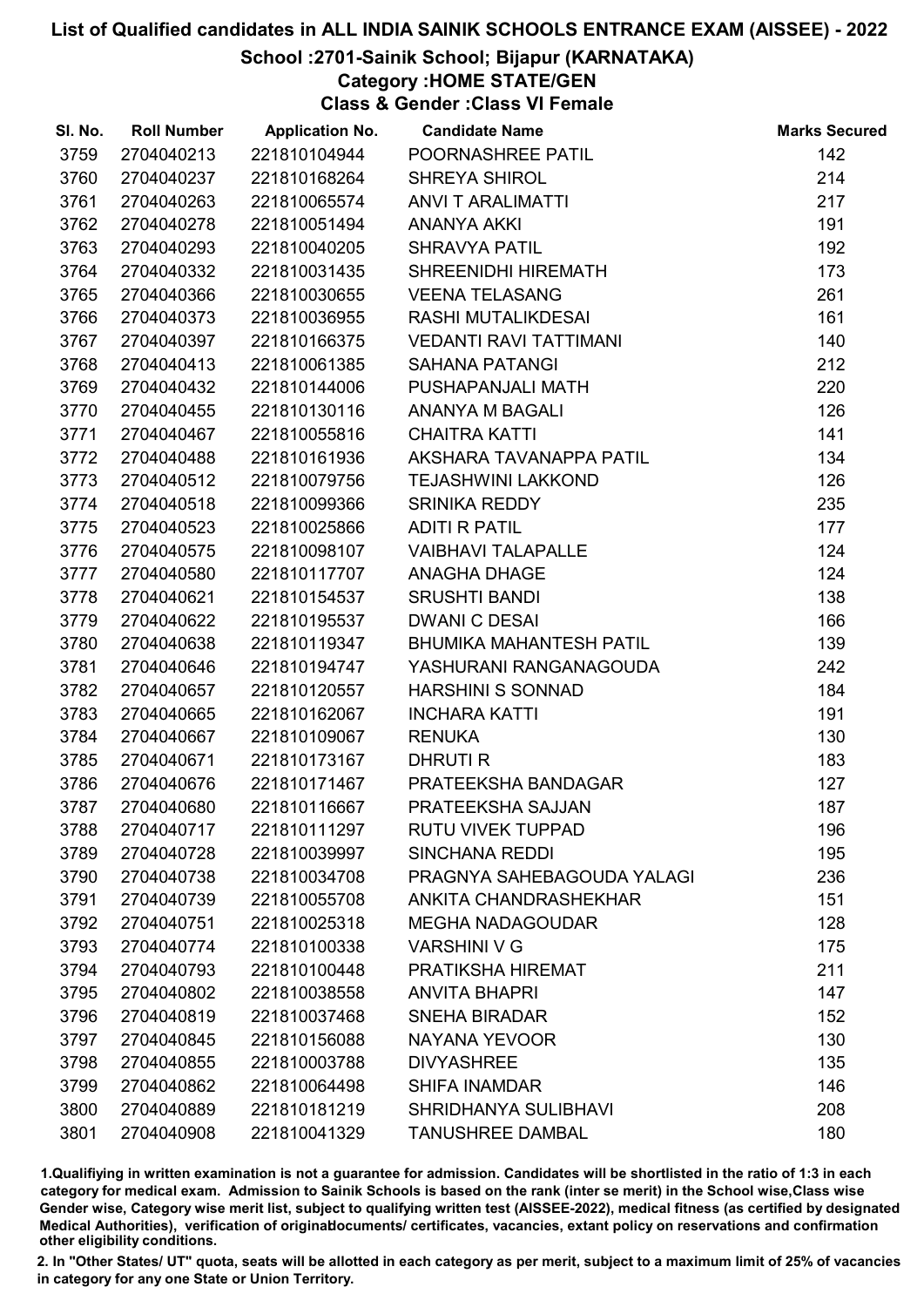## School :2701-Sainik School; Bijapur (KARNATAKA)

Category :HOME STATE/GEN

Class & Gender :Class VI Female

| SI. No. | <b>Roll Number</b> | <b>Application No.</b> | <b>Candidate Name</b>        |    | <b>Marks Secured</b> |
|---------|--------------------|------------------------|------------------------------|----|----------------------|
| 3802    | 2704040933         | 221810175049           | <b>DHRUTI ANNIGERI</b>       |    | 195                  |
| 3803    | 2704040949         | 221810035259           | <b>NIKHITA SHIRUR</b>        |    | 240                  |
| 3804    | 2704040952         | 221810158259           | <b>AKANKSHA TALIKOTI</b>     |    | 128                  |
| 3805    | 2704040994         | 221810057689           | <b>SHRAVYA BANNUR</b>        |    | 136                  |
| 3806    | 2704041000         | 221810090989           | KHUSHI VIJAY PATIL           |    | 171                  |
| 3807    | 2704041017         | 221810095799           | <b>RUTU</b>                  |    | 189                  |
| 3808    | 2704041018         | 221810038799           | <b>MUKTA ALLOLLI</b>         |    | 143                  |
| 3809    | 2705010232         | 221810048228           | <b>ARPITA</b>                | CG | 202                  |
| 3810    | 2706010041         | 221810135622           | <b>KEERTHILATHA K S</b>      |    | 165                  |
| 3811    | 2706010141         | 221810099495           | G S AKANKSHA UPADHYA         |    | 134                  |
| 3812    | 2706010162         | 221810099937           | TANVI V DANAMMANAVAR         |    | 190                  |
| 3813    | 2706010318         | 221810013833           | SHASHIKALA D M               |    | 167                  |
| 3814    | 2707010022         | 221810183730           | <b>NEHA BANDI</b>            |    | 147                  |
| 3815    | 2707010041         | 221810172660           | <b>SANCHI KADLI</b>          |    | 121                  |
| 3816    | 2707010095         | 221810028951           | <b>AMRUTHA MAHI</b>          |    | 228                  |
| 3817    | 2707010100         | 221810181561           | <b>DEEPA K HIREMATH</b>      |    | 155                  |
| 3818    | 2707010113         | 221810178981           | KHUSHI S GUNTAKALL           |    | 196                  |
| 3819    | 2707010130         | 221810148022           | <b>MANYA H JARALI</b>        |    | 159                  |
| 3820    | 2707010135         | 221810123032           | <b>SANVI GUNDALE</b>         |    | 168                  |
| 3821    | 2707010148         | 221810093552           | <b>MULAGUND ANUSHKA</b>      |    | 175                  |
| 3822    | 2707010174         | 221810140182           | SOUKHYA M SAJJAN             |    | 132                  |
| 3823    | 2707010178         | 221810189400           | NIKHITA CHANNAPPAGOUDAR      |    | 179                  |
| 3824    | 2707010216         | 221810117940           | <b>KRUTTIKA HUDED</b>        |    | 167                  |
| 3825    | 2707010226         | 221810122160           | <b>DEEPIKA</b>               |    | 203                  |
| 3826    | 2707010265         | 221810191801           | SHIVANI MALLIKARJUN PATIL    |    | 143                  |
| 3827    | 2707010353         | 221810078822           | REVATI UDDARAGOUDA YARADDI   |    | 150                  |
| 3828    | 2707010379         | 221810196852           | RAMYA VEERANAGOUDA           |    | 151                  |
| 3829    | 2707010390         | 221810060472           | <b>RITU R KAMBALIMATH</b>    |    | 163                  |
| 3830    | 2707010397         | 221810161182           | AMRUTA V ANGADI              |    | 191                  |
| 3831    | 2707010414         | 221810132903           | LAVANYA MAHADEVAPPA SANGATI  |    | 159                  |
| 3832    | 2707010416         | 221810155903           | SHREYA SIDDALINGAPPA         |    | 192                  |
| 3833    | 2707010419         | 221810059213           | SHREENIDHI LINGAYYA          |    | 125                  |
| 3834    | 2707010427         | 221810150423           | <b>VARSHINI S ELAZHARI</b>   | CG | 155                  |
| 3835    | 2707010443         | 221810160153           | SHIVALAXMI GURUPAD KUSUGAL   |    | 138                  |
| 3836    | 2707010448         | 221810089553           | APEKSHA CHANABASAPPA JAGALI  |    | 246                  |
| 3837    | 2707010466         | 221810078773           | <b>GOUTAMI GIREPPAGOUDAR</b> |    | 160                  |
| 3838    | 2707010477         | 221810124093           | PRAGATI REVANASIDDAYYA       |    | 152                  |
| 3839    | 2707010569         | 221810175494           | <b>CHAITRA</b>               |    | 178                  |
| 3840    | 2707010595         | 221810172625           | <b>AKSHITA SUNAGAR</b>       |    | 144                  |
| 3841    | 2707010619         | 221810190365           | SHRUSTI UJJANAGOUDA PATIL    |    | 143                  |
| 3842    | 2707010639         | 221810143285           | <b>PREETI PUJAR</b>          |    | 220                  |
| 3843    | 2707010642         | 221810118585           | ANKITA SOMASHEKARAYYA        |    | 139                  |
| 3844    | 2707010660         | 221810193606           | DEEPA KANNAPPA SANGUR        |    | 213                  |

1.Qualifiying in written examination is not a guarantee for admission. Candidates will be shortlisted in the ratio of 1:3 in each category for medical exam. Admission to Sainik Schools is based on the rank (inter se merit) in the School wise,Class wise Gender wise, Category wise merit list, subject to qualifying written test (AISSEE-2022), medical fitness (as certified by designated Medical Authorities), verification of originablocuments/ certificates, vacancies, extant policy on reservations and confirmation other eligibility conditions.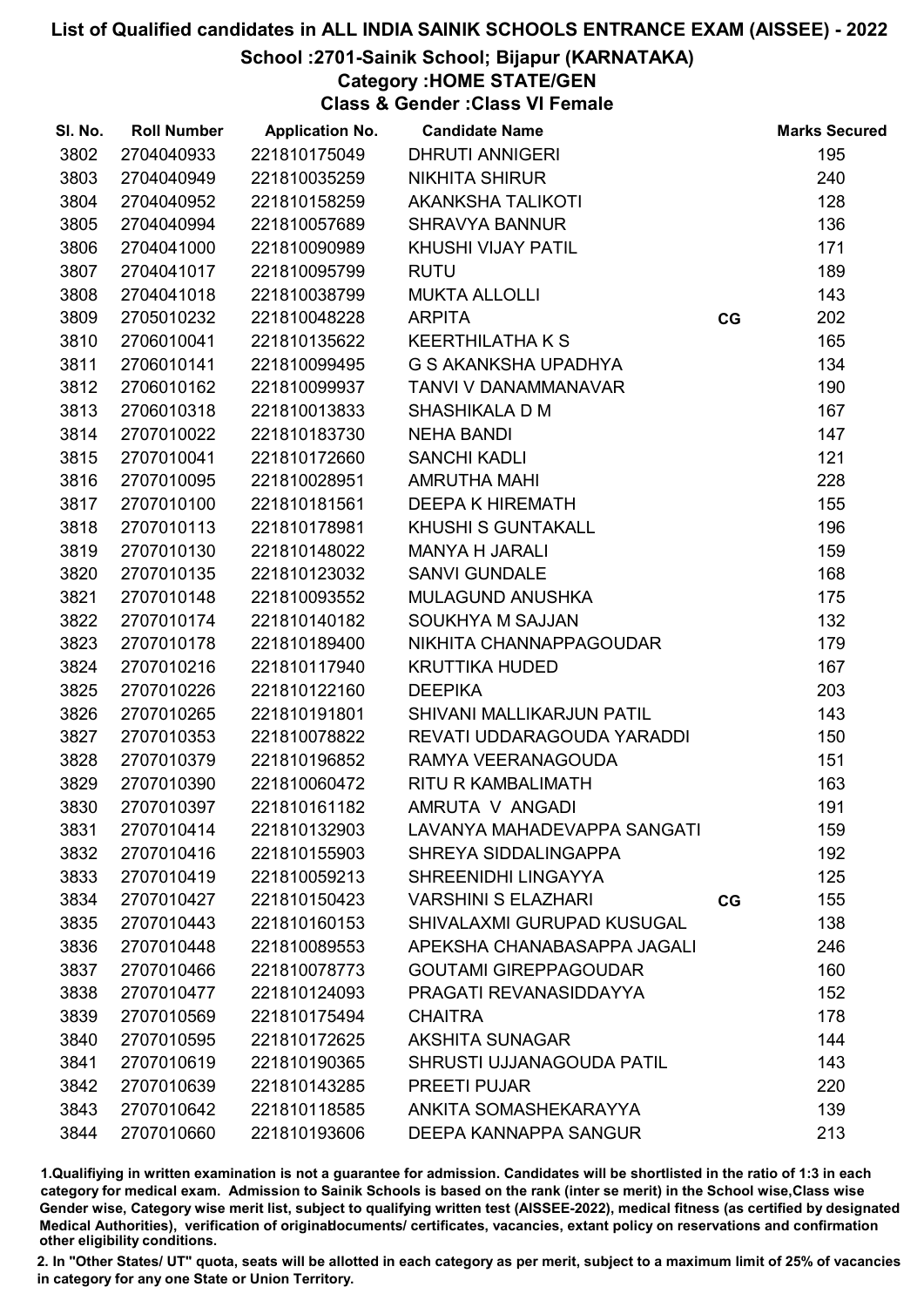## School :2701-Sainik School; Bijapur (KARNATAKA)

Category :HOME STATE/GEN

Class & Gender :Class VI Female

| SI. No. | <b>Roll Number</b> | <b>Application No.</b> | <b>Candidate Name</b>       | <b>Marks Secured</b> |
|---------|--------------------|------------------------|-----------------------------|----------------------|
| 3845    | 2707010699         | 221810153356           | SNEHA NAGARAJ MAMANI        | 154                  |
| 3846    | 2707010714         | 221810157576           | PURNIMA PRAKASH MATANAVAR   | 256                  |
| 3847    | 2707010739         | 221810107807           | <b>KUSUMA M HANASI</b>      | 164                  |
| 3848    | 2707010762         | 221810030647           | <b>AMRUTA PATIL</b>         | 199                  |
| 3849    | 2707010799         | 221810132097           | SPOORTI KALYANI             | 124                  |
| 3850    | 2707010835         | 221810152928           | <b>BHOOMIKA MINAJAGI</b>    | 178                  |
| 3851    | 2707010842         | 221810126438           | DEEPA RAMACHANDRA ONTI      | 127                  |
| 3852    | 2707010862         | 221810151068           | NILAMMA VISHWANATH HARAVI   | 172                  |
| 3853    | 2707010877         | 221810149388           | <b>ABHIDNYA PATIL</b>       | 262                  |
| 3854    | 2707010894         | 221810161519           | AISHWARYA MANTOOR           | 121                  |
| 3855    | 2707010907         | 221810188839           | UMMEAYMAN S WAKKUND         | 141                  |
| 3856    | 2707010953         | 221810160899           | RANJITA SHIVALINGAYYA       | 140                  |
| 3857    | 2707020061         | 221810125273           | <b>IKSHA I PATIL</b>        | 128                  |
| 3858    | 2707020068         | 221810119583           | <b>SAMRUDHI DESAI</b>       | 166                  |
| 3859    | 2707020091         | 221810130524           | <b>VAISHNAVI HAIBATTI</b>   | 172                  |
| 3860    | 2707020092         | 221810137624           | DHARANI KIRANAKUMAR DESAI   | 132                  |
| 3861    | 2707020111         | 221810178564           | <b>SHRADDA METI</b>         | 122                  |
| 3862    | 2707020152         | 221810059325           | APEKHSA KOTRANNAVAR         | 135                  |
| 3863    | 2707020238         | 221810091946           | PRIYA SHEREWAD              | 128                  |
| 3864    | 2707020255         | 221810194766           | ZUBEIDA MOHAMMEDBAIG NIGADI | 150                  |
| 3865    | 2707020315         | 221810046257           | NIKHITA N BANGIGOUDRA       | 179                  |
| 3866    | 2707020324         | 221810178267           | <b>SRUSHTI ARALI</b>        | 194                  |
| 3867    | 2707020347         | 221810028787           | <b>ANKITHA MATHAD</b>       | 172                  |
| 3868    | 2707020357         | 221810050608           | NAGAVENI HIREMATH           | 131                  |
| 3869    | 2707020390         | 221810048958           | <b>DEEPTI PENTED</b>        | 171                  |
| 3870    | 2707020397         | 221810073568           | PRATEEKSHA VIJAPUR          | 222                  |
| 3871    | 2707020407         | 221810136488           | SANVI MANJUNATH             | 136                  |
| 3872    | 2707020410         | 221810072588           | <b>DHRUTY RAMANAGOUDAR</b>  | 223                  |
| 3873    | 2707020427         | 221810158509           | NIVEDITA YAVAGAL            | 128                  |
| 3874    | 2707020432         | 221810085319           | <b>HANSIKA PATIL</b>        | 147                  |
| 3875    | 2707020433         | 221810093419           | POORVI ARAVATAGIMATH        | 137                  |
| 3876    | 2707020440         | 221810175039           | SHRUTI CHANABASAPPA BAGANAL | 158                  |
| 3877    | 2707020443         | 221810126639           | <b>NAVYA</b>                | 244                  |
| 3878    | 2707020468         | 221810064479           | <b>DEEPIKA PANDEY</b>       | 187                  |
| 3879    | 2707020475         | 221810125889           | <b>RASHMI NARAYAN</b>       | 120                  |
| 3880    | 2708010023         | 221810015720           | <b>HARSHITA</b>             | 149                  |
| 3881    | 2708010025         | 221810064200           | <b>SINCHANA</b>             | 181                  |
| 3882    | 2708010033         | 221810063920           | N SOUPARNIKA                | 178                  |
| 3883    | 2708010039         | 221810143730           | RASHMI SHIVASHARANAPPA      | 196                  |
| 3884    | 2708010043         | 221810166930           | <b>SHRADHA</b>              | 160                  |
| 3885    | 2708010044         | 221810037140           | <b>SANVI PATIL</b>          | 258                  |
| 3886    | 2708010053         | 221810094650           | <b>ANUSHKA</b>              | 183                  |
| 3887    | 2708010066         | 221810080080           | <b>SHRAVANI RAJOLE</b>      | 168                  |

1.Qualifiying in written examination is not a guarantee for admission. Candidates will be shortlisted in the ratio of 1:3 in each category for medical exam. Admission to Sainik Schools is based on the rank (inter se merit) in the School wise,Class wise Gender wise, Category wise merit list, subject to qualifying written test (AISSEE-2022), medical fitness (as certified by designated Medical Authorities), verification of originablocuments/ certificates, vacancies, extant policy on reservations and confirmation other eligibility conditions.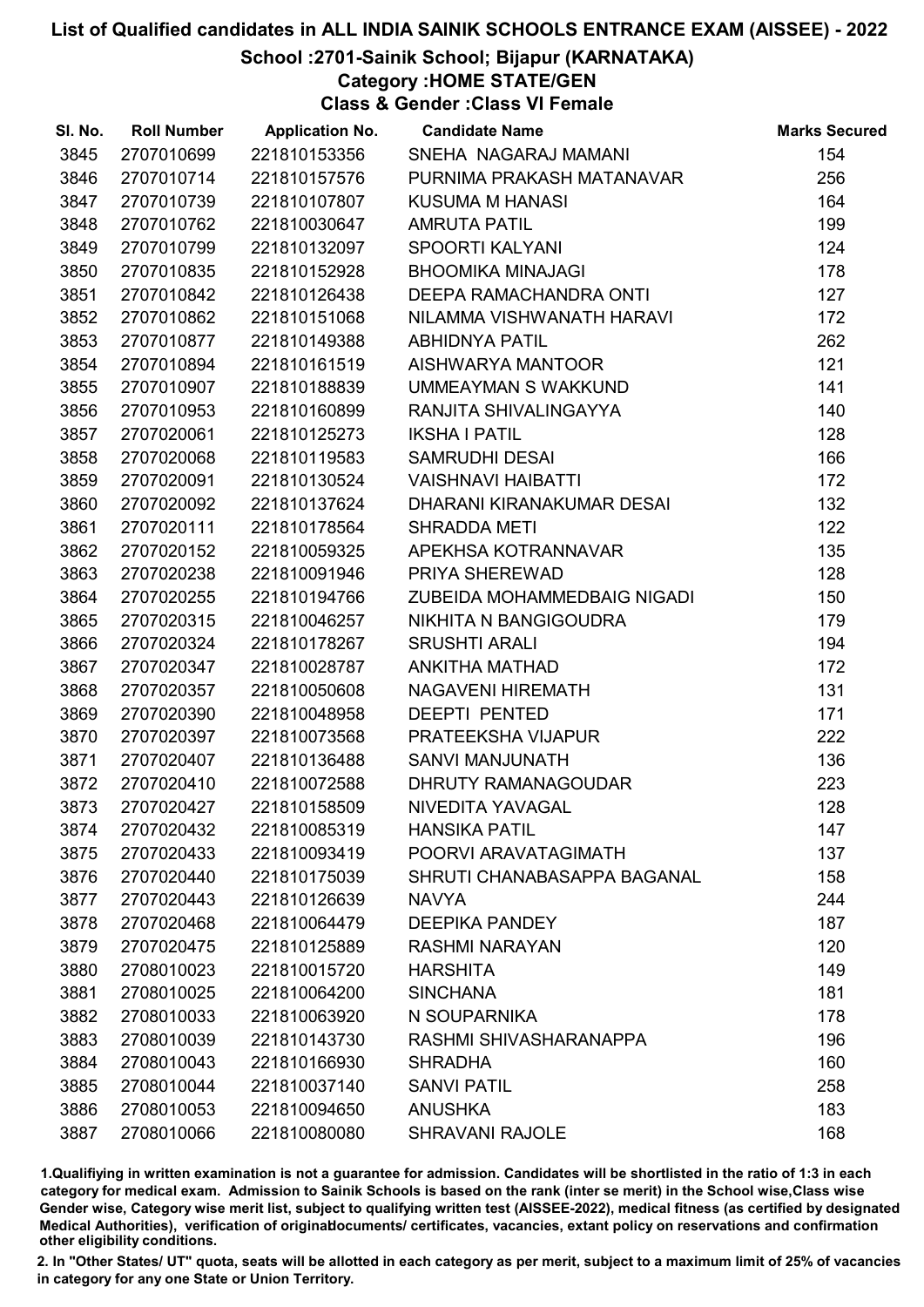## School :2701-Sainik School; Bijapur (KARNATAKA)

# Category :HOME STATE/GEN

Class & Gender :Class VI Female

| SI. No. | <b>Roll Number</b> | <b>Application No.</b> | <b>Candidate Name</b>      |    | <b>Marks Secured</b> |
|---------|--------------------|------------------------|----------------------------|----|----------------------|
| 3888    | 2708010077         | 221810138690           | <b>SWARUPA HIREMAT</b>     |    | 211                  |
| 3889    | 2708010117         | 221810166251           | <b>ADITI</b>               |    | 156                  |
| 3890    | 2708010124         | 221810036751           | <b>SUSHMITA</b>            |    | 177                  |
| 3891    | 2708010144         | 221810096871           | SHAMBHAVI METIMATH         |    | 184                  |
| 3892    | 2708010145         | 221810143971           | <b>PRARTHANA</b>           |    | 132                  |
| 3893    | 2708010155         | 221810147581           | PRATIKSHA PATIL            |    | 147                  |
| 3894    | 2708010216         | 221810195932           | <b>ROHINI</b>              |    | 161                  |
| 3895    | 2708010239         | 221810007172           | <b>DAISY</b>               |    | 121                  |
| 3896    | 2708010257         | 221810011192           | <b>PREETI</b>              |    | 225                  |
| 3897    | 2708010262         | 221810066592           | <b>NAKSHATRA</b>           |    | 216                  |
| 3898    | 2708010274         | 221810082803           | <b>SHIVANI JONDI</b>       |    | 244                  |
| 3899    | 2708010301         | 221810058833           | ASHA M D                   |    | 156                  |
| 3900    | 2708010326         | 221810096963           | SHRAVYA BASAVARAJ CHOUDRI  |    | 178                  |
| 3901    | 2708010348         | 221810140104           | <b>NAGAMANI</b>            |    | 160                  |
| 3902    | 2708010360         | 221810157614           | <b>VACHNAPRIYA</b>         |    | 208                  |
| 3903    | 2708010373         | 221810147034           | <b>SHREYA</b>              |    | 138                  |
| 3904    | 2708010376         | 221810125334           | <b>ANUSHREE</b>            |    | 204                  |
| 3905    | 2708010389         | 221810174944           | <b>SHREYA</b>              |    | 131                  |
| 3906    | 2708010391         | 221810091454           | <b>KAVERI NADAGOUDAR</b>   |    | 166                  |
| 3907    | 2708010396         | 221810167754           | <b>KAVYANJALI</b>          |    | 155                  |
| 3908    | 2708010399         | 221810156854           | SINDU                      |    | 125                  |
| 3909    | 2708010445         | 221810145125           | <b>NISHA REDDY</b>         |    | 182                  |
| 3910    | 2708010474         | 221810044455           | <b>VINAYASHREE TOTAD</b>   |    | 209                  |
| 3911    | 2708010477         | 221810169855           | <b>TANUSHREE</b>           |    | 163                  |
| 3912    | 2708010490         | 221810143865           | <b>MAHESHWARI</b>          |    | 157                  |
| 3913    | 2708010531         | 221810140726           | <b>SAMRUDDI</b>            |    | 172                  |
| 3914    | 2708010549         | 221810171266           | <b>SHRUTI</b>              |    | 153                  |
| 3915    | 2708010556         | 221810022076           | <b>SINCHANA</b>            |    | 193                  |
| 3916    | 2708010560         | 221810012276           | <b>NAKSHATRA</b>           |    | 133                  |
| 3917    | 2708010570         | 221810075096           | <b>SAKSHI</b>              |    | 160                  |
| 3918    | 2708010576         | 221810037796           | <b>MAHALAXMI</b>           |    | 189                  |
| 3919    | 2708010586         | 221810097407           | <b>PRATIKSHA</b>           |    | 221                  |
| 3920    | 2708010604         | 221810063727           | <b>SINCHANA</b>            |    | 211                  |
| 3921    | 2708010645         | 221810152297           | <b>GANGOTRI</b>            |    | 171                  |
| 3922    | 2708010655         | 221810174697           | SHRADDHA KABADAGI          |    | 144                  |
| 3923    | 2708010663         | 221810017108           | <b>B HRUSHITHA YADAV</b>   |    | 228                  |
| 3924    | 2708010673         | 221810120318           | SINCHANA SHAMBHU GOTHE     |    | 194                  |
| 3925    | 2708010702         | 221810088838           | <b>SHAMBHAVI MALIPATIL</b> |    | 177                  |
| 3926    | 2708010721         | 221810092068           | <b>PRABHAVATI</b>          |    | 167                  |
| 3927    | 2708010724         | 221810145568           | <b>SUDIKSHA</b>            |    | 180                  |
| 3928    | 2708010729         | 221810081868           | <b>ANKITHA</b>             | CG | 152                  |
| 3929    | 2708010741         | 221810028688           | <b>SANSKRUTI</b>           |    | 210                  |
| 3930    | 2708010752         | 221810018509           | <b>SANJANA</b>             |    | 130                  |

1.Qualifiying in written examination is not a guarantee for admission. Candidates will be shortlisted in the ratio of 1:3 in each category for medical exam. Admission to Sainik Schools is based on the rank (inter se merit) in the School wise,Class wise Gender wise, Category wise merit list, subject to qualifying written test (AISSEE-2022), medical fitness (as certified by designated Medical Authorities), verification of originablocuments/ certificates, vacancies, extant policy on reservations and confirmation other eligibility conditions.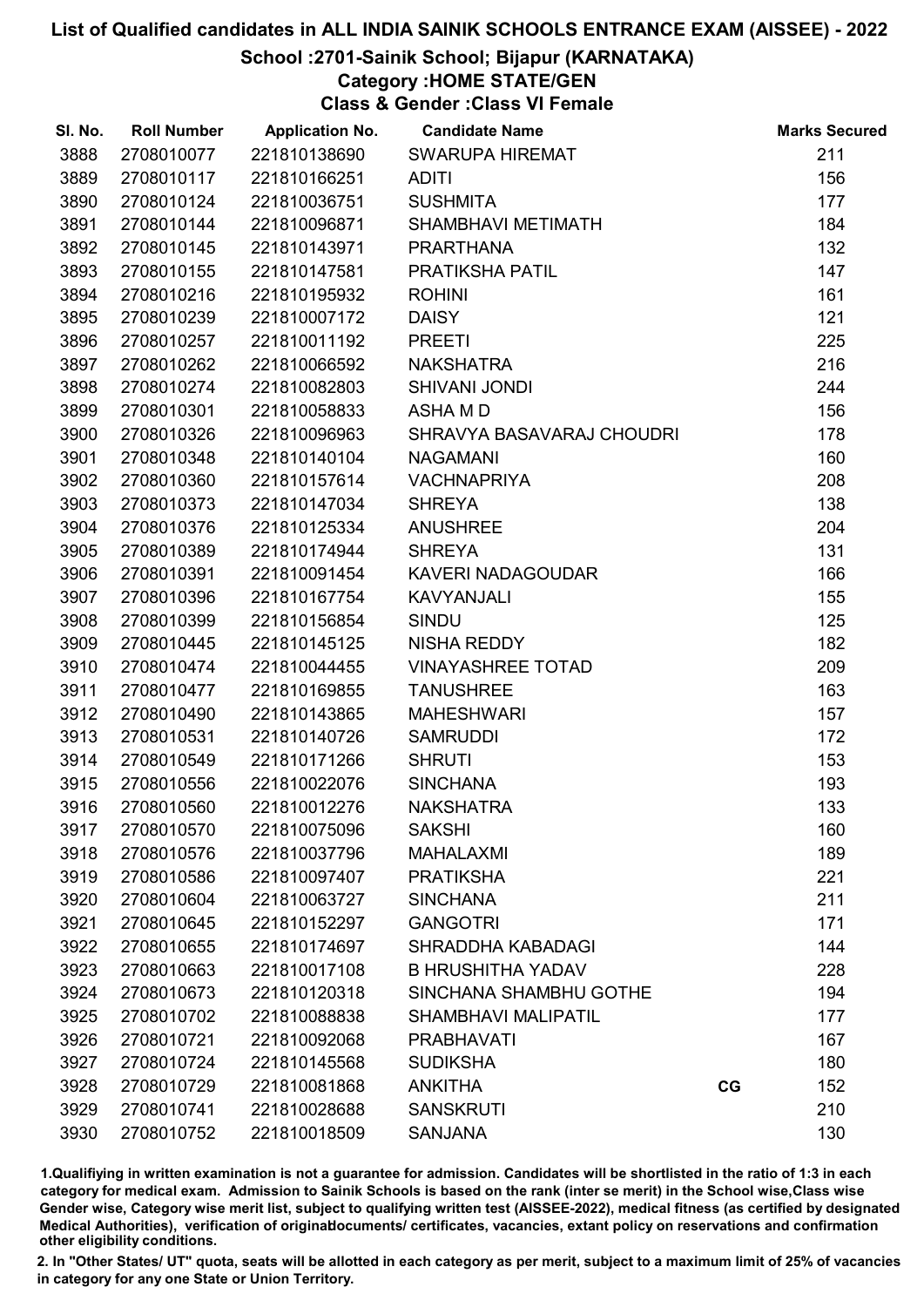## School :2701-Sainik School; Bijapur (KARNATAKA)

# Category :HOME STATE/GEN

Class & Gender :Class VI Female

| SI. No. | <b>Roll Number</b> | <b>Application No.</b> | <b>Candidate Name</b>  |           | <b>Marks Secured</b> |
|---------|--------------------|------------------------|------------------------|-----------|----------------------|
| 3931    | 2708010782         | 221810078549           | <b>SAHANA</b>          |           | 120                  |
| 3932    | 2708010788         | 221810158759           | <b>SANTOSHI</b>        |           | 193                  |
| 3933    | 2708010789         | 221810096269           | <b>ANKITA</b>          |           | 121                  |
| 3934    | 2708010791         | 221810097369           | <b>ANUSHREE</b>        |           | 203                  |
| 3935    | 2708020015         | 221810022340           | <b>PARVATI</b>         |           | 156                  |
| 3936    | 2708020041         | 221810085470           | ARUNDHATI MANKARI      |           | 127                  |
| 3937    | 2708020045         | 221810154870           | SINCHANA DEVARMANI     |           | 150                  |
| 3938    | 2708020059         | 221810153090           | <b>PRARATHNA</b>       |           | 140                  |
| 3939    | 2708020098         | 221810030021           | <b>T.SRUJANA</b>       |           | 122                  |
| 3940    | 2708020114         | 221810130531           | <b>NAVYASHREE</b>      |           | 189                  |
| 3941    | 2708020117         | 221810130931           | <b>AMULYA</b>          |           | 132                  |
| 3942    | 2708020126         | 221810097441           | <b>SHREYA</b>          |           | 173                  |
| 3943    | 2708020131         | 221810075841           | <b>SHRIYA</b>          |           | 213                  |
| 3944    | 2708020132         | 221810170941           | <b>SHRUSTI</b>         |           | 142                  |
| 3945    | 2708020134         | 221810095941           | <b>RISHITA</b>         |           | 170                  |
| 3946    | 2708020138         | 221810129351           | <b>AKANKSHA</b>        |           | 167                  |
| 3947    | 2708020145         | 221810168951           | <b>DIVYA</b>           |           | 175                  |
| 3948    | 2708020207         | 221810066512           | <b>PRANJALI</b>        |           | 153                  |
| 3949    | 2708020246         | 221810011242           | <b>RAJESHREE S</b>     |           | 193                  |
| 3950    | 2708020247         | 221810139242           | <b>SWATI</b>           |           | 128                  |
| 3951    | 2708020265         | 221810142862           | <b>SUPRIYA</b>         |           | 151                  |
| 3952    | 2708020279         | 221810025872           | SAMIKSHA PADWALKAR     |           | 181                  |
| 3953    | 2708020283         | 221810145382           | <b>SHRADHA MANE</b>    |           | 216                  |
| 3954    | 2708020299         | 221810137992           | <b>POORVI</b>          |           | 125                  |
| 3955    | 2708020309         | 221810051903           | <b>SHREYA</b>          |           | 199                  |
| 3956    | 2708020321         | 221810166713           | <b>SUSHMA</b>          |           | 226                  |
| 3957    | 2708020348         | 221810195443           | <b>SAHITYA PATIL</b>   |           | 144                  |
| 3958    | 2708020354         | 221810051053           | <b>SANGEETA</b>        |           | 219                  |
| 3959    | 2708020361         | 221810195753           | <b>AARYA</b>           |           | 120                  |
| 3960    | 2708020388         | 221810100983           | <b>SANIKA</b>          |           | 173                  |
| 3961    | 2708020416         | 221810153814           | <b>JANWADE DIKSHA</b>  |           | 135                  |
| 3962    | 2708020444         | 221810160844           | <b>VAISHNAVI</b>       | <b>AR</b> | 120                  |
| 3963    | 2708020537         | 221810109435           | <b>SAMEEKSHA</b>       |           | 223                  |
| 3964    | 2708020554         | 221810037155           | <b>MADHU</b>           | CG        | 159                  |
| 3965    | 2708020590         | 221810144785           | <b>ABHIGNYA</b>        |           | 136                  |
| 3966    | 2708030015         | 221810133116           | <b>KAVITA</b>          |           | 136                  |
| 3967    | 2708030017         | 221810067116           | <b>ANUSHKA</b>         |           | 144                  |
| 3968    | 2708030020         | 221810183416           | <b>SINCHANA</b>        |           | 182                  |
| 3969    | 2708030066         | 221810059756           | <b>VASANTI</b>         |           | 125                  |
| 3970    | 2708030076         | 221810127466           | <b>SADAVI</b>          |           | 169                  |
| 3971    | 2708030124         | 221810053707           | <b>ASHRITA SHETKAR</b> |           | 132                  |
| 3972    | 2708030156         | 221810158837           | NIRVI PRANATHI M       |           | 158                  |
| 3973    | 2708030159         | 221810192547           | <b>SHREENIDHI</b>      |           | 221                  |

1.Qualifiying in written examination is not a guarantee for admission. Candidates will be shortlisted in the ratio of 1:3 in each category for medical exam. Admission to Sainik Schools is based on the rank (inter se merit) in the School wise,Class wise Gender wise, Category wise merit list, subject to qualifying written test (AISSEE-2022), medical fitness (as certified by designated Medical Authorities), verification of originablocuments/ certificates, vacancies, extant policy on reservations and confirmation other eligibility conditions.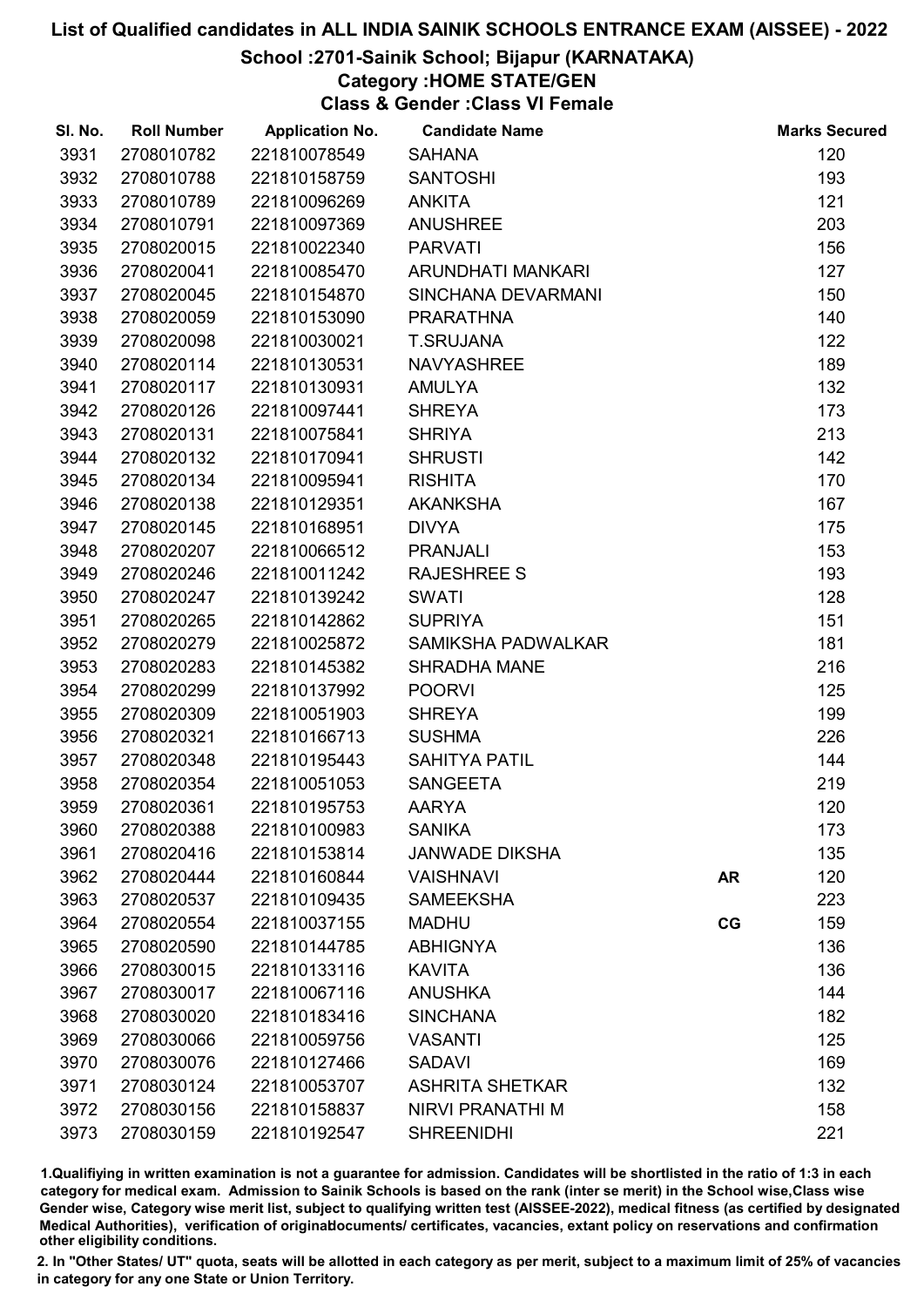## School :2701-Sainik School; Bijapur (KARNATAKA)

# Category :HOME STATE/GEN

Class & Gender :Class VI Female

| SI. No. | <b>Roll Number</b> | <b>Application No.</b> | <b>Candidate Name</b> |           | <b>Marks Secured</b> |
|---------|--------------------|------------------------|-----------------------|-----------|----------------------|
| 3974    | 2708030169         | 221810087357           | <b>SHIVANI</b>        |           | 179                  |
| 3975    | 2708030171         | 221810142657           | <b>PRANALI</b>        |           | 162                  |
| 3976    | 2708030175         | 221810037167           | <b>VAISHNAVI</b>      |           | 143                  |
| 3977    | 2708030199         | 221810110487           | <b>SPANDANA</b>       |           | 241                  |
| 3978    | 2708030200         | 221810170887           | <b>REETIKA</b>        |           | 170                  |
| 3979    | 2708030207         | 221810099397           | <b>MANAVI</b>         |           | 165                  |
| 3980    | 2708030223         | 221810187808           | <b>ADHYA</b>          |           | 134                  |
| 3981    | 2708030243         | 221810059828           | <b>AISHWARYA</b>      |           | 192                  |
| 3982    | 2708030274         | 221810061758           | <b>ARPITA</b>         |           | 144                  |
| 3983    | 2708030284         | 221810015668           | KEERTI KALLANNAVAR    |           | 195                  |
| 3984    | 2708030352         | 221810059729           | <b>GAYATHRI</b>       |           | 160                  |
| 3985    | 2708030368         | 221810109449           | <b>ARATI</b>          |           | 144                  |
| 3986    | 2708030391         | 221810098279           | <b>TRUPTI</b>         |           | 242                  |
| 3987    | 2712010005         | 221810114520           | <b>DISHAM</b>         |           | 194                  |
| 3988    | 2712010057         | 221810143233           | SOUKYA S S            |           | 122                  |
| 3989    | 2712010263         | 221810132445           | <b>SRIGOWRI M S</b>   |           | 133                  |
| 3990    | 2712010293         | 221810156017           | NAYANA M R            |           | 136                  |
| 3991    | 3101010043         | 221810073752           | <b>NISHCHAL</b>       |           | 122                  |
| 3992    | 3112020115         | 221810140749           | <b>SRUSHTI</b>        |           | 127                  |
| 3993    | 3201010676         | 221810084346           | <b>MINERVA</b>        | <b>AR</b> | 178                  |

1.Qualifiying in written examination is not a guarantee for admission. Candidates will be shortlisted in the ratio of 1:3 in each category for medical exam. Admission to Sainik Schools is based on the rank (inter se merit) in the School wise,Class wise Gender wise, Category wise merit list, subject to qualifying written test (AISSEE-2022), medical fitness (as certified by designated Medical Authorities), verification of originablocuments/ certificates, vacancies, extant policy on reservations and confirmation other eligibility conditions.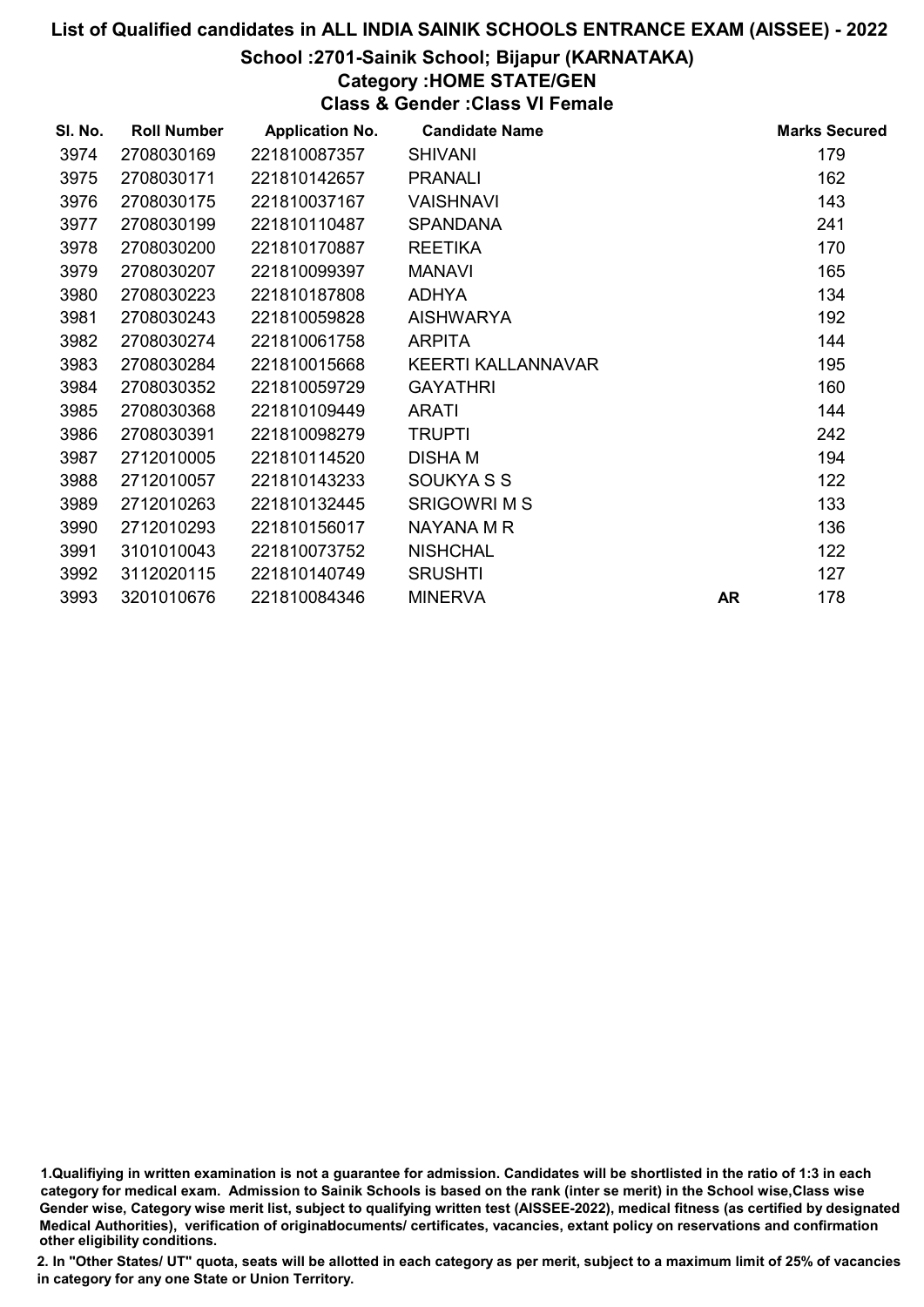## School :2701-Sainik School; Bijapur (KARNATAKA)

# Category :OTHER STATE/SC

Class & Gender :Class VI Female

| SI. No. | <b>Roll Number</b> | <b>Application No.</b> | <b>Candidate Name</b>    | <b>Marks Secured</b> |
|---------|--------------------|------------------------|--------------------------|----------------------|
| 3994    | 1201010269         | 221810129112           | <b>BAINENI SARANYA</b>   | 86                   |
| 3995    | 1201020031         | 221810176745           | <b>DASARI YUVASREE</b>   | 113                  |
| 3996    | 1205010567         | 221810185223           | <b>BANDARI KEERTHI</b>   | 111                  |
| 3997    | 1511030164         | 221810160306           | <b>JHANWI PRAKASH</b>    | 88                   |
| 3998    | 1511050189         | 221810153333           | RAGINI KUMARI            | 77                   |
| 3999    | 1513010173         | 221810123553           | <b>DEEPSHIKHA</b>        | 247                  |
| 4000    | 2708030023         | 221810041716           | <b>PRANATI</b>           | 131                  |
| 4001    | 3107010019         | 221810101310           | SAMIDHA SUDHIR WAGHMARE  | 101                  |
| 4002    | 3107030030         | 221810134661           | YUGRATNA SARDAR SHARMA   | 146                  |
| 4003    | 3115030394         | 221810054469           | SATHE DNYANDA ABHAYSINHA | 208                  |
| 4004    | 4201030179         | 221810058631           | BYAGARI SRI HARSHA       | 77                   |
| 4005    | 4201060595         | 221810047568           | ARIKOTLA SATHWIKA        | 90                   |

1.Qualifiying in written examination is not a guarantee for admission. Candidates will be shortlisted in the ratio of 1:3 in each category for medical exam. Admission to Sainik Schools is based on the rank (inter se merit) in the School wise,Class wise Gender wise, Category wise merit list, subject to qualifying written test (AISSEE-2022), medical fitness (as certified by designated Medical Authorities), verification of originablocuments/ certificates, vacancies, extant policy on reservations and confirmation other eligibility conditions.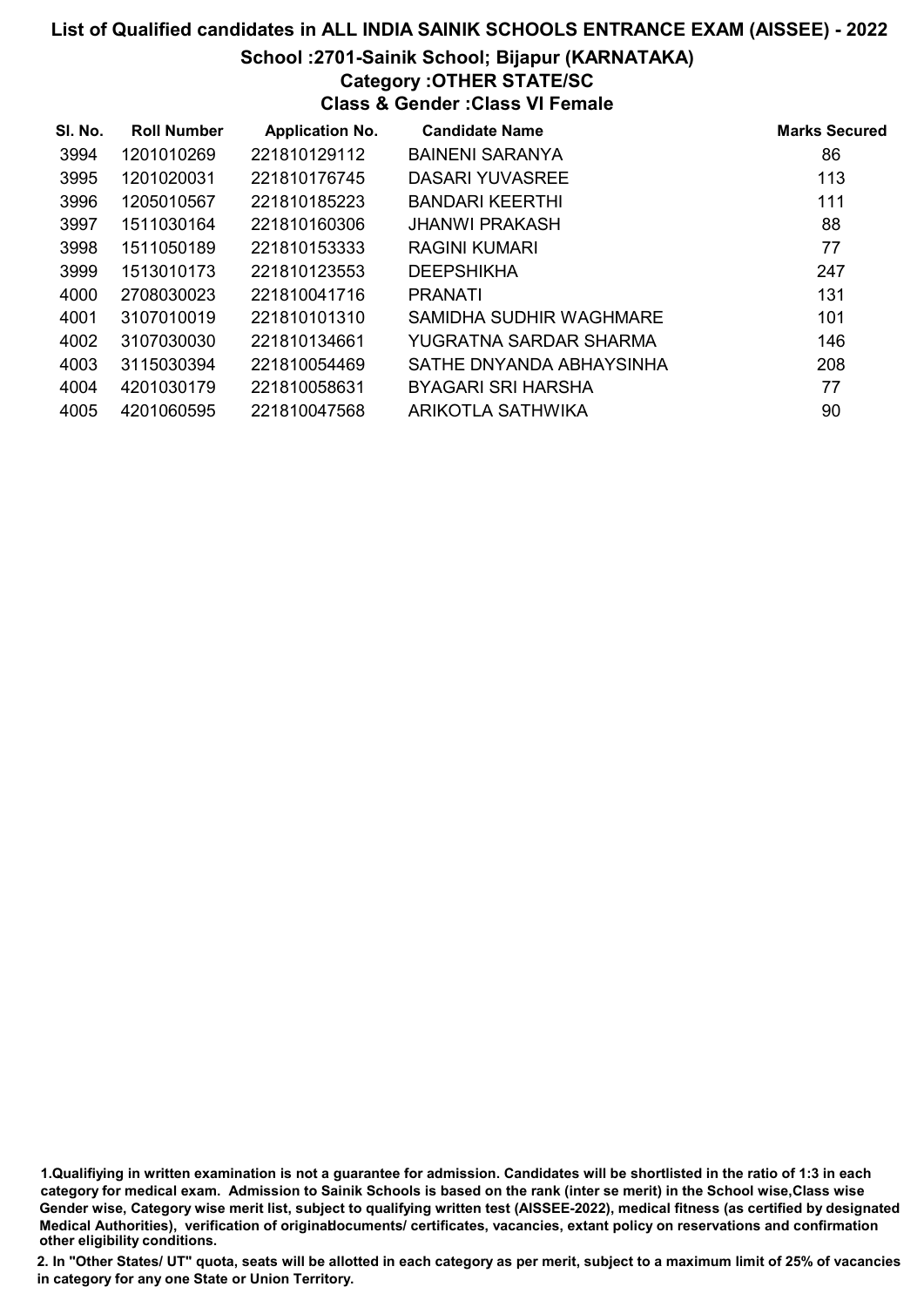## List of Qualified candidates in ALL INDIA SAINIK SCHOOLS ENTRANCE EXAM (AISSEE) - 2022 School :2701-Sainik School; Bijapur (KARNATAKA) Category :OTHER STATE/ST Class & Gender :Class VI Female

| SI. No. | <b>Roll Number</b> | <b>Application No.</b> | Candidate Name            | <b>Marks Secured</b> |
|---------|--------------------|------------------------|---------------------------|----------------------|
| 4006    | 1201010177         | 221810196601           | DEEVENA REDDA             | 109                  |
| 4007    | 1701010039         | 221810024804           | LAKAVATH SAICHAITANYA     | 200                  |
| 4008    | 4201030053         | 221810078790           | BADAVATH HARSHITHA        | 121                  |
| 4009    | 4201050274         | 221810186506           | <b>GUGULOTHU SINDHUJA</b> | 87                   |

1.Qualifiying in written examination is not a guarantee for admission. Candidates will be shortlisted in the ratio of 1:3 in each category for medical exam. Admission to Sainik Schools is based on the rank (inter se merit) in the School wise,Class wise Gender wise, Category wise merit list, subject to qualifying written test (AISSEE-2022), medical fitness (as certified by designated Medical Authorities), verification of originablocuments/ certificates, vacancies, extant policy on reservations and confirmation other eligibility conditions.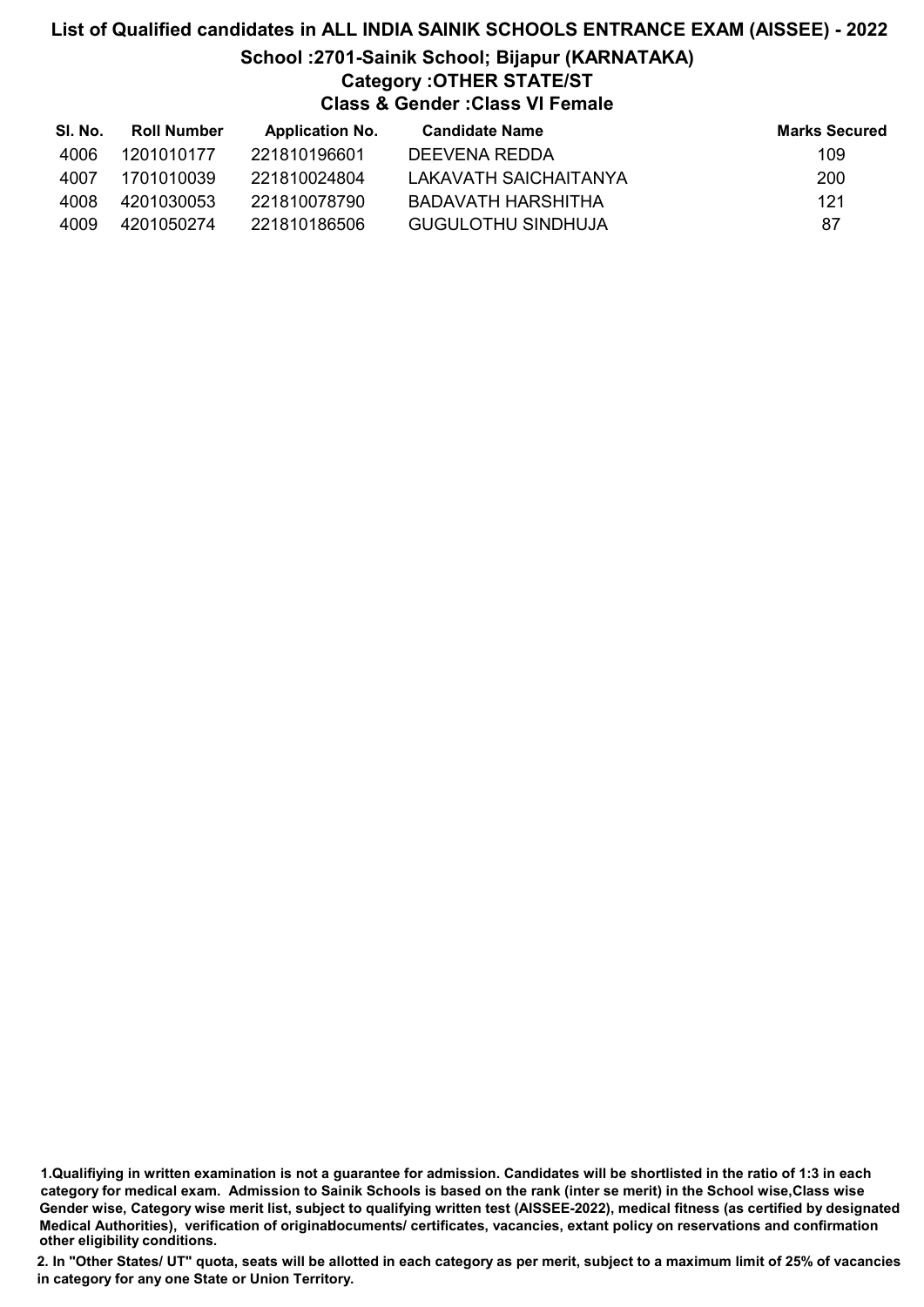# School :2701-Sainik School; Bijapur (KARNATAKA)

Category :OTHER STATE/OBC

Class & Gender :Class VI Female

| SI. No. | <b>Roll Number</b> | <b>Application No.</b> | <b>Candidate Name</b>  | <b>Marks Secured</b> |
|---------|--------------------|------------------------|------------------------|----------------------|
| 4010    | 1210020036         | 221810049561           | G JAHNAVI              | 251                  |
| 4011    | 1210030190         | 221810068316           | KORIKANA CHARISHMA     | 129                  |
| 4012    | 1506010192         | 221810145014           | SHIKHA KUMARI          | 187                  |
| 4013    | 1511020511         | 221810078044           | ANZEL SINGH            | 211                  |
| 4014    | 2702020202         | 221810061623           | <b>GARIMA YADAV</b>    | 148                  |
| 4015    | 3108010137         | 221810097290           | SHRAVANI SHYAM BIRADAR | 126                  |
| 4016    | 3113010291         | 221810117013           | GAURI SANDIP JADHAV    | 135                  |
| 4017    | 4201030569         | 221810137442           | DAPEDAR SAI HARSHITHA  | 128                  |
| 4018    | 4201050048         | 221810141435           | BANGARI VINUTHNA       | 149                  |
| 4019    | 4201050550         | 221810110786           | RUDRARAM KRUTHIKA      | 179                  |
| 4020    | 4201060157         | 221810085147           | NAGAM AKSHARA          | 146                  |
| 4021    | 4201060479         | 221810190538           | PENTABOINA SRINITHA    | 181                  |
| 4022    | 4401020565         | 221810029018           | <b>PARUL PATEL</b>     | 211                  |
| 4023    | 4401030278         | 221810137313           | <b>CHAHAT SINGH</b>    | 140                  |
| 4024    | 4403010063         | 221810025900           | KHUSHI SHAKYA          | 228                  |

1.Qualifiying in written examination is not a guarantee for admission. Candidates will be shortlisted in the ratio of 1:3 in each category for medical exam. Admission to Sainik Schools is based on the rank (inter se merit) in the School wise,Class wise Gender wise, Category wise merit list, subject to qualifying written test (AISSEE-2022), medical fitness (as certified by designated Medical Authorities), verification of originablocuments/ certificates, vacancies, extant policy on reservations and confirmation other eligibility conditions.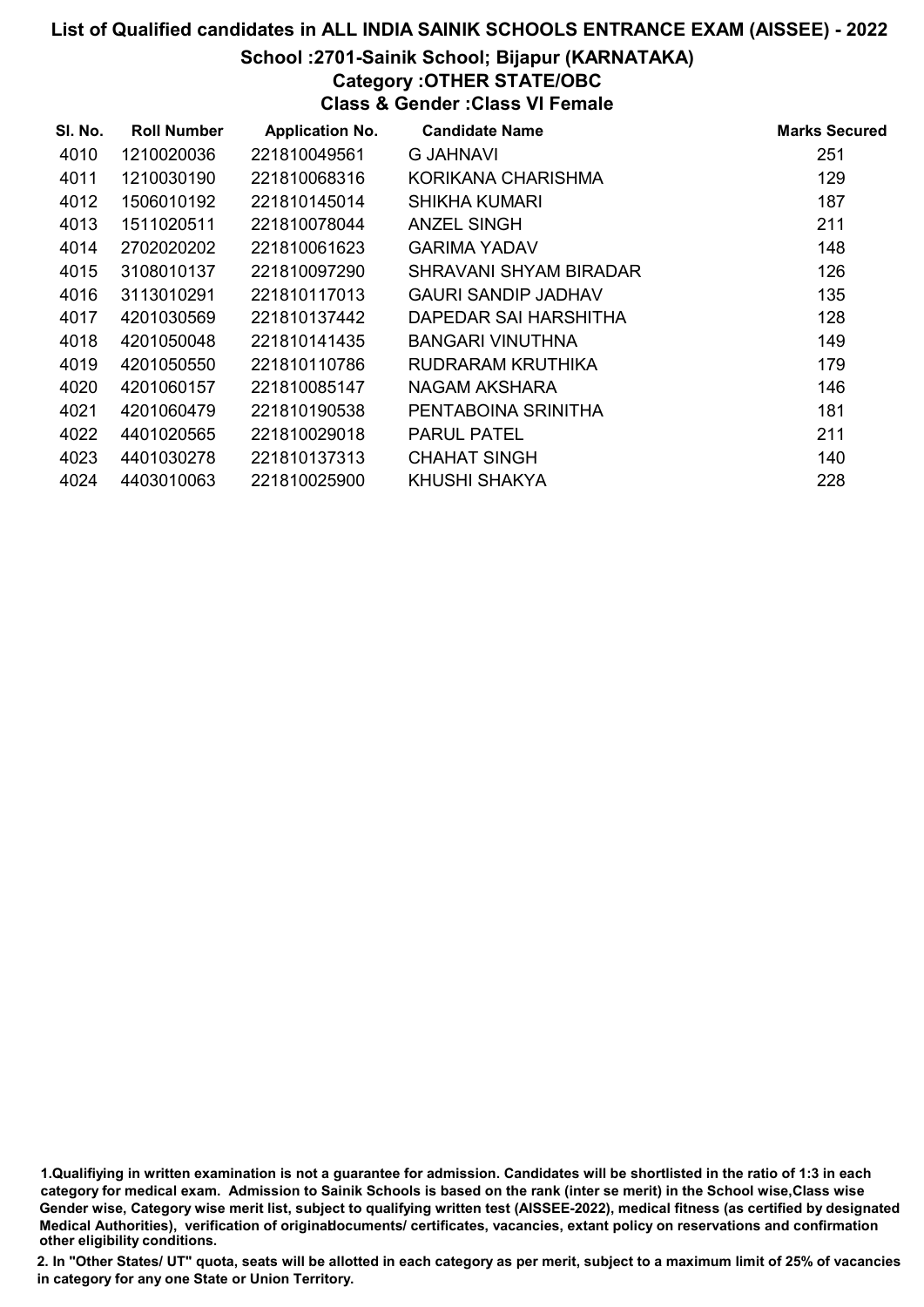# List of Qualified candidates in ALL INDIA SAINIK SCHOOLS ENTRANCE EXAM (AISSEE) - 2022 School :2701-Sainik School; Bijapur (KARNATAKA) Category :OTHER STATE/DEF Class & Gender :Class VI Female

| SI. No. | <b>Roll Number</b> | <b>Application No.</b> | <b>Candidate Name</b>  |    | <b>Marks Secured</b> |
|---------|--------------------|------------------------|------------------------|----|----------------------|
| 4025    | 1212030154         | 221810123224           | <b>TEJASWINI SINGH</b> |    | 158                  |
| 4026    | 1507010076         | 221810114182           | <b>MANSI BHARTI</b>    |    | 128                  |
| 4027    | 1511060300         | 221810067827           | AKANSHA                | CG | 127                  |
| 4028    | 2702030064         | 221810161465           | AASHITA PRIYA          |    | 249                  |
| 4029    | 4201020341         | 221810045450           | K VARSHITHA            |    | 138                  |
| 4030    | 4409010455         | 221810054429           | LOVELY                 |    | 156                  |

1.Qualifiying in written examination is not a guarantee for admission. Candidates will be shortlisted in the ratio of 1:3 in each category for medical exam. Admission to Sainik Schools is based on the rank (inter se merit) in the School wise,Class wise Gender wise, Category wise merit list, subject to qualifying written test (AISSEE-2022), medical fitness (as certified by designated Medical Authorities), verification of originablocuments/ certificates, vacancies, extant policy on reservations and confirmation other eligibility conditions.